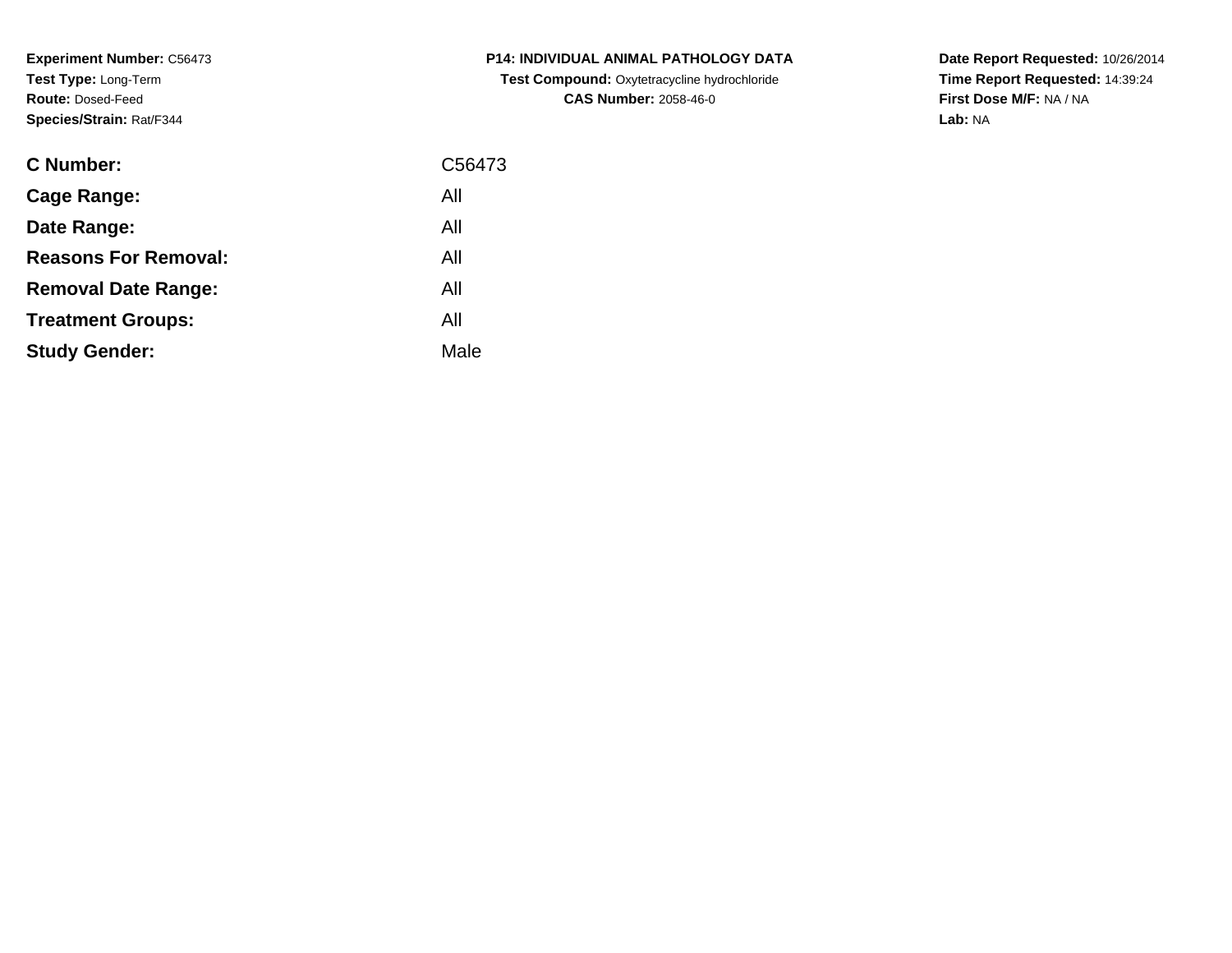**Test Type:** Long-Term

**Route:** Dosed-Feed

**Species/Strain:** Rat/F344

## **P14: INDIVIDUAL ANIMAL PATHOLOGY DATA**

#### **Test Compound:** Oxytetracycline hydrochloride**CAS Number:** 2058-46-0

| <b>ANIMAL ID: 1_051</b> | <b>TRT#: 1</b>            | <b>SEX: Male</b>                | DAY ON TEST: |  |
|-------------------------|---------------------------|---------------------------------|--------------|--|
|                         | DOSE: 50000 PPM           | <b>DISP:</b> Moribund Sacrifice | HISTO:       |  |
| <b>OBSERVATIONS</b>     |                           |                                 |              |  |
| Adrenal gland           | Cortex Nos                | Hyperplasia, Nos                |              |  |
|                         | <b>Cortex Nos</b>         | Pigmentation, Nos               |              |  |
| Heart                   |                           | Inflammation, Chronic           |              |  |
| Kidney                  | Tubule                    | Mineralization                  |              |  |
|                         |                           | Nephropathy                     |              |  |
|                         | Tubule                    | Pigmentation, Nos               |              |  |
| Liver                   |                           | Focal Cellular Change           |              |  |
|                         | <b>Bile Duct</b>          | Hyperplasia, Nos                |              |  |
| Pancreas                | Acinus                    | Atrophy, Nos                    |              |  |
| Pituitary gland         | <b>Anterior Pituitary</b> | Hyperplasia, Nos                |              |  |
| Stomach                 | <b>Glandular Stomach</b>  | Degeneration, Cystic            |              |  |
| <b>Testis</b>           | Tubule                    | Degeneration, Nos               |              |  |
|                         |                           | Hyperplasia, Interstitial Cell  |              |  |
|                         |                           | Interstitial-Cell Tumor         |              |  |
|                         | Tubule                    | Mineralization                  |              |  |
| Thyroid                 |                           | Hyperplasia, C Cell             |              |  |
| Unspecified             | Multiple Organs Nos       | Leukemia, Mononuclear Cell      |              |  |
| PRIMARY CAUSE OF DEATH  | $\blacksquare$            |                                 |              |  |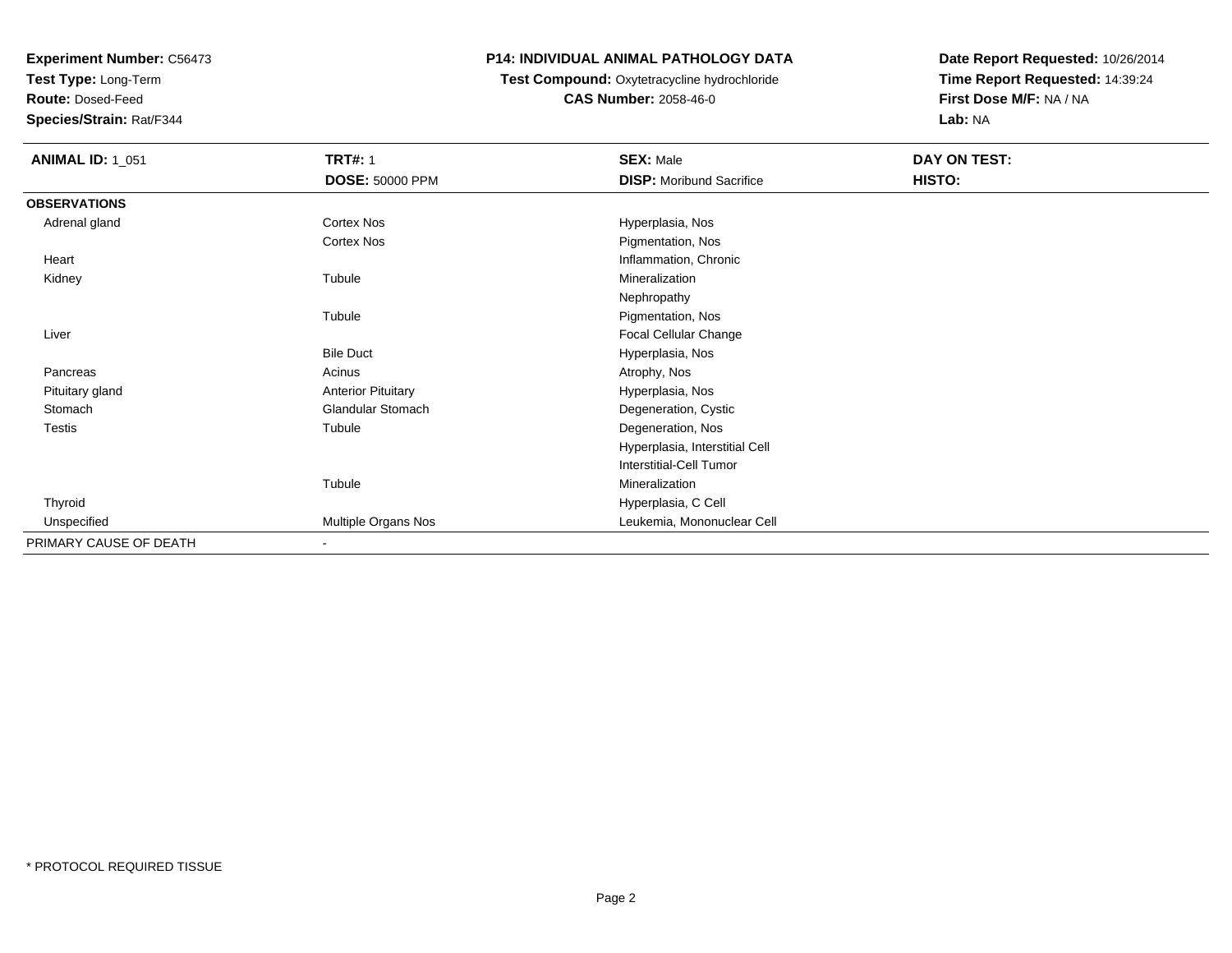**Test Type:** Long-Term

**Route:** Dosed-Feed

**Species/Strain:** Rat/F344

#### **P14: INDIVIDUAL ANIMAL PATHOLOGY DATA**

#### **Test Compound:** Oxytetracycline hydrochloride**CAS Number:** 2058-46-0

| <b>ANIMAL ID: 1_052</b> | <b>TRT#: 1</b>            | <b>SEX: Male</b>                | DAY ON TEST: |  |
|-------------------------|---------------------------|---------------------------------|--------------|--|
|                         | <b>DOSE: 50000 PPM</b>    | <b>DISP:</b> Moribund Sacrifice | HISTO:       |  |
| <b>OBSERVATIONS</b>     |                           |                                 |              |  |
| Adrenal gland           | Medulla                   | Cytomegaly                      |              |  |
|                         | Medulla                   | Pheochromocytoma                |              |  |
|                         | Cortex Nos                | Pigmentation, Nos               |              |  |
| Heart                   |                           | Inflammation, Chronic           |              |  |
| Kidney                  |                           | Nephropathy                     |              |  |
|                         | Tubule                    | Pigmentation, Nos               |              |  |
| Liver                   | <b>Bile Duct</b>          | Hyperplasia, Nos                |              |  |
| Pituitary gland         | <b>Anterior Pituitary</b> | Cyst, Nos                       |              |  |
| Prostate                |                           | Inflammation, Active Chronic    |              |  |
| Stomach                 | Glandular Stomach         | Degeneration, Cystic            |              |  |
| <b>Testis</b>           | Tubule                    | Degeneration, Nos               |              |  |
|                         |                           | Hyperplasia, Interstitial Cell  |              |  |
|                         |                           | Interstitial-Cell Tumor         |              |  |
|                         | Tubule                    | Mineralization                  |              |  |
| Thyroid                 |                           | Pigmentation, Nos               |              |  |
| Unspecified             | Multiple Organs Nos       | Leukemia, Mononuclear Cell      |              |  |
| PRIMARY CAUSE OF DEATH  | $\overline{\phantom{a}}$  |                                 |              |  |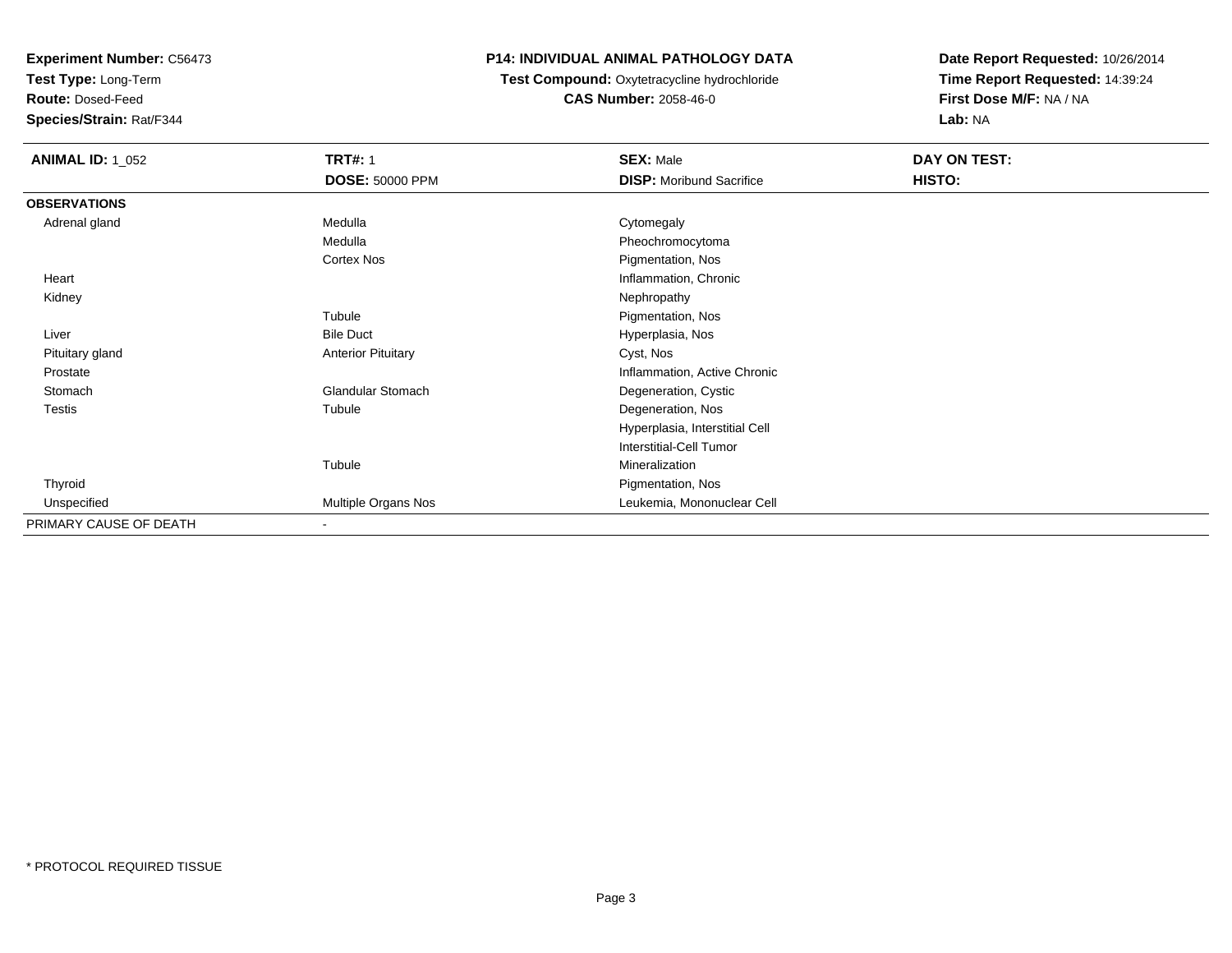**Test Type:** Long-Term

**Route:** Dosed-Feed

**Species/Strain:** Rat/F344

## **P14: INDIVIDUAL ANIMAL PATHOLOGY DATA**

 **Test Compound:** Oxytetracycline hydrochloride**CAS Number:** 2058-46-0

| <b>ANIMAL ID: 1_053</b> | <b>TRT#: 1</b>            | <b>SEX: Male</b>                | DAY ON TEST: |
|-------------------------|---------------------------|---------------------------------|--------------|
|                         | <b>DOSE: 50000 PPM</b>    | <b>DISP: Terminal Sacrifice</b> | HISTO:       |
| <b>OBSERVATIONS</b>     |                           |                                 |              |
| Adrenal gland           | <b>Cortex Nos</b>         | Metamorphosis, Fatty            |              |
|                         | <b>Cortex Nos</b>         | Pigmentation, Nos               |              |
| Heart                   |                           | Inflammation, Chronic           |              |
| Kidney                  |                           | Nephropathy                     |              |
|                         | Tubule                    | Pigmentation, Nos               |              |
| Liver                   |                           | Focal Cellular Change           |              |
|                         | <b>Bile Duct</b>          | Hyperplasia, Nos                |              |
|                         | Periportal                | Inflammation, Chronic           |              |
| Lung                    |                           | Alveolar/Bronchiolar Carcinoma  |              |
| Pancreas                | Acinus                    | Atrophy, Nos                    |              |
|                         | Islets                    | Islet-Cell Adenoma              |              |
| Pituitary gland         | <b>Anterior Pituitary</b> | Hyperplasia, Nos                |              |
| Spleen                  |                           | Hematopoiesis                   |              |
|                         |                           | Pigmentation, Nos               |              |
| Stomach                 | <b>Glandular Stomach</b>  | Degeneration, Cystic            |              |
| <b>Testis</b>           | Tubule                    | Degeneration, Nos               |              |
|                         |                           | Hyperplasia, Interstitial Cell  |              |
|                         |                           | Interstitial-Cell Tumor         |              |
| Thyroid                 |                           | Hyperplasia, C Cell             |              |
|                         |                           | Pigmentation, Nos               |              |
| PRIMARY CAUSE OF DEATH  | $\overline{\phantom{0}}$  |                                 |              |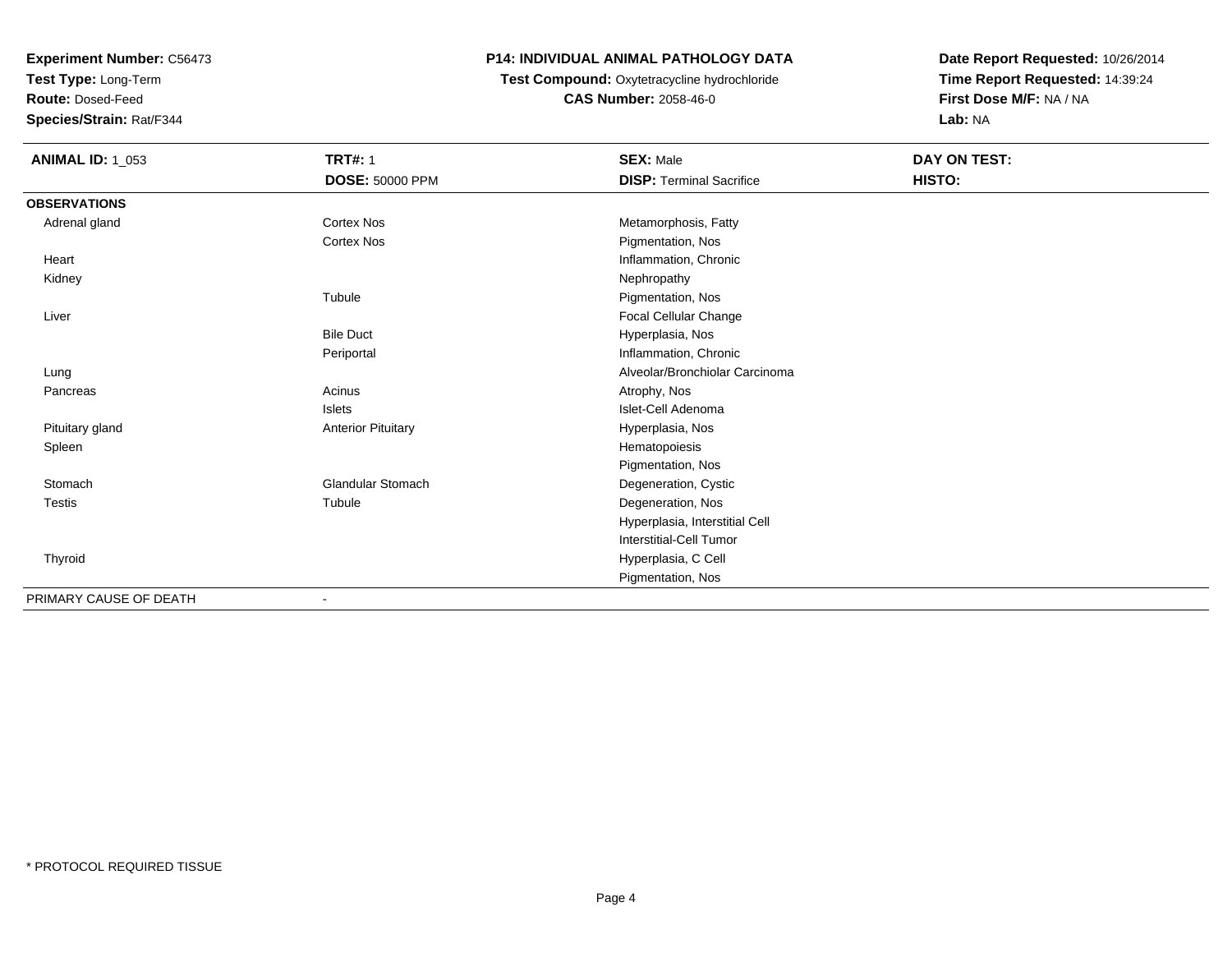**Test Type:** Long-Term

**Route:** Dosed-Feed

**Species/Strain:** Rat/F344

### **P14: INDIVIDUAL ANIMAL PATHOLOGY DATA**

# **Test Compound:** Oxytetracycline hydrochloride**CAS Number:** 2058-46-0

| <b>ANIMAL ID: 1_054</b> | <b>TRT#: 1</b>            | <b>SEX: Male</b>                | <b>DAY ON TEST:</b> |  |
|-------------------------|---------------------------|---------------------------------|---------------------|--|
|                         | <b>DOSE: 50000 PPM</b>    | <b>DISP: Terminal Sacrifice</b> | HISTO:              |  |
| <b>OBSERVATIONS</b>     |                           |                                 |                     |  |
| Adrenal gland           | <b>Cortex Nos</b>         | Metamorphosis, Fatty            |                     |  |
|                         | Medulla                   | Pheochromocytoma                |                     |  |
|                         | <b>Cortex Nos</b>         | Pigmentation, Nos               |                     |  |
| Heart                   |                           | Inflammation, Chronic           |                     |  |
| Kidney                  | Tubule                    | Mineralization                  |                     |  |
|                         |                           | Nephropathy                     |                     |  |
|                         | Tubule                    | Pigmentation, Nos               |                     |  |
| Liver                   |                           | Focal Cellular Change           |                     |  |
|                         | <b>Bile Duct</b>          | Hyperplasia, Nos                |                     |  |
|                         | Periportal                | Inflammation, Chronic           |                     |  |
| Pituitary gland         | Intermedia                | Cyst, Nos                       |                     |  |
|                         | <b>Anterior Pituitary</b> | Hyperplasia, Nos                |                     |  |
| Prostate                |                           | Inflammation, Active Chronic    |                     |  |
| Spleen                  |                           | Hematopoiesis                   |                     |  |
|                         |                           | Pigmentation, Nos               |                     |  |
| Stomach                 | <b>Glandular Stomach</b>  | Degeneration, Cystic            |                     |  |
| Testis                  |                           | Hyperplasia, Interstitial Cell  |                     |  |
| Thymus                  |                           | Cyst, Embryonal Duct            |                     |  |
| Thyroid                 |                           | C-Cell Adenoma                  |                     |  |
|                         |                           | Hyperplasia, C Cell             |                     |  |
|                         |                           | Mineralization                  |                     |  |
| PRIMARY CAUSE OF DEATH  |                           |                                 |                     |  |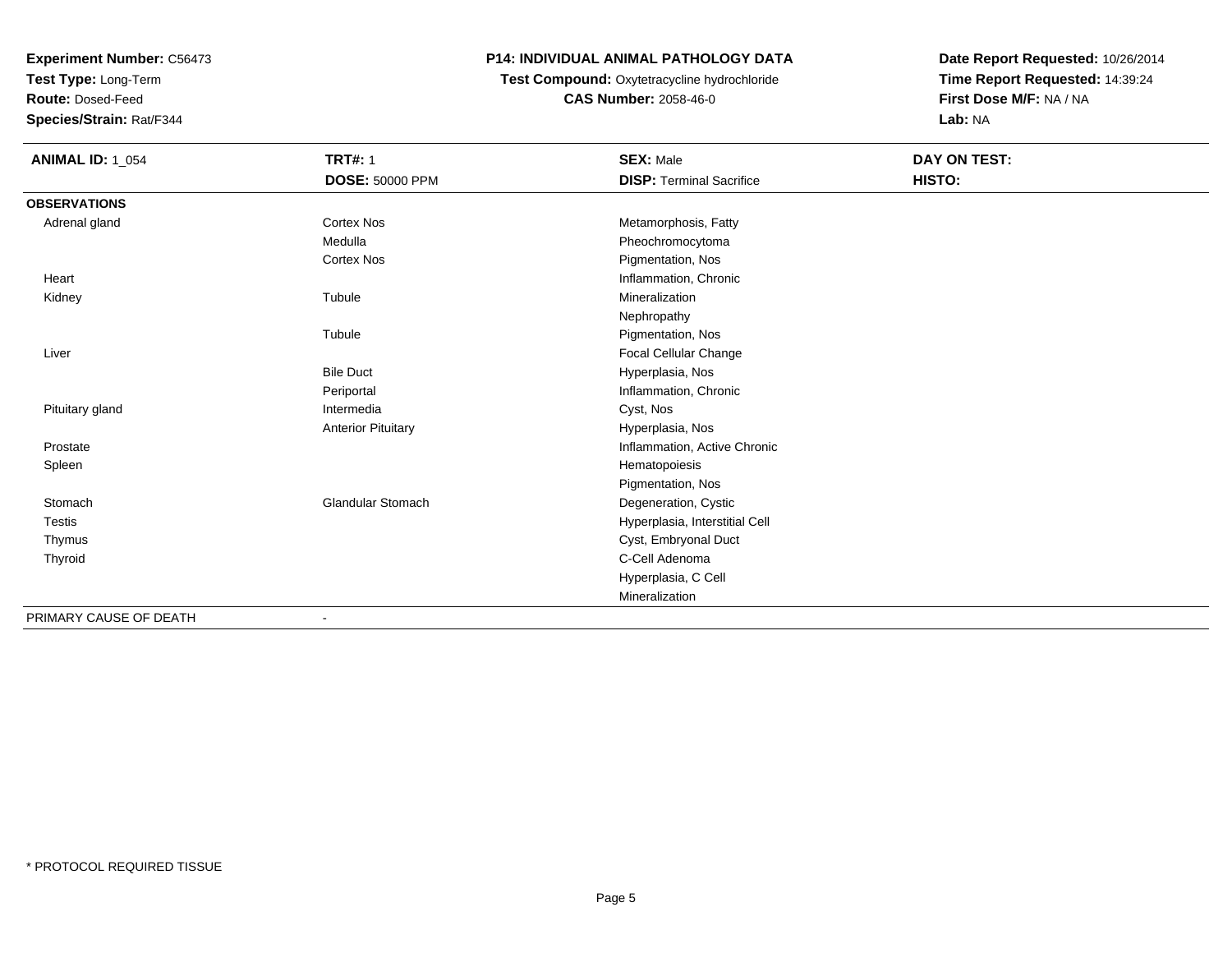**Test Type:** Long-Term

**Route:** Dosed-Feed

**Species/Strain:** Rat/F344

## **P14: INDIVIDUAL ANIMAL PATHOLOGY DATA**

**Test Compound:** Oxytetracycline hydrochloride**CAS Number:** 2058-46-0

| <b>ANIMAL ID: 1_055</b> | <b>TRT#: 1</b>            | <b>SEX: Male</b>                | DAY ON TEST: |
|-------------------------|---------------------------|---------------------------------|--------------|
|                         | <b>DOSE: 50000 PPM</b>    | <b>DISP: Terminal Sacrifice</b> | HISTO:       |
| <b>OBSERVATIONS</b>     |                           |                                 |              |
| Adrenal gland           | <b>Cortex Nos</b>         | Metamorphosis, Fatty            |              |
|                         | Medulla                   | Pheochromocytoma                |              |
|                         | <b>Cortex Nos</b>         | Pigmentation, Nos               |              |
| Heart                   |                           | Inflammation, Chronic           |              |
| Kidney                  | Tubule                    | Mineralization                  |              |
|                         |                           | Nephropathy                     |              |
|                         | Tubule                    | Pigmentation, Nos               |              |
| Liver                   |                           | Focal Cellular Change           |              |
|                         | <b>Bile Duct</b>          | Hyperplasia, Nos                |              |
|                         | Periportal                | Inflammation, Chronic           |              |
| Pancreas                | Acinus                    | Atrophy, Nos                    |              |
| Pituitary gland         | <b>Anterior Pituitary</b> | Adenoma, Nos                    |              |
|                         | <b>Anterior Pituitary</b> | Hyperplasia, Nos                |              |
| Preputial gland         |                           | Inflammation, Active Chronic    |              |
| Prostate                |                           | Inflammation, Active Chronic    |              |
| Salivary gland          |                           | Inflammation, Chronic           |              |
| Spleen                  |                           | Hematopoiesis                   |              |
|                         |                           | Pigmentation, Nos               |              |
| Stomach                 | <b>Glandular Stomach</b>  | Degeneration, Cystic            |              |
| <b>Testis</b>           | Tubule                    | Degeneration, Nos               |              |
|                         |                           | Hyperplasia, Interstitial Cell  |              |
|                         |                           | Interstitial-Cell Tumor         |              |
|                         | Tubule                    | Mineralization                  |              |
| Thymus                  |                           | Cyst, Embryonal Duct            |              |
| Thyroid                 |                           | Hyperplasia, C Cell             |              |
|                         |                           | Pigmentation, Nos               |              |
| PRIMARY CAUSE OF DEATH  | $\overline{\phantom{a}}$  |                                 |              |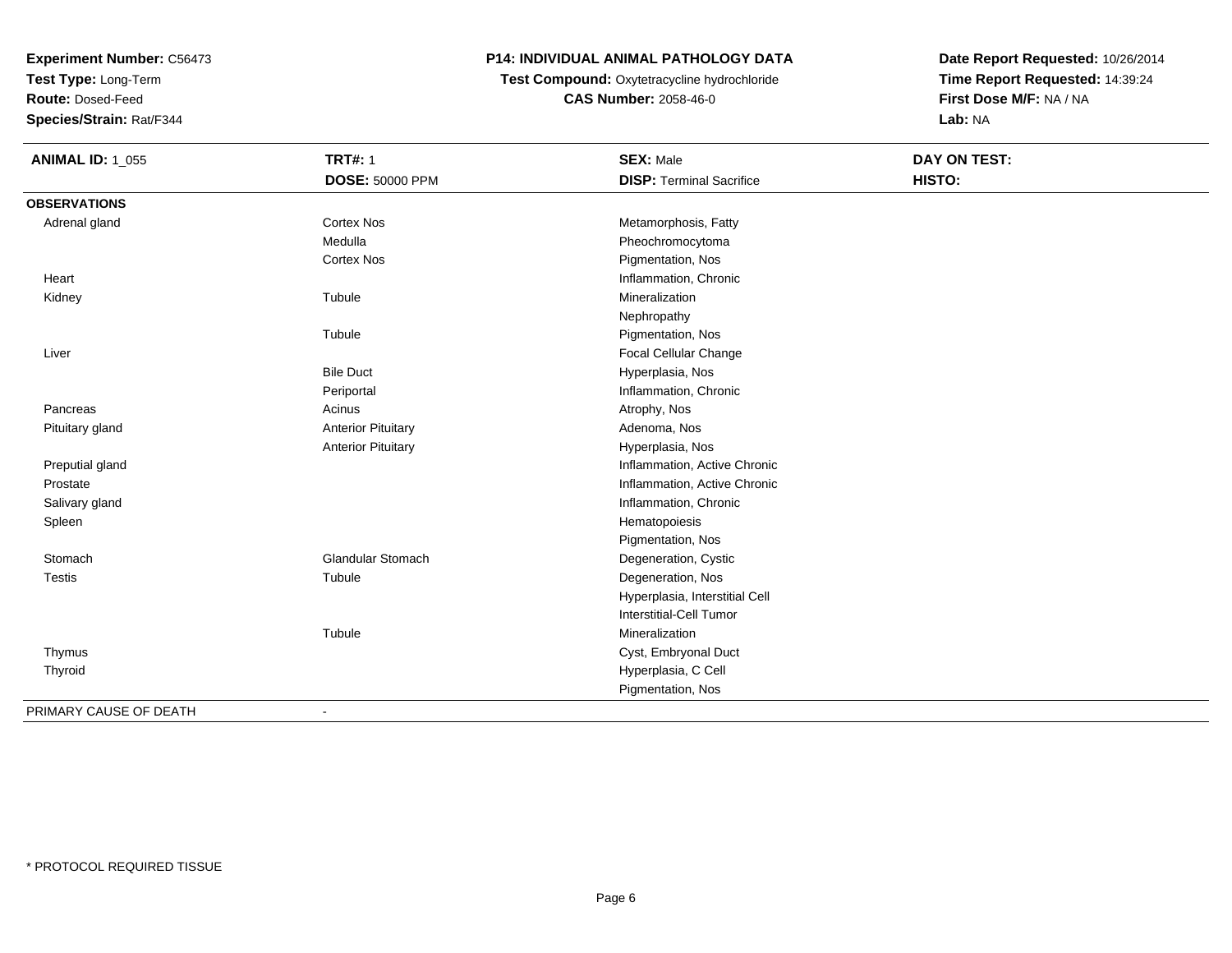**Test Type:** Long-Term

**Route:** Dosed-Feed

**Species/Strain:** Rat/F344

## **P14: INDIVIDUAL ANIMAL PATHOLOGY DATA**

 **Test Compound:** Oxytetracycline hydrochloride**CAS Number:** 2058-46-0

| <b>ANIMAL ID: 1_056</b> | <b>TRT#: 1</b>            | <b>SEX: Male</b>                | <b>DAY ON TEST:</b> |  |
|-------------------------|---------------------------|---------------------------------|---------------------|--|
|                         | <b>DOSE: 50000 PPM</b>    | <b>DISP: Terminal Sacrifice</b> | HISTO:              |  |
| <b>OBSERVATIONS</b>     |                           |                                 |                     |  |
| Adrenal gland           | <b>Cortex Nos</b>         | Hyperplasia, Nos                |                     |  |
|                         | <b>Cortex Nos</b>         | Metamorphosis, Fatty            |                     |  |
|                         | <b>Cortex Nos</b>         | Pigmentation, Nos               |                     |  |
| Heart                   |                           | Inflammation, Chronic           |                     |  |
| Kidney                  | Tubule                    | Mineralization                  |                     |  |
|                         |                           | Nephropathy                     |                     |  |
|                         | Tubule                    | Pigmentation, Nos               |                     |  |
| Liver                   |                           | Focal Cellular Change           |                     |  |
|                         | <b>Bile Duct</b>          | Hyperplasia, Nos                |                     |  |
|                         | Periportal                | Inflammation, Chronic           |                     |  |
| Lung                    |                           | Histiocytosis                   |                     |  |
|                         |                           | Pneumonia, Interstitial Chronic |                     |  |
| Pancreas                | Acinus                    | Atrophy, Nos                    |                     |  |
| Pituitary gland         | Intermedia                | Cyst, Nos                       |                     |  |
|                         | <b>Anterior Pituitary</b> | Hyperplasia, Nos                |                     |  |
| Spleen                  |                           | Hematopoiesis                   |                     |  |
|                         |                           | Pigmentation, Nos               |                     |  |
| Stomach                 | <b>Glandular Stomach</b>  | Degeneration, Cystic            |                     |  |
| <b>Testis</b>           | Tubule                    | Degeneration, Nos               |                     |  |
|                         |                           | Hyperplasia, Interstitial Cell  |                     |  |
|                         |                           | <b>Interstitial-Cell Tumor</b>  |                     |  |
|                         | Tubule                    | Mineralization                  |                     |  |
| Thyroid                 |                           | Hyperplasia, C Cell             |                     |  |
|                         |                           | Mineralization                  |                     |  |
| PRIMARY CAUSE OF DEATH  |                           |                                 |                     |  |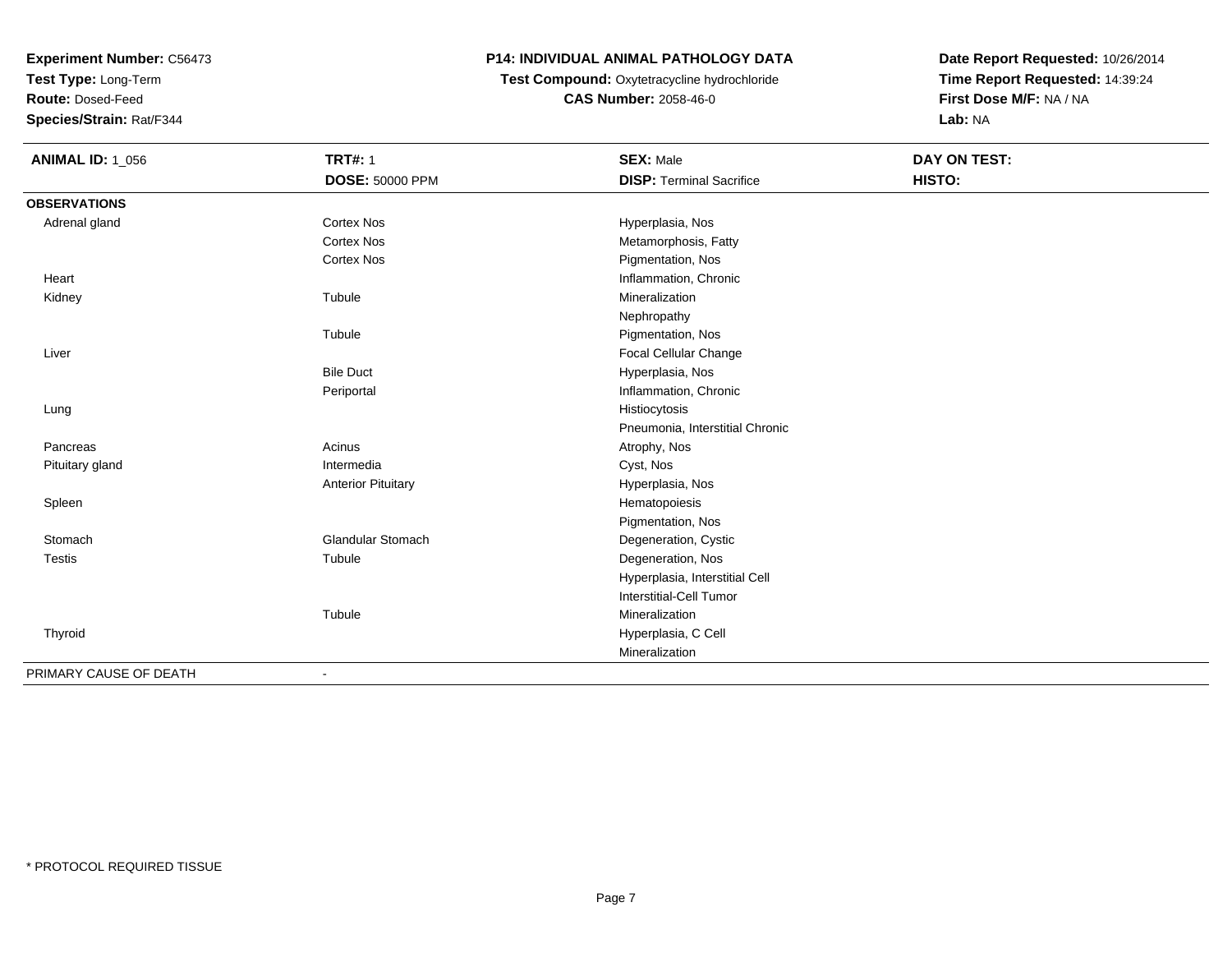**Test Type:** Long-Term

**Route:** Dosed-Feed

**Species/Strain:** Rat/F344

## **P14: INDIVIDUAL ANIMAL PATHOLOGY DATA**

**Test Compound:** Oxytetracycline hydrochloride**CAS Number:** 2058-46-0

| <b>ANIMAL ID: 1_057</b> | <b>TRT#: 1</b>            | <b>SEX: Male</b>                | DAY ON TEST: |  |
|-------------------------|---------------------------|---------------------------------|--------------|--|
|                         | DOSE: 50000 PPM           | <b>DISP: Terminal Sacrifice</b> | HISTO:       |  |
| <b>OBSERVATIONS</b>     |                           |                                 |              |  |
| Adrenal gland           | <b>Cortex Nos</b>         | Hyperplasia, Nos                |              |  |
|                         | Medulla                   | Hyperplasia, Nos                |              |  |
|                         | <b>Cortex Nos</b>         | Pigmentation, Nos               |              |  |
| Heart                   |                           | Inflammation, Chronic           |              |  |
| Kidney                  |                           | Nephropathy                     |              |  |
|                         | Tubule                    | Pigmentation, Nos               |              |  |
| Liver                   |                           | Focal Cellular Change           |              |  |
|                         | <b>Bile Duct</b>          | Hyperplasia, Nos                |              |  |
|                         | Periportal                | Inflammation, Chronic           |              |  |
|                         |                           | Neoplastic Nodule               |              |  |
| Pancreas                | Acinus                    | Atrophy, Nos                    |              |  |
| Pituitary gland         | <b>Anterior Pituitary</b> | Adenoma, Nos                    |              |  |
| Prostate                |                           | Inflammation, Active Chronic    |              |  |
| Salivary gland          |                           | Atrophy, Nos                    |              |  |
|                         |                           | <b>Cystic Ducts</b>             |              |  |
| Spleen                  |                           | Hematopoiesis                   |              |  |
|                         |                           | Pigmentation, Nos               |              |  |
| Stomach                 | <b>Glandular Stomach</b>  | Degeneration, Cystic            |              |  |
| <b>Testis</b>           | Tubule                    | Degeneration, Nos               |              |  |
|                         |                           | Hyperplasia, Interstitial Cell  |              |  |
|                         |                           | Interstitial-Cell Tumor         |              |  |
|                         | Tubule                    | Mineralization                  |              |  |
| Thyroid                 |                           | Hyperplasia, C Cell             |              |  |
| PRIMARY CAUSE OF DEATH  | $\overline{\phantom{a}}$  |                                 |              |  |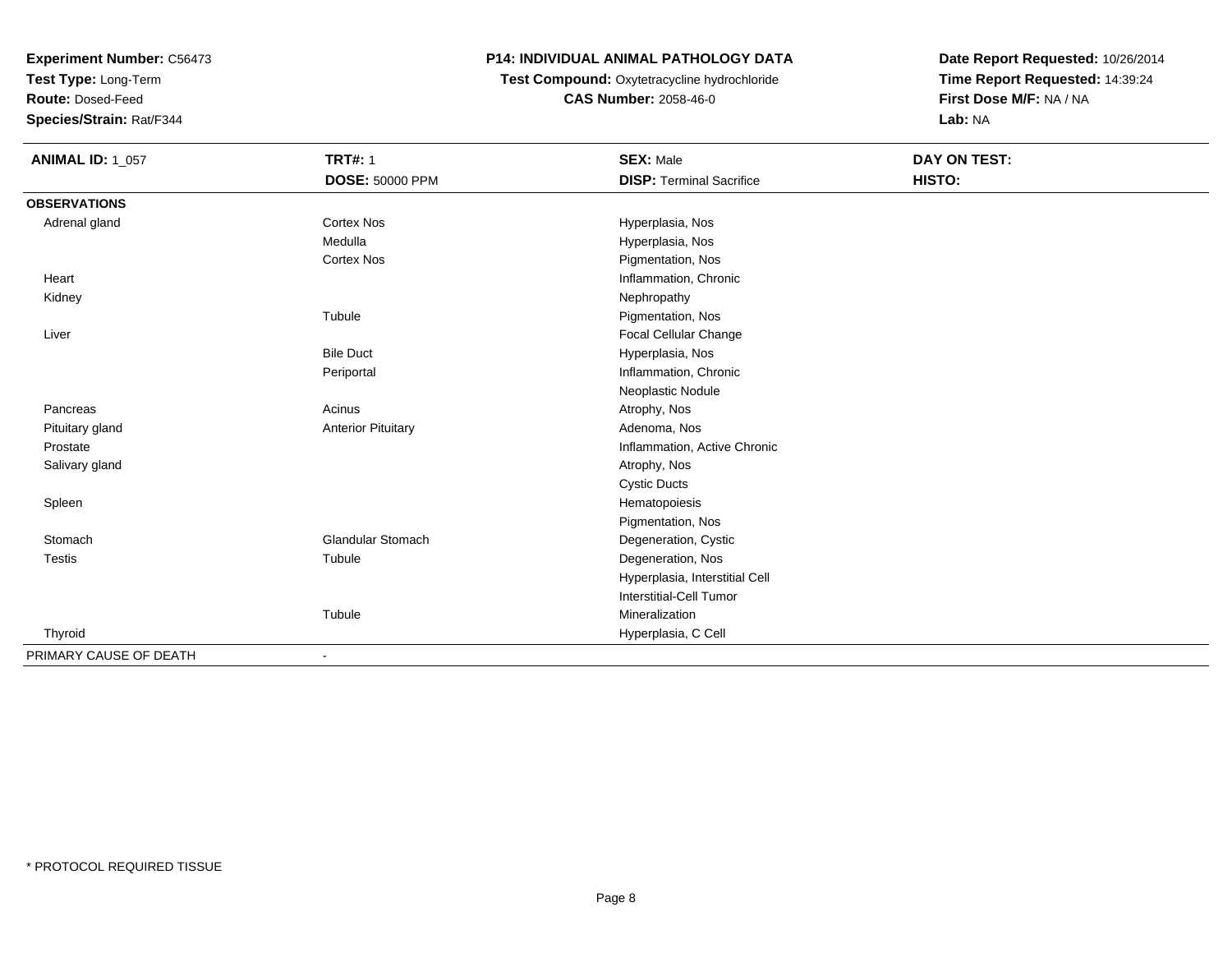**Test Type:** Long-Term

**Route:** Dosed-Feed

**Species/Strain:** Rat/F344

## **P14: INDIVIDUAL ANIMAL PATHOLOGY DATA**

 **Test Compound:** Oxytetracycline hydrochloride**CAS Number:** 2058-46-0

| <b>ANIMAL ID: 1_058</b> | <b>TRT#: 1</b>            | <b>SEX: Male</b>                | <b>DAY ON TEST:</b> |
|-------------------------|---------------------------|---------------------------------|---------------------|
|                         | <b>DOSE: 50000 PPM</b>    | <b>DISP: Terminal Sacrifice</b> | HISTO:              |
| <b>OBSERVATIONS</b>     |                           |                                 |                     |
| Adrenal gland           |                           | <b>Cortical Adenoma</b>         |                     |
|                         | Cortex Nos                | Metamorphosis, Fatty            |                     |
|                         | Medulla                   | Pheochromocytoma                |                     |
|                         | <b>Cortex Nos</b>         | Pigmentation, Nos               |                     |
| Heart                   |                           | Inflammation, Chronic           |                     |
| Kidney                  | Tubule                    | Mineralization                  |                     |
|                         |                           | Nephropathy                     |                     |
|                         | Tubule                    | Pigmentation, Nos               |                     |
| Liver                   |                           | Focal Cellular Change           |                     |
|                         | <b>Bile Duct</b>          | Hyperplasia, Nos                |                     |
|                         | Periportal                | Inflammation, Chronic           |                     |
|                         |                           | Neoplastic Nodule               |                     |
| Mammary gland           |                           | Hyperplasia, Cystic             |                     |
| Pancreas                | Acinus                    | Atrophy, Nos                    |                     |
|                         |                           | Dilatation, Ducts               |                     |
| Pituitary gland         | <b>Anterior Pituitary</b> | Adenoma, Nos                    |                     |
|                         | <b>Anterior Pituitary</b> | Cyst, Nos                       |                     |
|                         | <b>Anterior Pituitary</b> | Hyperplasia, Nos                |                     |
| Spleen                  |                           | Pigmentation, Nos               |                     |
| Stomach                 | Forestomach               | Hyperkeratosis                  |                     |
| Testis                  |                           | Hyperplasia, Interstitial Cell  |                     |
|                         |                           | <b>Interstitial-Cell Tumor</b>  |                     |
| Thymus                  |                           | Cyst, Embryonal Duct            |                     |
| Thyroid                 |                           | Hyperplasia, C Cell             |                     |
| Unspecified             | Multiple Organs Nos       | Leukemia, Mononuclear Cell      |                     |
| PRIMARY CAUSE OF DEATH  | $\blacksquare$            |                                 |                     |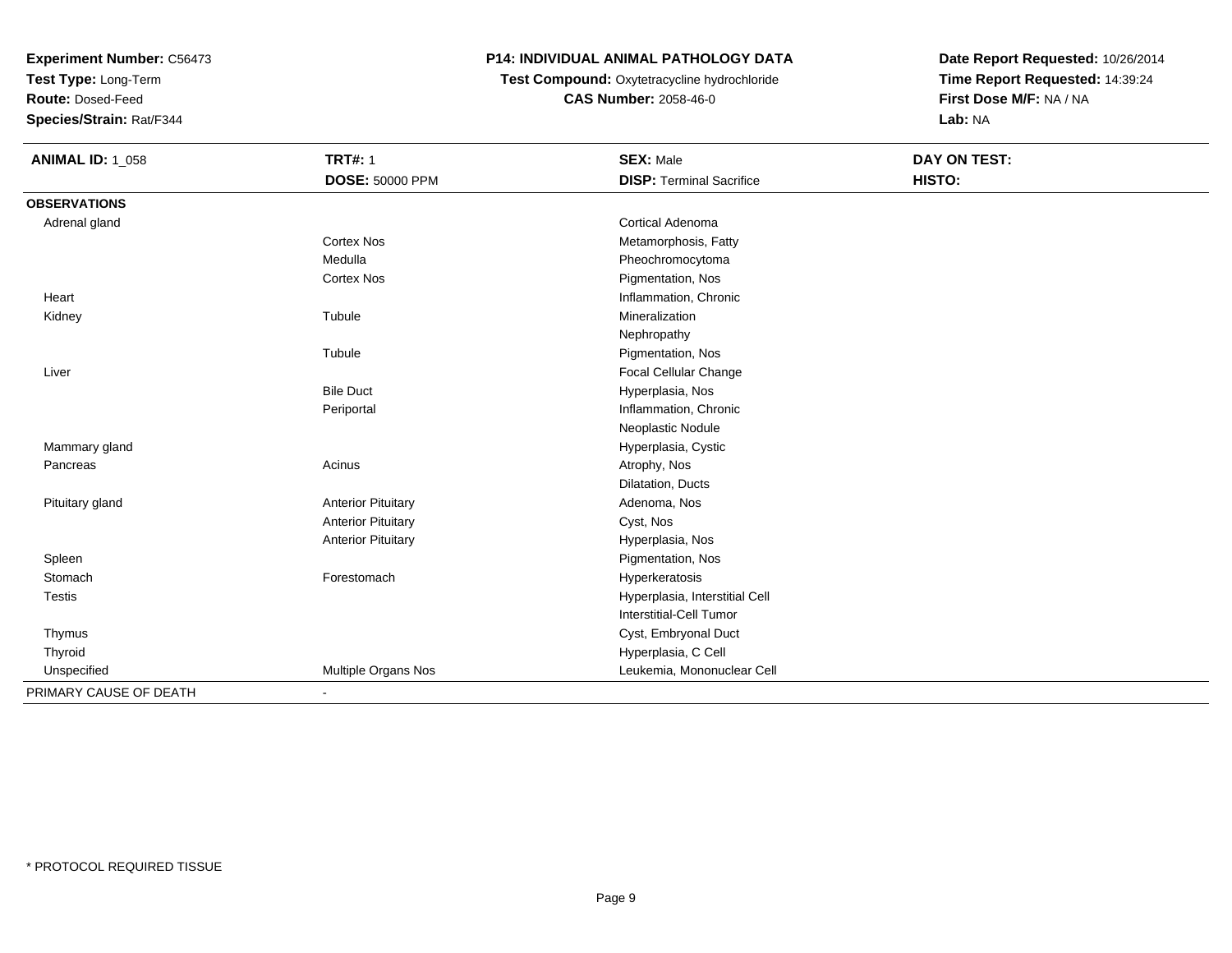**Test Type:** Long-Term

**Route:** Dosed-Feed

**Species/Strain:** Rat/F344

#### **P14: INDIVIDUAL ANIMAL PATHOLOGY DATA**

## **Test Compound:** Oxytetracycline hydrochloride**CAS Number:** 2058-46-0

| <b>ANIMAL ID: 1_059</b> | <b>TRT#: 1</b>            | <b>SEX: Male</b>                | DAY ON TEST: |
|-------------------------|---------------------------|---------------------------------|--------------|
|                         | <b>DOSE: 50000 PPM</b>    | <b>DISP:</b> Moribund Sacrifice | HISTO:       |
| <b>OBSERVATIONS</b>     |                           |                                 |              |
| Adrenal gland           | <b>Cortex Nos</b>         | Metamorphosis, Fatty            |              |
|                         | <b>Cortex Nos</b>         | Pigmentation, Nos               |              |
| Heart                   |                           | Inflammation, Chronic           |              |
| Kidney                  | Tubule                    | Mineralization                  |              |
|                         |                           | Nephropathy                     |              |
|                         | Tubule                    | Pigmentation, Nos               |              |
| Liver                   |                           | Focal Cellular Change           |              |
|                         | <b>Bile Duct</b>          | Hyperplasia, Nos                |              |
|                         | Periportal                | Inflammation, Chronic           |              |
| Mammary gland           |                           | Hyperplasia, Cystic             |              |
| Pancreas                | Acinus                    | Atrophy, Nos                    |              |
| Pituitary gland         | <b>Anterior Pituitary</b> | Hyperplasia, Nos                |              |
| Prostate                |                           | Inflammation, Suppurative       |              |
| Spleen                  |                           | Hematopoiesis                   |              |
|                         |                           | Pigmentation, Nos               |              |
| Stomach                 | <b>Glandular Stomach</b>  | Degeneration, Cystic            |              |
| Testis                  | Tubule                    | Degeneration, Nos               |              |
|                         |                           | Hyperplasia, Interstitial Cell  |              |
| Thymus                  |                           | Cyst, Embryonal Duct            |              |
| Thyroid                 |                           | <b>Cystic Follicles</b>         |              |
|                         |                           | Hyperplasia, C Cell             |              |
| PRIMARY CAUSE OF DEATH  | $\blacksquare$            |                                 |              |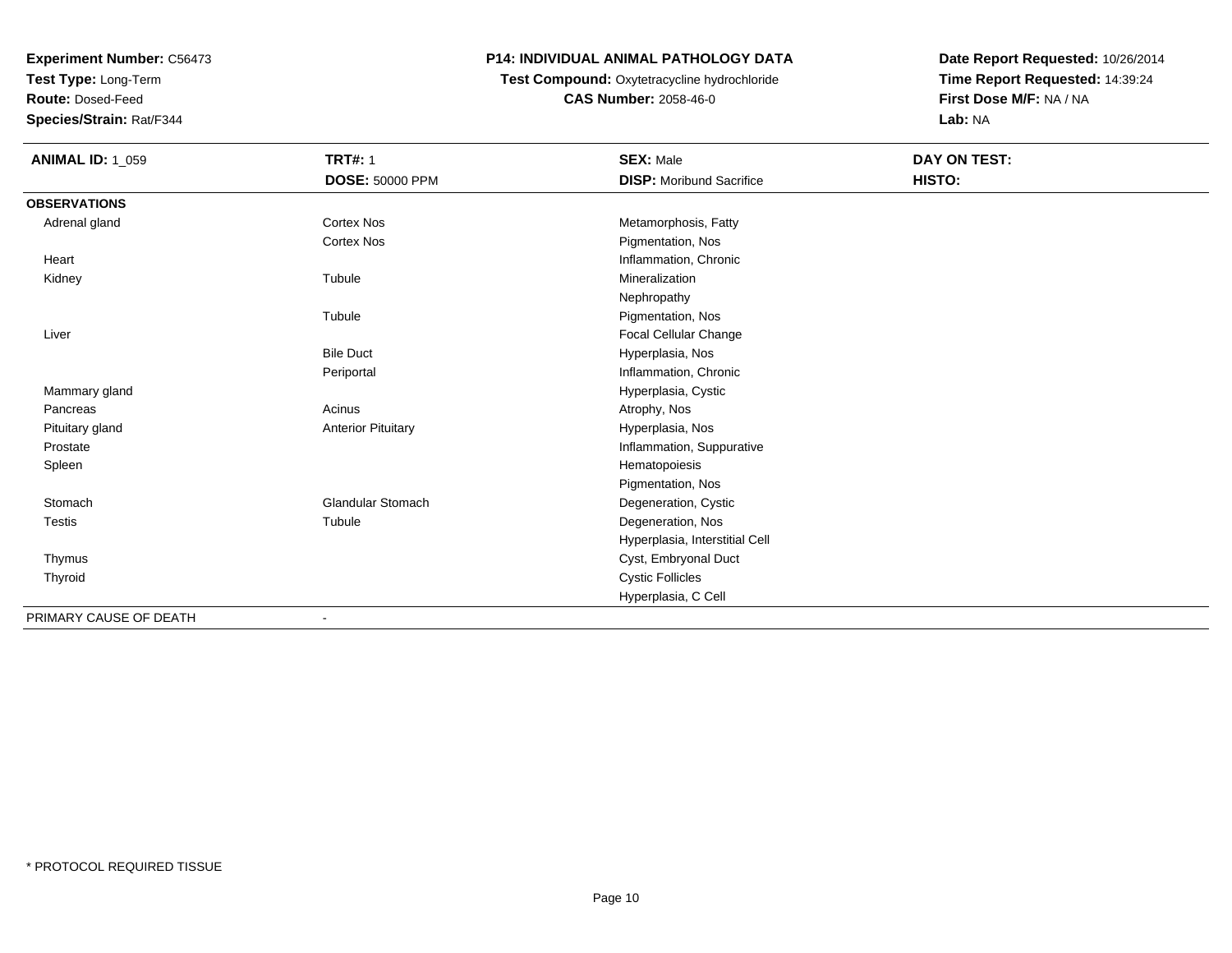**Test Type:** Long-Term

**Route:** Dosed-Feed

**Species/Strain:** Rat/F344

#### **P14: INDIVIDUAL ANIMAL PATHOLOGY DATA**

#### **Test Compound:** Oxytetracycline hydrochloride**CAS Number:** 2058-46-0

| <b>ANIMAL ID: 1_060</b> | <b>TRT#: 1</b>         | <b>SEX: Male</b>                | DAY ON TEST: |  |
|-------------------------|------------------------|---------------------------------|--------------|--|
|                         | <b>DOSE: 50000 PPM</b> | <b>DISP: Terminal Sacrifice</b> | HISTO:       |  |
| <b>OBSERVATIONS</b>     |                        |                                 |              |  |
| Adrenal gland           | Cortex Nos             | Pigmentation, Nos               |              |  |
| Heart                   |                        | Inflammation, Chronic           |              |  |
| Kidney                  | Cortex                 | Infarct, Healed                 |              |  |
|                         |                        | Nephropathy                     |              |  |
| Liver                   |                        | Focal Cellular Change           |              |  |
|                         | <b>Bile Duct</b>       | Hyperplasia, Nos                |              |  |
|                         | Periportal             | Inflammation, Chronic           |              |  |
| Mammary gland           |                        | Hyperplasia, Cystic             |              |  |
| Pancreas                | Acinus                 | Atrophy, Nos                    |              |  |
| Prostate                |                        | Inflammation, Active Chronic    |              |  |
| Spleen                  |                        | Hematopoiesis                   |              |  |
|                         |                        | Pigmentation, Nos               |              |  |
| <b>Testis</b>           | Tubule                 | Degeneration, Nos               |              |  |
|                         |                        | Hyperplasia, Interstitial Cell  |              |  |
|                         |                        | <b>Interstitial-Cell Tumor</b>  |              |  |
| Thyroid                 |                        | Hyperplasia, C Cell             |              |  |
| PRIMARY CAUSE OF DEATH  | ۰                      |                                 |              |  |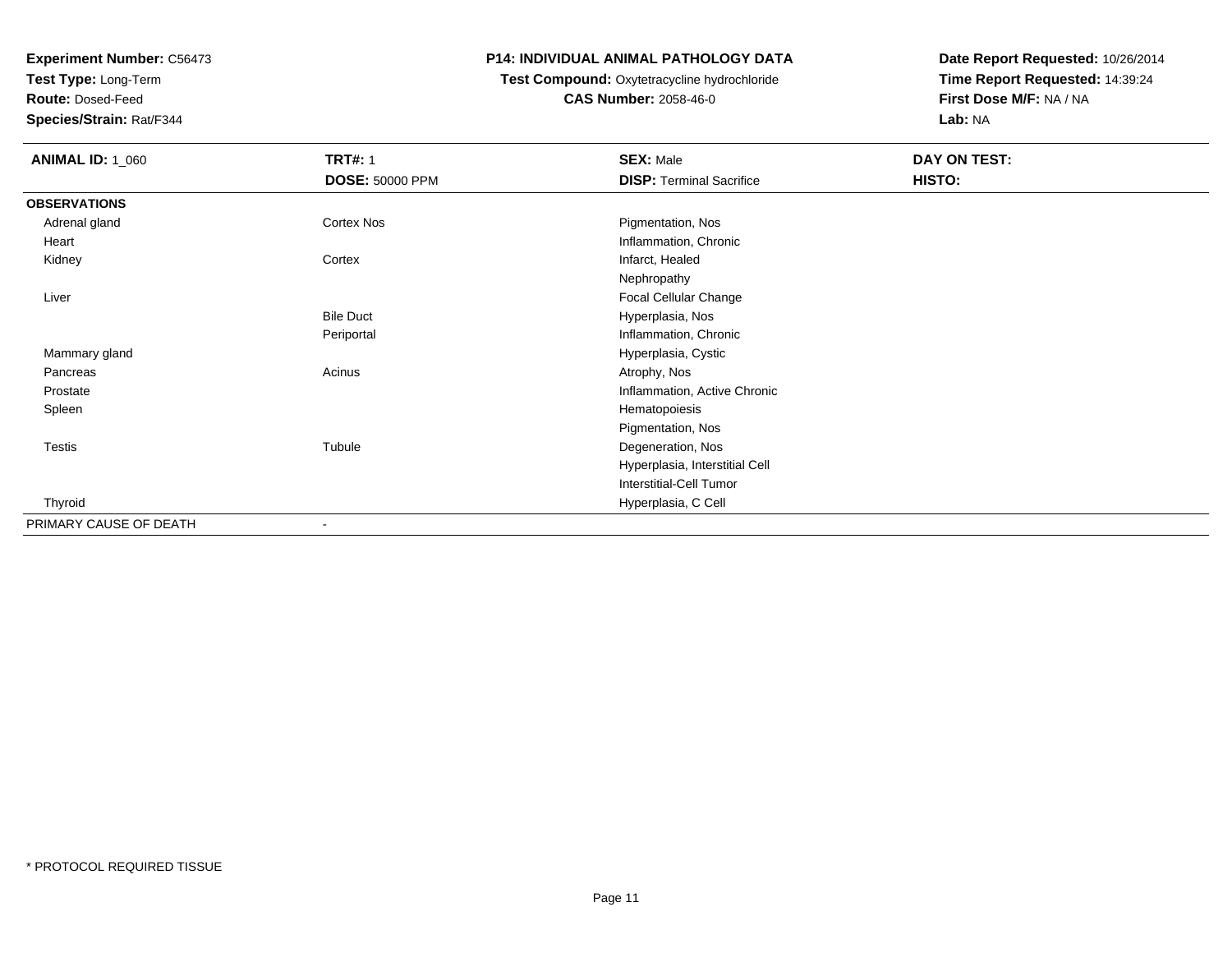**Test Type:** Long-Term

**Route:** Dosed-Feed

**Species/Strain:** Rat/F344

#### **P14: INDIVIDUAL ANIMAL PATHOLOGY DATA**

## **Test Compound:** Oxytetracycline hydrochloride**CAS Number:** 2058-46-0

| <b>ANIMAL ID: 1_061</b> | <b>TRT#: 1</b><br><b>DOSE: 50000 PPM</b> | <b>SEX: Male</b><br><b>DISP: Moribund Sacrifice</b> | DAY ON TEST:<br>HISTO: |  |
|-------------------------|------------------------------------------|-----------------------------------------------------|------------------------|--|
| <b>OBSERVATIONS</b>     |                                          |                                                     |                        |  |
| Adrenal gland           | Cortex Nos                               | Cytoplasmic Vacuolization                           |                        |  |
|                         | Medulla                                  | Pheochromocytoma                                    |                        |  |
| Heart                   |                                          | Inflammation, Chronic                               |                        |  |
| Kidney                  |                                          | Nephropathy                                         |                        |  |
| Liver                   | <b>Bile Duct</b>                         | Hyperplasia, Nos                                    |                        |  |
|                         | Periportal                               | Inflammation, Chronic                               |                        |  |
|                         |                                          | Metamorphosis, Fatty                                |                        |  |
| Pancreas                | Acinus                                   | Atrophy, Nos                                        |                        |  |
| Pituitary gland         | <b>Anterior Pituitary</b>                | Hyperplasia, Nos                                    |                        |  |
| Salivary gland          |                                          | Inflammation, Chronic                               |                        |  |
| Spleen                  |                                          | Pigmentation, Nos                                   |                        |  |
| Stomach                 | <b>Glandular Stomach</b>                 | Degeneration, Cystic                                |                        |  |
|                         | Forestomach                              | Ulcer, Acute                                        |                        |  |
| Testis                  | Tubule                                   | Degeneration, Nos                                   |                        |  |
|                         |                                          | Interstitial-Cell Tumor                             |                        |  |
|                         | Tubule                                   | Mineralization                                      |                        |  |
| Thyroid                 |                                          | C-Cell Adenoma                                      |                        |  |
|                         |                                          | <b>Cystic Follicles</b>                             |                        |  |
| PRIMARY CAUSE OF DEATH  | $\overline{\phantom{a}}$                 |                                                     |                        |  |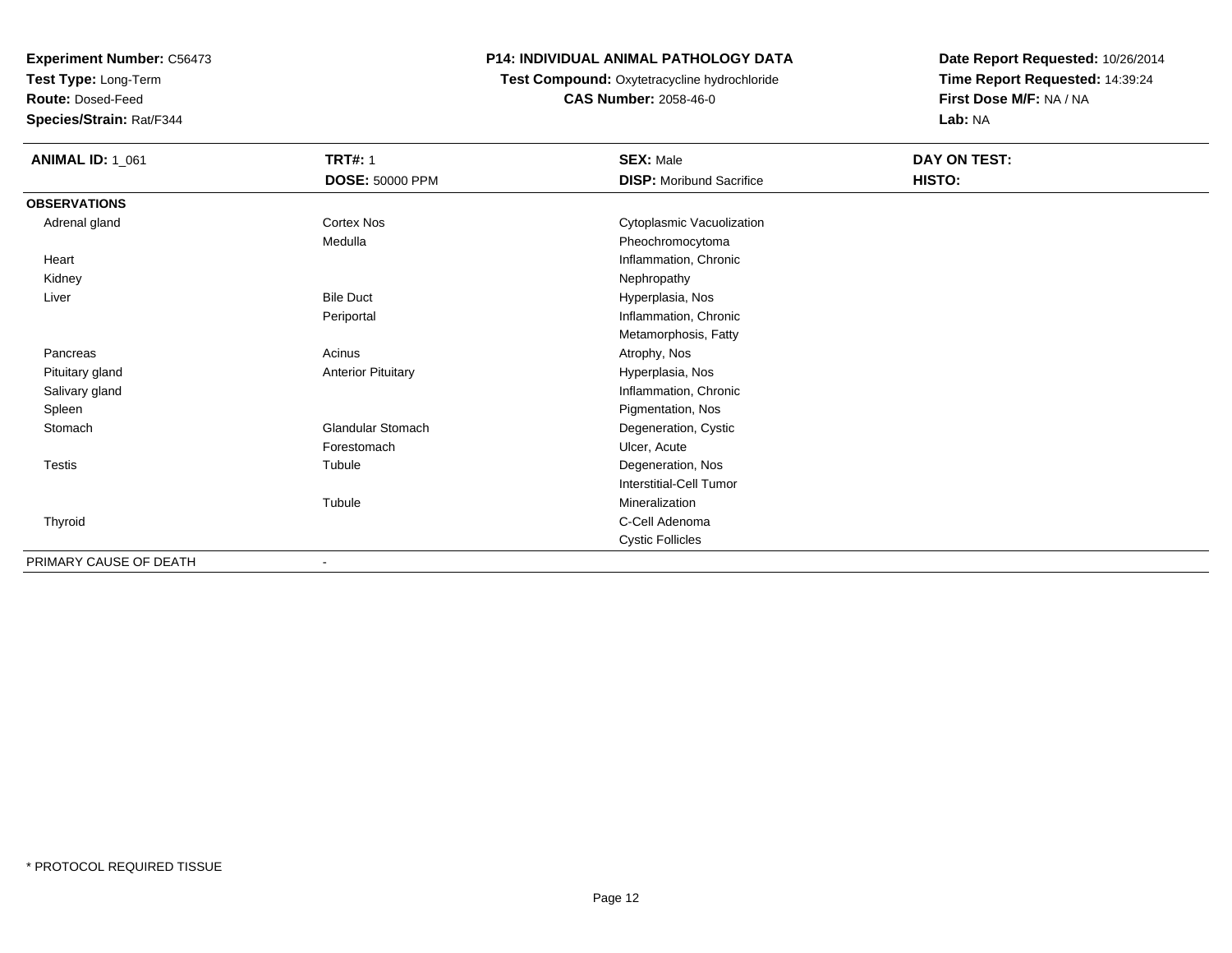**Test Type:** Long-Term

**Route:** Dosed-Feed

**Species/Strain:** Rat/F344

#### **P14: INDIVIDUAL ANIMAL PATHOLOGY DATA**

**Test Compound:** Oxytetracycline hydrochloride**CAS Number:** 2058-46-0

| <b>ANIMAL ID: 1_062</b> | <b>TRT#: 1</b>            | <b>SEX: Male</b>                | DAY ON TEST: |
|-------------------------|---------------------------|---------------------------------|--------------|
|                         | DOSE: 50000 PPM           | <b>DISP: Terminal Sacrifice</b> | HISTO:       |
| <b>OBSERVATIONS</b>     |                           |                                 |              |
| Adrenal gland           | Cortex Nos                | Hyperplasia, Nos                |              |
|                         | Medulla                   | Pheochromocytoma                |              |
| Heart                   |                           | Inflammation, Chronic           |              |
| Kidney                  | Tubule                    | Mineralization                  |              |
|                         |                           | Nephropathy                     |              |
| Liver                   |                           | Congenital Malformation, Nos    |              |
|                         |                           | Focal Cellular Change           |              |
|                         | <b>Bile Duct</b>          | Hyperplasia, Nos                |              |
|                         | Periportal                | Inflammation, Chronic           |              |
| Mammary gland           |                           | Hyperplasia, Cystic             |              |
| Pituitary gland         | <b>Anterior Pituitary</b> | Hyperplasia, Nos                |              |
| Spleen                  |                           | Hematopoiesis                   |              |
| Stomach                 | Glandular Stomach         | Degeneration, Cystic            |              |
|                         | Forestomach               | Inflammation, Active Chronic    |              |
| <b>Testis</b>           | Tubule                    | Degeneration, Nos               |              |
|                         |                           | Hyperplasia, Interstitial Cell  |              |
|                         |                           | Interstitial-Cell Tumor         |              |
|                         | Tubule                    | Mineralization                  |              |
| Thyroid                 |                           | Hyperplasia, C Cell             |              |
| Unspecified             | Multiple Organs Nos       | Pigmentation, Nos               |              |
| PRIMARY CAUSE OF DEATH  | $\blacksquare$            |                                 |              |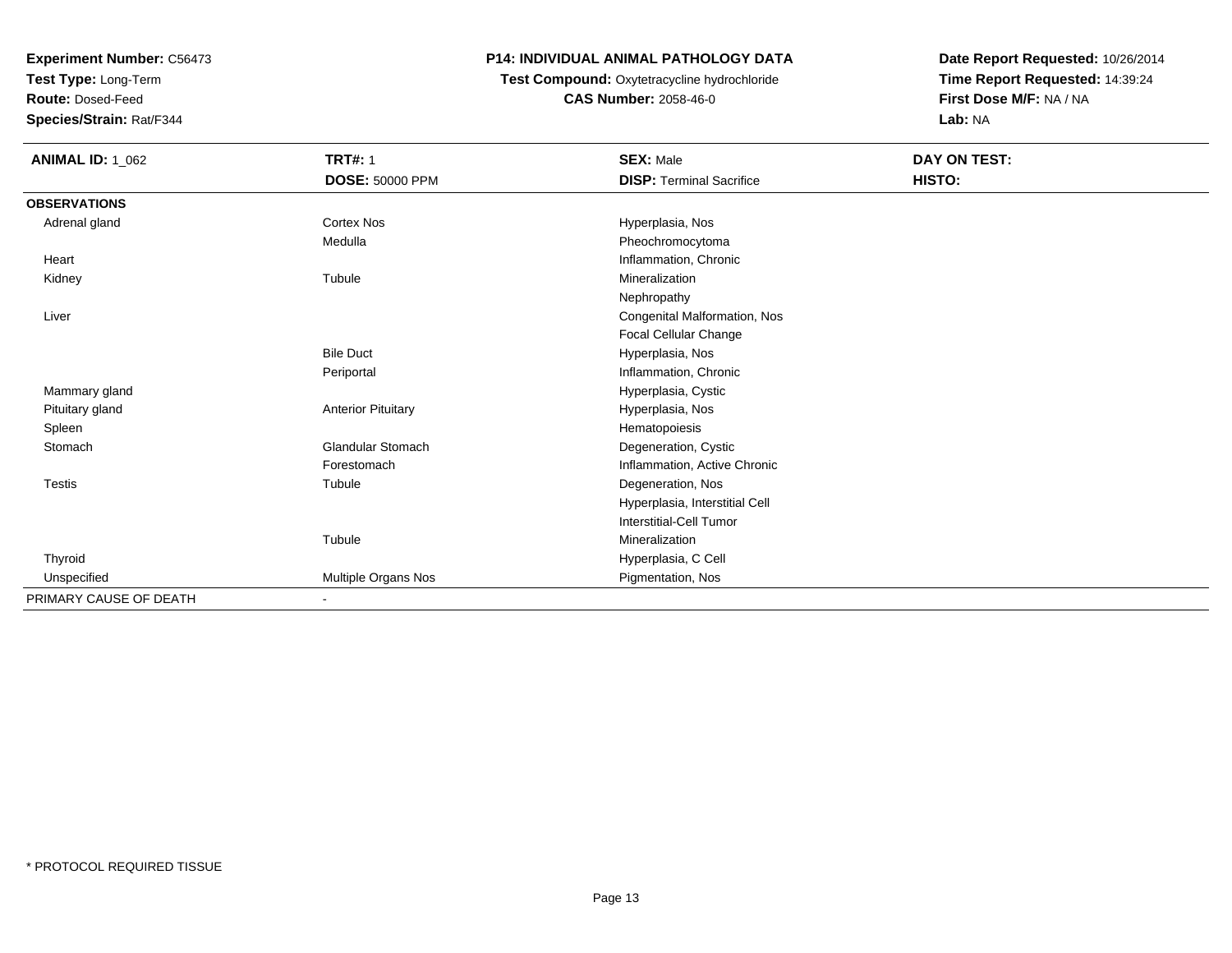**Test Type:** Long-Term

**Route:** Dosed-Feed

**Species/Strain:** Rat/F344

## **P14: INDIVIDUAL ANIMAL PATHOLOGY DATA**

## **Test Compound:** Oxytetracycline hydrochloride**CAS Number:** 2058-46-0

| <b>ANIMAL ID: 1_063</b> | <b>TRT#: 1</b>     | <b>SEX: Male</b>                | <b>DAY ON TEST:</b> |  |
|-------------------------|--------------------|---------------------------------|---------------------|--|
|                         | DOSE: 50000 PPM    | <b>DISP: Terminal Sacrifice</b> | HISTO:              |  |
| <b>OBSERVATIONS</b>     |                    |                                 |                     |  |
| Adrenal gland           | <b>Cortex Nos</b>  | Pigmentation, Nos               |                     |  |
| Heart                   |                    | Inflammation, Chronic           |                     |  |
| Kidney                  | Tubule             | Mineralization                  |                     |  |
|                         |                    | Nephropathy                     |                     |  |
|                         | Tubule             | Pigmentation, Nos               |                     |  |
| Liver                   |                    | Focal Cellular Change           |                     |  |
|                         | <b>Bile Duct</b>   | Hyperplasia, Nos                |                     |  |
|                         | Periportal         | Inflammation, Chronic           |                     |  |
|                         |                    | Metamorphosis, Fatty            |                     |  |
| Mammary gland           |                    | Hyperplasia, Cystic             |                     |  |
| Spleen                  |                    | Hematopoiesis                   |                     |  |
|                         |                    | Hyperplasia, Lymphoid           |                     |  |
|                         |                    | Pigmentation, Nos               |                     |  |
| Stomach                 | Glandular Stomach  | Degeneration, Cystic            |                     |  |
| <b>Testis</b>           | Tubule             | Degeneration, Nos               |                     |  |
|                         |                    | Hyperplasia, Interstitial Cell  |                     |  |
|                         | <b>Scrotum Nos</b> | Inflammation, Active Chronic    |                     |  |
|                         |                    | Interstitial-Cell Tumor         |                     |  |
|                         | Tubule             | Mineralization                  |                     |  |
| Thymus                  |                    | Cyst, Embryonal Duct            |                     |  |
| Thyroid                 |                    | <b>Cystic Follicles</b>         |                     |  |
|                         |                    | Hyperplasia, C Cell             |                     |  |
| Unspecified             |                    | Fibroma                         |                     |  |
|                         |                    | Neurofibroma                    |                     |  |
| PRIMARY CAUSE OF DEATH  |                    |                                 |                     |  |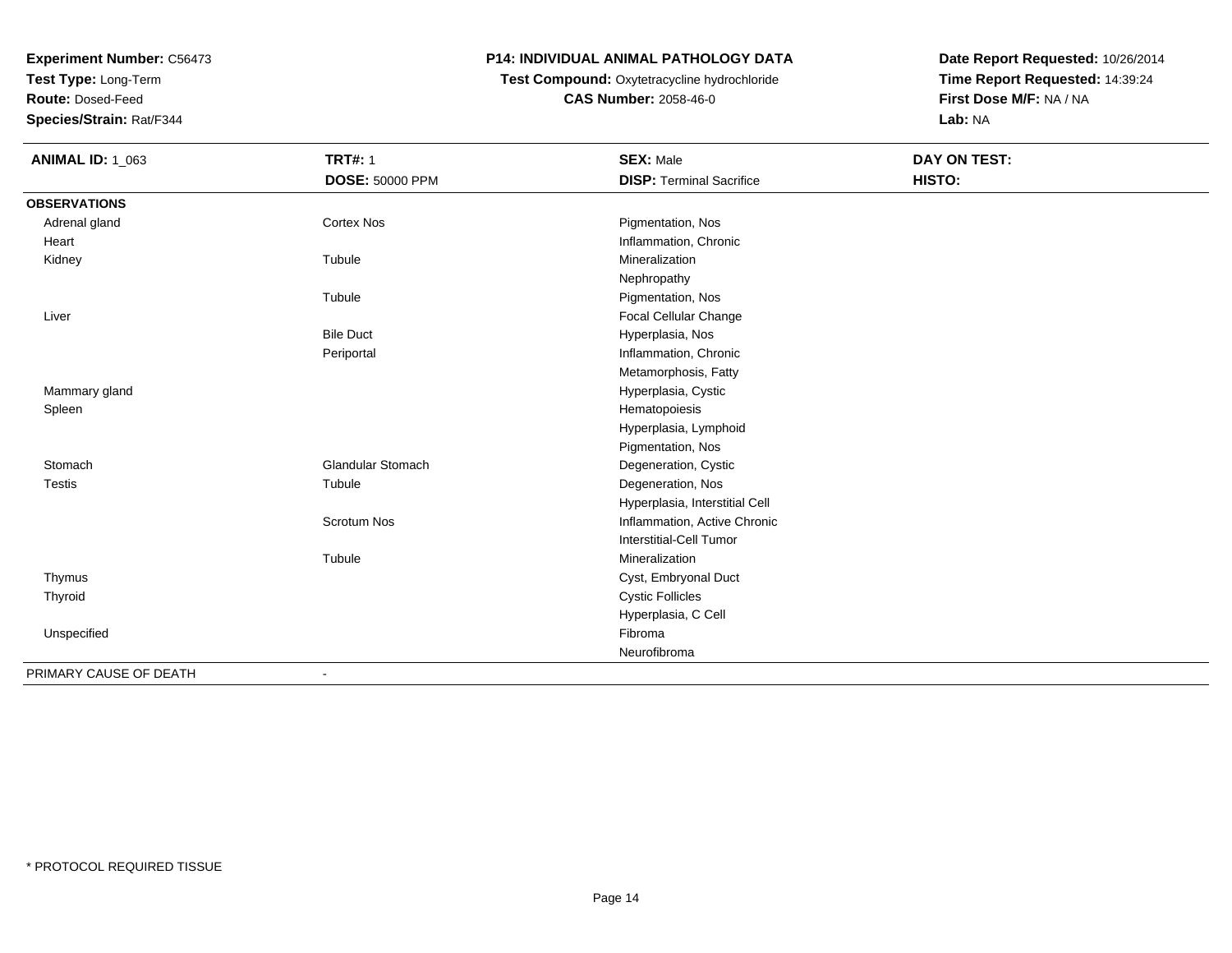**Test Type:** Long-Term

**Route:** Dosed-Feed

**Species/Strain:** Rat/F344

### **P14: INDIVIDUAL ANIMAL PATHOLOGY DATA**

 **Test Compound:** Oxytetracycline hydrochloride**CAS Number:** 2058-46-0

| <b>ANIMAL ID: 1_064</b> | <b>TRT#: 1</b>            | <b>SEX: Male</b>                | <b>DAY ON TEST:</b> |  |
|-------------------------|---------------------------|---------------------------------|---------------------|--|
|                         | DOSE: 50000 PPM           | <b>DISP: Terminal Sacrifice</b> | HISTO:              |  |
| <b>OBSERVATIONS</b>     |                           |                                 |                     |  |
| Adrenal gland           | Medulla                   | Pheochromocytoma                |                     |  |
|                         | <b>Cortex Nos</b>         | Pigmentation, Nos               |                     |  |
| Epididymis              |                           | Inflammation, Active Chronic    |                     |  |
| Heart                   |                           | Inflammation, Chronic           |                     |  |
| Kidney                  | Tubule                    | Mineralization                  |                     |  |
|                         |                           | Nephropathy                     |                     |  |
|                         | Tubule                    | Pigmentation, Nos               |                     |  |
| Liver                   |                           | Focal Cellular Change           |                     |  |
|                         | <b>Bile Duct</b>          | Hyperplasia, Nos                |                     |  |
|                         |                           | Metamorphosis, Fatty            |                     |  |
| Lung                    |                           | Hemorrhage                      |                     |  |
| Pituitary gland         | <b>Anterior Pituitary</b> | Adenoma, Nos                    |                     |  |
|                         | Intermedia                | Cyst, Nos                       |                     |  |
|                         | <b>Anterior Pituitary</b> | Hyperplasia, Nos                |                     |  |
| Stomach                 | <b>Glandular Stomach</b>  | Degeneration, Cystic            |                     |  |
| <b>Testis</b>           |                           | Necrosis, Nos                   |                     |  |
| Thymus                  |                           | Cyst, Embryonal Duct            |                     |  |
| Thyroid                 |                           | Hyperplasia, C Cell             |                     |  |
|                         |                           | Pigmentation, Nos               |                     |  |
| Unspecified             | Multiple Organs Nos       | Leukemia, Mononuclear Cell      |                     |  |
| Urinary bladder         |                           | Hemorrhage                      |                     |  |
| PRIMARY CAUSE OF DEATH  |                           |                                 |                     |  |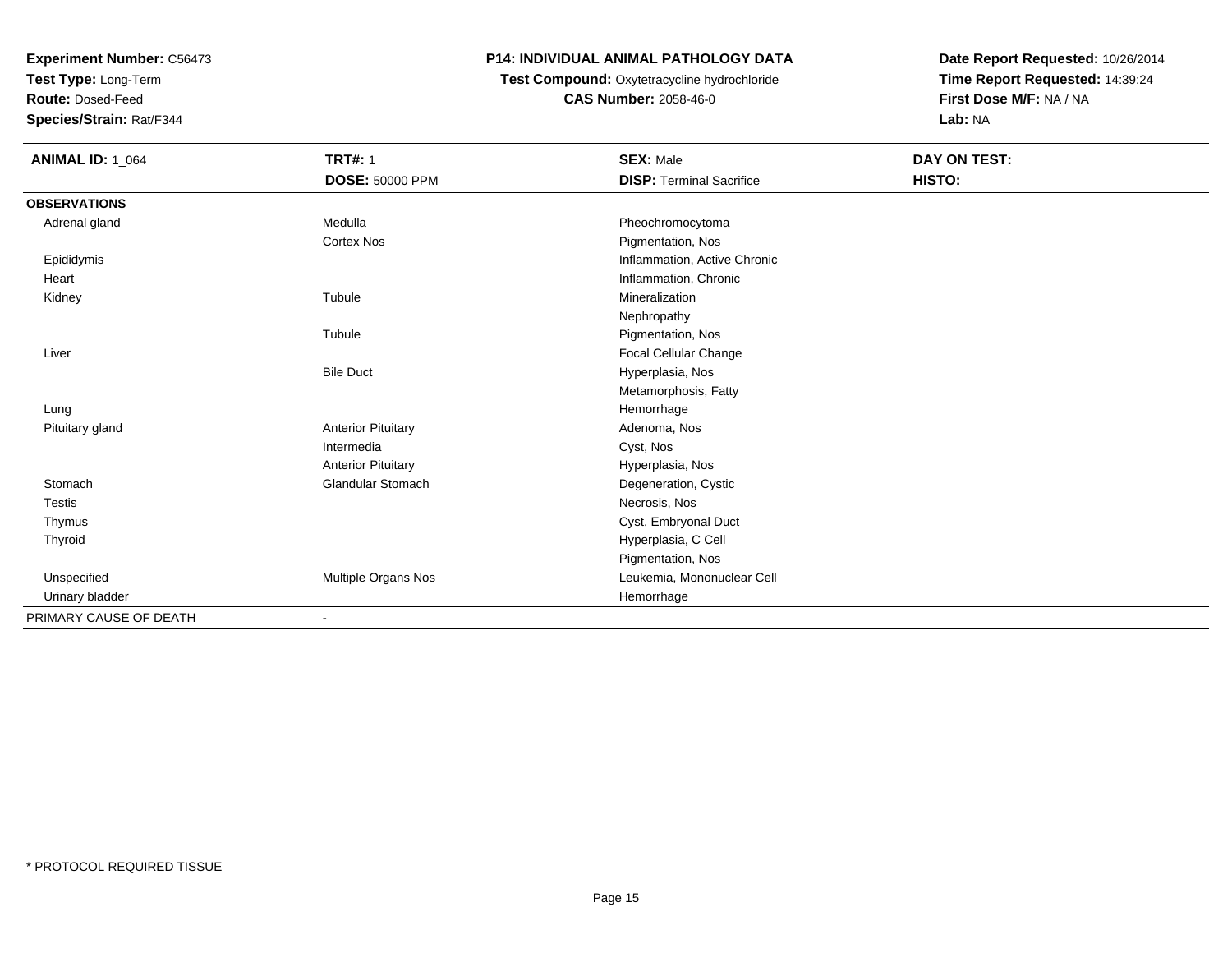**Test Type:** Long-Term

**Route:** Dosed-Feed

**Species/Strain:** Rat/F344

## **P14: INDIVIDUAL ANIMAL PATHOLOGY DATA**

 **Test Compound:** Oxytetracycline hydrochloride**CAS Number:** 2058-46-0

| <b>ANIMAL ID: 1_065</b> | <b>TRT#: 1</b>            | <b>SEX: Male</b>                | DAY ON TEST: |  |
|-------------------------|---------------------------|---------------------------------|--------------|--|
|                         | <b>DOSE: 50000 PPM</b>    | <b>DISP:</b> Moribund Sacrifice | HISTO:       |  |
| <b>OBSERVATIONS</b>     |                           |                                 |              |  |
| Adrenal gland           | Cortex Nos                | Metamorphosis, Fatty            |              |  |
|                         | Medulla                   | Pheochromocytoma                |              |  |
|                         | Cortex Nos                | Pigmentation, Nos               |              |  |
| Heart                   |                           | Inflammation, Chronic           |              |  |
| Kidney                  |                           | Nephropathy                     |              |  |
|                         | Tubule                    | Pigmentation, Nos               |              |  |
| Liver                   | Periportal                | Inflammation, Chronic           |              |  |
|                         |                           | Metamorphosis, Fatty            |              |  |
| Mammary gland           |                           | Hyperplasia, Cystic             |              |  |
| Pancreas                | Acinus                    | Atrophy, Nos                    |              |  |
| Pituitary gland         | <b>Anterior Pituitary</b> | Adenoma, Nos                    |              |  |
|                         | <b>Anterior Pituitary</b> | Cyst, Multiple                  |              |  |
|                         | <b>Anterior Pituitary</b> | Hyperplasia, Nos                |              |  |
| Stomach                 | Glandular Stomach         | Degeneration, Cystic            |              |  |
|                         | Forestomach               | Ulcer, Acute                    |              |  |
| <b>Testis</b>           |                           | Hyperplasia, Interstitial Cell  |              |  |
| Unspecified             | Multiple Organs Nos       | Leukemia, Mononuclear Cell      |              |  |
| PRIMARY CAUSE OF DEATH  |                           |                                 |              |  |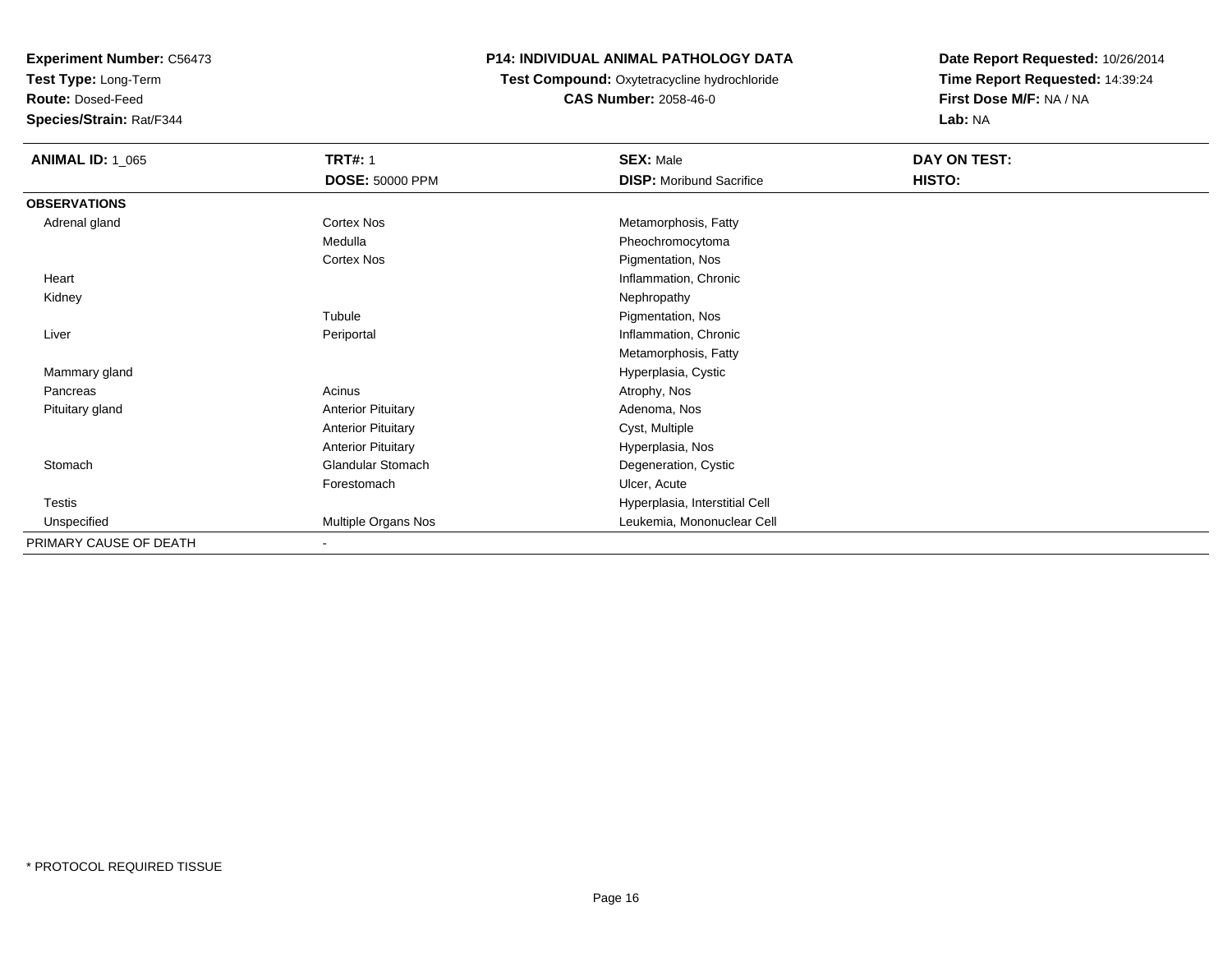**Test Type:** Long-Term

**Route:** Dosed-Feed

**Species/Strain:** Rat/F344

### **P14: INDIVIDUAL ANIMAL PATHOLOGY DATA**

### **Test Compound:** Oxytetracycline hydrochloride**CAS Number:** 2058-46-0

| <b>ANIMAL ID: 1_066</b> | <b>TRT#: 1</b>            | <b>SEX: Male</b>                | <b>DAY ON TEST:</b> |  |
|-------------------------|---------------------------|---------------------------------|---------------------|--|
|                         | <b>DOSE: 50000 PPM</b>    | <b>DISP: Terminal Sacrifice</b> | HISTO:              |  |
| <b>OBSERVATIONS</b>     |                           |                                 |                     |  |
| Adrenal gland           | <b>Cortex Nos</b>         | Metamorphosis, Fatty            |                     |  |
|                         | Medulla                   | Pheochromocytoma                |                     |  |
|                         | <b>Cortex Nos</b>         | Pigmentation, Nos               |                     |  |
| Heart                   |                           | Inflammation, Chronic           |                     |  |
| Kidney                  | Tubule                    | Mineralization                  |                     |  |
|                         |                           | Nephropathy                     |                     |  |
|                         | Tubule                    | Pigmentation, Nos               |                     |  |
| Liver                   |                           | Focal Cellular Change           |                     |  |
|                         | <b>Bile Duct</b>          | Hyperplasia, Nos                |                     |  |
|                         | Periportal                | Inflammation, Chronic           |                     |  |
| Pancreas                | Acinus                    | Atrophy, Nos                    |                     |  |
|                         | Acinus                    | Hyperplasia, Nos                |                     |  |
| Pituitary gland         | <b>Anterior Pituitary</b> | Hyperplasia, Nos                |                     |  |
| Prostate                |                           | Inflammation, Active Chronic    |                     |  |
| Salivary gland          |                           | Inflammation, Chronic           |                     |  |
| Spleen                  |                           | Hematopoiesis                   |                     |  |
| Stomach                 | <b>Glandular Stomach</b>  | Degeneration, Cystic            |                     |  |
| Testis                  |                           | Hyperplasia, Interstitial Cell  |                     |  |
|                         |                           | <b>Interstitial-Cell Tumor</b>  |                     |  |
| Thymus                  |                           | Cyst, Embryonal Duct            |                     |  |
| Thyroid                 |                           | Hyperplasia, C Cell             |                     |  |
| PRIMARY CAUSE OF DEATH  |                           |                                 |                     |  |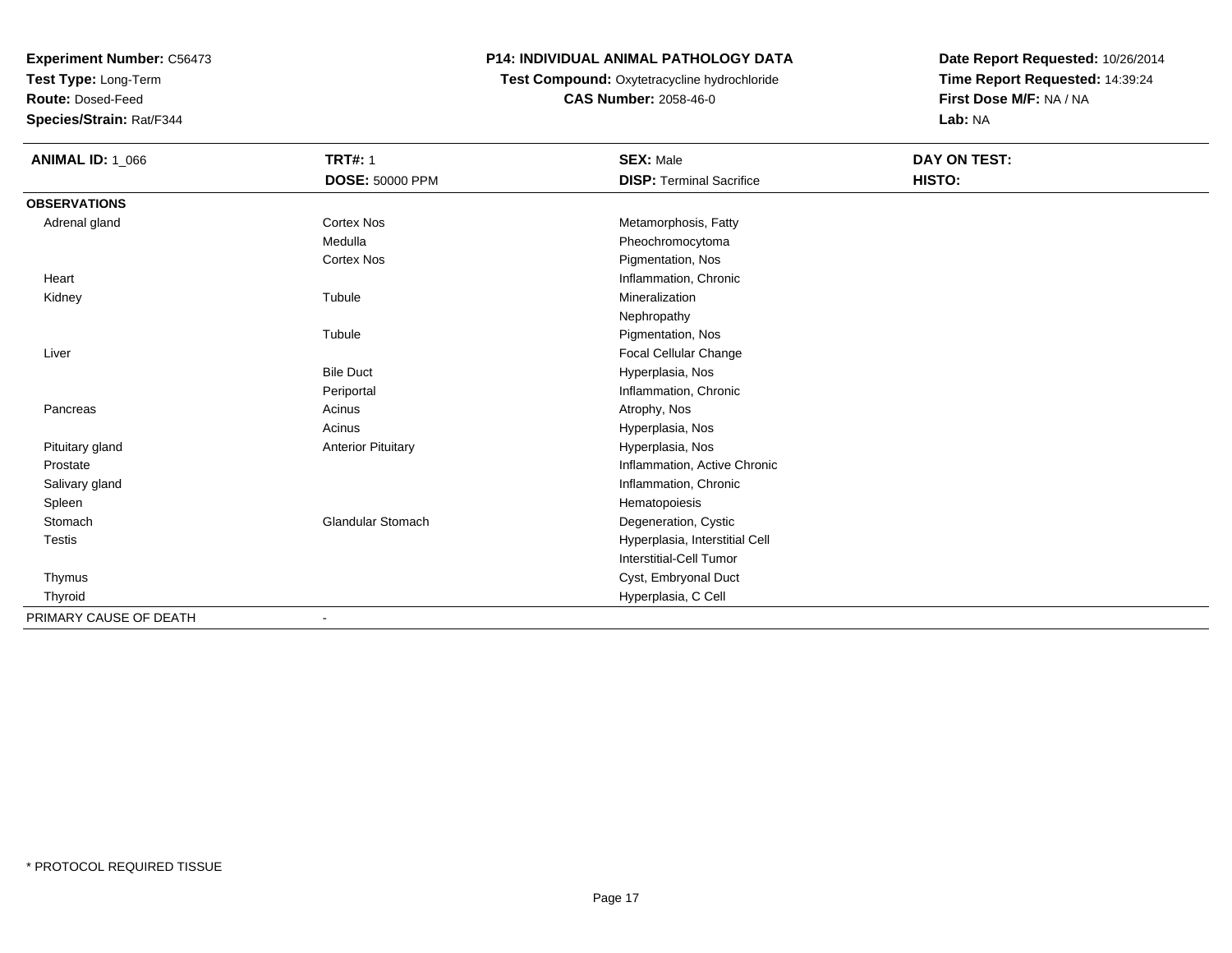**Test Type:** Long-Term

**Route:** Dosed-Feed

**Species/Strain:** Rat/F344

#### **P14: INDIVIDUAL ANIMAL PATHOLOGY DATA**

# **Test Compound:** Oxytetracycline hydrochloride**CAS Number:** 2058-46-0

| <b>ANIMAL ID: 1_067</b> | <b>TRT#: 1</b>           | <b>SEX: Male</b>                | DAY ON TEST: |  |
|-------------------------|--------------------------|---------------------------------|--------------|--|
|                         | DOSE: 50000 PPM          | <b>DISP: Terminal Sacrifice</b> | HISTO:       |  |
| <b>OBSERVATIONS</b>     |                          |                                 |              |  |
| Adrenal gland           | Cortex Nos               | Hyperplasia, Nos                |              |  |
|                         | <b>Cortex Nos</b>        | Metamorphosis, Fatty            |              |  |
|                         | Medulla                  | Pheochromocytoma                |              |  |
|                         | Cortex Nos               | Pigmentation, Nos               |              |  |
| Kidney                  |                          | Nephropathy                     |              |  |
|                         | Tubule                   | Pigmentation, Nos               |              |  |
| Liver                   |                          | Focal Cellular Change           |              |  |
|                         | <b>Bile Duct</b>         | Hyperplasia, Nos                |              |  |
| Pancreas                | Acinus                   | Atrophy, Nos                    |              |  |
| Prostate                |                          | Inflammation, Active Chronic    |              |  |
| Spleen                  |                          | Hematopoiesis                   |              |  |
|                         |                          | Pigmentation, Nos               |              |  |
| Stomach                 | <b>Glandular Stomach</b> | Degeneration, Cystic            |              |  |
| <b>Testis</b>           | Tubule                   | Degeneration, Nos               |              |  |
|                         |                          | Hyperplasia, Interstitial Cell  |              |  |
|                         |                          | Interstitial-Cell Tumor         |              |  |
| Thyroid                 |                          | C-Cell Carcinoma                |              |  |
|                         |                          | Hyperplasia, C Cell             |              |  |
| Unspecified             | Multiple Organs Nos      | Inflammation, Chronic           |              |  |
| PRIMARY CAUSE OF DEATH  | $\blacksquare$           |                                 |              |  |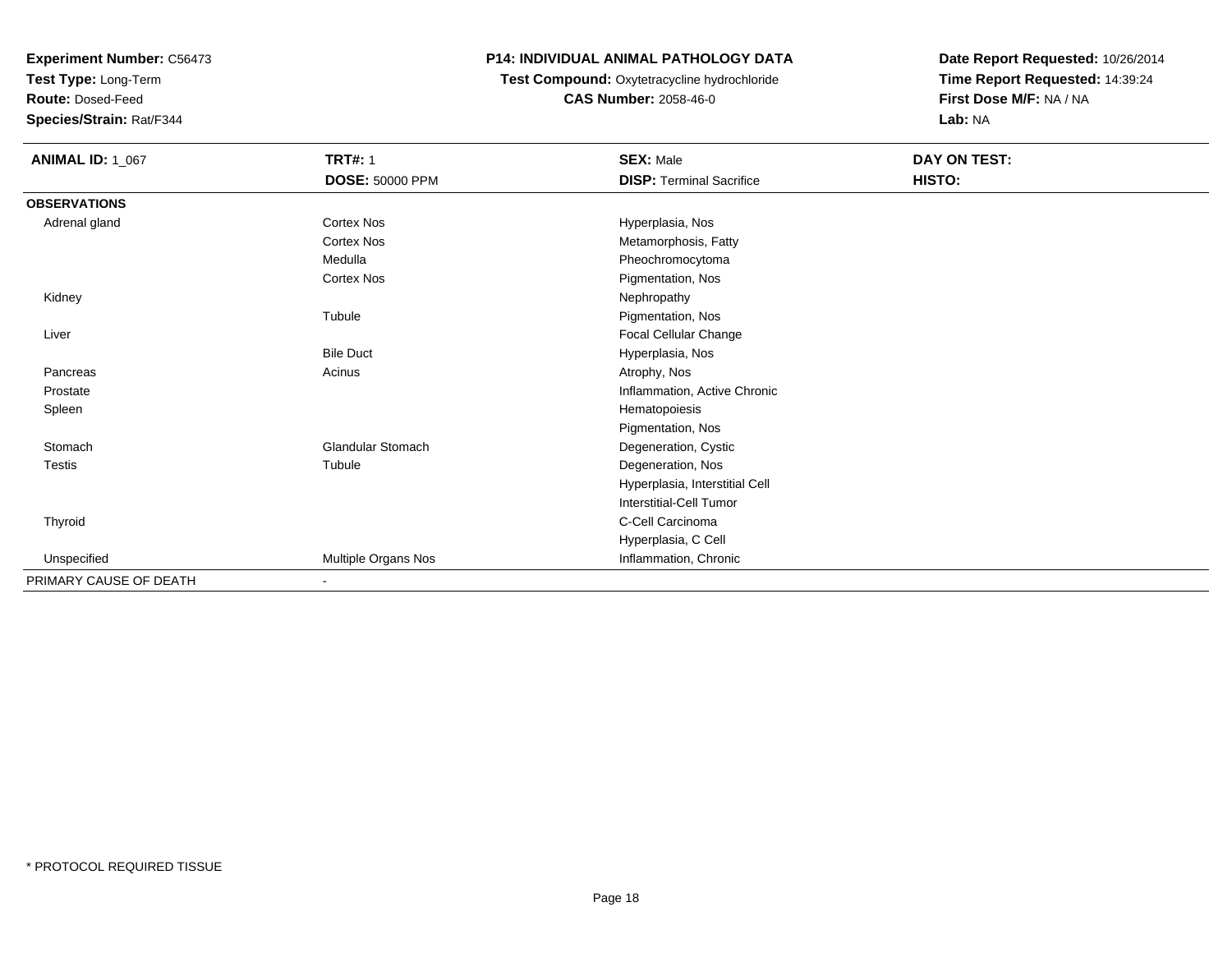**Test Type:** Long-Term

**Route:** Dosed-Feed

**Species/Strain:** Rat/F344

### **P14: INDIVIDUAL ANIMAL PATHOLOGY DATA**

# **Test Compound:** Oxytetracycline hydrochloride**CAS Number:** 2058-46-0

| <b>ANIMAL ID: 1_068</b> | <b>TRT#: 1</b>            | <b>SEX: Male</b>                | <b>DAY ON TEST:</b> |  |
|-------------------------|---------------------------|---------------------------------|---------------------|--|
|                         | <b>DOSE: 50000 PPM</b>    | <b>DISP: Terminal Sacrifice</b> | HISTO:              |  |
| <b>OBSERVATIONS</b>     |                           |                                 |                     |  |
| Adrenal gland           | <b>Cortex Nos</b>         | Metamorphosis, Fatty            |                     |  |
|                         | <b>Cortex Nos</b>         | Pigmentation, Nos               |                     |  |
| Heart                   |                           | Inflammation, Chronic           |                     |  |
| Kidney                  | Tubule                    | Mineralization                  |                     |  |
|                         |                           | Nephropathy                     |                     |  |
|                         | Tubule                    | Pigmentation, Nos               |                     |  |
| Liver                   |                           | Focal Cellular Change           |                     |  |
|                         | <b>Bile Duct</b>          | Hyperplasia, Nos                |                     |  |
|                         | Periportal                | Inflammation, Chronic           |                     |  |
|                         |                           | Metamorphosis, Fatty            |                     |  |
| Mammary gland           |                           | Hyperplasia, Cystic             |                     |  |
| Pancreas                | Acinus                    | Atrophy, Nos                    |                     |  |
| Pituitary gland         | <b>Anterior Pituitary</b> | Hyperplasia, Nos                |                     |  |
| Preputial gland         |                           | Adenocarcinoma, Nos             |                     |  |
|                         |                           | Inflammation, Active Chronic    |                     |  |
| Prostate                |                           | Inflammation, Active Chronic    |                     |  |
| Spleen                  |                           | Hematopoiesis                   |                     |  |
|                         |                           | Pigmentation, Nos               |                     |  |
| Stomach                 | <b>Glandular Stomach</b>  | Degeneration, Cystic            |                     |  |
| <b>Testis</b>           |                           | Hyperplasia, Interstitial Cell  |                     |  |
| Thyroid                 |                           | <b>Cystic Follicles</b>         |                     |  |
|                         |                           | Hyperplasia, C Cell             |                     |  |
|                         |                           | Inflammation, Chronic           |                     |  |
| PRIMARY CAUSE OF DEATH  |                           |                                 |                     |  |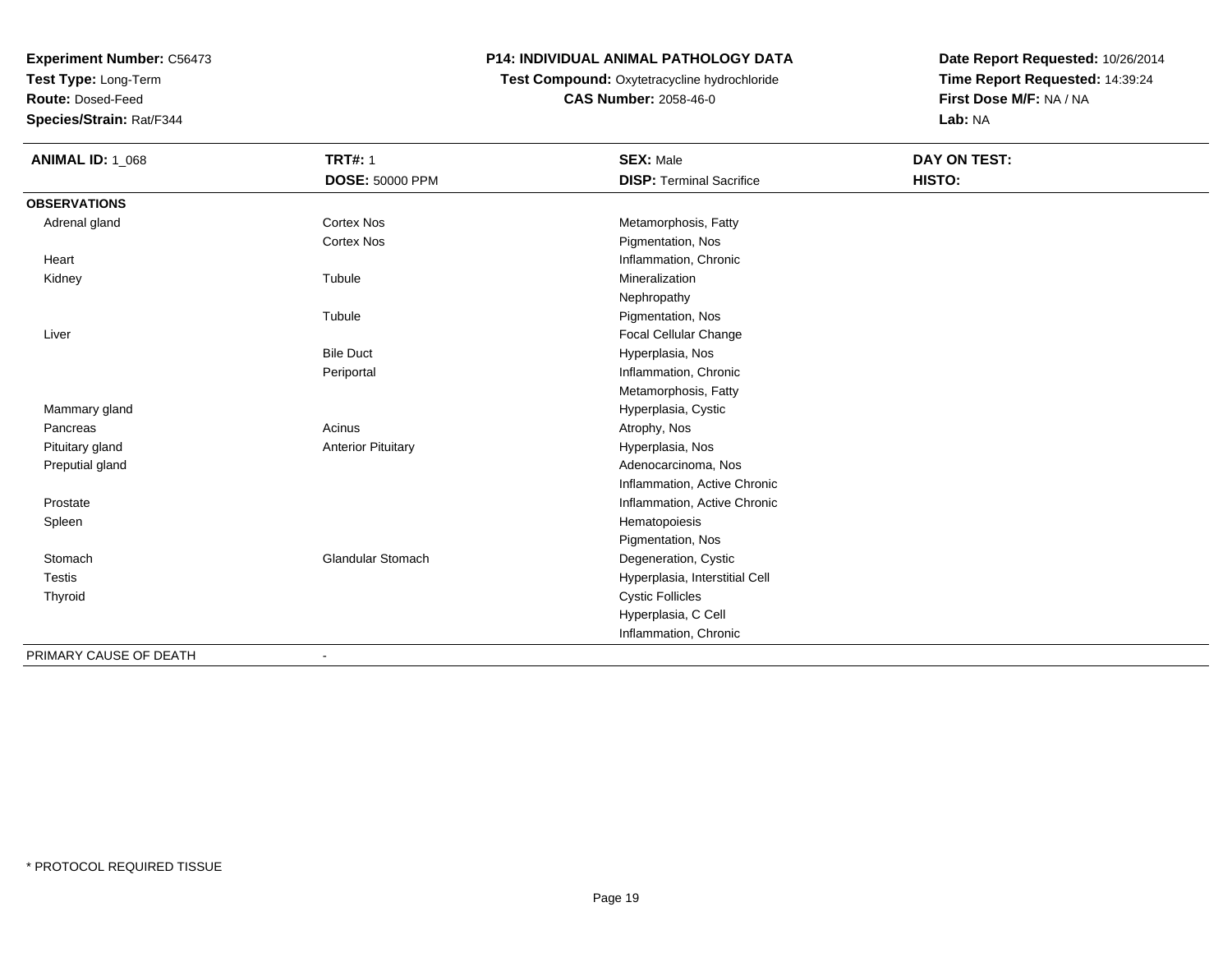**Test Type:** Long-Term

**Route:** Dosed-Feed

**Species/Strain:** Rat/F344

#### **P14: INDIVIDUAL ANIMAL PATHOLOGY DATA**

 **Test Compound:** Oxytetracycline hydrochloride**CAS Number:** 2058-46-0

| <b>ANIMAL ID: 1_069</b> | <b>TRT#: 1</b>            | <b>SEX: Male</b>                | DAY ON TEST: |
|-------------------------|---------------------------|---------------------------------|--------------|
|                         | DOSE: 50000 PPM           | <b>DISP:</b> Moribund Sacrifice | HISTO:       |
| <b>OBSERVATIONS</b>     |                           |                                 |              |
| Adrenal gland           | <b>Cortex Nos</b>         | Metamorphosis, Fatty            |              |
|                         | <b>Cortex Nos</b>         | Pigmentation, Nos               |              |
| Heart                   |                           | Inflammation, Chronic           |              |
| Kidney                  |                           | Nephropathy                     |              |
|                         | Tubule                    | Pigmentation, Nos               |              |
| Liver                   |                           | Focal Cellular Change           |              |
|                         | <b>Bile Duct</b>          | Hyperplasia, Nos                |              |
|                         | Periportal                | Inflammation, Chronic           |              |
| Mammary gland           |                           | Hyperplasia, Cystic             |              |
| Pituitary gland         | <b>Anterior Pituitary</b> | Adenoma, Nos                    |              |
|                         | Intermedia                | Cyst, Nos                       |              |
| Salivary gland          |                           | Neurofibrosarcoma, Invasive     |              |
| Seminal vesicle         |                           | Inflammation, Chronic           |              |
| Spleen                  |                           | Hematopoiesis                   |              |
|                         |                           | Pigmentation, Nos               |              |
| Stomach                 | <b>Glandular Stomach</b>  | Degeneration, Cystic            |              |
| Testis                  |                           | Hyperplasia, Interstitial Cell  |              |
|                         |                           | <b>Interstitial-Cell Tumor</b>  |              |
| Thyroid                 |                           | Hyperplasia, C Cell             |              |
|                         |                           | Hyperplasia, Follicular Cell    |              |
| Unspecified             |                           | Neurofibrosarcoma               |              |
| PRIMARY CAUSE OF DEATH  | $\blacksquare$            |                                 |              |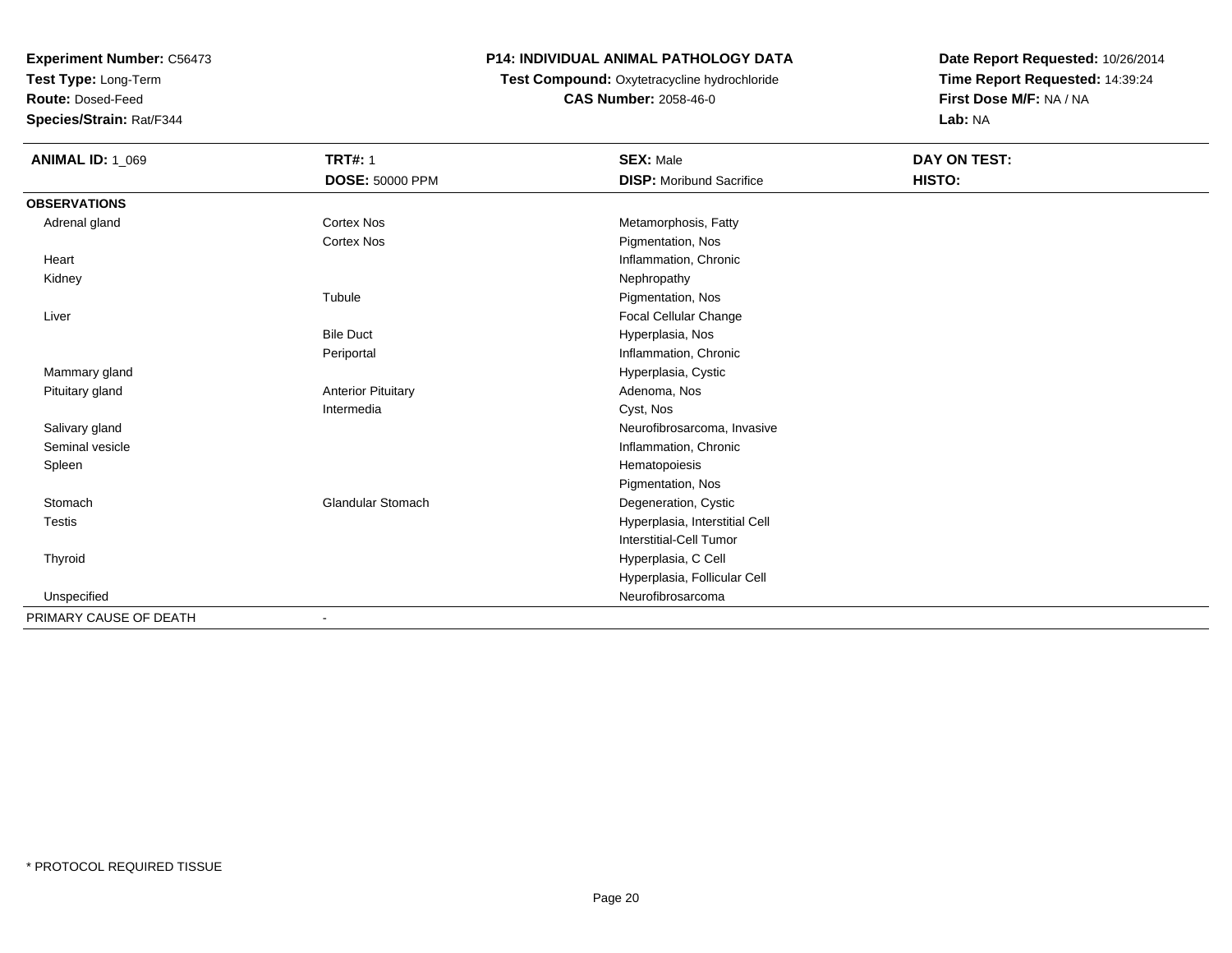**Test Type:** Long-Term

**Route:** Dosed-Feed

**Species/Strain:** Rat/F344

#### **P14: INDIVIDUAL ANIMAL PATHOLOGY DATA**

## **Test Compound:** Oxytetracycline hydrochloride**CAS Number:** 2058-46-0

| <b>ANIMAL ID: 1_070</b> | <b>TRT#: 1</b>           | <b>SEX: Male</b>                | DAY ON TEST: |
|-------------------------|--------------------------|---------------------------------|--------------|
|                         | DOSE: 50000 PPM          | <b>DISP:</b> Moribund Sacrifice | HISTO:       |
| <b>OBSERVATIONS</b>     |                          |                                 |              |
| Adrenal gland           |                          | Cortical Adenoma                |              |
|                         | Medulla                  | Pheochromocytoma                |              |
|                         | Cortex Nos               | Pigmentation, Nos               |              |
| Heart                   |                          | Inflammation, Chronic           |              |
| Kidney                  | Pelvis                   | Hemorrhage                      |              |
|                         |                          | Nephropathy                     |              |
|                         | Tubule                   | Pigmentation, Nos               |              |
| Liver                   |                          | Focal Cellular Change           |              |
|                         | <b>Bile Duct</b>         | Hyperplasia, Nos                |              |
|                         | Periportal               | Inflammation, Chronic           |              |
| Pancreas                | Acinus                   | Atrophy, Nos                    |              |
| Preputial gland         |                          | Inflammation, Chronic           |              |
| Spleen                  |                          | Pigmentation, Nos               |              |
| Stomach                 | <b>Glandular Stomach</b> | Degeneration, Cystic            |              |
| Testis                  |                          | Hyperplasia, Interstitial Cell  |              |
| Thyroid                 |                          | Hyperplasia, Follicular Cell    |              |
| Unspecified             | Multiple Organs Nos      | Leukemia, Mononuclear Cell      |              |
| PRIMARY CAUSE OF DEATH  | $\sim$                   |                                 |              |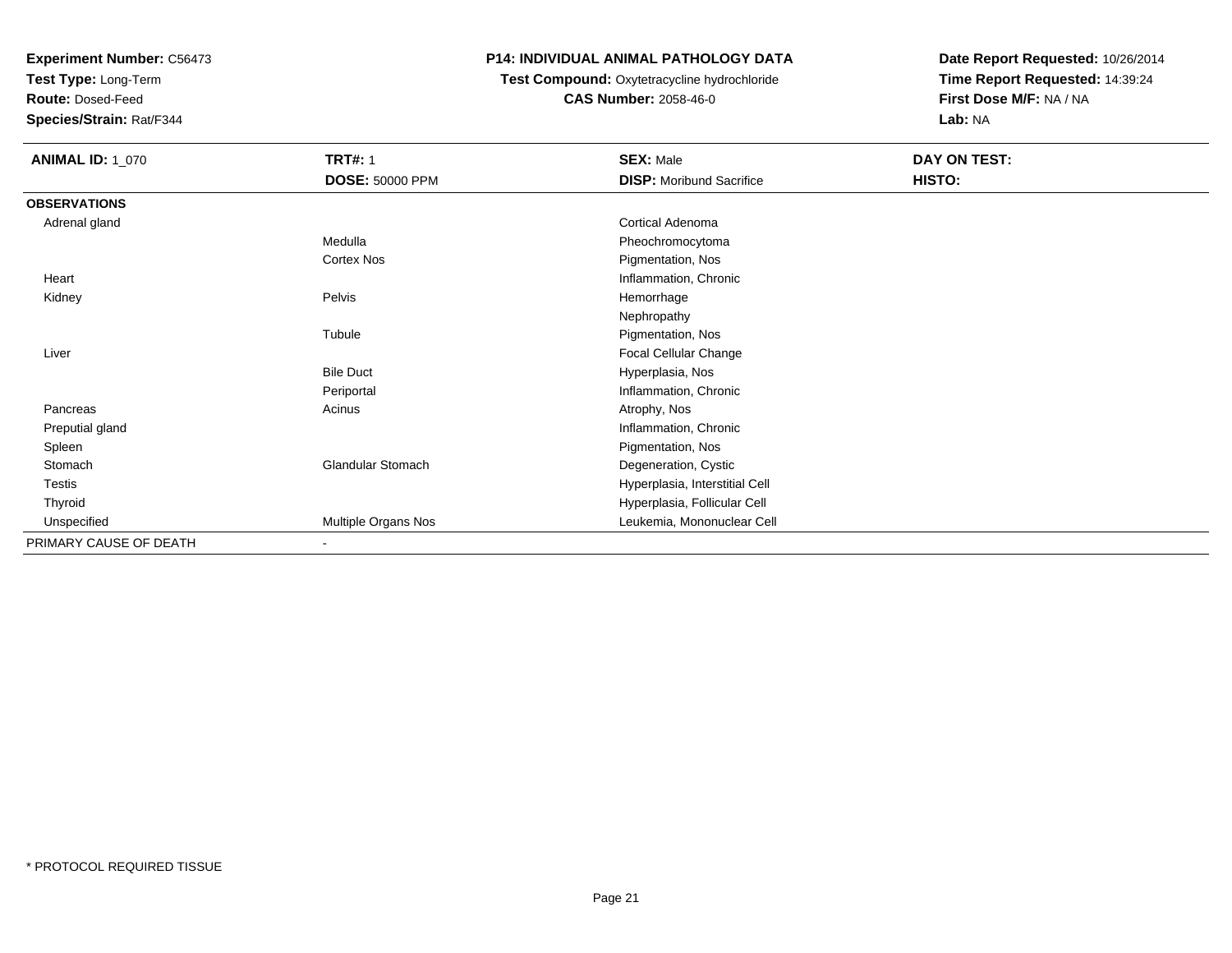**Test Type:** Long-Term

**Route:** Dosed-Feed

**Species/Strain:** Rat/F344

#### **P14: INDIVIDUAL ANIMAL PATHOLOGY DATA**

## **Test Compound:** Oxytetracycline hydrochloride**CAS Number:** 2058-46-0

| <b>ANIMAL ID: 1_071</b> | <b>TRT#: 1</b>            | <b>SEX: Male</b>                  | DAY ON TEST: |
|-------------------------|---------------------------|-----------------------------------|--------------|
|                         | <b>DOSE: 50000 PPM</b>    | <b>DISP: Terminal Sacrifice</b>   | HISTO:       |
| <b>OBSERVATIONS</b>     |                           |                                   |              |
| Adrenal gland           | <b>Cortex Nos</b>         | Metamorphosis, Fatty              |              |
| Heart                   |                           | Inflammation, Chronic             |              |
| Kidney                  |                           | Nephropathy                       |              |
| Liver                   |                           | Focal Cellular Change             |              |
|                         | <b>Bile Duct</b>          | Hyperplasia, Nos                  |              |
|                         | Periportal                | Inflammation, Chronic             |              |
| Lung                    |                           | Alveolar/Bronchiolar Carcinoma    |              |
| Pancreas                | Acinus                    | Atrophy, Nos                      |              |
|                         | <b>Islets</b>             | Islet-Cell Adenoma                |              |
| Pituitary gland         | <b>Anterior Pituitary</b> | Hyperplasia, Nos                  |              |
| Spleen                  |                           | Hematopoiesis                     |              |
| Stomach                 | <b>Glandular Stomach</b>  | Degeneration, Cystic              |              |
| <b>Testis</b>           | Tubule                    | Degeneration, Nos                 |              |
|                         |                           | Hyperplasia, Interstitial Cell    |              |
|                         |                           | Interstitial-Cell Tumor           |              |
|                         | Tubule                    | Mineralization                    |              |
| Thyroid                 |                           | Hyperplasia, C Cell               |              |
|                         |                           | Hyperplasia, Follicular Cell      |              |
| Unspecified             | Multiple Organs Nos       | Pigmentation, Nos                 |              |
| Urinary bladder         |                           | Calculus, Microscopic Examination |              |
| PRIMARY CAUSE OF DEATH  | $\overline{\phantom{a}}$  |                                   |              |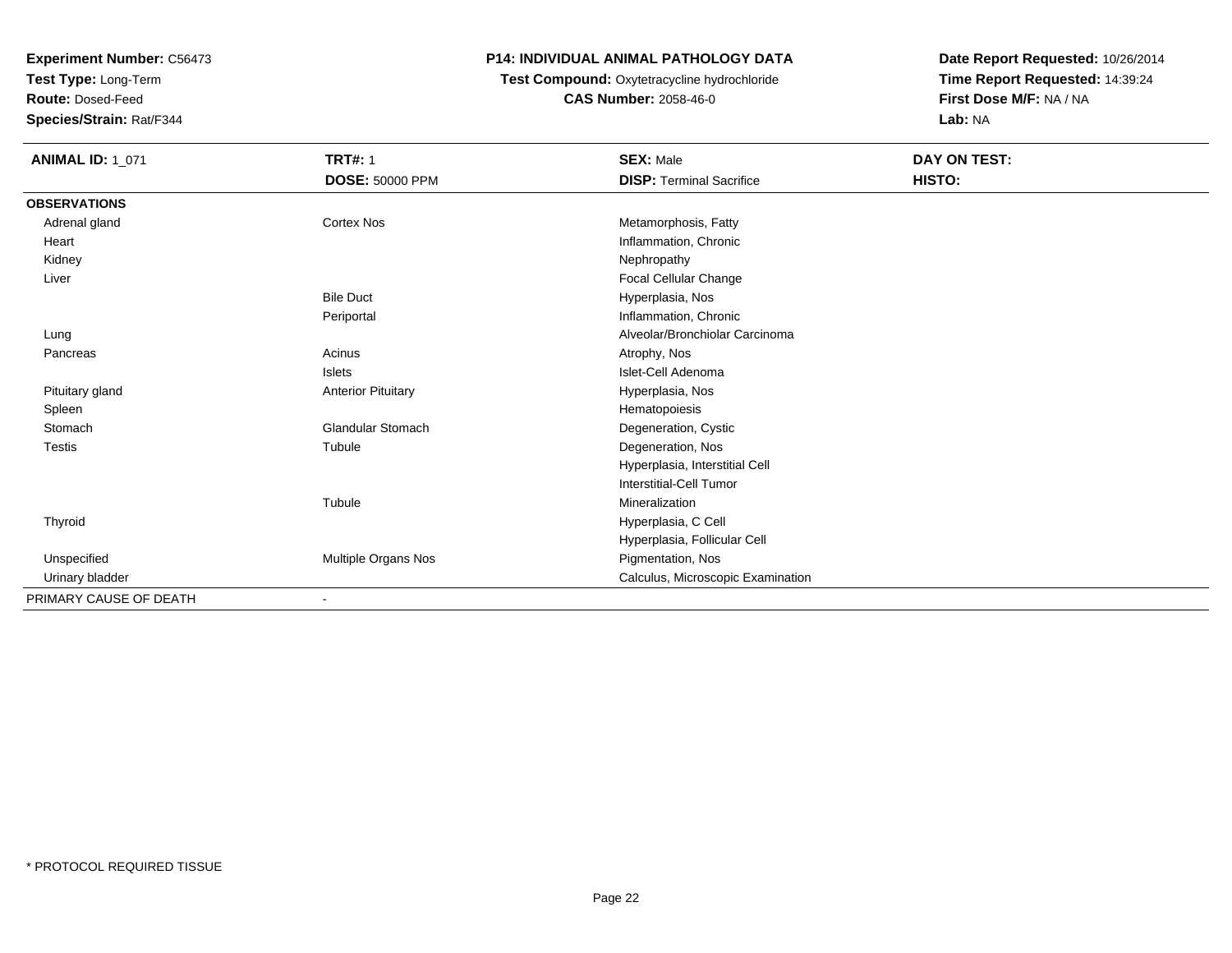**Test Type:** Long-Term

**Route:** Dosed-Feed

**Species/Strain:** Rat/F344

## **P14: INDIVIDUAL ANIMAL PATHOLOGY DATA**

**Test Compound:** Oxytetracycline hydrochloride**CAS Number:** 2058-46-0

| <b>ANIMAL ID: 1_072</b> | <b>TRT#: 1</b>            | <b>SEX: Male</b>                | <b>DAY ON TEST:</b> |
|-------------------------|---------------------------|---------------------------------|---------------------|
|                         | DOSE: 50000 PPM           | <b>DISP: Terminal Sacrifice</b> | HISTO:              |
| <b>OBSERVATIONS</b>     |                           |                                 |                     |
| Adrenal gland           | <b>Cortex Nos</b>         | Hyperplasia, Nos                |                     |
|                         | Medulla                   | Hyperplasia, Nos                |                     |
|                         | <b>Cortex Nos</b>         | Metamorphosis, Fatty            |                     |
|                         | Medulla                   | Pheochromocytoma                |                     |
|                         | <b>Cortex Nos</b>         | Pigmentation, Nos               |                     |
| Eye                     |                           | Hemorrhage                      |                     |
| Harderian gland         | Hardarian Gland           | Adenoma, Nos                    |                     |
| Heart                   |                           | Inflammation, Chronic           |                     |
| Kidney                  | Tubule                    | Mineralization                  |                     |
|                         |                           | Nephropathy                     |                     |
|                         | Tubule                    | Pigmentation, Nos               |                     |
| Liver                   |                           | Focal Cellular Change           |                     |
|                         | <b>Bile Duct</b>          | Hyperplasia, Nos                |                     |
| Mammary gland           |                           | Hyperplasia, Cystic             |                     |
| Pancreas                |                           | Fibrosis                        |                     |
| Pituitary gland         | <b>Anterior Pituitary</b> | Adenoma, Nos                    |                     |
| Salivary gland          |                           | Inflammation, Chronic           |                     |
| Skin                    |                           | Squamous Cell Papilloma         |                     |
| <b>Testis</b>           | Tubule                    | Degeneration, Nos               |                     |
|                         |                           | Hyperplasia, Interstitial Cell  |                     |
|                         |                           | Interstitial-Cell Tumor         |                     |
|                         | Tubule                    | Mineralization                  |                     |
| Thymus                  |                           | Cyst, Embryonal Duct            |                     |
| Thyroid                 |                           | Hyperplasia, C Cell             |                     |
|                         |                           | Hyperplasia, Follicular Cell    |                     |
| Unspecified             | Multiple Organs Nos       | Leukemia, Mononuclear Cell      |                     |
| PRIMARY CAUSE OF DEATH  | $\blacksquare$            |                                 |                     |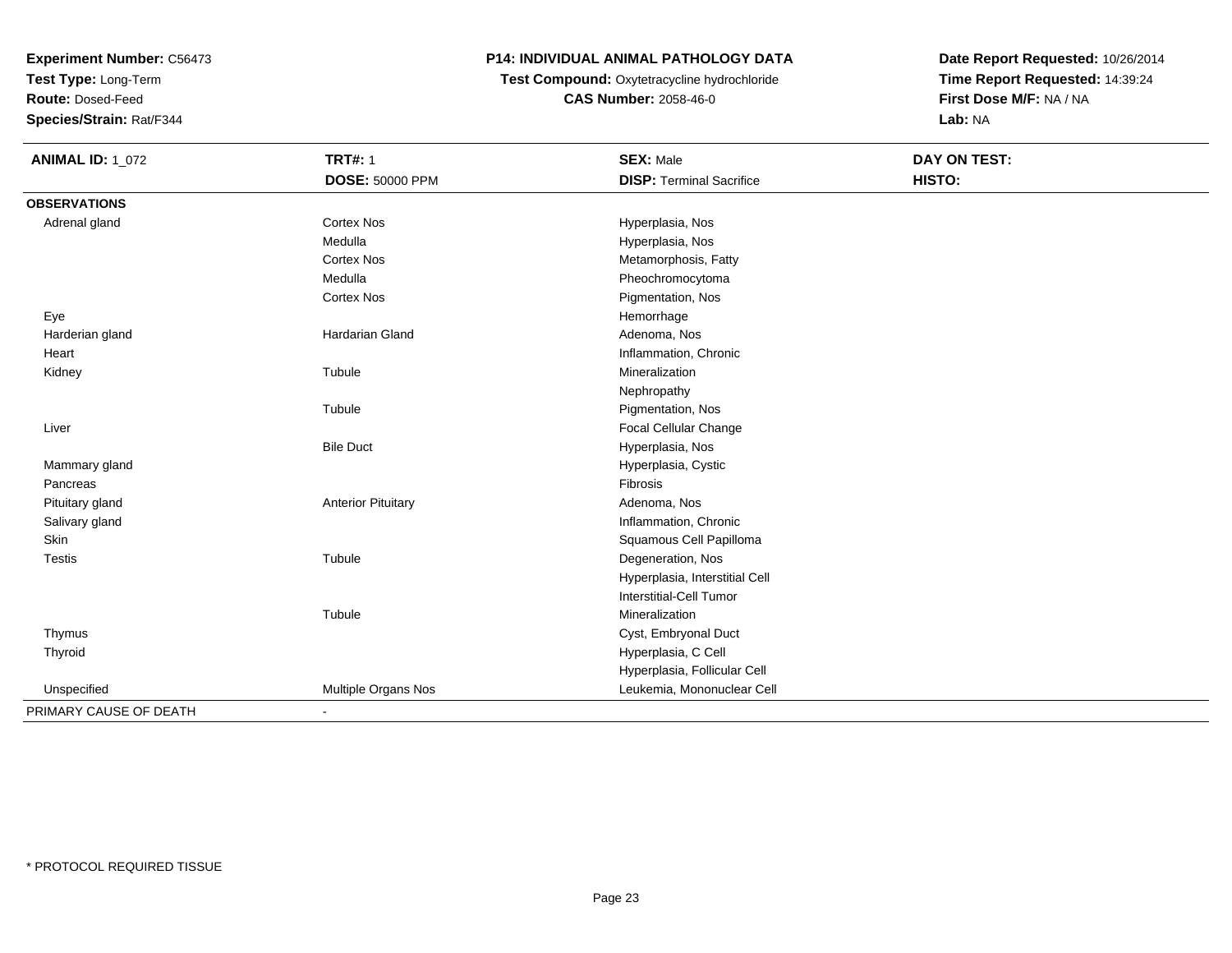**Test Type:** Long-Term

**Route:** Dosed-Feed

**Species/Strain:** Rat/F344

### **P14: INDIVIDUAL ANIMAL PATHOLOGY DATA**

**Test Compound:** Oxytetracycline hydrochloride**CAS Number:** 2058-46-0

| <b>ANIMAL ID: 1_073</b> | <b>TRT#: 1</b>            | <b>SEX: Male</b>                | DAY ON TEST: |  |
|-------------------------|---------------------------|---------------------------------|--------------|--|
|                         | <b>DOSE: 50000 PPM</b>    | <b>DISP: Terminal Sacrifice</b> | HISTO:       |  |
| <b>OBSERVATIONS</b>     |                           |                                 |              |  |
| Adrenal gland           | <b>Cortex Nos</b>         | Metamorphosis, Fatty            |              |  |
|                         | <b>Cortex Nos</b>         | Pigmentation, Nos               |              |  |
| Heart                   |                           | Inflammation, Chronic           |              |  |
| Kidney                  |                           | Nephropathy                     |              |  |
|                         | Tubule                    | Pigmentation, Nos               |              |  |
| Liver                   |                           | Focal Cellular Change           |              |  |
|                         |                           | Hepatocellular Carcinoma        |              |  |
|                         | <b>Bile Duct</b>          | Hyperplasia, Nos                |              |  |
|                         | Periportal                | Inflammation, Chronic           |              |  |
| Lung                    |                           | Histiocytosis                   |              |  |
|                         |                           | Pneumonia, Interstitial Chronic |              |  |
| Pancreas                | Acinus                    | Atrophy, Nos                    |              |  |
| Pituitary gland         | <b>Anterior Pituitary</b> | Adenoma, Nos                    |              |  |
|                         | <b>Anterior Pituitary</b> | Hyperplasia, Nos                |              |  |
| Salivary gland          |                           | <b>Cystic Ducts</b>             |              |  |
| Stomach                 | <b>Glandular Stomach</b>  | Degeneration, Cystic            |              |  |
| <b>Testis</b>           | Tubule                    | Degeneration, Nos               |              |  |
|                         |                           | Hyperplasia, Interstitial Cell  |              |  |
|                         |                           | <b>Interstitial-Cell Tumor</b>  |              |  |
| Thymus                  |                           | Cyst, Embryonal Duct            |              |  |
| Thyroid                 |                           | Pigmentation, Nos               |              |  |
| Unspecified             | Multiple Organs Nos       | Leukemia, Mononuclear Cell      |              |  |
| PRIMARY CAUSE OF DEATH  |                           |                                 |              |  |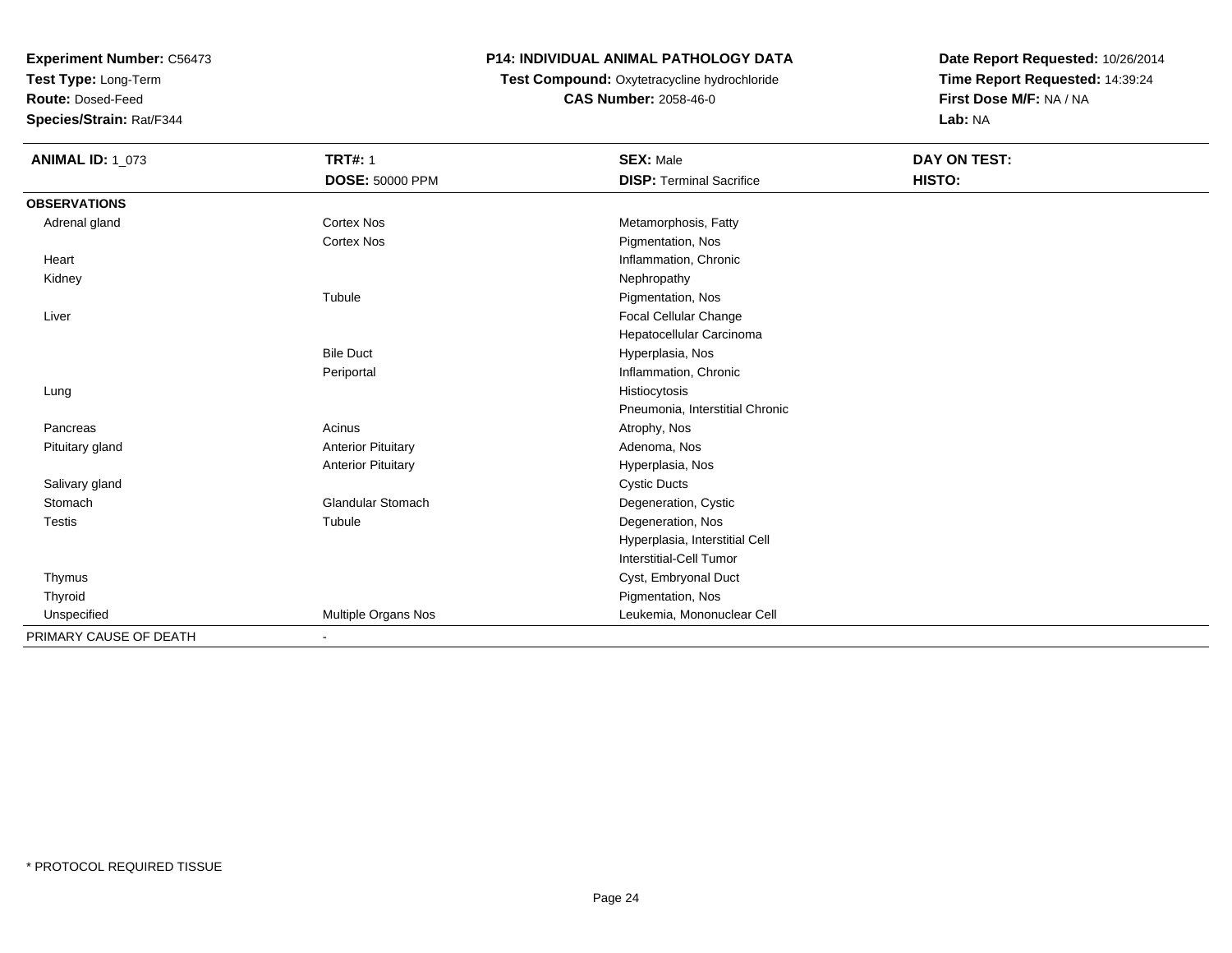**Test Type:** Long-Term

**Route:** Dosed-Feed

**Species/Strain:** Rat/F344

## **P14: INDIVIDUAL ANIMAL PATHOLOGY DATA**

**Test Compound:** Oxytetracycline hydrochloride**CAS Number:** 2058-46-0

| <b>ANIMAL ID: 1_074</b> | <b>TRT#: 1</b>            | <b>SEX: Male</b>                | <b>DAY ON TEST:</b> |  |
|-------------------------|---------------------------|---------------------------------|---------------------|--|
|                         | <b>DOSE: 50000 PPM</b>    | <b>DISP: Terminal Sacrifice</b> | HISTO:              |  |
| <b>OBSERVATIONS</b>     |                           |                                 |                     |  |
| Adrenal gland           | Medulla                   | Pheochromocytoma                |                     |  |
|                         | <b>Cortex Nos</b>         | Pigmentation, Nos               |                     |  |
| Eye                     |                           | Cataract                        |                     |  |
|                         |                           | Retinopathy                     |                     |  |
| Heart                   |                           | Inflammation, Chronic           |                     |  |
| Kidney                  | Tubule                    | Mineralization                  |                     |  |
|                         |                           | Nephropathy                     |                     |  |
|                         | Tubule                    | Pigmentation, Nos               |                     |  |
| Liver                   |                           | Cytoplasmic Change, Basophilic  |                     |  |
|                         |                           | Focal Cellular Change           |                     |  |
|                         | <b>Bile Duct</b>          | Hyperplasia, Nos                |                     |  |
|                         | Periportal                | Inflammation, Chronic           |                     |  |
|                         |                           | Necrosis, Nos                   |                     |  |
| Pancreas                | Acinus                    | Atrophy, Nos                    |                     |  |
| Pituitary gland         | <b>Anterior Pituitary</b> | Hyperplasia, Nos                |                     |  |
| Preputial gland         |                           | Inflammation, Active Chronic    |                     |  |
| Prostate                |                           | Inflammation, Active Chronic    |                     |  |
| Salivary gland          |                           | Atrophy, Nos                    |                     |  |
|                         |                           | <b>Cystic Ducts</b>             |                     |  |
| Spleen                  |                           | Hematopoiesis                   |                     |  |
|                         |                           | Pigmentation, Nos               |                     |  |
| <b>Testis</b>           | Tubule                    | Degeneration, Nos               |                     |  |
|                         |                           | Hyperplasia, Interstitial Cell  |                     |  |
|                         |                           | <b>Interstitial-Cell Tumor</b>  |                     |  |
| Thymus                  |                           | Cyst, Embryonal Duct            |                     |  |
| Thyroid                 |                           | C-Cell Carcinoma                |                     |  |
|                         |                           | Hyperplasia, C Cell             |                     |  |
| PRIMARY CAUSE OF DEATH  | $\blacksquare$            |                                 |                     |  |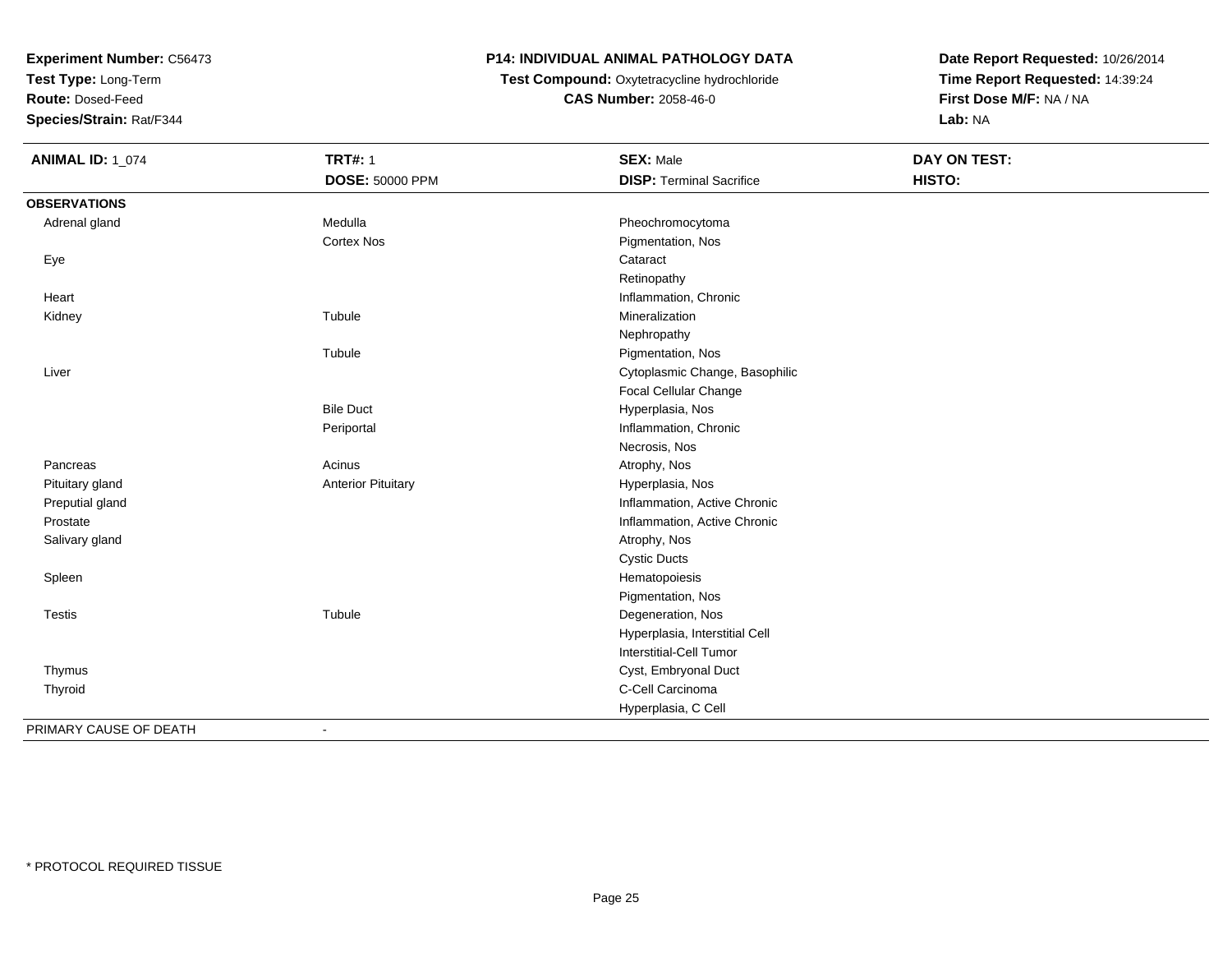**Test Type:** Long-Term

**Route:** Dosed-Feed

**Species/Strain:** Rat/F344

## **P14: INDIVIDUAL ANIMAL PATHOLOGY DATA**

 **Test Compound:** Oxytetracycline hydrochloride**CAS Number:** 2058-46-0

| <b>ANIMAL ID: 1_075</b> | <b>TRT#: 1</b>            | <b>SEX: Male</b>                | <b>DAY ON TEST:</b> |
|-------------------------|---------------------------|---------------------------------|---------------------|
|                         | <b>DOSE: 50000 PPM</b>    | <b>DISP:</b> Moribund Sacrifice | HISTO:              |
| <b>OBSERVATIONS</b>     |                           |                                 |                     |
| Adrenal gland           | <b>Cortex Nos</b>         | Hyperplasia, Nos                |                     |
|                         | <b>Cortex Nos</b>         | Metamorphosis, Fatty            |                     |
|                         | Medulla                   | Pheochromocytoma                |                     |
|                         | <b>Cortex Nos</b>         | Pigmentation, Nos               |                     |
| Heart                   |                           | Inflammation, Chronic           |                     |
| <b>Intestine Small</b>  | <b>Mesentery Nos</b>      | Teratoma, Benign                |                     |
| Kidney                  | Pelvis                    | Hemorrhage                      |                     |
|                         |                           | Nephropathy                     |                     |
|                         | Tubule                    | Pigmentation, Nos               |                     |
| Liver                   |                           | Focal Cellular Change           |                     |
|                         | <b>Bile Duct</b>          | Hyperplasia, Nos                |                     |
| Mammary gland           |                           | Hyperplasia, Cystic             |                     |
| Pancreas                | Acinus                    | Atrophy, Nos                    |                     |
| Pituitary gland         | <b>Anterior Pituitary</b> | Adenoma, Nos                    |                     |
| Prostate                |                           | Inflammation, Active Chronic    |                     |
| Spleen                  |                           | Hematopoiesis                   |                     |
|                         |                           | Pigmentation, Nos               |                     |
| Stomach                 | <b>Glandular Stomach</b>  | Degeneration, Cystic            |                     |
| <b>Testis</b>           | Tubule                    | Degeneration, Nos               |                     |
|                         |                           | Hyperplasia, Interstitial Cell  |                     |
|                         |                           | Interstitial-Cell Tumor         |                     |
| Thymus                  |                           | Cyst, Embryonal Duct            |                     |
| Thyroid                 |                           | <b>Cystic Follicles</b>         |                     |
|                         |                           | Hyperplasia, C Cell             |                     |
| Unspecified             | Multiple Organs Nos       | Leukemia, Mononuclear Cell      |                     |
| PRIMARY CAUSE OF DEATH  |                           |                                 |                     |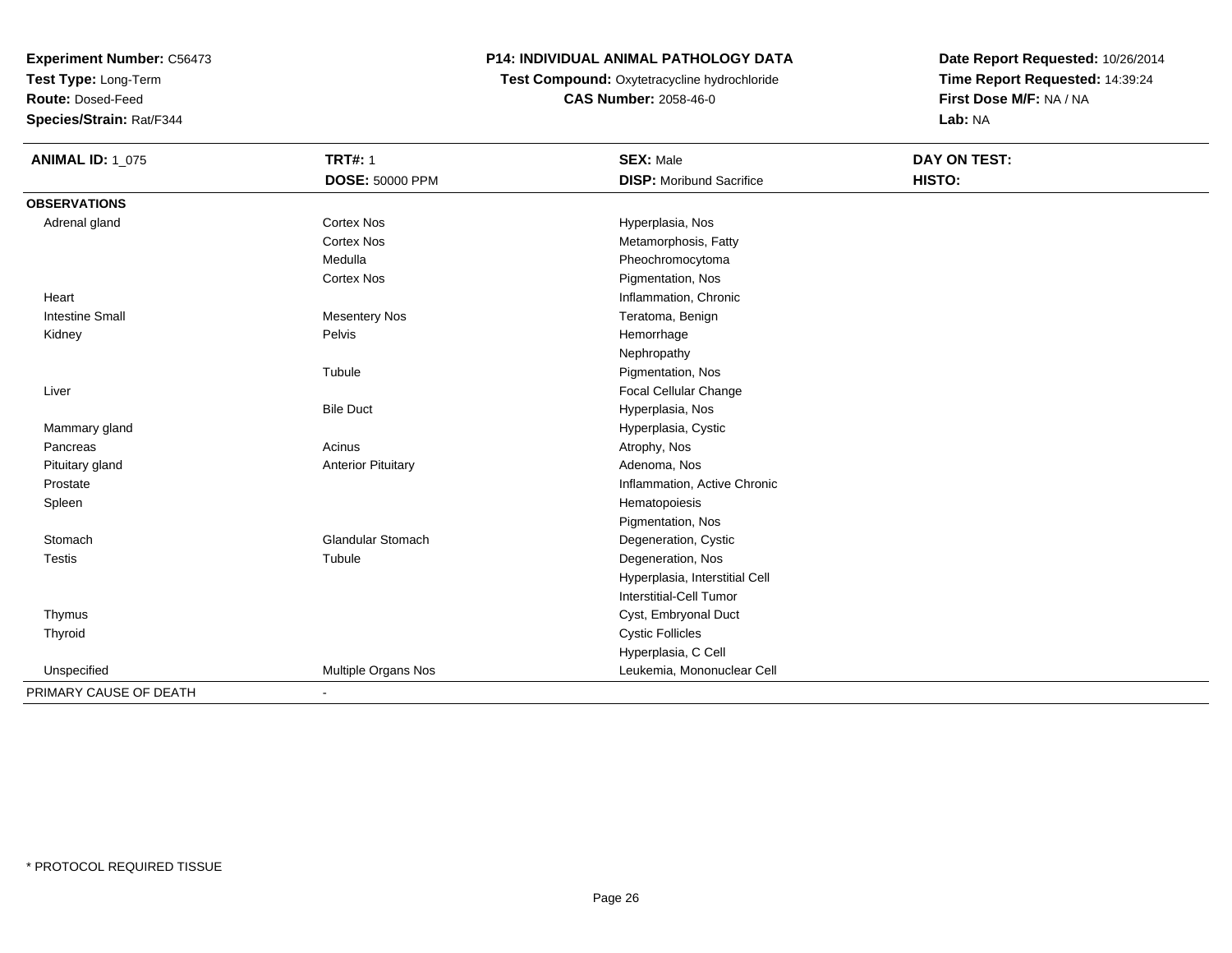**Test Type:** Long-Term

**Route:** Dosed-Feed

**Species/Strain:** Rat/F344

### **P14: INDIVIDUAL ANIMAL PATHOLOGY DATA**

**Test Compound:** Oxytetracycline hydrochloride**CAS Number:** 2058-46-0

| <b>ANIMAL ID: 1_076</b> | <b>TRT#: 1</b><br><b>DOSE: 50000 PPM</b> | <b>SEX: Male</b><br><b>DISP: Terminal Sacrifice</b> | DAY ON TEST:<br>HISTO: |
|-------------------------|------------------------------------------|-----------------------------------------------------|------------------------|
| <b>OBSERVATIONS</b>     |                                          |                                                     |                        |
| Adrenal gland           | <b>Cortex Nos</b>                        | Metamorphosis, Fatty                                |                        |
|                         | Medulla                                  | Pheochromocytoma                                    |                        |
| Kidney                  |                                          | Nephropathy                                         |                        |
| Liver                   |                                          | Focal Cellular Change                               |                        |
|                         | <b>Bile Duct</b>                         | Hyperplasia, Nos                                    |                        |
| Mammary gland           |                                          | Hyperplasia, Cystic                                 |                        |
| Pancreas                | Acinus                                   | Atrophy, Nos                                        |                        |
|                         | <b>Islets</b>                            | Islet-Cell Adenoma                                  |                        |
| Pituitary gland         | Intermedia                               | Cyst, Nos                                           |                        |
|                         | <b>Anterior Pituitary</b>                | Hyperplasia, Nos                                    |                        |
| Prostate                |                                          | Inflammation, Active Chronic                        |                        |
| Salivary gland          |                                          | Atrophy, Nos                                        |                        |
| Stomach                 | <b>Glandular Stomach</b>                 | Degeneration, Cystic                                |                        |
| <b>Testis</b>           | Tubule                                   | Degeneration, Nos                                   |                        |
|                         | Tubule                                   | Mineralization                                      |                        |
| Thymus                  |                                          | Cyst, Embryonal Duct                                |                        |
| Thyroid                 |                                          | Hyperplasia, C Cell                                 |                        |
| Unspecified             | Multiple Organs Nos                      | Inflammation, Chronic                               |                        |
|                         | Multiple Organs Nos                      | Leukemia, Mononuclear Cell                          |                        |
|                         | Multiple Organs Nos                      | Pigmentation, Nos                                   |                        |
| PRIMARY CAUSE OF DEATH  | $\blacksquare$                           |                                                     |                        |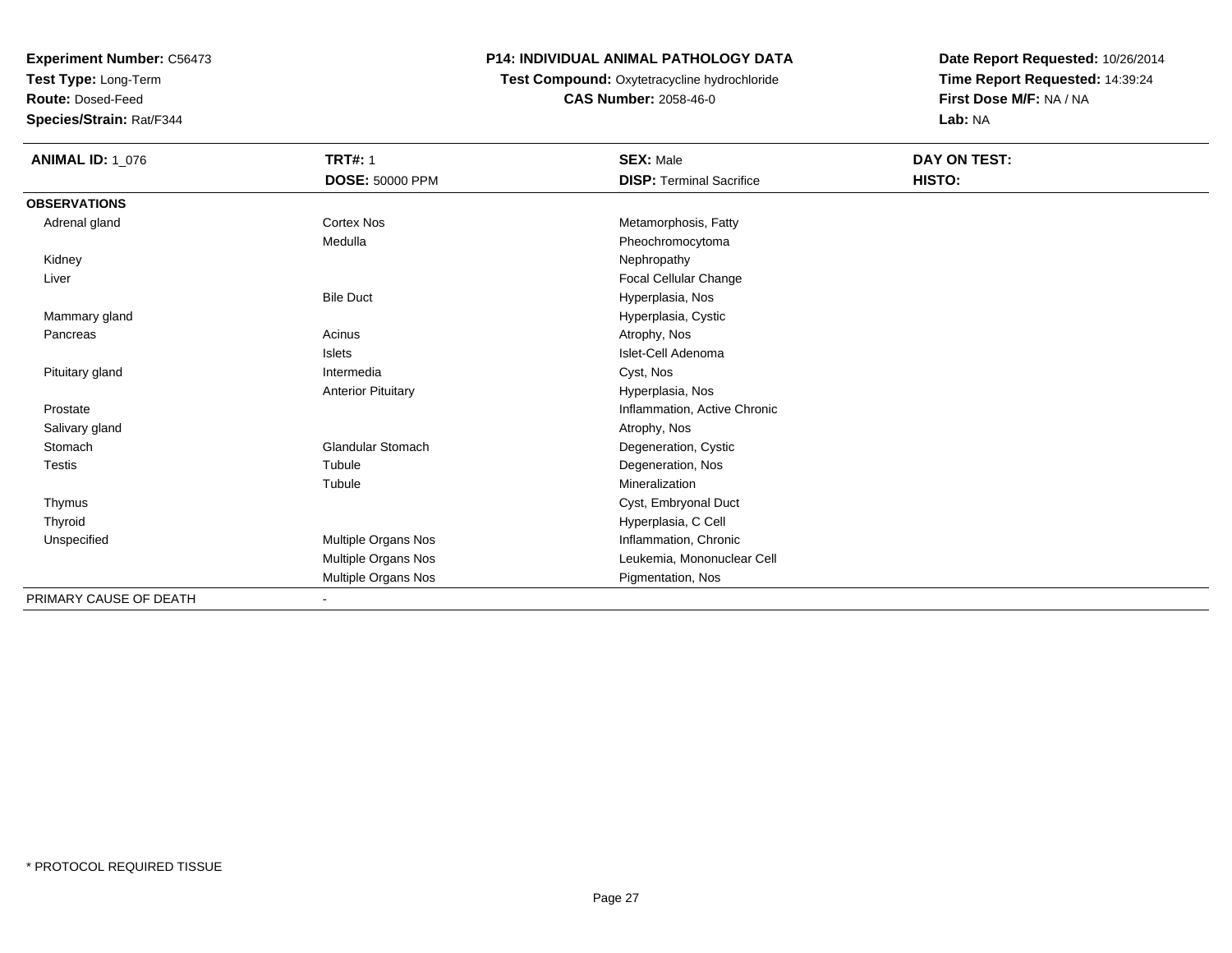**Test Type:** Long-Term

**Route:** Dosed-Feed

**Species/Strain:** Rat/F344

#### **P14: INDIVIDUAL ANIMAL PATHOLOGY DATA**

**Test Compound:** Oxytetracycline hydrochloride**CAS Number:** 2058-46-0

| <b>ANIMAL ID: 1_077</b> | <b>TRT#: 1</b>            | <b>SEX: Male</b>                | DAY ON TEST: |  |
|-------------------------|---------------------------|---------------------------------|--------------|--|
|                         | <b>DOSE: 50000 PPM</b>    | <b>DISP: Terminal Sacrifice</b> | HISTO:       |  |
| <b>OBSERVATIONS</b>     |                           |                                 |              |  |
| Adrenal gland           | Cortex Nos                | Hyperplasia, Nos                |              |  |
|                         | <b>Cortex Nos</b>         | Metamorphosis, Fatty            |              |  |
|                         | Cortex Nos                | Pigmentation, Nos               |              |  |
| Heart                   |                           | Inflammation, Chronic           |              |  |
| Kidney                  | Tubule                    | Mineralization                  |              |  |
|                         |                           | Nephropathy                     |              |  |
|                         | Tubule                    | Pigmentation, Nos               |              |  |
| Liver                   |                           | Cytoplasmic Change, Basophilic  |              |  |
|                         |                           | Focal Cellular Change           |              |  |
|                         | <b>Bile Duct</b>          | Hyperplasia, Nos                |              |  |
|                         | Periportal                | Inflammation, Chronic           |              |  |
| Mammary gland           |                           | Hyperplasia, Cystic             |              |  |
| Pancreas                | Acinus                    | Atrophy, Nos                    |              |  |
| Pituitary gland         | <b>Anterior Pituitary</b> | Adenoma, Nos                    |              |  |
|                         | <b>Anterior Pituitary</b> | Cyst, Nos                       |              |  |
|                         | <b>Anterior Pituitary</b> | Hyperplasia, Nos                |              |  |
| Prostate                |                           | Inflammation, Active Chronic    |              |  |
| Skin                    |                           | Cyst, Epidermal Inclusion       |              |  |
| Spleen                  |                           | Hematopoiesis                   |              |  |
|                         |                           | Pigmentation, Nos               |              |  |
| Stomach                 | <b>Glandular Stomach</b>  | Degeneration, Cystic            |              |  |
| <b>Testis</b>           | Tubule                    | Degeneration, Nos               |              |  |
|                         |                           | Hyperplasia, Interstitial Cell  |              |  |
|                         |                           | Interstitial-Cell Tumor         |              |  |
|                         | Tubule                    | Mineralization                  |              |  |
| Thyroid                 |                           | Hyperplasia, C Cell             |              |  |
| PRIMARY CAUSE OF DEATH  | $\overline{\phantom{a}}$  |                                 |              |  |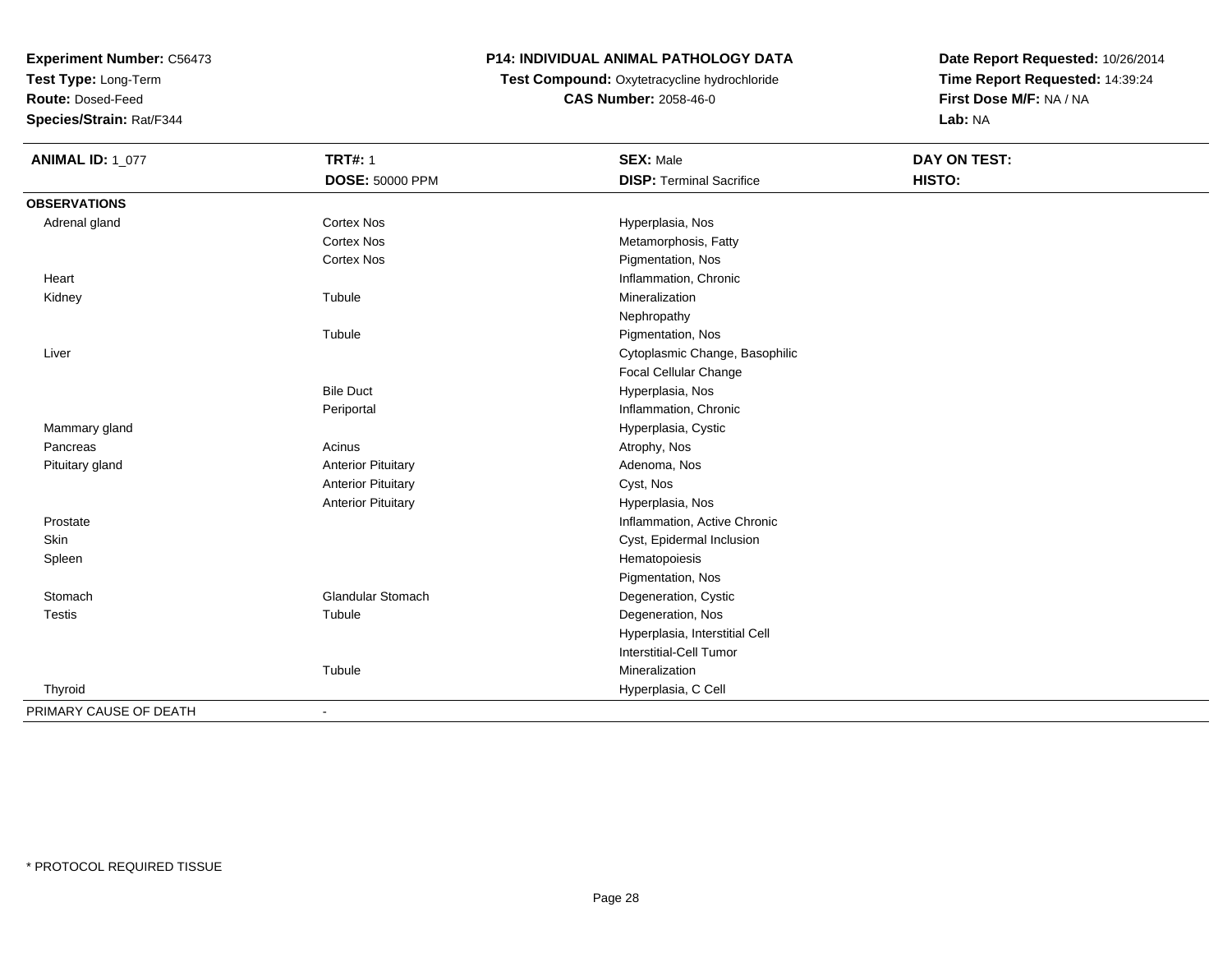**Test Type:** Long-Term

**Route:** Dosed-Feed

**Species/Strain:** Rat/F344

#### **P14: INDIVIDUAL ANIMAL PATHOLOGY DATA**

## **Test Compound:** Oxytetracycline hydrochloride**CAS Number:** 2058-46-0

| <b>ANIMAL ID: 1_078</b> | <b>TRT#: 1</b>           | <b>SEX: Male</b>                | DAY ON TEST: |  |
|-------------------------|--------------------------|---------------------------------|--------------|--|
|                         | DOSE: 50000 PPM          | <b>DISP: Terminal Sacrifice</b> | HISTO:       |  |
| <b>OBSERVATIONS</b>     |                          |                                 |              |  |
| Adrenal gland           | Cortex Nos               | Pigmentation, Nos               |              |  |
| Heart                   |                          | Inflammation, Chronic           |              |  |
| Kidney                  | Tubule                   | Mineralization                  |              |  |
|                         |                          | Nephropathy                     |              |  |
|                         | Tubule                   | Pigmentation, Nos               |              |  |
| Liver                   |                          | Cytoplasmic Change, Basophilic  |              |  |
|                         |                          | Focal Cellular Change           |              |  |
|                         | <b>Bile Duct</b>         | Hyperplasia, Nos                |              |  |
|                         | Periportal               | Inflammation, Chronic           |              |  |
|                         |                          | Metamorphosis, Fatty            |              |  |
| Mammary gland           |                          | Hyperplasia, Cystic             |              |  |
| Salivary gland          |                          | Atrophy, Nos                    |              |  |
|                         |                          | <b>Cystic Ducts</b>             |              |  |
| Spleen                  |                          | Hematopoiesis                   |              |  |
|                         |                          | Pigmentation, Nos               |              |  |
| Stomach                 | <b>Glandular Stomach</b> | Degeneration, Cystic            |              |  |
| <b>Testis</b>           | Tubule                   | Degeneration, Nos               |              |  |
|                         |                          | Hyperplasia, Interstitial Cell  |              |  |
|                         |                          | Interstitial-Cell Tumor         |              |  |
| Thyroid                 |                          | Hyperplasia, C Cell             |              |  |
|                         |                          | Inflammation, Chronic           |              |  |
| PRIMARY CAUSE OF DEATH  | $\overline{\phantom{a}}$ |                                 |              |  |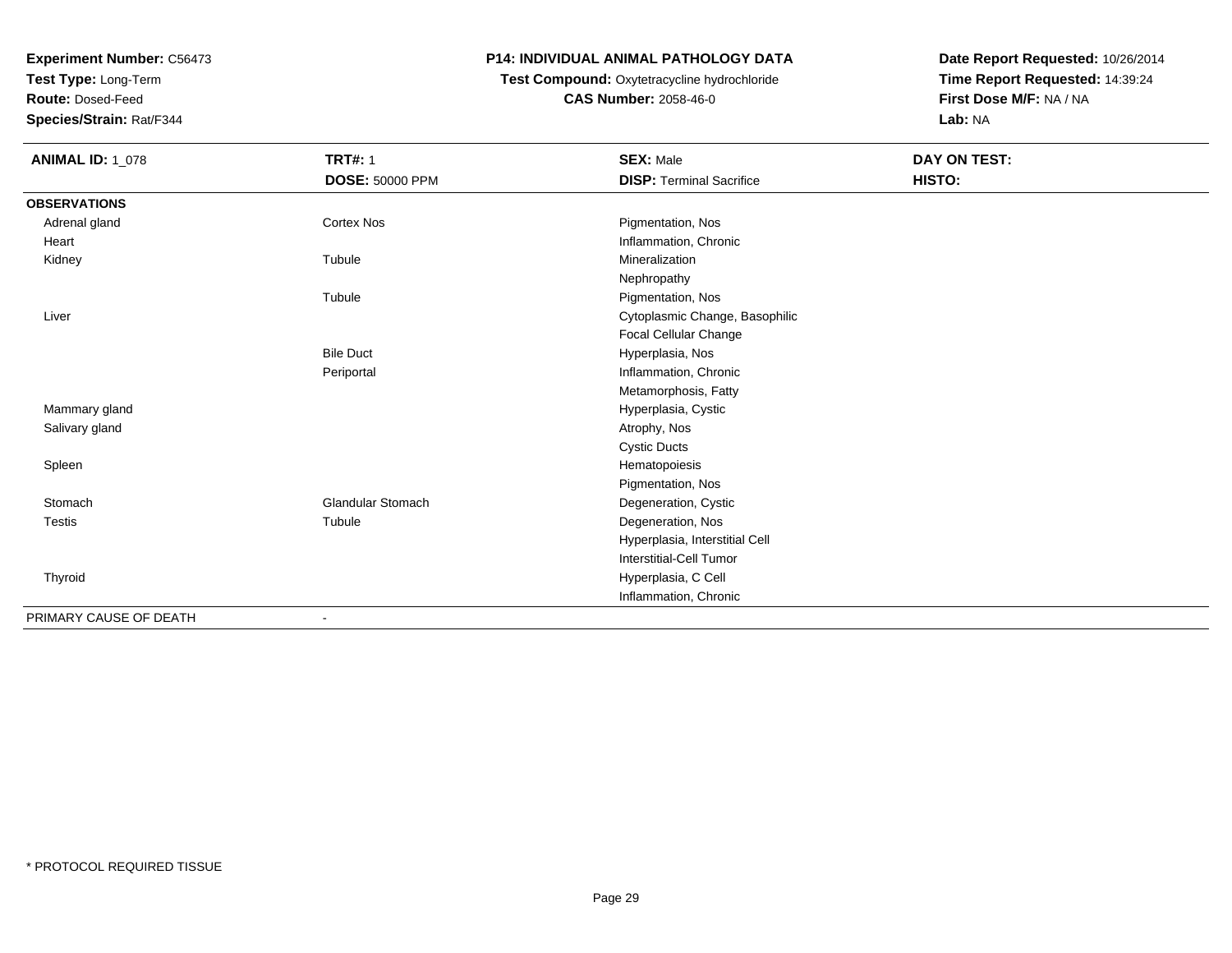**Test Type:** Long-Term

**Route:** Dosed-Feed

**Species/Strain:** Rat/F344

## **P14: INDIVIDUAL ANIMAL PATHOLOGY DATA**

# **Test Compound:** Oxytetracycline hydrochloride**CAS Number:** 2058-46-0

| <b>ANIMAL ID: 1_079</b> | <b>TRT#: 1</b>            | <b>SEX: Male</b>                | DAY ON TEST: |  |
|-------------------------|---------------------------|---------------------------------|--------------|--|
|                         | DOSE: 50000 PPM           | <b>DISP: Terminal Sacrifice</b> | HISTO:       |  |
| <b>OBSERVATIONS</b>     |                           |                                 |              |  |
| Adrenal gland           | Cortex Nos                | Metamorphosis, Fatty            |              |  |
|                         | Medulla                   | Pheochromocytoma                |              |  |
|                         | <b>Cortex Nos</b>         | Pigmentation, Nos               |              |  |
| Heart                   |                           | Inflammation, Chronic           |              |  |
| Kidney                  | Tubule                    | Mineralization                  |              |  |
|                         |                           | Nephropathy                     |              |  |
|                         | Tubule                    | Pigmentation, Nos               |              |  |
| Liver                   |                           | Focal Cellular Change           |              |  |
|                         |                           | Hepatocellular Carcinoma        |              |  |
|                         | <b>Bile Duct</b>          | Hyperplasia, Nos                |              |  |
|                         |                           | Necrosis, Nos                   |              |  |
| Pituitary gland         | <b>Anterior Pituitary</b> | Hyperplasia, Nos                |              |  |
| Prostate                |                           | Inflammation, Active Chronic    |              |  |
| Spleen                  |                           | Hematopoiesis                   |              |  |
|                         |                           | Pigmentation, Nos               |              |  |
| Stomach                 | <b>Glandular Stomach</b>  | Degeneration, Cystic            |              |  |
| <b>Testis</b>           | Tubule                    | Degeneration, Nos               |              |  |
|                         |                           | Hyperplasia, Interstitial Cell  |              |  |
|                         |                           | <b>Interstitial-Cell Tumor</b>  |              |  |
| Thyroid                 |                           | Hyperplasia, Follicular Cell    |              |  |
| PRIMARY CAUSE OF DEATH  |                           |                                 |              |  |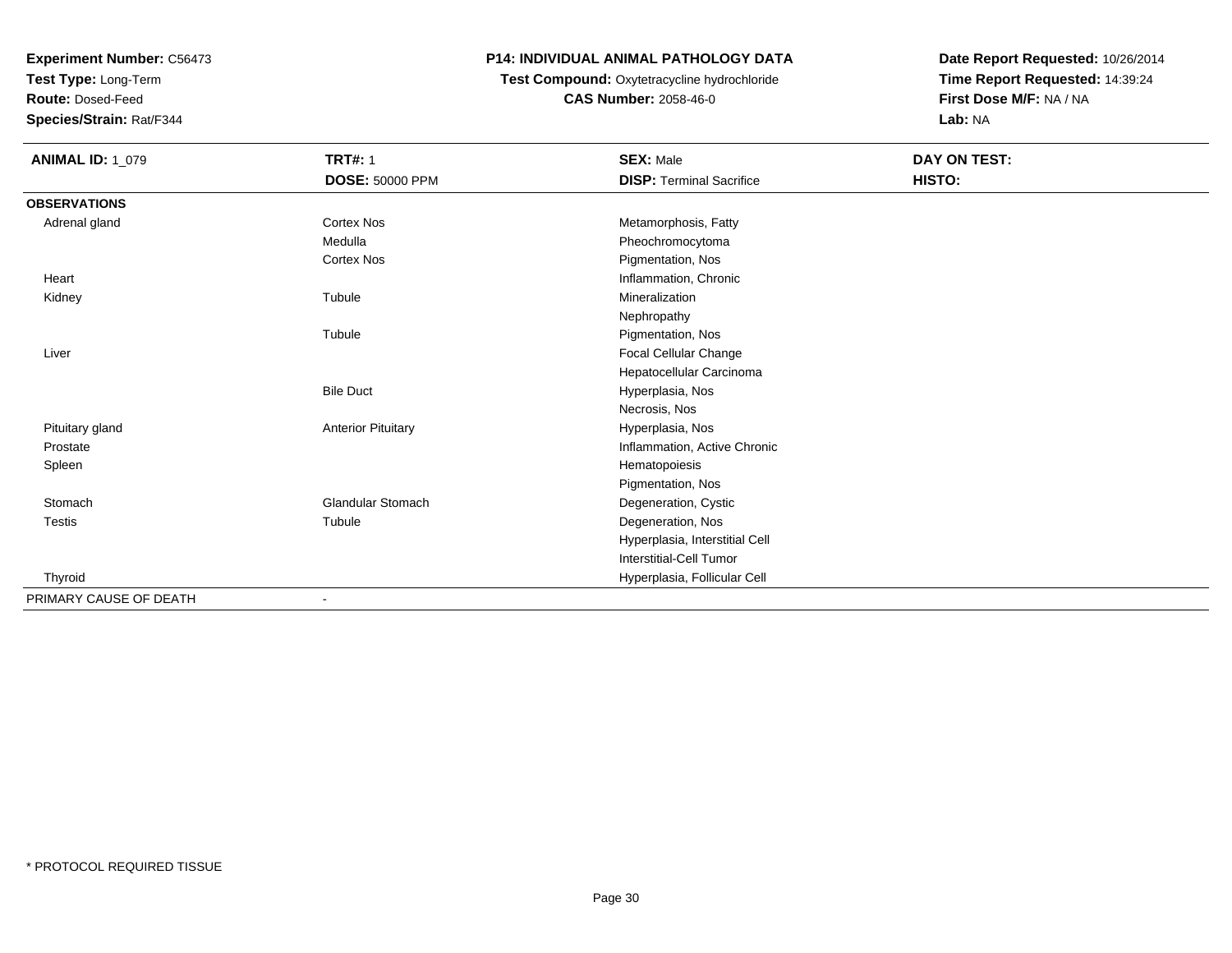**Test Type:** Long-Term

**Route:** Dosed-Feed

**Species/Strain:** Rat/F344

#### **P14: INDIVIDUAL ANIMAL PATHOLOGY DATA**

#### **Test Compound:** Oxytetracycline hydrochloride**CAS Number:** 2058-46-0

| <b>ANIMAL ID: 1_080</b> | <b>TRT#: 1</b>           | <b>SEX: Male</b>                | DAY ON TEST: |
|-------------------------|--------------------------|---------------------------------|--------------|
|                         | <b>DOSE: 50000 PPM</b>   | <b>DISP: Terminal Sacrifice</b> | HISTO:       |
| <b>OBSERVATIONS</b>     |                          |                                 |              |
| Adrenal gland           | Cortex Nos               | Pigmentation, Nos               |              |
| Heart                   |                          | Inflammation, Chronic           |              |
| Kidney                  |                          | Nephropathy                     |              |
|                         | Tubule                   | Pigmentation, Nos               |              |
| Liver                   |                          | Focal Cellular Change           |              |
|                         | <b>Bile Duct</b>         | Hyperplasia, Nos                |              |
|                         | Periportal               | Inflammation, Chronic           |              |
| Lung                    |                          | Congestion, Nos                 |              |
| Pancreas                | Acinus                   | Atrophy, Nos                    |              |
| Prostate                |                          | Inflammation, Active Chronic    |              |
| Spleen                  |                          | Hematopoiesis                   |              |
|                         |                          | Pigmentation, Nos               |              |
| <b>Testis</b>           | Tubule                   | Degeneration, Nos               |              |
|                         |                          | Hyperplasia, Interstitial Cell  |              |
|                         |                          | Interstitial-Cell Tumor         |              |
|                         | Tubule                   | Mineralization                  |              |
| Thyroid                 |                          | Hyperplasia, C Cell             |              |
| PRIMARY CAUSE OF DEATH  | $\overline{\phantom{a}}$ |                                 |              |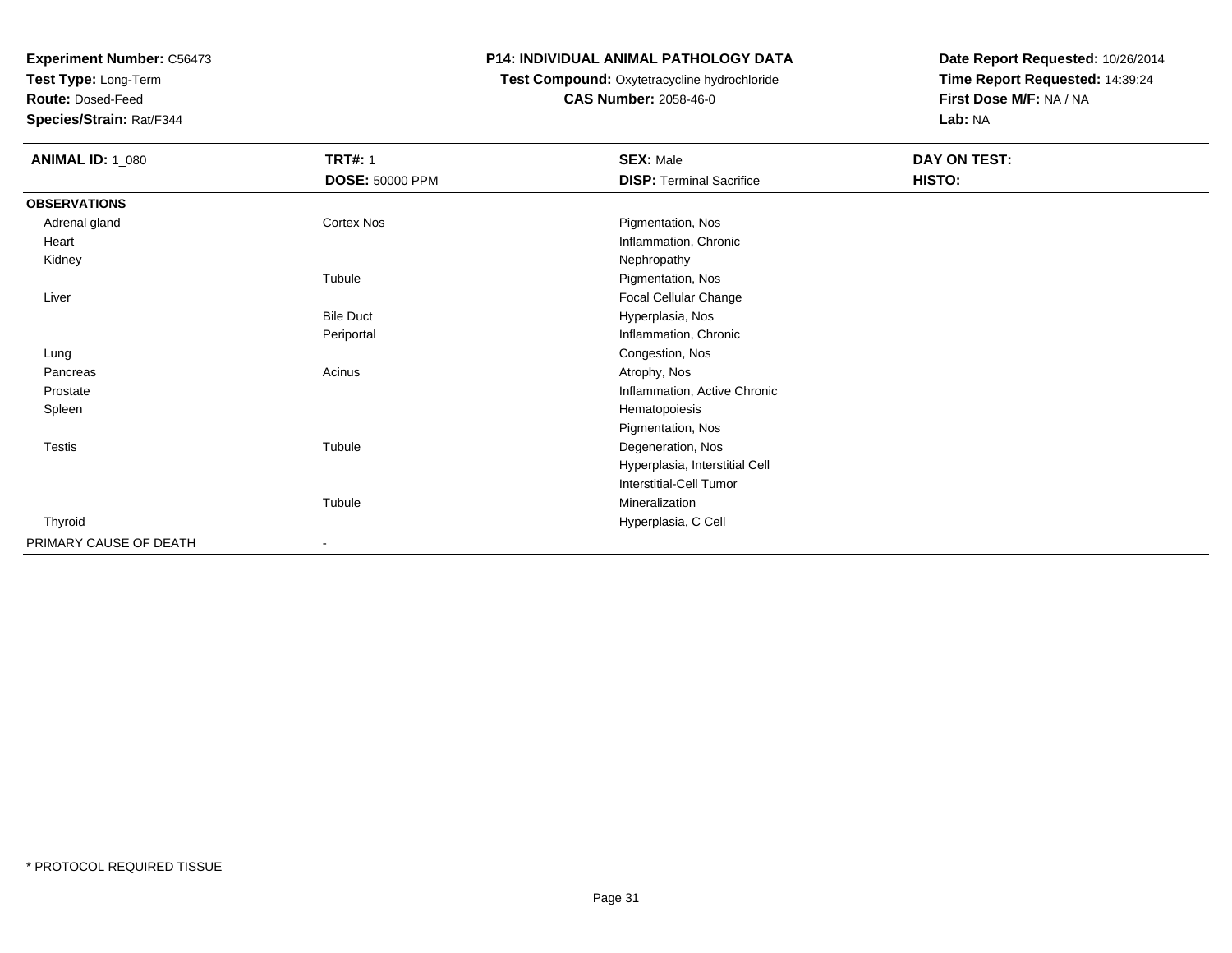**Test Type:** Long-Term

**Route:** Dosed-Feed

**Species/Strain:** Rat/F344

### **P14: INDIVIDUAL ANIMAL PATHOLOGY DATA**

### **Test Compound:** Oxytetracycline hydrochloride**CAS Number:** 2058-46-0

| <b>ANIMAL ID: 1_081</b> | <b>TRT#: 1</b>            | <b>SEX: Male</b>                | DAY ON TEST: |  |
|-------------------------|---------------------------|---------------------------------|--------------|--|
|                         | DOSE: 50000 PPM           | <b>DISP: Terminal Sacrifice</b> | HISTO:       |  |
| <b>OBSERVATIONS</b>     |                           |                                 |              |  |
| Adrenal gland           | <b>Cortex Nos</b>         | Metamorphosis, Fatty            |              |  |
|                         | Medulla                   | Pheochromocytoma                |              |  |
|                         | <b>Cortex Nos</b>         | Pigmentation, Nos               |              |  |
| Heart                   |                           | Inflammation, Chronic           |              |  |
| Kidney                  | Tubule                    | Mineralization                  |              |  |
|                         |                           | Nephropathy                     |              |  |
|                         | Tubule                    | Pigmentation, Nos               |              |  |
| Liver                   |                           | Focal Cellular Change           |              |  |
|                         | <b>Bile Duct</b>          | Hyperplasia, Nos                |              |  |
|                         | Periportal                | Inflammation, Chronic           |              |  |
|                         |                           | Neoplastic Nodule               |              |  |
| Pituitary gland         | <b>Anterior Pituitary</b> | Hyperplasia, Nos                |              |  |
| Preputial gland         |                           | Cyst, Nos                       |              |  |
|                         |                           | Hyperplasia, Nos                |              |  |
| Spleen                  |                           | Hematopoiesis                   |              |  |
|                         |                           | Pigmentation, Nos               |              |  |
| Stomach                 | <b>Glandular Stomach</b>  | Degeneration, Cystic            |              |  |
| <b>Testis</b>           | Tubule                    | Degeneration, Nos               |              |  |
|                         |                           | Hyperplasia, Interstitial Cell  |              |  |
|                         |                           | Interstitial-Cell Tumor         |              |  |
|                         | Tubule                    | Mineralization                  |              |  |
| PRIMARY CAUSE OF DEATH  |                           |                                 |              |  |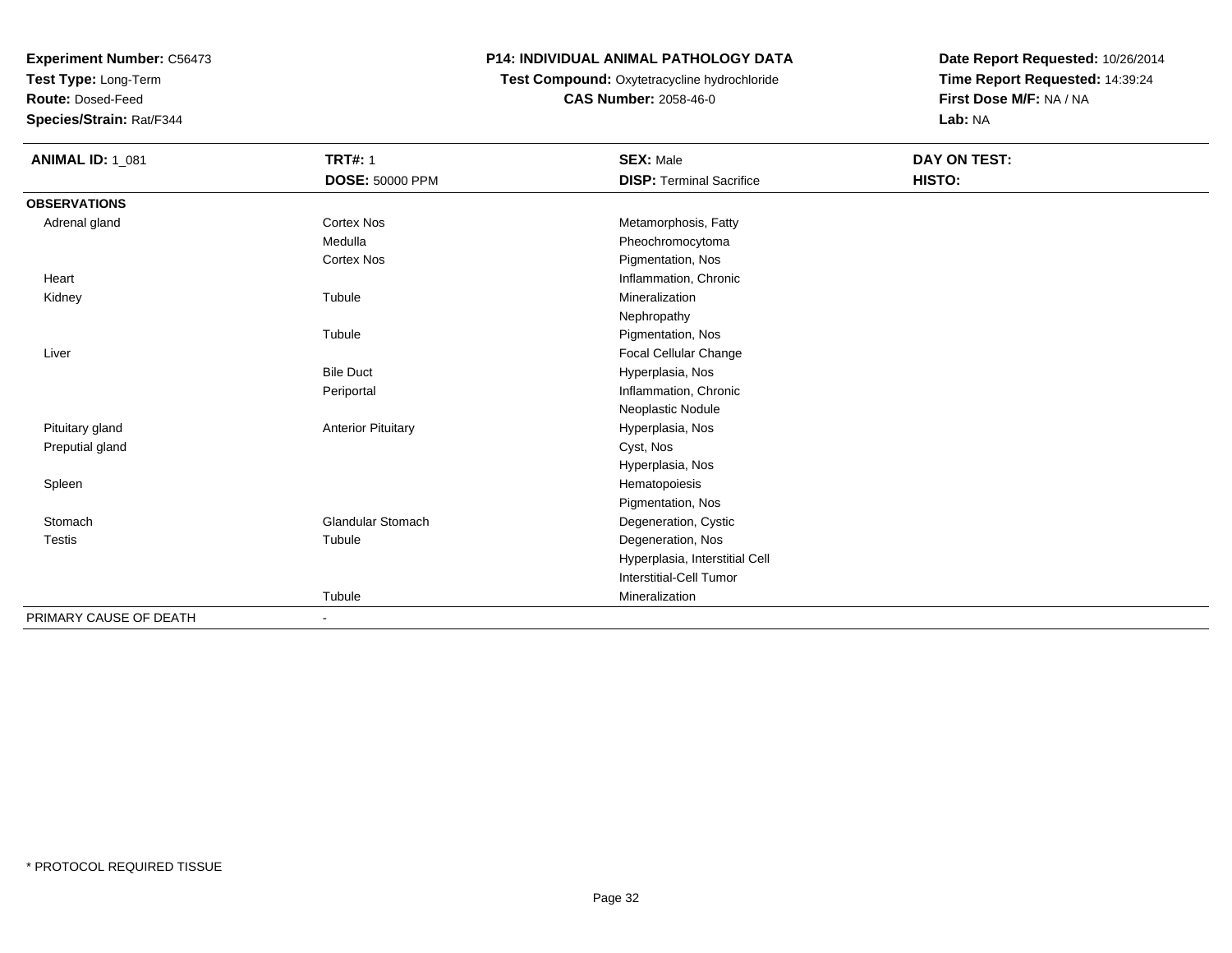**Test Type:** Long-Term

**Route:** Dosed-Feed

**Species/Strain:** Rat/F344

#### **P14: INDIVIDUAL ANIMAL PATHOLOGY DATA**

 **Test Compound:** Oxytetracycline hydrochloride**CAS Number:** 2058-46-0

| <b>ANIMAL ID: 1_082</b> | <b>TRT#: 1</b>            | <b>SEX: Male</b>                | DAY ON TEST: |  |
|-------------------------|---------------------------|---------------------------------|--------------|--|
|                         | <b>DOSE: 50000 PPM</b>    | <b>DISP: Terminal Sacrifice</b> | HISTO:       |  |
| <b>OBSERVATIONS</b>     |                           |                                 |              |  |
| Adrenal gland           | Medulla                   | Pheochromocytoma                |              |  |
|                         | <b>Cortex Nos</b>         | Pigmentation, Nos               |              |  |
| Brain                   |                           | Malacia                         |              |  |
| Heart                   |                           | Inflammation, Chronic           |              |  |
| Kidney                  |                           | Nephropathy                     |              |  |
|                         | Tubule                    | Pigmentation, Nos               |              |  |
| Liver                   |                           | Focal Cellular Change           |              |  |
|                         | <b>Bile Duct</b>          | Hyperplasia, Nos                |              |  |
|                         | Periportal                | Inflammation, Chronic           |              |  |
|                         |                           | Neoplastic Nodule               |              |  |
| Lung                    |                           | Histiocytosis                   |              |  |
|                         |                           | Pneumonia, Interstitial Chronic |              |  |
| Pituitary gland         | <b>Anterior Pituitary</b> | Adenoma, Nos                    |              |  |
|                         | <b>Anterior Pituitary</b> | Hyperplasia, Nos                |              |  |
| Spleen                  |                           | Hematopoiesis                   |              |  |
|                         |                           | Pigmentation, Nos               |              |  |
| Stomach                 | <b>Glandular Stomach</b>  | Degeneration, Cystic            |              |  |
| Testis                  | Tubule                    | Degeneration, Nos               |              |  |
|                         |                           | Hyperplasia, Interstitial Cell  |              |  |
| Thymus                  |                           | Cyst, Embryonal Duct            |              |  |
| Thyroid                 |                           | Hyperplasia, C Cell             |              |  |
| PRIMARY CAUSE OF DEATH  |                           |                                 |              |  |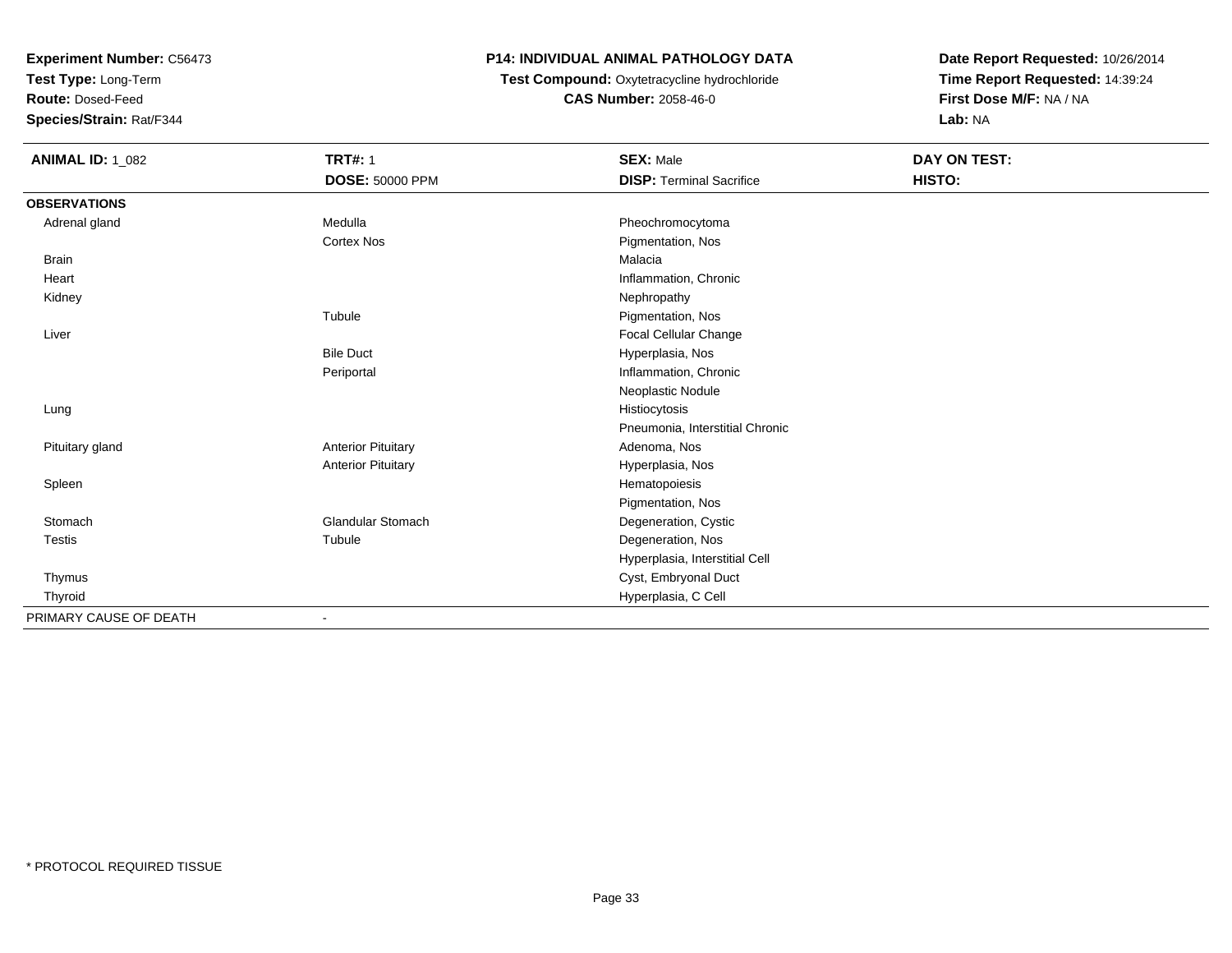**Test Type:** Long-Term

**Route:** Dosed-Feed

**Species/Strain:** Rat/F344

## **P14: INDIVIDUAL ANIMAL PATHOLOGY DATA**

## **Test Compound:** Oxytetracycline hydrochloride**CAS Number:** 2058-46-0

| <b>ANIMAL ID: 1_083</b> | <b>TRT#: 1</b><br><b>DOSE: 50000 PPM</b> | <b>SEX: Male</b><br><b>DISP: Terminal Sacrifice</b> | DAY ON TEST:<br>HISTO: |
|-------------------------|------------------------------------------|-----------------------------------------------------|------------------------|
| <b>OBSERVATIONS</b>     |                                          |                                                     |                        |
| Adrenal gland           | Medulla                                  | Hyperplasia, Nos                                    |                        |
|                         | <b>Cortex Nos</b>                        | Metamorphosis, Fatty                                |                        |
| Heart                   |                                          | Inflammation, Chronic                               |                        |
| Kidney                  | Tubule                                   | Mineralization                                      |                        |
|                         |                                          | Nephropathy                                         |                        |
| Liver                   |                                          | Focal Cellular Change                               |                        |
|                         | <b>Bile Duct</b>                         | Hyperplasia, Nos                                    |                        |
|                         | Periportal                               | Inflammation, Chronic                               |                        |
| Pancreas                | Acinus                                   | Atrophy, Nos                                        |                        |
|                         | Islets                                   | Islet-Cell Adenoma                                  |                        |
| Prostate                |                                          | Inflammation, Suppurative                           |                        |
| Salivary gland          |                                          | <b>Cystic Ducts</b>                                 |                        |
| Skin                    |                                          | Keratoacanthoma                                     |                        |
| Spleen                  |                                          | Hematopoiesis                                       |                        |
| Stomach                 | <b>Glandular Stomach</b>                 | Degeneration, Cystic                                |                        |
| Testis                  | Tubule                                   | Degeneration, Nos                                   |                        |
|                         |                                          | Hyperplasia, Interstitial Cell                      |                        |
|                         |                                          | <b>Interstitial-Cell Tumor</b>                      |                        |
| Thyroid                 |                                          | Hyperplasia, C Cell                                 |                        |
| Unspecified             | Multiple Organs Nos                      | Pigmentation, Nos                                   |                        |
| PRIMARY CAUSE OF DEATH  | $\sim$                                   |                                                     |                        |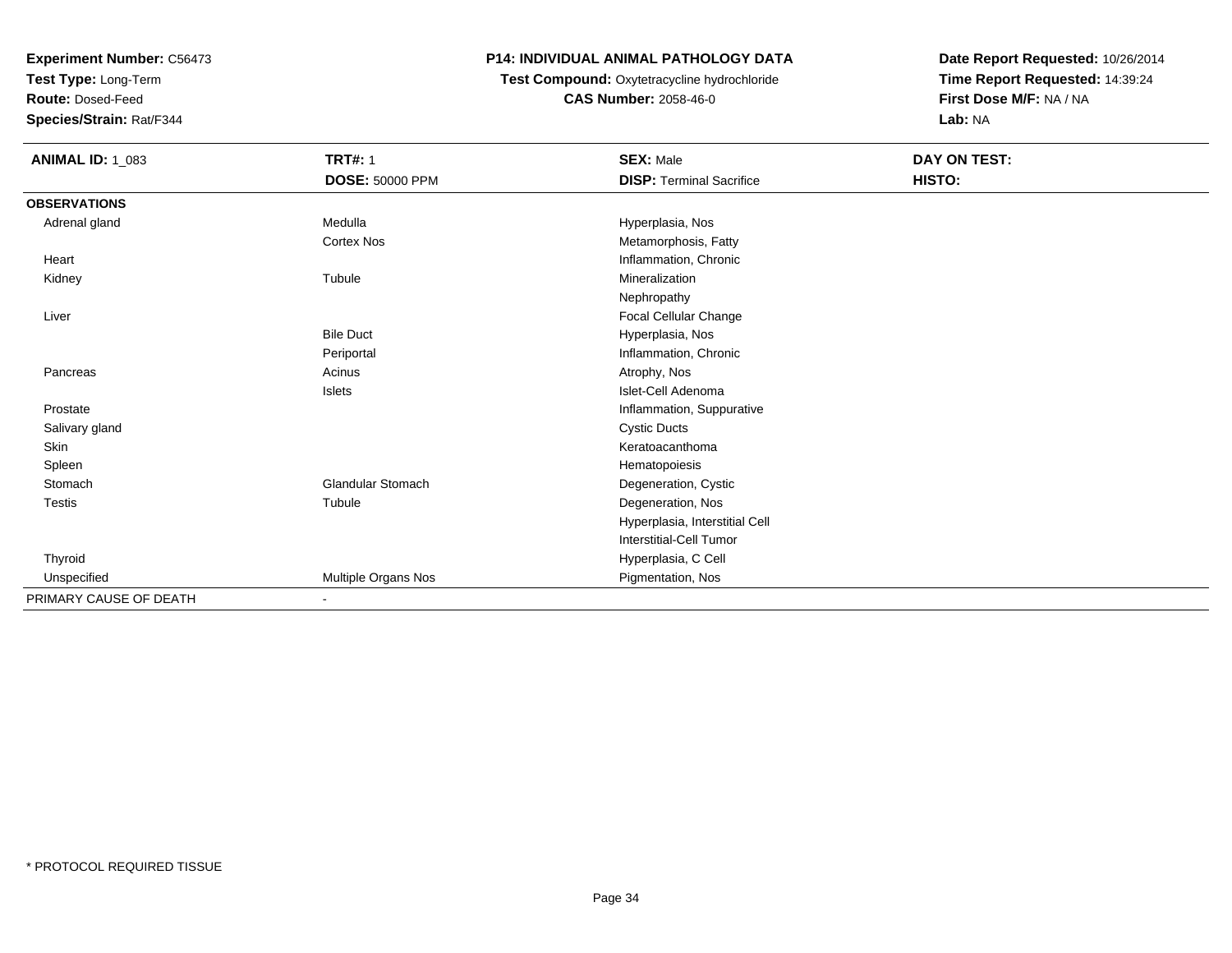**Test Type:** Long-Term

**Route:** Dosed-Feed

**Species/Strain:** Rat/F344

#### **P14: INDIVIDUAL ANIMAL PATHOLOGY DATA**

## **Test Compound:** Oxytetracycline hydrochloride**CAS Number:** 2058-46-0

| <b>ANIMAL ID: 1_084</b> | <b>TRT#: 1</b>           | <b>SEX: Male</b>                | DAY ON TEST: |
|-------------------------|--------------------------|---------------------------------|--------------|
|                         | <b>DOSE: 50000 PPM</b>   | <b>DISP: Terminal Sacrifice</b> | HISTO:       |
| <b>OBSERVATIONS</b>     |                          |                                 |              |
| Heart                   |                          | Inflammation, Chronic           |              |
| Kidney                  |                          | Nephropathy                     |              |
| Liver                   |                          | Focal Cellular Change           |              |
|                         | <b>Bile Duct</b>         | Hyperplasia, Nos                |              |
|                         | Periportal               | Inflammation, Chronic           |              |
|                         |                          | Neoplastic Nodule               |              |
| Pancreas                | Acinus                   | Atrophy, Nos                    |              |
|                         | Acinus                   | Hyperplasia, Nos                |              |
| Spleen                  |                          | Hematopoiesis                   |              |
| Stomach                 | <b>Glandular Stomach</b> | Degeneration, Cystic            |              |
| Testis                  | Tubule                   | Degeneration, Nos               |              |
|                         |                          | Hyperplasia, Interstitial Cell  |              |
|                         |                          | Interstitial-Cell Tumor         |              |
|                         | Tubule                   | Mineralization                  |              |
| Thyroid                 |                          | C-Cell Carcinoma                |              |
|                         |                          | Hyperplasia, C Cell             |              |
| Unspecified             | Multiple Organs Nos      | Pigmentation, Nos               |              |
| PRIMARY CAUSE OF DEATH  | Ξ.                       |                                 |              |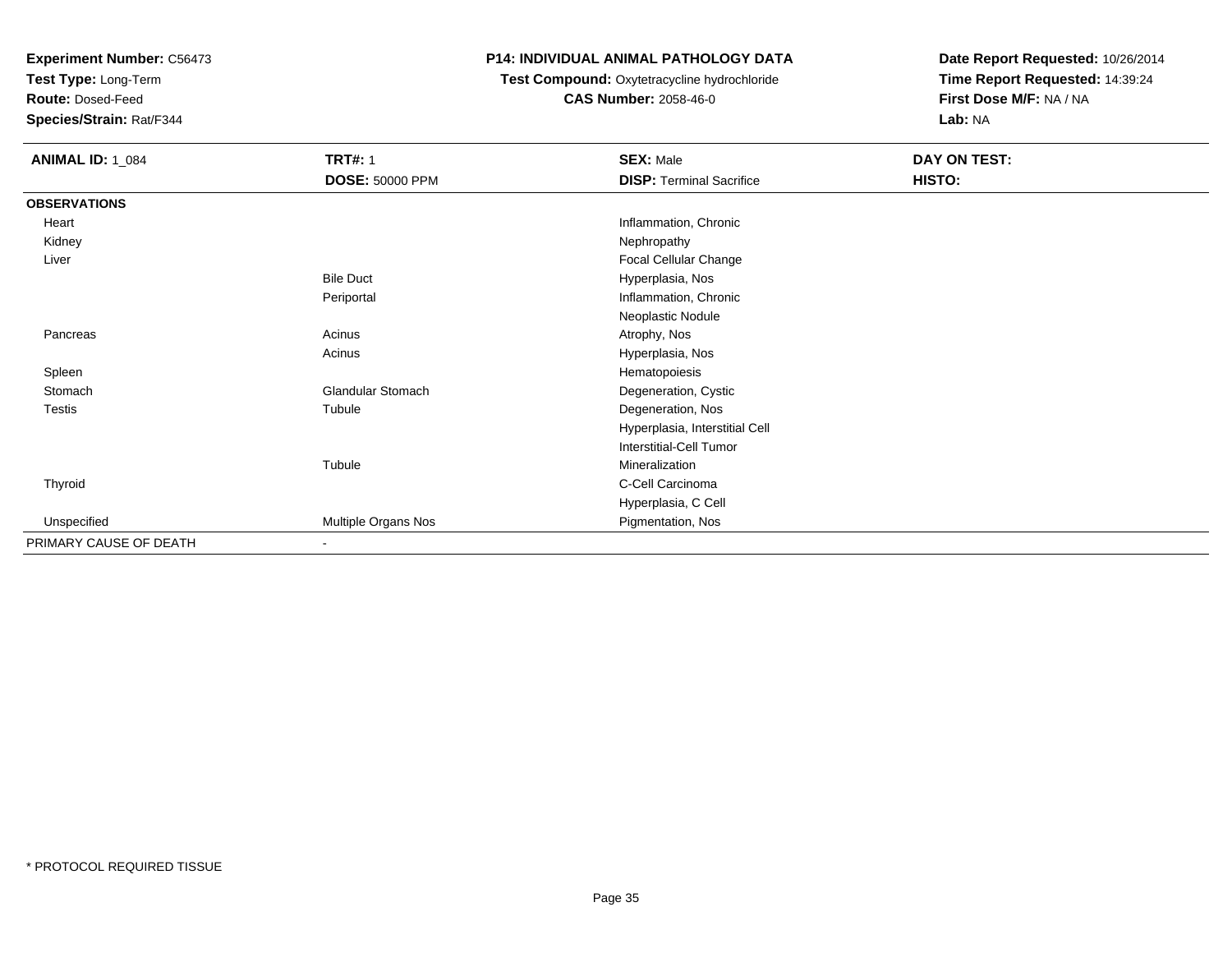**Test Type:** Long-Term

**Route:** Dosed-Feed

**Species/Strain:** Rat/F344

## **P14: INDIVIDUAL ANIMAL PATHOLOGY DATA**

#### **Test Compound:** Oxytetracycline hydrochloride**CAS Number:** 2058-46-0

| <b>ANIMAL ID: 1_085</b> | <b>TRT#: 1</b><br>DOSE: 50000 PPM | <b>SEX: Male</b><br><b>DISP: Terminal Sacrifice</b> | DAY ON TEST:<br>HISTO: |
|-------------------------|-----------------------------------|-----------------------------------------------------|------------------------|
| <b>OBSERVATIONS</b>     |                                   |                                                     |                        |
| Adrenal gland           | <b>Cortex Nos</b>                 | Hyperplasia, Nos                                    |                        |
|                         | <b>Cortex Nos</b>                 | Metamorphosis, Fatty                                |                        |
| Heart                   |                                   | Inflammation, Chronic                               |                        |
| Kidney                  | Tubule                            | Mineralization                                      |                        |
|                         |                                   | Nephropathy                                         |                        |
| Liver                   |                                   | Focal Cellular Change                               |                        |
|                         | <b>Bile Duct</b>                  | Hyperplasia, Nos                                    |                        |
|                         | Periportal                        | Inflammation, Chronic                               |                        |
| Mammary gland           |                                   | Galactocele                                         |                        |
|                         |                                   | Hyperplasia, Cystic                                 |                        |
| Pancreas                | Acinus                            | Atrophy, Nos                                        |                        |
| Pituitary gland         | <b>Anterior Pituitary</b>         | Adenoma, Nos                                        |                        |
| Prostate                |                                   | Inflammation, Active Chronic                        |                        |
| Salivary gland          |                                   | Inflammation, Chronic                               |                        |
| Seminal vesicle         |                                   | Inflammation, Active Chronic                        |                        |
| Spleen                  |                                   | Hematopoiesis                                       |                        |
| Stomach                 | <b>Glandular Stomach</b>          | Degeneration, Cystic                                |                        |
| <b>Testis</b>           |                                   | Hyperplasia, Interstitial Cell                      |                        |
| Thyroid                 |                                   | Hyperplasia, C Cell                                 |                        |
| Unspecified             | Multiple Organs Nos               | Pigmentation, Nos                                   |                        |
| PRIMARY CAUSE OF DEATH  | $\blacksquare$                    |                                                     |                        |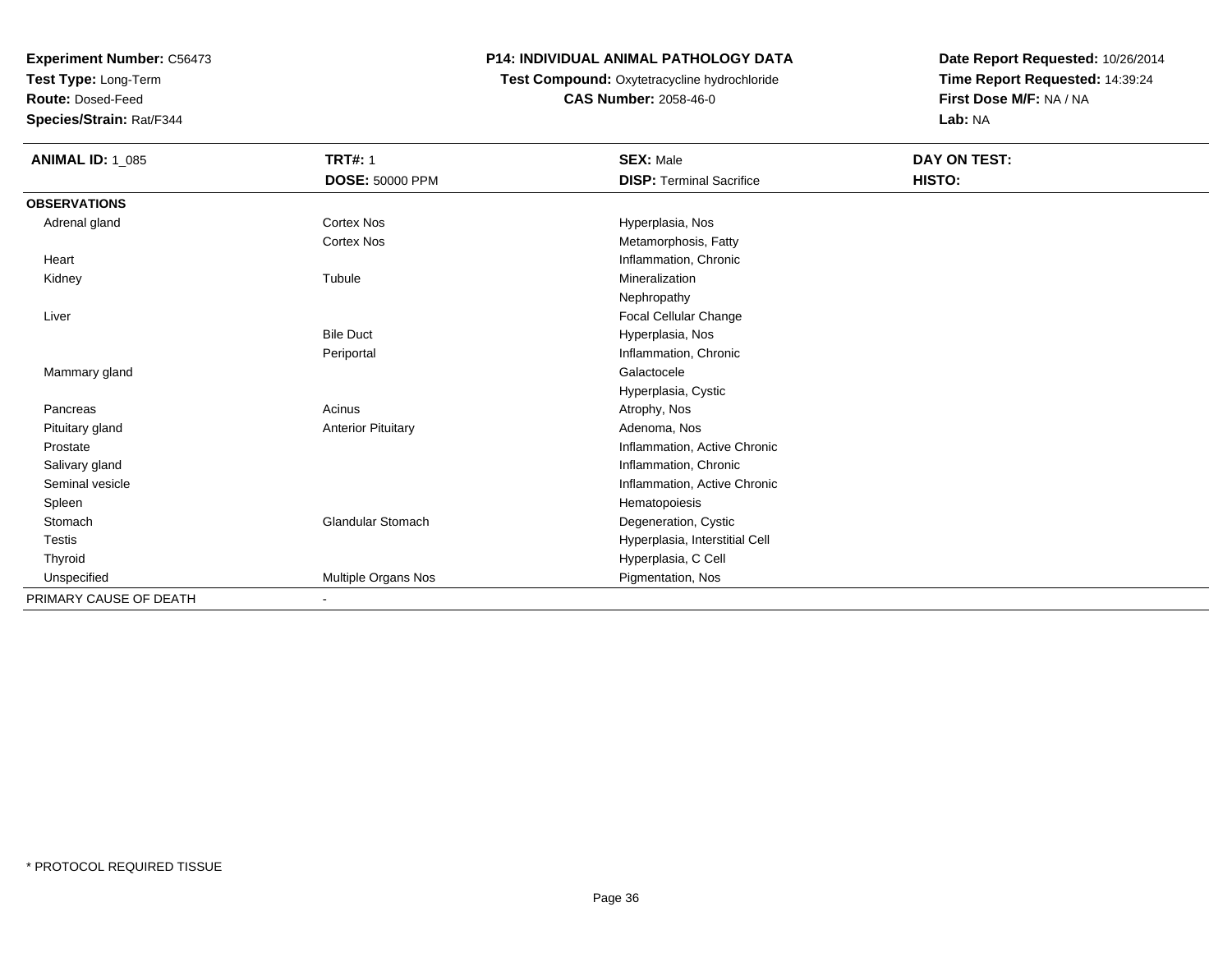**Test Type:** Long-Term

**Route:** Dosed-Feed

**Species/Strain:** Rat/F344

# **P14: INDIVIDUAL ANIMAL PATHOLOGY DATA**

### **Test Compound:** Oxytetracycline hydrochloride**CAS Number:** 2058-46-0

| <b>ANIMAL ID: 1_086</b> | <b>TRT#: 1</b><br><b>DOSE: 50000 PPM</b> | <b>SEX: Male</b><br><b>DISP: Terminal Sacrifice</b> | <b>DAY ON TEST:</b><br>HISTO: |  |
|-------------------------|------------------------------------------|-----------------------------------------------------|-------------------------------|--|
|                         |                                          |                                                     |                               |  |
| <b>OBSERVATIONS</b>     |                                          |                                                     |                               |  |
| Adrenal gland           | Medulla                                  | Hyperplasia, Nos                                    |                               |  |
|                         | <b>Cortex Nos</b>                        | Metamorphosis, Fatty                                |                               |  |
|                         | <b>Cortex Nos</b>                        | Pigmentation, Nos                                   |                               |  |
| Heart                   |                                          | Inflammation, Chronic                               |                               |  |
| Kidney                  | Tubule                                   | Mineralization                                      |                               |  |
|                         |                                          | Nephropathy                                         |                               |  |
|                         | Tubule                                   | Pigmentation, Nos                                   |                               |  |
| Liver                   |                                          | Focal Cellular Change                               |                               |  |
|                         | <b>Bile Duct</b>                         | Hyperplasia, Nos                                    |                               |  |
|                         | Periportal                               | Inflammation, Chronic                               |                               |  |
| Mammary gland           |                                          | Hyperplasia, Cystic                                 |                               |  |
| Pituitary gland         | Intermedia                               | Cyst, Nos                                           |                               |  |
|                         | <b>Anterior Pituitary</b>                | Hyperplasia, Nos                                    |                               |  |
| Prostate                |                                          | Inflammation, Active Chronic                        |                               |  |
| Salivary gland          |                                          | Atrophy, Nos                                        |                               |  |
| Seminal vesicle         |                                          | Inflammation, Active Chronic                        |                               |  |
| Spleen                  |                                          | Fibrosis                                            |                               |  |
|                         |                                          | Pigmentation, Nos                                   |                               |  |
| Stomach                 | <b>Glandular Stomach</b>                 | Degeneration, Cystic                                |                               |  |
| <b>Testis</b>           | Tubule                                   | Degeneration, Nos                                   |                               |  |
|                         |                                          | Hyperplasia, Interstitial Cell                      |                               |  |
|                         |                                          | <b>Interstitial-Cell Tumor</b>                      |                               |  |
| Thyroid                 |                                          | Hyperplasia, C Cell                                 |                               |  |
| Unspecified             | Multiple Organs Nos                      | Leukemia, Mononuclear Cell                          |                               |  |
| PRIMARY CAUSE OF DEATH  |                                          |                                                     |                               |  |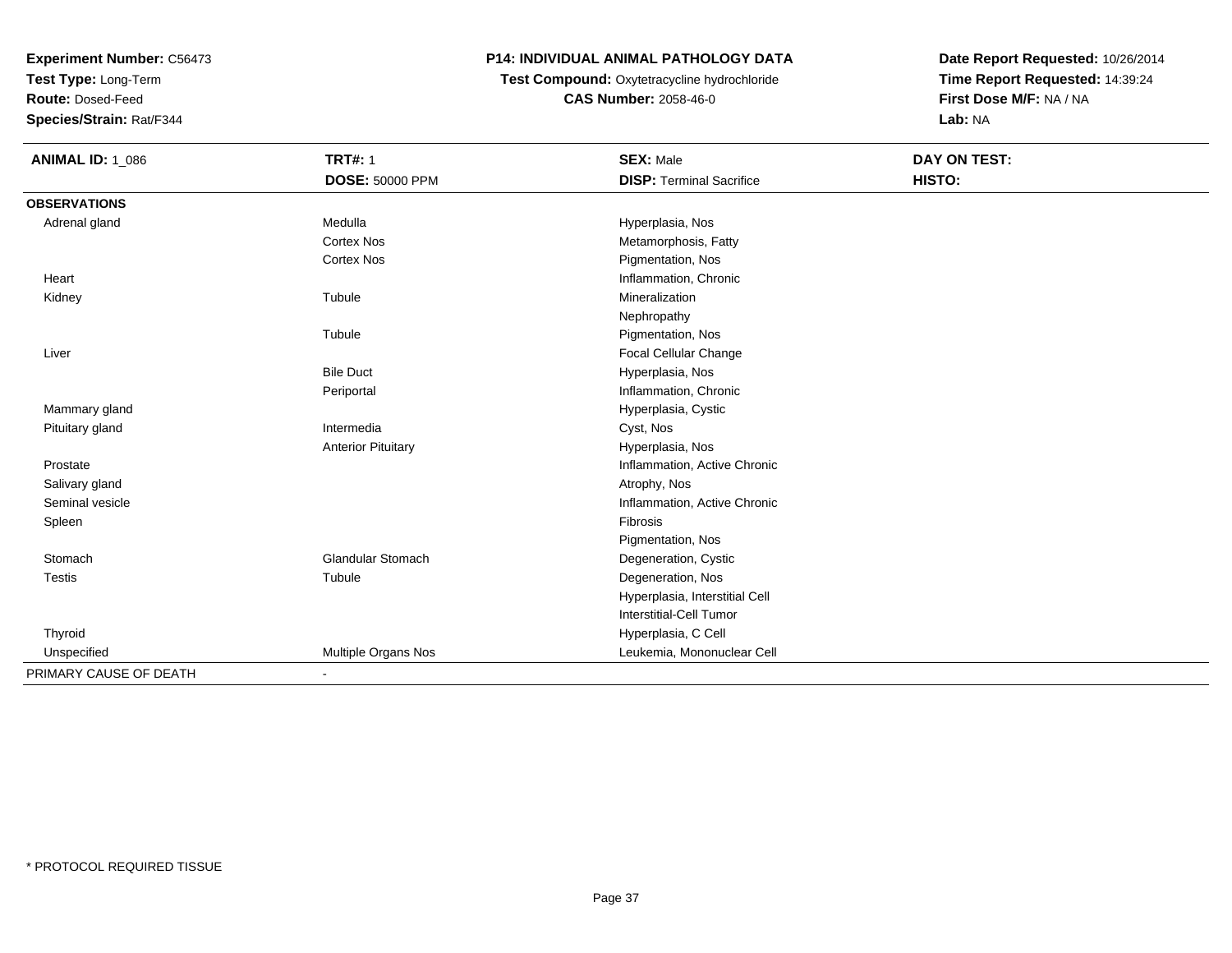**Test Type:** Long-Term

**Route:** Dosed-Feed

**Species/Strain:** Rat/F344

## **P14: INDIVIDUAL ANIMAL PATHOLOGY DATA**

 **Test Compound:** Oxytetracycline hydrochloride**CAS Number:** 2058-46-0

| <b>ANIMAL ID: 1_087</b> | <b>TRT#: 1</b>            | <b>SEX: Male</b>                | <b>DAY ON TEST:</b> |  |
|-------------------------|---------------------------|---------------------------------|---------------------|--|
|                         | DOSE: 50000 PPM           | <b>DISP: Terminal Sacrifice</b> | HISTO:              |  |
| <b>OBSERVATIONS</b>     |                           |                                 |                     |  |
| Adrenal gland           | Medulla                   | Hyperplasia, Nos                |                     |  |
|                         | <b>Cortex Nos</b>         | Metamorphosis, Fatty            |                     |  |
|                         | <b>Cortex Nos</b>         | Pigmentation, Nos               |                     |  |
| Heart                   |                           | Inflammation, Chronic           |                     |  |
|                         | Atrium                    | Thrombus, Organized             |                     |  |
| Kidney                  | Tubule                    | Mineralization                  |                     |  |
|                         |                           | Nephropathy                     |                     |  |
|                         | Tubule                    | Pigmentation, Nos               |                     |  |
| Liver                   |                           | Focal Cellular Change           |                     |  |
|                         | <b>Bile Duct</b>          | Hyperplasia, Nos                |                     |  |
|                         | Periportal                | Inflammation, Chronic           |                     |  |
|                         |                           | Necrosis, Nos                   |                     |  |
| Lung                    |                           | Hemorrhage                      |                     |  |
| Pancreas                | Acinus                    | Atrophy, Nos                    |                     |  |
|                         | Acinus                    | Hyperplasia, Nos                |                     |  |
| Pituitary gland         | <b>Anterior Pituitary</b> | Adenoma, Nos                    |                     |  |
| Prostate                |                           | Inflammation, Active Chronic    |                     |  |
| Spleen                  |                           | Hematopoiesis                   |                     |  |
|                         |                           | Pigmentation, Nos               |                     |  |
| Testis                  | Tubule                    | Degeneration, Nos               |                     |  |
|                         |                           | Hyperplasia, Interstitial Cell  |                     |  |
|                         |                           | <b>Interstitial-Cell Tumor</b>  |                     |  |
|                         | Tubule                    | Mineralization                  |                     |  |
| Thyroid                 |                           | C-Cell Adenoma                  |                     |  |
|                         |                           | <b>Cystic Follicles</b>         |                     |  |
|                         |                           | Hyperplasia, C Cell             |                     |  |
| Unspecified             | Multiple Organs Nos       | Leukemia, Mononuclear Cell      |                     |  |
| PRIMARY CAUSE OF DEATH  | $\blacksquare$            |                                 |                     |  |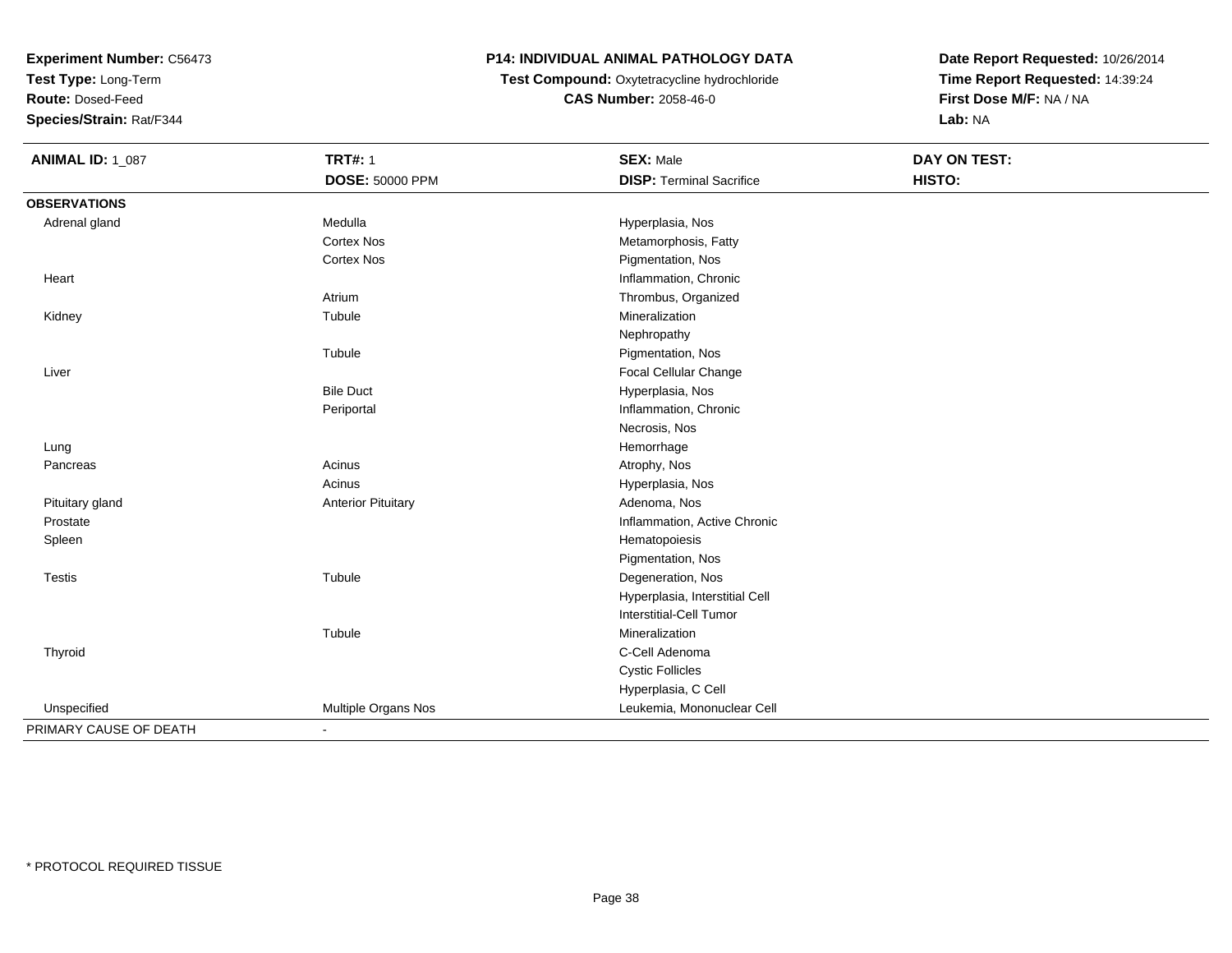**Test Type:** Long-Term

**Route:** Dosed-Feed

**Species/Strain:** Rat/F344

# **P14: INDIVIDUAL ANIMAL PATHOLOGY DATA**

**Test Compound:** Oxytetracycline hydrochloride**CAS Number:** 2058-46-0

| <b>ANIMAL ID: 1_088</b> | <b>TRT#: 1</b>            | <b>SEX: Male</b>                | DAY ON TEST: |  |
|-------------------------|---------------------------|---------------------------------|--------------|--|
|                         | DOSE: 50000 PPM           | <b>DISP: Terminal Sacrifice</b> | HISTO:       |  |
| <b>OBSERVATIONS</b>     |                           |                                 |              |  |
| Adrenal gland           | Medulla                   | Hyperplasia, Nos                |              |  |
|                         | <b>Cortex Nos</b>         | Metamorphosis, Fatty            |              |  |
|                         | Medulla                   | Pheochromocytoma                |              |  |
|                         | <b>Cortex Nos</b>         | Pigmentation, Nos               |              |  |
| Heart                   |                           | Inflammation, Chronic           |              |  |
| Kidney                  | Medulla                   | Inflammation, Acute             |              |  |
|                         | Tubule                    | Mineralization                  |              |  |
|                         |                           | Nephropathy                     |              |  |
|                         | Tubule                    | Pigmentation, Nos               |              |  |
| Liver                   |                           | Focal Cellular Change           |              |  |
|                         | <b>Bile Duct</b>          | Hyperplasia, Nos                |              |  |
|                         | Periportal                | Inflammation, Chronic           |              |  |
|                         |                           | Metamorphosis, Fatty            |              |  |
| Pancreas                | Acinus                    | Atrophy, Nos                    |              |  |
| Pituitary gland         | <b>Anterior Pituitary</b> | Hyperplasia, Nos                |              |  |
| Preputial gland         |                           | Inflammation, Active Chronic    |              |  |
| Salivary gland          |                           | Atrophy, Nos                    |              |  |
| Spleen                  |                           | Hematopoiesis                   |              |  |
|                         |                           | Pigmentation, Nos               |              |  |
| Stomach                 | Glandular Stomach         | Degeneration, Cystic            |              |  |
| <b>Testis</b>           | Tubule                    | Degeneration, Nos               |              |  |
|                         |                           | Hyperplasia, Interstitial Cell  |              |  |
|                         |                           | <b>Interstitial-Cell Tumor</b>  |              |  |
|                         | Tubule                    | Mineralization                  |              |  |
| Thymus                  |                           | Cyst, Embryonal Duct            |              |  |
| Thyroid                 |                           | Hyperplasia, C Cell             |              |  |
|                         |                           | Hyperplasia, Follicular Cell    |              |  |
| Unspecified             | Multiple Organs Nos       | Leukemia, Mononuclear Cell      |              |  |
| PRIMARY CAUSE OF DEATH  | $\blacksquare$            |                                 |              |  |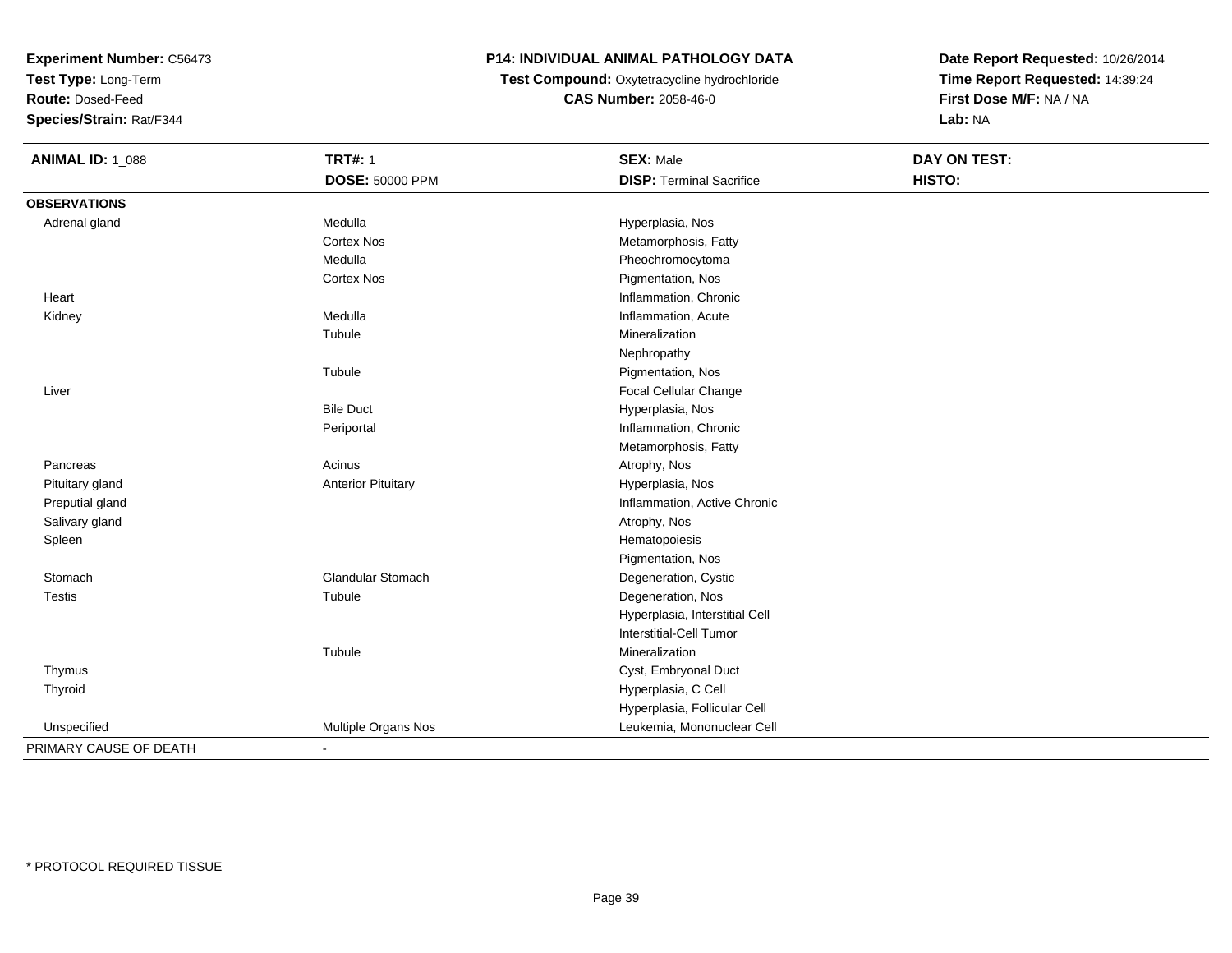**Test Type:** Long-Term

**Route:** Dosed-Feed

**Species/Strain:** Rat/F344

### **P14: INDIVIDUAL ANIMAL PATHOLOGY DATA**

# **Test Compound:** Oxytetracycline hydrochloride**CAS Number:** 2058-46-0

| <b>ANIMAL ID: 1_089</b> | <b>TRT#: 1</b>           | <b>SEX: Male</b>                | DAY ON TEST: |  |
|-------------------------|--------------------------|---------------------------------|--------------|--|
|                         | <b>DOSE: 50000 PPM</b>   | <b>DISP:</b> Moribund Sacrifice | HISTO:       |  |
| <b>OBSERVATIONS</b>     |                          |                                 |              |  |
| Adrenal gland           | <b>Cortex Nos</b>        | Pigmentation, Nos               |              |  |
| Blood vessel            | Aorta Nos                | Mineralization                  |              |  |
| Heart                   |                          | Inflammation, Chronic           |              |  |
| Kidney                  | Tubule                   | Mineralization                  |              |  |
|                         |                          | Nephropathy                     |              |  |
|                         | Tubule                   | Pigmentation, Nos               |              |  |
| Liver                   |                          | Focal Cellular Change           |              |  |
|                         | <b>Bile Duct</b>         | Hyperplasia, Nos                |              |  |
|                         |                          | Neoplastic Nodule               |              |  |
| Pancreas                | Acinus                   | Atrophy, Nos                    |              |  |
| Prostate                |                          | Inflammation, Active Chronic    |              |  |
| Stomach                 | <b>Glandular Stomach</b> | Degeneration, Cystic            |              |  |
| <b>Testis</b>           | Tubule                   | Degeneration, Nos               |              |  |
|                         |                          | Hyperplasia, Interstitial Cell  |              |  |
|                         |                          | <b>Interstitial-Cell Tumor</b>  |              |  |
|                         | Tubule                   | Oligospermia                    |              |  |
| Thyroid                 |                          | Hyperplasia, C Cell             |              |  |
| Unspecified             |                          | Fibroma                         |              |  |
|                         | Multiple Organs Nos      | Leukemia, Mononuclear Cell      |              |  |
| PRIMARY CAUSE OF DEATH  | $\blacksquare$           |                                 |              |  |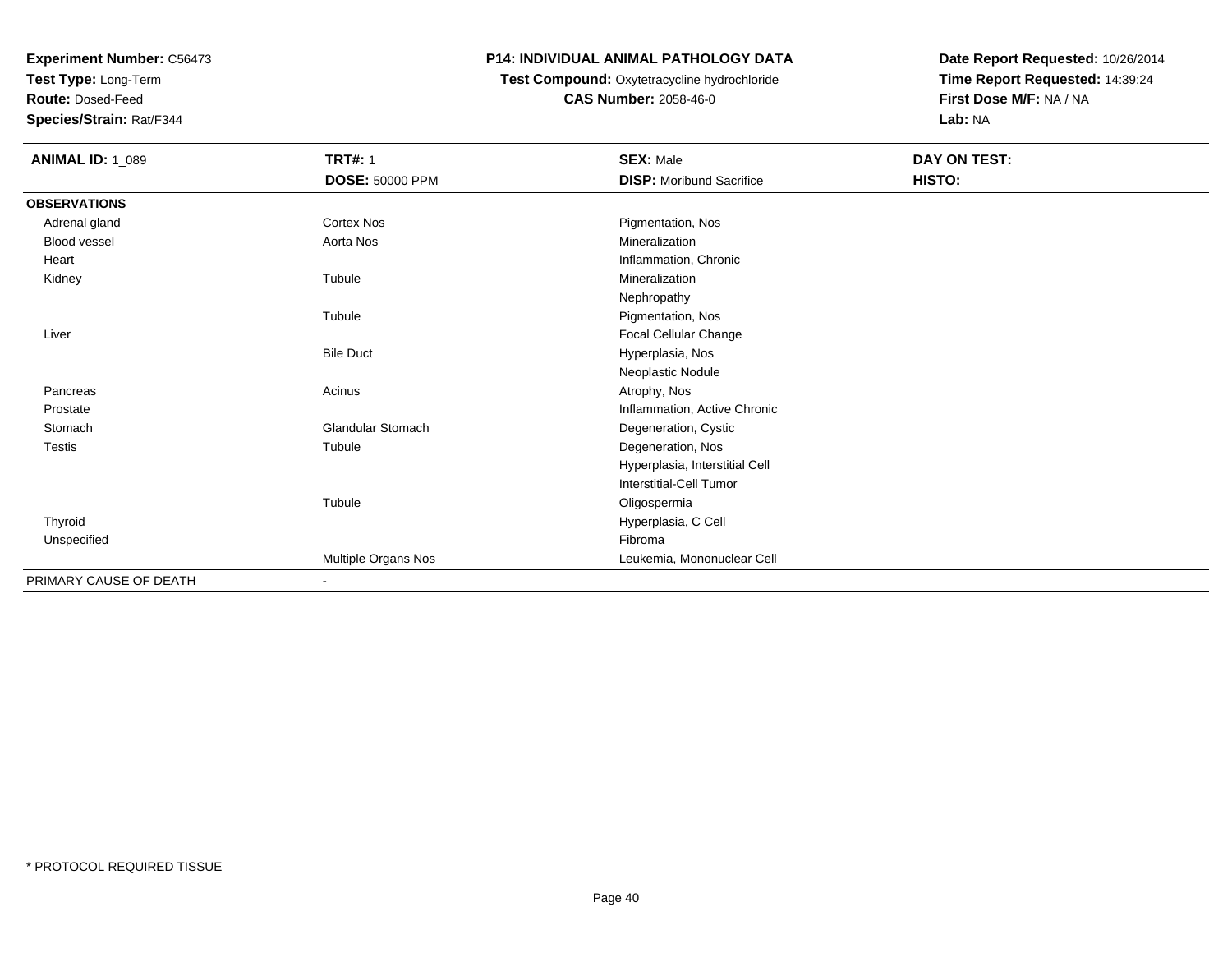**Test Type:** Long-Term

**Route:** Dosed-Feed

**Species/Strain:** Rat/F344

#### **P14: INDIVIDUAL ANIMAL PATHOLOGY DATA**

**Test Compound:** Oxytetracycline hydrochloride**CAS Number:** 2058-46-0

| <b>ANIMAL ID: 1_090</b> | <b>TRT#: 1</b>             | <b>SEX: Male</b>                | DAY ON TEST: |  |
|-------------------------|----------------------------|---------------------------------|--------------|--|
|                         | <b>DOSE: 50000 PPM</b>     | <b>DISP:</b> Moribund Sacrifice | HISTO:       |  |
| <b>OBSERVATIONS</b>     |                            |                                 |              |  |
| Adrenal gland           | Cortex Nos                 | Hyperplasia, Nos                |              |  |
|                         | Medulla                    | Pheochromocytoma                |              |  |
| Brain                   |                            | Hemorrhage                      |              |  |
| Heart                   |                            | Inflammation, Chronic           |              |  |
| Kidney                  | Pelvis                     | Hemorrhage                      |              |  |
|                         | Tubule                     | Mineralization                  |              |  |
| Liver                   |                            | Necrosis, Nos                   |              |  |
| Seminal vesicle         |                            | Inflammation, Active Chronic    |              |  |
| Unspecified             | Multiple Organs Nos        | Leukemia, Mononuclear Cell      |              |  |
|                         | <b>Multiple Organs Nos</b> | Pigmentation, Nos               |              |  |
| Urinary bladder         |                            | Inflammation, Acute             |              |  |
| PRIMARY CAUSE OF DEATH  | $\overline{\phantom{a}}$   |                                 |              |  |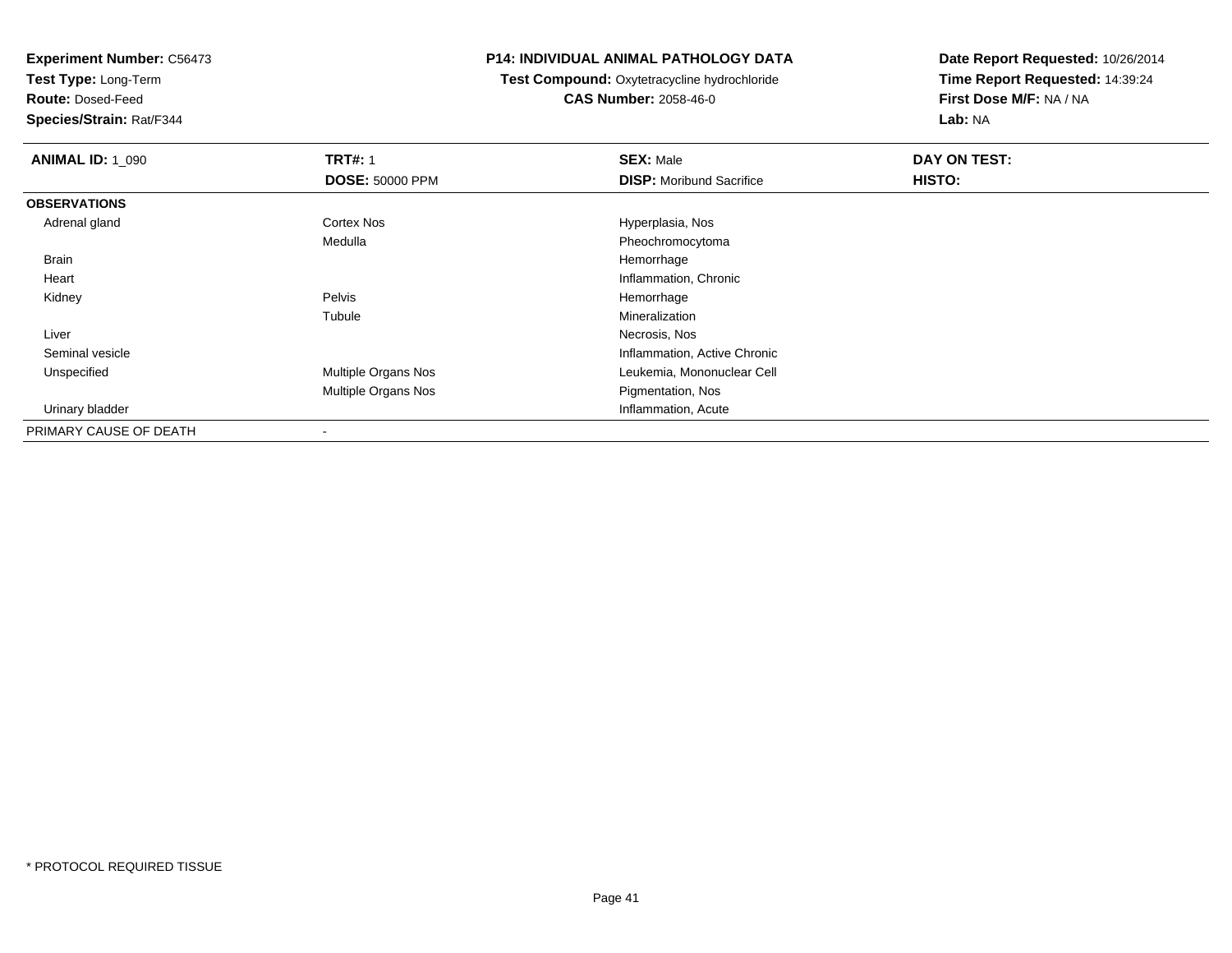**Test Type:** Long-Term

**Route:** Dosed-Feed

**Species/Strain:** Rat/F344

# **P14: INDIVIDUAL ANIMAL PATHOLOGY DATA**

**Test Compound:** Oxytetracycline hydrochloride**CAS Number:** 2058-46-0

| <b>ANIMAL ID: 1_091</b> | <b>TRT#: 1</b>            | <b>SEX: Male</b>                | <b>DAY ON TEST:</b> |  |
|-------------------------|---------------------------|---------------------------------|---------------------|--|
|                         | <b>DOSE: 50000 PPM</b>    | <b>DISP: Terminal Sacrifice</b> | HISTO:              |  |
| <b>OBSERVATIONS</b>     |                           |                                 |                     |  |
| Adrenal gland           |                           | <b>Cortical Adenoma</b>         |                     |  |
|                         | Capsule                   | Hyperplasia, Nos                |                     |  |
|                         | <b>Cortex Nos</b>         | Pigmentation, Nos               |                     |  |
| Heart                   |                           | Inflammation, Chronic           |                     |  |
|                         |                           | Neurofibrosarcoma               |                     |  |
| Kidney                  |                           | Nephropathy                     |                     |  |
|                         | Tubule                    | Pigmentation, Nos               |                     |  |
| Liver                   |                           | Focal Cellular Change           |                     |  |
|                         | <b>Bile Duct</b>          | Hyperplasia, Nos                |                     |  |
|                         | Periportal                | Inflammation, Chronic           |                     |  |
| Pancreas                | Acinus                    | Focal Cellular Change           |                     |  |
| Pituitary gland         | <b>Anterior Pituitary</b> | Hyperplasia, Nos                |                     |  |
| Prostate                |                           | Inflammation, Active Chronic    |                     |  |
| Salivary gland          |                           | Inflammation, Chronic           |                     |  |
| Seminal vesicle         |                           | Inflammation, Active Chronic    |                     |  |
| Spleen                  |                           | Hematopoiesis                   |                     |  |
|                         |                           | Pigmentation, Nos               |                     |  |
| Stomach                 | <b>Glandular Stomach</b>  | Degeneration, Cystic            |                     |  |
| <b>Testis</b>           | Tubule                    | Degeneration, Nos               |                     |  |
|                         |                           | Hyperplasia, Interstitial Cell  |                     |  |
|                         |                           | <b>Interstitial-Cell Tumor</b>  |                     |  |
| Thymus                  |                           | Cyst, Embryonal Duct            |                     |  |
| PRIMARY CAUSE OF DEATH  |                           |                                 |                     |  |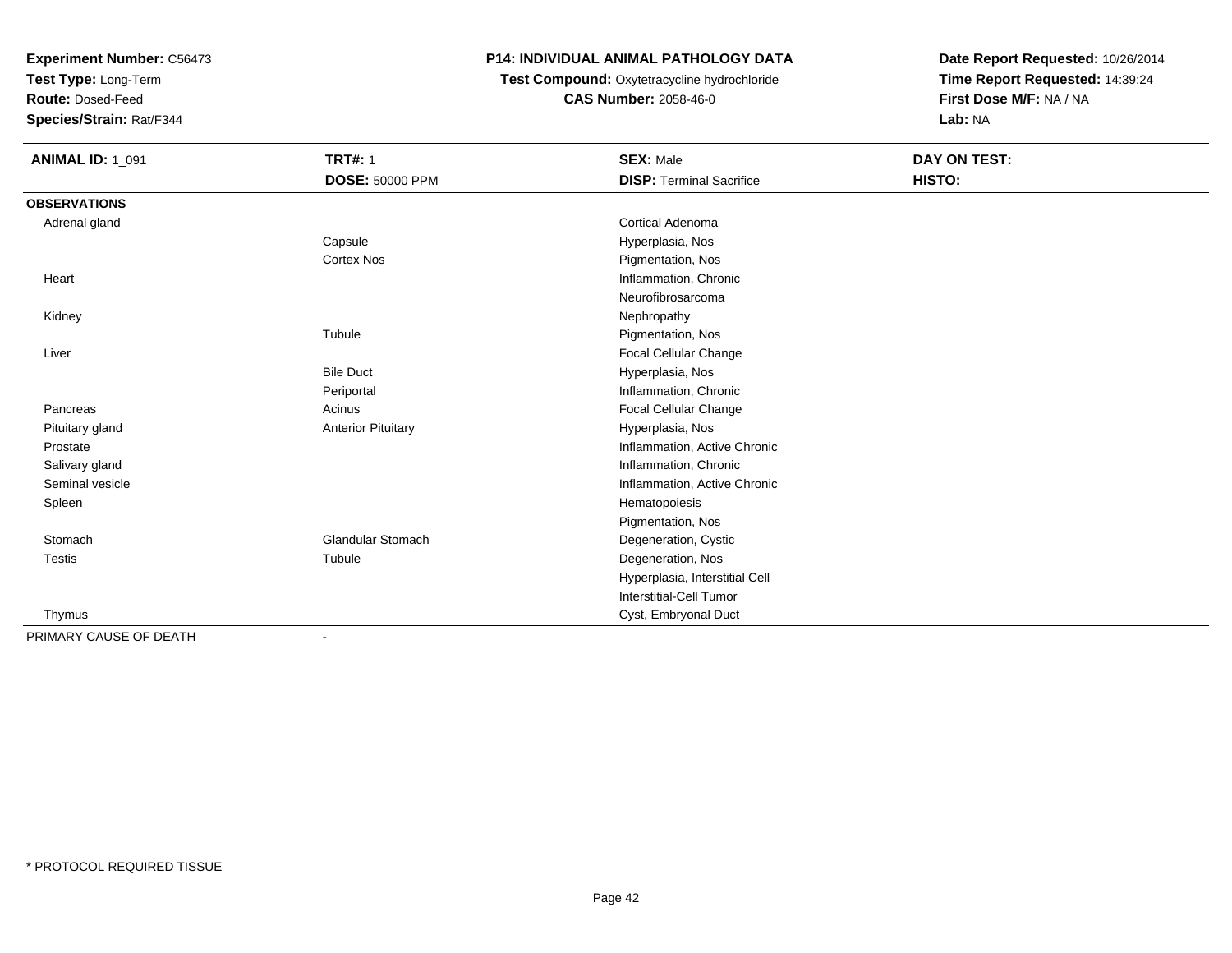**Test Type:** Long-Term

**Route:** Dosed-Feed

**Species/Strain:** Rat/F344

## **P14: INDIVIDUAL ANIMAL PATHOLOGY DATA**

# **Test Compound:** Oxytetracycline hydrochloride**CAS Number:** 2058-46-0

| <b>ANIMAL ID: 1_092</b> | <b>TRT#: 1</b>            | <b>SEX: Male</b>                | DAY ON TEST: |  |
|-------------------------|---------------------------|---------------------------------|--------------|--|
|                         | <b>DOSE: 50000 PPM</b>    | <b>DISP: Terminal Sacrifice</b> | HISTO:       |  |
| <b>OBSERVATIONS</b>     |                           |                                 |              |  |
| Adrenal gland           | Cortex Nos                | Pigmentation, Nos               |              |  |
| Heart                   |                           | Inflammation, Chronic           |              |  |
| Kidney                  | Tubule                    | Mineralization                  |              |  |
|                         |                           | Nephropathy                     |              |  |
|                         | Tubule                    | Pigmentation, Nos               |              |  |
| Liver                   |                           | Focal Cellular Change           |              |  |
|                         | <b>Bile Duct</b>          | Hyperplasia, Nos                |              |  |
|                         | Periportal                | Inflammation, Chronic           |              |  |
|                         |                           | Neoplastic Nodule               |              |  |
| Pancreas                | Acinus                    | Atrophy, Nos                    |              |  |
| Pituitary gland         | <b>Anterior Pituitary</b> | Cyst, Nos                       |              |  |
|                         | <b>Anterior Pituitary</b> | Hyperplasia, Nos                |              |  |
| Prostate                |                           | Inflammation, Active Chronic    |              |  |
| Spleen                  |                           | Pigmentation, Nos               |              |  |
| <b>Testis</b>           | Tubule                    | Degeneration, Nos               |              |  |
|                         |                           | Hyperplasia, Interstitial Cell  |              |  |
|                         |                           | Interstitial-Cell Tumor         |              |  |
|                         | Tubule                    | Mineralization                  |              |  |
| Thyroid                 |                           | Hyperplasia, C Cell             |              |  |
| PRIMARY CAUSE OF DEATH  | $\overline{\phantom{a}}$  |                                 |              |  |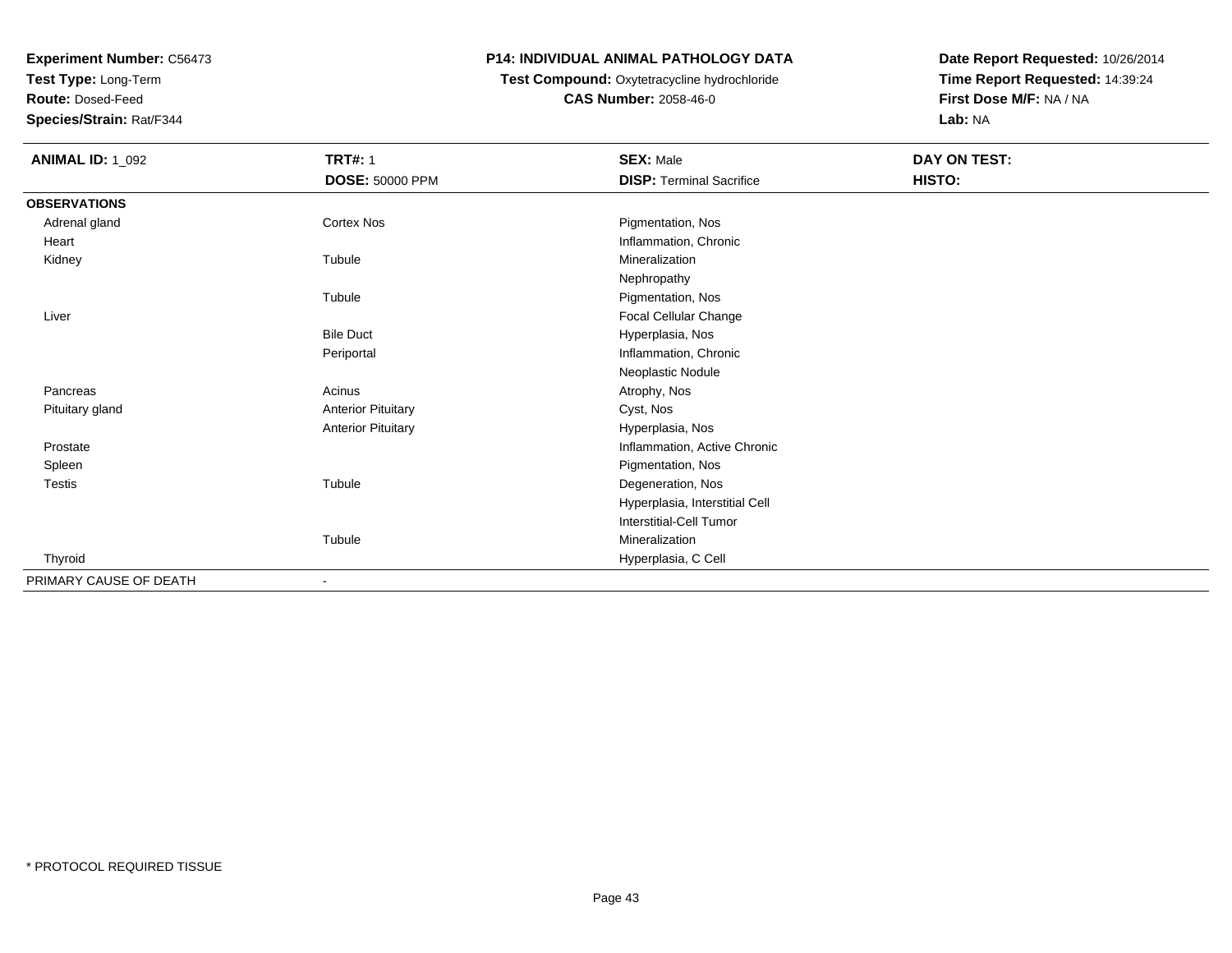**Test Type:** Long-Term

**Route:** Dosed-Feed

**Species/Strain:** Rat/F344

#### **P14: INDIVIDUAL ANIMAL PATHOLOGY DATA**

# **Test Compound:** Oxytetracycline hydrochloride**CAS Number:** 2058-46-0

| <b>ANIMAL ID: 1_093</b> | <b>TRT#: 1</b>            | <b>SEX: Male</b>                | DAY ON TEST: |  |
|-------------------------|---------------------------|---------------------------------|--------------|--|
|                         | DOSE: 50000 PPM           | <b>DISP: Terminal Sacrifice</b> | HISTO:       |  |
| <b>OBSERVATIONS</b>     |                           |                                 |              |  |
| Adrenal gland           | <b>Cortex Nos</b>         | Pigmentation, Nos               |              |  |
| Heart                   |                           | Inflammation, Chronic           |              |  |
| Kidney                  | Tubule                    | Mineralization                  |              |  |
|                         |                           | Nephropathy                     |              |  |
|                         | Tubule                    | Pigmentation, Nos               |              |  |
| Liver                   |                           | Focal Cellular Change           |              |  |
|                         | <b>Bile Duct</b>          | Hyperplasia, Nos                |              |  |
|                         | Periportal                | Inflammation, Chronic           |              |  |
| Mammary gland           |                           | Hyperplasia, Cystic             |              |  |
| Pituitary gland         | <b>Anterior Pituitary</b> | Hyperplasia, Nos                |              |  |
| Prostate                |                           | Inflammation, Active Chronic    |              |  |
| Salivary gland          |                           | Inflammation, Chronic           |              |  |
| Spleen                  |                           | Fibrosis                        |              |  |
|                         |                           | Hematopoiesis                   |              |  |
|                         |                           | Pigmentation, Nos               |              |  |
| Stomach                 | <b>Glandular Stomach</b>  | Degeneration, Cystic            |              |  |
| <b>Testis</b>           | Tubule                    | Degeneration, Nos               |              |  |
|                         |                           | Hyperplasia, Interstitial Cell  |              |  |
|                         |                           | <b>Interstitial-Cell Tumor</b>  |              |  |
| Thyroid                 |                           | Hyperplasia, C Cell             |              |  |
| PRIMARY CAUSE OF DEATH  | ۰                         |                                 |              |  |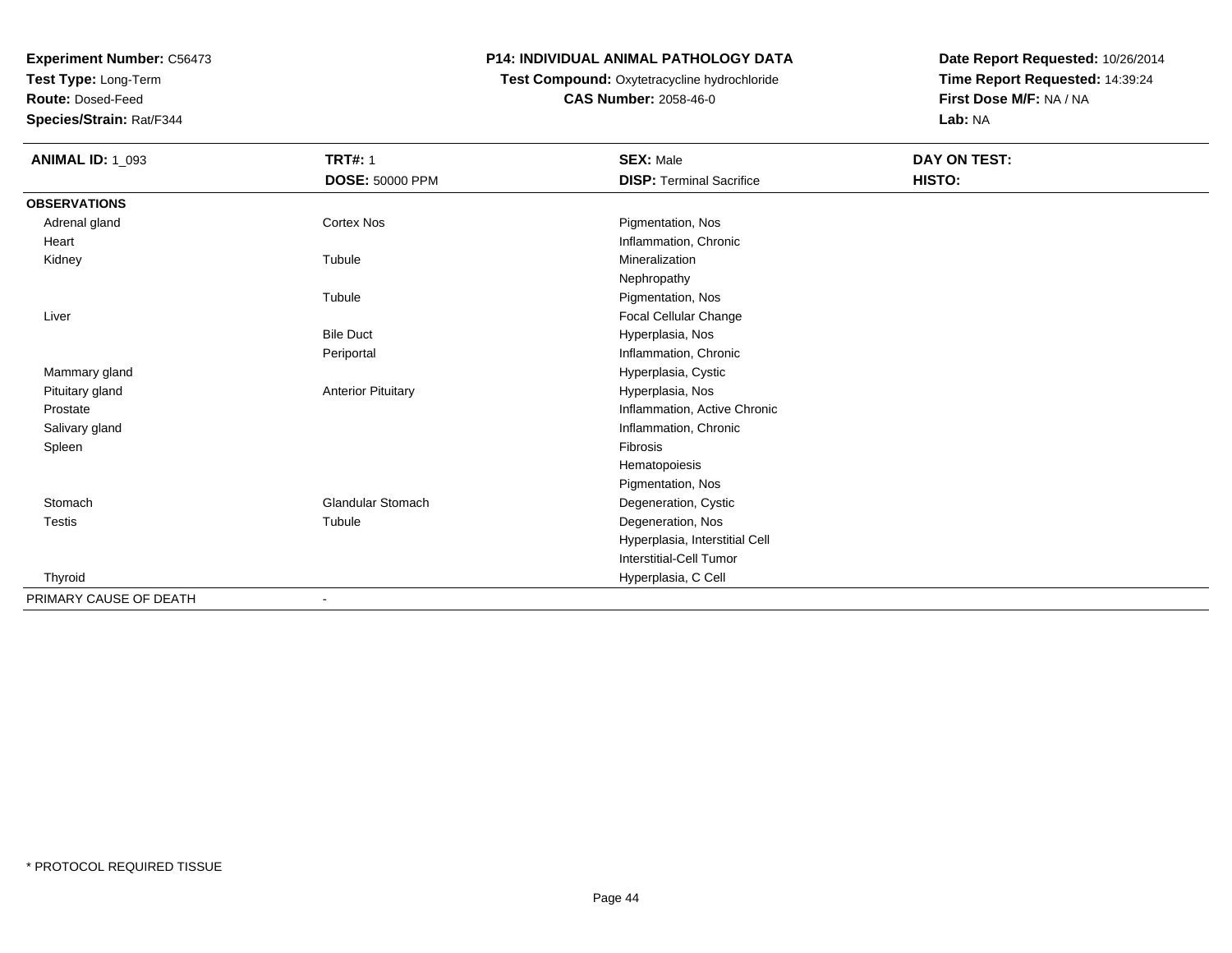**Test Type:** Long-Term

**Route:** Dosed-Feed

**Species/Strain:** Rat/F344

# **P14: INDIVIDUAL ANIMAL PATHOLOGY DATA**

# **Test Compound:** Oxytetracycline hydrochloride**CAS Number:** 2058-46-0

| <b>ANIMAL ID: 1_094</b> | <b>TRT#: 1</b>           | <b>SEX: Male</b>                | DAY ON TEST: |
|-------------------------|--------------------------|---------------------------------|--------------|
|                         | <b>DOSE: 50000 PPM</b>   | <b>DISP: Terminal Sacrifice</b> | HISTO:       |
| <b>OBSERVATIONS</b>     |                          |                                 |              |
| Adrenal gland           | Medulla                  | Hyperplasia, Nos                |              |
|                         | <b>Cortex Nos</b>        | Pigmentation, Nos               |              |
| Bone marrow             |                          | Mastocytosis                    |              |
| Heart                   |                          | Inflammation, Chronic           |              |
| Kidney                  | Tubule                   | Mineralization                  |              |
|                         |                          | Nephropathy                     |              |
|                         | Tubule                   | Pigmentation, Nos               |              |
| Liver                   |                          | Focal Cellular Change           |              |
|                         | <b>Bile Duct</b>         | Hyperplasia, Nos                |              |
|                         | Periportal               | Inflammation, Chronic           |              |
| Mammary gland           |                          | Hyperplasia, Cystic             |              |
| Pancreas                | Acinus                   | Atrophy, Nos                    |              |
| Prostate                |                          | Inflammation, Active Chronic    |              |
| Salivary gland          |                          | <b>Cystic Ducts</b>             |              |
| Spleen                  |                          | Hematopoiesis                   |              |
|                         |                          | Pigmentation, Nos               |              |
| Stomach                 | <b>Glandular Stomach</b> | Degeneration, Cystic            |              |
| <b>Testis</b>           |                          | Hyperplasia, Interstitial Cell  |              |
|                         |                          | <b>Interstitial-Cell Tumor</b>  |              |
| Thymus                  |                          | Cyst, Embryonal Duct            |              |
| Thyroid                 |                          | <b>Cystic Follicles</b>         |              |
|                         |                          | Hyperplasia, C Cell             |              |
| PRIMARY CAUSE OF DEATH  |                          |                                 |              |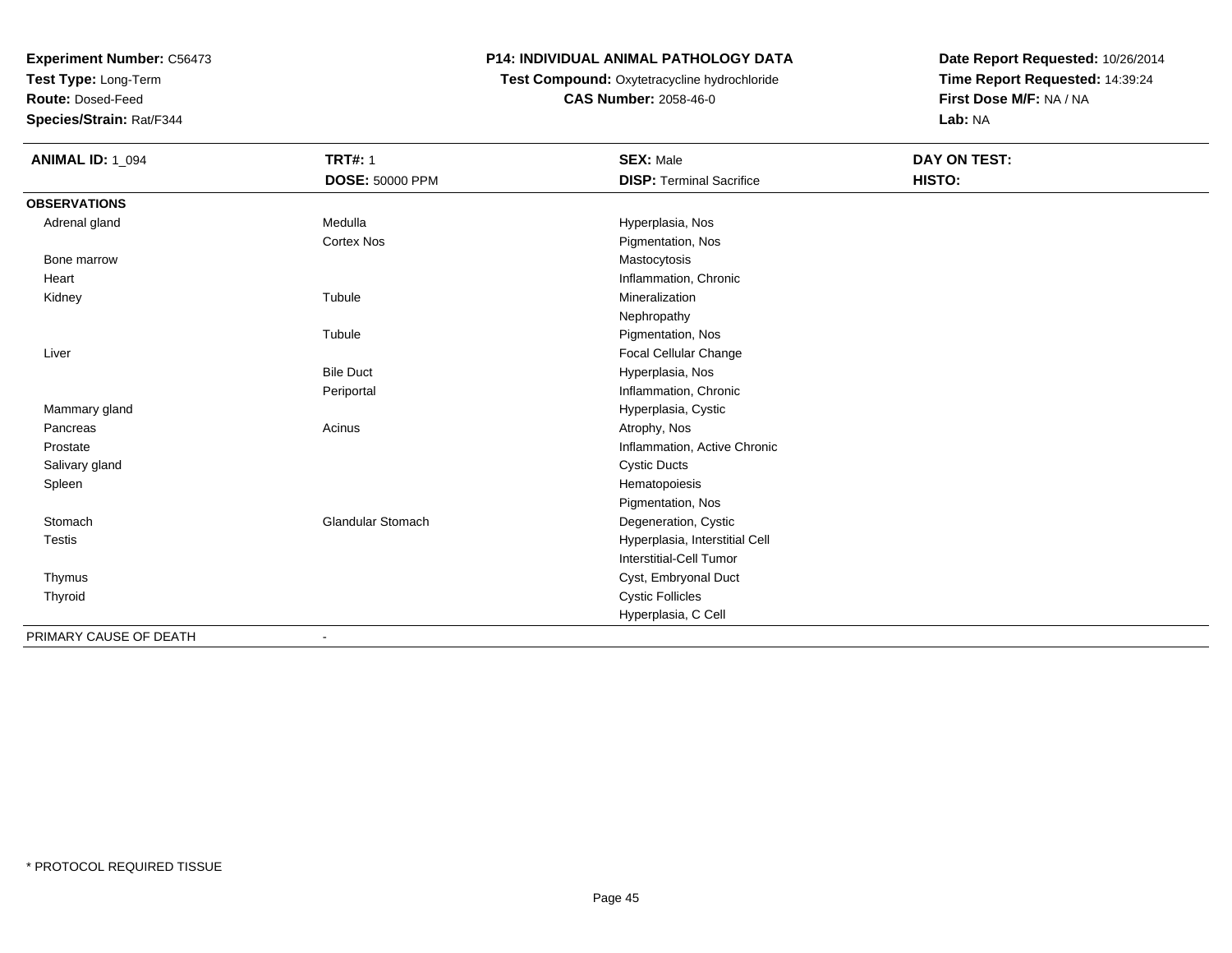**Test Type:** Long-Term

**Route:** Dosed-Feed

**Species/Strain:** Rat/F344

## **P14: INDIVIDUAL ANIMAL PATHOLOGY DATA**

# **Test Compound:** Oxytetracycline hydrochloride**CAS Number:** 2058-46-0

| <b>ANIMAL ID: 1_095</b> | <b>TRT#: 1</b>            | <b>SEX: Male</b>                | DAY ON TEST: |
|-------------------------|---------------------------|---------------------------------|--------------|
|                         | <b>DOSE: 50000 PPM</b>    | <b>DISP:</b> Moribund Sacrifice | HISTO:       |
| <b>OBSERVATIONS</b>     |                           |                                 |              |
| Adrenal gland           | <b>Cortex Nos</b>         | Metamorphosis, Fatty            |              |
|                         | Cortex Nos                | Pigmentation, Nos               |              |
| Bone marrow             |                           | Fibrosis, Myelo                 |              |
| Heart                   |                           | Inflammation, Chronic           |              |
| Kidney                  |                           | Nephropathy                     |              |
| Liver                   |                           | <b>Focal Cellular Change</b>    |              |
|                         | <b>Bile Duct</b>          | Hyperplasia, Nos                |              |
| Mammary gland           |                           | Hyperplasia, Cystic             |              |
| Pancreas                | Acinus                    | Atrophy, Nos                    |              |
|                         | Islets                    | Islet-Cell Adenoma              |              |
| Pituitary gland         | <b>Anterior Pituitary</b> | Hyperplasia, Nos                |              |
| Prostate                |                           | Inflammation, Active Chronic    |              |
| Spleen                  |                           | Pigmentation, Nos               |              |
| Stomach                 | <b>Glandular Stomach</b>  | Degeneration, Cystic            |              |
| <b>Testis</b>           | Tubule                    | Degeneration, Nos               |              |
|                         |                           | Hyperplasia, Interstitial Cell  |              |
|                         |                           | Interstitial-Cell Tumor         |              |
|                         | Tubule                    | Oligospermia                    |              |
| Thyroid                 |                           | Hyperplasia, C Cell             |              |
|                         |                           | Hyperplasia, Follicular Cell    |              |
|                         |                           | Pigmentation, Nos               |              |
| Unspecified             | Multiple Organs Nos       | Leukemia, Mononuclear Cell      |              |
| PRIMARY CAUSE OF DEATH  | $\blacksquare$            |                                 |              |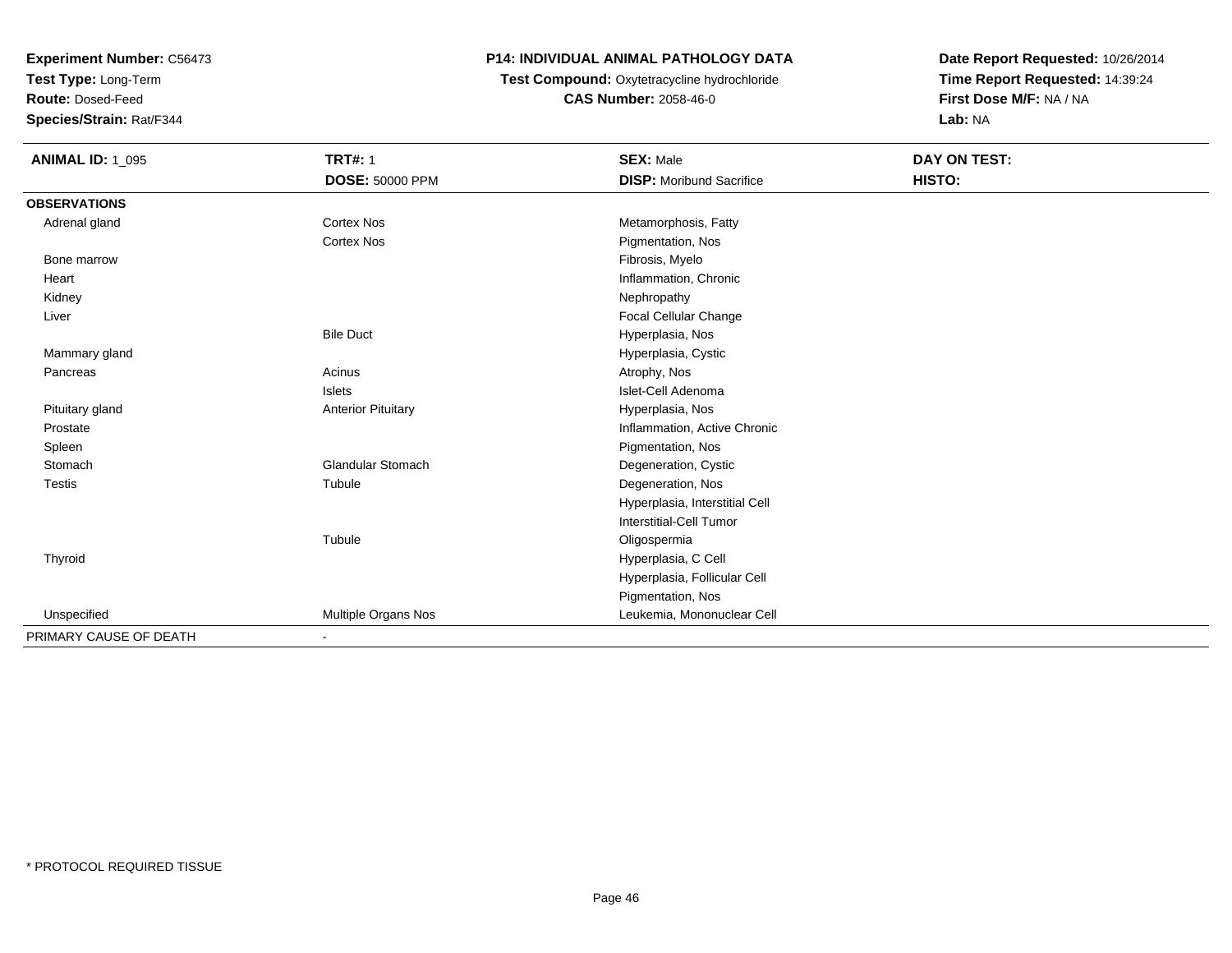**Test Type:** Long-Term

**Route:** Dosed-Feed

**Species/Strain:** Rat/F344

## **P14: INDIVIDUAL ANIMAL PATHOLOGY DATA**

# **Test Compound:** Oxytetracycline hydrochloride**CAS Number:** 2058-46-0

| <b>ANIMAL ID: 1_096</b> | <b>TRT#: 1</b>            | <b>SEX: Male</b>                | DAY ON TEST: |  |
|-------------------------|---------------------------|---------------------------------|--------------|--|
|                         | DOSE: 50000 PPM           | <b>DISP: Terminal Sacrifice</b> | HISTO:       |  |
| <b>OBSERVATIONS</b>     |                           |                                 |              |  |
| Adrenal gland           | Medulla                   | Hyperplasia, Nos                |              |  |
| Eye                     |                           | Phthisis Bulbi                  |              |  |
| Heart                   |                           | Inflammation, Chronic           |              |  |
| Kidney                  | Tubule                    | Mineralization                  |              |  |
|                         |                           | Nephropathy                     |              |  |
| Liver                   |                           | Focal Cellular Change           |              |  |
|                         | <b>Bile Duct</b>          | Hyperplasia, Nos                |              |  |
|                         | Periportal                | Inflammation, Chronic           |              |  |
| Lung                    |                           | Histiocytosis                   |              |  |
| Pancreas                | Acinus                    | Atrophy, Nos                    |              |  |
| Pituitary gland         | <b>Anterior Pituitary</b> | Hyperplasia, Nos                |              |  |
| Spleen                  |                           | Hematopoiesis                   |              |  |
| Stomach                 | <b>Glandular Stomach</b>  | Degeneration, Cystic            |              |  |
| <b>Testis</b>           | Tubule                    | Degeneration, Nos               |              |  |
|                         |                           | Hyperplasia, Interstitial Cell  |              |  |
|                         |                           | <b>Interstitial-Cell Tumor</b>  |              |  |
|                         | Tubule                    | Mineralization                  |              |  |
|                         | Tubule                    | Oligospermia                    |              |  |
| Thymus                  |                           | Cyst, Embryonal Duct            |              |  |
| Thyroid                 |                           | Hyperplasia, C Cell             |              |  |
| Unspecified             | Multiple Organs Nos       | Pigmentation, Nos               |              |  |
| PRIMARY CAUSE OF DEATH  | $\blacksquare$            |                                 |              |  |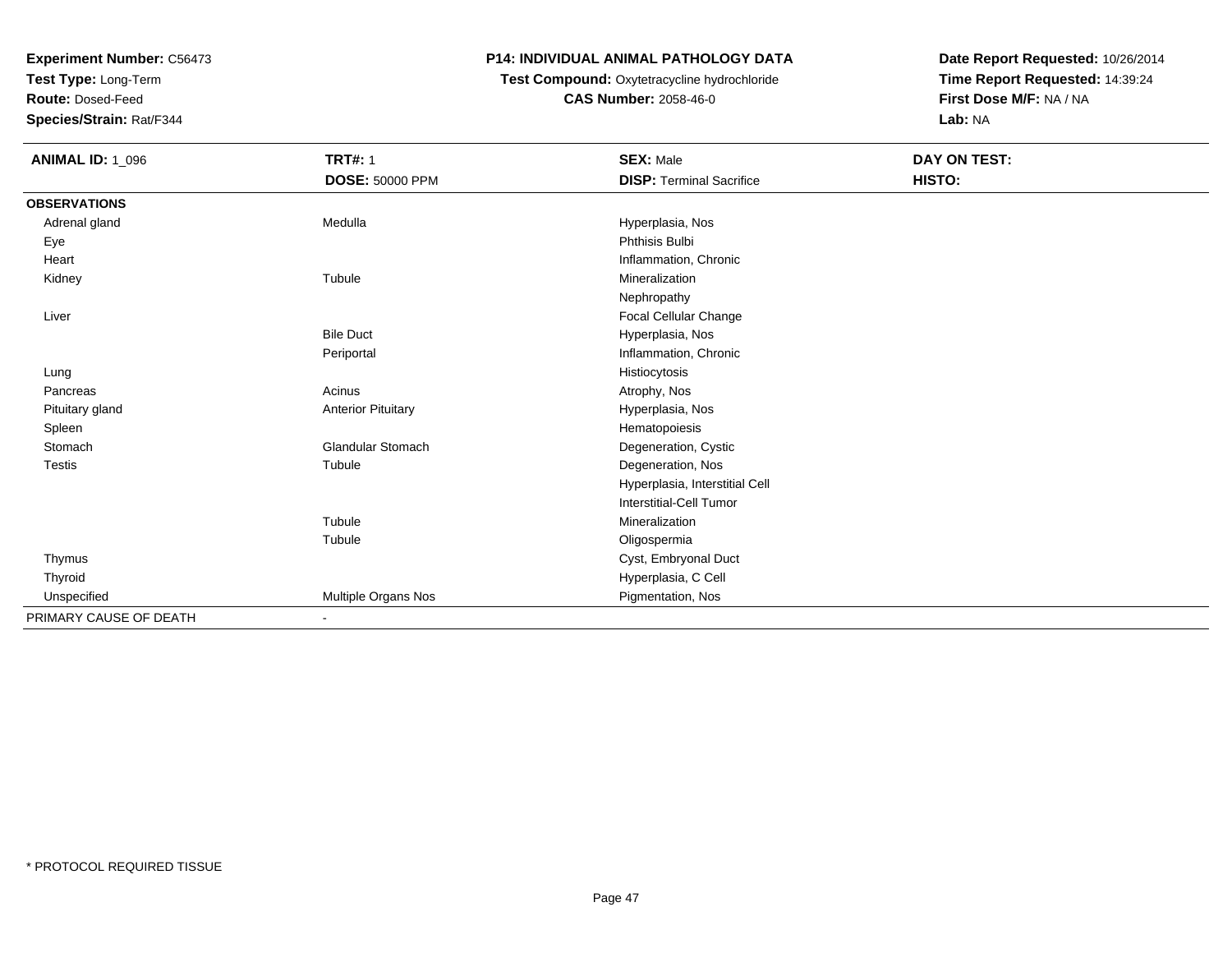**Test Type:** Long-Term

**Route:** Dosed-Feed

**Species/Strain:** Rat/F344

## **P14: INDIVIDUAL ANIMAL PATHOLOGY DATA**

# **Test Compound:** Oxytetracycline hydrochloride**CAS Number:** 2058-46-0

| <b>ANIMAL ID: 1_097</b> | <b>TRT#: 1</b>           | <b>SEX: Male</b>                | DAY ON TEST: |  |
|-------------------------|--------------------------|---------------------------------|--------------|--|
|                         | <b>DOSE: 50000 PPM</b>   | <b>DISP: Terminal Sacrifice</b> | HISTO:       |  |
| <b>OBSERVATIONS</b>     |                          |                                 |              |  |
| Adrenal gland           | Medulla                  | Hyperplasia, Nos                |              |  |
|                         | Medulla                  | Pheochromocytoma                |              |  |
|                         | <b>Cortex Nos</b>        | Pigmentation, Nos               |              |  |
| Heart                   |                          | Inflammation, Chronic           |              |  |
| Kidney                  | Tubule                   | Mineralization                  |              |  |
|                         |                          | Nephropathy                     |              |  |
|                         | Tubule                   | Pigmentation, Nos               |              |  |
| Liver                   |                          | <b>Focal Cellular Change</b>    |              |  |
|                         | <b>Bile Duct</b>         | Hyperplasia, Nos                |              |  |
|                         | Periportal               | Inflammation, Chronic           |              |  |
| Pancreas                | Acinus                   | Atrophy, Nos                    |              |  |
| Prostate                |                          | Inflammation, Active Chronic    |              |  |
| Spleen                  |                          | Hematopoiesis                   |              |  |
|                         |                          | Pigmentation, Nos               |              |  |
| Stomach                 | <b>Glandular Stomach</b> | Degeneration, Cystic            |              |  |
| Testis                  | Tubule                   | Degeneration, Nos               |              |  |
|                         |                          | Hyperplasia, Interstitial Cell  |              |  |
|                         |                          | <b>Interstitial-Cell Tumor</b>  |              |  |
|                         | Tubule                   | Mineralization                  |              |  |
|                         | Tubule                   | Oligospermia                    |              |  |
| Thymus                  |                          | Cyst, Embryonal Duct            |              |  |
| Thyroid                 |                          | Hyperplasia, C Cell             |              |  |
| PRIMARY CAUSE OF DEATH  |                          |                                 |              |  |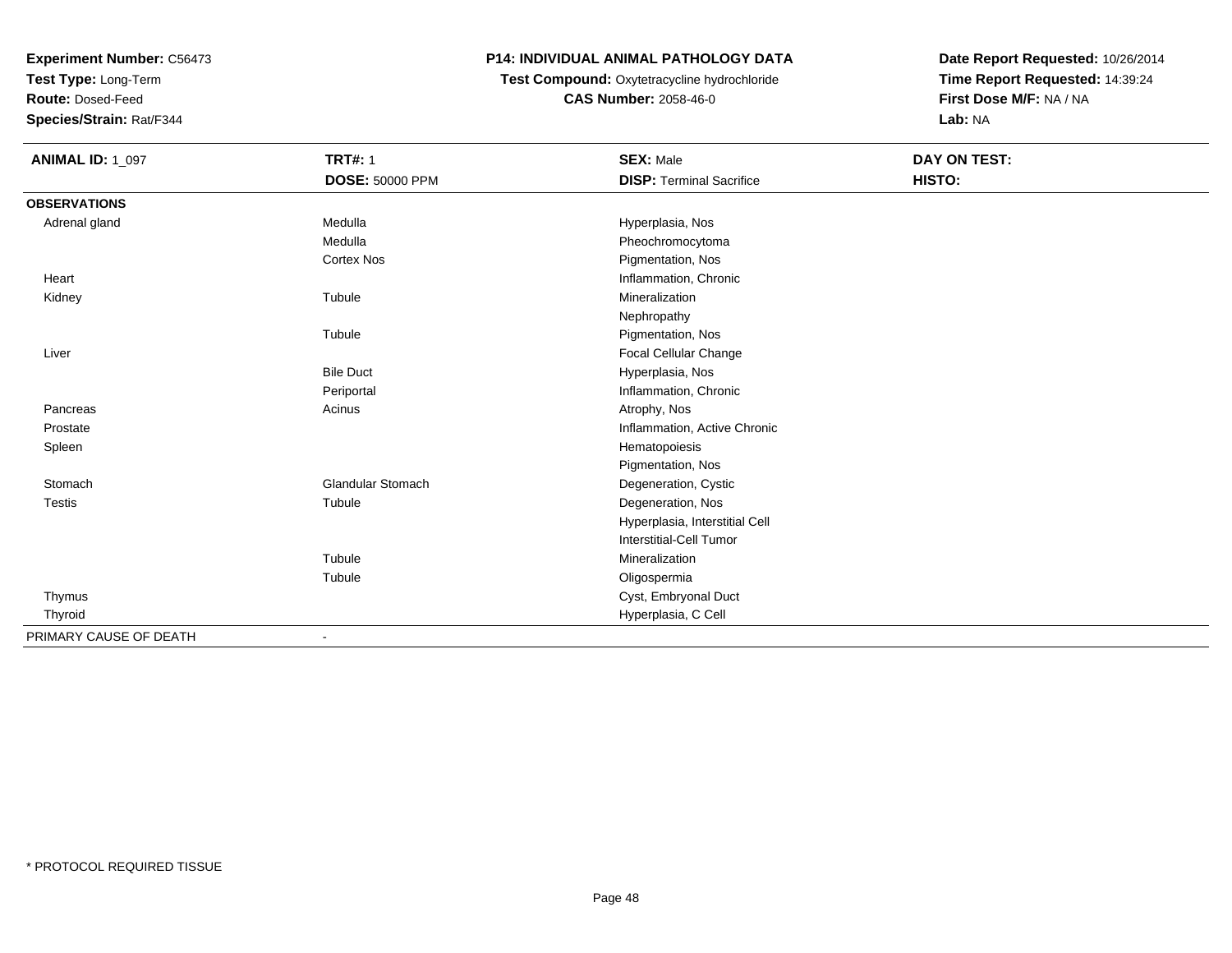**Test Type:** Long-Term

**Route:** Dosed-Feed

**Species/Strain:** Rat/F344

## **P14: INDIVIDUAL ANIMAL PATHOLOGY DATA**

### **Test Compound:** Oxytetracycline hydrochloride**CAS Number:** 2058-46-0

| <b>ANIMAL ID: 1_098</b> | <b>TRT#: 1</b>            | <b>SEX: Male</b>                | DAY ON TEST: |  |
|-------------------------|---------------------------|---------------------------------|--------------|--|
|                         | <b>DOSE: 50000 PPM</b>    | <b>DISP: Terminal Sacrifice</b> | HISTO:       |  |
| <b>OBSERVATIONS</b>     |                           |                                 |              |  |
| Adrenal gland           | <b>Cortex Nos</b>         | Hyperplasia, Nos                |              |  |
|                         | Medulla                   | Pheochromocytoma                |              |  |
|                         | <b>Cortex Nos</b>         | Pigmentation, Nos               |              |  |
| Heart                   |                           | Inflammation, Chronic           |              |  |
| Kidney                  | Tubule                    | Mineralization                  |              |  |
|                         |                           | Nephropathy                     |              |  |
|                         | Tubule                    | Pigmentation, Nos               |              |  |
| Liver                   |                           | Focal Cellular Change           |              |  |
|                         | <b>Bile Duct</b>          | Hyperplasia, Nos                |              |  |
|                         | Periportal                | Inflammation, Chronic           |              |  |
| Pancreas                | Acinus                    | Atrophy, Nos                    |              |  |
|                         | Islets                    | Islet-Cell Adenoma              |              |  |
| Pituitary gland         | <b>Anterior Pituitary</b> | Adenoma, Nos                    |              |  |
|                         | <b>Anterior Pituitary</b> | Hyperplasia, Nos                |              |  |
| Spleen                  |                           | Hematopoiesis                   |              |  |
|                         |                           | Pigmentation, Nos               |              |  |
| <b>Testis</b>           | Tubule                    | Degeneration, Nos               |              |  |
|                         |                           | Hyperplasia, Interstitial Cell  |              |  |
|                         |                           | <b>Interstitial-Cell Tumor</b>  |              |  |
|                         | Tubule                    | Mineralization                  |              |  |
| Thyroid                 |                           | C-Cell Adenoma                  |              |  |
| PRIMARY CAUSE OF DEATH  | $\blacksquare$            |                                 |              |  |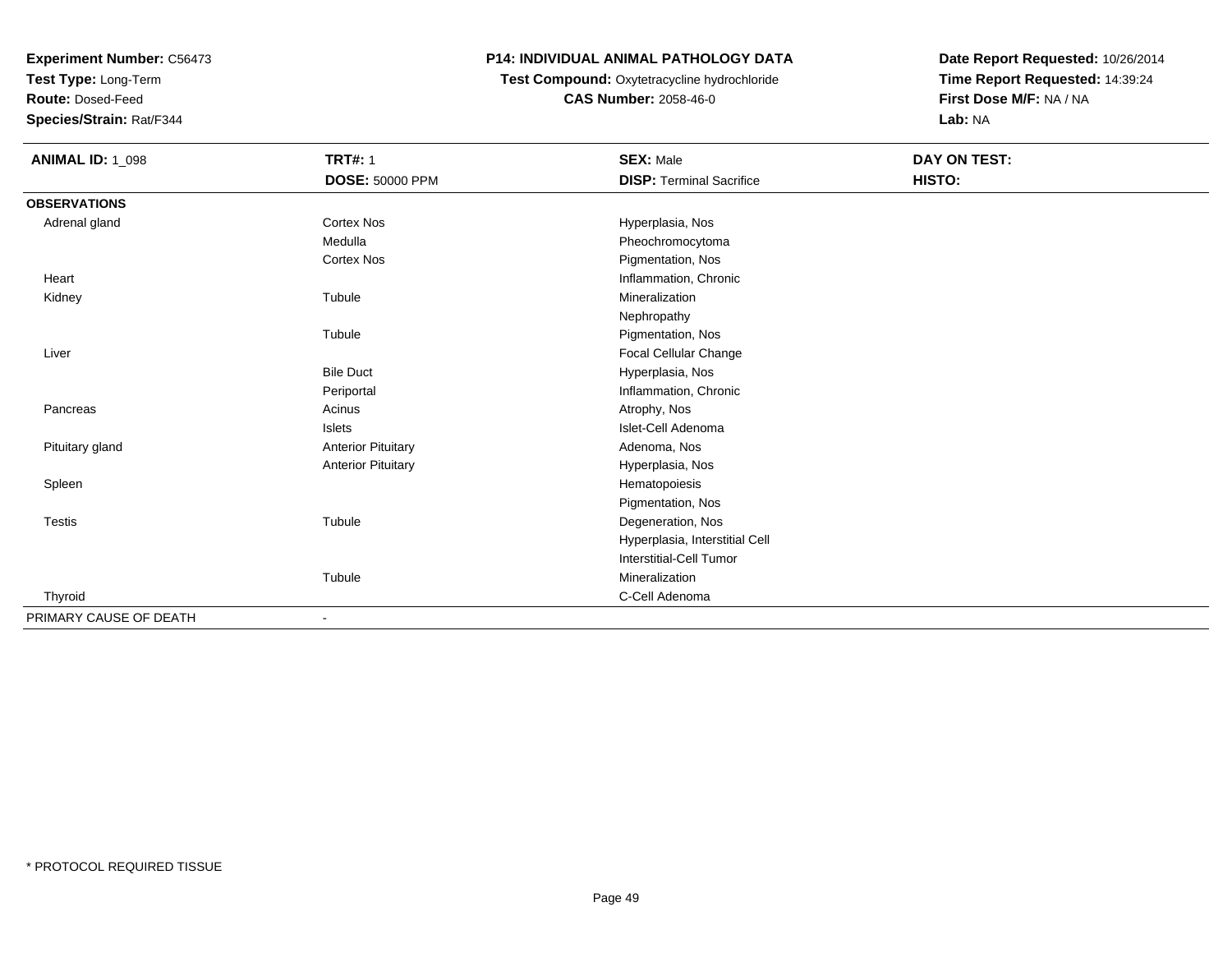**Test Type:** Long-Term

**Route:** Dosed-Feed

**Species/Strain:** Rat/F344

## **P14: INDIVIDUAL ANIMAL PATHOLOGY DATA**

#### **Test Compound:** Oxytetracycline hydrochloride**CAS Number:** 2058-46-0

| <b>ANIMAL ID: 1_099</b> | <b>TRT#: 1</b>           | <b>SEX: Male</b>             | DAY ON TEST: |  |
|-------------------------|--------------------------|------------------------------|--------------|--|
|                         | <b>DOSE: 50000 PPM</b>   | <b>DISP: Natural Death</b>   | HISTO:       |  |
| <b>OBSERVATIONS</b>     |                          |                              |              |  |
| Adrenal gland           | Medulla                  | Pheochromocytoma             |              |  |
|                         | Cortex Nos               | Pigmentation, Nos            |              |  |
| Heart                   |                          | Inflammation, Chronic        |              |  |
| Kidney                  |                          | Congestion, Nos              |              |  |
|                         |                          | Nephropathy                  |              |  |
|                         | Tubule                   | Pigmentation, Nos            |              |  |
| Liver                   |                          | Congestion, Nos              |              |  |
|                         |                          | Focal Cellular Change        |              |  |
|                         | <b>Bile Duct</b>         | Hyperplasia, Nos             |              |  |
| Lung                    |                          | Congestion, Nos              |              |  |
| Mammary gland           |                          | Hyperplasia, Cystic          |              |  |
| Prostate                |                          | Inflammation, Active Chronic |              |  |
| Spleen                  |                          | Pigmentation, Nos            |              |  |
| Testis                  | Tubule                   | Degeneration, Nos            |              |  |
|                         |                          | Interstitial-Cell Tumor      |              |  |
|                         | Tubule                   | Mineralization               |              |  |
| PRIMARY CAUSE OF DEATH  | $\overline{\phantom{a}}$ |                              |              |  |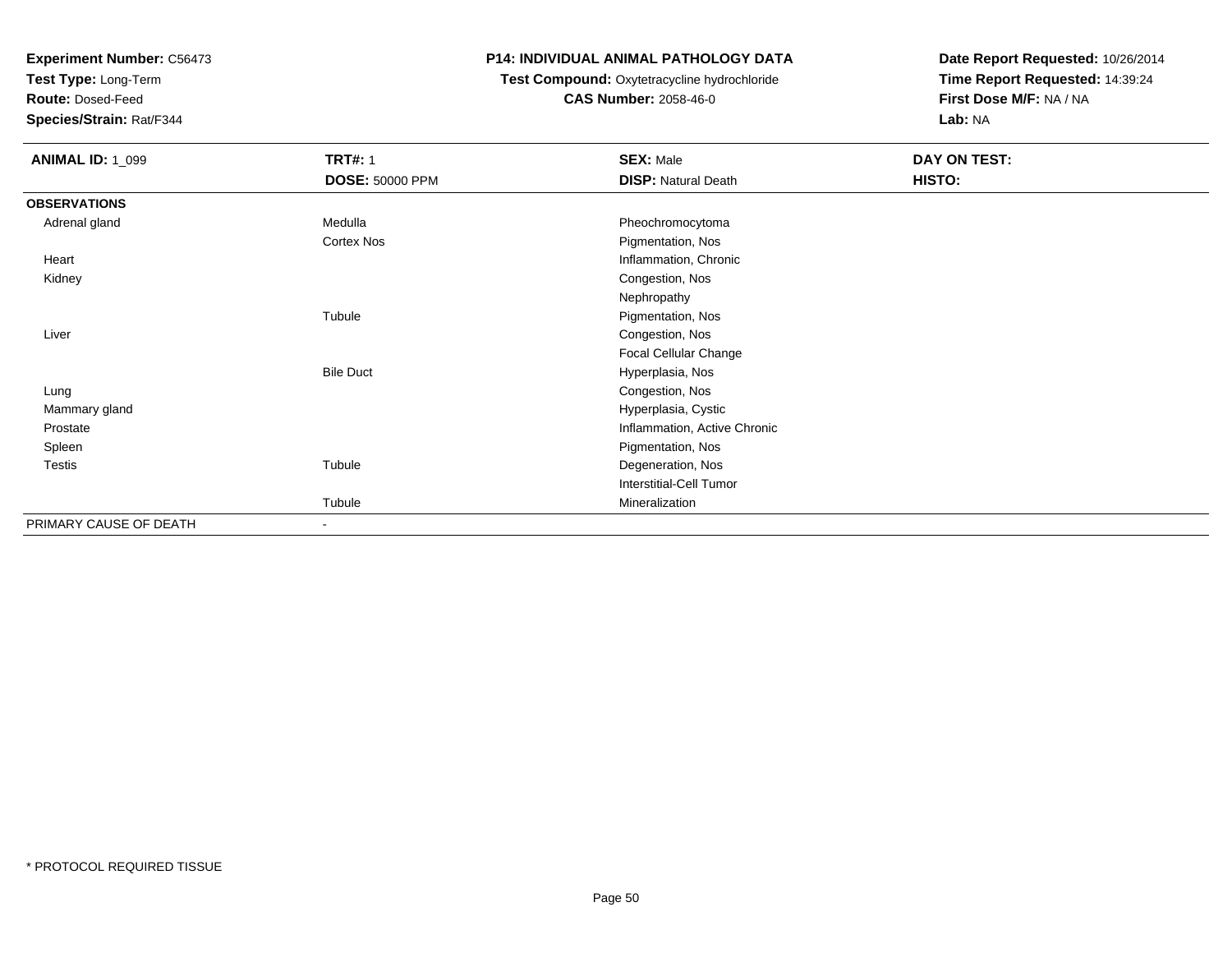**Test Type:** Long-Term

**Route:** Dosed-Feed

**Species/Strain:** Rat/F344

# **P14: INDIVIDUAL ANIMAL PATHOLOGY DATA**

 **Test Compound:** Oxytetracycline hydrochloride**CAS Number:** 2058-46-0

| <b>ANIMAL ID: 1_100</b> | <b>TRT#: 1</b>            | <b>SEX: Male</b>                | DAY ON TEST: |  |
|-------------------------|---------------------------|---------------------------------|--------------|--|
|                         | DOSE: 50000 PPM           | <b>DISP: Terminal Sacrifice</b> | HISTO:       |  |
| <b>OBSERVATIONS</b>     |                           |                                 |              |  |
| Adrenal gland           | <b>Cortex Nos</b>         | Metamorphosis, Fatty            |              |  |
|                         | Medulla                   | Pheochromocytoma                |              |  |
|                         | <b>Cortex Nos</b>         | Pigmentation, Nos               |              |  |
| Heart                   |                           | Inflammation, Chronic           |              |  |
|                         | Atrium                    | Mineralization                  |              |  |
| Kidney                  |                           | Nephropathy                     |              |  |
|                         | Tubule                    | Pigmentation, Nos               |              |  |
| Liver                   |                           | Congenital Malformation, Nos    |              |  |
|                         |                           | Focal Cellular Change           |              |  |
|                         | <b>Bile Duct</b>          | Hyperplasia, Nos                |              |  |
|                         | Periportal                | Inflammation, Chronic           |              |  |
|                         |                           | Necrosis, Nos                   |              |  |
| Pancreas                | Islets                    | Islet-Cell Adenoma              |              |  |
| Pituitary gland         | <b>Anterior Pituitary</b> | Adenoma, Nos                    |              |  |
|                         | <b>Anterior Pituitary</b> | Cyst, Nos                       |              |  |
| Prostate                |                           | Inflammation, Active Chronic    |              |  |
| Salivary gland          |                           | Atrophy, Nos                    |              |  |
| Spleen                  |                           | Pigmentation, Nos               |              |  |
| Stomach                 | <b>Glandular Stomach</b>  | Degeneration, Cystic            |              |  |
| Testis                  | Tubule                    | Degeneration, Nos               |              |  |
|                         |                           | Hyperplasia, Interstitial Cell  |              |  |
|                         |                           | Interstitial-Cell Tumor         |              |  |
|                         | Tubule                    | Mineralization                  |              |  |
| Thymus                  |                           | Cyst, Embryonal Duct            |              |  |
| Thyroid                 |                           | Hyperplasia, C Cell             |              |  |
| PRIMARY CAUSE OF DEATH  |                           |                                 |              |  |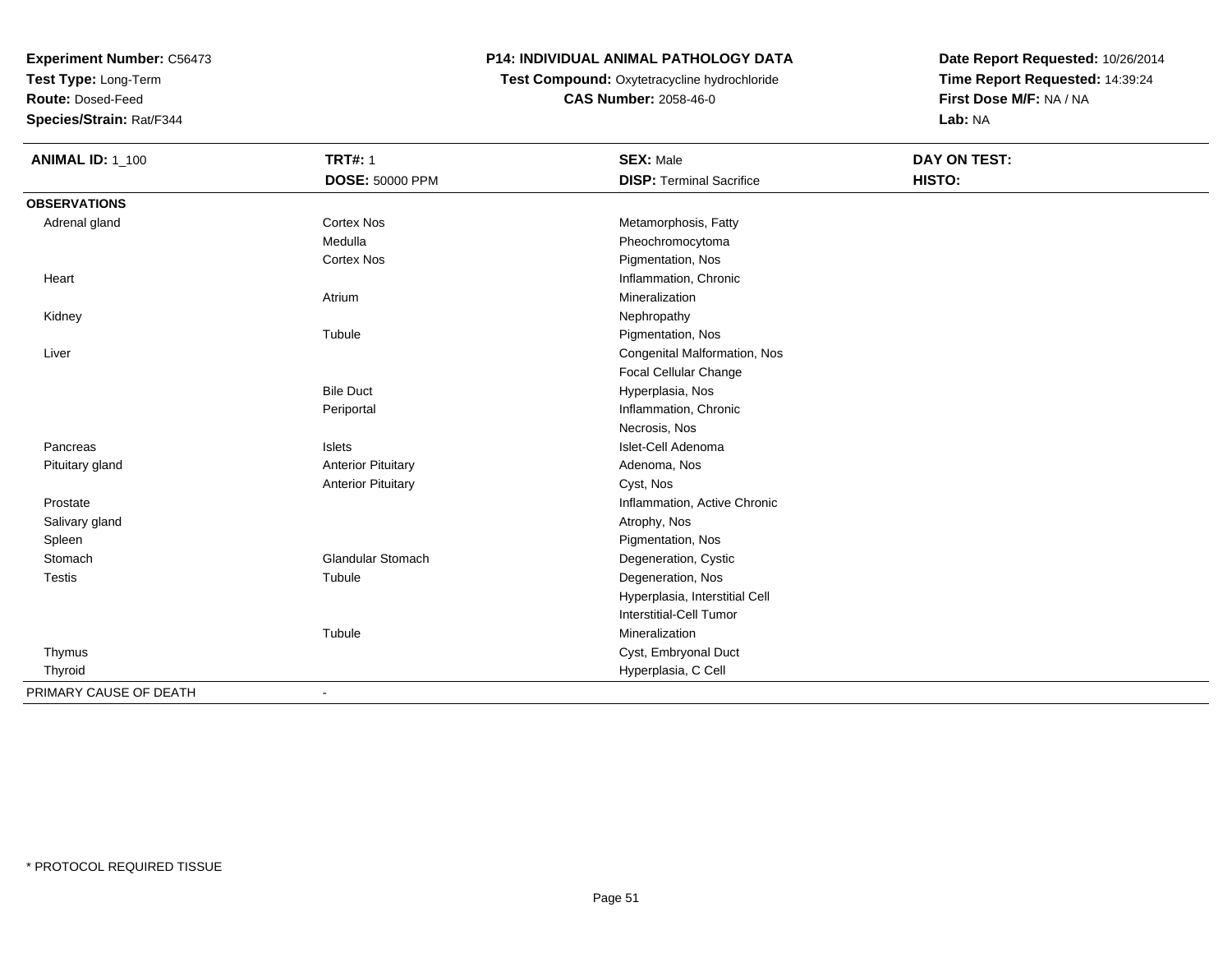**Test Type:** Long-Term

**Route:** Dosed-Feed

**Species/Strain:** Rat/F344

## **P14: INDIVIDUAL ANIMAL PATHOLOGY DATA**

# **Test Compound:** Oxytetracycline hydrochloride**CAS Number:** 2058-46-0

| <b>ANIMAL ID: 2_001</b> | <b>TRT#: 2</b>               | <b>SEX: Male</b>                 | DAY ON TEST: |
|-------------------------|------------------------------|----------------------------------|--------------|
|                         | <b>DOSE: 25000 PPM</b>       | <b>DISP:</b> Moribund Sacrifice  | HISTO:       |
| <b>OBSERVATIONS</b>     |                              |                                  |              |
| Adrenal gland           | Cortex Nos                   | Metamorphosis, Fatty             |              |
|                         | Medulla                      | Pheochromocytoma                 |              |
|                         | <b>Cortex Nos</b>            | Pigmentation, Nos                |              |
| Heart                   |                              | Inflammation, Chronic            |              |
| Kidney                  | Tubule                       | Mineralization                   |              |
|                         |                              | Nephropathy                      |              |
|                         | Tubule                       | Pigmentation, Nos                |              |
| Liver                   | <b>Bile Duct</b>             | Hyperplasia, Nos                 |              |
|                         | Periportal                   | Inflammation, Chronic            |              |
| Lung                    |                              | Histiocytosis                    |              |
|                         |                              | Hyperplasia, Alveolar Epithelium |              |
| Pituitary gland         | <b>Anterior Pituitary</b>    | Hyperplasia, Nos                 |              |
| Preputial gland         |                              | Inflammation, Active Chronic     |              |
| Prostate                |                              | Inflammation, Active Chronic     |              |
| Spleen                  |                              | Hematopoiesis                    |              |
| Stomach                 | <b>Glandular Stomach</b>     | Degeneration, Cystic             |              |
| <b>Testis</b>           | Tubule                       | Degeneration, Nos                |              |
|                         |                              | Hyperplasia, Interstitial Cell   |              |
|                         |                              | Interstitial-Cell Tumor          |              |
|                         | Tubule                       | Mineralization                   |              |
| Thymus                  |                              | Congestion, Nos                  |              |
|                         |                              | Cyst, Embryonal Duct             |              |
| Unspecified             | Multiple Organs Nos          | Leukemia, Mononuclear Cell       |              |
| PRIMARY CAUSE OF DEATH  | $\qquad \qquad \blacksquare$ |                                  |              |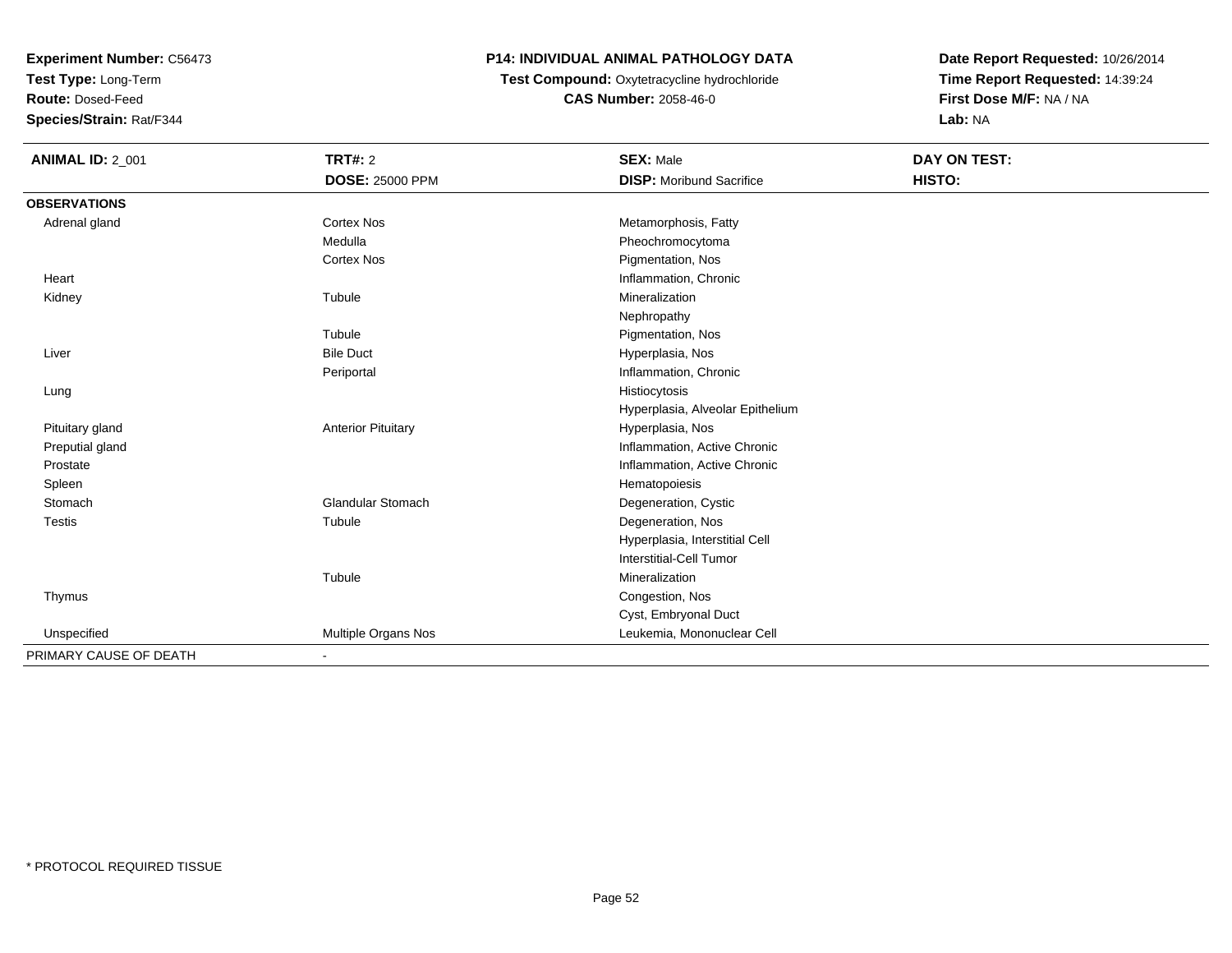**Test Type:** Long-Term

**Route:** Dosed-Feed

**Species/Strain:** Rat/F344

#### **P14: INDIVIDUAL ANIMAL PATHOLOGY DATA**

# **Test Compound:** Oxytetracycline hydrochloride**CAS Number:** 2058-46-0

| <b>ANIMAL ID: 2_002</b> | TRT#: 2<br><b>DOSE: 25000 PPM</b> | <b>SEX: Male</b><br><b>DISP: Terminal Sacrifice</b> | DAY ON TEST:<br>HISTO: |
|-------------------------|-----------------------------------|-----------------------------------------------------|------------------------|
| <b>OBSERVATIONS</b>     |                                   |                                                     |                        |
| Adrenal gland           | Cortex Nos                        | Pigmentation, Nos                                   |                        |
| Kidney                  |                                   | Nephropathy                                         |                        |
|                         | Tubule                            | Pigmentation, Nos                                   |                        |
| Liver                   |                                   | Focal Cellular Change                               |                        |
|                         | <b>Bile Duct</b>                  | Hyperplasia, Nos                                    |                        |
| Mammary gland           |                                   | Hyperplasia, Cystic                                 |                        |
| Pancreas                | Acinus                            | Atrophy, Nos                                        |                        |
| Preputial gland         |                                   | Inflammation, Active Chronic                        |                        |
| Spleen                  |                                   | Hematopoiesis                                       |                        |
|                         |                                   | Pigmentation, Nos                                   |                        |
| Stomach                 | <b>Glandular Stomach</b>          | Degeneration, Cystic                                |                        |
| Testis                  | Tubule                            | Degeneration, Nos                                   |                        |
|                         |                                   | Interstitial-Cell Tumor                             |                        |
|                         | Tubule                            | Mineralization                                      |                        |
| Thymus                  |                                   | Thymoma, Benign                                     |                        |
| Thyroid                 |                                   | <b>Cystic Follicles</b>                             |                        |
|                         |                                   | Hyperplasia, C Cell                                 |                        |
| Unspecified             | Multiple Organs Nos               | Inflammation, Chronic                               |                        |
| PRIMARY CAUSE OF DEATH  | $\overline{\phantom{a}}$          |                                                     |                        |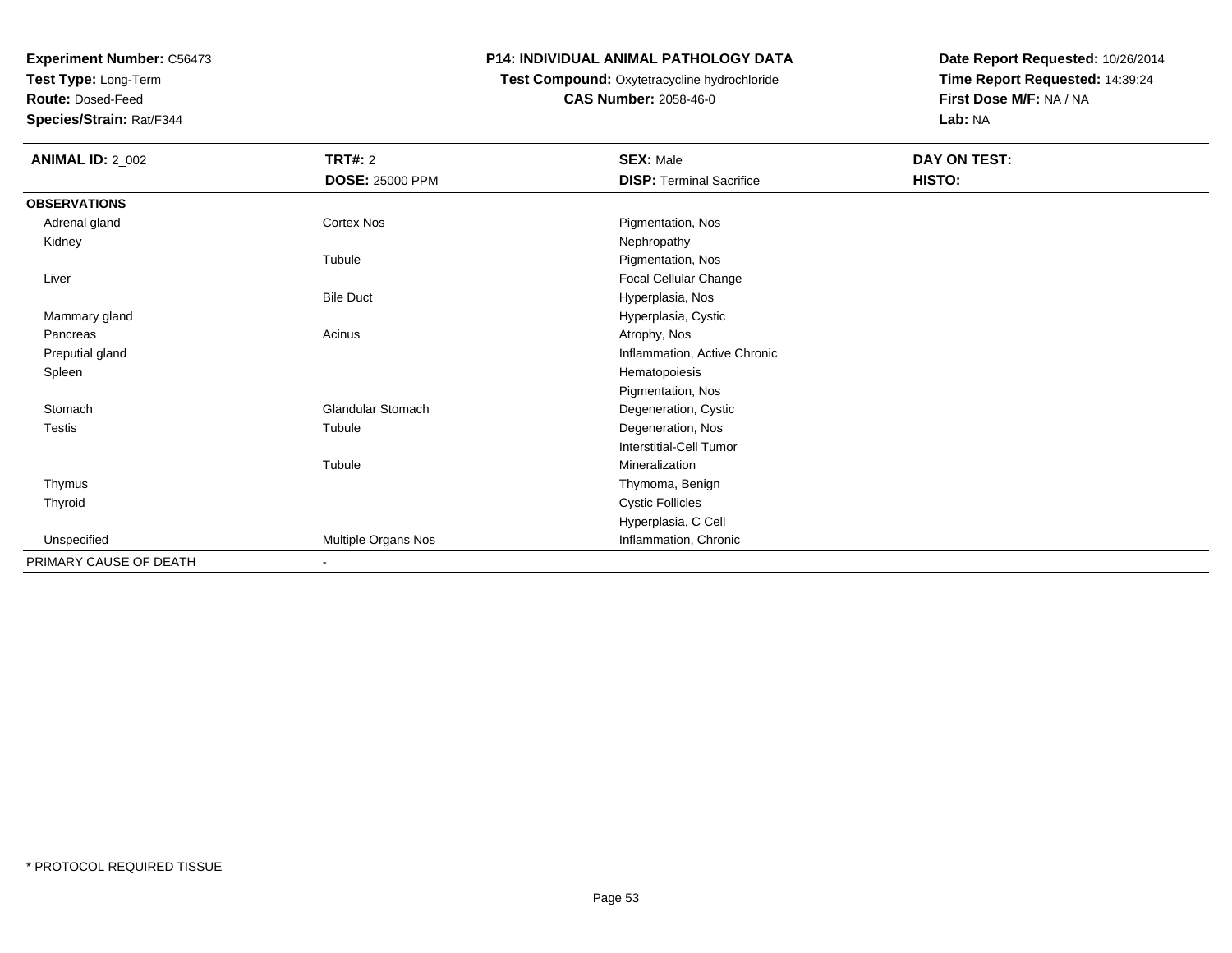**Test Type:** Long-Term

**Route:** Dosed-Feed

**Species/Strain:** Rat/F344

#### **P14: INDIVIDUAL ANIMAL PATHOLOGY DATA**

**Test Compound:** Oxytetracycline hydrochloride**CAS Number:** 2058-46-0

| <b>ANIMAL ID: 2_003</b> | TRT#: 2                   | <b>SEX: Male</b>                | DAY ON TEST: |  |
|-------------------------|---------------------------|---------------------------------|--------------|--|
|                         | <b>DOSE: 25000 PPM</b>    | <b>DISP: Terminal Sacrifice</b> | HISTO:       |  |
| <b>OBSERVATIONS</b>     |                           |                                 |              |  |
| Adrenal gland           | <b>Cortex Nos</b>         | Hyperplasia, Nos                |              |  |
|                         | Medulla                   | Hyperplasia, Nos                |              |  |
|                         | Medulla                   | Pheochromocytoma                |              |  |
| Kidney                  |                           | Nephropathy                     |              |  |
| Liver                   |                           | Focal Cellular Change           |              |  |
|                         | <b>Bile Duct</b>          | Hyperplasia, Nos                |              |  |
|                         |                           | Metamorphosis, Fatty            |              |  |
| Lung                    |                           | Histiocytosis                   |              |  |
|                         |                           | Pneumonia, Interstitial Chronic |              |  |
| Lymph node              | Mandibular Lymph Node     | Hemosiderosis                   |              |  |
|                         | Mandibular Lymph Node     | Plasmacytosis                   |              |  |
| Pituitary gland         | <b>Anterior Pituitary</b> | Hyperplasia, Nos                |              |  |
| Spleen                  |                           | Hematopoiesis                   |              |  |
| Stomach                 | <b>Glandular Stomach</b>  | Degeneration, Cystic            |              |  |
| <b>Testis</b>           | Tubule                    | Degeneration, Nos               |              |  |
|                         |                           | <b>Interstitial-Cell Tumor</b>  |              |  |
|                         | Tubule                    | Mineralization                  |              |  |
| Thymus                  |                           | Cyst, Embryonal Duct            |              |  |
| Thyroid                 |                           | C-Cell Adenoma                  |              |  |
|                         |                           | Hyperplasia, C Cell             |              |  |
| Unspecified             | Multiple Organs Nos       | Inflammation, Chronic           |              |  |
|                         | Multiple Organs Nos       | Pigmentation, Nos               |              |  |
| PRIMARY CAUSE OF DEATH  | ۰                         |                                 |              |  |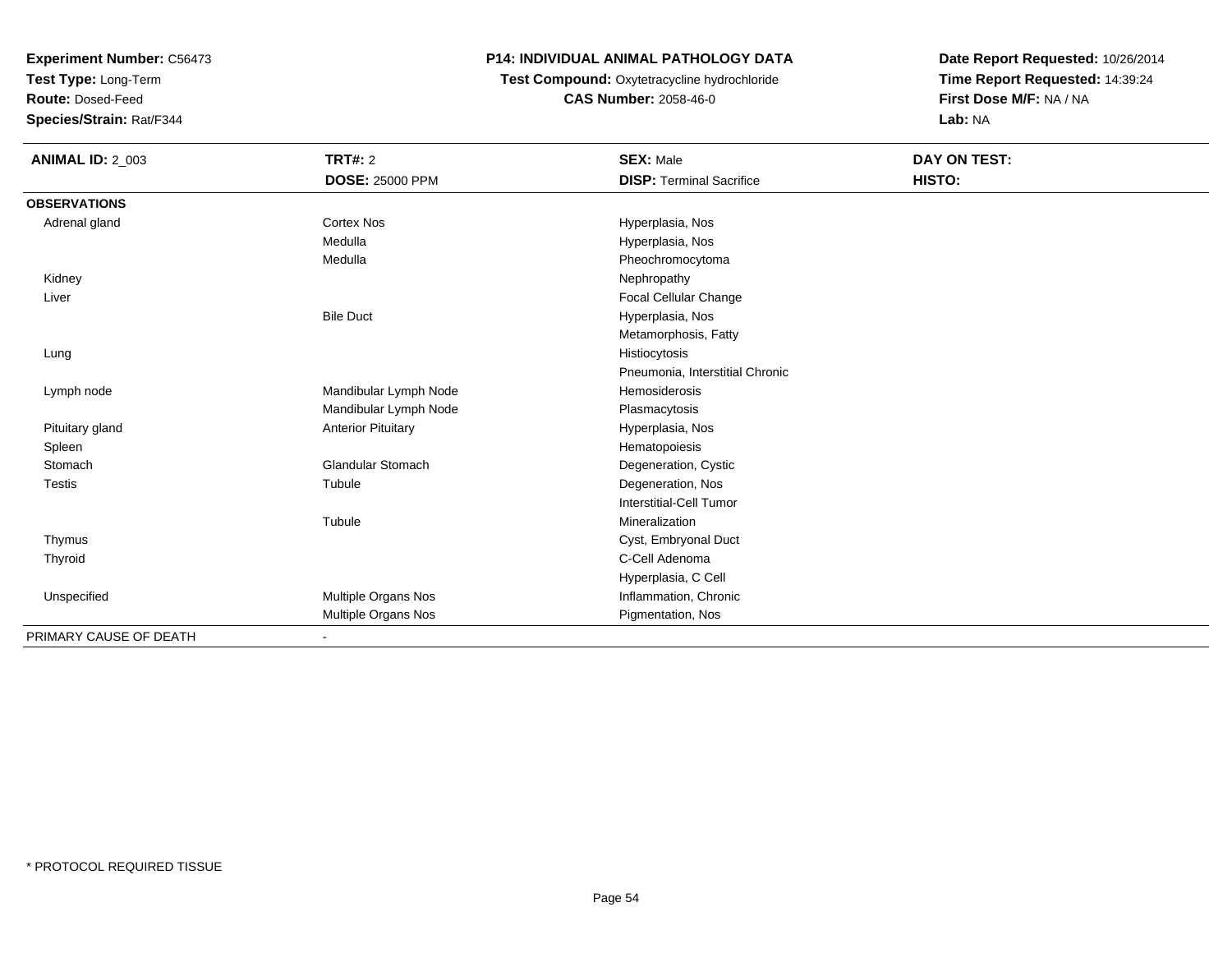**Test Type:** Long-Term

**Route:** Dosed-Feed

**Species/Strain:** Rat/F344

## **P14: INDIVIDUAL ANIMAL PATHOLOGY DATA**

## **Test Compound:** Oxytetracycline hydrochloride**CAS Number:** 2058-46-0

| <b>ANIMAL ID: 2_004</b> | TRT#: 2                   | <b>SEX: Male</b>                | DAY ON TEST: |  |
|-------------------------|---------------------------|---------------------------------|--------------|--|
|                         | <b>DOSE: 25000 PPM</b>    | <b>DISP: Terminal Sacrifice</b> | HISTO:       |  |
| <b>OBSERVATIONS</b>     |                           |                                 |              |  |
| Adrenal gland           | Medulla                   | Hyperplasia, Nos                |              |  |
|                         | <b>Cortex Nos</b>         | Pigmentation, Nos               |              |  |
| Heart                   |                           | Inflammation, Chronic           |              |  |
| Kidney                  | Pelvis                    | Hemorrhage                      |              |  |
|                         |                           | Nephropathy                     |              |  |
|                         | Tubule                    | Pigmentation, Nos               |              |  |
| Liver                   |                           | Focal Cellular Change           |              |  |
|                         | <b>Bile Duct</b>          | Hyperplasia, Nos                |              |  |
|                         | Periportal                | Inflammation, Chronic           |              |  |
|                         |                           | Lipoidosis                      |              |  |
|                         |                           | Metamorphosis, Fatty            |              |  |
| Mammary gland           |                           | Hyperplasia, Cystic             |              |  |
| Pancreas                | Acinus                    | Atrophy, Nos                    |              |  |
| Pituitary gland         | <b>Anterior Pituitary</b> | Adenoma, Nos                    |              |  |
| Spleen                  |                           | Hematopoiesis                   |              |  |
|                         |                           | Pigmentation, Nos               |              |  |
| Stomach                 | Glandular Stomach         | Degeneration, Cystic            |              |  |
| <b>Testis</b>           | Tubule                    | Degeneration, Nos               |              |  |
|                         |                           | Hyperplasia, Interstitial Cell  |              |  |
|                         |                           | Interstitial-Cell Tumor         |              |  |
| Thyroid                 |                           | Hyperplasia, C Cell             |              |  |
| PRIMARY CAUSE OF DEATH  | $\blacksquare$            |                                 |              |  |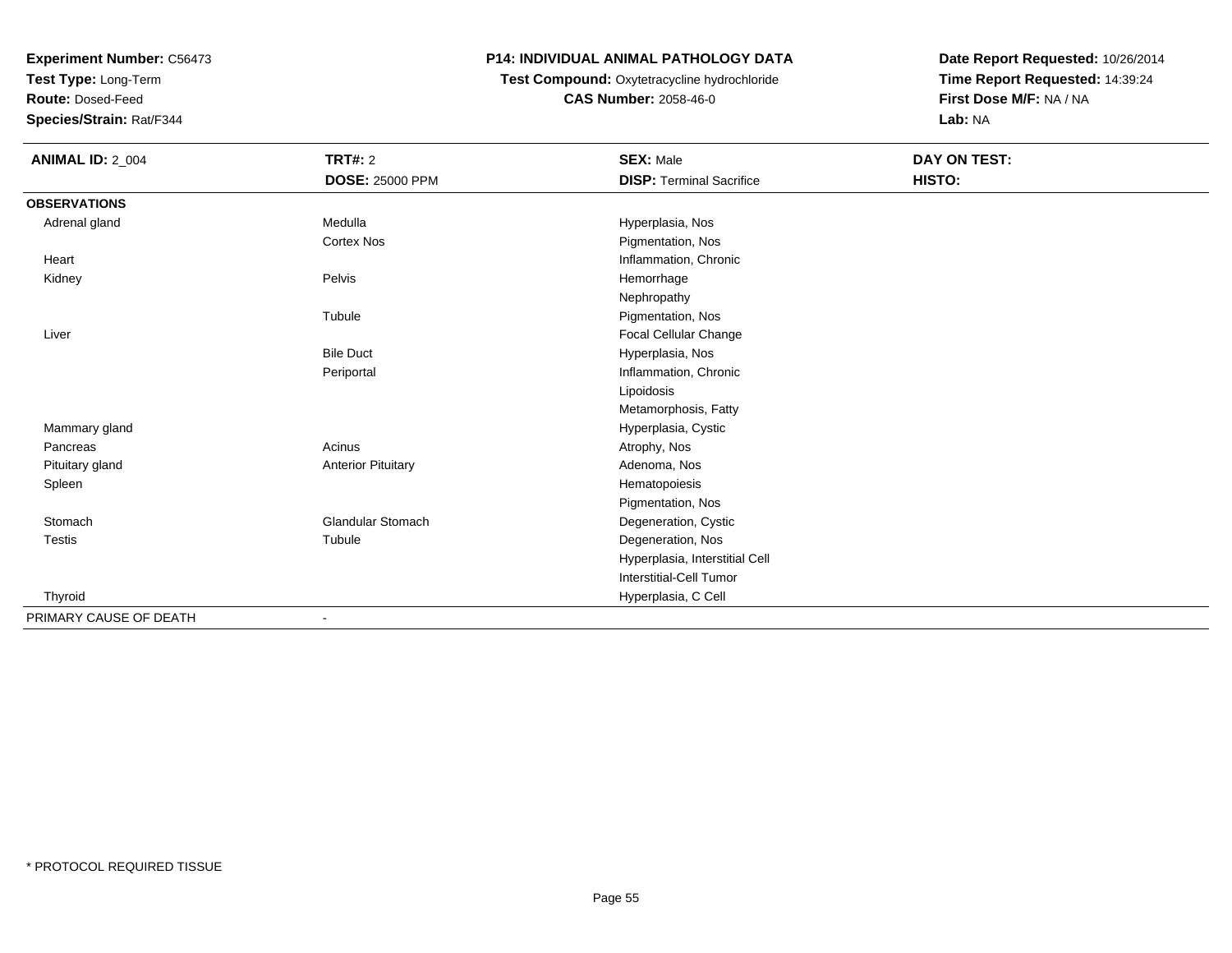**Test Type:** Long-Term

**Route:** Dosed-Feed

**Species/Strain:** Rat/F344

# **P14: INDIVIDUAL ANIMAL PATHOLOGY DATA**

 **Test Compound:** Oxytetracycline hydrochloride**CAS Number:** 2058-46-0

| <b>ANIMAL ID: 2_005</b> | <b>TRT#: 2</b>            | <b>SEX: Male</b>                | DAY ON TEST: |  |
|-------------------------|---------------------------|---------------------------------|--------------|--|
|                         | <b>DOSE: 25000 PPM</b>    | <b>DISP: Terminal Sacrifice</b> | HISTO:       |  |
| <b>OBSERVATIONS</b>     |                           |                                 |              |  |
| Adrenal gland           |                           | Cortical Adenoma                |              |  |
|                         | Medulla                   | Hyperplasia, Nos                |              |  |
|                         | <b>Cortex Nos</b>         | Pigmentation, Nos               |              |  |
| Intestine Large         | Colon                     | Hematoma, Nos                   |              |  |
|                         | Colon                     | Necrosis, Ischemic              |              |  |
| Kidney                  |                           | Nephropathy                     |              |  |
|                         | Tubule                    | Pigmentation, Nos               |              |  |
| Liver                   |                           | Focal Cellular Change           |              |  |
|                         | <b>Bile Duct</b>          | Hyperplasia, Nos                |              |  |
| Lung                    |                           | Histiocytosis                   |              |  |
| Lymph node              | Thoracic Lymph Node       | Congestion, Nos                 |              |  |
| Pancreas                | Acinus                    | Atrophy, Nos                    |              |  |
|                         | <b>Islets</b>             | Islet-Cell Adenoma              |              |  |
| Pituitary gland         | <b>Anterior Pituitary</b> | Adenoma, Nos                    |              |  |
| Preputial gland         |                           | Adenoma, Nos                    |              |  |
| Prostate                |                           | Inflammation, Active Chronic    |              |  |
| Salivary gland          |                           | Atrophy, Nos                    |              |  |
| Skin                    | Tail                      | Hyperkeratosis                  |              |  |
|                         | Tail                      | Inflammation, Active Chronic    |              |  |
| Spleen                  |                           | Hematopoiesis                   |              |  |
|                         |                           | Pigmentation, Nos               |              |  |
| Stomach                 | Glandular Stomach         | Degeneration, Cystic            |              |  |
| Testis                  | Tubule                    | Degeneration, Nos               |              |  |
|                         |                           | <b>Interstitial-Cell Tumor</b>  |              |  |
|                         | Tubule                    | Mineralization                  |              |  |
| Thyroid                 |                           | Hyperplasia, C Cell             |              |  |
| Unspecified             | Multiple Organs Nos       | Inflammation, Chronic           |              |  |
| PRIMARY CAUSE OF DEATH  | $\blacksquare$            |                                 |              |  |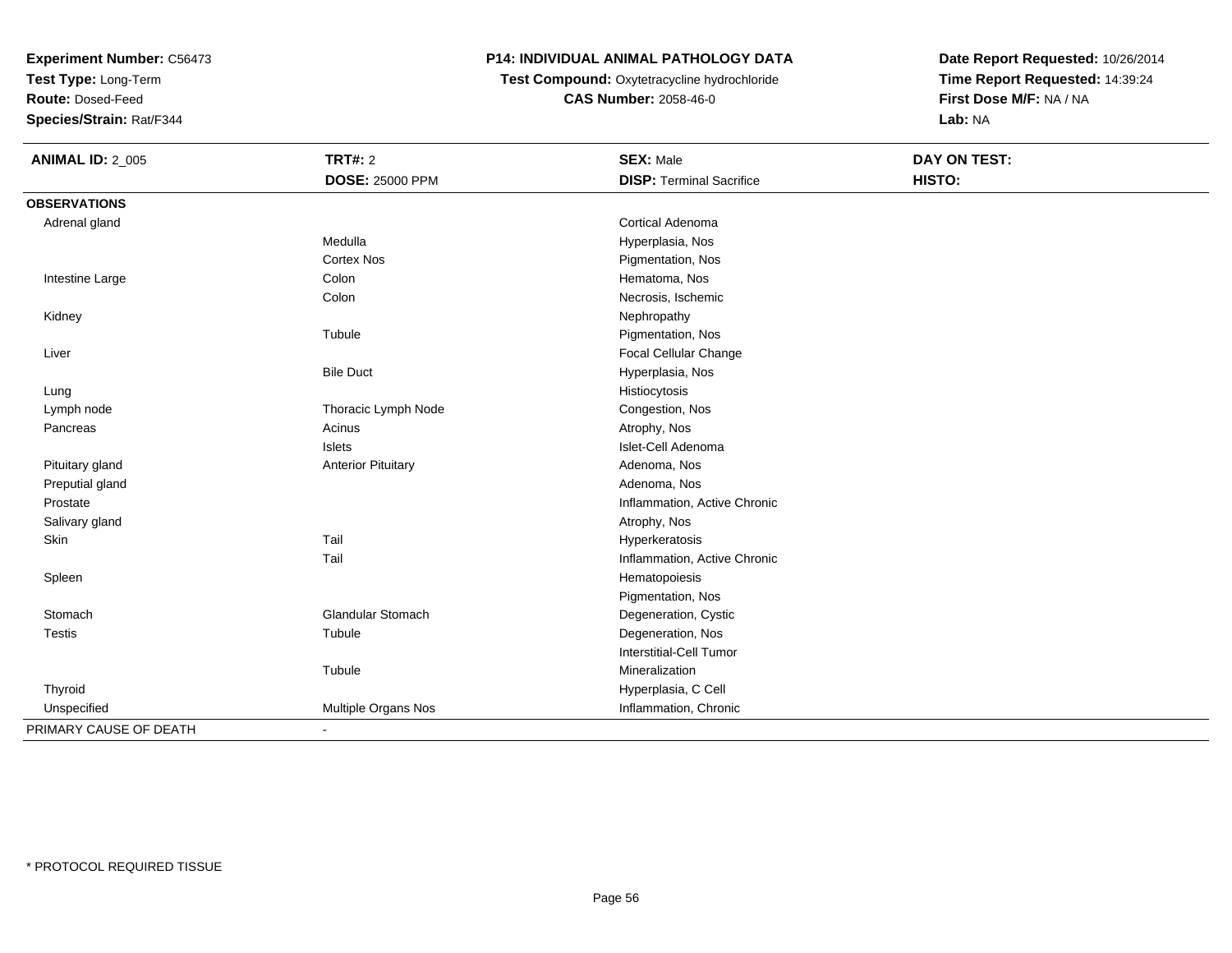**Test Type:** Long-Term

**Route:** Dosed-Feed

**Species/Strain:** Rat/F344

# **P14: INDIVIDUAL ANIMAL PATHOLOGY DATA**

 **Test Compound:** Oxytetracycline hydrochloride**CAS Number:** 2058-46-0

| <b>ANIMAL ID: 2_006</b> | <b>TRT#: 2</b>            | <b>SEX: Male</b>                | <b>DAY ON TEST:</b> |
|-------------------------|---------------------------|---------------------------------|---------------------|
|                         | <b>DOSE: 25000 PPM</b>    | <b>DISP: Terminal Sacrifice</b> | HISTO:              |
| <b>OBSERVATIONS</b>     |                           |                                 |                     |
| Adrenal gland           | Medulla                   | Hyperplasia, Nos                |                     |
|                         | <b>Cortex Nos</b>         | Metamorphosis, Fatty            |                     |
|                         | Medulla                   | Pheochromocytoma                |                     |
| Heart                   |                           | Inflammation, Chronic           |                     |
| Kidney                  | Tubule                    | Mineralization                  |                     |
|                         |                           | Nephropathy                     |                     |
| Liver                   |                           | Focal Cellular Change           |                     |
|                         | <b>Bile Duct</b>          | Hyperplasia, Nos                |                     |
|                         | Periportal                | Inflammation, Chronic           |                     |
|                         |                           | Metamorphosis, Fatty            |                     |
| Lymph node              | Mesenteric Lymph Node     | Hemosiderosis                   |                     |
| Mammary gland           |                           | Hyperplasia, Cystic             |                     |
| Pancreas                | Acinus                    | Atrophy, Nos                    |                     |
| Pituitary gland         | <b>Anterior Pituitary</b> | Hemorrhage                      |                     |
| Prostate                |                           | Inflammation, Active Chronic    |                     |
| Salivary gland          |                           | <b>Cystic Ducts</b>             |                     |
| Spleen                  |                           | Hematopoiesis                   |                     |
| Stomach                 | <b>Glandular Stomach</b>  | Degeneration, Cystic            |                     |
| Testis                  | Tubule                    | Degeneration, Nos               |                     |
|                         |                           | Hyperplasia, Interstitial Cell  |                     |
|                         |                           | <b>Interstitial-Cell Tumor</b>  |                     |
| Thymus                  |                           | Cyst, Embryonal Duct            |                     |
| Thyroid                 |                           | Hyperplasia, C Cell             |                     |
| Unspecified             | Multiple Organs Nos       | Pigmentation, Nos               |                     |
| Zymbal gland            |                           | Carcinoma, Nos                  |                     |
| PRIMARY CAUSE OF DEATH  | $\overline{\phantom{a}}$  |                                 |                     |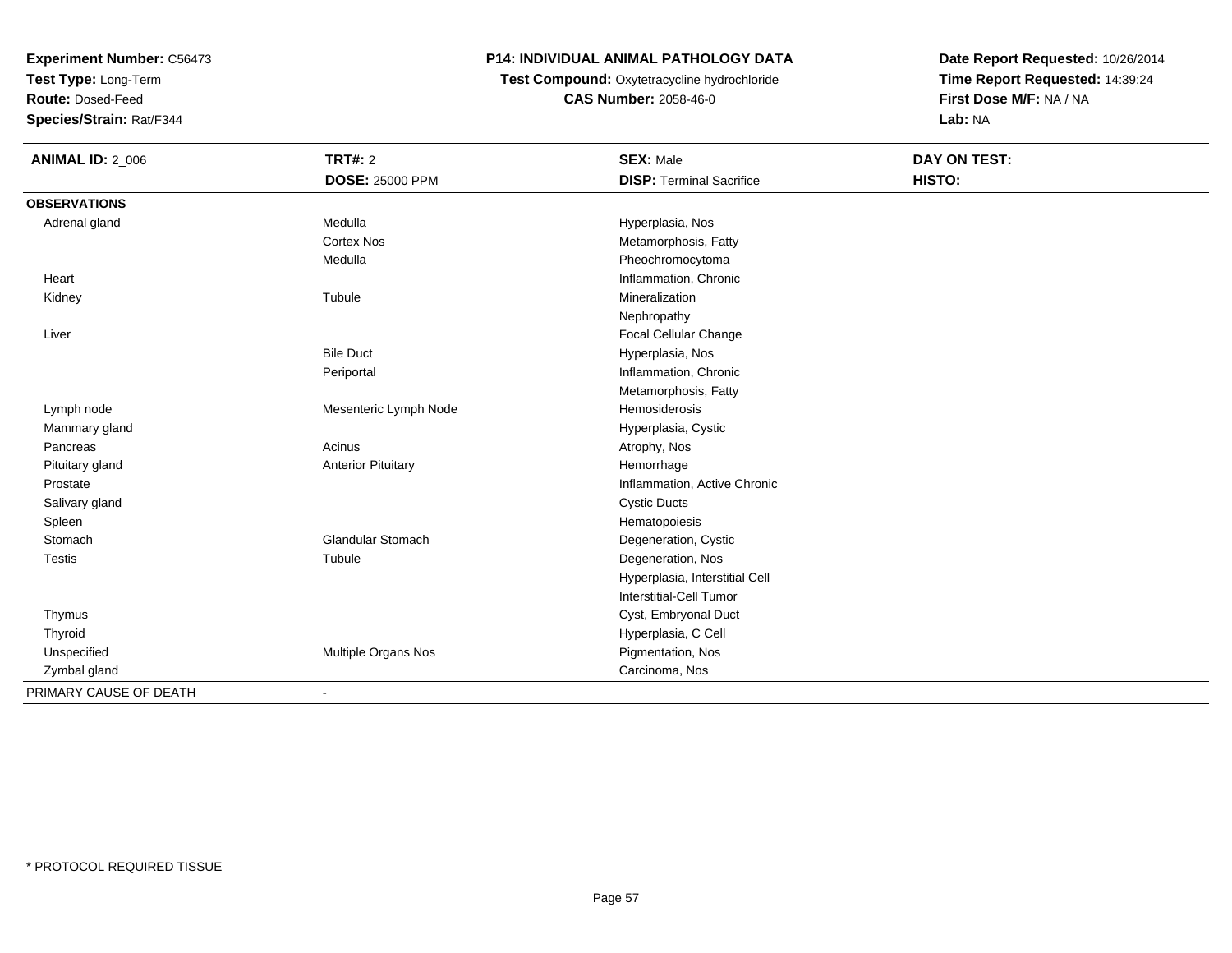**Test Type:** Long-Term

**Route:** Dosed-Feed

**Species/Strain:** Rat/F344

#### **P14: INDIVIDUAL ANIMAL PATHOLOGY DATA**

#### **Test Compound:** Oxytetracycline hydrochloride**CAS Number:** 2058-46-0

| <b>ANIMAL ID: 2_007</b> | <b>TRT#: 2</b>            | <b>SEX: Male</b>                | DAY ON TEST: |  |
|-------------------------|---------------------------|---------------------------------|--------------|--|
|                         | <b>DOSE: 25000 PPM</b>    | <b>DISP:</b> Moribund Sacrifice | HISTO:       |  |
| <b>OBSERVATIONS</b>     |                           |                                 |              |  |
| Adrenal gland           | Cortex Nos                | Pigmentation, Nos               |              |  |
| Heart                   |                           | Inflammation, Chronic           |              |  |
| Kidney                  | Tubule                    | Mineralization                  |              |  |
|                         |                           | Nephropathy                     |              |  |
|                         | Tubule                    | Pigmentation, Nos               |              |  |
| Liver                   | <b>Bile Duct</b>          | Hyperplasia, Nos                |              |  |
|                         |                           | Neoplastic Nodule               |              |  |
| Lung                    |                           | Metaplasia, Osseous             |              |  |
| Pancreas                | Acinus                    | Atrophy, Nos                    |              |  |
| Pituitary gland         | <b>Anterior Pituitary</b> | Adenoma, Nos                    |              |  |
| Stomach                 | <b>Glandular Stomach</b>  | Degeneration, Cystic            |              |  |
| Testis                  | Tubule                    | Degeneration, Nos               |              |  |
|                         |                           | Hyperplasia, Interstitial Cell  |              |  |
|                         |                           | Interstitial-Cell Tumor         |              |  |
| Thyroid                 |                           | Hyperplasia, C Cell             |              |  |
| Unspecified             | Multiple Organs Nos       | Leukemia, Mononuclear Cell      |              |  |
| PRIMARY CAUSE OF DEATH  | $\overline{\phantom{a}}$  |                                 |              |  |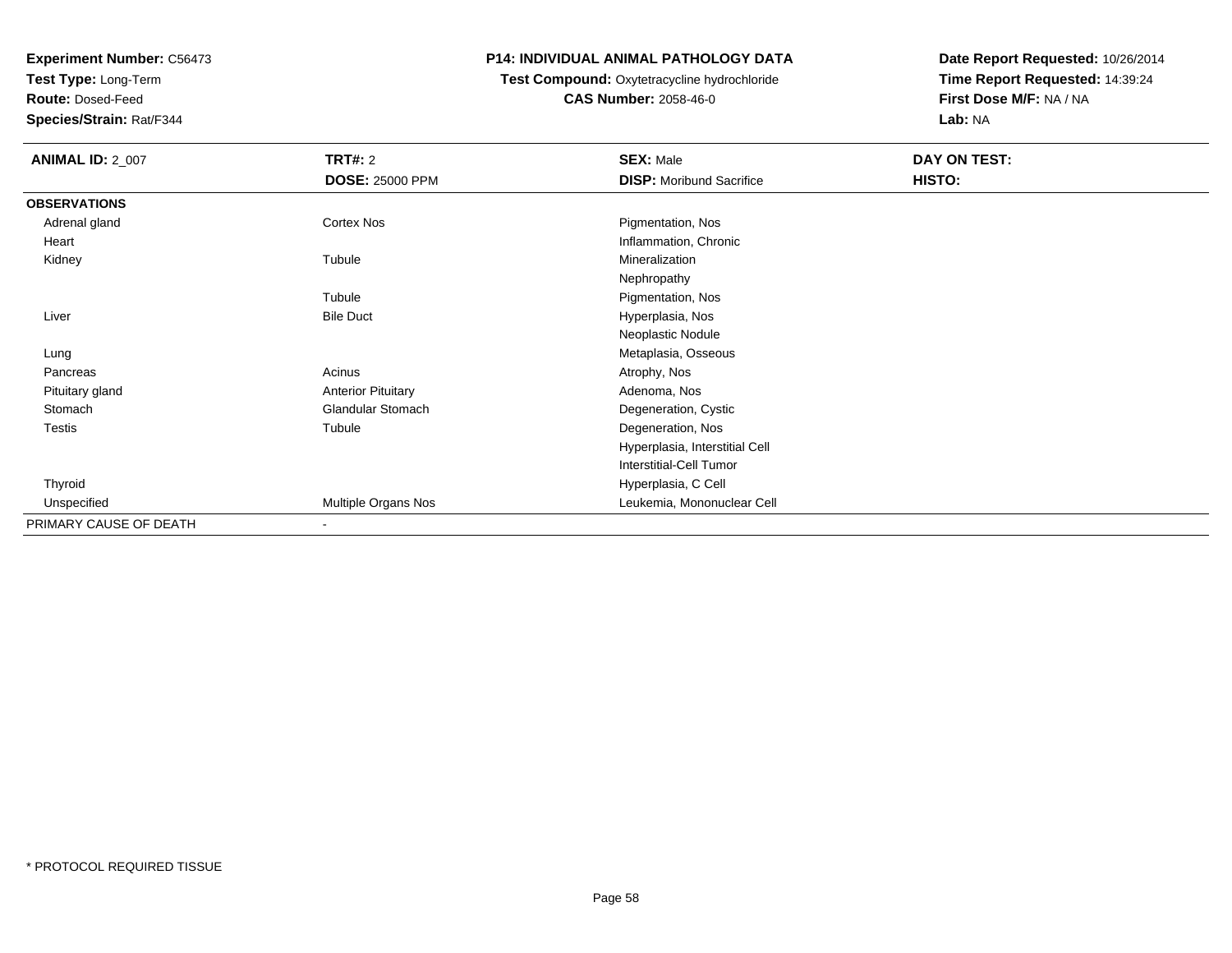**Test Type:** Long-Term

**Route:** Dosed-Feed

**Species/Strain:** Rat/F344

#### **P14: INDIVIDUAL ANIMAL PATHOLOGY DATA**

#### **Test Compound:** Oxytetracycline hydrochloride**CAS Number:** 2058-46-0

| <b>ANIMAL ID: 2_008</b> | <b>TRT#: 2</b>            | <b>SEX: Male</b>                | DAY ON TEST: |  |
|-------------------------|---------------------------|---------------------------------|--------------|--|
|                         | <b>DOSE: 25000 PPM</b>    | <b>DISP:</b> Moribund Sacrifice | HISTO:       |  |
| <b>OBSERVATIONS</b>     |                           |                                 |              |  |
| Heart                   |                           | Inflammation, Chronic           |              |  |
| Kidney                  |                           | Nephropathy                     |              |  |
|                         | Tubule                    | Pigmentation, Nos               |              |  |
| Liver                   |                           | <b>Focal Cellular Change</b>    |              |  |
|                         | <b>Bile Duct</b>          | Hyperplasia, Nos                |              |  |
| Pancreas                | Acinus                    | Atrophy, Nos                    |              |  |
| Pituitary gland         | <b>Anterior Pituitary</b> | Hyperplasia, Nos                |              |  |
| Spleen                  |                           | Hematopoiesis                   |              |  |
|                         |                           | Pigmentation, Nos               |              |  |
| Stomach                 | <b>Glandular Stomach</b>  | Degeneration, Cystic            |              |  |
| Testis                  | Tubule                    | Degeneration, Nos               |              |  |
|                         |                           | <b>Interstitial-Cell Tumor</b>  |              |  |
| Thymus                  |                           | Cyst, Embryonal Duct            |              |  |
| Thyroid                 |                           | Hyperplasia, C Cell             |              |  |
| PRIMARY CAUSE OF DEATH  | $\overline{\phantom{a}}$  |                                 |              |  |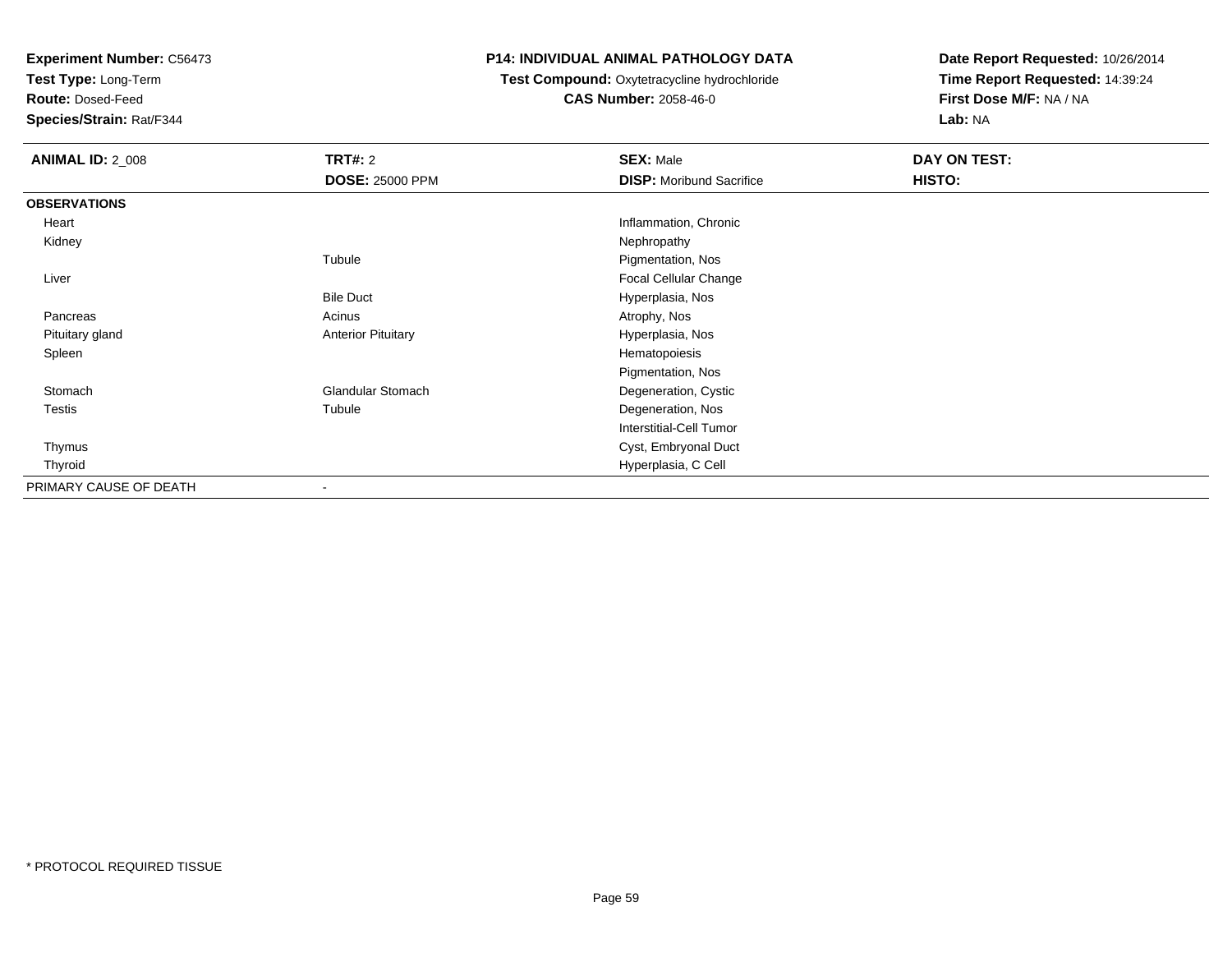**Test Type:** Long-Term

**Route:** Dosed-Feed

**Species/Strain:** Rat/F344

# **P14: INDIVIDUAL ANIMAL PATHOLOGY DATA**

# **Test Compound:** Oxytetracycline hydrochloride**CAS Number:** 2058-46-0

| <b>ANIMAL ID: 2_009</b> | TRT#: 2<br><b>DOSE: 25000 PPM</b> | <b>SEX: Male</b><br><b>DISP: Moribund Sacrifice</b> | DAY ON TEST:<br>HISTO: |
|-------------------------|-----------------------------------|-----------------------------------------------------|------------------------|
| <b>OBSERVATIONS</b>     |                                   |                                                     |                        |
| Adrenal gland           | Medulla                           | Pheochromocytoma                                    |                        |
|                         | <b>Cortex Nos</b>                 | Pigmentation, Nos                                   |                        |
| Heart                   |                                   | Inflammation, Chronic                               |                        |
| Kidney                  |                                   | Nephropathy                                         |                        |
|                         | Tubule                            | Pigmentation, Nos                                   |                        |
| Liver                   |                                   | Focal Cellular Change                               |                        |
|                         | <b>Bile Duct</b>                  | Hyperplasia, Nos                                    |                        |
| Mammary gland           |                                   | Galactocele                                         |                        |
| Pancreas                | Acinus                            | Atrophy, Nos                                        |                        |
|                         | Acinus                            | Hyperplasia, Nos                                    |                        |
| Spleen                  |                                   | Hematopoiesis                                       |                        |
| Stomach                 | <b>Glandular Stomach</b>          | Degeneration, Cystic                                |                        |
| <b>Testis</b>           | Tubule                            | Degeneration, Nos                                   |                        |
|                         |                                   | Hyperplasia, Interstitial Cell                      |                        |
|                         |                                   | <b>Interstitial-Cell Tumor</b>                      |                        |
|                         | Tubule                            | Mineralization                                      |                        |
| Thymus                  |                                   | Hemosiderosis                                       |                        |
| Thyroid                 |                                   | Hyperplasia, C Cell                                 |                        |
| Unspecified             | Multiple Organs Nos               | Leukemia, Mononuclear Cell                          |                        |
|                         | Multiple Organs Nos               | Mesothelioma, Malignant                             |                        |
| PRIMARY CAUSE OF DEATH  | $\blacksquare$                    |                                                     |                        |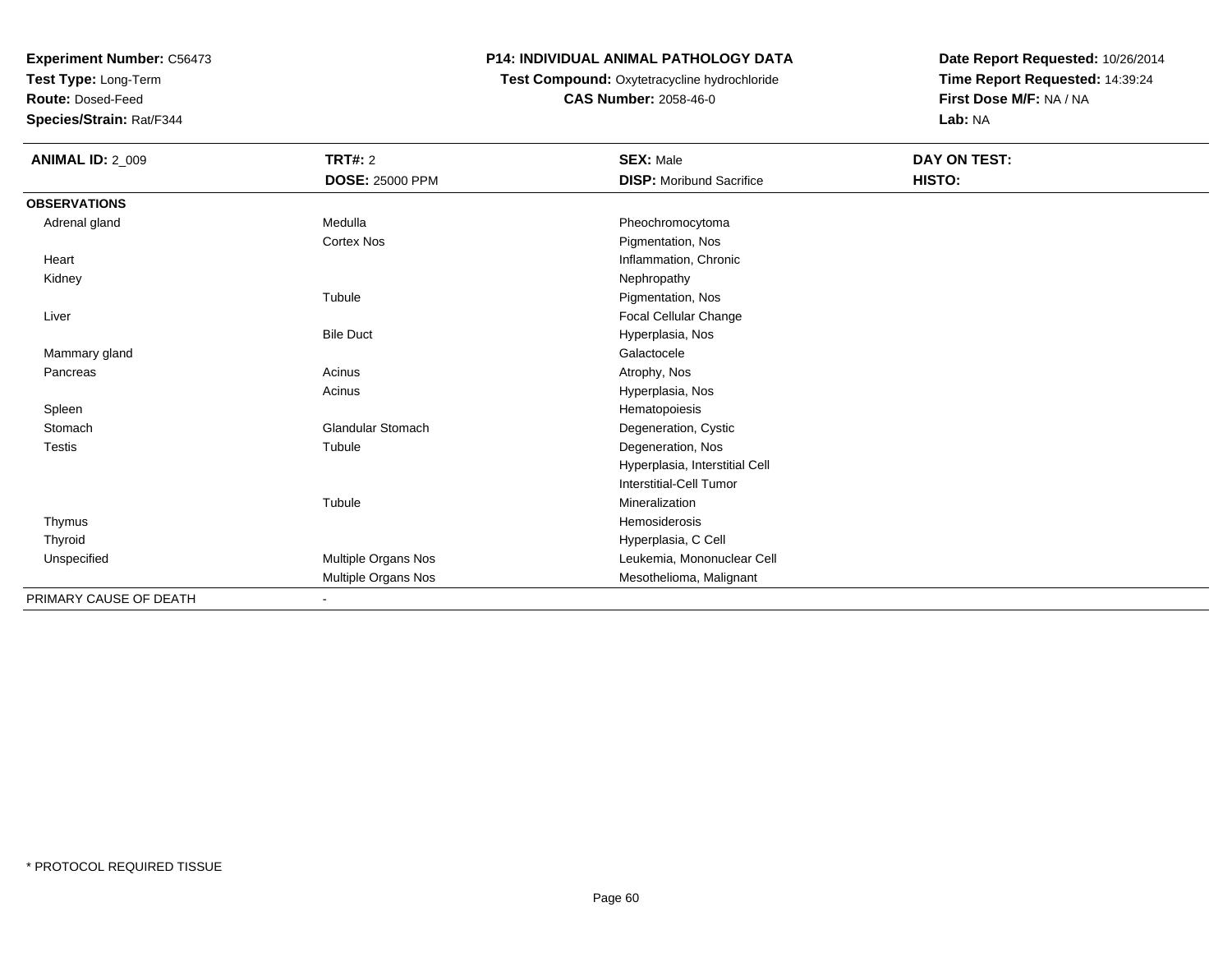**Test Type:** Long-Term

**Route:** Dosed-Feed

**Species/Strain:** Rat/F344

#### **P14: INDIVIDUAL ANIMAL PATHOLOGY DATA**

#### **Test Compound:** Oxytetracycline hydrochloride**CAS Number:** 2058-46-0

| <b>ANIMAL ID: 2_010</b> | <b>TRT#: 2</b>            | <b>SEX: Male</b>                | DAY ON TEST: |  |
|-------------------------|---------------------------|---------------------------------|--------------|--|
|                         | <b>DOSE: 25000 PPM</b>    | <b>DISP:</b> Moribund Sacrifice | HISTO:       |  |
| <b>OBSERVATIONS</b>     |                           |                                 |              |  |
| Adrenal gland           | Cortex Nos                | Hyperplasia, Nos                |              |  |
|                         | Cortex Nos                | Pigmentation, Nos               |              |  |
| Heart                   |                           | Inflammation, Chronic           |              |  |
| Kidney                  |                           | Nephropathy                     |              |  |
|                         | Tubule                    | Pigmentation, Nos               |              |  |
| Liver                   |                           | Metamorphosis, Fatty            |              |  |
| Pancreas                | Acinus                    | Atrophy, Nos                    |              |  |
| Pituitary gland         | <b>Anterior Pituitary</b> | Adenoma, Nos                    |              |  |
| Preputial gland         |                           | Inflammation, Chronic           |              |  |
| Stomach                 | <b>Glandular Stomach</b>  | Degeneration, Cystic            |              |  |
|                         | Forestomach               | Inflammation, Active Chronic    |              |  |
| <b>Testis</b>           | Tubule                    | Degeneration, Nos               |              |  |
|                         |                           | Interstitial-Cell Tumor         |              |  |
|                         | Tubule                    | Mineralization                  |              |  |
| Thyroid                 |                           | <b>Cystic Follicles</b>         |              |  |
| Unspecified             | Multiple Organs Nos       | Leukemia, Mononuclear Cell      |              |  |
| PRIMARY CAUSE OF DEATH  | ۰                         |                                 |              |  |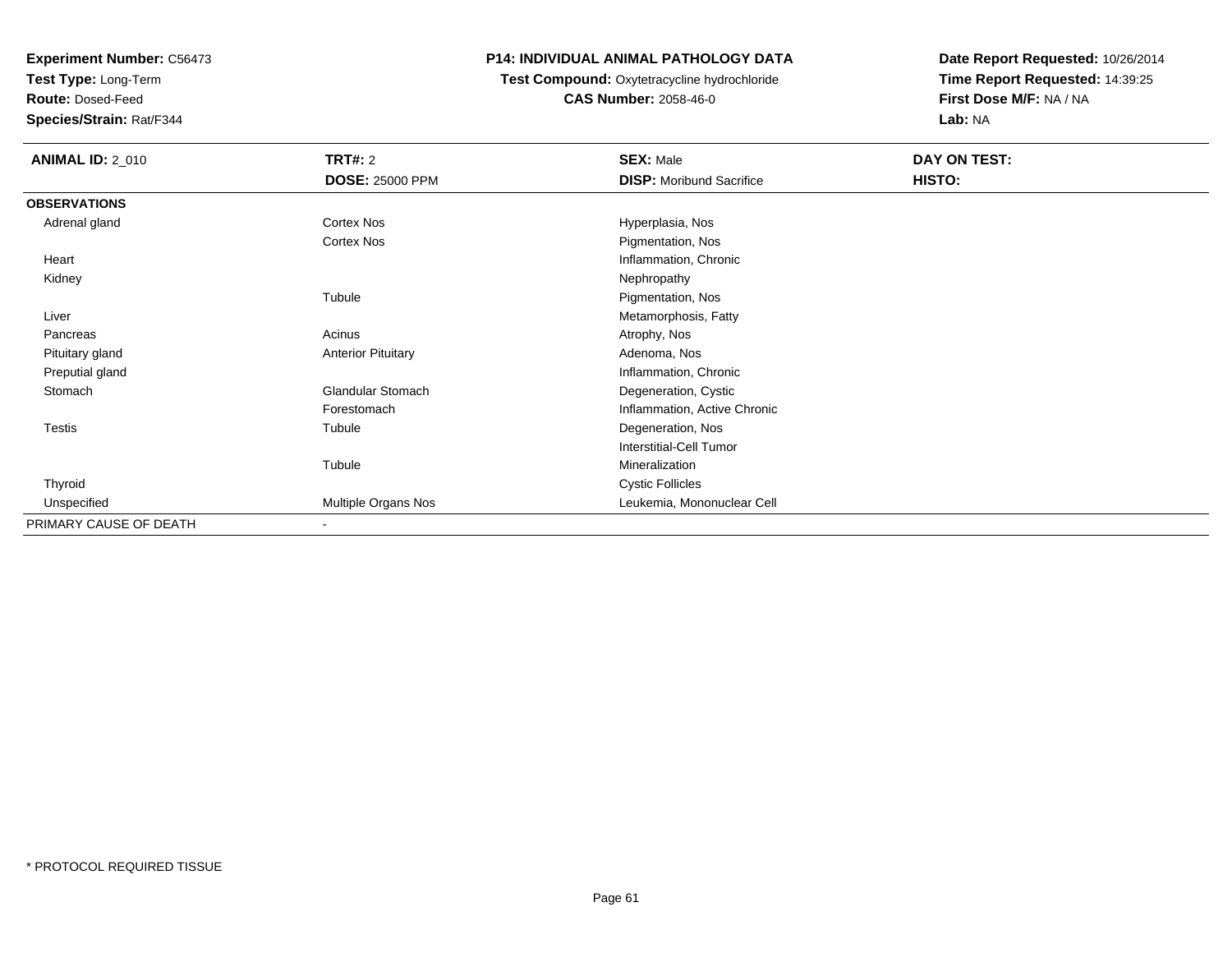**Test Type:** Long-Term

**Route:** Dosed-Feed

**Species/Strain:** Rat/F344

# **P14: INDIVIDUAL ANIMAL PATHOLOGY DATA**

**Test Compound:** Oxytetracycline hydrochloride**CAS Number:** 2058-46-0

| <b>ANIMAL ID: 2_011</b> | TRT#: 2                   | <b>SEX: Male</b>                | DAY ON TEST: |  |
|-------------------------|---------------------------|---------------------------------|--------------|--|
|                         | <b>DOSE: 25000 PPM</b>    | <b>DISP: Terminal Sacrifice</b> | HISTO:       |  |
| <b>OBSERVATIONS</b>     |                           |                                 |              |  |
| Adrenal gland           | Medulla                   | Pheochromocytoma                |              |  |
|                         | <b>Cortex Nos</b>         | Pigmentation, Nos               |              |  |
| Blood vessel            | Pulmonary Vein Nos        | Mineralization                  |              |  |
| Heart                   |                           | Inflammation, Chronic           |              |  |
|                         | Atrium                    | Mineralization                  |              |  |
| Kidney                  |                           | Nephropathy                     |              |  |
|                         | Tubule                    | Pigmentation, Nos               |              |  |
| Liver                   |                           | Focal Cellular Change           |              |  |
|                         | <b>Bile Duct</b>          | Hyperplasia, Nos                |              |  |
|                         | Periportal                | Inflammation, Chronic           |              |  |
| Lung                    |                           | Congestion, Nos                 |              |  |
| Pancreas                | <b>Islets</b>             | Islet-Cell Adenoma              |              |  |
| Pituitary gland         | <b>Anterior Pituitary</b> | Adenoma, Nos                    |              |  |
|                         | <b>Anterior Pituitary</b> | Angiectasis                     |              |  |
|                         | <b>Anterior Pituitary</b> | Hyperplasia, Nos                |              |  |
| Preputial gland         |                           | Inflammation, Active Chronic    |              |  |
| Salivary gland          |                           | <b>Cystic Ducts</b>             |              |  |
| Spleen                  |                           | Pigmentation, Nos               |              |  |
| Stomach                 | <b>Glandular Stomach</b>  | Degeneration, Cystic            |              |  |
| <b>Testis</b>           | Tubule                    | Degeneration, Nos               |              |  |
|                         |                           | Hyperplasia, Interstitial Cell  |              |  |
|                         |                           | <b>Interstitial-Cell Tumor</b>  |              |  |
|                         | Tubule                    | Mineralization                  |              |  |
| Thymus                  |                           | Cyst, Embryonal Duct            |              |  |
| PRIMARY CAUSE OF DEATH  |                           |                                 |              |  |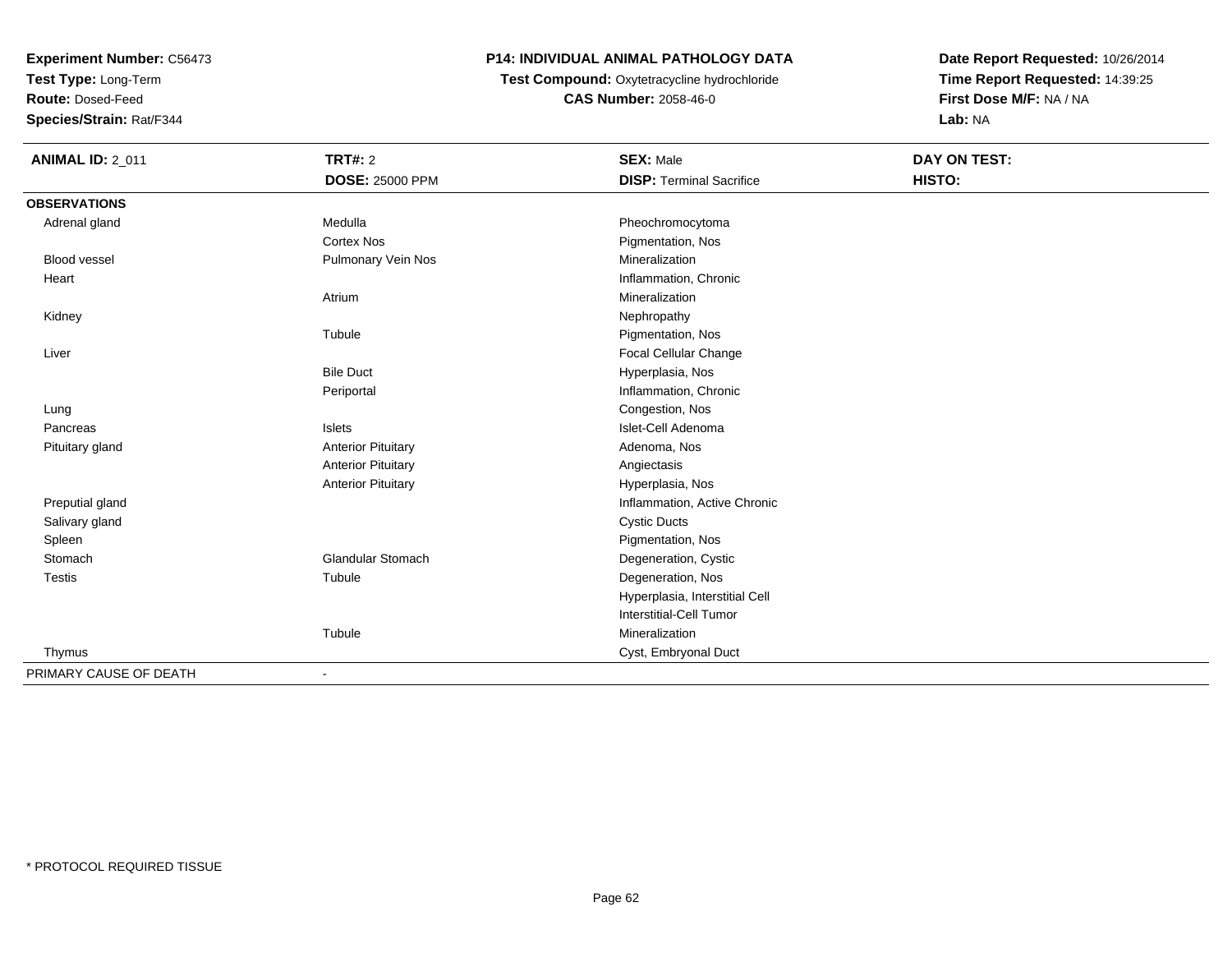**Test Type:** Long-Term

**Route:** Dosed-Feed

**Species/Strain:** Rat/F344

## **P14: INDIVIDUAL ANIMAL PATHOLOGY DATA**

 **Test Compound:** Oxytetracycline hydrochloride**CAS Number:** 2058-46-0

| <b>ANIMAL ID: 2_012</b> | <b>TRT#: 2</b>            | <b>SEX: Male</b>                | <b>DAY ON TEST:</b> |  |
|-------------------------|---------------------------|---------------------------------|---------------------|--|
|                         | DOSE: 25000 PPM           | <b>DISP: Terminal Sacrifice</b> | HISTO:              |  |
| <b>OBSERVATIONS</b>     |                           |                                 |                     |  |
| Adrenal gland           | <b>Cortex Nos</b>         | Metamorphosis, Fatty            |                     |  |
|                         | Medulla                   | Pheochromocytoma                |                     |  |
|                         | <b>Cortex Nos</b>         | Pigmentation, Nos               |                     |  |
| Eye                     | <b>Crystalline Lens</b>   | Cataract                        |                     |  |
|                         |                           | Retinopathy                     |                     |  |
| Heart                   |                           | Inflammation, Chronic           |                     |  |
| Kidney                  | Pelvis                    | Hemorrhage                      |                     |  |
|                         |                           | Nephropathy                     |                     |  |
|                         | Tubule                    | Pigmentation, Nos               |                     |  |
| Liver                   |                           | Focal Cellular Change           |                     |  |
|                         | <b>Bile Duct</b>          | Hyperplasia, Nos                |                     |  |
|                         | Periportal                | Inflammation, Chronic           |                     |  |
|                         |                           | Metamorphosis, Fatty            |                     |  |
| Mammary gland           |                           | Hyperplasia, Cystic             |                     |  |
| Pancreas                | Acinus                    | Atrophy, Nos                    |                     |  |
|                         | Acinus                    | Hyperplasia, Nos                |                     |  |
| Pituitary gland         | <b>Anterior Pituitary</b> | Adenoma, Nos                    |                     |  |
| Prostate                |                           | Inflammation, Active Chronic    |                     |  |
| Spleen                  |                           | Hematopoiesis                   |                     |  |
|                         |                           | Pigmentation, Nos               |                     |  |
| Stomach                 | Glandular Stomach         | Degeneration, Cystic            |                     |  |
| <b>Testis</b>           |                           | Hyperplasia, Interstitial Cell  |                     |  |
|                         | Tunica Vaginalis          | Mesothelioma, Nos               |                     |  |
| Thyroid                 |                           | Hyperplasia, C Cell             |                     |  |
| PRIMARY CAUSE OF DEATH  | $\blacksquare$            |                                 |                     |  |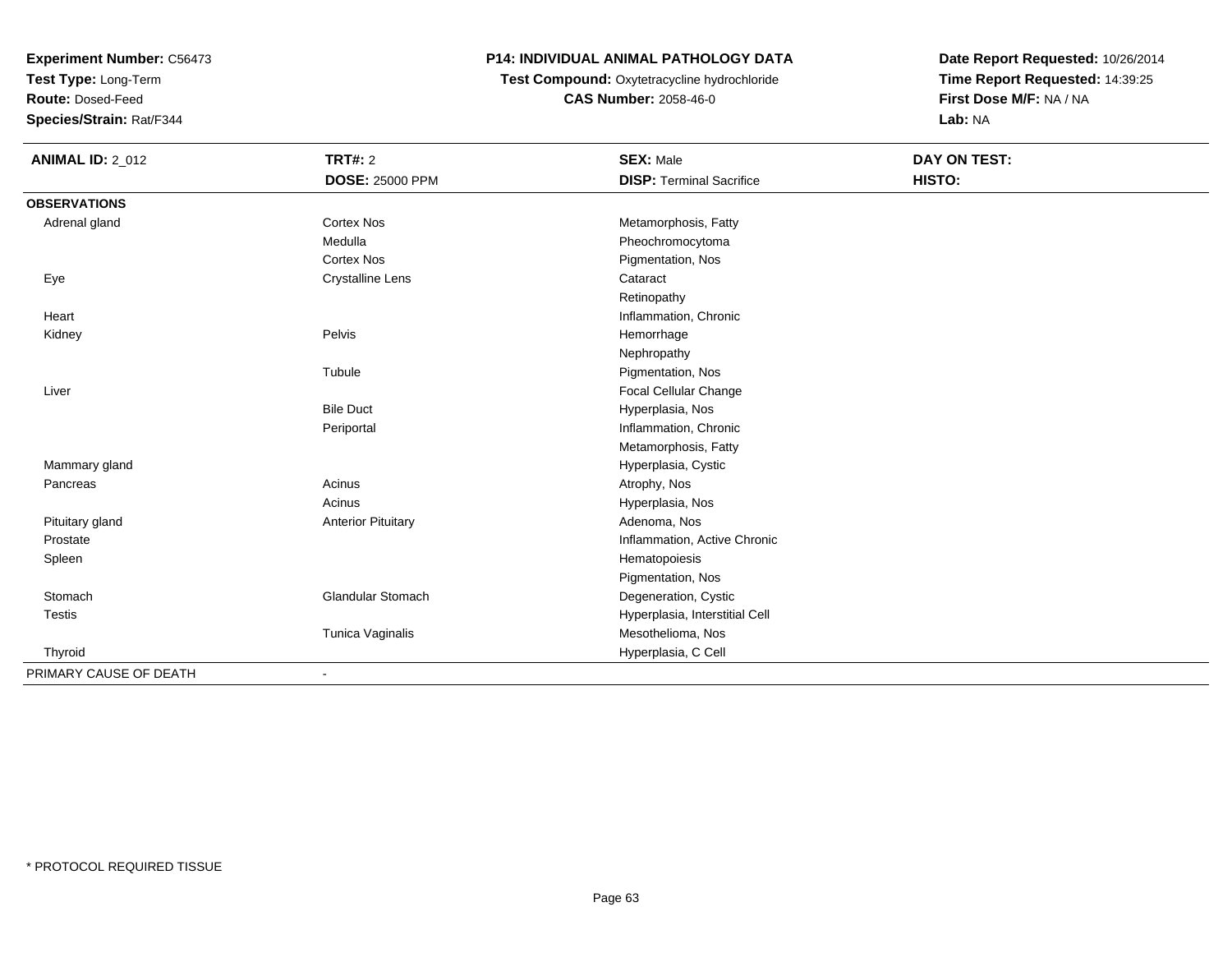**Test Type:** Long-Term

**Route:** Dosed-Feed

**Species/Strain:** Rat/F344

#### **P14: INDIVIDUAL ANIMAL PATHOLOGY DATA**

# **Test Compound:** Oxytetracycline hydrochloride**CAS Number:** 2058-46-0

| <b>ANIMAL ID: 2_013</b> | <b>TRT#: 2</b>            | <b>SEX: Male</b>                | <b>DAY ON TEST:</b> |  |
|-------------------------|---------------------------|---------------------------------|---------------------|--|
|                         | <b>DOSE: 25000 PPM</b>    | <b>DISP: Terminal Sacrifice</b> | HISTO:              |  |
| <b>OBSERVATIONS</b>     |                           |                                 |                     |  |
| Adrenal gland           | <b>Cortex Nos</b>         | Hyperplasia, Nos                |                     |  |
|                         | Medulla                   | Hyperplasia, Nos                |                     |  |
|                         | Medulla                   | Pheochromocytoma                |                     |  |
| Heart                   |                           | Inflammation, Chronic           |                     |  |
| Kidney                  | Tubule                    | Mineralization                  |                     |  |
|                         |                           | Nephropathy                     |                     |  |
|                         | Tubule                    | Pigmentation, Nos               |                     |  |
| Liver                   |                           | Focal Cellular Change           |                     |  |
|                         | <b>Bile Duct</b>          | Hyperplasia, Nos                |                     |  |
|                         | Periportal                | Inflammation, Chronic           |                     |  |
| Pancreas                | Acinus                    | Atrophy, Nos                    |                     |  |
| Pituitary gland         | <b>Anterior Pituitary</b> | Cyst, Nos                       |                     |  |
| Prostate                |                           | Inflammation, Active Chronic    |                     |  |
| Salivary gland          |                           | Atrophy, Nos                    |                     |  |
| Spleen                  |                           | Pigmentation, Nos               |                     |  |
| Stomach                 | <b>Glandular Stomach</b>  | Degeneration, Cystic            |                     |  |
| <b>Testis</b>           | Tubule                    | Degeneration, Nos               |                     |  |
|                         |                           | Hyperplasia, Interstitial Cell  |                     |  |
|                         |                           | Interstitial-Cell Tumor         |                     |  |
| Thyroid                 |                           | Hyperplasia, C Cell             |                     |  |
| Unspecified             | Multiple Organs Nos       | Leukemia, Mononuclear Cell      |                     |  |
| PRIMARY CAUSE OF DEATH  |                           |                                 |                     |  |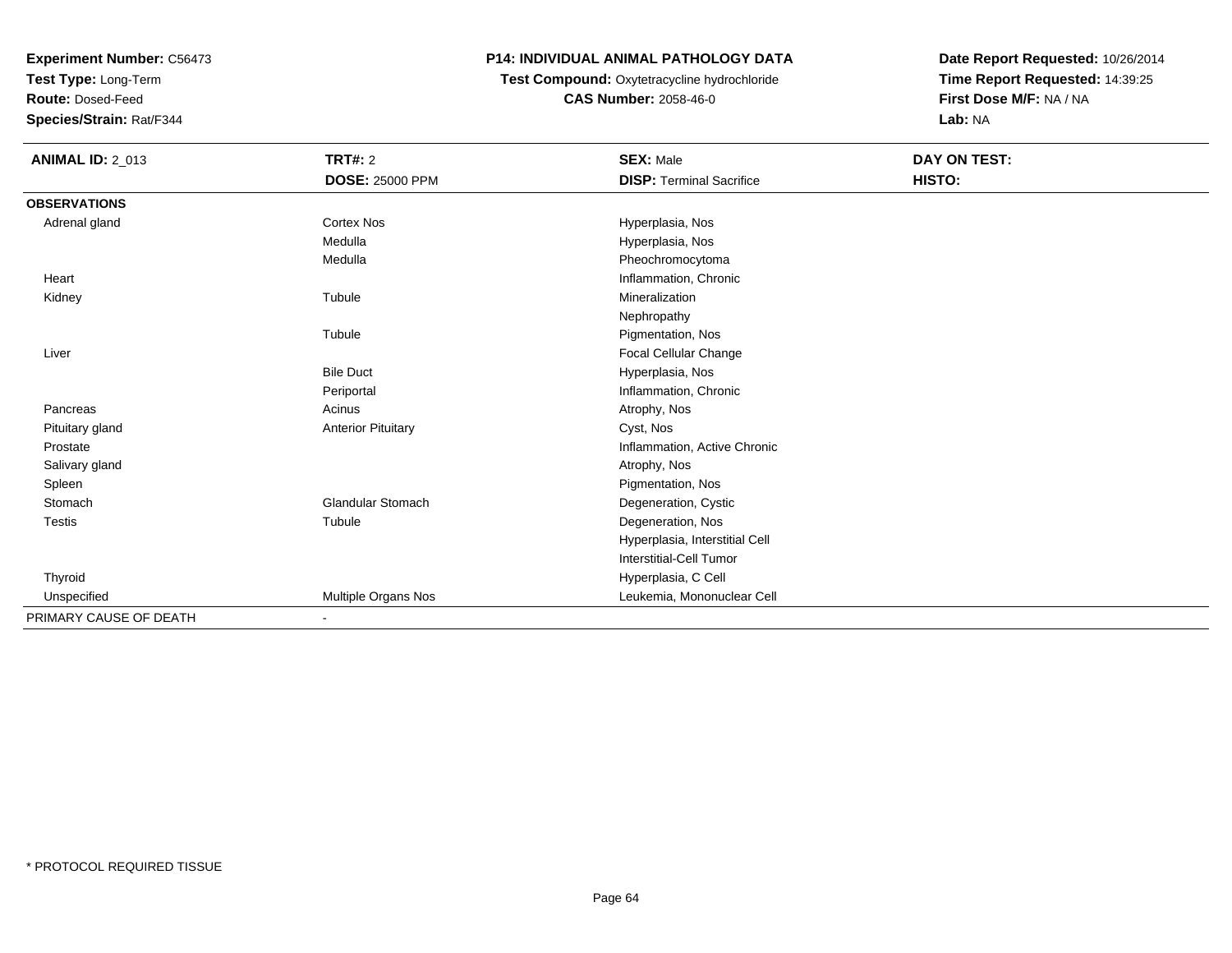**Test Type:** Long-Term

**Route:** Dosed-Feed

**Species/Strain:** Rat/F344

## **P14: INDIVIDUAL ANIMAL PATHOLOGY DATA**

 **Test Compound:** Oxytetracycline hydrochloride**CAS Number:** 2058-46-0

| <b>ANIMAL ID: 2_014</b> | <b>TRT#: 2</b><br><b>DOSE: 25000 PPM</b> | <b>SEX: Male</b><br><b>DISP:</b> Moribund Sacrifice | DAY ON TEST:<br>HISTO: |
|-------------------------|------------------------------------------|-----------------------------------------------------|------------------------|
| <b>OBSERVATIONS</b>     |                                          |                                                     |                        |
| Adrenal gland           | Cortex Nos                               | Pigmentation, Nos                                   |                        |
| Blood vessel            | Pulmonary Vein Nos                       | Mineralization                                      |                        |
| Brain                   |                                          | Hemorrhage                                          |                        |
| Kidney                  | Tubule                                   | Mineralization                                      |                        |
|                         |                                          | Nephropathy                                         |                        |
|                         | Tubule                                   | Pigmentation, Nos                                   |                        |
| Liver                   | <b>Bile Duct</b>                         | Hyperplasia, Nos                                    |                        |
|                         | Periportal                               | Inflammation, Chronic                               |                        |
|                         |                                          | Metamorphosis, Fatty                                |                        |
| Lung                    |                                          | Mineralization                                      |                        |
| Spleen                  |                                          | Pigmentation, Nos                                   |                        |
| Stomach                 | Glandular Stomach                        | Degeneration, Cystic                                |                        |
| Testis                  | Tubule                                   | Degeneration, Nos                                   |                        |
|                         |                                          | Hyperplasia, Interstitial Cell                      |                        |
|                         |                                          | Interstitial-Cell Tumor                             |                        |
|                         | Tubule                                   | Mineralization                                      |                        |
| Thyroid                 |                                          | Hyperplasia, C Cell                                 |                        |
| Unspecified             | Multiple Organs Nos                      | Leukemia, Mononuclear Cell                          |                        |
| PRIMARY CAUSE OF DEATH  | $\overline{\phantom{a}}$                 |                                                     |                        |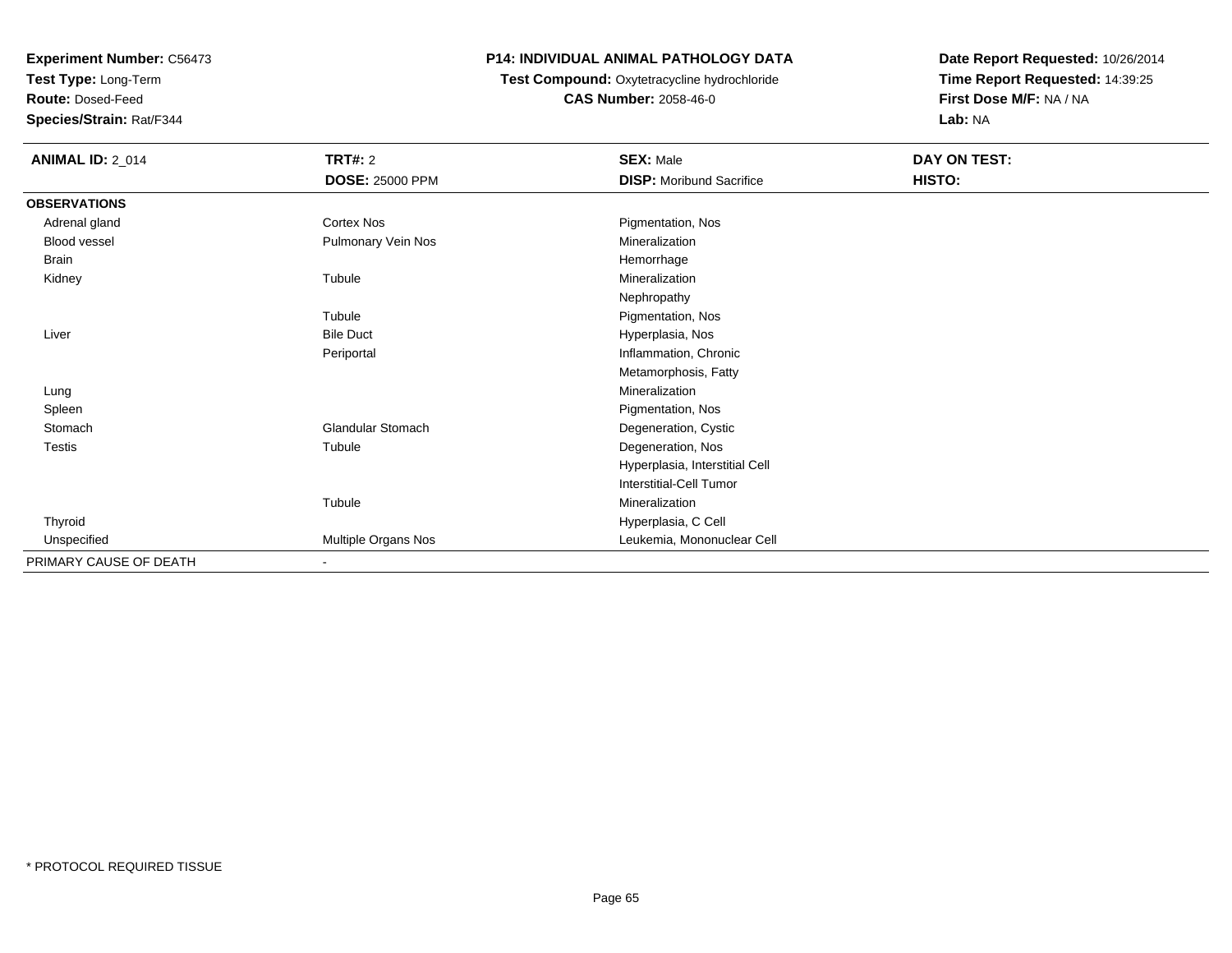**Test Type:** Long-Term

**Route:** Dosed-Feed

**Species/Strain:** Rat/F344

## **P14: INDIVIDUAL ANIMAL PATHOLOGY DATA**

## **Test Compound:** Oxytetracycline hydrochloride**CAS Number:** 2058-46-0

| <b>ANIMAL ID: 2_015</b> | <b>TRT#: 2</b>         | <b>SEX: Male</b>                | <b>DAY ON TEST:</b> |  |
|-------------------------|------------------------|---------------------------------|---------------------|--|
|                         | <b>DOSE: 25000 PPM</b> | <b>DISP: Terminal Sacrifice</b> | HISTO:              |  |
| <b>OBSERVATIONS</b>     |                        |                                 |                     |  |
| Adrenal gland           | Medulla                | Pheochromocytoma                |                     |  |
|                         | <b>Cortex Nos</b>      | Pigmentation, Nos               |                     |  |
| Heart                   |                        | Inflammation, Chronic           |                     |  |
| Kidney                  |                        | Nephropathy                     |                     |  |
|                         | Tubule                 | Pigmentation, Nos               |                     |  |
| Liver                   |                        | Focal Cellular Change           |                     |  |
|                         | Capsule                | Granuloma, Nos                  |                     |  |
|                         |                        | Granuloma, Nos                  |                     |  |
|                         | <b>Bile Duct</b>       | Hyperplasia, Nos                |                     |  |
|                         | Capsule                | Inflammation, Chronic           |                     |  |
|                         | Periportal             | Inflammation, Chronic           |                     |  |
|                         |                        | Metamorphosis, Fatty            |                     |  |
|                         |                        | Neoplastic Nodule               |                     |  |
| Lymph node              | Mandibular Lymph Node  | Hyperplasia, Lymphoid           |                     |  |
| Pancreas                | Acinus                 | Atrophy, Nos                    |                     |  |
| Prostate                |                        | Inflammation, Active Chronic    |                     |  |
| Spleen                  |                        | Fibrosis                        |                     |  |
|                         |                        | Pigmentation, Nos               |                     |  |
| <b>Testis</b>           | Tubule                 | Degeneration, Nos               |                     |  |
|                         |                        | Hyperplasia, Interstitial Cell  |                     |  |
|                         |                        | <b>Interstitial-Cell Tumor</b>  |                     |  |
|                         | Tubule                 | Mineralization                  |                     |  |
| Thymus                  |                        | Cyst, Embryonal Duct            |                     |  |
| Thyroid                 |                        | Hyperplasia, C Cell             |                     |  |
| PRIMARY CAUSE OF DEATH  |                        |                                 |                     |  |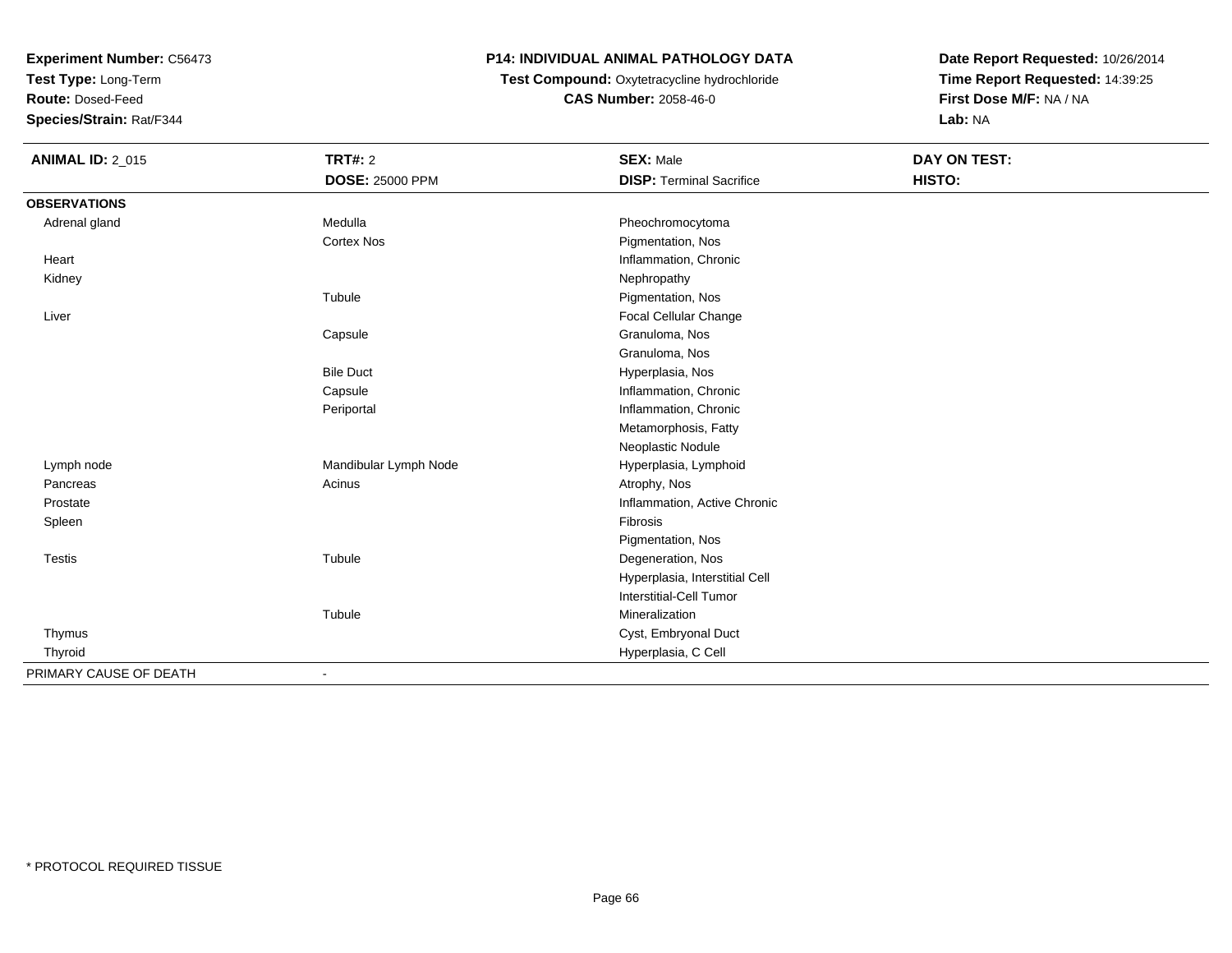**Test Type:** Long-Term

**Route:** Dosed-Feed

**Species/Strain:** Rat/F344

## **P14: INDIVIDUAL ANIMAL PATHOLOGY DATA**

 **Test Compound:** Oxytetracycline hydrochloride**CAS Number:** 2058-46-0

| <b>ANIMAL ID: 2_016</b> | TRT#: 2                   | <b>SEX: Male</b>                | DAY ON TEST: |  |
|-------------------------|---------------------------|---------------------------------|--------------|--|
|                         | <b>DOSE: 25000 PPM</b>    | <b>DISP:</b> Moribund Sacrifice | HISTO:       |  |
| <b>OBSERVATIONS</b>     |                           |                                 |              |  |
| Adrenal gland           | Medulla                   | Pheochromocytoma, Malignant     |              |  |
|                         | <b>Cortex Nos</b>         | Pigmentation, Nos               |              |  |
| Heart                   |                           | Inflammation, Chronic           |              |  |
| Kidney                  |                           | Nephropathy                     |              |  |
|                         | Tubule                    | Pigmentation, Nos               |              |  |
| Liver                   | <b>Bile Duct</b>          | Hyperplasia, Nos                |              |  |
|                         |                           | Metamorphosis, Fatty            |              |  |
| Lung                    |                           | Hemorrhage                      |              |  |
| Lymph node              | Mesenteric Lymph Node     | Pigmentation, Nos               |              |  |
| Pancreas                | Acinus                    | Atrophy, Nos                    |              |  |
| Pituitary gland         | <b>Anterior Pituitary</b> | Hyperplasia, Nos                |              |  |
| Prostate                |                           | Inflammation, Suppurative       |              |  |
| Salivary gland          |                           | Inflammation, Chronic           |              |  |
| <b>Testis</b>           | Tubule                    | Degeneration, Nos               |              |  |
|                         |                           | <b>Interstitial-Cell Tumor</b>  |              |  |
|                         | Tubule                    | Mineralization                  |              |  |
| Thyroid                 |                           | Cyst, Embryonal Duct            |              |  |
|                         |                           | Hyperplasia, C Cell             |              |  |
| Unspecified             | Multiple Organs Nos       | Leukemia, Mononuclear Cell      |              |  |
| PRIMARY CAUSE OF DEATH  | $\blacksquare$            |                                 |              |  |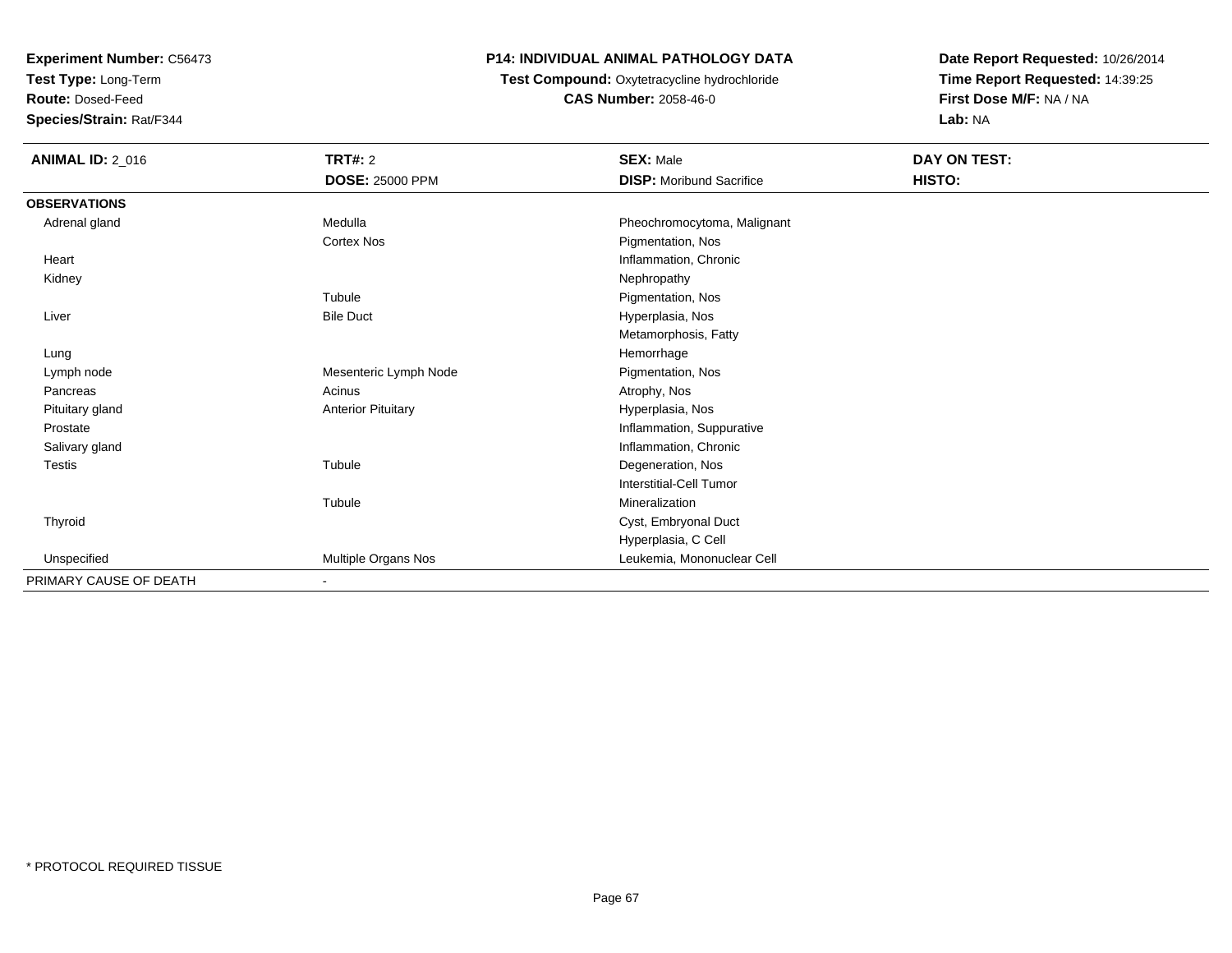**Test Type:** Long-Term

**Route:** Dosed-Feed

**Species/Strain:** Rat/F344

# **P14: INDIVIDUAL ANIMAL PATHOLOGY DATA**

**Test Compound:** Oxytetracycline hydrochloride**CAS Number:** 2058-46-0

| <b>ANIMAL ID: 2_017</b> | <b>TRT#: 2</b>            | <b>SEX: Male</b>                | <b>DAY ON TEST:</b> |  |
|-------------------------|---------------------------|---------------------------------|---------------------|--|
|                         | <b>DOSE: 25000 PPM</b>    | <b>DISP: Terminal Sacrifice</b> | HISTO:              |  |
| <b>OBSERVATIONS</b>     |                           |                                 |                     |  |
| Adrenal gland           | <b>Cortex Nos</b>         | Hyperplasia, Nos                |                     |  |
|                         | <b>Cortex Nos</b>         | Metamorphosis, Fatty            |                     |  |
|                         | <b>Cortex Nos</b>         | Pigmentation, Nos               |                     |  |
| Heart                   |                           | Inflammation, Chronic           |                     |  |
| Kidney                  | Tubule                    | Mineralization                  |                     |  |
|                         |                           | Nephropathy                     |                     |  |
|                         | Tubule                    | Pigmentation, Nos               |                     |  |
| Liver                   |                           | <b>Focal Cellular Change</b>    |                     |  |
|                         | Periportal                | Inflammation, Chronic           |                     |  |
| Lung                    |                           | Hemorrhage                      |                     |  |
| Lymph node              | Mesenteric Lymph Node     | Cyst, Nos                       |                     |  |
| Mammary gland           |                           | Hyperplasia, Cystic             |                     |  |
| Pancreas                | Acinus                    | Atrophy, Nos                    |                     |  |
| Pituitary gland         | <b>Anterior Pituitary</b> | Adenoma, Nos                    |                     |  |
|                         | Intermedia                | Angiectasis                     |                     |  |
| Preputial gland         |                           | Inflammation, Active Chronic    |                     |  |
| Prostate                |                           | Inflammation, Active Chronic    |                     |  |
| Spleen                  |                           | Hematopoiesis                   |                     |  |
|                         |                           | Pigmentation, Nos               |                     |  |
| Stomach                 | Glandular Stomach         | Degeneration, Cystic            |                     |  |
| Testis                  | Tubule                    | Degeneration, Nos               |                     |  |
|                         |                           | Hyperplasia, Interstitial Cell  |                     |  |
|                         |                           | <b>Interstitial-Cell Tumor</b>  |                     |  |
|                         | Tubule                    | Mineralization                  |                     |  |
| Thymus                  |                           | Cyst, Embryonal Duct            |                     |  |
| Thyroid                 |                           | Hyperplasia, C Cell             |                     |  |
|                         |                           | Inflammation, Chronic           |                     |  |
| PRIMARY CAUSE OF DEATH  | $\blacksquare$            |                                 |                     |  |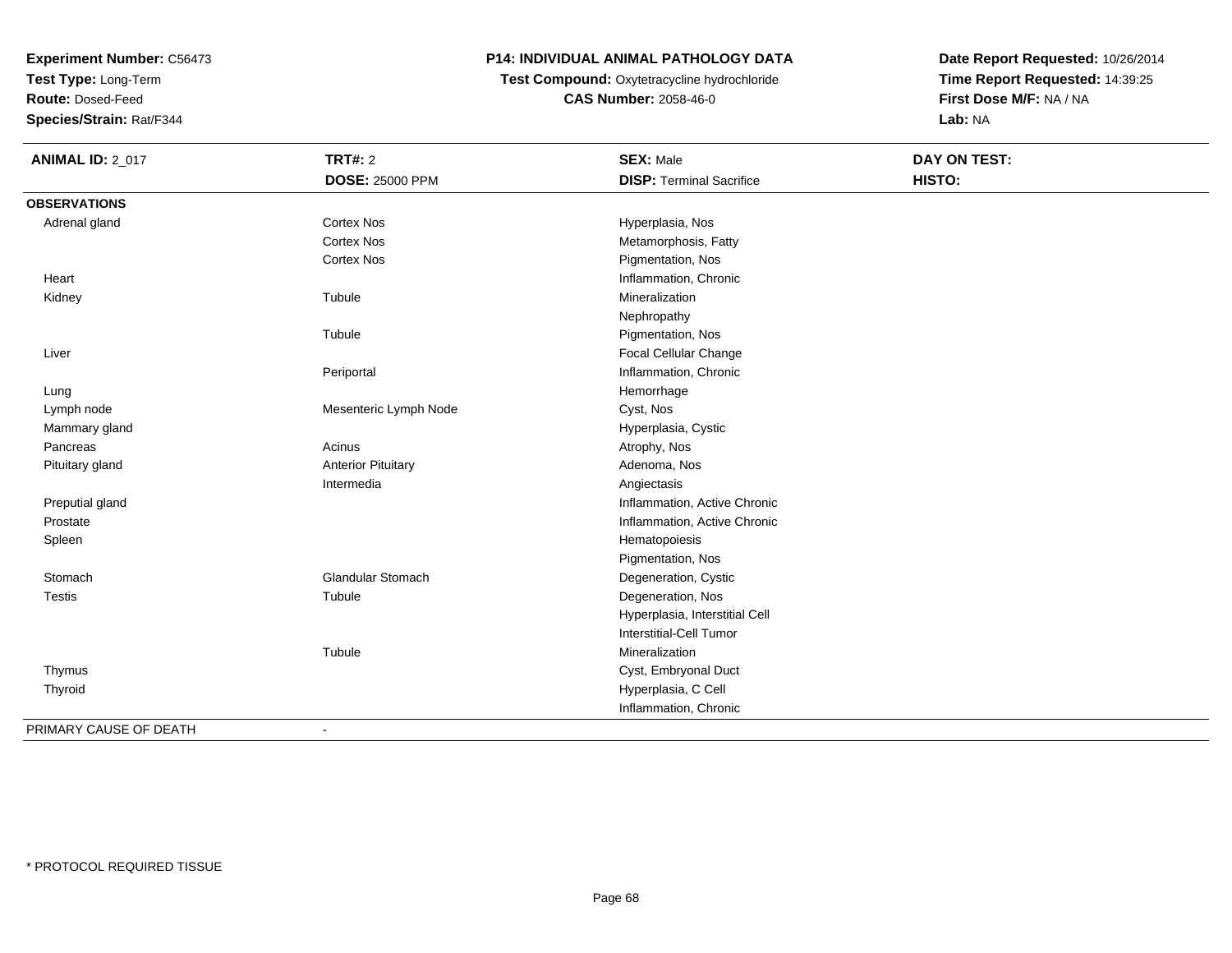**Test Type:** Long-Term

**Route:** Dosed-Feed

**Species/Strain:** Rat/F344

## **P14: INDIVIDUAL ANIMAL PATHOLOGY DATA**

 **Test Compound:** Oxytetracycline hydrochloride**CAS Number:** 2058-46-0

| <b>ANIMAL ID: 2_018</b> | TRT#: 2                   | <b>SEX: Male</b>                | <b>DAY ON TEST:</b> |  |
|-------------------------|---------------------------|---------------------------------|---------------------|--|
|                         | <b>DOSE: 25000 PPM</b>    | <b>DISP: Terminal Sacrifice</b> | HISTO:              |  |
| <b>OBSERVATIONS</b>     |                           |                                 |                     |  |
| Adrenal gland           | Medulla                   | Pheochromocytoma                |                     |  |
|                         | <b>Cortex Nos</b>         | Pigmentation, Nos               |                     |  |
| Heart                   |                           | Inflammation, Chronic           |                     |  |
| Kidney                  | Tubule                    | Mineralization                  |                     |  |
|                         |                           | Nephropathy                     |                     |  |
|                         | Tubule                    | Pigmentation, Nos               |                     |  |
| Liver                   |                           | Focal Cellular Change           |                     |  |
|                         | <b>Bile Duct</b>          | Hyperplasia, Nos                |                     |  |
|                         | Periportal                | Inflammation, Chronic           |                     |  |
| Lung                    |                           | Pneumonia, Interstitial Chronic |                     |  |
| Pancreas                | Acinus                    | Atrophy, Nos                    |                     |  |
| Pituitary gland         | <b>Anterior Pituitary</b> | Cyst, Nos                       |                     |  |
|                         | <b>Anterior Pituitary</b> | Hyperplasia, Nos                |                     |  |
| Preputial gland         |                           | Inflammation, Active Chronic    |                     |  |
| Spleen                  |                           | Hematopoiesis                   |                     |  |
|                         |                           | Pigmentation, Nos               |                     |  |
| Stomach                 | <b>Glandular Stomach</b>  | Degeneration, Cystic            |                     |  |
| <b>Testis</b>           | Tubule                    | Degeneration, Nos               |                     |  |
|                         |                           | Hyperplasia, Interstitial Cell  |                     |  |
|                         |                           | Interstitial-Cell Tumor         |                     |  |
| Thyroid                 |                           | Hyperplasia, C Cell             |                     |  |
| PRIMARY CAUSE OF DEATH  | ۰                         |                                 |                     |  |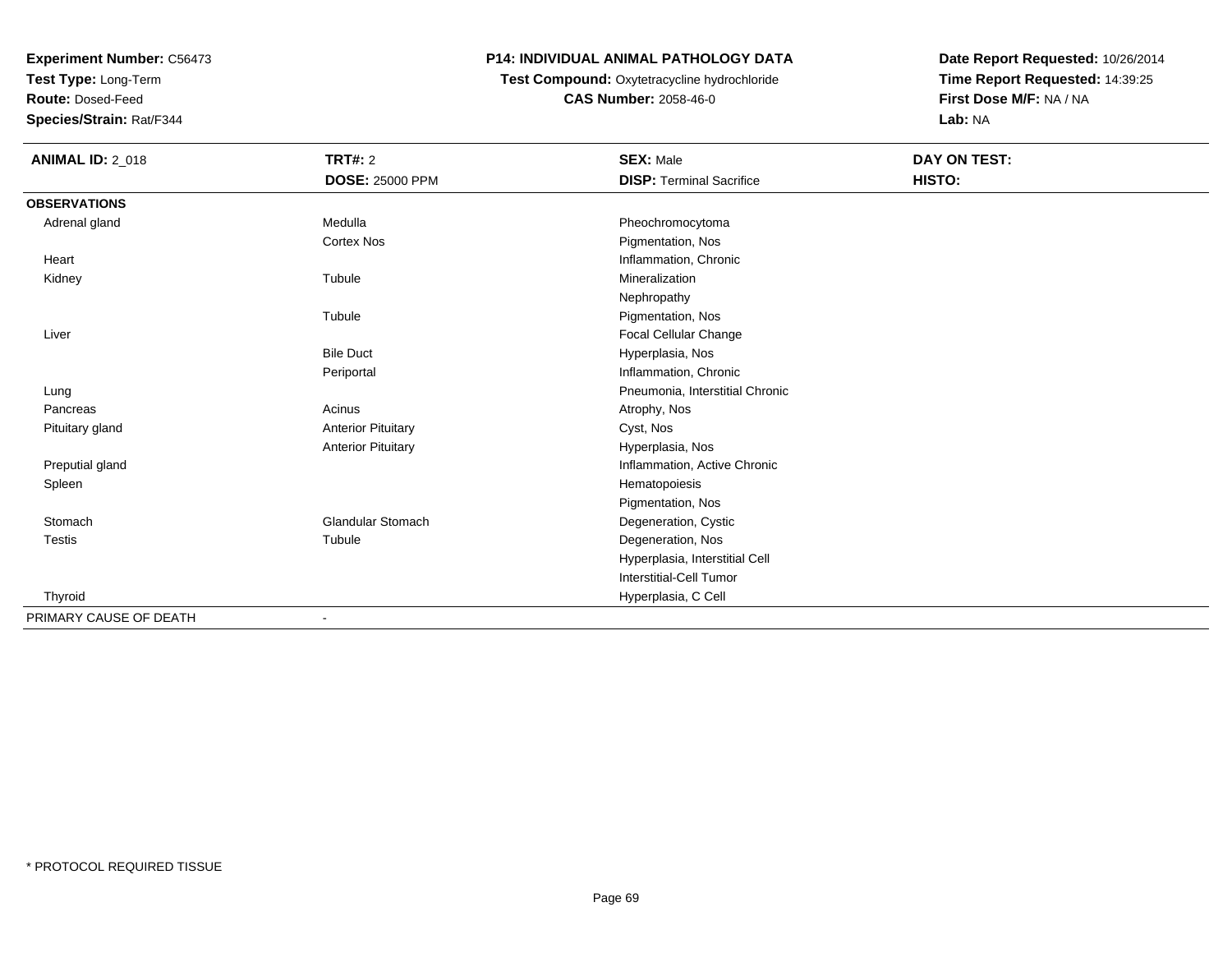**Test Type:** Long-Term

**Route:** Dosed-Feed

**Species/Strain:** Rat/F344

# **P14: INDIVIDUAL ANIMAL PATHOLOGY DATA**

**Test Compound:** Oxytetracycline hydrochloride**CAS Number:** 2058-46-0

| <b>ANIMAL ID: 2_019</b> | <b>TRT#: 2</b>               | <b>SEX: Male</b>                  | <b>DAY ON TEST:</b> |  |
|-------------------------|------------------------------|-----------------------------------|---------------------|--|
|                         | <b>DOSE: 25000 PPM</b>       | <b>DISP: Terminal Sacrifice</b>   | HISTO:              |  |
| <b>OBSERVATIONS</b>     |                              |                                   |                     |  |
| Adrenal gland           | Medulla                      | Hyperplasia, Nos                  |                     |  |
|                         | <b>Cortex Nos</b>            | Metamorphosis, Fatty              |                     |  |
|                         | <b>Cortex Nos</b>            | Pigmentation, Nos                 |                     |  |
| <b>Blood vessel</b>     | Pulmonary Vein Nos           | Mineralization                    |                     |  |
| Heart                   |                              | Inflammation, Chronic             |                     |  |
| Kidney                  |                              | Nephropathy                       |                     |  |
|                         | Tubule                       | Pigmentation, Nos                 |                     |  |
| Liver                   |                              | Focal Cellular Change             |                     |  |
|                         | <b>Bile Duct</b>             | Hyperplasia, Nos                  |                     |  |
|                         | Periportal                   | Inflammation, Chronic             |                     |  |
|                         |                              | Metamorphosis, Fatty              |                     |  |
| Lymph node              | Mandibular Lymph Node        | Plasmacytosis                     |                     |  |
| Mammary gland           |                              | Hyperplasia, Cystic               |                     |  |
| Pituitary gland         | <b>Anterior Pituitary</b>    | Adenoma, Nos                      |                     |  |
| Prostate                |                              | Inflammation, Active Chronic      |                     |  |
| Spleen                  |                              | Hematopoiesis                     |                     |  |
|                         |                              | Pigmentation, Nos                 |                     |  |
| Stomach                 | Glandular Stomach            | Degeneration, Cystic              |                     |  |
| Testis                  | Tubule                       | Degeneration, Nos                 |                     |  |
|                         | Tubule                       | Mineralization                    |                     |  |
| Thymus                  |                              | Cyst, Embryonal Duct              |                     |  |
| Thyroid                 |                              | Hyperplasia, C Cell               |                     |  |
| Urinary bladder         |                              | Calculus, Microscopic Examination |                     |  |
| PRIMARY CAUSE OF DEATH  | $\qquad \qquad \blacksquare$ |                                   |                     |  |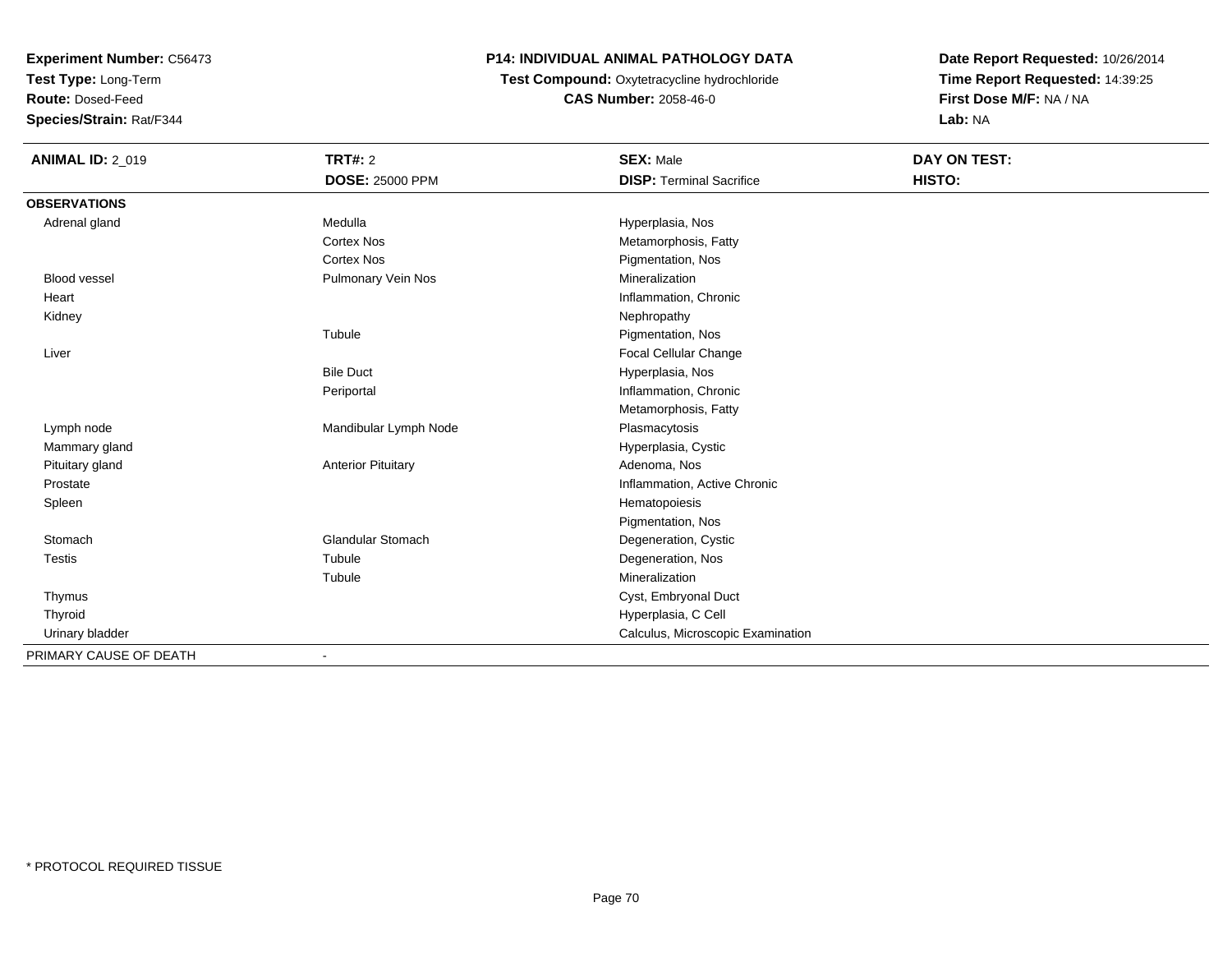**Test Type:** Long-Term

**Route:** Dosed-Feed

**Species/Strain:** Rat/F344

#### **P14: INDIVIDUAL ANIMAL PATHOLOGY DATA**

# **Test Compound:** Oxytetracycline hydrochloride**CAS Number:** 2058-46-0

| <b>ANIMAL ID: 2_020</b> | <b>TRT#: 2</b>         | <b>SEX: Male</b>                | DAY ON TEST: |  |
|-------------------------|------------------------|---------------------------------|--------------|--|
|                         | <b>DOSE: 25000 PPM</b> | <b>DISP: Terminal Sacrifice</b> | HISTO:       |  |
| <b>OBSERVATIONS</b>     |                        |                                 |              |  |
| Adrenal gland           | Medulla                | Hyperplasia, Nos                |              |  |
|                         | <b>Cortex Nos</b>      | Pigmentation, Nos               |              |  |
| Eye                     |                        | Cataract                        |              |  |
|                         | Sclera                 | Mineralization                  |              |  |
|                         |                        | Retinopathy                     |              |  |
| Heart                   |                        | Inflammation, Chronic           |              |  |
| Kidney                  | Tubule                 | Mineralization                  |              |  |
|                         |                        | Nephropathy                     |              |  |
|                         | Tubule                 | Pigmentation, Nos               |              |  |
| Liver                   |                        | Focal Cellular Change           |              |  |
|                         | <b>Bile Duct</b>       | Hyperplasia, Nos                |              |  |
|                         | Periportal             | Inflammation, Chronic           |              |  |
|                         |                        | Metamorphosis, Fatty            |              |  |
| Mammary gland           |                        | Hyperplasia, Cystic             |              |  |
| Prostate                |                        | Inflammation, Active Chronic    |              |  |
| Spleen                  |                        | Hematopoiesis                   |              |  |
|                         |                        | Pigmentation, Nos               |              |  |
| Testis                  | Tubule                 | Degeneration, Nos               |              |  |
|                         |                        | Interstitial-Cell Tumor         |              |  |
|                         | Tubule                 | Mineralization                  |              |  |
| Thyroid                 |                        | C-Cell Adenoma                  |              |  |
| PRIMARY CAUSE OF DEATH  | $\blacksquare$         |                                 |              |  |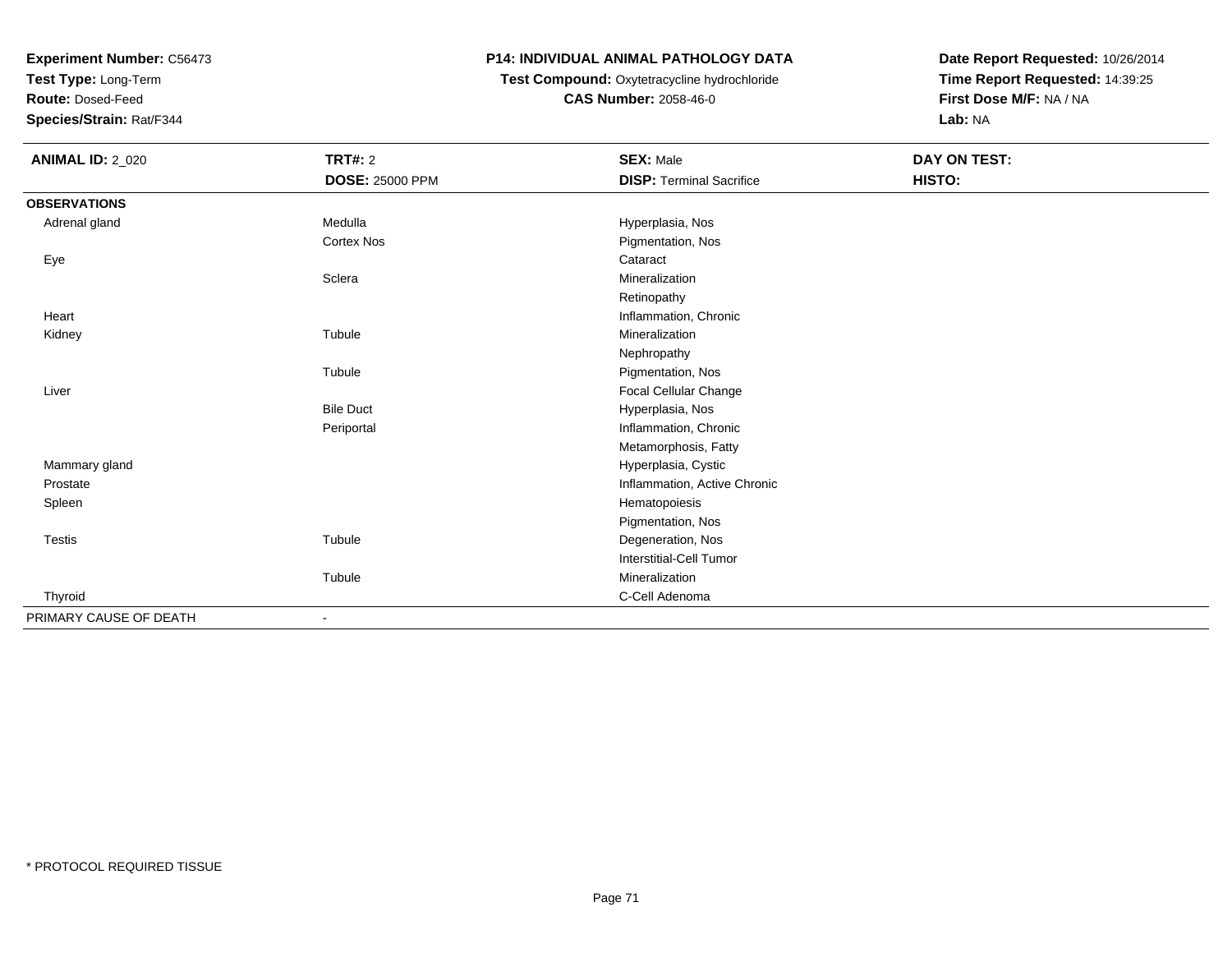**Test Type:** Long-Term

**Route:** Dosed-Feed

**Species/Strain:** Rat/F344

#### **P14: INDIVIDUAL ANIMAL PATHOLOGY DATA**

# **Test Compound:** Oxytetracycline hydrochloride**CAS Number:** 2058-46-0

| <b>ANIMAL ID: 2_021</b> | <b>TRT#: 2</b>           | <b>SEX: Male</b>                | DAY ON TEST: |  |
|-------------------------|--------------------------|---------------------------------|--------------|--|
|                         | <b>DOSE: 25000 PPM</b>   | <b>DISP:</b> Moribund Sacrifice | HISTO:       |  |
| <b>OBSERVATIONS</b>     |                          |                                 |              |  |
| Adrenal gland           | Cortex Nos               | Metamorphosis, Fatty            |              |  |
|                         | Medulla                  | Pheochromocytoma                |              |  |
| Heart                   |                          | Inflammation, Chronic           |              |  |
| Kidney                  |                          | Nephropathy                     |              |  |
| Liver                   |                          | Focal Cellular Change           |              |  |
|                         | <b>Bile Duct</b>         | Hyperplasia, Nos                |              |  |
| Pancreas                | Acinus                   | Atrophy, Nos                    |              |  |
| Preputial gland         |                          | Inflammation, Active Chronic    |              |  |
| Prostate                |                          | Inflammation, Suppurative       |              |  |
| Spleen                  |                          | Hematopoiesis                   |              |  |
| <b>Testis</b>           | Tubule                   | Degeneration, Nos               |              |  |
|                         |                          | Hyperplasia, Interstitial Cell  |              |  |
|                         |                          | Interstitial-Cell Tumor         |              |  |
| Unspecified             |                          | Fibroma                         |              |  |
|                         | Multiple Organs Nos      | Pigmentation, Nos               |              |  |
| PRIMARY CAUSE OF DEATH  | $\overline{\phantom{a}}$ |                                 |              |  |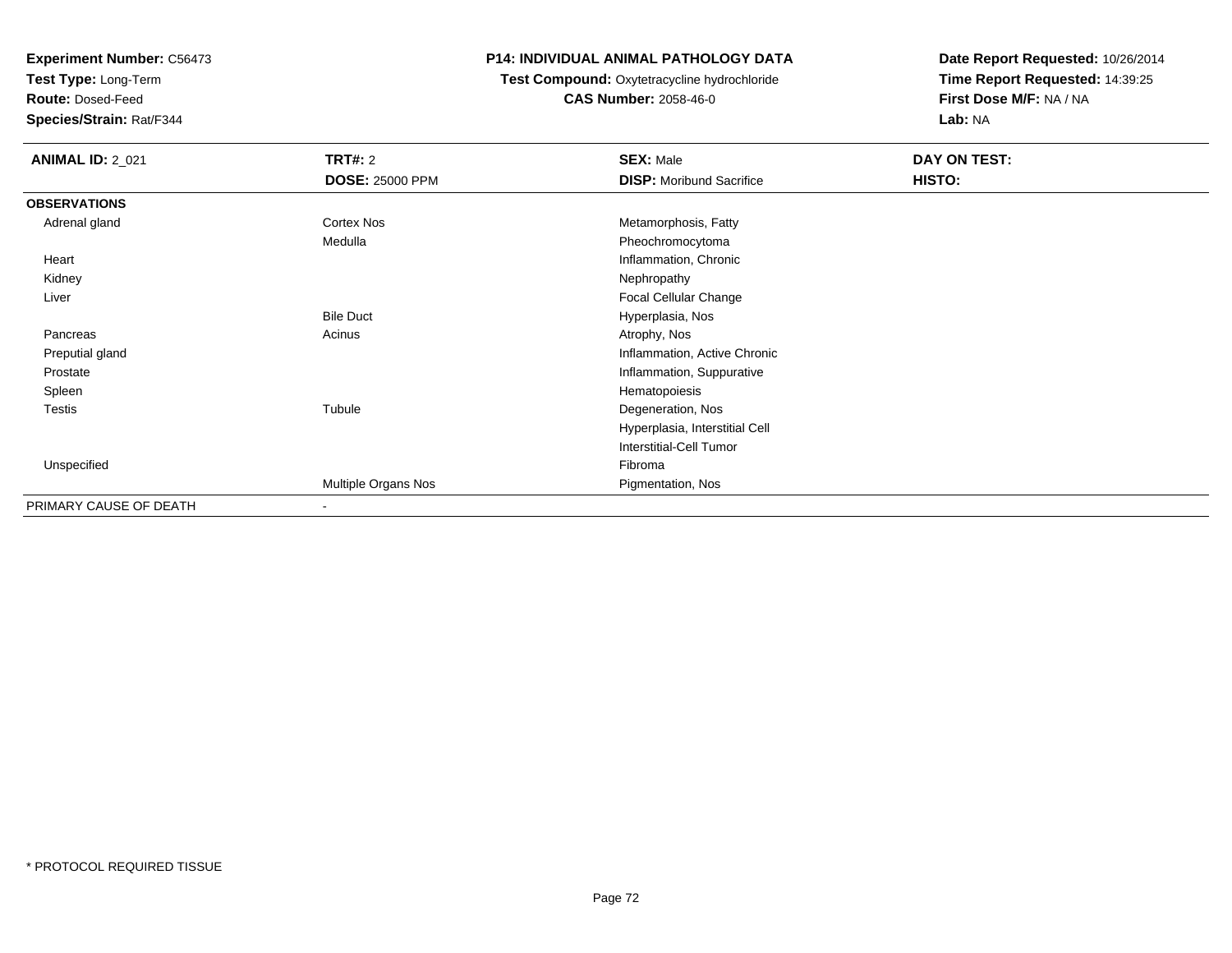**Test Type:** Long-Term

**Route:** Dosed-Feed

**Species/Strain:** Rat/F344

# **P14: INDIVIDUAL ANIMAL PATHOLOGY DATA**

#### **Test Compound:** Oxytetracycline hydrochloride**CAS Number:** 2058-46-0

| <b>ANIMAL ID: 2_022</b> | <b>TRT#: 2</b>            | <b>SEX: Male</b>                | DAY ON TEST: |  |
|-------------------------|---------------------------|---------------------------------|--------------|--|
|                         | <b>DOSE: 25000 PPM</b>    | <b>DISP:</b> Moribund Sacrifice | HISTO:       |  |
| <b>OBSERVATIONS</b>     |                           |                                 |              |  |
| Adrenal gland           | Medulla                   | Hyperplasia, Nos                |              |  |
|                         | <b>Cortex Nos</b>         | Metamorphosis, Fatty            |              |  |
|                         | Cortex Nos                | Pigmentation, Nos               |              |  |
| Heart                   |                           | Inflammation, Chronic           |              |  |
| Kidney                  | Pelvis                    | Hemorrhage                      |              |  |
|                         | Tubule                    | Necrosis, Nos                   |              |  |
|                         |                           | Nephropathy                     |              |  |
|                         | Tubule                    | Pigmentation, Nos               |              |  |
| Liver                   | <b>Bile Duct</b>          | Hyperplasia, Nos                |              |  |
| Pancreas                | Acinus                    | Atrophy, Nos                    |              |  |
| Pituitary gland         | <b>Anterior Pituitary</b> | Hyperplasia, Nos                |              |  |
| Salivary gland          |                           | Inflammation, Chronic           |              |  |
| Spleen                  |                           | Hematopoiesis                   |              |  |
| <b>Testis</b>           | Tubule                    | Degeneration, Nos               |              |  |
|                         |                           | Hyperplasia, Interstitial Cell  |              |  |
|                         |                           | Interstitial-Cell Tumor         |              |  |
| Thyroid                 |                           | Hyperplasia, C Cell             |              |  |
| Unspecified             | Multiple Organs Nos       | Leukemia, Mononuclear Cell      |              |  |
| PRIMARY CAUSE OF DEATH  | $\blacksquare$            |                                 |              |  |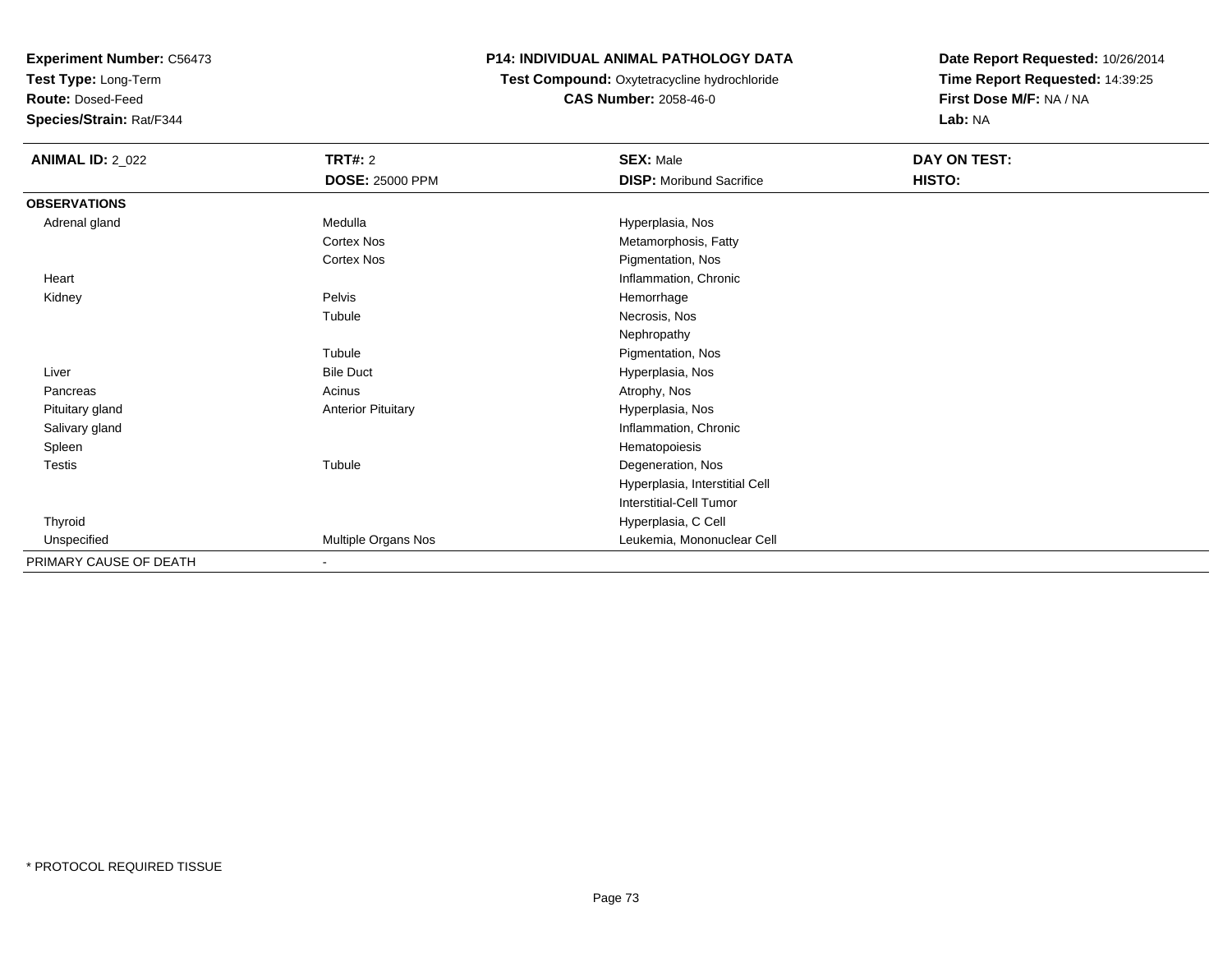**Test Type:** Long-Term

**Route:** Dosed-Feed

**Species/Strain:** Rat/F344

# **P14: INDIVIDUAL ANIMAL PATHOLOGY DATA**

 **Test Compound:** Oxytetracycline hydrochloride**CAS Number:** 2058-46-0

| <b>ANIMAL ID: 2_023</b> | TRT#: 2                  | <b>SEX: Male</b>                | DAY ON TEST: |  |
|-------------------------|--------------------------|---------------------------------|--------------|--|
|                         | <b>DOSE: 25000 PPM</b>   | <b>DISP: Terminal Sacrifice</b> | HISTO:       |  |
| <b>OBSERVATIONS</b>     |                          |                                 |              |  |
| Adrenal gland           | <b>Cortex Nos</b>        | Hyperplasia, Nos                |              |  |
|                         | Medulla                  | Hyperplasia, Nos                |              |  |
|                         | <b>Cortex Nos</b>        | Metamorphosis, Fatty            |              |  |
|                         | <b>Cortex Nos</b>        | Pigmentation, Nos               |              |  |
| <b>Brain</b>            |                          | Malacia                         |              |  |
| Heart                   |                          | Inflammation, Chronic           |              |  |
| Kidney                  |                          | Nephropathy                     |              |  |
|                         | Tubule                   | Pigmentation, Nos               |              |  |
| Liver                   |                          | Focal Cellular Change           |              |  |
|                         | <b>Bile Duct</b>         | Hyperplasia, Nos                |              |  |
| Pancreas                | Acinus                   | Atrophy, Nos                    |              |  |
| Preputial gland         |                          | Adenoma, Nos                    |              |  |
| Skin                    | Tail                     | Squamous Cell Papilloma         |              |  |
| Spleen                  |                          | Pigmentation, Nos               |              |  |
| Stomach                 | <b>Glandular Stomach</b> | Degeneration, Cystic            |              |  |
| <b>Testis</b>           | Tubule                   | Degeneration, Nos               |              |  |
|                         |                          | Hyperplasia, Interstitial Cell  |              |  |
|                         |                          | Interstitial-Cell Tumor         |              |  |
|                         | Tubule                   | Oligospermia                    |              |  |
| Thymus                  |                          | Cyst, Embryonal Duct            |              |  |
| Unspecified             | Multiple Organs Nos      | Leukemia, Mononuclear Cell      |              |  |
| PRIMARY CAUSE OF DEATH  |                          |                                 |              |  |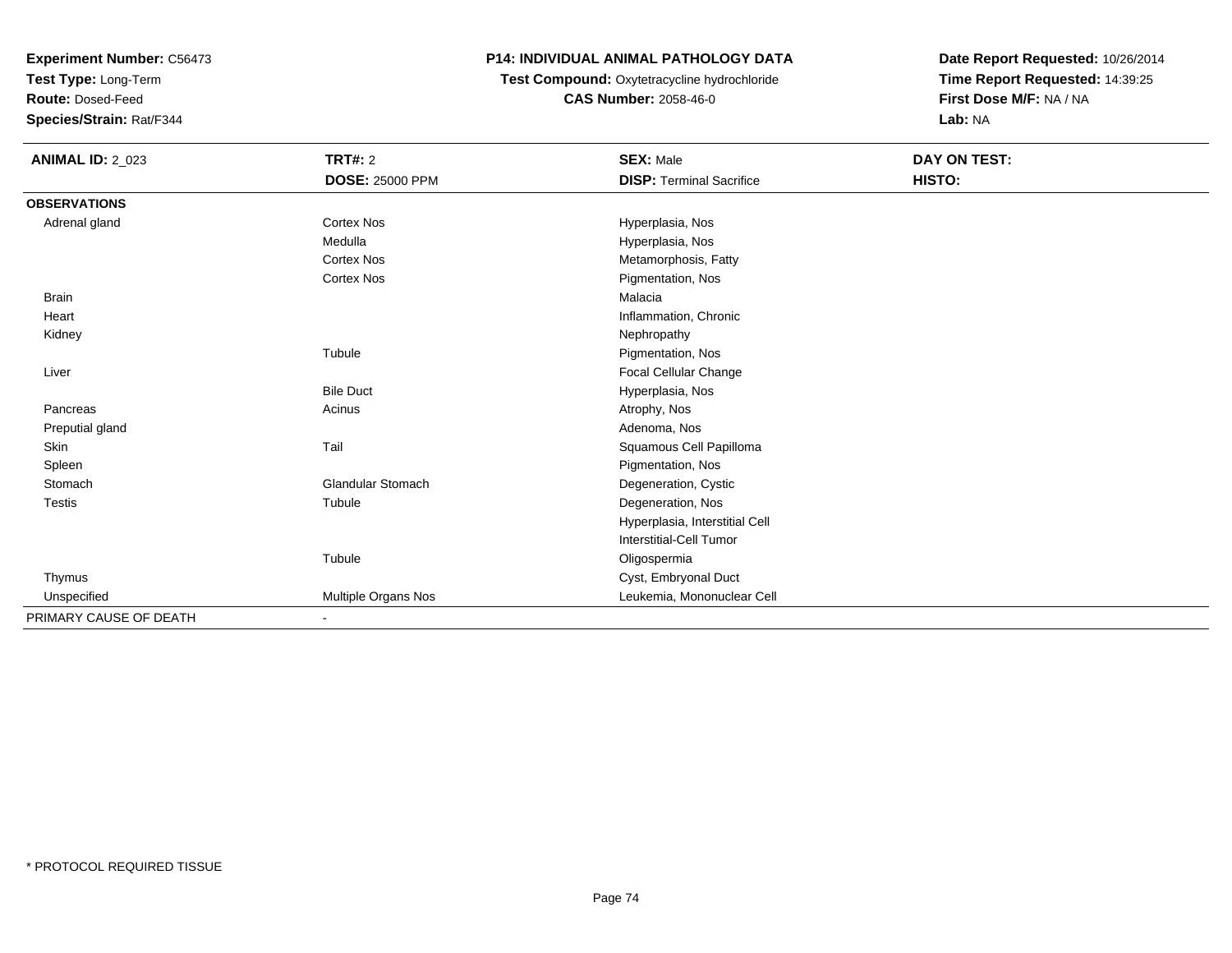**Test Type:** Long-Term

**Route:** Dosed-Feed

**Species/Strain:** Rat/F344

# **P14: INDIVIDUAL ANIMAL PATHOLOGY DATA**

# **Test Compound:** Oxytetracycline hydrochloride**CAS Number:** 2058-46-0

| <b>ANIMAL ID: 2_024</b> | <b>TRT#: 2</b>            | <b>SEX: Male</b>                | DAY ON TEST: |  |
|-------------------------|---------------------------|---------------------------------|--------------|--|
|                         | <b>DOSE: 25000 PPM</b>    | <b>DISP: Terminal Sacrifice</b> | HISTO:       |  |
| <b>OBSERVATIONS</b>     |                           |                                 |              |  |
| Adrenal gland           | Cortex Nos                | Pigmentation, Nos               |              |  |
| Heart                   |                           | Inflammation, Chronic           |              |  |
| Kidney                  |                           | Nephropathy                     |              |  |
|                         | Tubule                    | Pigmentation, Nos               |              |  |
| Liver                   |                           | Focal Cellular Change           |              |  |
|                         | <b>Bile Duct</b>          | Hyperplasia, Nos                |              |  |
|                         | Periportal                | Inflammation, Chronic           |              |  |
| Pancreas                | Acinus                    | Atrophy, Nos                    |              |  |
|                         | Islets                    | Islet-Cell Adenoma              |              |  |
| Pituitary gland         | <b>Anterior Pituitary</b> | Adenoma, Nos                    |              |  |
| Prostate                |                           | Inflammation, Active Chronic    |              |  |
| Salivary gland          |                           | Inflammation, Chronic           |              |  |
| Spleen                  |                           | Pigmentation, Nos               |              |  |
| Stomach                 | <b>Glandular Stomach</b>  | Degeneration, Cystic            |              |  |
| Testis                  |                           | Hyperplasia, Interstitial Cell  |              |  |
| Thyroid                 |                           | <b>Cystic Follicles</b>         |              |  |
|                         |                           | Hyperplasia, C Cell             |              |  |
| Unspecified             | Multiple Organs Nos       | Leukemia, Mononuclear Cell      |              |  |
| PRIMARY CAUSE OF DEATH  | $\blacksquare$            |                                 |              |  |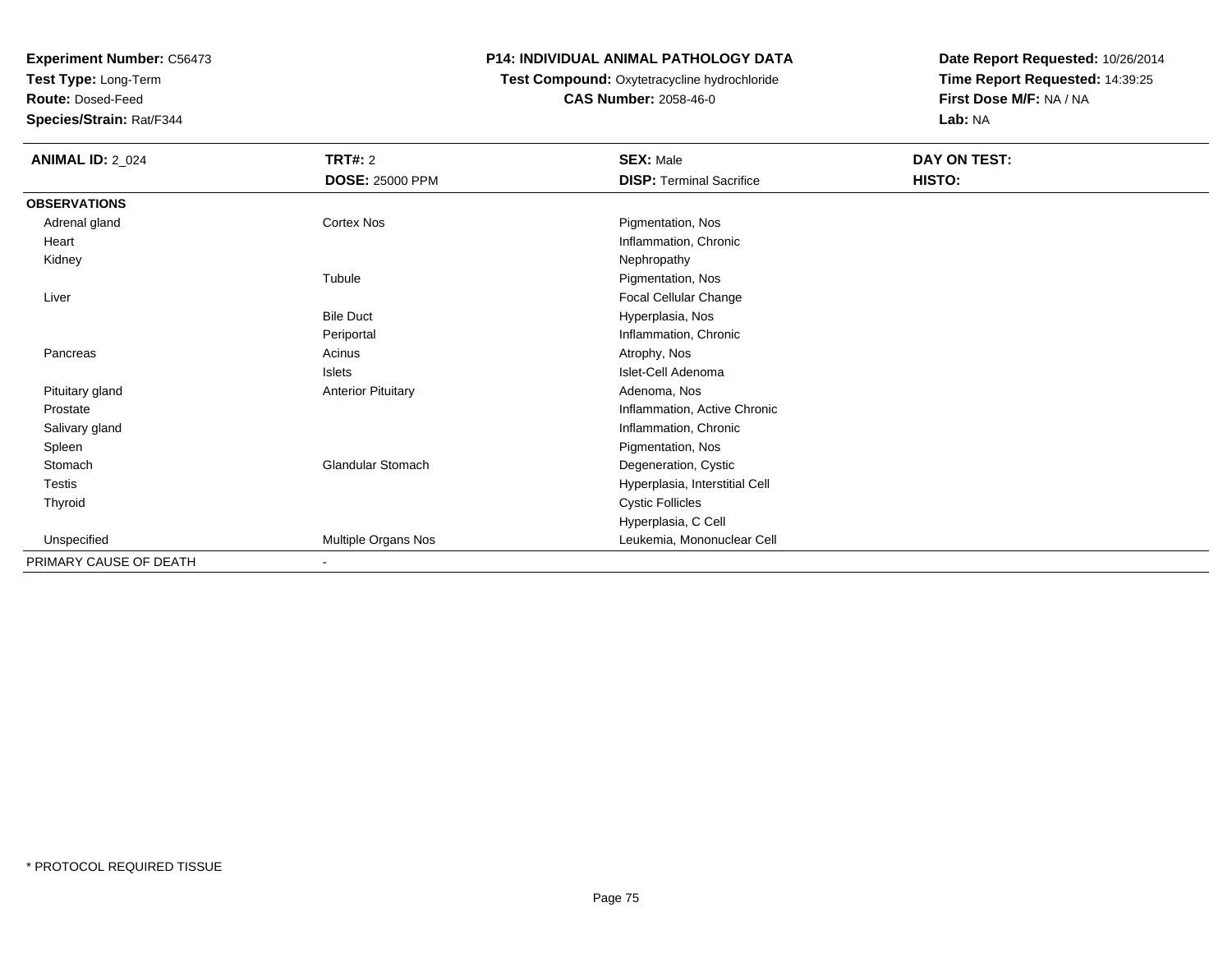**Test Type:** Long-Term

**Route:** Dosed-Feed

**Species/Strain:** Rat/F344

# **P14: INDIVIDUAL ANIMAL PATHOLOGY DATA**

**Test Compound:** Oxytetracycline hydrochloride**CAS Number:** 2058-46-0

| <b>ANIMAL ID: 2_025</b> | <b>TRT#: 2</b>            | <b>SEX: Male</b>                | DAY ON TEST: |
|-------------------------|---------------------------|---------------------------------|--------------|
|                         | <b>DOSE: 25000 PPM</b>    | <b>DISP: Terminal Sacrifice</b> | HISTO:       |
| <b>OBSERVATIONS</b>     |                           |                                 |              |
| Adrenal gland           | Medulla                   | Pheochromocytoma                |              |
|                         | <b>Cortex Nos</b>         | Pigmentation, Nos               |              |
| Heart                   |                           | Inflammation, Chronic           |              |
| Kidney                  |                           | Nephropathy                     |              |
|                         | Tubule                    | Pigmentation, Nos               |              |
| Liver                   |                           | Focal Cellular Change           |              |
|                         | <b>Bile Duct</b>          | Hyperplasia, Nos                |              |
| Lung                    |                           | Hemorrhage                      |              |
| Pancreas                | Acinus                    | Atrophy, Nos                    |              |
|                         | Islets                    | Hyperplasia, Nos                |              |
| Pituitary gland         | <b>Anterior Pituitary</b> | Hyperplasia, Nos                |              |
| Preputial gland         |                           | Inflammation, Active Chronic    |              |
| Salivary gland          |                           | Inflammation, Chronic           |              |
| Spleen                  |                           | Hematopoiesis                   |              |
|                         |                           | Pigmentation, Nos               |              |
| Testis                  | Tubule                    | Degeneration, Nos               |              |
|                         |                           | Hyperplasia, Interstitial Cell  |              |
|                         |                           | Interstitial-Cell Tumor         |              |
|                         | Tunica Vaginalis          | Mesothelioma, Nos               |              |
|                         | Tubule                    | Mineralization                  |              |
| Thymus                  |                           | Cyst, Embryonal Duct            |              |
| Thyroid                 |                           | <b>Cystic Follicles</b>         |              |
|                         |                           | Hyperplasia, C Cell             |              |
|                         |                           | Hyperplasia, Follicular Cell    |              |
| PRIMARY CAUSE OF DEATH  |                           |                                 |              |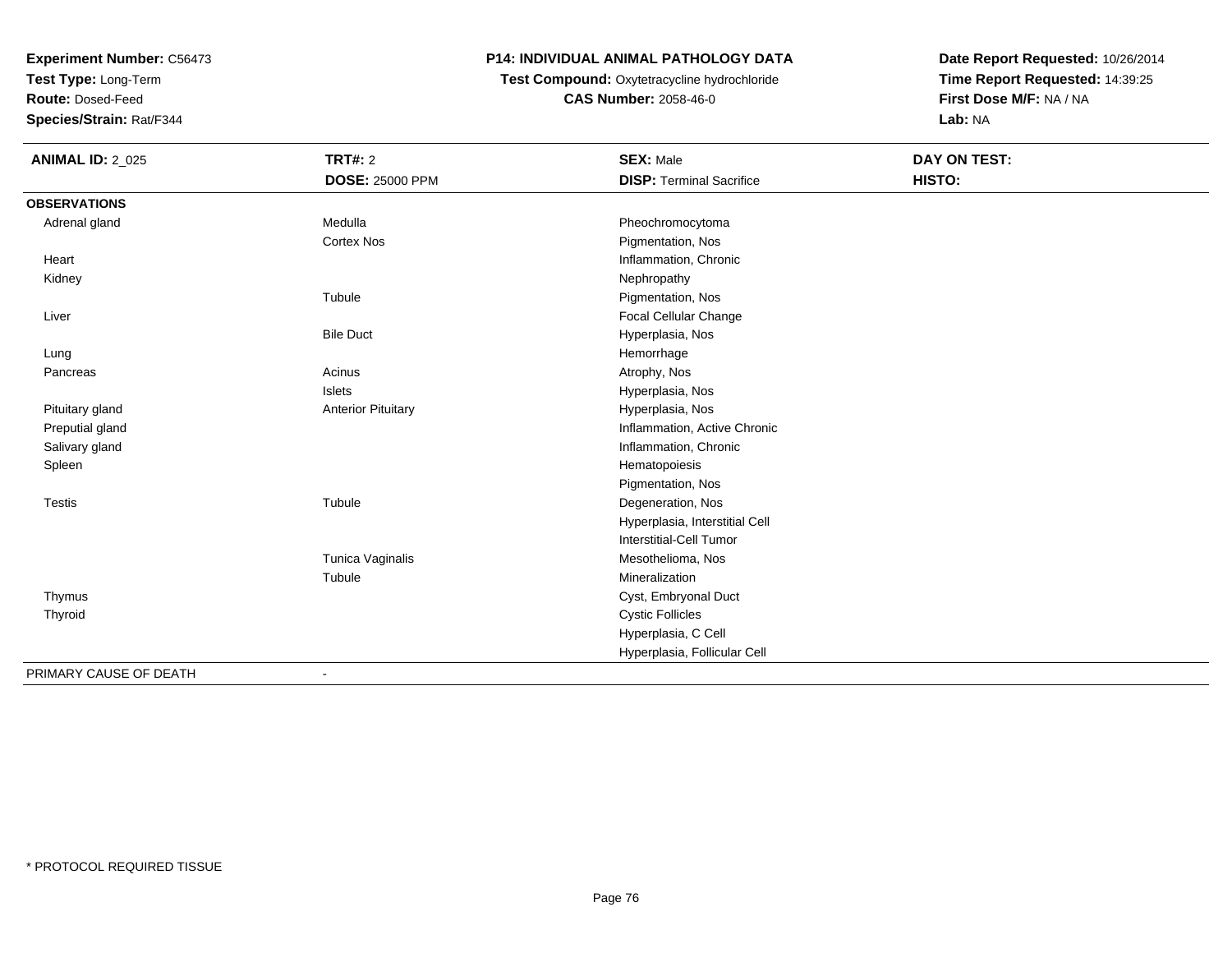**Test Type:** Long-Term

**Route:** Dosed-Feed

**Species/Strain:** Rat/F344

# **P14: INDIVIDUAL ANIMAL PATHOLOGY DATA**

 **Test Compound:** Oxytetracycline hydrochloride**CAS Number:** 2058-46-0

| <b>ANIMAL ID: 2_026</b> | <b>TRT#: 2</b>            | <b>SEX: Male</b>                | DAY ON TEST: |  |
|-------------------------|---------------------------|---------------------------------|--------------|--|
|                         | <b>DOSE: 25000 PPM</b>    | <b>DISP: Terminal Sacrifice</b> | HISTO:       |  |
| <b>OBSERVATIONS</b>     |                           |                                 |              |  |
| Adrenal gland           | Medulla                   | Cytoplasmic Vacuolization       |              |  |
|                         | <b>Cortex Nos</b>         | Metamorphosis, Fatty            |              |  |
|                         | Medulla                   | Pheochromocytoma                |              |  |
| Heart                   |                           | Inflammation, Chronic           |              |  |
| Kidney                  | Tubule                    | Mineralization                  |              |  |
|                         |                           | Nephropathy                     |              |  |
| Liver                   |                           | Focal Cellular Change           |              |  |
|                         | <b>Bile Duct</b>          | Hyperplasia, Nos                |              |  |
|                         | Periportal                | Inflammation, Chronic           |              |  |
|                         |                           | Metamorphosis, Fatty            |              |  |
| Pancreas                | Acinus                    | Atrophy, Nos                    |              |  |
|                         | Acinus                    | Hyperplasia, Nos                |              |  |
| Pituitary gland         | <b>Anterior Pituitary</b> | Adenoma, Nos                    |              |  |
| Prostate                |                           | Inflammation, Active Chronic    |              |  |
| Skin                    |                           | Squamous Cell Papilloma         |              |  |
| Spleen                  |                           | Hematopoiesis                   |              |  |
| Stomach                 | <b>Glandular Stomach</b>  | Degeneration, Cystic            |              |  |
| <b>Testis</b>           |                           | Hyperplasia, Interstitial Cell  |              |  |
| Thyroid                 |                           | Hyperplasia, C Cell             |              |  |
|                         |                           | Hyperplasia, Follicular Cell    |              |  |
| Unspecified             | Multiple Organs Nos       | Pigmentation, Nos               |              |  |
| PRIMARY CAUSE OF DEATH  |                           |                                 |              |  |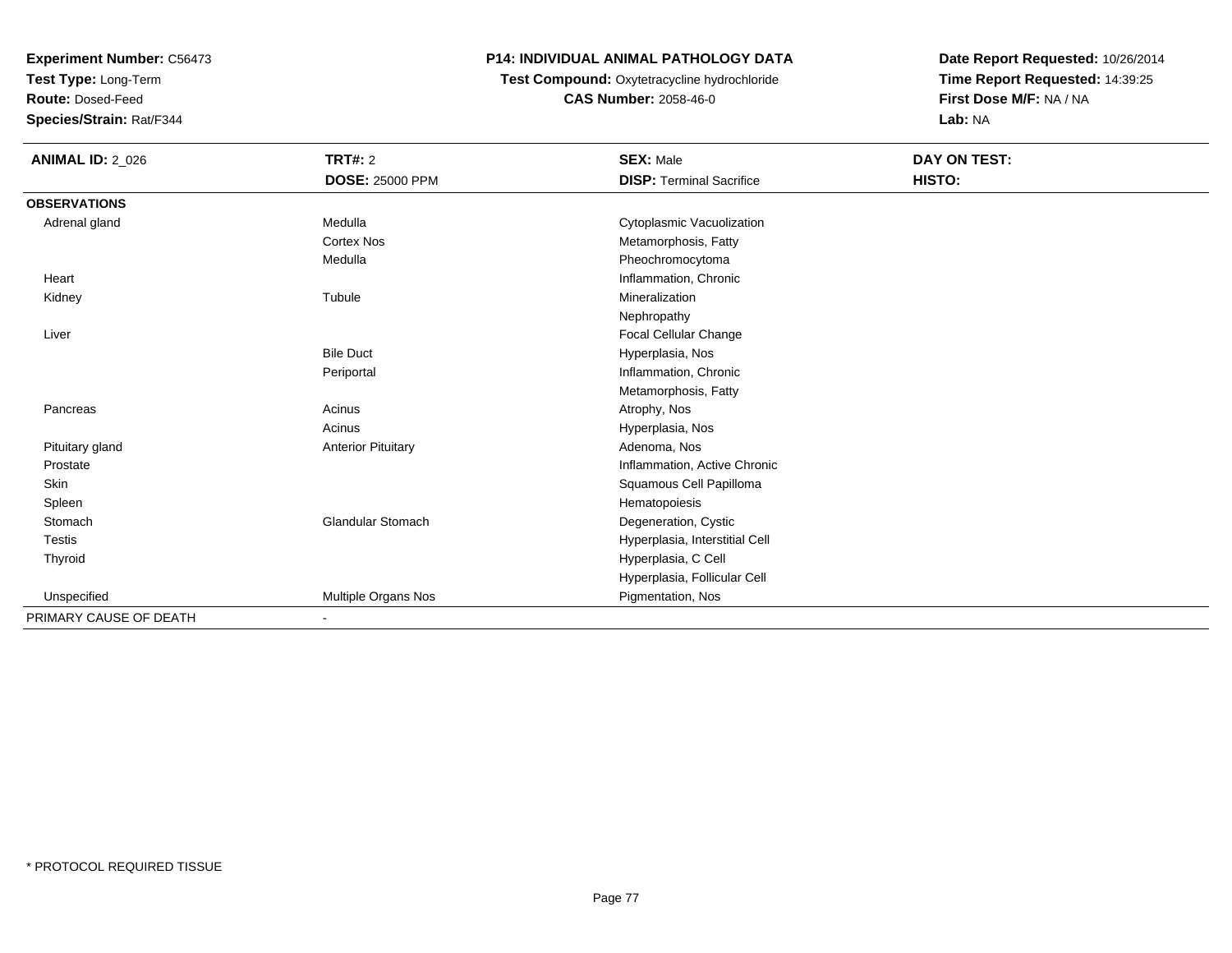**Test Type:** Long-Term

**Route:** Dosed-Feed

**Species/Strain:** Rat/F344

# **P14: INDIVIDUAL ANIMAL PATHOLOGY DATA**

# **Test Compound:** Oxytetracycline hydrochloride**CAS Number:** 2058-46-0

| <b>ANIMAL ID: 2_027</b> | <b>TRT#: 2</b>            | <b>SEX: Male</b>                | DAY ON TEST: |
|-------------------------|---------------------------|---------------------------------|--------------|
|                         | <b>DOSE: 25000 PPM</b>    | <b>DISP:</b> Moribund Sacrifice | HISTO:       |
| <b>OBSERVATIONS</b>     |                           |                                 |              |
| Adrenal gland           | Cortex Nos                | Necrosis, Nos                   |              |
|                         | Medulla                   | Pheochromocytoma                |              |
|                         | Cortex Nos                | Pigmentation, Nos               |              |
| Heart                   |                           | Inflammation, Chronic           |              |
| Kidney                  | Tubule                    | Mineralization                  |              |
|                         |                           | Nephropathy                     |              |
|                         | Tubule                    | Pigmentation, Nos               |              |
| Liver                   | <b>Bile Duct</b>          | Hyperplasia, Nos                |              |
| Lung                    |                           | Histiocytosis                   |              |
| Lymph node              | Mandibular Lymph Node     | Hemosiderosis                   |              |
| Pancreas                | Acinus                    | Atrophy, Nos                    |              |
| Pituitary gland         | <b>Anterior Pituitary</b> | Adenoma, Nos                    |              |
| Preputial gland         |                           | Inflammation, Suppurative       |              |
| Seminal vesicle         |                           | Inflammation, Active Chronic    |              |
| Stomach                 | <b>Glandular Stomach</b>  | Degeneration, Cystic            |              |
| <b>Testis</b>           | Tubule                    | Degeneration, Nos               |              |
|                         |                           | Hyperplasia, Interstitial Cell  |              |
|                         |                           | Interstitial-Cell Tumor         |              |
|                         | Tubule                    | Mineralization                  |              |
| Thyroid                 |                           | C-Cell Carcinoma                |              |
|                         |                           | Hyperplasia, C Cell             |              |
| Unspecified             | Multiple Organs Nos       | Leukemia, Mononuclear Cell      |              |
| PRIMARY CAUSE OF DEATH  | $\blacksquare$            |                                 |              |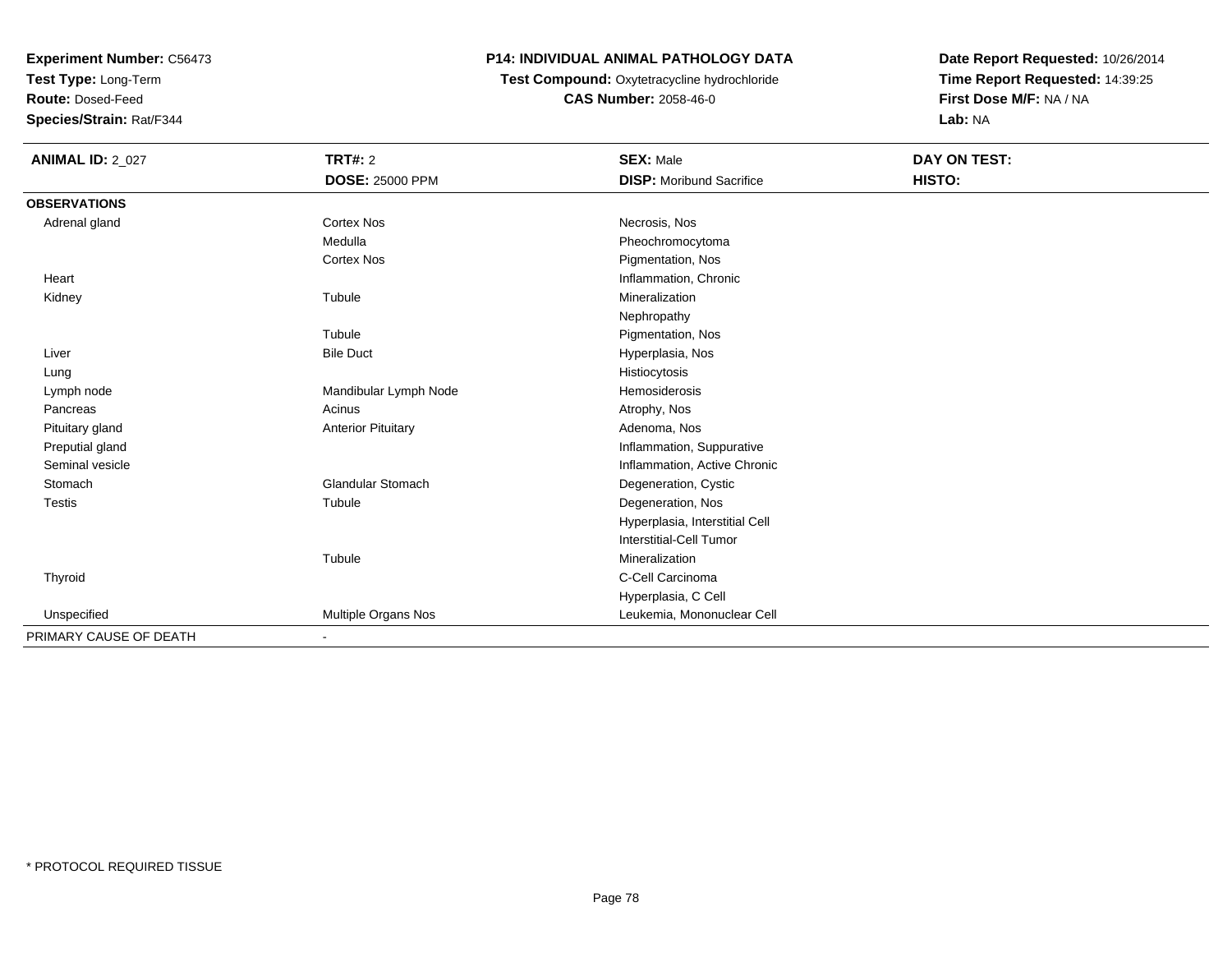**Test Type:** Long-Term

**Route:** Dosed-Feed

**Species/Strain:** Rat/F344

#### **P14: INDIVIDUAL ANIMAL PATHOLOGY DATA**

 **Test Compound:** Oxytetracycline hydrochloride**CAS Number:** 2058-46-0

| <b>ANIMAL ID: 2 028</b> | TRT#: 2                   | <b>SEX: Male</b>                  | DAY ON TEST: |  |
|-------------------------|---------------------------|-----------------------------------|--------------|--|
|                         | <b>DOSE: 25000 PPM</b>    | <b>DISP: Natural Death</b>        | HISTO:       |  |
| <b>OBSERVATIONS</b>     |                           |                                   |              |  |
| Heart                   |                           | Hemorrhage                        |              |  |
|                         |                           | Necrosis, Coagulative             |              |  |
| Kidney                  |                           | Nephropathy                       |              |  |
|                         | Tubule                    | Pigmentation, Nos                 |              |  |
| Liver                   |                           | Metamorphosis, Fatty              |              |  |
| Lung                    |                           | Hemorrhage                        |              |  |
| Penis                   | Prepuce Nos               | Calculus, Microscopic Examination |              |  |
| Pituitary gland         | <b>Anterior Pituitary</b> | Cyst, Nos                         |              |  |
| Preputial gland         |                           | Inflammation, Active Chronic      |              |  |
| Unspecified             | Multiple Organs Nos       | Leukemia, Mononuclear Cell        |              |  |
| PRIMARY CAUSE OF DEATH  | $\blacksquare$            |                                   |              |  |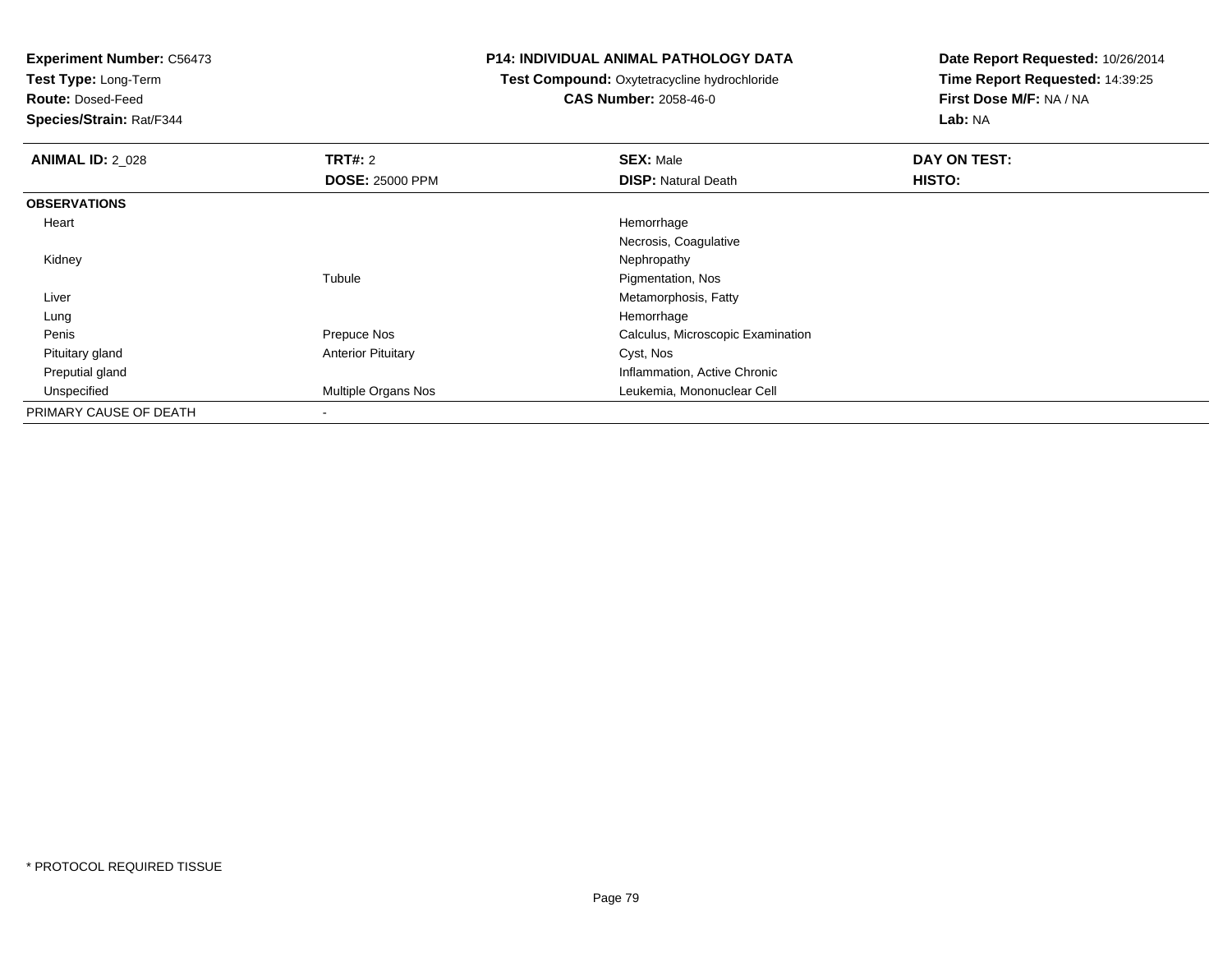**Test Type:** Long-Term

**Route:** Dosed-Feed

**Species/Strain:** Rat/F344

# **P14: INDIVIDUAL ANIMAL PATHOLOGY DATA**

# **Test Compound:** Oxytetracycline hydrochloride**CAS Number:** 2058-46-0

| <b>ANIMAL ID: 2_029</b> | TRT#: 2                   | <b>SEX: Male</b>                | DAY ON TEST: |  |
|-------------------------|---------------------------|---------------------------------|--------------|--|
|                         | <b>DOSE: 25000 PPM</b>    | <b>DISP:</b> Moribund Sacrifice | HISTO:       |  |
| <b>OBSERVATIONS</b>     |                           |                                 |              |  |
| Adrenal gland           |                           | Cortical Adenoma                |              |  |
|                         | <b>Cortex Nos</b>         | Pigmentation, Nos               |              |  |
| Bone marrow             |                           | Fibrosis, Myelo                 |              |  |
| Kidney                  |                           | Nephropathy                     |              |  |
|                         | Tubule                    | Pigmentation, Nos               |              |  |
| Liver                   | <b>Bile Duct</b>          | Hyperplasia, Nos                |              |  |
| Lung                    |                           | <b>Cholesterol Deposit</b>      |              |  |
|                         |                           | Histiocytosis                   |              |  |
|                         |                           | Pneumonia, Interstitial Chronic |              |  |
| Pituitary gland         | <b>Anterior Pituitary</b> | Adenoma, Nos                    |              |  |
|                         | <b>Anterior Pituitary</b> | Hyperplasia, Nos                |              |  |
| Prostate                |                           | Inflammation, Active Chronic    |              |  |
| Spleen                  |                           | Pigmentation, Nos               |              |  |
| Stomach                 | <b>Glandular Stomach</b>  | Degeneration, Cystic            |              |  |
| Testis                  |                           | Hyperplasia, Interstitial Cell  |              |  |
|                         |                           | Interstitial-Cell Tumor         |              |  |
| Thyroid                 |                           | Hyperplasia, Follicular Cell    |              |  |
| Unspecified             | Multiple Organs Nos       | Inflammation, Chronic           |              |  |
|                         | Multiple Organs Nos       | Leukemia, Mononuclear Cell      |              |  |
| PRIMARY CAUSE OF DEATH  |                           |                                 |              |  |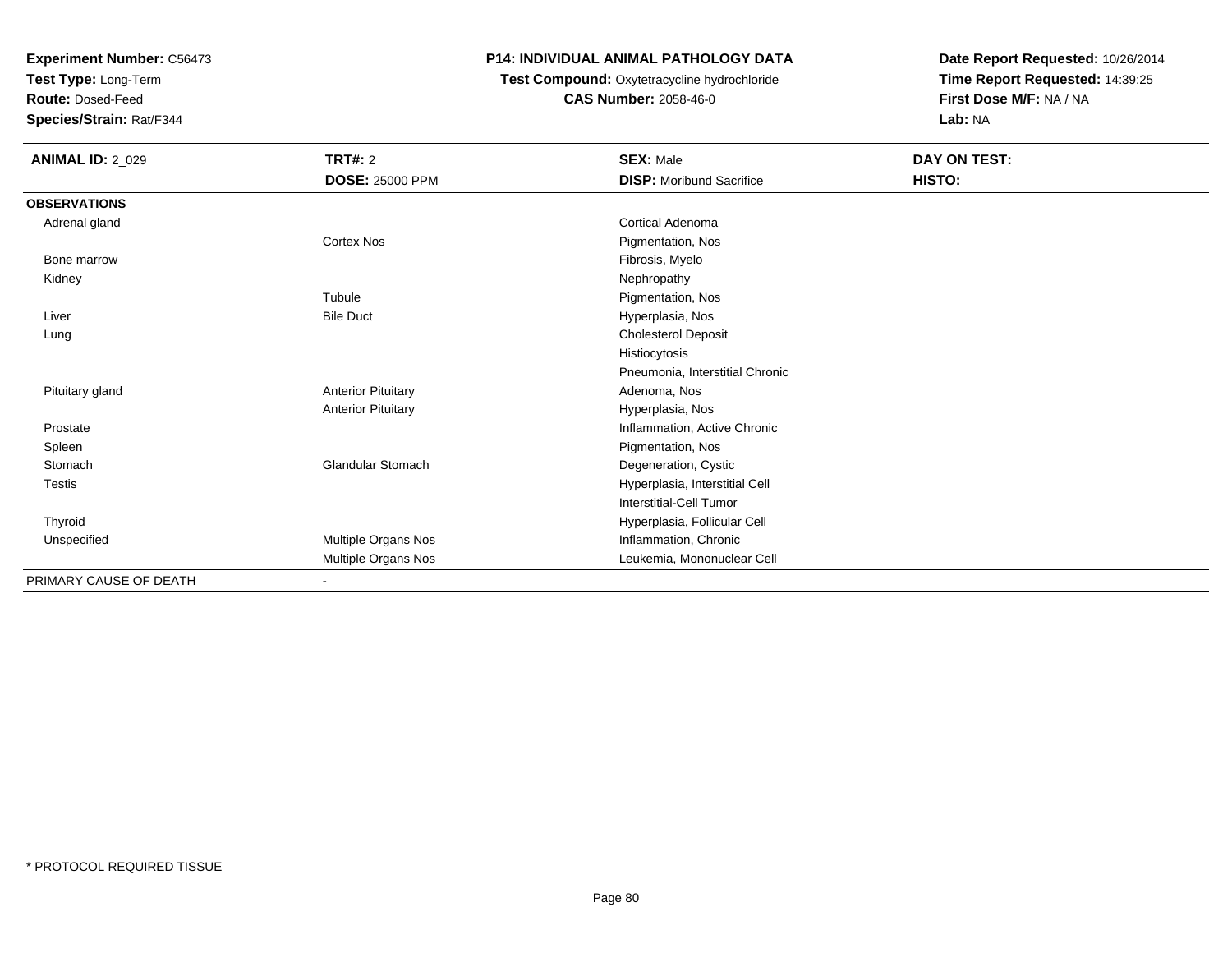**Test Type:** Long-Term

**Route:** Dosed-Feed

**Species/Strain:** Rat/F344

# **P14: INDIVIDUAL ANIMAL PATHOLOGY DATA**

**Test Compound:** Oxytetracycline hydrochloride**CAS Number:** 2058-46-0

| <b>ANIMAL ID: 2_030</b> | TRT#: 2                   | <b>SEX: Male</b>                | DAY ON TEST: |  |
|-------------------------|---------------------------|---------------------------------|--------------|--|
|                         | <b>DOSE: 25000 PPM</b>    | <b>DISP: Terminal Sacrifice</b> | HISTO:       |  |
| <b>OBSERVATIONS</b>     |                           |                                 |              |  |
| Adrenal gland           | <b>Cortex Nos</b>         | Metamorphosis, Fatty            |              |  |
|                         | Medulla                   | Pheochromocytoma                |              |  |
|                         | <b>Cortex Nos</b>         | Pigmentation, Nos               |              |  |
| Heart                   |                           | Inflammation, Chronic           |              |  |
| Kidney                  | Tubule                    | Mineralization                  |              |  |
|                         |                           | Nephropathy                     |              |  |
|                         | Tubule                    | Pigmentation, Nos               |              |  |
| Liver                   |                           | <b>Focal Cellular Change</b>    |              |  |
|                         | <b>Bile Duct</b>          | Hyperplasia, Nos                |              |  |
|                         | Periportal                | Inflammation, Chronic           |              |  |
| Pancreas                | Acinus                    | Atrophy, Nos                    |              |  |
|                         | Acinus                    | Hyperplasia, Nos                |              |  |
|                         | <b>Islets</b>             | Islet-Cell Adenoma              |              |  |
| Pituitary gland         | <b>Anterior Pituitary</b> | Adenoma, Nos                    |              |  |
| Preputial gland         |                           | Inflammation, Active Chronic    |              |  |
| Prostate                |                           | Inflammation, Active Chronic    |              |  |
| Seminal vesicle         |                           | Inflammation, Active Chronic    |              |  |
| Spleen                  |                           | Hematopoiesis                   |              |  |
|                         |                           | Pigmentation, Nos               |              |  |
| Stomach                 | Glandular Stomach         | Degeneration, Cystic            |              |  |
| <b>Testis</b>           | Tubule                    | Degeneration, Nos               |              |  |
|                         |                           | Hyperplasia, Interstitial Cell  |              |  |
|                         |                           | Interstitial-Cell Tumor         |              |  |
| PRIMARY CAUSE OF DEATH  |                           |                                 |              |  |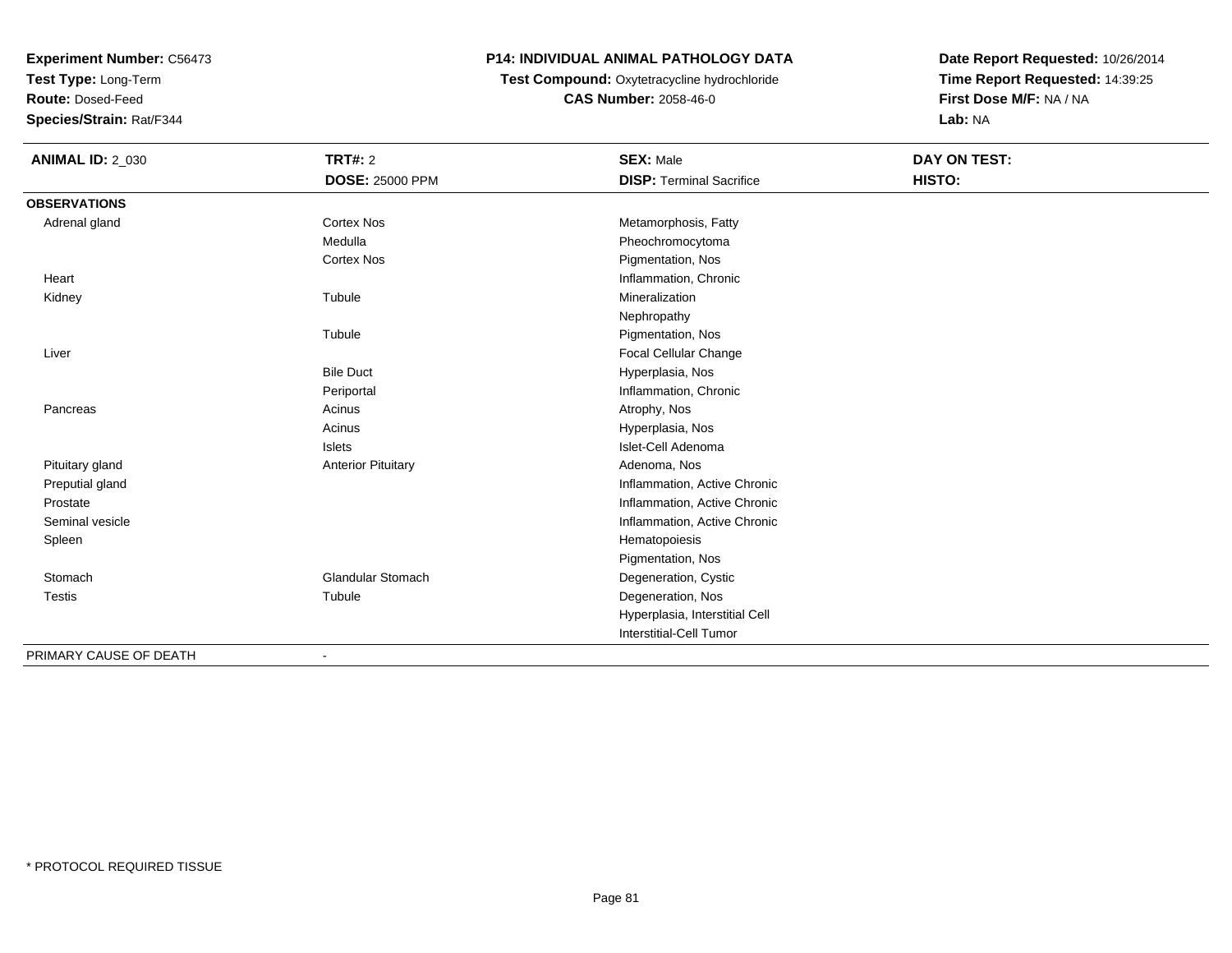**Test Type:** Long-Term

**Route:** Dosed-Feed

**Species/Strain:** Rat/F344

# **P14: INDIVIDUAL ANIMAL PATHOLOGY DATA**

# **Test Compound:** Oxytetracycline hydrochloride**CAS Number:** 2058-46-0

| <b>ANIMAL ID: 2_031</b> | <b>TRT#: 2</b>            | <b>SEX: Male</b>                | DAY ON TEST: |  |
|-------------------------|---------------------------|---------------------------------|--------------|--|
|                         | <b>DOSE: 25000 PPM</b>    | <b>DISP:</b> Moribund Sacrifice | HISTO:       |  |
| <b>OBSERVATIONS</b>     |                           |                                 |              |  |
| Adrenal gland           | Medulla                   | Hyperplasia, Nos                |              |  |
|                         | Cortex Nos                | Metamorphosis, Fatty            |              |  |
|                         | <b>Cortex Nos</b>         | Pigmentation, Nos               |              |  |
| Heart                   |                           | Inflammation, Chronic           |              |  |
| Kidney                  | Tubule                    | Mineralization                  |              |  |
|                         |                           | Nephropathy                     |              |  |
|                         | Tubule                    | Pigmentation, Nos               |              |  |
| Liver                   |                           | <b>Focal Cellular Change</b>    |              |  |
|                         | <b>Bile Duct</b>          | Hyperplasia, Nos                |              |  |
|                         | Periportal                | Inflammation, Chronic           |              |  |
| Pituitary gland         | <b>Anterior Pituitary</b> | Adenoma, Nos                    |              |  |
| Preputial gland         |                           | Adenocarcinoma, Nos             |              |  |
| Prostate                |                           | Inflammation, Suppurative       |              |  |
| Salivary gland          |                           | Inflammation, Chronic           |              |  |
| Spleen                  |                           | Pigmentation, Nos               |              |  |
| Stomach                 | <b>Glandular Stomach</b>  | Degeneration, Cystic            |              |  |
| Thyroid                 |                           | Mineralization                  |              |  |
| PRIMARY CAUSE OF DEATH  |                           |                                 |              |  |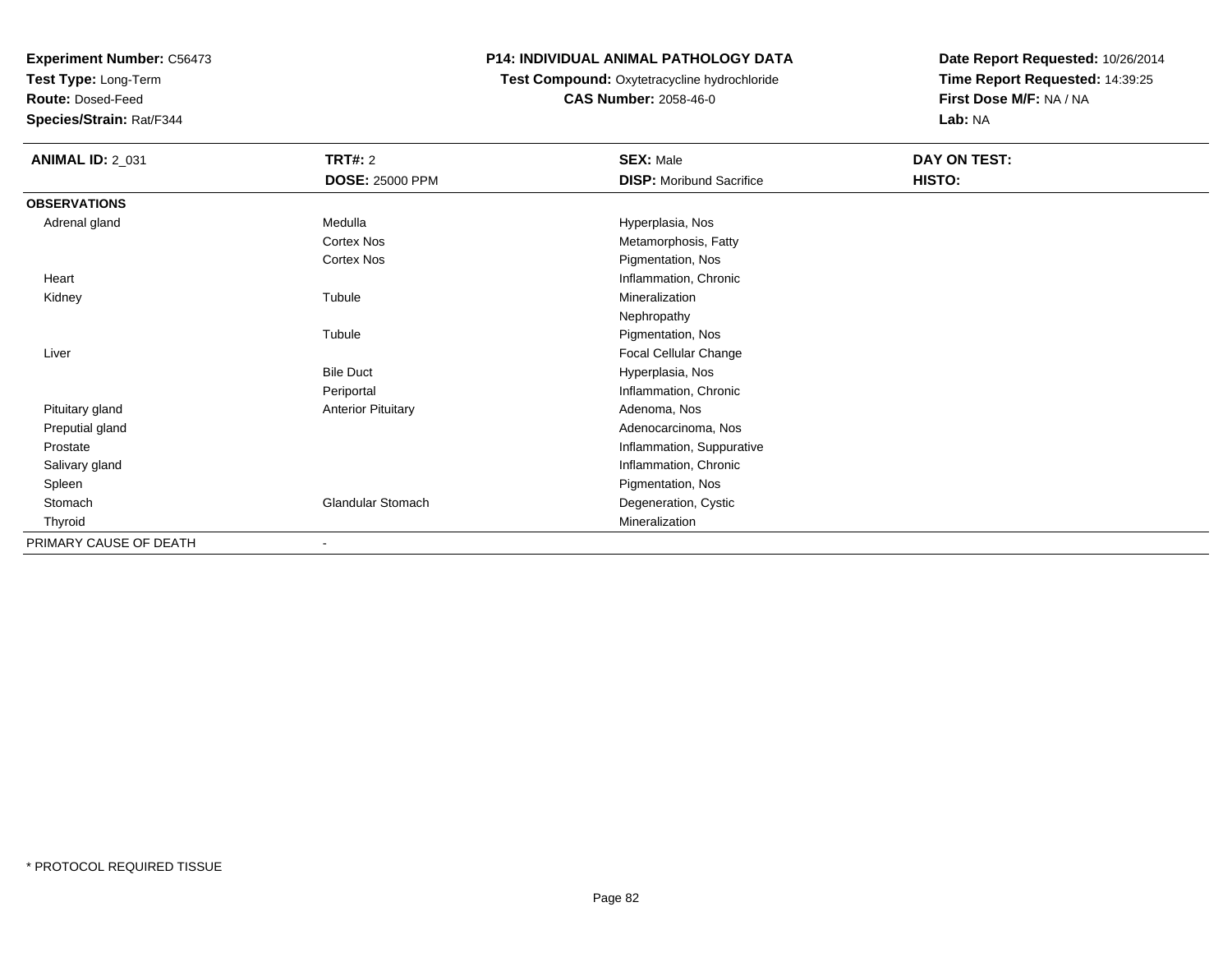**Test Type:** Long-Term

**Route:** Dosed-Feed

**Species/Strain:** Rat/F344

# **P14: INDIVIDUAL ANIMAL PATHOLOGY DATA**

**Test Compound:** Oxytetracycline hydrochloride**CAS Number:** 2058-46-0

| <b>ANIMAL ID: 2_032</b> | TRT#: 2                   | <b>SEX: Male</b>                | DAY ON TEST: |
|-------------------------|---------------------------|---------------------------------|--------------|
|                         | <b>DOSE: 25000 PPM</b>    | <b>DISP:</b> Moribund Sacrifice | HISTO:       |
| <b>OBSERVATIONS</b>     |                           |                                 |              |
| Adrenal gland           | Medulla                   | Hyperplasia, Nos                |              |
|                         | <b>Cortex Nos</b>         | Metamorphosis, Fatty            |              |
|                         | Medulla                   | Pheochromocytoma                |              |
|                         | Cortex Nos                | Pigmentation, Nos               |              |
| Brain                   |                           | Corpora Amylacea                |              |
| Heart                   |                           | Inflammation, Chronic           |              |
| Kidney                  |                           | Nephropathy                     |              |
|                         | Tubule                    | Pigmentation, Nos               |              |
| Liver                   | <b>Bile Duct</b>          | Hyperplasia, Nos                |              |
| Mammary gland           |                           | Hyperplasia, Cystic             |              |
| Pancreas                | Acinus                    | Atrophy, Nos                    |              |
| Pituitary gland         | <b>Anterior Pituitary</b> | Adenoma, Nos                    |              |
| Seminal vesicle         |                           | Inflammation, Chronic           |              |
| Stomach                 | <b>Glandular Stomach</b>  | Degeneration, Cystic            |              |
| Testis                  |                           | Hyperplasia, Interstitial Cell  |              |
| Thymus                  |                           | Congestion, Nos                 |              |
|                         |                           | Cyst, Embryonal Duct            |              |
| Thyroid                 |                           | Pigmentation, Nos               |              |
| Unspecified             | Multiple Organs Nos       | Leukemia, Mononuclear Cell      |              |
| PRIMARY CAUSE OF DEATH  | $\blacksquare$            |                                 |              |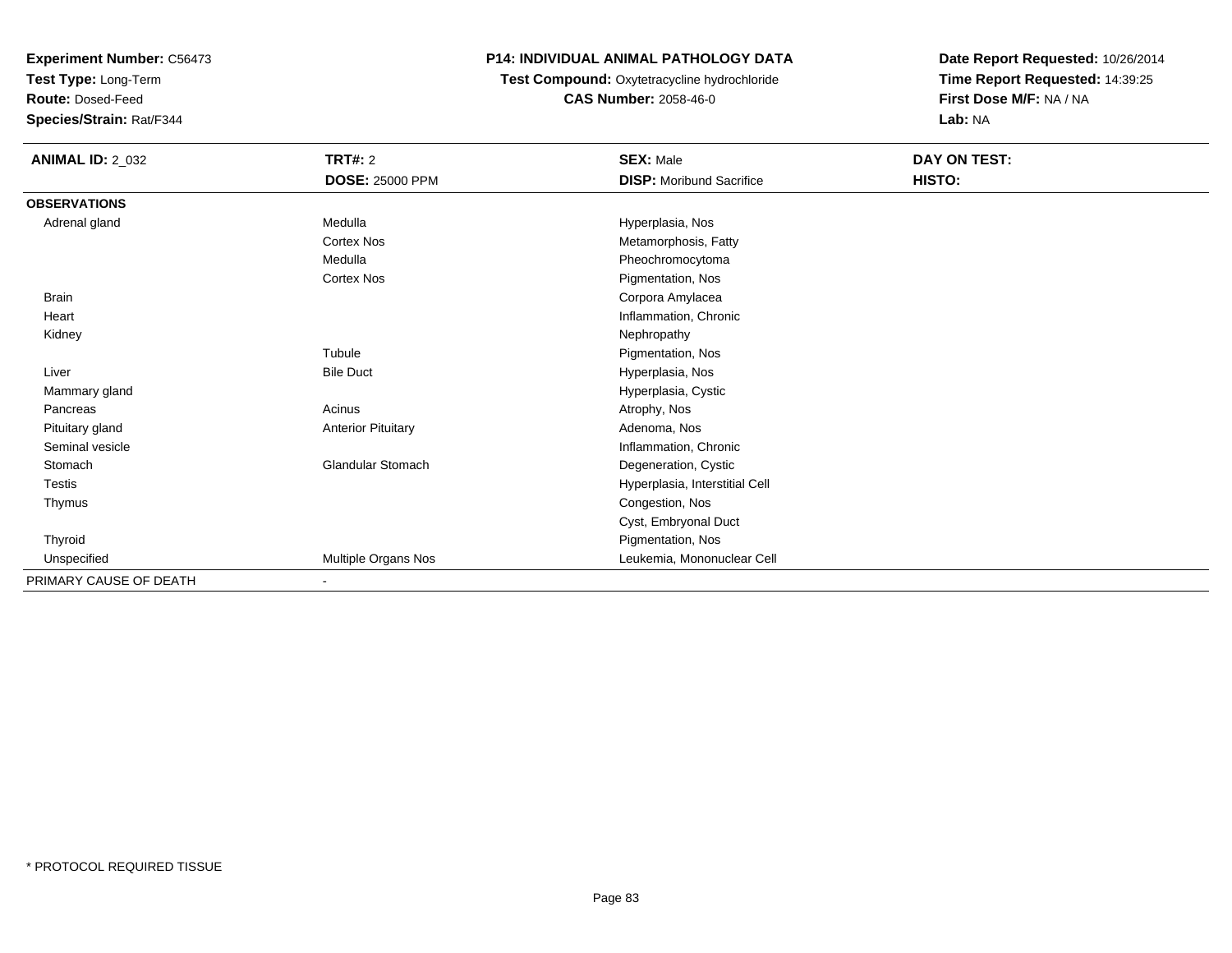**Test Type:** Long-Term

**Route:** Dosed-Feed

**Species/Strain:** Rat/F344

### **P14: INDIVIDUAL ANIMAL PATHOLOGY DATA**

# **Test Compound:** Oxytetracycline hydrochloride**CAS Number:** 2058-46-0

| <b>ANIMAL ID: 2_033</b> | <b>TRT#: 2</b>           | <b>SEX: Male</b>                | DAY ON TEST: |
|-------------------------|--------------------------|---------------------------------|--------------|
|                         | <b>DOSE: 25000 PPM</b>   | <b>DISP:</b> Moribund Sacrifice | HISTO:       |
| <b>OBSERVATIONS</b>     |                          |                                 |              |
| Adrenal gland           | Cortex Nos               | Metamorphosis, Fatty            |              |
| Heart                   |                          | Inflammation, Chronic           |              |
| Kidney                  | Tubule                   | Necrosis, Nos                   |              |
|                         |                          | Nephropathy                     |              |
|                         | Tubule                   | Pigmentation, Nos               |              |
| Liver                   | <b>Bile Duct</b>         | Hyperplasia, Nos                |              |
|                         | Periportal               | Inflammation, Chronic           |              |
|                         |                          | Metamorphosis, Fatty            |              |
| Lung                    |                          | Metaplasia, Osseous             |              |
| Pancreas                | Acinus                   | Atrophy, Nos                    |              |
| Salivary gland          |                          | Mastocytosis                    |              |
| Seminal vesicle         |                          | Inflammation, Suppurative       |              |
| Stomach                 | <b>Glandular Stomach</b> | Degeneration, Cystic            |              |
| <b>Testis</b>           | Tubule                   | Degeneration, Nos               |              |
|                         |                          | Hyperplasia, Interstitial Cell  |              |
|                         |                          | Interstitial-Cell Tumor         |              |
| Unspecified             | Multiple Organs Nos      | Leukemia, Mononuclear Cell      |              |
| PRIMARY CAUSE OF DEATH  | $\blacksquare$           |                                 |              |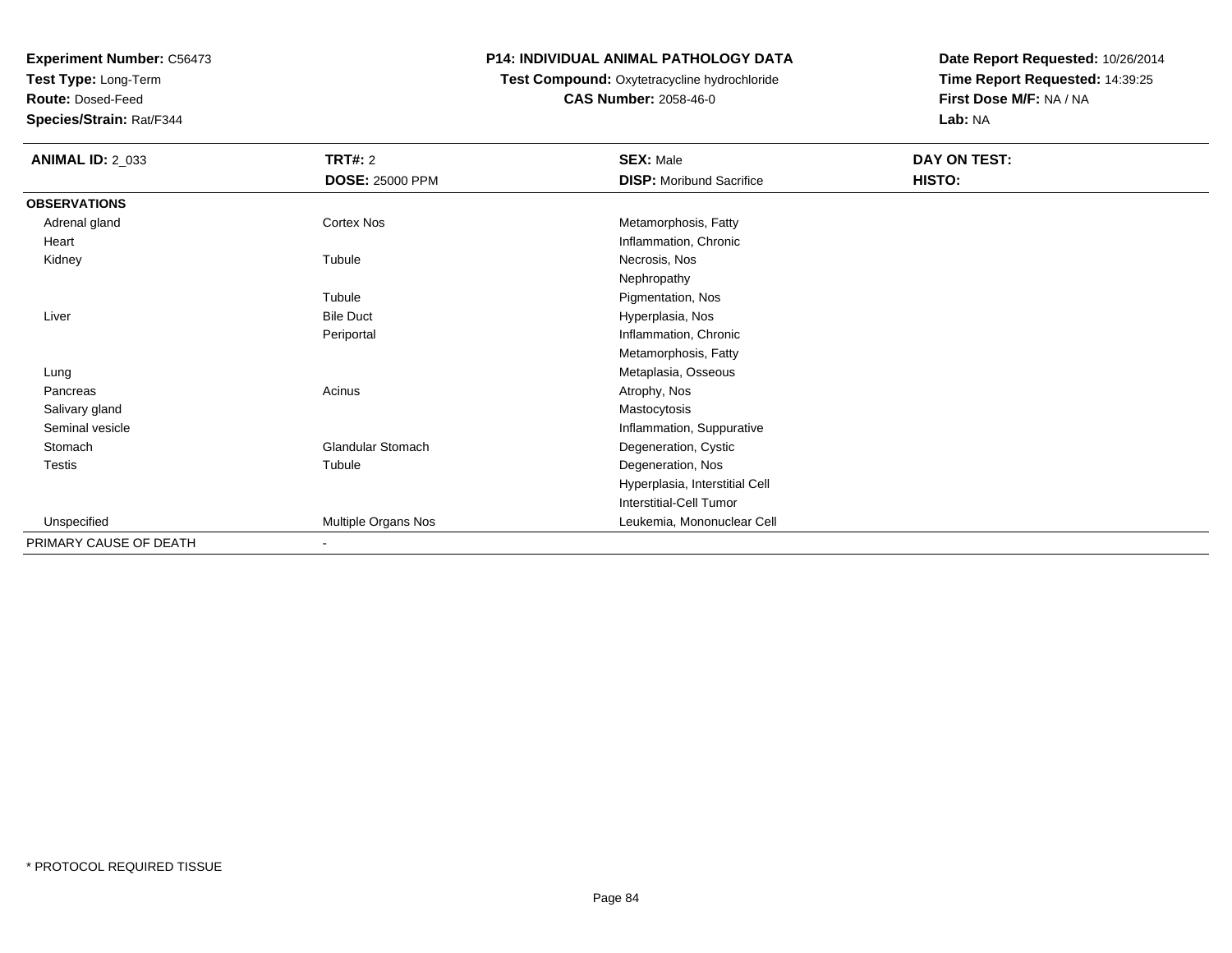**Test Type:** Long-Term

**Route:** Dosed-Feed

**Species/Strain:** Rat/F344

# **P14: INDIVIDUAL ANIMAL PATHOLOGY DATA**

**Test Compound:** Oxytetracycline hydrochloride**CAS Number:** 2058-46-0

| <b>ANIMAL ID: 2_034</b> | <b>TRT#: 2</b>            | <b>SEX: Male</b>                | <b>DAY ON TEST:</b> |  |
|-------------------------|---------------------------|---------------------------------|---------------------|--|
|                         | <b>DOSE: 25000 PPM</b>    | <b>DISP: Terminal Sacrifice</b> | HISTO:              |  |
| <b>OBSERVATIONS</b>     |                           |                                 |                     |  |
| Adrenal gland           | Medulla                   | Hyperplasia, Nos                |                     |  |
|                         | Cortex Nos                | Metamorphosis, Fatty            |                     |  |
|                         | <b>Cortex Nos</b>         | Pigmentation, Nos               |                     |  |
| Eye                     | <b>Crystalline Lens</b>   | Cataract                        |                     |  |
|                         | Sclera                    | Mineralization                  |                     |  |
|                         |                           | Retinopathy                     |                     |  |
| Heart                   |                           | Inflammation, Chronic           |                     |  |
| Kidney                  | Tubule                    | Mineralization                  |                     |  |
|                         |                           | Nephropathy                     |                     |  |
|                         | Tubule                    | Pigmentation, Nos               |                     |  |
| Liver                   |                           | Focal Cellular Change           |                     |  |
|                         | <b>Bile Duct</b>          | Hyperplasia, Nos                |                     |  |
|                         | Periportal                | Inflammation, Chronic           |                     |  |
|                         |                           | Neoplastic Nodule               |                     |  |
| Lung                    |                           | Bronchopneumonia, Chronic       |                     |  |
| Lymph node              | Mandibular Lymph Node     | Plasmacytosis                   |                     |  |
| Pituitary gland         | <b>Anterior Pituitary</b> | Adenoma, Nos                    |                     |  |
|                         | <b>Anterior Pituitary</b> | Hyperplasia, Nos                |                     |  |
| Prostate                |                           | Inflammation, Active Chronic    |                     |  |
| Spleen                  |                           | Hematopoiesis                   |                     |  |
|                         |                           | Pigmentation, Nos               |                     |  |
| Stomach                 | <b>Glandular Stomach</b>  | Degeneration, Cystic            |                     |  |
| <b>Testis</b>           | Tubule                    | Degeneration, Nos               |                     |  |
|                         |                           | Hyperplasia, Interstitial Cell  |                     |  |
|                         |                           | <b>Interstitial-Cell Tumor</b>  |                     |  |
|                         | Tubule                    | Mineralization                  |                     |  |
|                         | Tubule                    | Oligospermia                    |                     |  |
| Zymbal gland            |                           | Carcinoma, Nos                  |                     |  |
| PRIMARY CAUSE OF DEATH  | $\blacksquare$            |                                 |                     |  |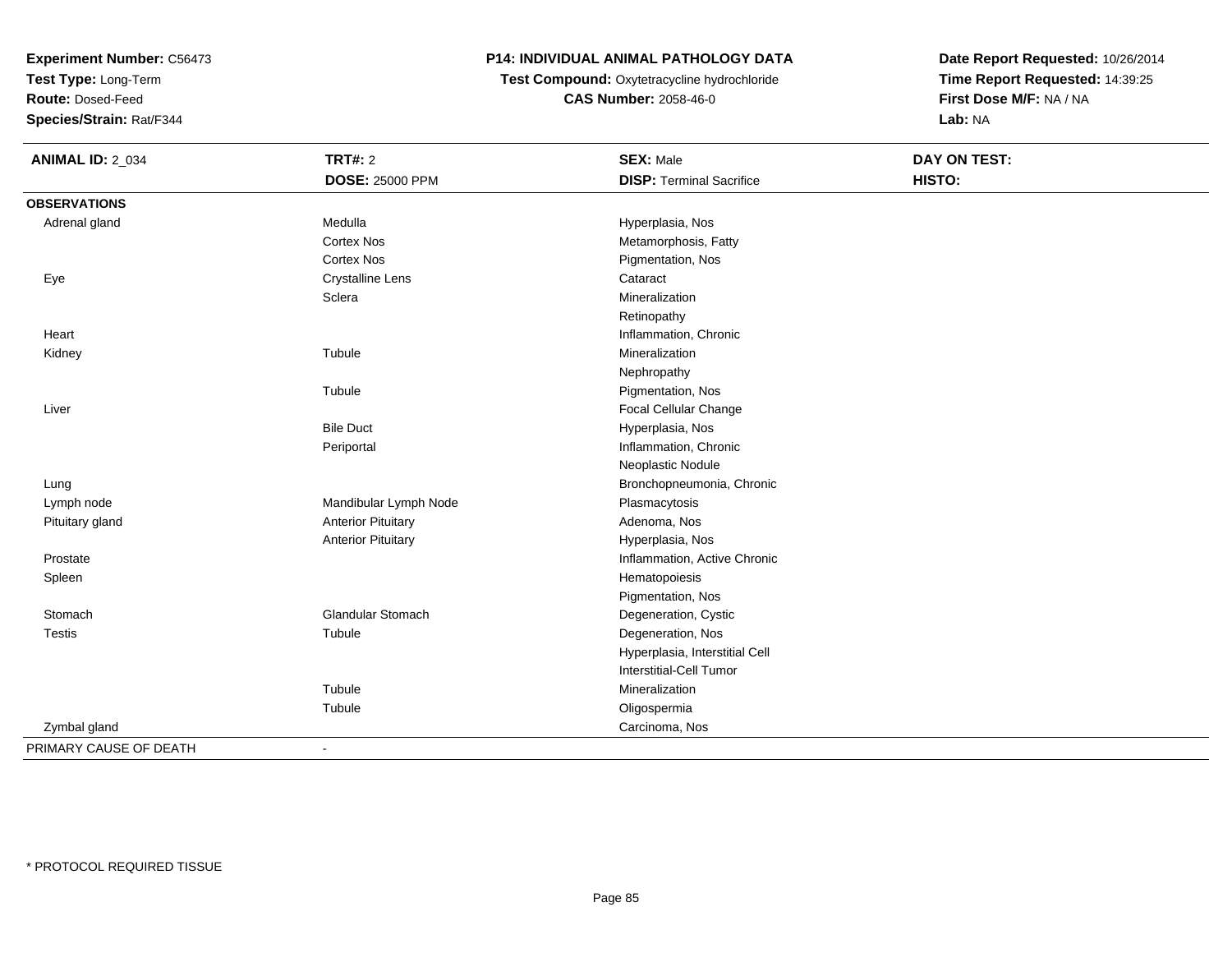**Test Type:** Long-Term

**Route:** Dosed-Feed

**Species/Strain:** Rat/F344

# **P14: INDIVIDUAL ANIMAL PATHOLOGY DATA**

 **Test Compound:** Oxytetracycline hydrochloride**CAS Number:** 2058-46-0

| <b>ANIMAL ID: 2_035</b> | <b>TRT#: 2</b>            | <b>SEX: Male</b>                 | DAY ON TEST: |
|-------------------------|---------------------------|----------------------------------|--------------|
|                         | <b>DOSE: 25000 PPM</b>    | <b>DISP: Terminal Sacrifice</b>  | HISTO:       |
| <b>OBSERVATIONS</b>     |                           |                                  |              |
| Adrenal gland           | <b>Cortex Nos</b>         | Metamorphosis, Fatty             |              |
|                         | <b>Cortex Nos</b>         | Pigmentation, Nos                |              |
| Heart                   |                           | Inflammation, Chronic            |              |
| Kidney                  | Tubule                    | Mineralization                   |              |
|                         |                           | Nephropathy                      |              |
|                         | Tubule                    | Pigmentation, Nos                |              |
| Liver                   | <b>Bile Duct</b>          | Hyperplasia, Nos                 |              |
|                         | Periportal                | Inflammation, Chronic            |              |
|                         |                           | Metamorphosis, Fatty             |              |
| Pituitary gland         | <b>Anterior Pituitary</b> | Adenoma, Nos                     |              |
| Prostate                |                           | Inflammation, Active Chronic     |              |
| Spleen                  | Capsule                   | Fibrosis                         |              |
|                         |                           | Hematopoiesis                    |              |
|                         |                           | Pigmentation, Nos                |              |
| Stomach                 | <b>Glandular Stomach</b>  | Degeneration, Cystic             |              |
| <b>Testis</b>           | Tubule                    | Degeneration, Nos                |              |
|                         |                           | Hyperplasia, Interstitial Cell   |              |
|                         |                           | Interstitial-Cell Tumor          |              |
| Thyroid                 |                           | Hyperplasia, C Cell              |              |
| Urinary bladder         |                           | Calculus, Gross Observation Only |              |
| PRIMARY CAUSE OF DEATH  | $\blacksquare$            |                                  |              |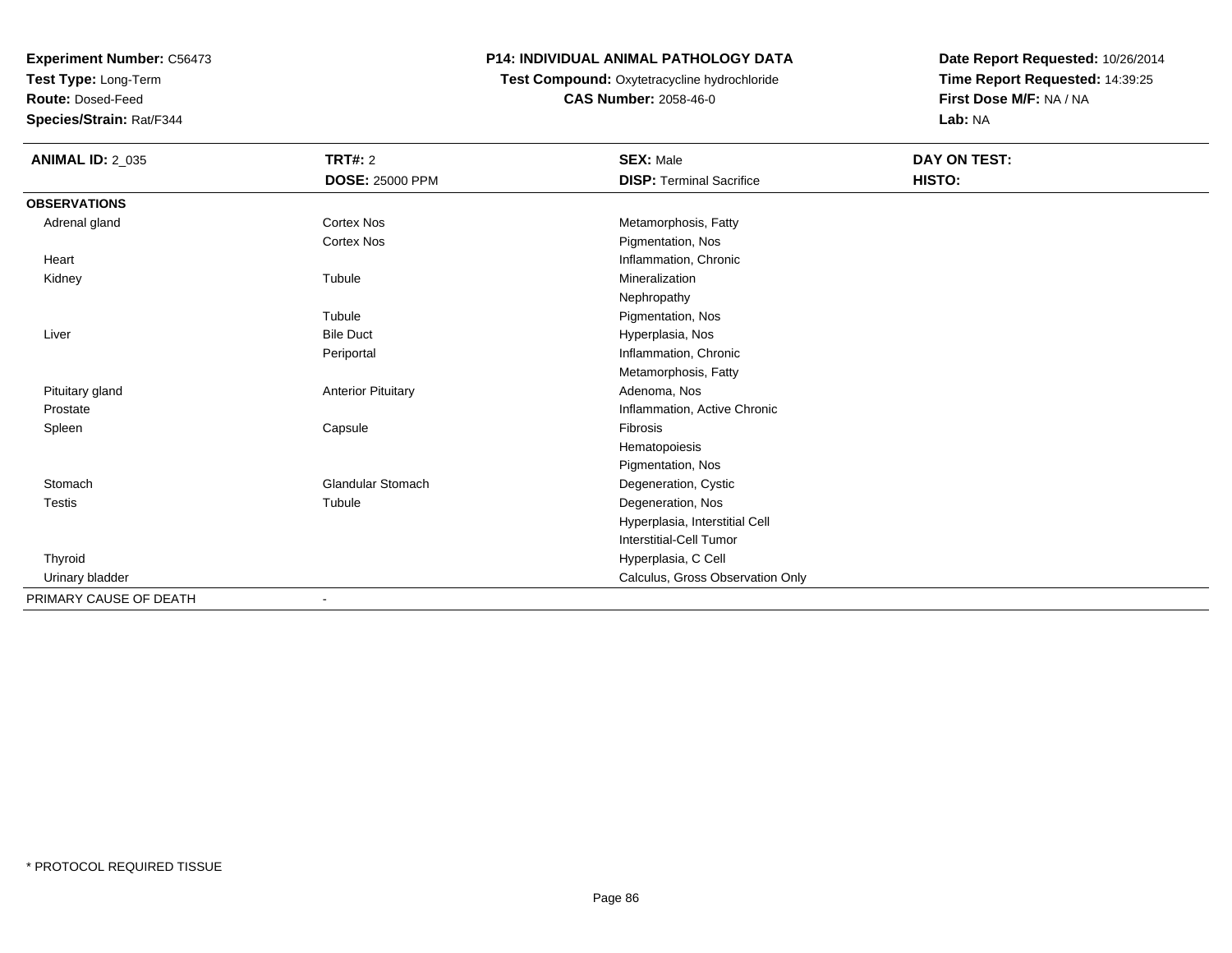**Test Type:** Long-Term

**Route:** Dosed-Feed

**Species/Strain:** Rat/F344

#### **P14: INDIVIDUAL ANIMAL PATHOLOGY DATA**

 **Test Compound:** Oxytetracycline hydrochloride**CAS Number:** 2058-46-0

| <b>ANIMAL ID: 2_036</b> | TRT#: 2                  | <b>SEX: Male</b>                | DAY ON TEST: |  |
|-------------------------|--------------------------|---------------------------------|--------------|--|
|                         | <b>DOSE: 25000 PPM</b>   | <b>DISP:</b> Moribund Sacrifice | HISTO:       |  |
| <b>OBSERVATIONS</b>     |                          |                                 |              |  |
| Kidney                  | Tubule                   | Mineralization                  |              |  |
|                         | Papilla                  | Necrosis, Coagulative           |              |  |
|                         |                          | Nephrosis, Hydro                |              |  |
|                         | Tubule                   | Pigmentation, Nos               |              |  |
| Prostate                |                          | Inflammation, Active Chronic    |              |  |
| Seminal vesicle         |                          | Inflammation, Active Chronic    |              |  |
| Spleen                  |                          | Hematopoiesis                   |              |  |
|                         |                          | Pigmentation, Nos               |              |  |
| Unspecified             | Multiple Organs Nos      | Inflammation, Chronic           |              |  |
|                         | Pelvis Nos               | Sarcoma, Nos                    |              |  |
| Urinary bladder         |                          | Hemorrhage                      |              |  |
| PRIMARY CAUSE OF DEATH  | $\overline{\phantom{a}}$ |                                 |              |  |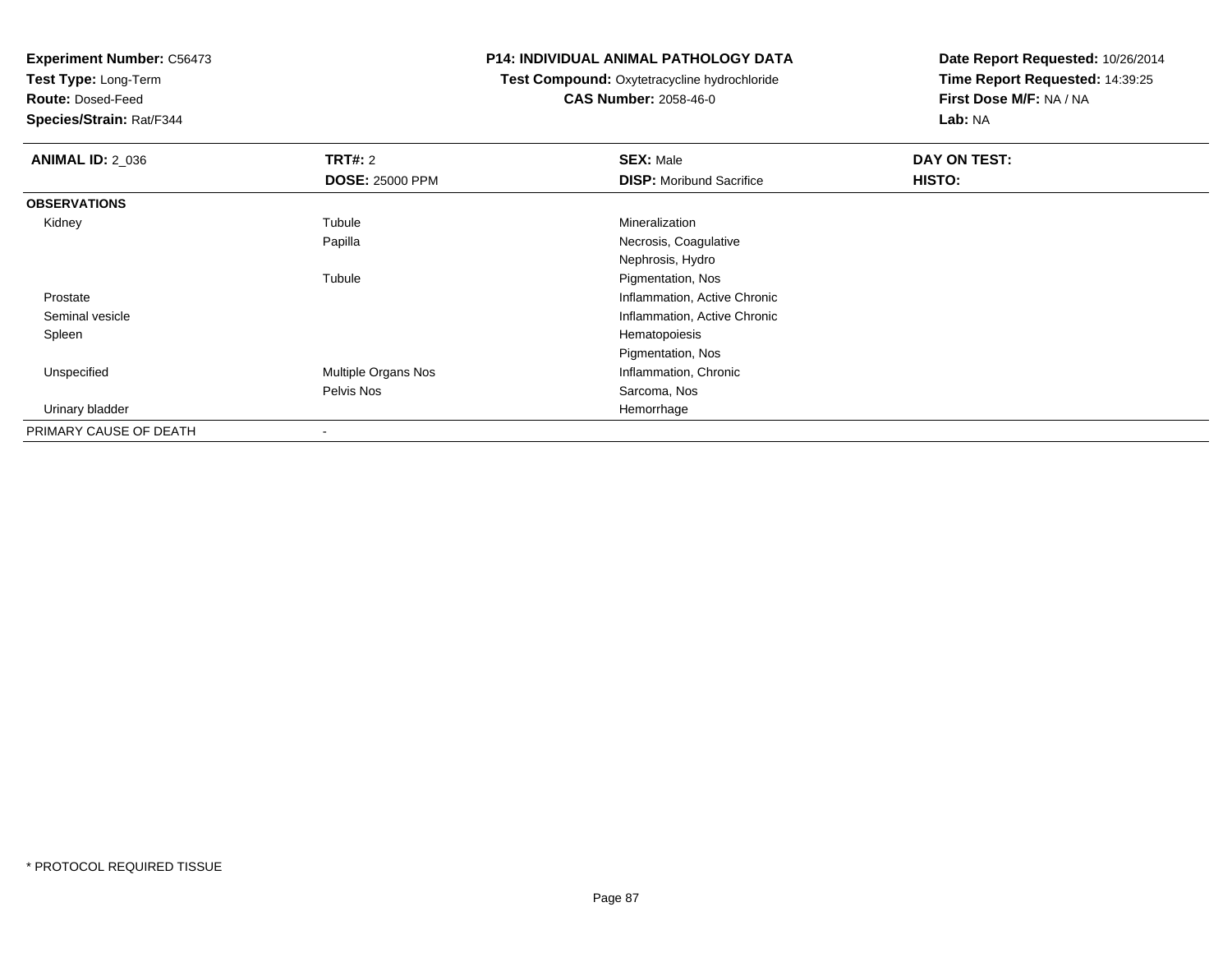**Test Type:** Long-Term

**Route:** Dosed-Feed

**Species/Strain:** Rat/F344

# **P14: INDIVIDUAL ANIMAL PATHOLOGY DATA**

# **Test Compound:** Oxytetracycline hydrochloride**CAS Number:** 2058-46-0

| <b>ANIMAL ID: 2_037</b> | TRT#: 2                   | <b>SEX: Male</b>                | DAY ON TEST: |  |
|-------------------------|---------------------------|---------------------------------|--------------|--|
|                         | <b>DOSE: 25000 PPM</b>    | <b>DISP: Terminal Sacrifice</b> | HISTO:       |  |
| <b>OBSERVATIONS</b>     |                           |                                 |              |  |
| Adrenal gland           | <b>Cortex Nos</b>         | Hyperplasia, Nos                |              |  |
|                         | Medulla                   | Pheochromocytoma                |              |  |
|                         | <b>Cortex Nos</b>         | Pigmentation, Nos               |              |  |
| Heart                   |                           | Inflammation, Chronic           |              |  |
| Kidney                  |                           | Nephropathy                     |              |  |
|                         | Tubule                    | Pigmentation, Nos               |              |  |
| Liver                   |                           | Congenital Malformation, Nos    |              |  |
|                         |                           | Focal Cellular Change           |              |  |
|                         |                           | Granuloma, Nos                  |              |  |
|                         | <b>Bile Duct</b>          | Hyperplasia, Nos                |              |  |
|                         | Periportal                | Inflammation, Chronic           |              |  |
| Mammary gland           |                           | Hyperplasia, Cystic             |              |  |
| Pituitary gland         | <b>Anterior Pituitary</b> | Adenoma, Nos                    |              |  |
| Preputial gland         |                           | Inflammation, Chronic           |              |  |
| Prostate                |                           | Inflammation, Active Chronic    |              |  |
| Spleen                  |                           | Hematopoiesis                   |              |  |
|                         |                           | Pigmentation, Nos               |              |  |
| Stomach                 | <b>Glandular Stomach</b>  | Degeneration, Cystic            |              |  |
| <b>Testis</b>           | Tubule                    | Degeneration, Nos               |              |  |
|                         |                           | Hyperplasia, Interstitial Cell  |              |  |
|                         |                           | Interstitial-Cell Tumor         |              |  |
|                         | Tubule                    | Mineralization                  |              |  |
| PRIMARY CAUSE OF DEATH  | $\blacksquare$            |                                 |              |  |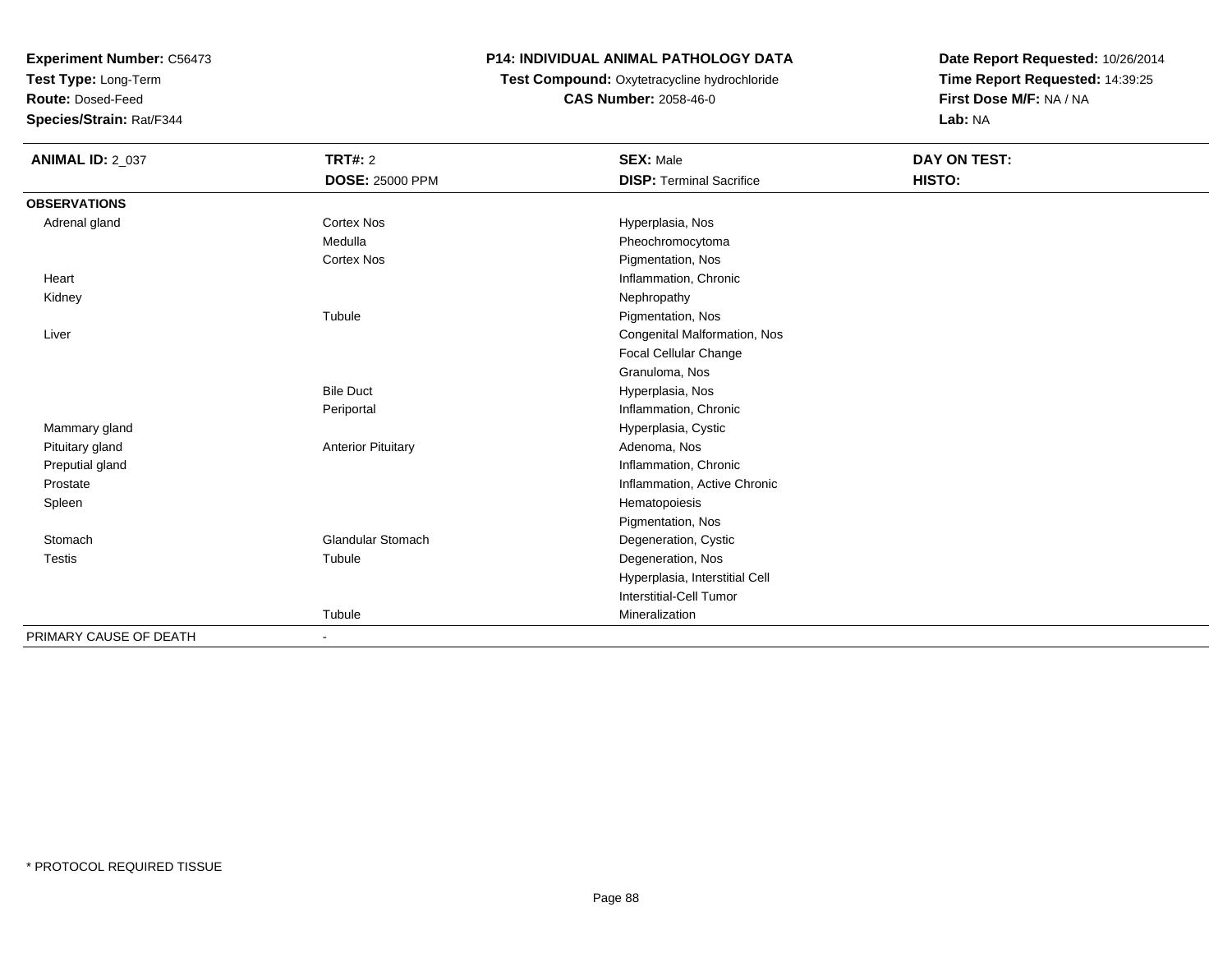**Test Type:** Long-Term

**Route:** Dosed-Feed

**Species/Strain:** Rat/F344

# **P14: INDIVIDUAL ANIMAL PATHOLOGY DATA**

# **Test Compound:** Oxytetracycline hydrochloride**CAS Number:** 2058-46-0

| <b>ANIMAL ID: 2_038</b> | TRT#: 2                | <b>SEX: Male</b>                | DAY ON TEST: |
|-------------------------|------------------------|---------------------------------|--------------|
|                         | <b>DOSE: 25000 PPM</b> | <b>DISP:</b> Moribund Sacrifice | HISTO:       |
| <b>OBSERVATIONS</b>     |                        |                                 |              |
| Adrenal gland           | <b>Cortex Nos</b>      | Metamorphosis, Fatty            |              |
| <b>Brain</b>            |                        | Infarct, Nos                    |              |
| Heart                   |                        | Inflammation, Chronic           |              |
| Kidney                  |                        | Nephropathy                     |              |
|                         | Tubule                 | Pigmentation, Nos               |              |
| Liver                   | <b>Bile Duct</b>       | Hyperplasia, Nos                |              |
|                         |                        | Metamorphosis, Fatty            |              |
|                         |                        | Necrosis, Nos                   |              |
| Lung                    |                        | Hemorrhage                      |              |
| Preputial gland         |                        | Inflammation, Chronic           |              |
| Spleen                  |                        | Hematopoiesis                   |              |
| Stomach                 | Forestomach            | Inflammation, Active Chronic    |              |
|                         | Forestomach            | Ulcer, Acute                    |              |
| <b>Testis</b>           | Tubule                 | Degeneration, Nos               |              |
|                         |                        | Hyperplasia, Interstitial Cell  |              |
|                         |                        | Interstitial-Cell Tumor         |              |
|                         | Tubule                 | Mineralization                  |              |
| Thymus                  |                        | Cyst, Embryonal Duct            |              |
| Thyroid                 |                        | Hyperplasia, C Cell             |              |
| Unspecified             | Multiple Organs Nos    | Leukemia, Mononuclear Cell      |              |
| PRIMARY CAUSE OF DEATH  |                        |                                 |              |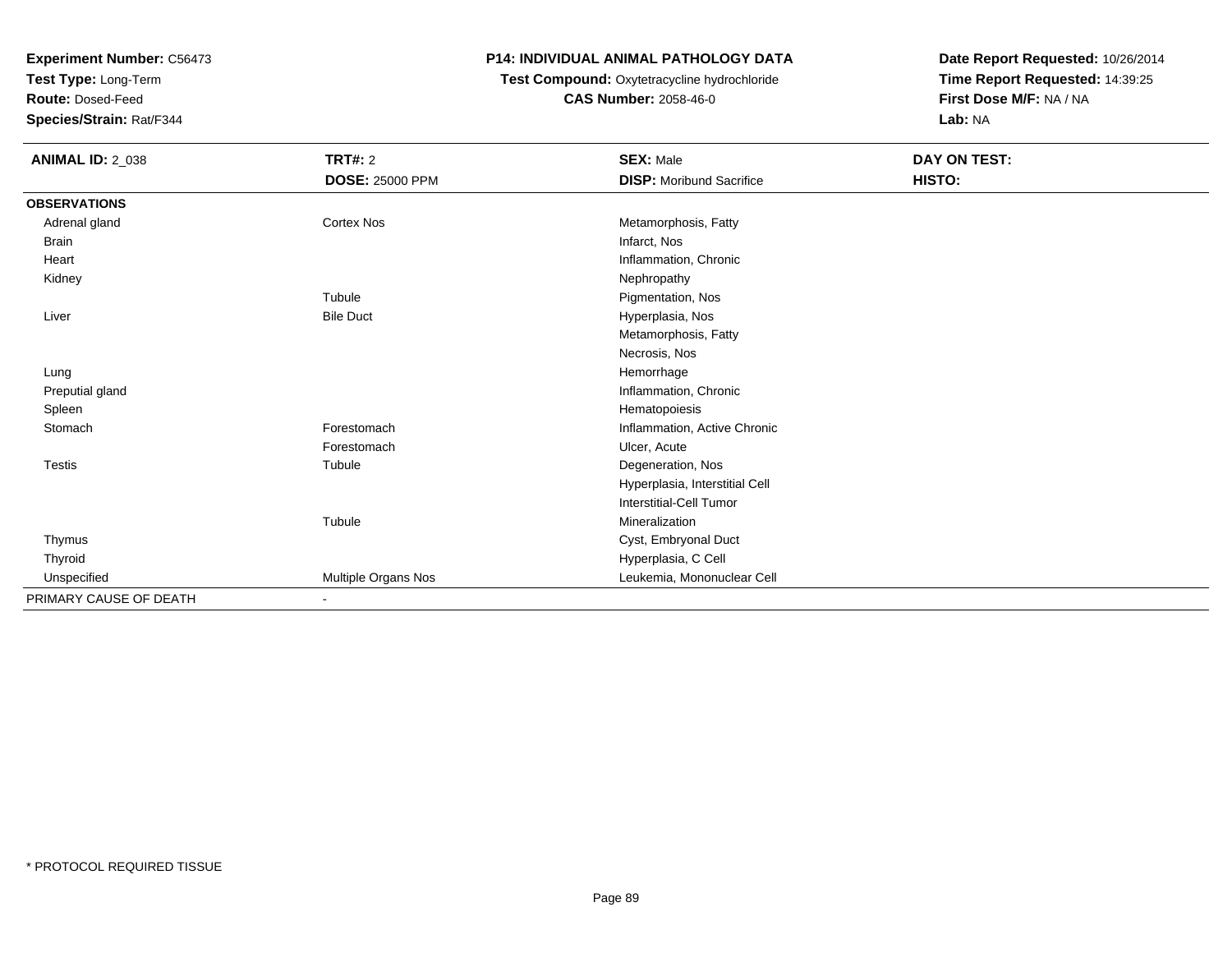**Test Type:** Long-Term

**Route:** Dosed-Feed

**Species/Strain:** Rat/F344

# **P14: INDIVIDUAL ANIMAL PATHOLOGY DATA**

### **Test Compound:** Oxytetracycline hydrochloride**CAS Number:** 2058-46-0

| <b>ANIMAL ID: 2_039</b> | <b>TRT#: 2</b>            | <b>SEX: Male</b>                     | DAY ON TEST: |  |
|-------------------------|---------------------------|--------------------------------------|--------------|--|
|                         | <b>DOSE: 25000 PPM</b>    | <b>DISP:</b> Moribund Sacrifice      | HISTO:       |  |
| <b>OBSERVATIONS</b>     |                           |                                      |              |  |
| Adrenal gland           | <b>Cortex Nos</b>         | Metamorphosis, Fatty                 |              |  |
|                         | Medulla                   | Pheochromocytoma                     |              |  |
|                         | Cortex Nos                | Pigmentation, Nos                    |              |  |
| Heart                   |                           | Inflammation, Chronic                |              |  |
|                         | Endocard/Left Atrium      | Mineralization                       |              |  |
| Kidney                  |                           | Nephropathy                          |              |  |
|                         | Tubule                    | Pigmentation, Nos                    |              |  |
| Liver                   | <b>Bile Duct</b>          | Hyperplasia, Nos                     |              |  |
|                         |                           | Neoplastic Nodule                    |              |  |
| Lung                    |                           | Metaplasia, Osseous                  |              |  |
| Pituitary gland         | <b>Anterior Pituitary</b> | Adenoma, Nos                         |              |  |
| Prostate                |                           | Inflammation, Suppurative            |              |  |
| Spleen                  |                           | Fibrosis                             |              |  |
| Stomach                 | <b>Glandular Stomach</b>  | Degeneration, Cystic                 |              |  |
| Testis                  |                           | Hyperplasia, Interstitial Cell       |              |  |
|                         |                           | <b>Interstitial-Cell Tumor</b>       |              |  |
| Thyroid                 |                           | C-Cell Carcinoma                     |              |  |
| Unspecified             | Multiple Organs Nos       | Lymphoma, Lymphocytic-Malignant Type |              |  |
| PRIMARY CAUSE OF DEATH  |                           |                                      |              |  |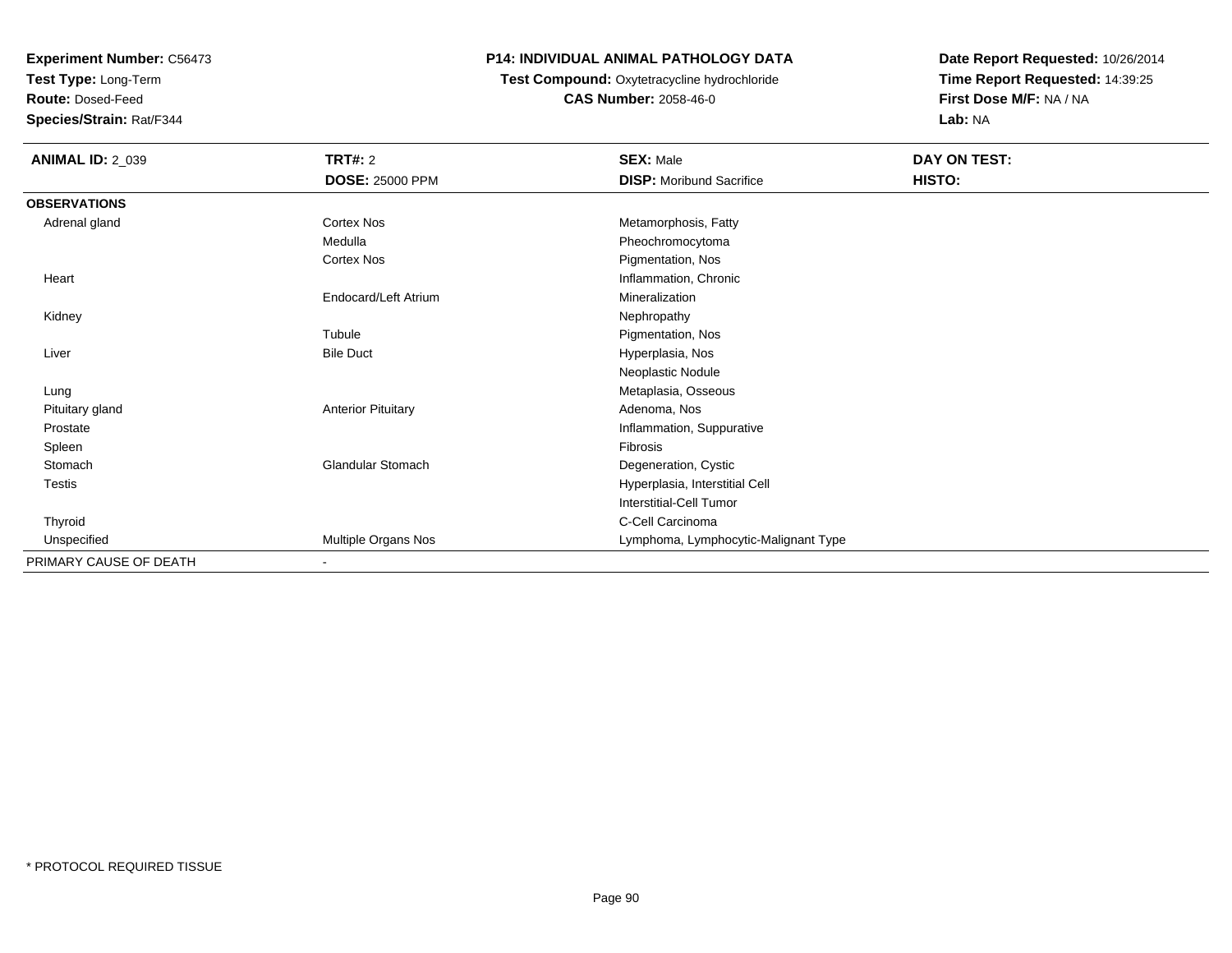**Test Type:** Long-Term

**Route:** Dosed-Feed

**Species/Strain:** Rat/F344

#### **P14: INDIVIDUAL ANIMAL PATHOLOGY DATA**

#### **Test Compound:** Oxytetracycline hydrochloride**CAS Number:** 2058-46-0

| <b>ANIMAL ID: 2_040</b> | TRT#: 2<br><b>DOSE: 25000 PPM</b> | <b>SEX: Male</b><br><b>DISP: Terminal Sacrifice</b> | <b>DAY ON TEST:</b><br>HISTO: |
|-------------------------|-----------------------------------|-----------------------------------------------------|-------------------------------|
| <b>OBSERVATIONS</b>     |                                   |                                                     |                               |
| Adrenal gland           | Cortex Nos                        | Hyperplasia, Nos                                    |                               |
| Heart                   |                                   | Inflammation, Chronic                               |                               |
| Kidney                  |                                   | Nephropathy                                         |                               |
| Liver                   |                                   | Focal Cellular Change                               |                               |
|                         | Periportal                        | Inflammation, Chronic                               |                               |
|                         |                                   | Neoplastic Nodule                                   |                               |
| Mammary gland           |                                   | Hyperplasia, Cystic                                 |                               |
| Pituitary gland         | Intermedia                        | Cyst, Nos                                           |                               |
| Salivary gland          |                                   | Atrophy, Nos                                        |                               |
|                         |                                   | <b>Cystic Ducts</b>                                 |                               |
|                         |                                   | Inflammation, Active Chronic                        |                               |
| Stomach                 | <b>Glandular Stomach</b>          | Degeneration, Cystic                                |                               |
| Testis                  | Tubule                            | Degeneration, Nos                                   |                               |
|                         |                                   | Interstitial-Cell Tumor                             |                               |
|                         | Tubule                            | Mineralization                                      |                               |
| Thyroid                 |                                   | Hyperplasia, C Cell                                 |                               |
| Unspecified             | Multiple Organs Nos               | Leukemia, Mononuclear Cell                          |                               |
|                         | Multiple Organs Nos               | Pigmentation, Nos                                   |                               |
| PRIMARY CAUSE OF DEATH  | $\overline{\phantom{a}}$          |                                                     |                               |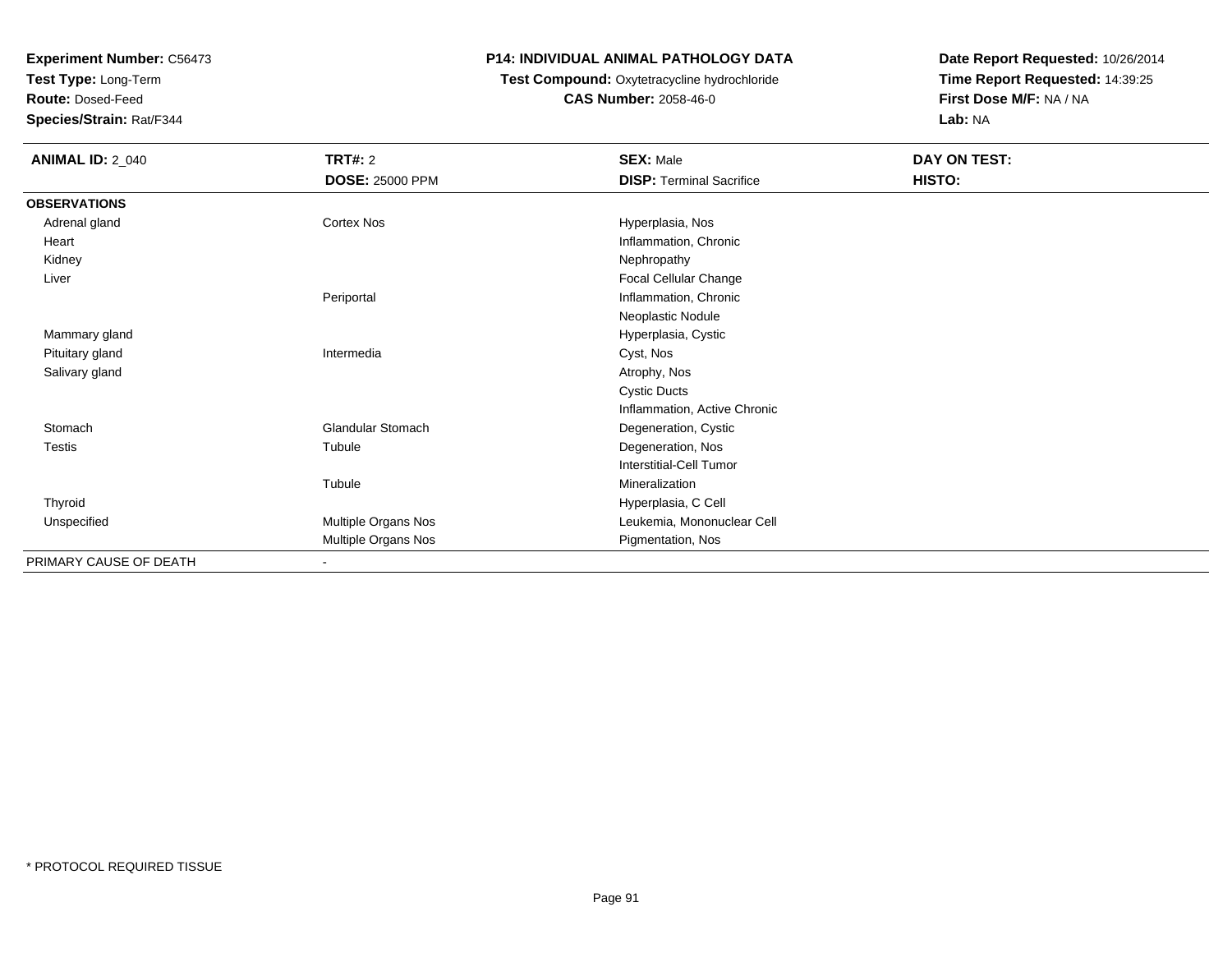**Test Type:** Long-Term

**Route:** Dosed-Feed

**Species/Strain:** Rat/F344

# **P14: INDIVIDUAL ANIMAL PATHOLOGY DATA**

**Test Compound:** Oxytetracycline hydrochloride**CAS Number:** 2058-46-0

| <b>ANIMAL ID: 2_041</b> | <b>TRT#: 2</b>            | <b>SEX: Male</b>                | <b>DAY ON TEST:</b> |  |
|-------------------------|---------------------------|---------------------------------|---------------------|--|
|                         | <b>DOSE: 25000 PPM</b>    | <b>DISP: Terminal Sacrifice</b> | HISTO:              |  |
| <b>OBSERVATIONS</b>     |                           |                                 |                     |  |
| Adrenal gland           | Medulla                   | Hyperplasia, Nos                |                     |  |
|                         | <b>Cortex Nos</b>         | Pigmentation, Nos               |                     |  |
| Heart                   |                           | Inflammation, Chronic           |                     |  |
| Kidney                  | Tubule                    | Mineralization                  |                     |  |
|                         |                           | Nephropathy                     |                     |  |
|                         | Tubule                    | Pigmentation, Nos               |                     |  |
| Liver                   |                           | Focal Cellular Change           |                     |  |
|                         | <b>Bile Duct</b>          | Hyperplasia, Nos                |                     |  |
|                         | Periportal                | Inflammation, Chronic           |                     |  |
| Pancreas                | Acinus                    | Atrophy, Nos                    |                     |  |
| Pituitary gland         | <b>Anterior Pituitary</b> | Adenoma, Nos                    |                     |  |
|                         | <b>Anterior Pituitary</b> | Cyst, Nos                       |                     |  |
|                         | <b>Anterior Pituitary</b> | Hyperplasia, Nos                |                     |  |
| Prostate                |                           | Inflammation, Active Chronic    |                     |  |
| Skin                    | Scrotum                   | Squamous Cell Papilloma         |                     |  |
| Spleen                  |                           | Pigmentation, Nos               |                     |  |
| Stomach                 | <b>Glandular Stomach</b>  | Degeneration, Cystic            |                     |  |
| Testis                  | Tubule                    | Degeneration, Nos               |                     |  |
|                         |                           | Hyperplasia, Interstitial Cell  |                     |  |
|                         |                           | <b>Interstitial-Cell Tumor</b>  |                     |  |
|                         | Tubule                    | Mineralization                  |                     |  |
| Thyroid                 |                           | Hyperplasia, C Cell             |                     |  |
| Unspecified             | Multiple Organs Nos       | Leukemia, Mononuclear Cell      |                     |  |
| PRIMARY CAUSE OF DEATH  |                           |                                 |                     |  |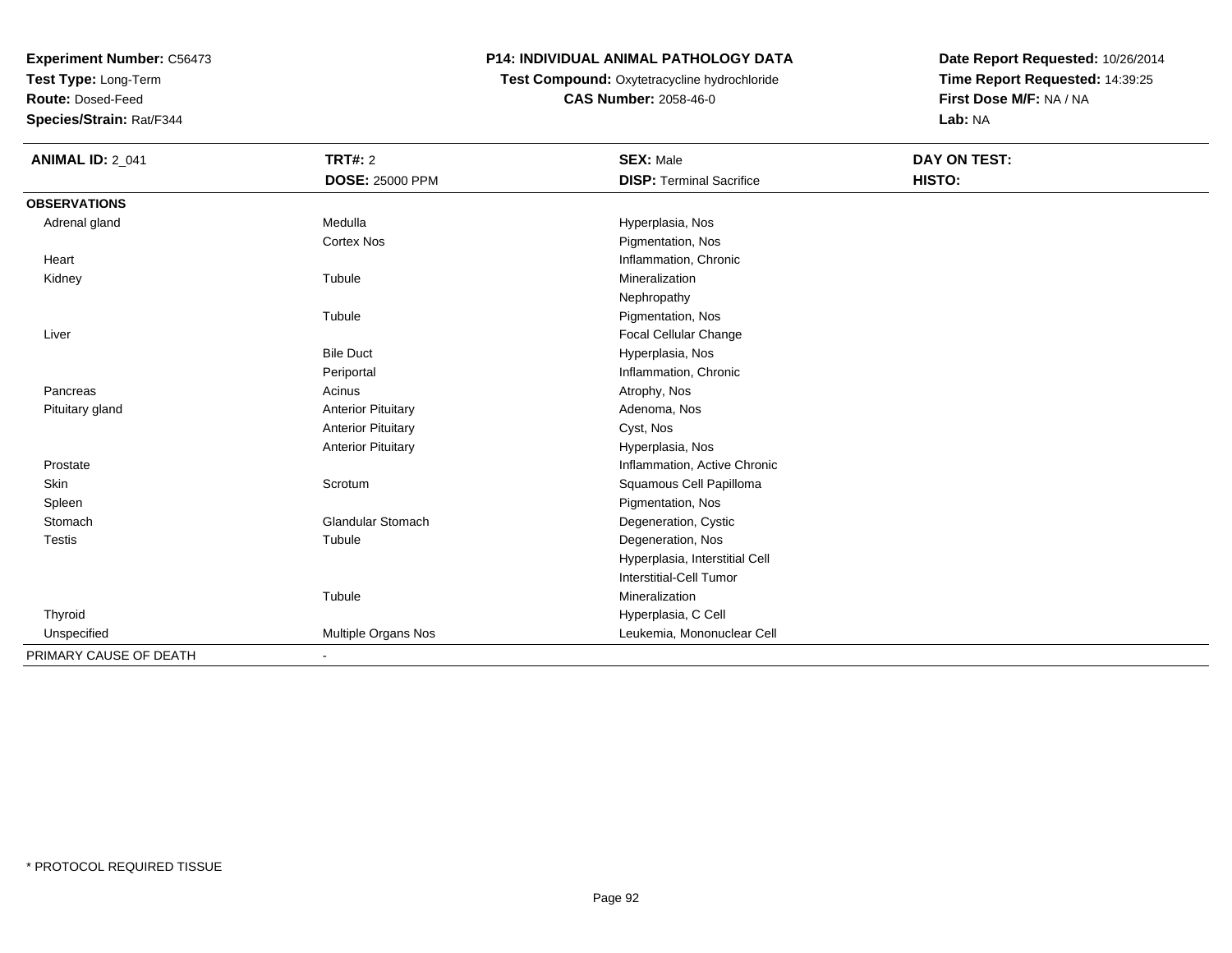**Test Type:** Long-Term

**Route:** Dosed-Feed

**Species/Strain:** Rat/F344

# **P14: INDIVIDUAL ANIMAL PATHOLOGY DATA**

 **Test Compound:** Oxytetracycline hydrochloride**CAS Number:** 2058-46-0

| <b>ANIMAL ID: 2_042</b> | <b>TRT#: 2</b>            | <b>SEX: Male</b>                | DAY ON TEST: |  |
|-------------------------|---------------------------|---------------------------------|--------------|--|
|                         | <b>DOSE: 25000 PPM</b>    | <b>DISP: Terminal Sacrifice</b> | HISTO:       |  |
| <b>OBSERVATIONS</b>     |                           |                                 |              |  |
| Adrenal gland           | Cortex Nos                | Metamorphosis, Fatty            |              |  |
|                         | Cortex Nos                | Pigmentation, Nos               |              |  |
| Kidney                  |                           | Nephropathy                     |              |  |
|                         | Tubule                    | Pigmentation, Nos               |              |  |
| Liver                   |                           | Focal Cellular Change           |              |  |
|                         | <b>Bile Duct</b>          | Hyperplasia, Nos                |              |  |
| Mammary gland           |                           | Hyperplasia, Cystic             |              |  |
| Pituitary gland         | <b>Anterior Pituitary</b> | Adenoma, Nos                    |              |  |
| Prostate                |                           | Inflammation, Active Chronic    |              |  |
| Skin                    |                           | Trichoepithelioma               |              |  |
| Spleen                  |                           | Pigmentation, Nos               |              |  |
| Stomach                 | Glandular Stomach         | Degeneration, Cystic            |              |  |
| <b>Testis</b>           |                           | Hyperplasia, Interstitial Cell  |              |  |
| Thyroid                 |                           | <b>Cystic Follicles</b>         |              |  |
|                         |                           | Hyperplasia, C Cell             |              |  |
| Unspecified             | Multiple Organs Nos       | Inflammation, Chronic           |              |  |
| PRIMARY CAUSE OF DEATH  | $\blacksquare$            |                                 |              |  |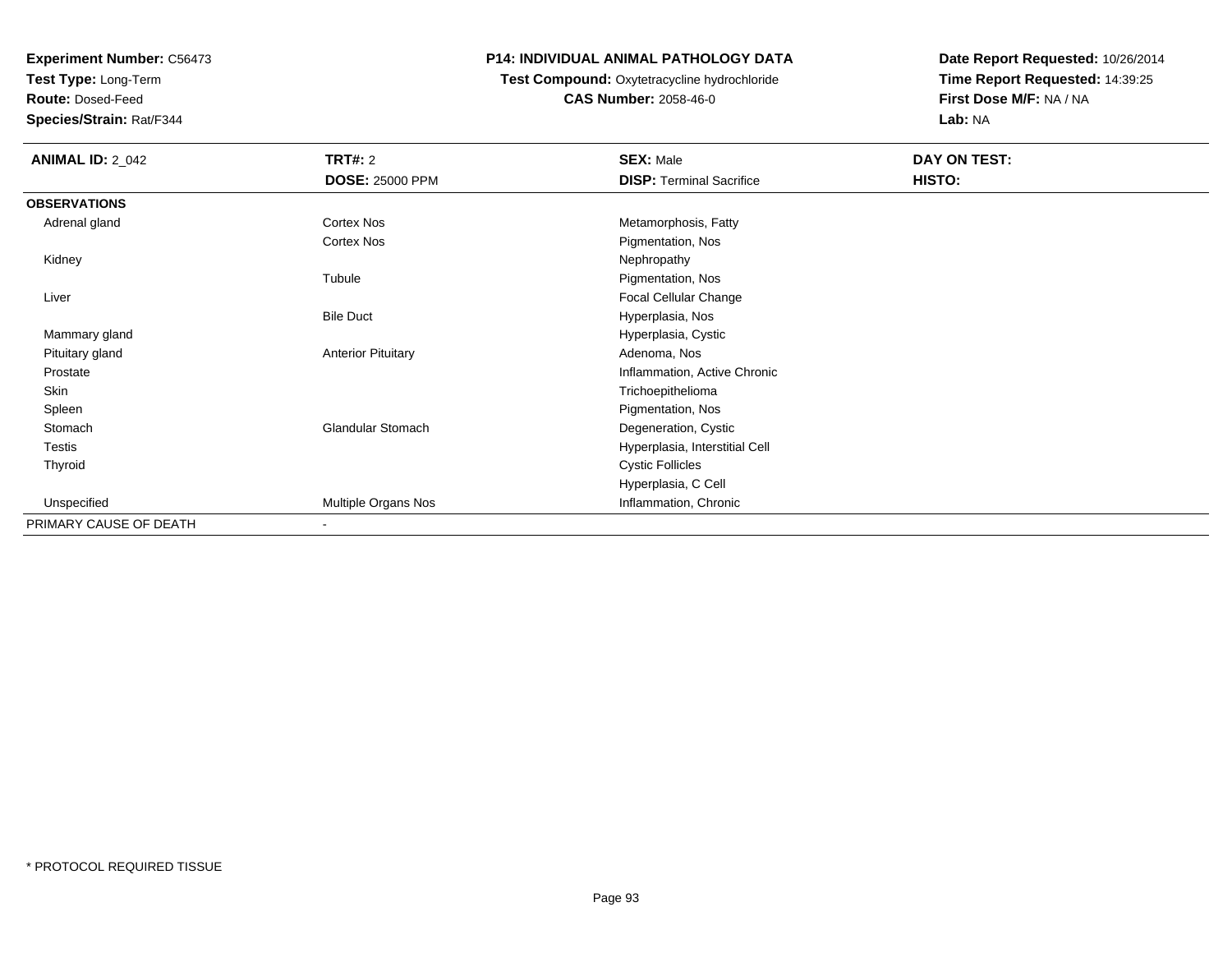**Test Type:** Long-Term

**Route:** Dosed-Feed

**Species/Strain:** Rat/F344

#### **P14: INDIVIDUAL ANIMAL PATHOLOGY DATA**

# **Test Compound:** Oxytetracycline hydrochloride**CAS Number:** 2058-46-0

| <b>ANIMAL ID: 2_043</b> | <b>TRT#: 2</b><br><b>DOSE: 25000 PPM</b> | <b>SEX: Male</b><br><b>DISP:</b> Moribund Sacrifice | DAY ON TEST:<br>HISTO: |
|-------------------------|------------------------------------------|-----------------------------------------------------|------------------------|
| <b>OBSERVATIONS</b>     |                                          |                                                     |                        |
| Adrenal gland           | Cortex Nos                               | Metamorphosis, Fatty                                |                        |
| Bone marrow             |                                          | Fibrosis, Myelo                                     |                        |
|                         |                                          | Necrosis, Nos                                       |                        |
| <b>Brain</b>            | Meninges                                 | Hemorrhage                                          |                        |
| Heart                   |                                          | Inflammation, Chronic                               |                        |
| Kidney                  |                                          | Nephropathy                                         |                        |
| Liver                   |                                          | Cytoplasmic Vacuolization                           |                        |
|                         |                                          | Focal Cellular Change                               |                        |
|                         | Periportal                               | Inflammation, Chronic                               |                        |
| Lung                    |                                          | Pneumonia, Interstitial Chronic                     |                        |
| Pituitary gland         | <b>Anterior Pituitary</b>                | Adenoma, Nos                                        |                        |
| Prostate                |                                          | Inflammation, Suppurative                           |                        |
| Spleen                  |                                          | Hematopoiesis                                       |                        |
|                         |                                          | Pigmentation, Nos                                   |                        |
| Testis                  | Tubule                                   | Degeneration, Nos                                   |                        |
|                         | Tubule                                   | Mineralization                                      |                        |
| Thyroid                 |                                          | Hyperplasia, C Cell                                 |                        |
| Unspecified             | Elbow                                    | Abscess, Nos                                        |                        |
|                         | Multiple Organs Nos                      | Lymphoma, Lymphocytic-Malignant Type                |                        |
| PRIMARY CAUSE OF DEATH  | $\sim$                                   |                                                     |                        |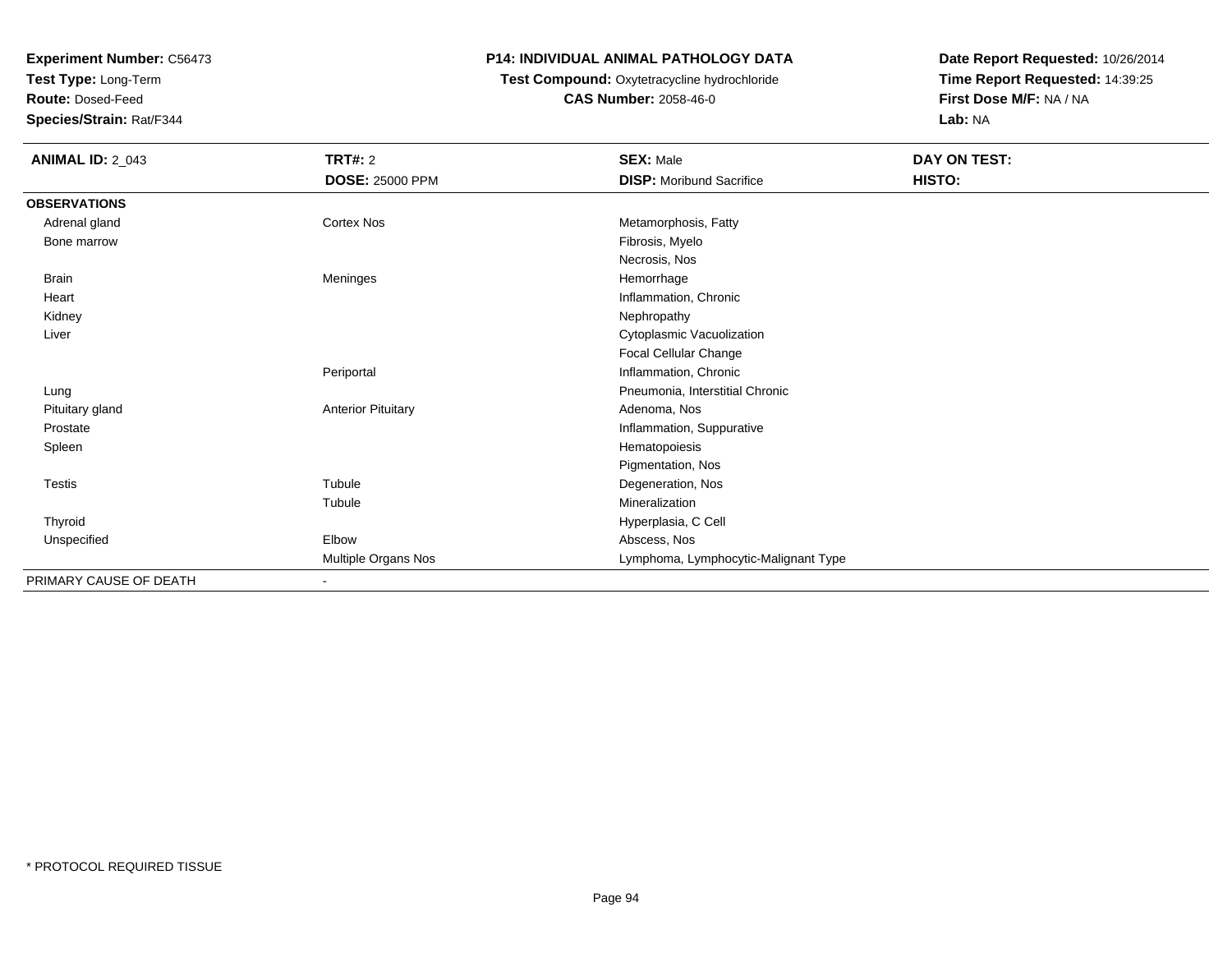**Test Type:** Long-Term

**Route:** Dosed-Feed

**Species/Strain:** Rat/F344

### **P14: INDIVIDUAL ANIMAL PATHOLOGY DATA**

#### **Test Compound:** Oxytetracycline hydrochloride**CAS Number:** 2058-46-0

| <b>ANIMAL ID: 2_044</b> | <b>TRT#: 2</b>            | <b>SEX: Male</b>                | DAY ON TEST: |  |
|-------------------------|---------------------------|---------------------------------|--------------|--|
|                         | <b>DOSE: 25000 PPM</b>    | <b>DISP: Terminal Sacrifice</b> | HISTO:       |  |
| <b>OBSERVATIONS</b>     |                           |                                 |              |  |
| Adrenal gland           | Cortex Nos                | Pigmentation, Nos               |              |  |
| Heart                   |                           | Inflammation, Chronic           |              |  |
| Kidney                  |                           | Nephropathy                     |              |  |
|                         | Tubule                    | Pigmentation, Nos               |              |  |
| Liver                   |                           | Focal Cellular Change           |              |  |
|                         | <b>Bile Duct</b>          | Hyperplasia, Nos                |              |  |
|                         | Periportal                | Inflammation, Chronic           |              |  |
| Pancreas                | Acinus                    | Atrophy, Nos                    |              |  |
| Pituitary gland         | <b>Anterior Pituitary</b> | Hyperplasia, Nos                |              |  |
| Spleen                  |                           | Pigmentation, Nos               |              |  |
| Stomach                 | <b>Glandular Stomach</b>  | Degeneration, Cystic            |              |  |
| Testis                  | Tubule                    | Degeneration, Nos               |              |  |
|                         |                           | Hyperplasia, Interstitial Cell  |              |  |
|                         |                           | <b>Interstitial-Cell Tumor</b>  |              |  |
| Thyroid                 |                           | Hyperplasia, C Cell             |              |  |
| Unspecified             |                           | Neurofibrosarcoma               |              |  |
| PRIMARY CAUSE OF DEATH  |                           |                                 |              |  |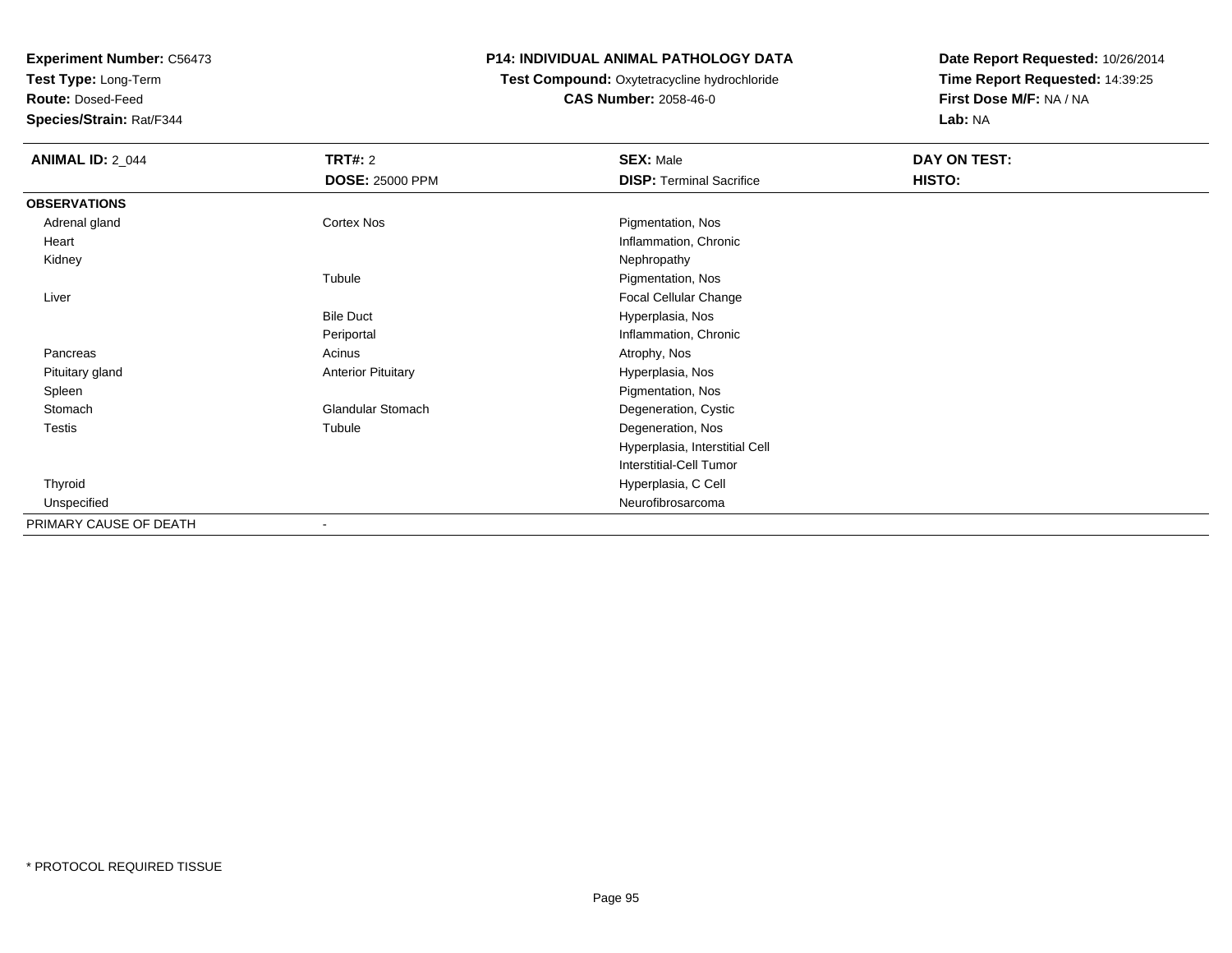**Test Type:** Long-Term

**Route:** Dosed-Feed

**Species/Strain:** Rat/F344

#### **P14: INDIVIDUAL ANIMAL PATHOLOGY DATA**

 **Test Compound:** Oxytetracycline hydrochloride**CAS Number:** 2058-46-0

| <b>ANIMAL ID: 2 045</b> | TRT#: 2                   | <b>SEX: Male</b>                | DAY ON TEST: |  |
|-------------------------|---------------------------|---------------------------------|--------------|--|
|                         | <b>DOSE: 25000 PPM</b>    | <b>DISP:</b> Moribund Sacrifice | HISTO:       |  |
| <b>OBSERVATIONS</b>     |                           |                                 |              |  |
| Heart                   |                           | Inflammation, Chronic           |              |  |
| Kidney                  |                           | Nephropathy                     |              |  |
|                         | Tubule                    | Pigmentation, Nos               |              |  |
| Liver                   | <b>Bile Duct</b>          | Hyperplasia, Nos                |              |  |
| Pituitary gland         | <b>Anterior Pituitary</b> | Adenoma, Nos                    |              |  |
|                         | Intermedia                | Cyst, Nos                       |              |  |
| Spleen                  |                           | Hematopoiesis                   |              |  |
|                         |                           | Pigmentation, Nos               |              |  |
| Stomach                 | <b>Glandular Stomach</b>  | Degeneration, Cystic            |              |  |
| Unspecified             | Multiple Organs Nos       | Leukemia, Mononuclear Cell      |              |  |
| PRIMARY CAUSE OF DEATH  | $\blacksquare$            |                                 |              |  |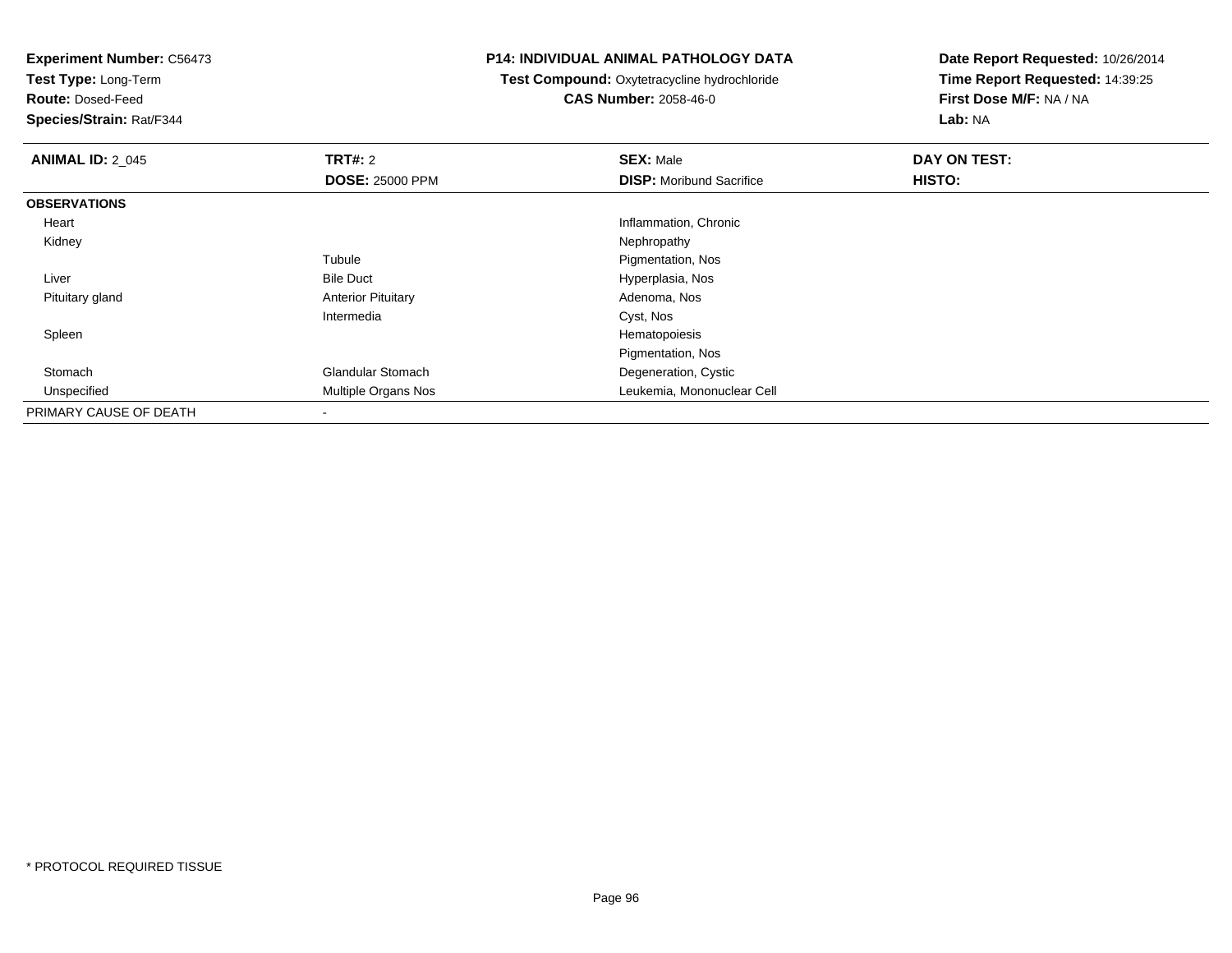**Test Type:** Long-Term

**Route:** Dosed-Feed

**Species/Strain:** Rat/F344

# **P14: INDIVIDUAL ANIMAL PATHOLOGY DATA**

 **Test Compound:** Oxytetracycline hydrochloride**CAS Number:** 2058-46-0

| <b>ANIMAL ID: 2_046</b> | <b>TRT#: 2</b>            | <b>SEX: Male</b>                | DAY ON TEST: |
|-------------------------|---------------------------|---------------------------------|--------------|
|                         | DOSE: 25000 PPM           | <b>DISP: Terminal Sacrifice</b> | HISTO:       |
| <b>OBSERVATIONS</b>     |                           |                                 |              |
| Adrenal gland           | <b>Cortex Nos</b>         | Hyperplasia, Nos                |              |
|                         | Medulla                   | Pheochromocytoma                |              |
|                         | <b>Cortex Nos</b>         | Pigmentation, Nos               |              |
| Heart                   |                           | Inflammation, Chronic           |              |
| Kidney                  | Tubule                    | Mineralization                  |              |
|                         |                           | Nephropathy                     |              |
|                         | Tubule                    | Pigmentation, Nos               |              |
| Liver                   |                           | Focal Cellular Change           |              |
|                         | <b>Bile Duct</b>          | Hyperplasia, Nos                |              |
|                         | Periportal                | Inflammation, Chronic           |              |
| Lymph node              | Mesenteric Lymph Node     | Edema, Nos                      |              |
| Mammary gland           |                           | Adenoma, Nos                    |              |
|                         |                           | Hyperplasia, Cystic             |              |
| Pancreas                | Acinus                    | Atrophy, Nos                    |              |
| Pituitary gland         | <b>Anterior Pituitary</b> | Adenoma, Nos                    |              |
|                         | <b>Anterior Pituitary</b> | Hyperplasia, Nos                |              |
| Prostate                |                           | Inflammation, Active Chronic    |              |
| Skin                    |                           | Calcinosis, Circumscripta       |              |
|                         |                           | Trichoepithelioma               |              |
| Spleen                  |                           | Hematopoiesis                   |              |
|                         |                           | Pigmentation, Nos               |              |
| <b>Testis</b>           | Tubule                    | Degeneration, Nos               |              |
|                         |                           | Hyperplasia, Interstitial Cell  |              |
|                         |                           | <b>Interstitial-Cell Tumor</b>  |              |
| Thyroid                 |                           | Hyperplasia, C Cell             |              |
| PRIMARY CAUSE OF DEATH  | $\blacksquare$            |                                 |              |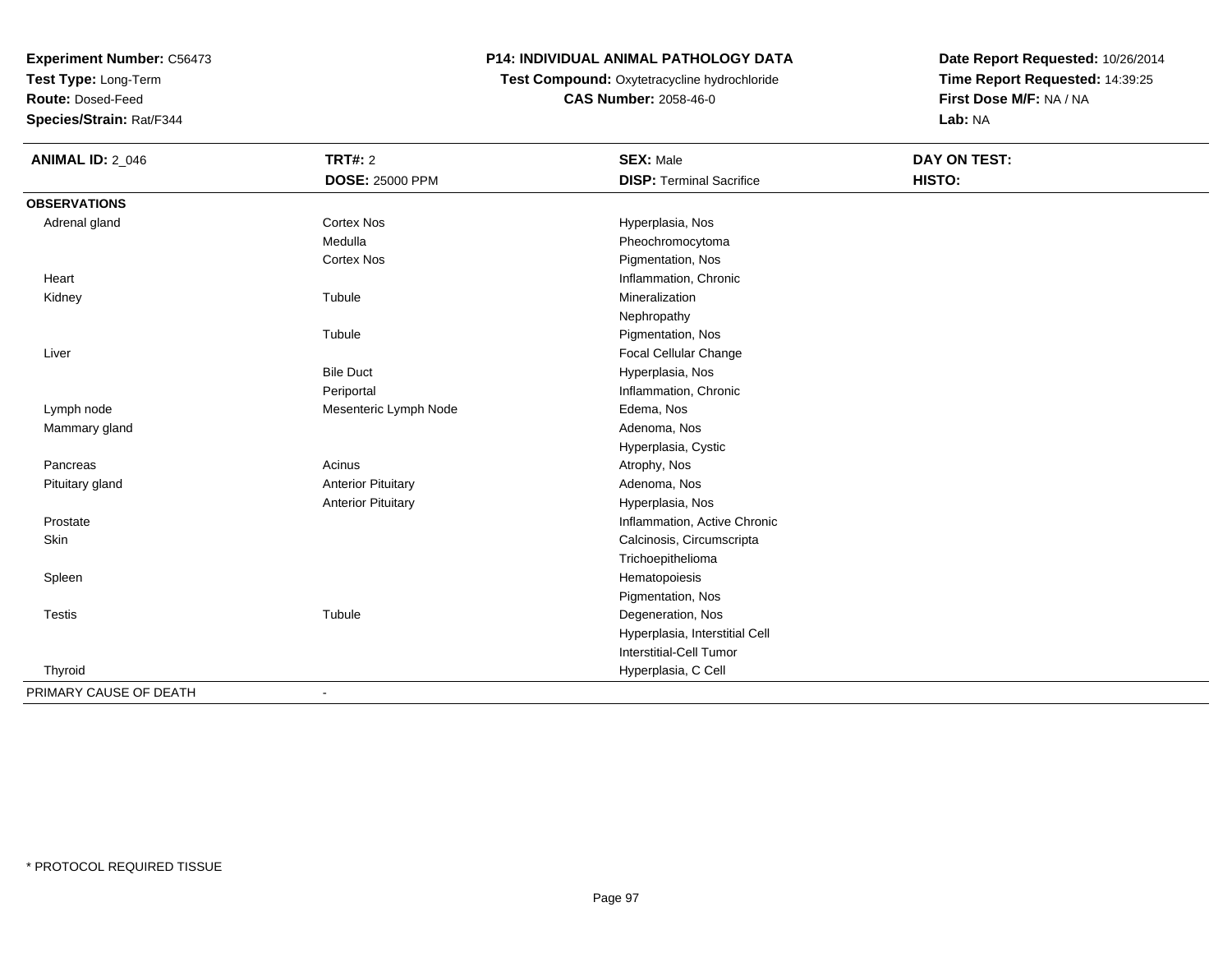**Test Type:** Long-Term

**Route:** Dosed-Feed

**Species/Strain:** Rat/F344

# **P14: INDIVIDUAL ANIMAL PATHOLOGY DATA**

**Test Compound:** Oxytetracycline hydrochloride**CAS Number:** 2058-46-0

| <b>ANIMAL ID: 2_047</b> | <b>TRT#: 2</b>            | <b>SEX: Male</b>                | DAY ON TEST: |  |
|-------------------------|---------------------------|---------------------------------|--------------|--|
|                         | <b>DOSE: 25000 PPM</b>    | <b>DISP: Terminal Sacrifice</b> | HISTO:       |  |
| <b>OBSERVATIONS</b>     |                           |                                 |              |  |
| Adrenal gland           | Medulla                   | Hyperplasia, Nos                |              |  |
|                         | <b>Cortex Nos</b>         | Metamorphosis, Fatty            |              |  |
|                         | Cortex Nos                | Pigmentation, Nos               |              |  |
| Heart                   |                           | Inflammation, Chronic           |              |  |
| Kidney                  |                           | Nephropathy                     |              |  |
|                         | Tubule                    | Pigmentation, Nos               |              |  |
| Liver                   |                           | Focal Cellular Change           |              |  |
|                         | <b>Bile Duct</b>          | Hyperplasia, Nos                |              |  |
| Pancreas                | Acinus                    | Atrophy, Nos                    |              |  |
| Pituitary gland         | <b>Anterior Pituitary</b> | Adenoma, Nos                    |              |  |
| Preputial gland         |                           | Inflammation, Active Chronic    |              |  |
| Prostate                |                           | Inflammation, Active Chronic    |              |  |
| Spleen                  |                           | Pigmentation, Nos               |              |  |
| Stomach                 | <b>Glandular Stomach</b>  | Degeneration, Cystic            |              |  |
| Testis                  |                           | Hyperplasia, Interstitial Cell  |              |  |
| Thyroid                 |                           | Hyperplasia, C Cell             |              |  |
| Unspecified             | Multiple Organs Nos       | Leukemia, Mononuclear Cell      |              |  |
| PRIMARY CAUSE OF DEATH  |                           |                                 |              |  |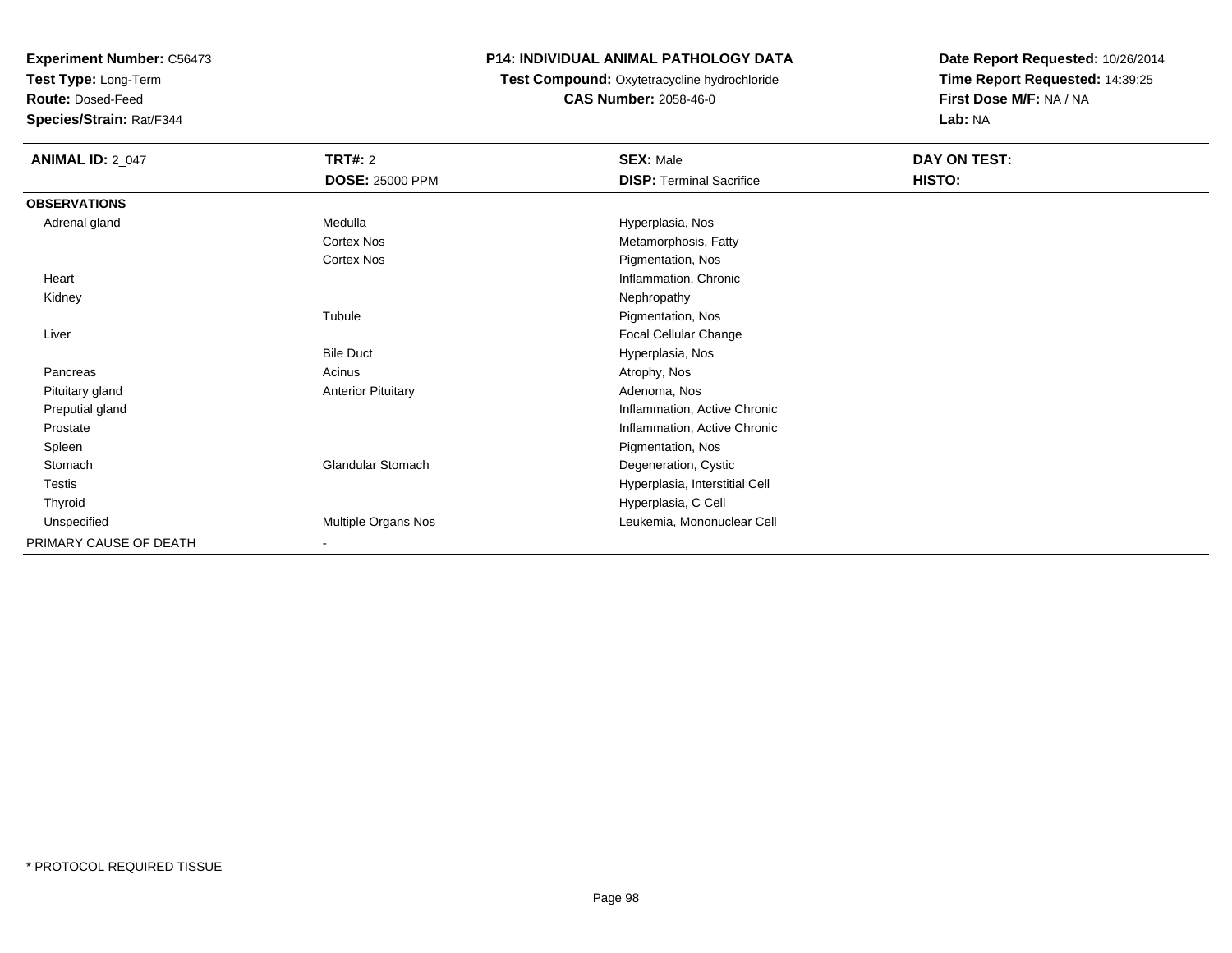**Test Type:** Long-Term

**Route:** Dosed-Feed

**Species/Strain:** Rat/F344

# **P14: INDIVIDUAL ANIMAL PATHOLOGY DATA**

#### **Test Compound:** Oxytetracycline hydrochloride**CAS Number:** 2058-46-0

| <b>ANIMAL ID: 2_048</b> | <b>TRT#: 2</b>            | <b>SEX: Male</b>                | DAY ON TEST: |  |
|-------------------------|---------------------------|---------------------------------|--------------|--|
|                         | <b>DOSE: 25000 PPM</b>    | <b>DISP:</b> Moribund Sacrifice | HISTO:       |  |
| <b>OBSERVATIONS</b>     |                           |                                 |              |  |
| Adrenal gland           | Cortex Nos                | Metamorphosis, Fatty            |              |  |
| <b>Blood vessel</b>     | <b>Testicular Artery</b>  | Thrombus, Organized             |              |  |
| Heart                   |                           | Inflammation, Chronic           |              |  |
| Kidney                  |                           | Nephropathy                     |              |  |
|                         | Tubule                    | Pigmentation, Nos               |              |  |
| Liver                   | <b>Bile Duct</b>          | Hyperplasia, Nos                |              |  |
| Lung                    |                           | Metaplasia, Osseous             |              |  |
| Mammary gland           |                           | Hyperplasia, Cystic             |              |  |
| Pituitary gland         | <b>Anterior Pituitary</b> | Adenoma, Nos                    |              |  |
| Prostate                |                           | Inflammation, Suppurative       |              |  |
| Salivary gland          |                           | Inflammation, Chronic           |              |  |
| Seminal vesicle         |                           | Inflammation, Suppurative       |              |  |
| Spleen                  |                           | Pigmentation, Nos               |              |  |
| Stomach                 | <b>Glandular Stomach</b>  | Degeneration, Cystic            |              |  |
| Testis                  |                           | Hyperplasia, Interstitial Cell  |              |  |
| Unspecified             | Multiple Organs Nos       | Leukemia, Mononuclear Cell      |              |  |
| PRIMARY CAUSE OF DEATH  | $\overline{\phantom{a}}$  |                                 |              |  |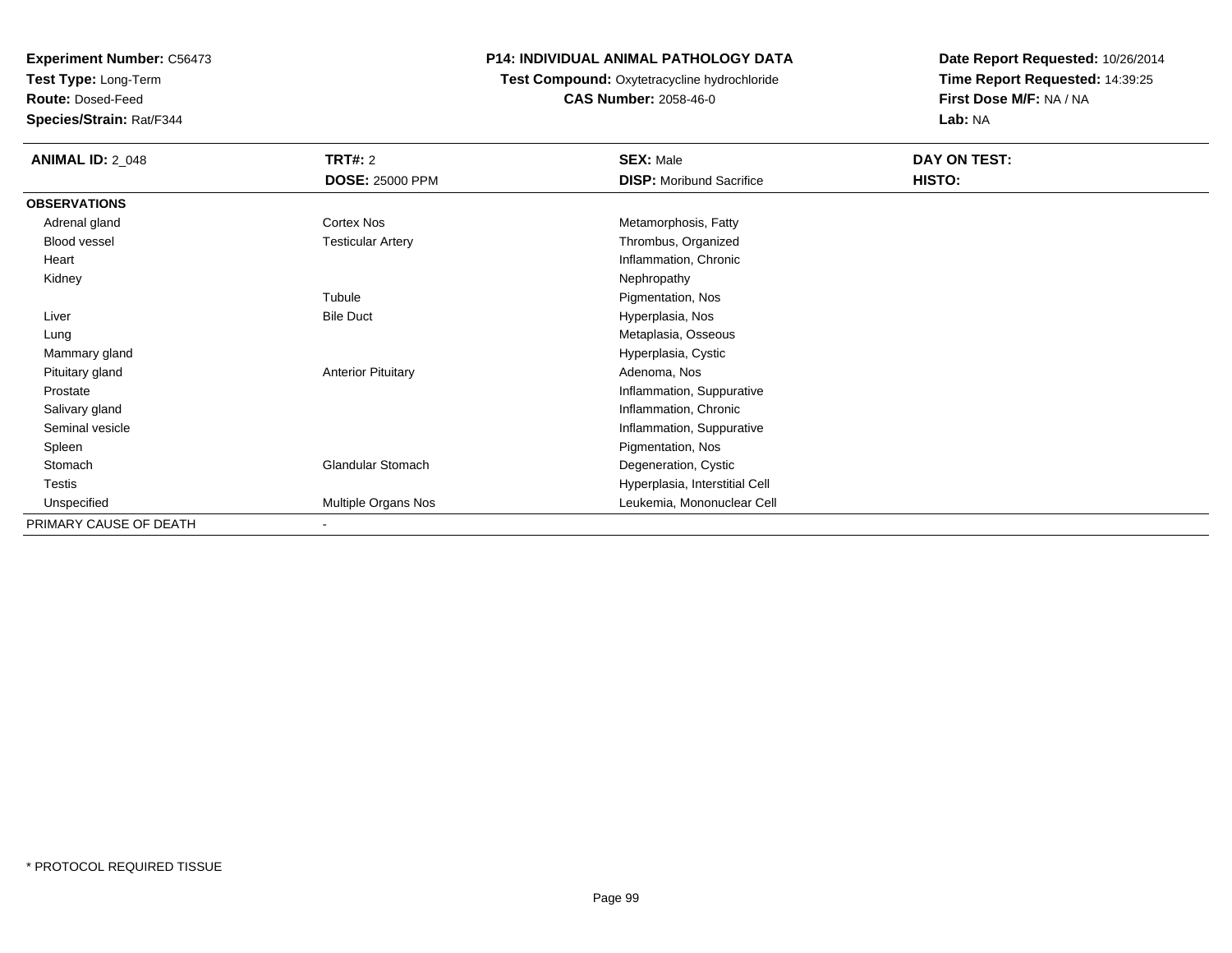**Test Type:** Long-Term

**Route:** Dosed-Feed

**Species/Strain:** Rat/F344

# **P14: INDIVIDUAL ANIMAL PATHOLOGY DATA**

# **Test Compound:** Oxytetracycline hydrochloride**CAS Number:** 2058-46-0

| <b>ANIMAL ID: 2_049</b> | <b>TRT#: 2</b>            | <b>SEX: Male</b>                | DAY ON TEST: |  |
|-------------------------|---------------------------|---------------------------------|--------------|--|
|                         | <b>DOSE: 25000 PPM</b>    | <b>DISP: Terminal Sacrifice</b> | HISTO:       |  |
| <b>OBSERVATIONS</b>     |                           |                                 |              |  |
| Adrenal gland           | Cortex Nos                | Pigmentation, Nos               |              |  |
| Bone marrow             |                           | Mastocytosis                    |              |  |
| Heart                   |                           | Inflammation, Chronic           |              |  |
| Kidney                  | Tubule                    | Mineralization                  |              |  |
|                         |                           | Nephropathy                     |              |  |
|                         | Tubule                    | Pigmentation, Nos               |              |  |
| Liver                   |                           | Focal Cellular Change           |              |  |
|                         | <b>Bile Duct</b>          | Hyperplasia, Nos                |              |  |
|                         | Periportal                | Inflammation, Chronic           |              |  |
|                         |                           | Metamorphosis, Fatty            |              |  |
|                         |                           | Necrosis, Nos                   |              |  |
| Lymph node              |                           | Hemosiderosis                   |              |  |
| Pancreas                | Acinus                    | Hyperplasia, Nos                |              |  |
| Pituitary gland         | <b>Anterior Pituitary</b> | Adenoma, Nos                    |              |  |
| Spleen                  |                           | Pigmentation, Nos               |              |  |
| Stomach                 | Glandular Stomach         | Degeneration, Cystic            |              |  |
| <b>Testis</b>           | Tubule                    | Degeneration, Nos               |              |  |
|                         |                           | Hyperplasia, Interstitial Cell  |              |  |
|                         |                           | Interstitial-Cell Tumor         |              |  |
|                         | Tubule                    | Mineralization                  |              |  |
| Thyroid                 |                           | C-Cell Carcinoma                |              |  |
|                         |                           | Hyperplasia, C Cell             |              |  |
| Unspecified             | Multiple Organs Nos       | Leukemia, Mononuclear Cell      |              |  |
| PRIMARY CAUSE OF DEATH  | ٠                         |                                 |              |  |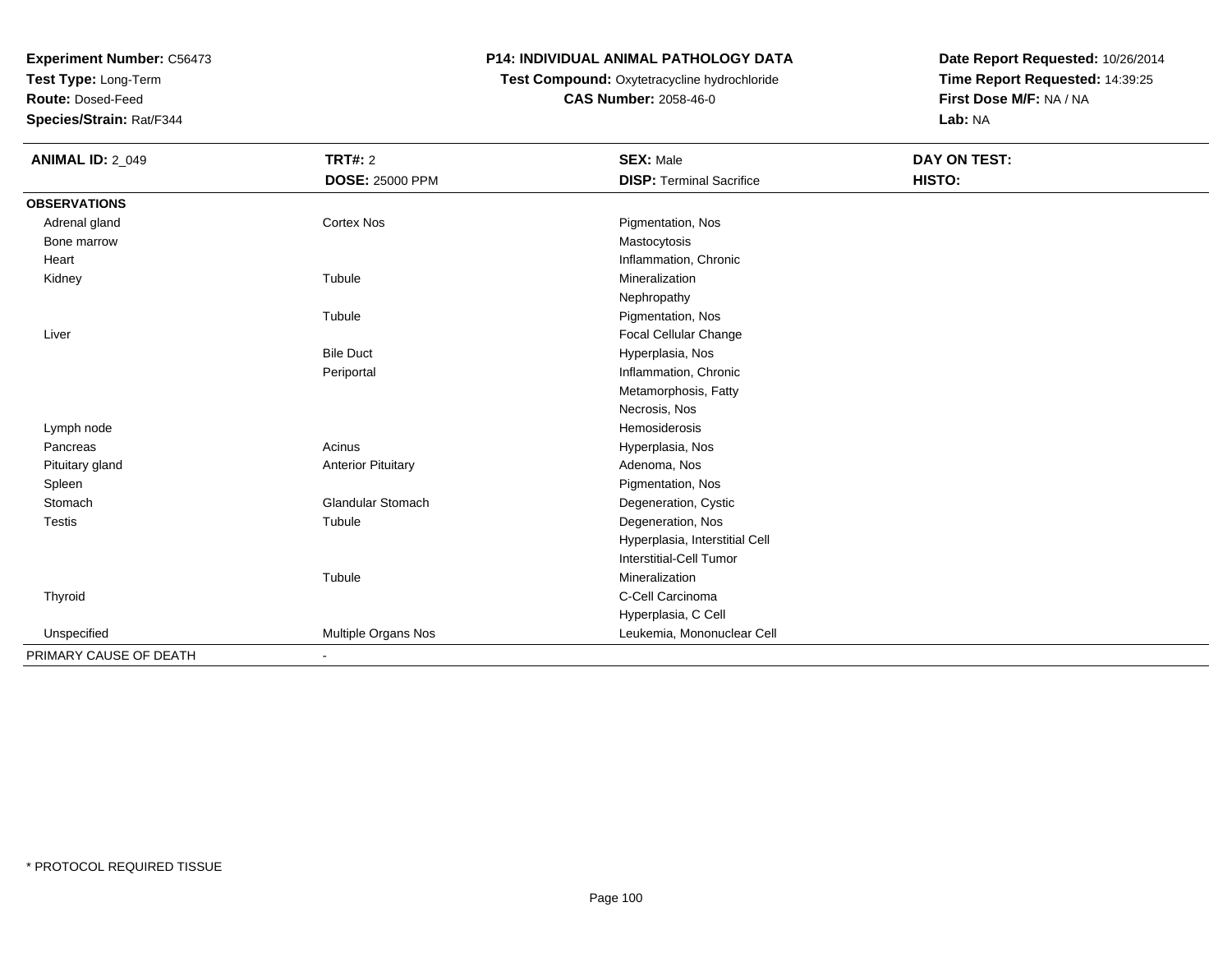**Test Type:** Long-Term

**Route:** Dosed-Feed

**Species/Strain:** Rat/F344

# **P14: INDIVIDUAL ANIMAL PATHOLOGY DATA**

 **Test Compound:** Oxytetracycline hydrochloride**CAS Number:** 2058-46-0

| <b>ANIMAL ID: 2_050</b> | <b>TRT#: 2</b><br><b>DOSE: 25000 PPM</b> | <b>SEX: Male</b><br><b>DISP:</b> Moribund Sacrifice | DAY ON TEST:<br>HISTO: |
|-------------------------|------------------------------------------|-----------------------------------------------------|------------------------|
| <b>OBSERVATIONS</b>     |                                          |                                                     |                        |
| Adrenal gland           | <b>Cortex Nos</b>                        | Metamorphosis, Fatty                                |                        |
|                         | <b>Cortex Nos</b>                        | Pigmentation, Nos                                   |                        |
| Bone                    | Joint Of Lower Extremity                 | Osteoarthritis                                      |                        |
| Heart                   |                                          | Inflammation, Chronic                               |                        |
| Kidney                  |                                          | Nephropathy                                         |                        |
|                         | Tubule                                   | Pigmentation, Nos                                   |                        |
| Liver                   |                                          | Focal Cellular Change                               |                        |
|                         | <b>Bile Duct</b>                         | Hyperplasia, Nos                                    |                        |
|                         | Periportal                               | Inflammation, Chronic                               |                        |
| Mammary gland           |                                          | Hyperplasia, Cystic                                 |                        |
| Pancreas                | Acinus                                   | Atrophy, Nos                                        |                        |
| Pituitary gland         | <b>Anterior Pituitary</b>                | Hyperplasia, Nos                                    |                        |
| Salivary gland          |                                          | Inflammation, Chronic                               |                        |
| Spleen                  |                                          | Hematoma, Nos                                       |                        |
|                         |                                          | Hematopoiesis                                       |                        |
|                         |                                          | Pigmentation, Nos                                   |                        |
| Stomach                 | <b>Glandular Stomach</b>                 | Degeneration, Cystic                                |                        |
| <b>Testis</b>           | Tubule                                   | Degeneration, Nos                                   |                        |
|                         |                                          | Hyperplasia, Interstitial Cell                      |                        |
|                         |                                          | <b>Interstitial-Cell Tumor</b>                      |                        |
| Thymus                  |                                          | Cyst, Embryonal Duct                                |                        |
| PRIMARY CAUSE OF DEATH  | $\blacksquare$                           |                                                     |                        |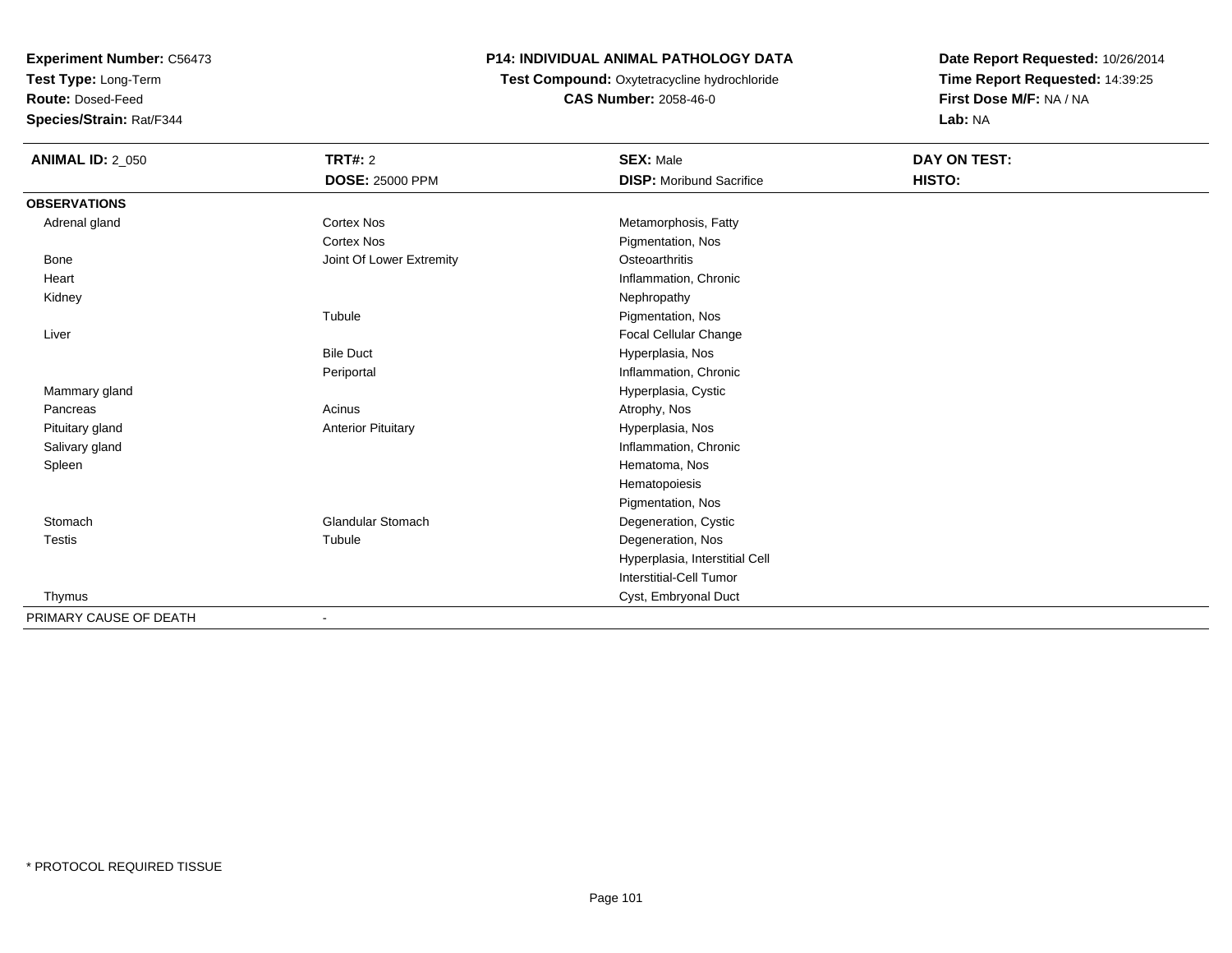| <b>Experiment Number: C56473</b><br>Test Type: Long-Term |                              | <b>P14: INDIVIDUAL ANIMAL PATHOLOGY DATA</b><br>Test Compound: Oxytetracycline hydrochloride | Date Report Requested: 10/26/2014<br>Time Report Requested: 14:39:25 |
|----------------------------------------------------------|------------------------------|----------------------------------------------------------------------------------------------|----------------------------------------------------------------------|
| <b>Route: Dosed-Feed</b><br>Species/Strain: Rat/F344     | <b>CAS Number: 2058-46-0</b> |                                                                                              | First Dose M/F: NA / NA<br>Lab: NA                                   |
| <b>ANIMAL ID: 3_101</b>                                  | TRT#: 3                      | <b>SEX: Male</b>                                                                             | DAY ON TEST:                                                         |
|                                                          | DOSE: 0                      | <b>DISP: Natural Death</b>                                                                   | HISTO:                                                               |
| <b>OBSERVATIONS</b>                                      |                              |                                                                                              |                                                                      |
| Adrenal gland                                            | Cortex Nos                   | Pigmentation, Nos                                                                            |                                                                      |
| Heart                                                    |                              | Inflammation, Chronic                                                                        |                                                                      |
| Kidney                                                   |                              | Nephropathy                                                                                  |                                                                      |
|                                                          | Tubule                       | Pigmentation, Nos                                                                            |                                                                      |
| Liver                                                    |                              | Necrosis, Nos                                                                                |                                                                      |
| Spleen                                                   |                              | Pigmentation, Nos                                                                            |                                                                      |
| Testis                                                   |                              | Hyperplasia, Interstitial Cell                                                               |                                                                      |
|                                                          |                              | Interstitial-Cell Tumor                                                                      |                                                                      |
| Unspecified                                              | Multiple Organs Nos          | Leukemia, Mononuclear Cell                                                                   |                                                                      |
| PRIMARY CAUSE OF DEATH                                   |                              |                                                                                              |                                                                      |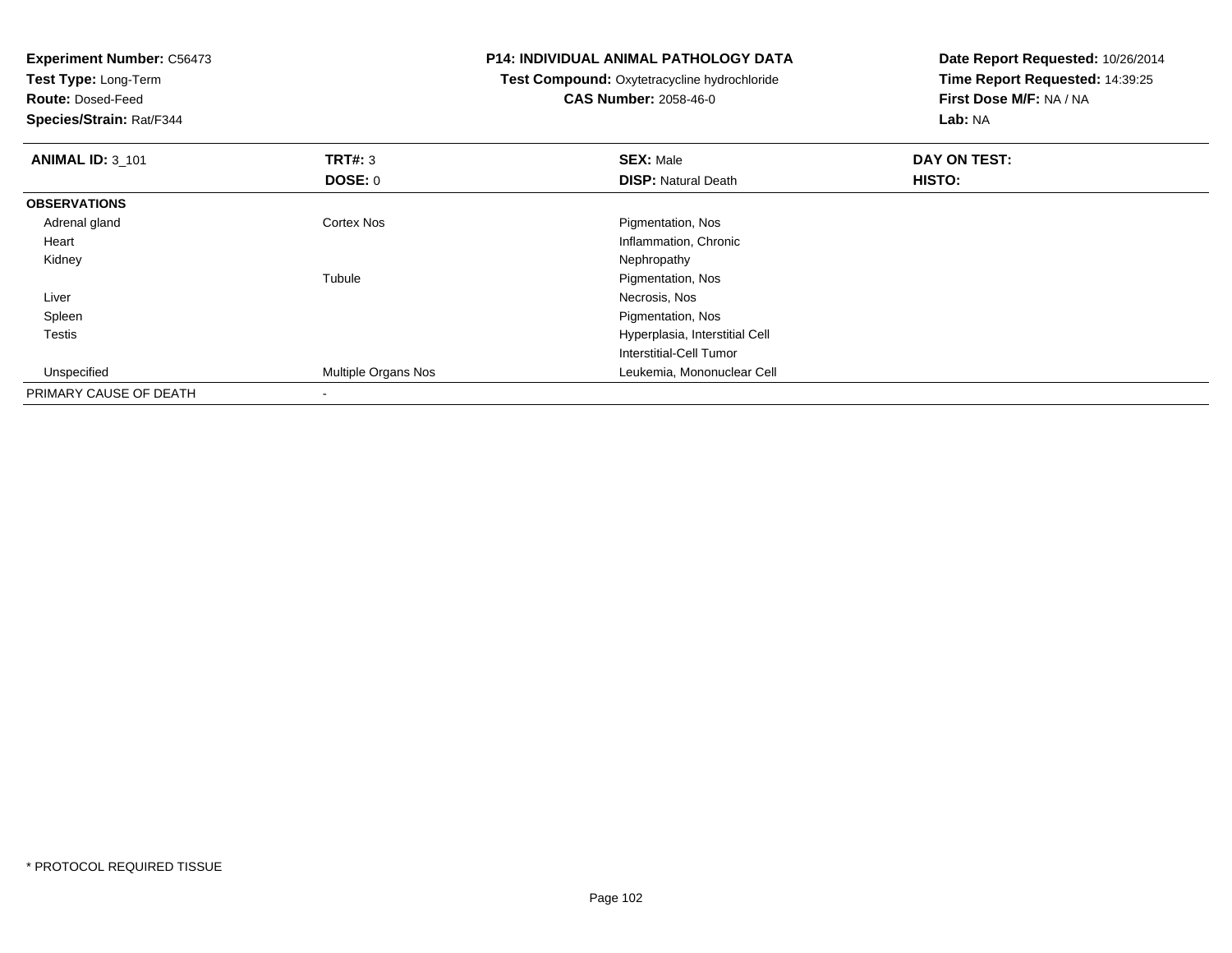**Test Type:** Long-Term

**Route:** Dosed-Feed

**Species/Strain:** Rat/F344

# **P14: INDIVIDUAL ANIMAL PATHOLOGY DATA**

**Test Compound:** Oxytetracycline hydrochloride**CAS Number:** 2058-46-0

**Date Report Requested:** 10/26/2014**Time Report Requested:** 14:39:25**First Dose M/F:** NA / NA**Lab:** NA

| <b>ANIMAL ID: 3_102</b> | <b>TRT#: 3</b>            | <b>SEX: Male</b>                | DAY ON TEST: |  |
|-------------------------|---------------------------|---------------------------------|--------------|--|
|                         | <b>DOSE: 0</b>            | <b>DISP: Terminal Sacrifice</b> | HISTO:       |  |
| <b>OBSERVATIONS</b>     |                           |                                 |              |  |
| Adrenal gland           | <b>Cortex Nos</b>         | Hyperplasia, Nos                |              |  |
|                         | Medulla                   | Hyperplasia, Nos                |              |  |
|                         | <b>Cortex Nos</b>         | Metamorphosis, Fatty            |              |  |
|                         | Cortex Nos                | Pigmentation, Nos               |              |  |
| Heart                   |                           | Inflammation, Chronic           |              |  |
| Kidney                  | Tubule                    | Mineralization                  |              |  |
|                         |                           | Nephropathy                     |              |  |
|                         | Tubule                    | Pigmentation, Nos               |              |  |
| Liver                   |                           | Focal Cellular Change           |              |  |
|                         | <b>Bile Duct</b>          | Hyperplasia, Nos                |              |  |
|                         | Periportal                | Inflammation, Chronic           |              |  |
| Lung                    |                           | Carcinoma, Nos, Metastatic      |              |  |
| Mammary gland           |                           | Hyperplasia, Cystic             |              |  |
| Pancreas                | <b>Islets</b>             | Islet-Cell Carcinoma            |              |  |
| Pituitary gland         | <b>Anterior Pituitary</b> | Adenoma, Nos                    |              |  |
|                         | <b>Anterior Pituitary</b> | Cyst, Nos                       |              |  |
| Preputial gland         |                           | Inflammation, Active Chronic    |              |  |
| Prostate                |                           | Inflammation, Active Chronic    |              |  |
| Spleen                  |                           | Pigmentation, Nos               |              |  |
| Stomach                 | <b>Glandular Stomach</b>  | Degeneration, Cystic            |              |  |
| <b>Testis</b>           | Tubule                    | Degeneration, Nos               |              |  |
|                         |                           | Hyperplasia, Interstitial Cell  |              |  |
|                         |                           | Interstitial-Cell Tumor         |              |  |
|                         | Tubule                    | Mineralization                  |              |  |
|                         | Tubule                    | Oligospermia                    |              |  |
| Thymus                  |                           | Cyst, Embryonal Duct            |              |  |
| Thyroid                 |                           | C-Cell Adenoma                  |              |  |
|                         |                           | Hyperplasia, C Cell             |              |  |
| PPIU11PVQ11QFQFPT11     |                           |                                 |              |  |

PRIMARY CAUSE OF DEATH-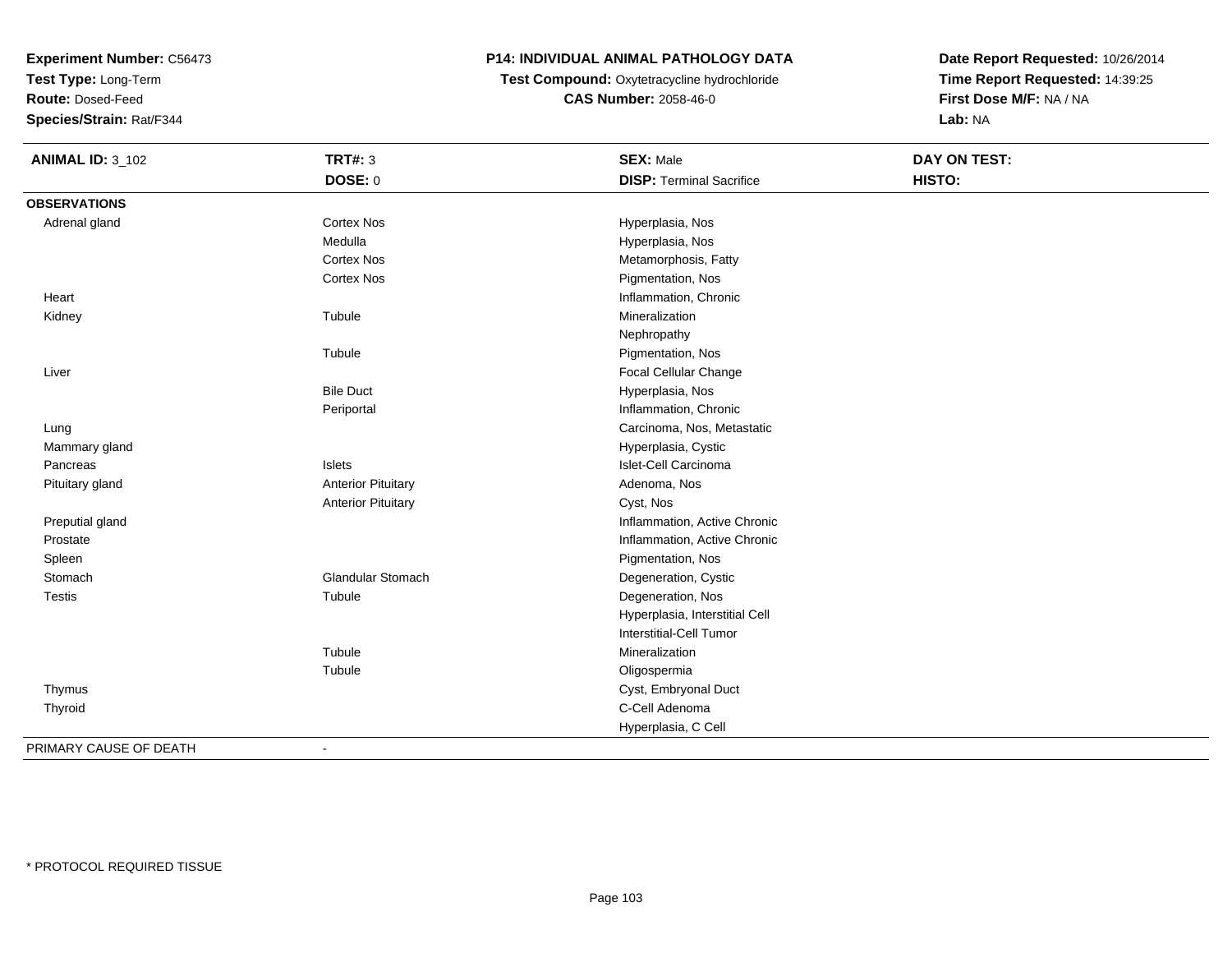**Test Type:** Long-Term

**Route:** Dosed-Feed

**Species/Strain:** Rat/F344

# **P14: INDIVIDUAL ANIMAL PATHOLOGY DATA**

**Test Compound:** Oxytetracycline hydrochloride**CAS Number:** 2058-46-0

| <b>ANIMAL ID: 3_103</b> | <b>TRT#: 3</b><br><b>DOSE: 0</b> | <b>SEX: Male</b><br><b>DISP:</b> Moribund Sacrifice | DAY ON TEST:<br>HISTO: |
|-------------------------|----------------------------------|-----------------------------------------------------|------------------------|
| <b>OBSERVATIONS</b>     |                                  |                                                     |                        |
| Adrenal gland           | Cortex Nos                       | Metamorphosis, Fatty                                |                        |
|                         | Cortex Nos                       | Pigmentation, Nos                                   |                        |
| Heart                   |                                  | Inflammation, Chronic                               |                        |
| Kidney                  |                                  | Hemorrhage                                          |                        |
|                         |                                  | Nephropathy                                         |                        |
|                         | Tubule                           | Pigmentation, Nos                                   |                        |
| Liver                   |                                  | Focal Cellular Change                               |                        |
|                         | <b>Bile Duct</b>                 | Hyperplasia, Nos                                    |                        |
|                         | Periportal                       | Inflammation, Chronic                               |                        |
| Lung                    |                                  | Congestion, Nos                                     |                        |
| Lymph node              | Mandibular Lymph Node            | Hyperplasia, Lymphoid                               |                        |
| Pituitary gland         | <b>Anterior Pituitary</b>        | Hyperplasia, Nos                                    |                        |
| Salivary gland          |                                  | Inflammation, Chronic                               |                        |
| Spleen                  |                                  | Hematopoiesis                                       |                        |
|                         |                                  | Pigmentation, Nos                                   |                        |
| <b>Testis</b>           |                                  | Hyperplasia, Interstitial Cell                      |                        |
| Unspecified             |                                  | Fibroma                                             |                        |
| Urinary bladder         |                                  | Calculus, Microscopic Examination                   |                        |
| PRIMARY CAUSE OF DEATH  |                                  |                                                     |                        |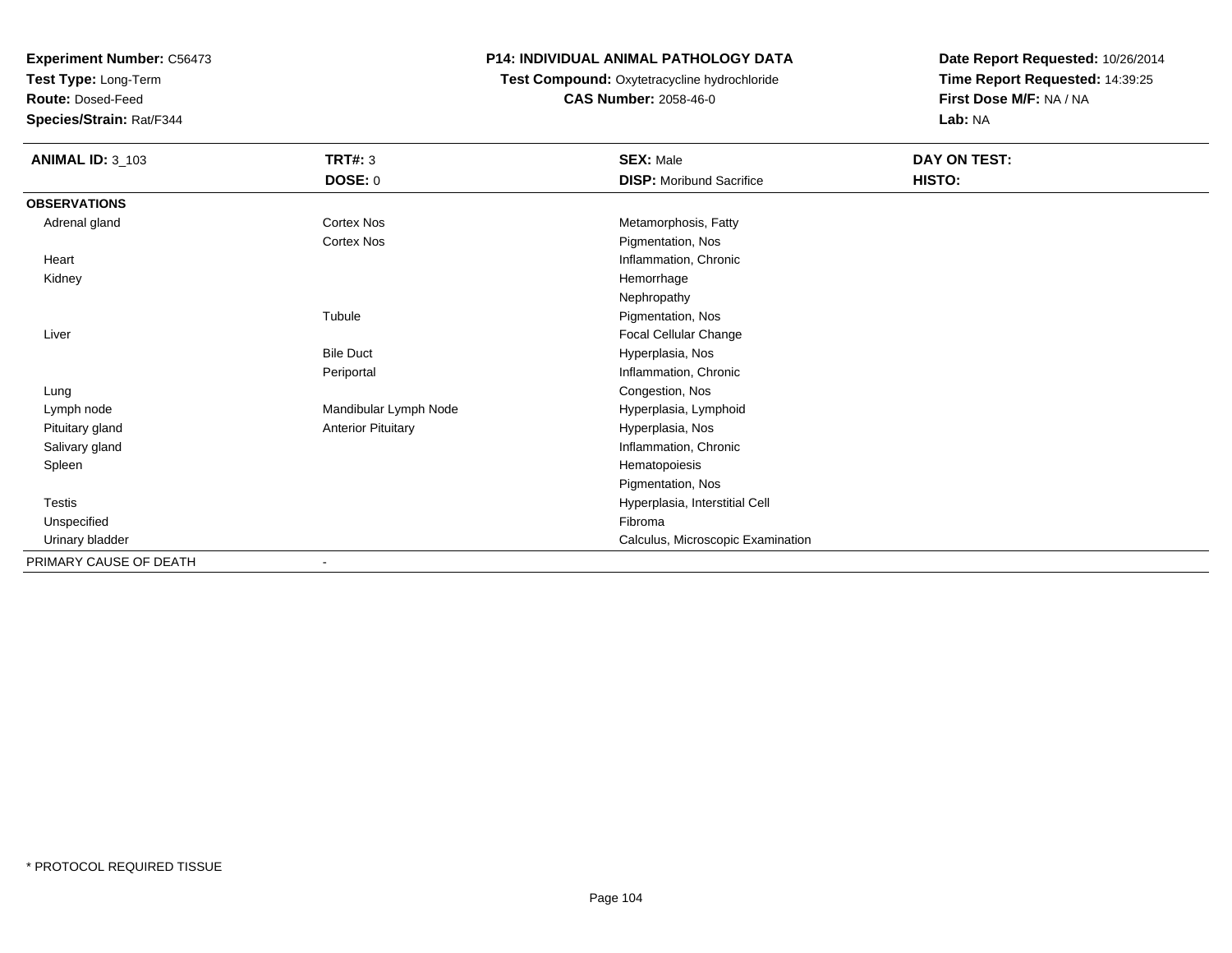**Test Type:** Long-Term

**Route:** Dosed-Feed

**Species/Strain:** Rat/F344

#### **P14: INDIVIDUAL ANIMAL PATHOLOGY DATA**

 **Test Compound:** Oxytetracycline hydrochloride**CAS Number:** 2058-46-0

| <b>ANIMAL ID: 3_104</b> | <b>TRT#: 3</b>            | <b>SEX: Male</b>                | DAY ON TEST: |  |
|-------------------------|---------------------------|---------------------------------|--------------|--|
|                         | <b>DOSE: 0</b>            | <b>DISP:</b> Moribund Sacrifice | HISTO:       |  |
| <b>OBSERVATIONS</b>     |                           |                                 |              |  |
| Adrenal gland           | Cortex Nos                | Metamorphosis, Fatty            |              |  |
|                         | Medulla                   | Pheochromocytoma, Malignant     |              |  |
|                         | Cortex Nos                | Pigmentation, Nos               |              |  |
| Ear                     | Canal                     | Inflammation, Acute/Chronic     |              |  |
|                         | Canal                     | Squamous Cell Papilloma         |              |  |
| Kidney                  | Tubule                    | Mineralization                  |              |  |
|                         |                           | Nephropathy                     |              |  |
|                         | Tubule                    | Pigmentation, Nos               |              |  |
| Liver                   |                           | Focal Cellular Change           |              |  |
|                         | <b>Bile Duct</b>          | Hyperplasia, Nos                |              |  |
| Lung                    |                           | Congestion, Nos                 |              |  |
| Pituitary gland         | <b>Anterior Pituitary</b> | Adenoma, Nos                    |              |  |
|                         | <b>Anterior Pituitary</b> | Hyperplasia, Nos                |              |  |
| Spleen                  |                           | Hematopoiesis                   |              |  |
|                         |                           | Pigmentation, Nos               |              |  |
| Testis                  |                           | Hyperplasia, Interstitial Cell  |              |  |
| Thymus                  |                           | Cyst, Embryonal Duct            |              |  |
| Thyroid                 |                           | Hyperplasia, C Cell             |              |  |
| Unspecified             | Multiple Organs Nos       | Inflammation, Chronic           |              |  |
| PRIMARY CAUSE OF DEATH  | $\blacksquare$            |                                 |              |  |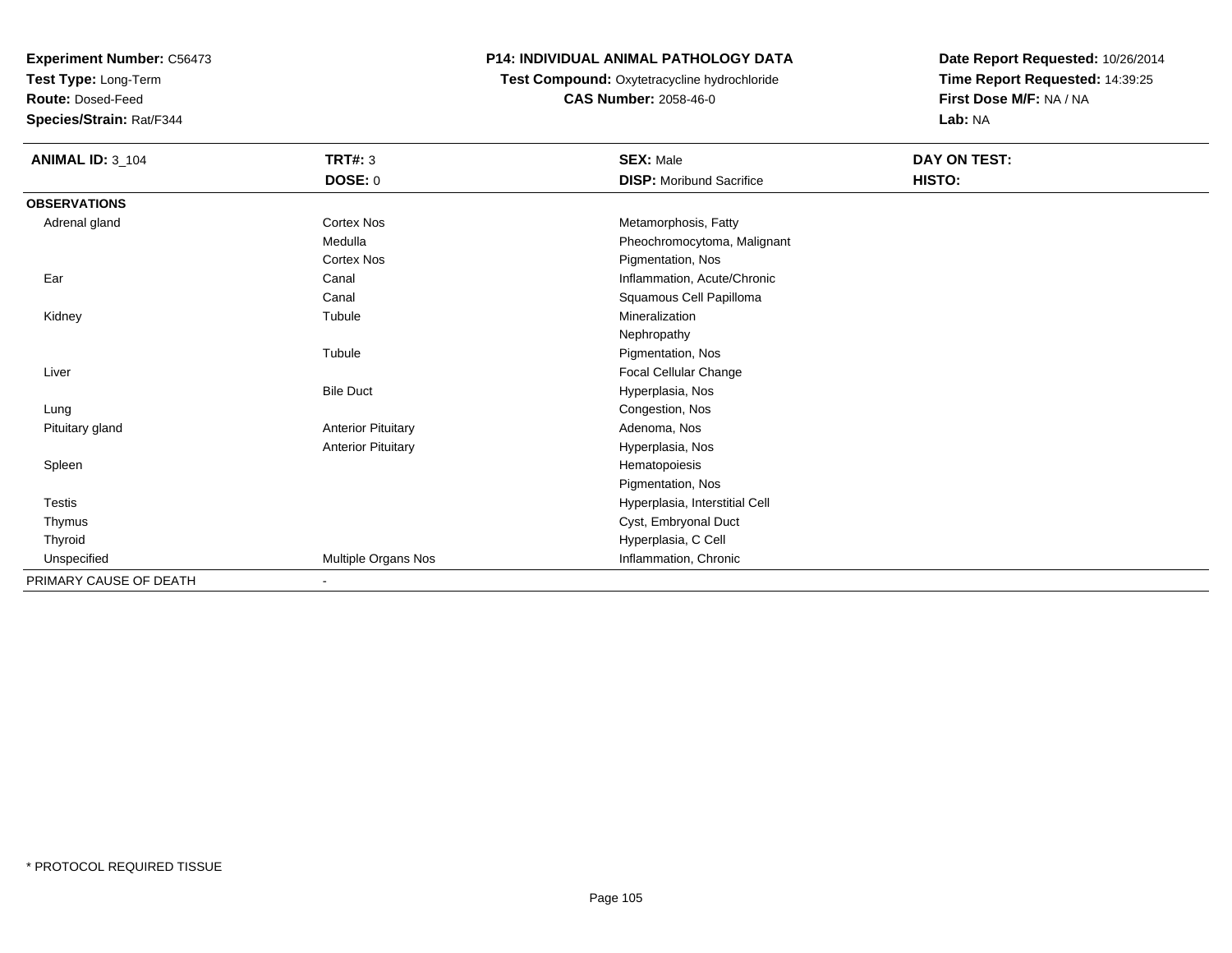**Test Type:** Long-Term

**Route:** Dosed-Feed

**Species/Strain:** Rat/F344

# **P14: INDIVIDUAL ANIMAL PATHOLOGY DATA**

 **Test Compound:** Oxytetracycline hydrochloride**CAS Number:** 2058-46-0

| <b>ANIMAL ID: 3_105</b> | <b>TRT#: 3</b>           | <b>SEX: Male</b>                | DAY ON TEST: |  |
|-------------------------|--------------------------|---------------------------------|--------------|--|
|                         | <b>DOSE: 0</b>           | <b>DISP:</b> Moribund Sacrifice | HISTO:       |  |
| <b>OBSERVATIONS</b>     |                          |                                 |              |  |
| Adrenal gland           | Cortex Nos               | Metamorphosis, Fatty            |              |  |
|                         | <b>Cortex Nos</b>        | Pigmentation, Nos               |              |  |
| <b>Blood vessel</b>     | <b>Testicular Artery</b> | Mineralization                  |              |  |
| Heart                   |                          | Inflammation, Chronic           |              |  |
| Kidney                  | Tubule                   | Mineralization                  |              |  |
|                         |                          | Nephropathy                     |              |  |
|                         | Tubule                   | Pigmentation, Nos               |              |  |
| Liver                   |                          | <b>Focal Cellular Change</b>    |              |  |
|                         | <b>Bile Duct</b>         | Hyperplasia, Nos                |              |  |
|                         | Periportal               | Inflammation, Chronic           |              |  |
| Mammary gland           |                          | Hyperplasia, Cystic             |              |  |
| Pancreas                | Acinus                   | Atrophy, Nos                    |              |  |
| Prostate                |                          | Inflammation, Active Chronic    |              |  |
| Seminal vesicle         |                          | Inflammation, Active Chronic    |              |  |
| Spleen                  |                          | Hematopoiesis                   |              |  |
|                         |                          | Pigmentation, Nos               |              |  |
| <b>Testis</b>           | Tubule                   | Degeneration, Nos               |              |  |
|                         |                          | Hyperplasia, Interstitial Cell  |              |  |
|                         |                          | <b>Interstitial-Cell Tumor</b>  |              |  |
| Thyroid                 |                          | Hyperplasia, C Cell             |              |  |
| Urinary bladder         |                          | Inflammation, Active Chronic    |              |  |
| PRIMARY CAUSE OF DEATH  |                          |                                 |              |  |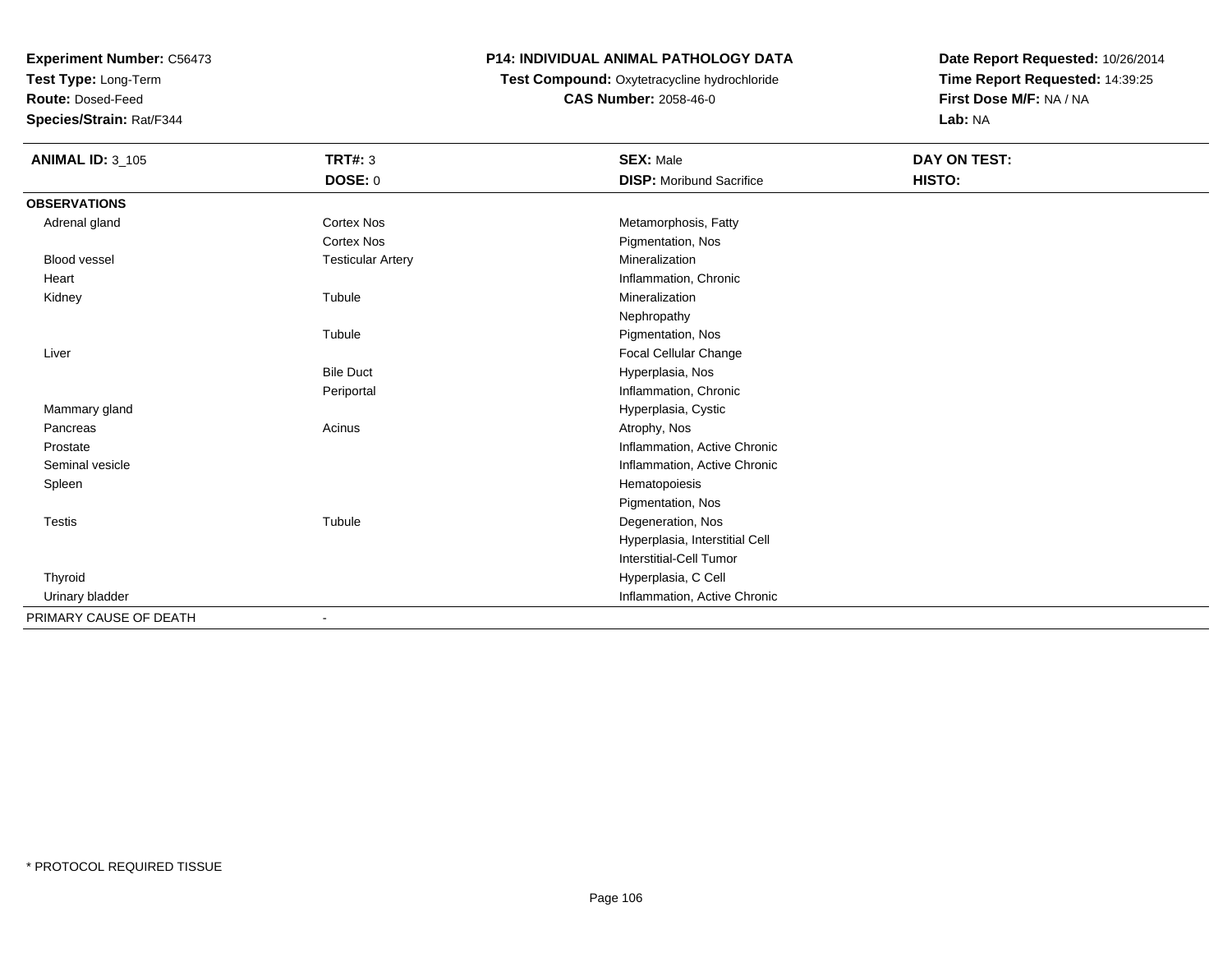**Test Type:** Long-Term

**Route:** Dosed-Feed

**Species/Strain:** Rat/F344

#### **P14: INDIVIDUAL ANIMAL PATHOLOGY DATA**

**Test Compound:** Oxytetracycline hydrochloride**CAS Number:** 2058-46-0

| <b>ANIMAL ID: 3_106</b> | <b>TRT#: 3</b>             | <b>SEX: Male</b>                | DAY ON TEST: |  |
|-------------------------|----------------------------|---------------------------------|--------------|--|
|                         | <b>DOSE: 0</b>             | <b>DISP:</b> Moribund Sacrifice | HISTO:       |  |
| <b>OBSERVATIONS</b>     |                            |                                 |              |  |
| Adrenal gland           | <b>Cortex Nos</b>          | Metamorphosis, Fatty            |              |  |
|                         | <b>Cortex Nos</b>          | Pigmentation, Nos               |              |  |
| Heart                   |                            | Inflammation, Chronic           |              |  |
| Kidney                  |                            | Nephropathy                     |              |  |
|                         | Tubule                     | Pigmentation, Nos               |              |  |
| Liver                   | <b>Bile Duct</b>           | Hyperplasia, Nos                |              |  |
| Pancreas                | Acinus                     | Atrophy, Nos                    |              |  |
|                         | Islets                     | Hyperplasia, Nos                |              |  |
| Spleen                  |                            | Pigmentation, Nos               |              |  |
| Stomach                 | <b>Glandular Stomach</b>   | Degeneration, Cystic            |              |  |
| <b>Testis</b>           | Tubule                     | Degeneration, Nos               |              |  |
|                         |                            | Hyperplasia, Interstitial Cell  |              |  |
|                         |                            | Interstitial-Cell Tumor         |              |  |
|                         | Tubule                     | Mineralization                  |              |  |
| Unspecified             | <b>Multiple Organs Nos</b> | Leukemia, Mononuclear Cell      |              |  |
| PRIMARY CAUSE OF DEATH  | $\overline{\phantom{a}}$   |                                 |              |  |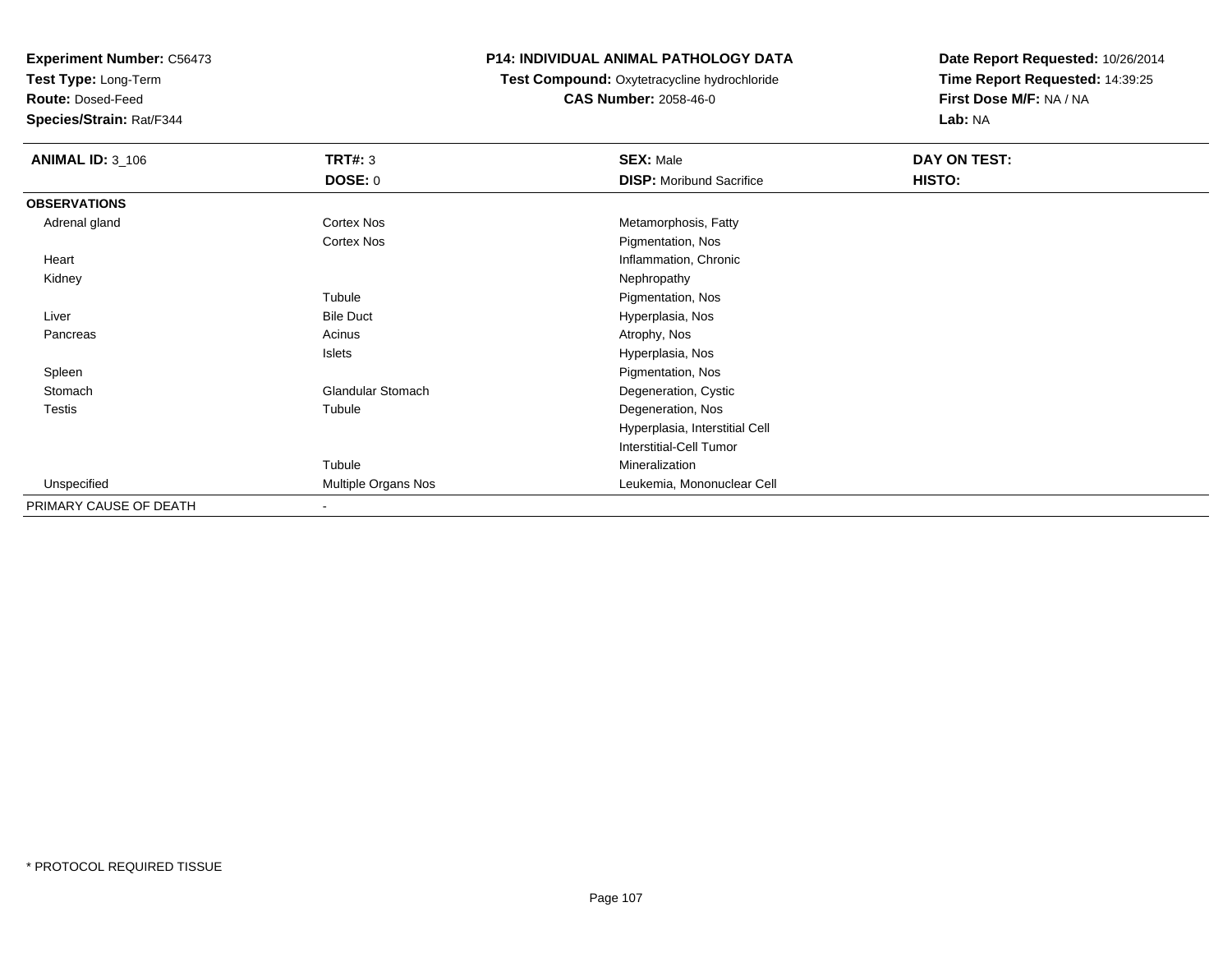**Test Type:** Long-Term

**Route:** Dosed-Feed

**Species/Strain:** Rat/F344

# **P14: INDIVIDUAL ANIMAL PATHOLOGY DATA**

**Test Compound:** Oxytetracycline hydrochloride**CAS Number:** 2058-46-0

| <b>ANIMAL ID: 3_107</b> | <b>TRT#: 3</b>            | <b>SEX: Male</b>                | DAY ON TEST: |
|-------------------------|---------------------------|---------------------------------|--------------|
|                         | DOSE: 0                   | <b>DISP: Terminal Sacrifice</b> | HISTO:       |
| <b>OBSERVATIONS</b>     |                           |                                 |              |
| Heart                   |                           | Inflammation, Chronic           |              |
| Kidney                  | Tubule                    | Mineralization                  |              |
|                         |                           | Nephropathy                     |              |
| Liver                   |                           | Focal Cellular Change           |              |
|                         | <b>Bile Duct</b>          | Hyperplasia, Nos                |              |
|                         | Periportal                | Inflammation, Chronic           |              |
| Lung                    |                           | Pneumonia, Interstitial Chronic |              |
| Lymph node              | Mandibular Lymph Node     | Hemosiderosis                   |              |
|                         | Mesenteric Lymph Node     | Mastocytosis                    |              |
| Mammary gland           |                           | Hyperplasia, Cystic             |              |
| Pancreas                | Acinus                    | Atrophy, Nos                    |              |
| Pituitary gland         | <b>Anterior Pituitary</b> | Adenoma, Nos                    |              |
|                         | <b>Anterior Pituitary</b> | Hyperplasia, Nos                |              |
| Prostate                |                           | Inflammation, Active Chronic    |              |
| Salivary gland          |                           | Inflammation, Chronic           |              |
| Spleen                  |                           | Hematopoiesis                   |              |
| <b>Testis</b>           | Tubule                    | Degeneration, Nos               |              |
|                         |                           | Interstitial-Cell Tumor         |              |
|                         | Tubule                    | Mineralization                  |              |
| Thymus                  |                           | Cyst, Embryonal Duct            |              |
| Thyroid                 |                           | Hyperplasia, C Cell             |              |
|                         |                           | Hyperplasia, Follicular Cell    |              |
| Unspecified             | Multiple Organs Nos       | Pigmentation, Nos               |              |
| PRIMARY CAUSE OF DEATH  |                           |                                 |              |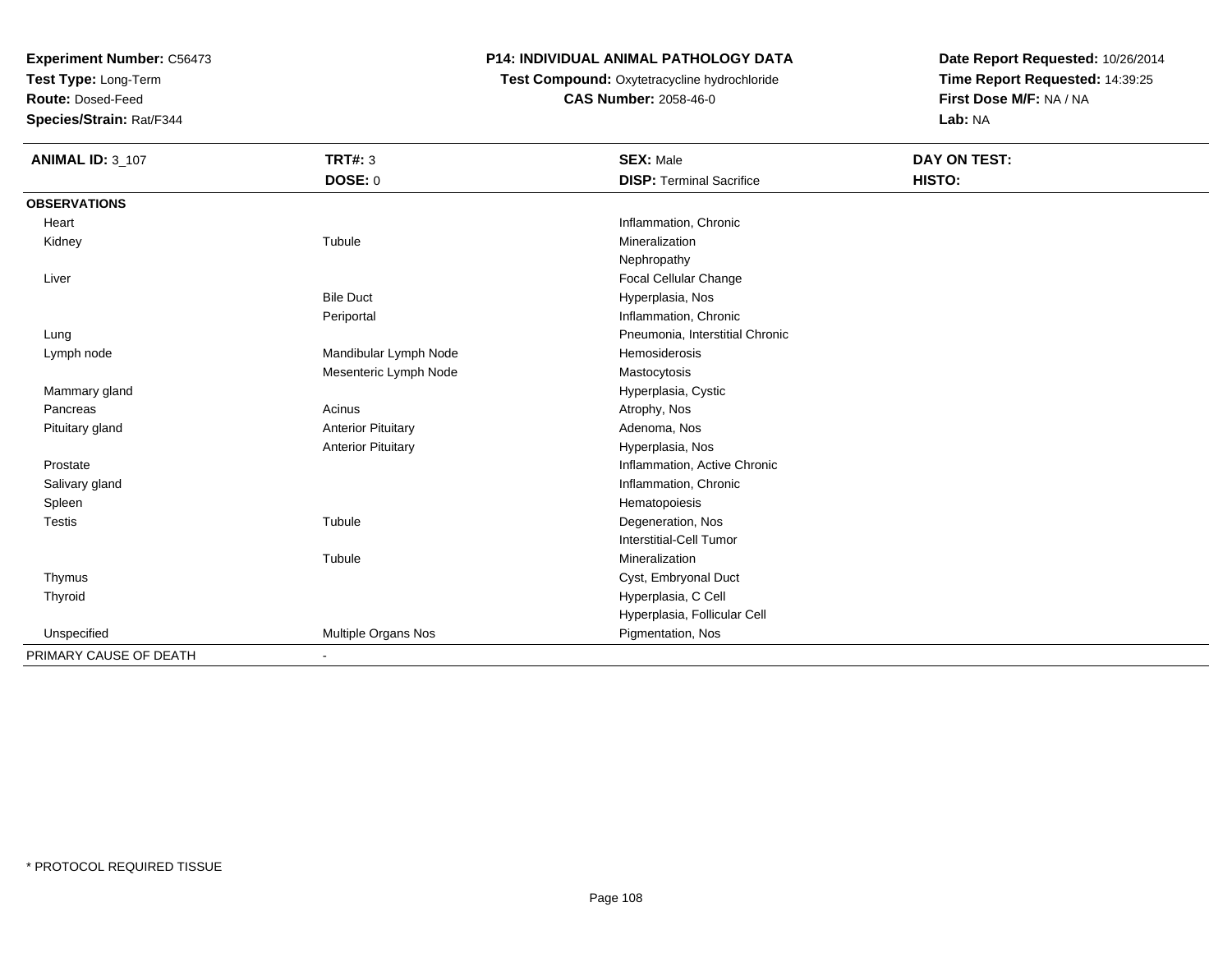**Test Type:** Long-Term

**Route:** Dosed-Feed

**Species/Strain:** Rat/F344

# **P14: INDIVIDUAL ANIMAL PATHOLOGY DATA**

 **Test Compound:** Oxytetracycline hydrochloride**CAS Number:** 2058-46-0

| <b>ANIMAL ID: 3_108</b> | <b>TRT#: 3</b>               | <b>SEX: Male</b>                | DAY ON TEST: |  |
|-------------------------|------------------------------|---------------------------------|--------------|--|
|                         | <b>DOSE: 0</b>               | <b>DISP:</b> Moribund Sacrifice | HISTO:       |  |
| <b>OBSERVATIONS</b>     |                              |                                 |              |  |
| Adrenal gland           | <b>Cortex Nos</b>            | Metamorphosis, Fatty            |              |  |
|                         | <b>Cortex Nos</b>            | Pigmentation, Nos               |              |  |
| Heart                   |                              | Inflammation, Chronic           |              |  |
| Kidney                  |                              | Nephropathy                     |              |  |
|                         | Tubule                       | Pigmentation, Nos               |              |  |
| Liver                   | <b>Bile Duct</b>             | Hyperplasia, Nos                |              |  |
|                         | Periportal                   | Inflammation, Chronic           |              |  |
|                         |                              | Necrosis, Nos                   |              |  |
| Lung                    |                              | Hemorrhage                      |              |  |
| Lymph node              | Thoracic Lymph Node          | Hemosiderosis                   |              |  |
| Mammary gland           |                              | Hyperplasia, Cystic             |              |  |
| Pancreas                | Acinus                       | Atrophy, Nos                    |              |  |
| Prostate                |                              | Inflammation, Active Chronic    |              |  |
| Spleen                  |                              | <b>Fibrosis</b>                 |              |  |
| Stomach                 | <b>Glandular Stomach</b>     | Degeneration, Cystic            |              |  |
| <b>Testis</b>           | Tubule                       | Degeneration, Nos               |              |  |
|                         |                              | Hyperplasia, Interstitial Cell  |              |  |
|                         |                              | <b>Interstitial-Cell Tumor</b>  |              |  |
|                         | Tubule                       | Mineralization                  |              |  |
| Thyroid                 |                              | Hyperplasia, C Cell             |              |  |
| Unspecified             | Multiple Organs Nos          | Leukemia, Mononuclear Cell      |              |  |
| PRIMARY CAUSE OF DEATH  | $\qquad \qquad \blacksquare$ |                                 |              |  |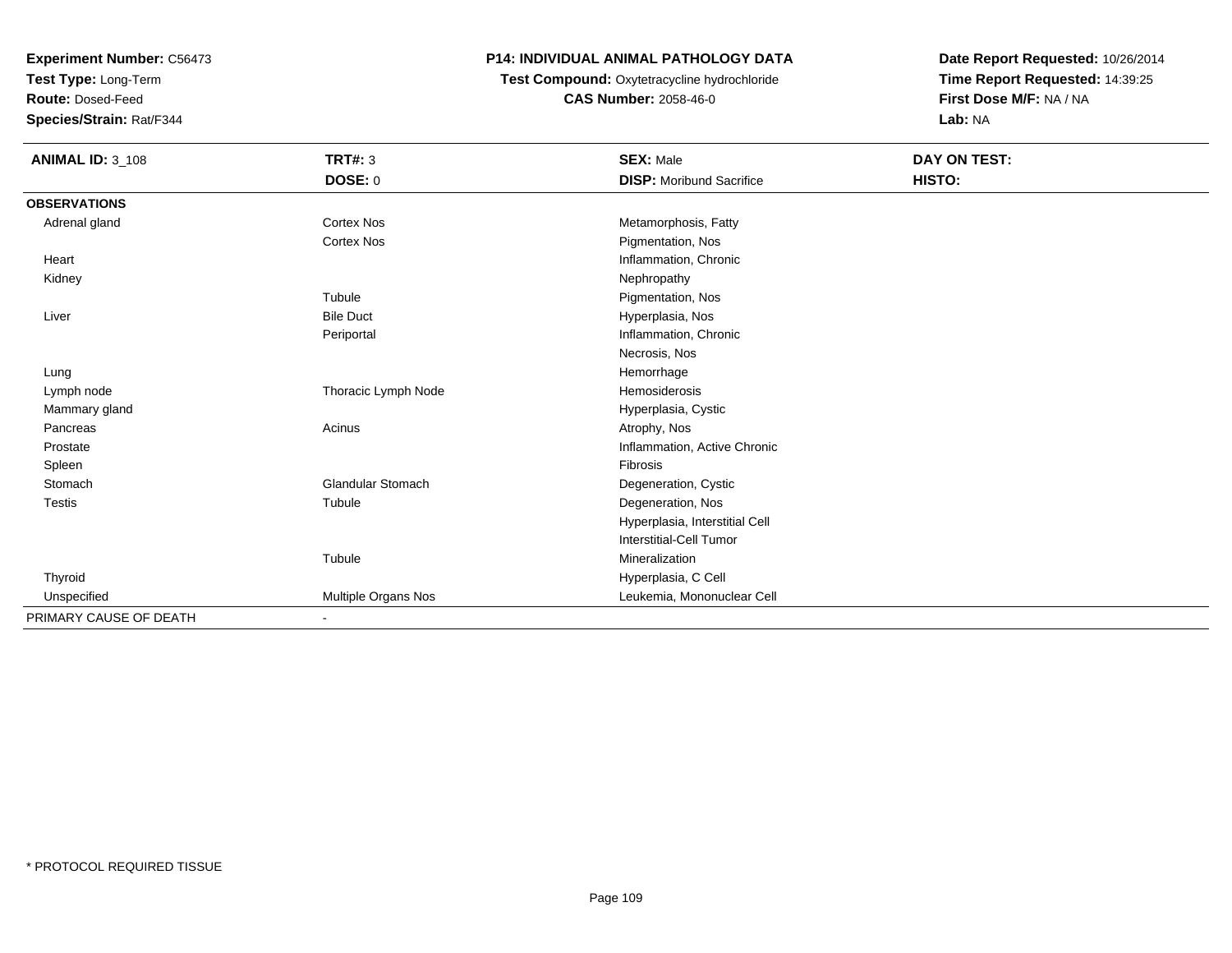**Test Type:** Long-Term

**Route:** Dosed-Feed

**Species/Strain:** Rat/F344

## **P14: INDIVIDUAL ANIMAL PATHOLOGY DATA**

 **Test Compound:** Oxytetracycline hydrochloride**CAS Number:** 2058-46-0

| <b>ANIMAL ID: 3_109</b> | <b>TRT#: 3</b>           | <b>SEX: Male</b>                | DAY ON TEST: |  |
|-------------------------|--------------------------|---------------------------------|--------------|--|
|                         | <b>DOSE: 0</b>           | <b>DISP:</b> Moribund Sacrifice | HISTO:       |  |
| <b>OBSERVATIONS</b>     |                          |                                 |              |  |
| Adrenal gland           | Medulla                  | Hyperplasia, Nos                |              |  |
|                         | Cortex Nos               | Metamorphosis, Fatty            |              |  |
|                         | Cortex Nos               | Pigmentation, Nos               |              |  |
| Bone marrow             |                          | Fibrosis, Myelo                 |              |  |
| Heart                   |                          | Inflammation, Chronic           |              |  |
| Kidney                  | Tubule                   | Mineralization                  |              |  |
|                         |                          | Nephropathy                     |              |  |
|                         | Tubule                   | Pigmentation, Nos               |              |  |
| Liver                   | <b>Bile Duct</b>         | Hyperplasia, Nos                |              |  |
|                         | Periportal               | Inflammation, Chronic           |              |  |
|                         |                          | Metamorphosis, Fatty            |              |  |
| Lung                    |                          | Congestion, Nos                 |              |  |
| Lymph node              | Mandibular Lymph Node    | Plasmacytosis                   |              |  |
| Mammary gland           |                          | Hyperplasia, Cystic             |              |  |
| Spleen                  |                          | Hematopoiesis                   |              |  |
|                         |                          | Pigmentation, Nos               |              |  |
| Thyroid                 |                          | Hyperplasia, C Cell             |              |  |
| Unspecified             | Foot Nos                 | Sarcoma, Nos                    |              |  |
| PRIMARY CAUSE OF DEATH  | $\overline{\phantom{a}}$ |                                 |              |  |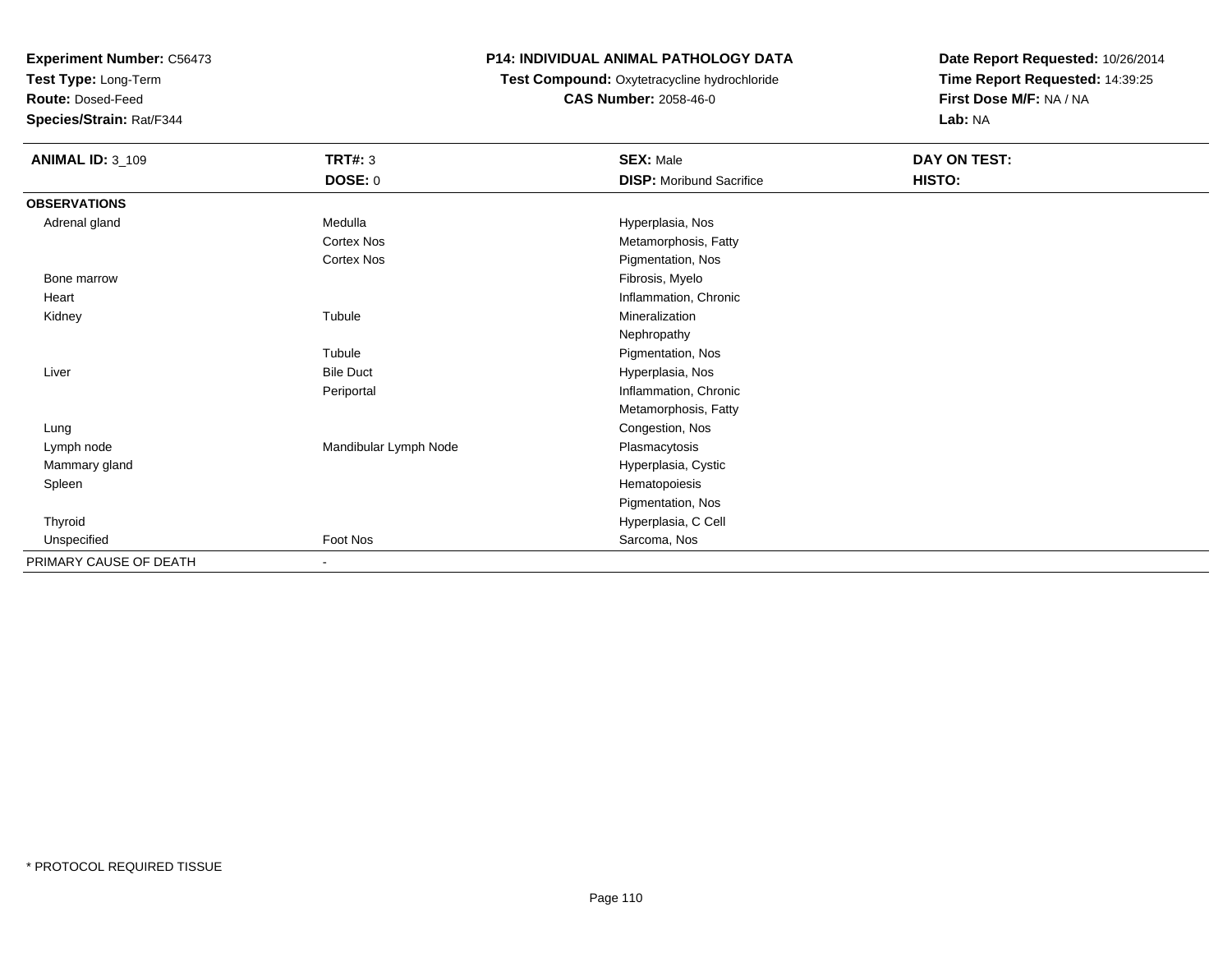**Test Type:** Long-Term

**Route:** Dosed-Feed

**Species/Strain:** Rat/F344

# **P14: INDIVIDUAL ANIMAL PATHOLOGY DATA**

 **Test Compound:** Oxytetracycline hydrochloride**CAS Number:** 2058-46-0

| <b>ANIMAL ID: 3_110</b> | <b>TRT#: 3</b>            | <b>SEX: Male</b>                | <b>DAY ON TEST:</b> |  |
|-------------------------|---------------------------|---------------------------------|---------------------|--|
|                         | <b>DOSE: 0</b>            | <b>DISP:</b> Moribund Sacrifice | HISTO:              |  |
| <b>OBSERVATIONS</b>     |                           |                                 |                     |  |
| Adrenal gland           | Medulla                   | Inflammation, Chronic           |                     |  |
|                         | <b>Cortex Nos</b>         | Metamorphosis, Fatty            |                     |  |
|                         | <b>Cortex Nos</b>         | Pigmentation, Nos               |                     |  |
| Heart                   |                           | Inflammation, Chronic           |                     |  |
| Kidney                  |                           | Hemorrhage                      |                     |  |
|                         |                           | Nephropathy                     |                     |  |
|                         | Tubule                    | Pigmentation, Nos               |                     |  |
| Liver                   |                           | Focal Cellular Change           |                     |  |
|                         | <b>Bile Duct</b>          | Hyperplasia, Nos                |                     |  |
|                         | Periportal                | Inflammation, Chronic           |                     |  |
| Mammary gland           |                           | Hyperplasia, Cystic             |                     |  |
| Pituitary gland         | <b>Anterior Pituitary</b> | Adenoma, Nos                    |                     |  |
|                         | <b>Anterior Pituitary</b> | Cyst, Nos                       |                     |  |
| Preputial gland         |                           | Adenocarcinoma, Nos             |                     |  |
| Prostate                |                           | Inflammation, Suppurative       |                     |  |
| Spleen                  |                           | Hematopoiesis                   |                     |  |
| Testis                  | Tubule                    | Degeneration, Nos               |                     |  |
|                         |                           | Hyperplasia, Interstitial Cell  |                     |  |
|                         |                           | Interstitial-Cell Tumor         |                     |  |
|                         | Tubule                    | Mineralization                  |                     |  |
| Thyroid                 |                           | Hyperplasia, C Cell             |                     |  |
| PRIMARY CAUSE OF DEATH  |                           |                                 |                     |  |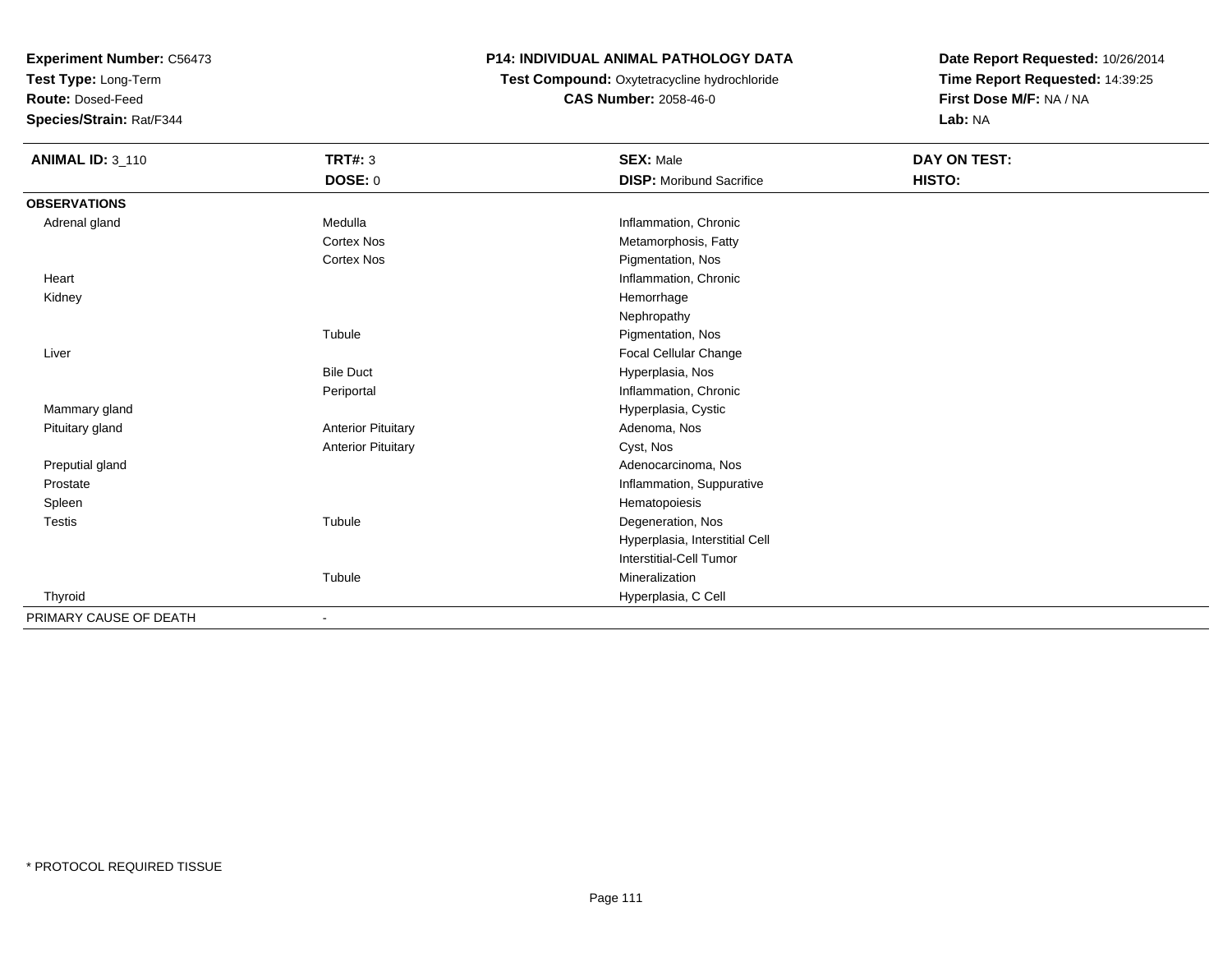**Test Type:** Long-Term

**Route:** Dosed-Feed

**Species/Strain:** Rat/F344

# **P14: INDIVIDUAL ANIMAL PATHOLOGY DATA**

 **Test Compound:** Oxytetracycline hydrochloride**CAS Number:** 2058-46-0

| <b>ANIMAL ID: 3_111</b> | <b>TRT#: 3</b>               | <b>SEX: Male</b>                | DAY ON TEST: |  |
|-------------------------|------------------------------|---------------------------------|--------------|--|
|                         | <b>DOSE: 0</b>               | <b>DISP: Terminal Sacrifice</b> | HISTO:       |  |
| <b>OBSERVATIONS</b>     |                              |                                 |              |  |
| Adrenal gland           | Medulla                      | Hyperplasia, Nos                |              |  |
|                         | Medulla                      | Pheochromocytoma                |              |  |
|                         | <b>Cortex Nos</b>            | Pigmentation, Nos               |              |  |
| <b>Bone</b>             | Skull                        | Hyperplasia, Nos                |              |  |
| Kidney                  | Tubule                       | Mineralization                  |              |  |
|                         |                              | Nephropathy                     |              |  |
|                         | Tubule                       | Pigmentation, Nos               |              |  |
| Liver                   |                              | Focal Cellular Change           |              |  |
|                         | <b>Bile Duct</b>             | Hyperplasia, Nos                |              |  |
| Lung                    |                              | Histiocytosis                   |              |  |
|                         |                              | Pneumonia, Interstitial Chronic |              |  |
| Pancreas                | Acinus                       | Atrophy, Nos                    |              |  |
|                         | Islets                       | Islet-Cell Adenoma              |              |  |
| Salivary gland          |                              | <b>Cystic Ducts</b>             |              |  |
| Spleen                  |                              | Hematopoiesis                   |              |  |
|                         |                              | Pigmentation, Nos               |              |  |
| Stomach                 | <b>Glandular Stomach</b>     | Degeneration, Cystic            |              |  |
| <b>Testis</b>           | Tubule                       | Degeneration, Nos               |              |  |
|                         |                              | Hyperplasia, Interstitial Cell  |              |  |
|                         |                              | <b>Interstitial-Cell Tumor</b>  |              |  |
|                         | Tubule                       | Mineralization                  |              |  |
| Thyroid                 |                              | Hyperplasia, C Cell             |              |  |
| Unspecified             | Multiple Organs Nos          | Inflammation, Chronic           |              |  |
| PRIMARY CAUSE OF DEATH  | $\qquad \qquad \blacksquare$ |                                 |              |  |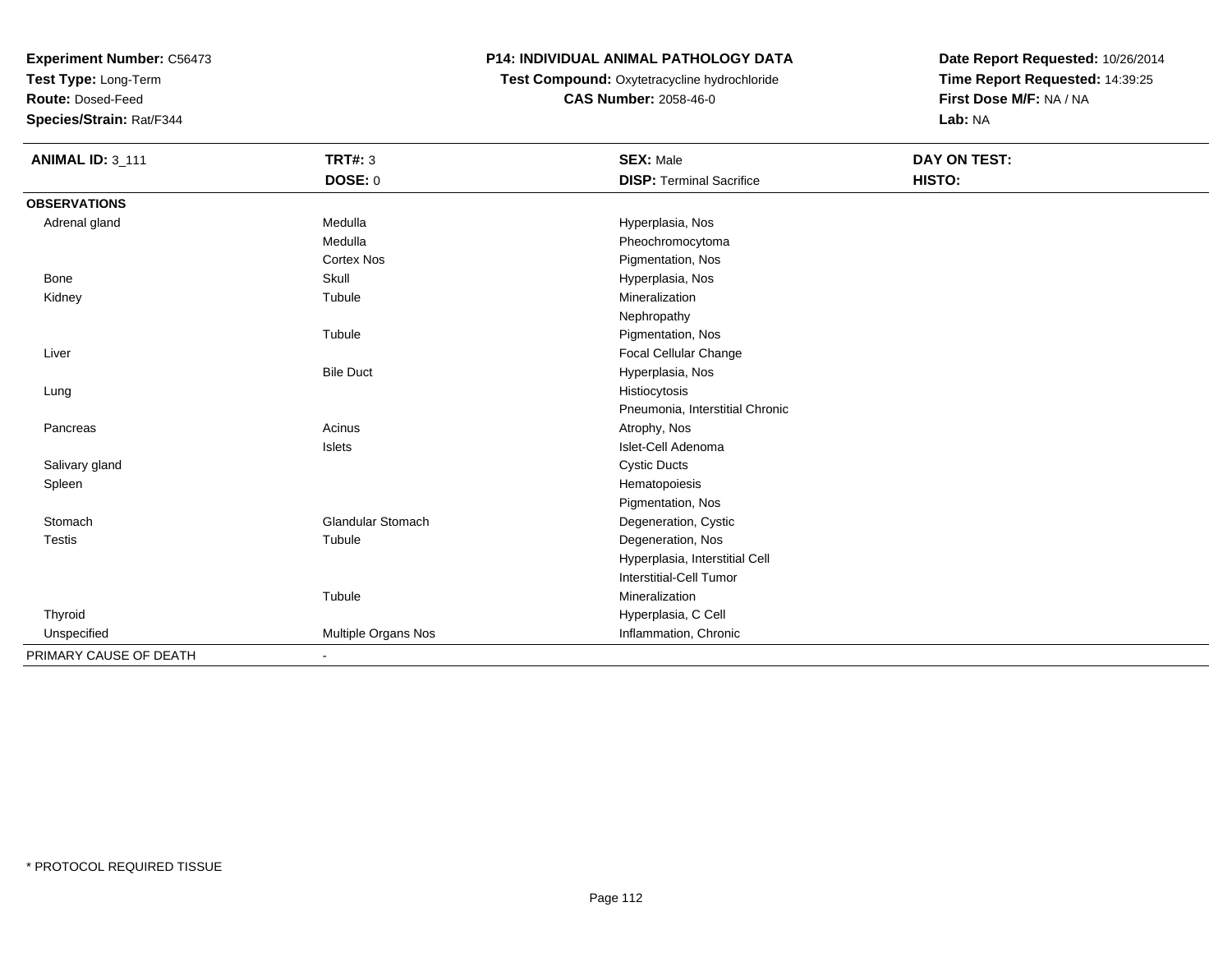**Test Type:** Long-Term

**Route:** Dosed-Feed

**Species/Strain:** Rat/F344

#### **P14: INDIVIDUAL ANIMAL PATHOLOGY DATA**

 **Test Compound:** Oxytetracycline hydrochloride**CAS Number:** 2058-46-0

| <b>ANIMAL ID: 3_112</b> | <b>TRT#: 3</b>            | <b>SEX: Male</b>                | <b>DAY ON TEST:</b> |  |
|-------------------------|---------------------------|---------------------------------|---------------------|--|
|                         | <b>DOSE: 0</b>            | <b>DISP: Terminal Sacrifice</b> | HISTO:              |  |
| <b>OBSERVATIONS</b>     |                           |                                 |                     |  |
| Adrenal gland           | <b>Cortex Nos</b>         | Pigmentation, Nos               |                     |  |
| Eye                     |                           | Cataract                        |                     |  |
|                         | Cornea                    | Inflammation, Chronic           |                     |  |
|                         |                           | Retinopathy                     |                     |  |
| Heart                   |                           | Inflammation, Chronic           |                     |  |
| Kidney                  | Cortex                    | Cyst, Nos                       |                     |  |
|                         |                           | Nephropathy                     |                     |  |
|                         | Tubule                    | Pigmentation, Nos               |                     |  |
| Liver                   |                           | Focal Cellular Change           |                     |  |
|                         |                           | Granuloma, Nos                  |                     |  |
|                         | <b>Bile Duct</b>          | Hyperplasia, Nos                |                     |  |
|                         | Periportal                | Inflammation, Chronic           |                     |  |
| Lung                    |                           | Alveolar/Bronchiolar Carcinoma  |                     |  |
|                         |                           | Histiocytosis                   |                     |  |
|                         |                           | Pneumonia, Interstitial Chronic |                     |  |
| Mammary gland           |                           | Hyperplasia, Cystic             |                     |  |
| Pancreas                | Acinus                    | Atrophy, Nos                    |                     |  |
| Pituitary gland         | <b>Anterior Pituitary</b> | Adenoma, Nos                    |                     |  |
|                         | <b>Anterior Pituitary</b> | Hyperplasia, Nos                |                     |  |
| Prostate                |                           | Inflammation, Suppurative       |                     |  |
| Spleen                  |                           | Fibrosis                        |                     |  |
|                         |                           | Hematopoiesis                   |                     |  |
|                         |                           | Pigmentation, Nos               |                     |  |
| Stomach                 | Glandular Stomach         | Degeneration, Cystic            |                     |  |
| Testis                  | Tubule                    | Degeneration, Nos               |                     |  |
|                         |                           | Hyperplasia, Interstitial Cell  |                     |  |
|                         |                           | Interstitial-Cell Tumor         |                     |  |
|                         | Tubule                    | Mineralization                  |                     |  |
|                         | Tubule                    | Oligospermia                    |                     |  |
| Thymus                  |                           | Cyst, Embryonal Duct            |                     |  |
| Thyroid                 |                           | Hyperplasia, C Cell             |                     |  |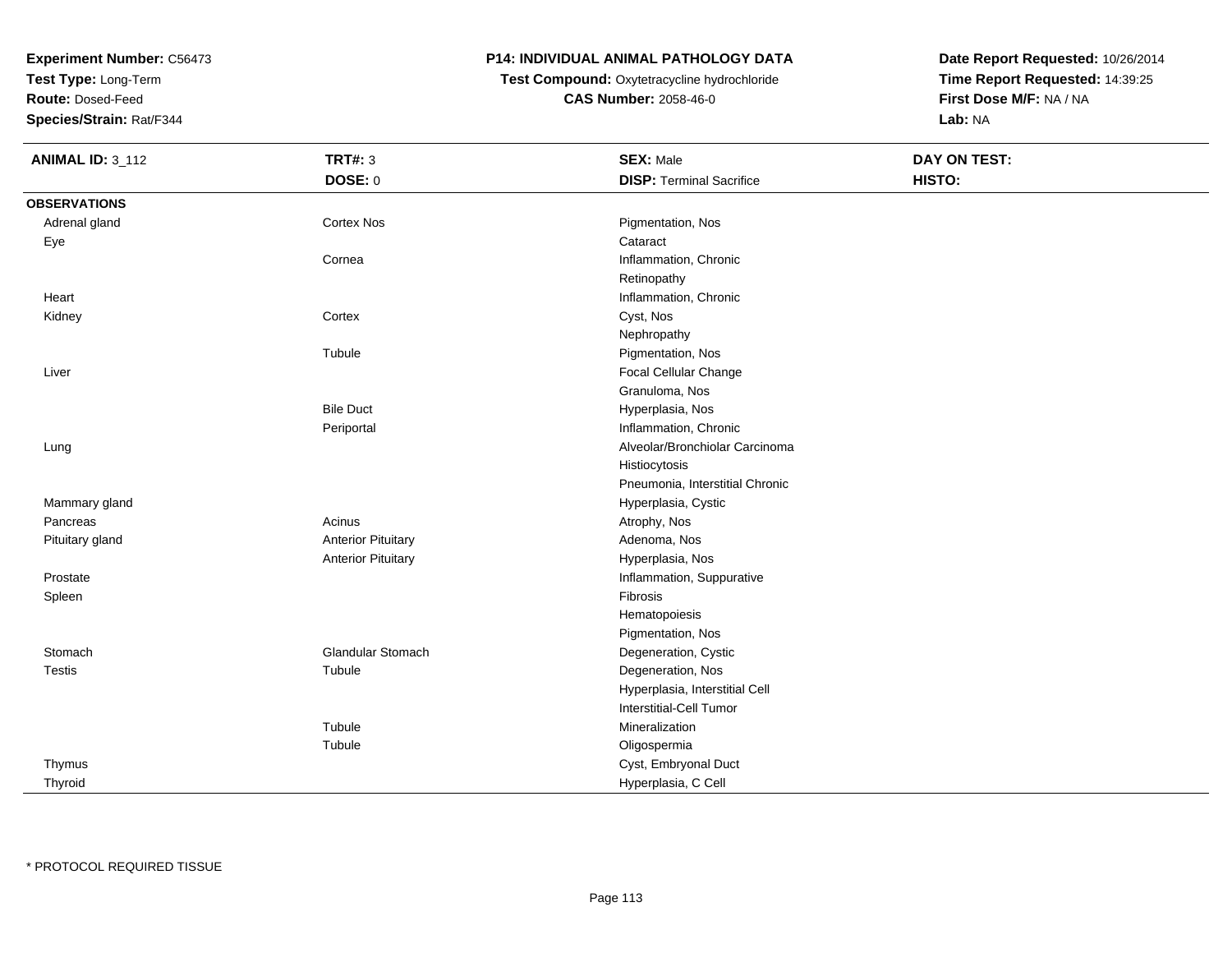| <b>Experiment Number: C56473</b> |                | <b>P14: INDIVIDUAL ANIMAL PATHOLOGY DATA</b> | Date Report Requested: 10/26/2014 |  |
|----------------------------------|----------------|----------------------------------------------|-----------------------------------|--|
| Test Type: Long-Term             |                | Test Compound: Oxytetracycline hydrochloride | Time Report Requested: 14:39:25   |  |
| <b>Route: Dosed-Feed</b>         |                | <b>CAS Number: 2058-46-0</b>                 | First Dose M/F: NA / NA           |  |
| Species/Strain: Rat/F344         |                |                                              | <b>Lab: NA</b>                    |  |
| <b>ANIMAL ID: 3 112</b>          | TRT#: 3        | <b>SEX: Male</b>                             | DAY ON TEST:                      |  |
|                                  | <b>DOSE: 0</b> | <b>DISP: Terminal Sacrifice</b>              | HISTO:                            |  |
| <b>OBSERVATIONS</b>              |                |                                              |                                   |  |
| PRIMARY CAUSE OF DEATH           |                |                                              |                                   |  |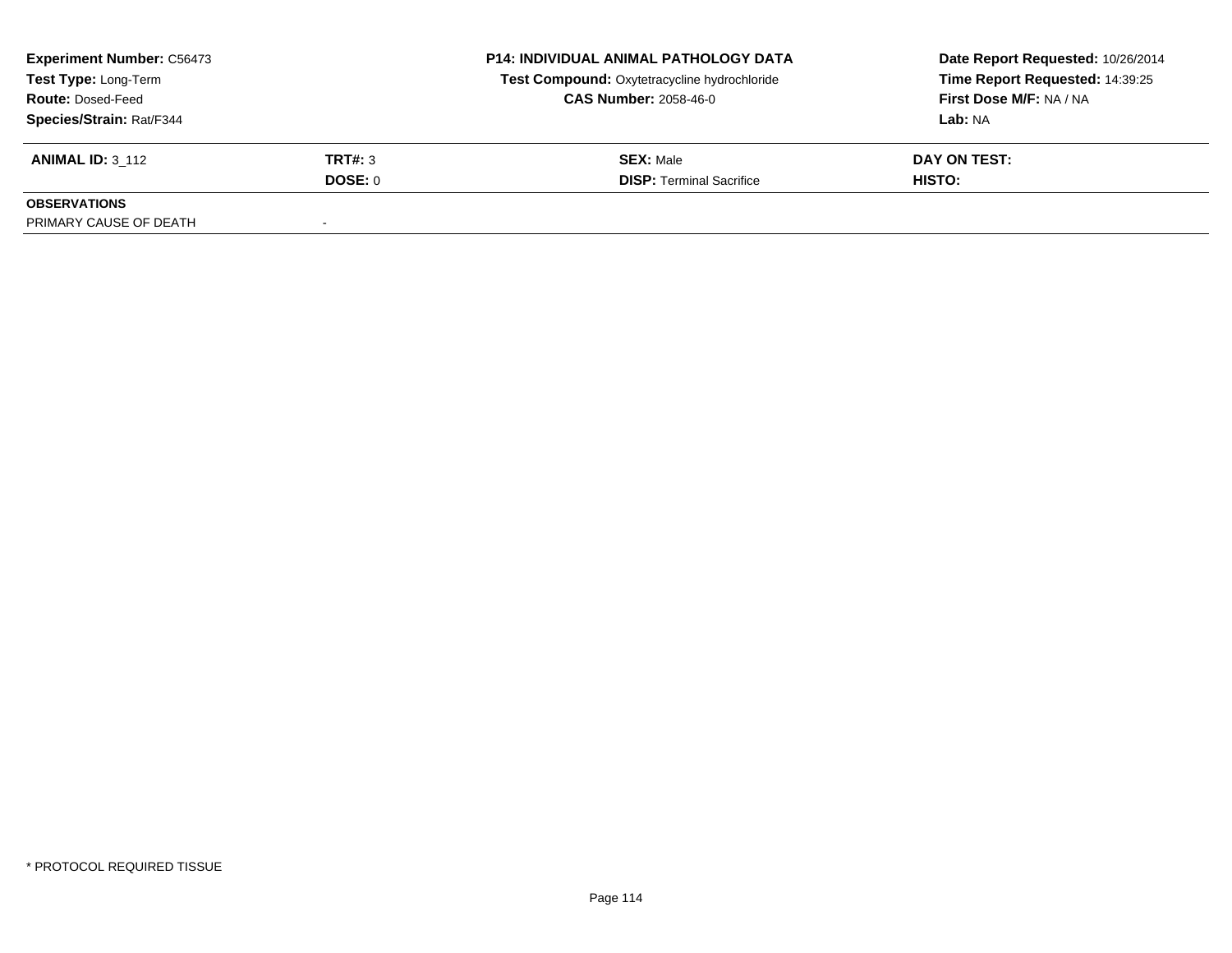**Test Type:** Long-Term

**Route:** Dosed-Feed

**Species/Strain:** Rat/F344

#### **P14: INDIVIDUAL ANIMAL PATHOLOGY DATA**

 **Test Compound:** Oxytetracycline hydrochloride**CAS Number:** 2058-46-0

| <b>ANIMAL ID: 3_113</b> | <b>TRT#: 3</b>            | <b>SEX: Male</b>                | DAY ON TEST: |  |
|-------------------------|---------------------------|---------------------------------|--------------|--|
|                         | DOSE: 0                   | <b>DISP:</b> Moribund Sacrifice | HISTO:       |  |
| <b>OBSERVATIONS</b>     |                           |                                 |              |  |
| Adrenal gland           | Cortex Nos                | Metamorphosis, Fatty            |              |  |
|                         | Cortex Nos                | Pigmentation, Nos               |              |  |
| Heart                   |                           | Inflammation, Chronic           |              |  |
| Kidney                  | Tubule                    | Mineralization                  |              |  |
|                         |                           | Nephropathy                     |              |  |
|                         | Tubule                    | Pigmentation, Nos               |              |  |
| Liver                   |                           | <b>Focal Cellular Change</b>    |              |  |
|                         | <b>Bile Duct</b>          | Hyperplasia, Nos                |              |  |
|                         | Periportal                | Inflammation, Chronic           |              |  |
| Lymph node              | Mandibular Lymph Node     | Plasmacytosis                   |              |  |
| Mammary gland           |                           | Hyperplasia, Cystic             |              |  |
| Pancreas                | Acinus                    | Atrophy, Nos                    |              |  |
| Pituitary gland         | <b>Anterior Pituitary</b> | Adenoma, Nos                    |              |  |
| Prostate                |                           | Inflammation, Suppurative       |              |  |
| Salivary gland          |                           | Atrophy, Nos                    |              |  |
| Spleen                  |                           | Pigmentation, Nos               |              |  |
| Stomach                 | <b>Glandular Stomach</b>  | Degeneration, Cystic            |              |  |
| Thyroid                 |                           | Hyperplasia, C Cell             |              |  |
| PRIMARY CAUSE OF DEATH  |                           |                                 |              |  |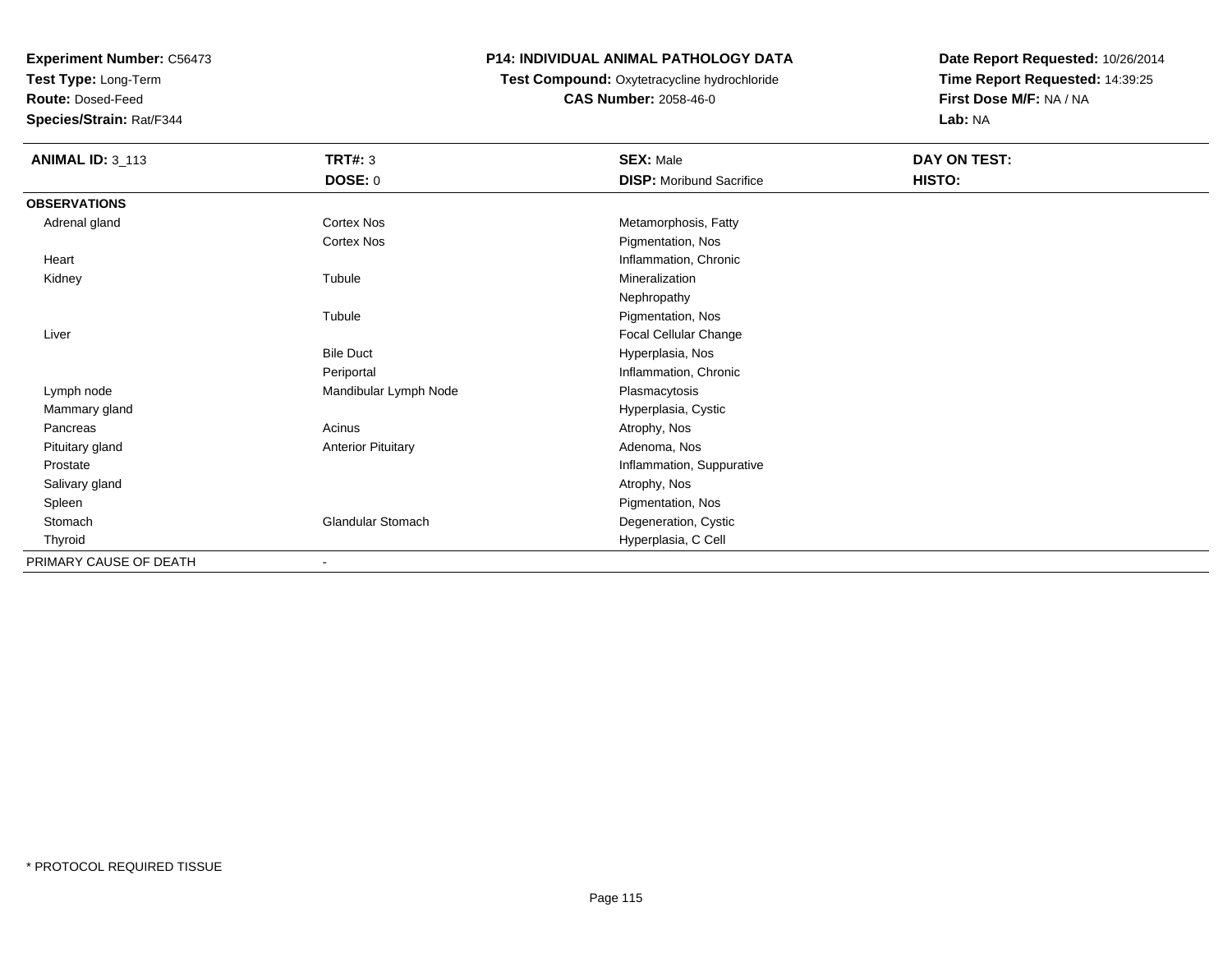**Test Type:** Long-Term

**Route:** Dosed-Feed

**Species/Strain:** Rat/F344

#### **P14: INDIVIDUAL ANIMAL PATHOLOGY DATA**

 **Test Compound:** Oxytetracycline hydrochloride**CAS Number:** 2058-46-0

| <b>ANIMAL ID: 3_114</b> | <b>TRT#: 3</b>            | <b>SEX: Male</b>                | DAY ON TEST: |  |
|-------------------------|---------------------------|---------------------------------|--------------|--|
|                         | <b>DOSE: 0</b>            | <b>DISP:</b> Moribund Sacrifice | HISTO:       |  |
| <b>OBSERVATIONS</b>     |                           |                                 |              |  |
| Adrenal gland           | Medulla                   | Hyperplasia, Nos                |              |  |
|                         | <b>Cortex Nos</b>         | Metamorphosis, Fatty            |              |  |
|                         | Medulla                   | Pheochromocytoma                |              |  |
|                         | Cortex Nos                | Pigmentation, Nos               |              |  |
| Heart                   |                           | Inflammation, Chronic           |              |  |
| Kidney                  |                           | Nephropathy                     |              |  |
|                         | Tubule                    | Pigmentation, Nos               |              |  |
| Liver                   |                           | Focal Cellular Change           |              |  |
|                         |                           | Hepatocytomegaly                |              |  |
|                         | <b>Bile Duct</b>          | Hyperplasia, Nos                |              |  |
|                         |                           | Necrosis, Nos                   |              |  |
|                         |                           | Neoplastic Nodule               |              |  |
| Pancreas                | Acinus                    | Atrophy, Nos                    |              |  |
| Pituitary gland         | <b>Anterior Pituitary</b> | Adenoma, Nos                    |              |  |
| Seminal vesicle         |                           | Inflammation, Suppurative       |              |  |
| Spleen                  |                           | Pigmentation, Nos               |              |  |
| Stomach                 | <b>Glandular Stomach</b>  | Degeneration, Cystic            |              |  |
| Testis                  |                           | Hyperplasia, Interstitial Cell  |              |  |
| Thyroid                 |                           | <b>Cystic Follicles</b>         |              |  |
|                         |                           | Hyperplasia, C Cell             |              |  |
| Unspecified             | Multiple Organs Nos       | Leukemia, Mononuclear Cell      |              |  |
| PRIMARY CAUSE OF DEATH  |                           |                                 |              |  |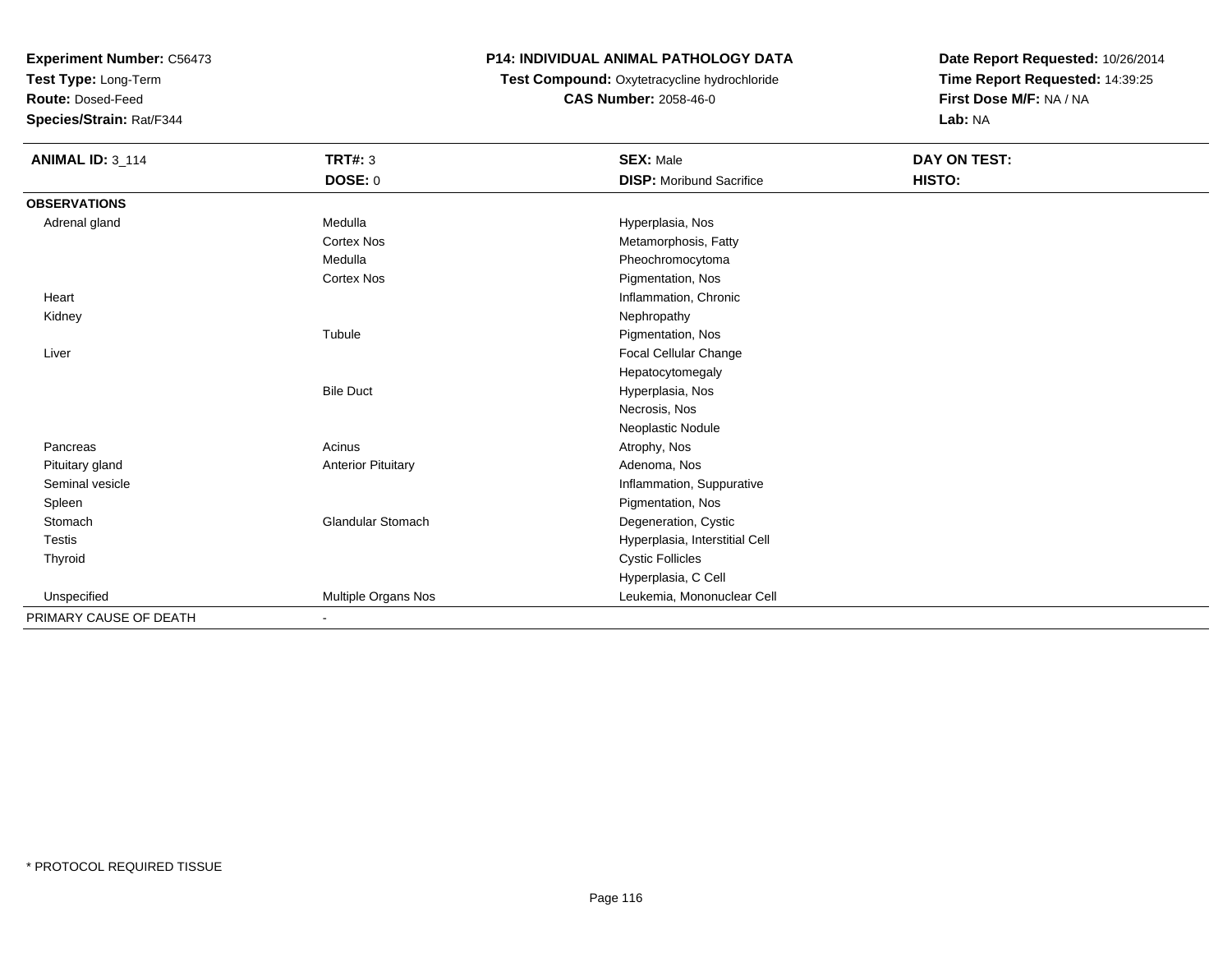**Test Type:** Long-Term

**Route:** Dosed-Feed

**Species/Strain:** Rat/F344

# **P14: INDIVIDUAL ANIMAL PATHOLOGY DATA**

 **Test Compound:** Oxytetracycline hydrochloride**CAS Number:** 2058-46-0

| <b>ANIMAL ID: 3_115</b> | TRT#: 3                   | <b>SEX: Male</b>                | DAY ON TEST: |  |
|-------------------------|---------------------------|---------------------------------|--------------|--|
|                         | <b>DOSE: 0</b>            | <b>DISP:</b> Moribund Sacrifice | HISTO:       |  |
| <b>OBSERVATIONS</b>     |                           |                                 |              |  |
| Adrenal gland           | <b>Cortex Nos</b>         | Metamorphosis, Fatty            |              |  |
| Heart                   |                           | Inflammation, Chronic           |              |  |
| Kidney                  | Pelvis                    | Hemorrhage                      |              |  |
|                         |                           | Nephropathy                     |              |  |
| Liver                   |                           | Focal Cellular Change           |              |  |
|                         | <b>Bile Duct</b>          | Hyperplasia, Nos                |              |  |
|                         | Periportal                | Inflammation, Chronic           |              |  |
|                         |                           | Metamorphosis, Fatty            |              |  |
| Lymph node              | Mesenteric Lymph Node     | Congestion, Nos                 |              |  |
|                         | Thoracic Lymph Node       | Congestion, Nos                 |              |  |
|                         | Thoracic Lymph Node       | Hemosiderosis                   |              |  |
|                         | Mandibular Lymph Node     | Hyperplasia, Lymphoid           |              |  |
| Pancreas                | Acinus                    | Atrophy, Nos                    |              |  |
| Pituitary gland         | <b>Anterior Pituitary</b> | Adenoma, Nos                    |              |  |
| Prostate                |                           | Inflammation, Active Chronic    |              |  |
| Salivary gland          |                           | Inflammation, Chronic           |              |  |
| Spleen                  |                           | Hematopoiesis                   |              |  |
| Stomach                 | <b>Glandular Stomach</b>  | Degeneration, Cystic            |              |  |
| <b>Testis</b>           |                           | Hyperplasia, Interstitial Cell  |              |  |
| Thyroid                 |                           | Hyperplasia, C Cell             |              |  |
| Unspecified             |                           | Fibroma                         |              |  |
|                         | Multiple Organs Nos       | Pigmentation, Nos               |              |  |
| PRIMARY CAUSE OF DEATH  |                           |                                 |              |  |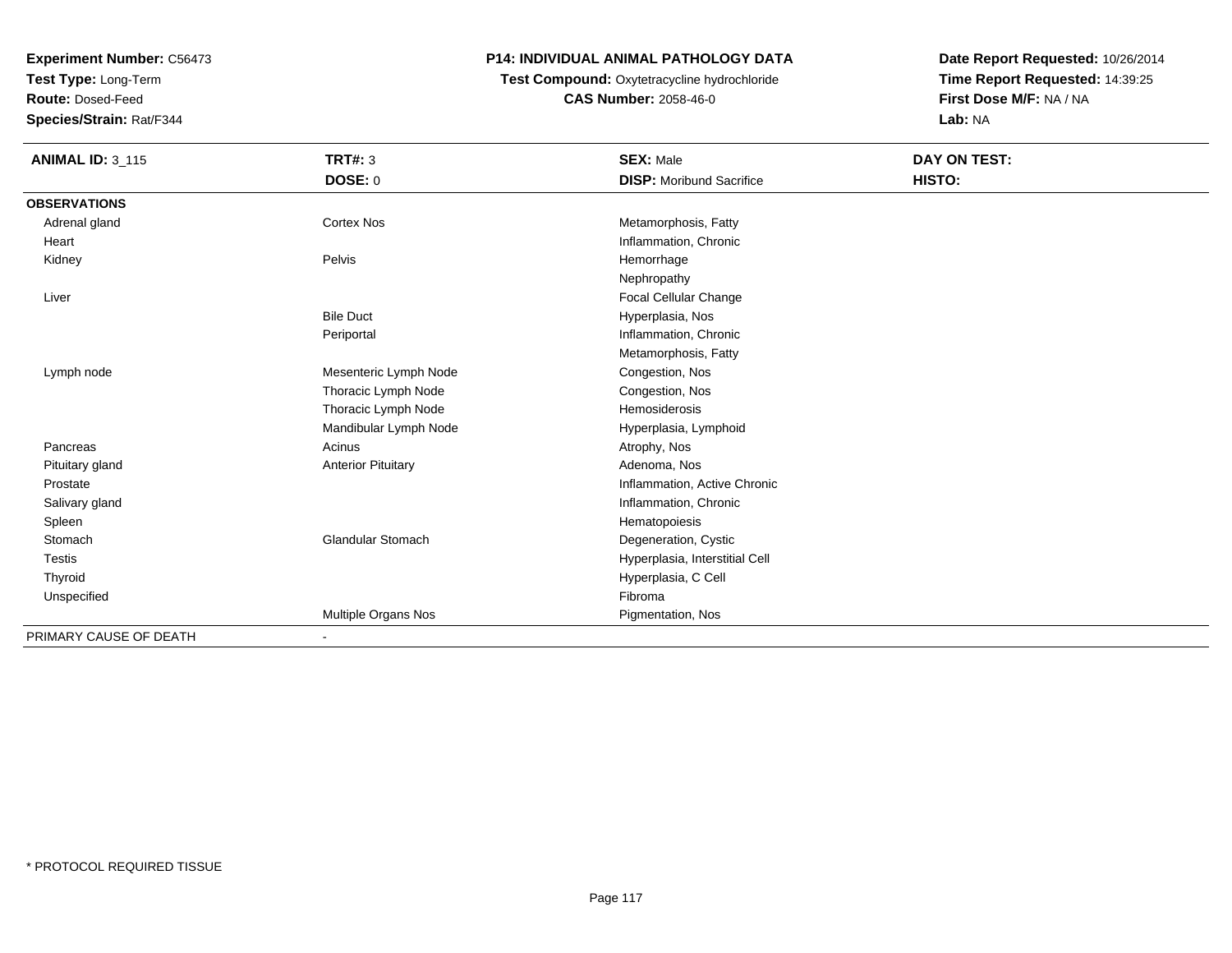**Test Type:** Long-Term

**Route:** Dosed-Feed

**Species/Strain:** Rat/F344

#### **P14: INDIVIDUAL ANIMAL PATHOLOGY DATA**

 **Test Compound:** Oxytetracycline hydrochloride**CAS Number:** 2058-46-0

| <b>ANIMAL ID: 3_116</b> | <b>TRT#: 3</b>           | <b>SEX: Male</b>                | <b>DAY ON TEST:</b> |  |
|-------------------------|--------------------------|---------------------------------|---------------------|--|
|                         | DOSE: 0                  | <b>DISP:</b> Moribund Sacrifice | HISTO:              |  |
| <b>OBSERVATIONS</b>     |                          |                                 |                     |  |
| Adrenal gland           | <b>Cortex Nos</b>        | Metamorphosis, Fatty            |                     |  |
|                         | <b>Cortex Nos</b>        | Pigmentation, Nos               |                     |  |
| Heart                   |                          | Inflammation, Chronic           |                     |  |
| Kidney                  |                          | Nephropathy                     |                     |  |
|                         | Tubule                   | Pigmentation, Nos               |                     |  |
| Liver                   | <b>Bile Duct</b>         | Hyperplasia, Nos                |                     |  |
|                         | Periportal               | Inflammation, Chronic           |                     |  |
| Lung                    |                          | Histiocytosis                   |                     |  |
|                         |                          | Mineralization                  |                     |  |
|                         |                          | Pneumonia, Interstitial Chronic |                     |  |
| Lymph node              | Mandibular Lymph Node    | Plasmacytosis                   |                     |  |
| Pancreas                | Acinus                   | Atrophy, Nos                    |                     |  |
| Skin                    | Head                     | Squamous Cell Carcinoma         |                     |  |
| Spleen                  |                          | Hematopoiesis                   |                     |  |
|                         |                          | Pigmentation, Nos               |                     |  |
| Stomach                 | <b>Glandular Stomach</b> | Degeneration, Cystic            |                     |  |
| <b>Testis</b>           | Tubule                   | Degeneration, Nos               |                     |  |
|                         |                          | Hyperplasia, Interstitial Cell  |                     |  |
|                         |                          | <b>Interstitial-Cell Tumor</b>  |                     |  |
|                         | Tubule                   | Oligospermia                    |                     |  |
| Thyroid                 |                          | Hyperplasia, C Cell             |                     |  |
| PRIMARY CAUSE OF DEATH  | $\overline{\phantom{a}}$ |                                 |                     |  |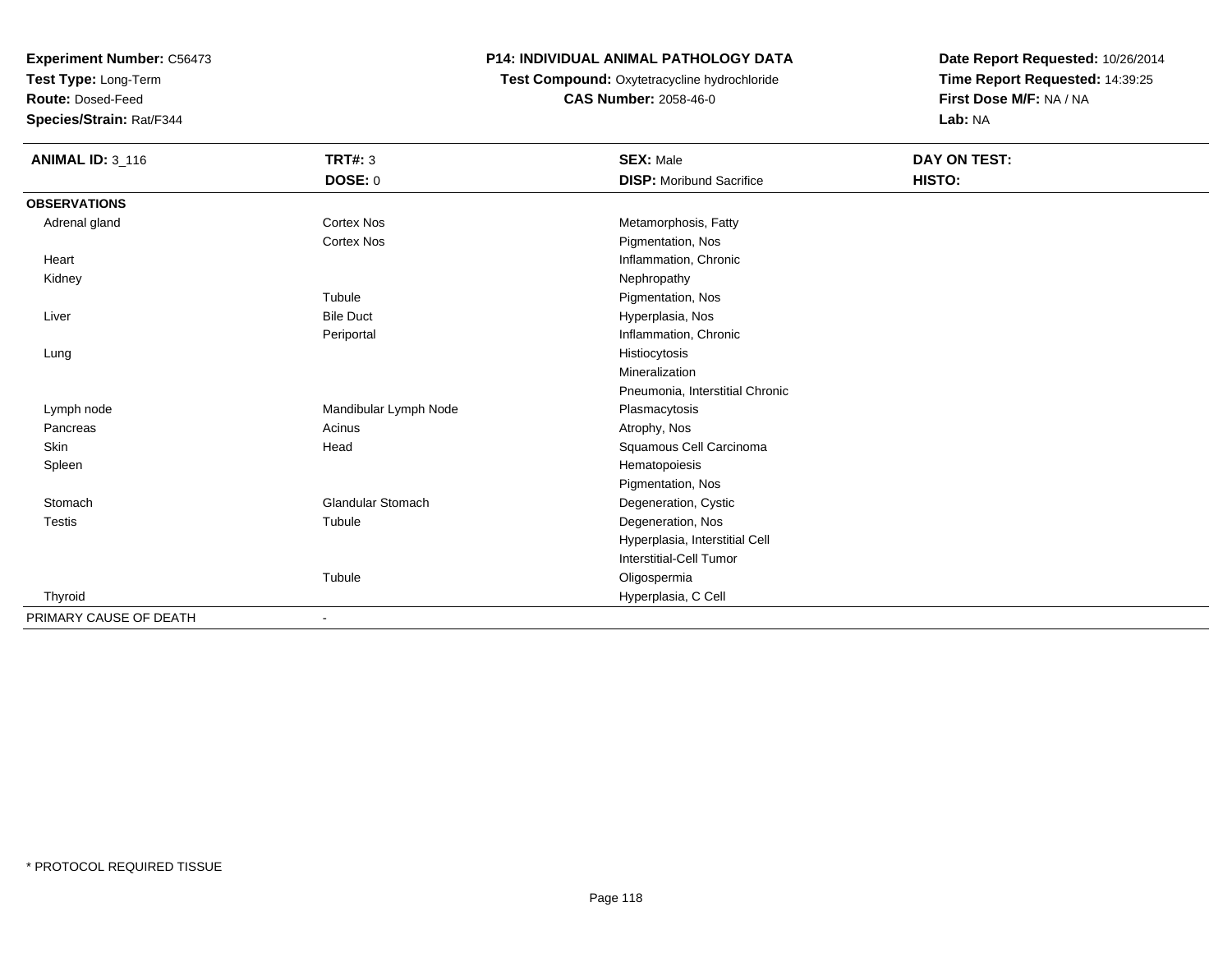**Test Type:** Long-Term

**Route:** Dosed-Feed

**Species/Strain:** Rat/F344

# **P14: INDIVIDUAL ANIMAL PATHOLOGY DATA**

 **Test Compound:** Oxytetracycline hydrochloride**CAS Number:** 2058-46-0

| <b>ANIMAL ID: 3_117</b> | <b>TRT#: 3</b>            | <b>SEX: Male</b>             | <b>DAY ON TEST:</b> |
|-------------------------|---------------------------|------------------------------|---------------------|
|                         | DOSE: 0                   | <b>DISP: Natural Death</b>   | HISTO:              |
| <b>OBSERVATIONS</b>     |                           |                              |                     |
| Adrenal gland           | Cortex Nos                | Metamorphosis, Fatty         |                     |
|                         | Medulla                   | Pheochromocytoma             |                     |
|                         | <b>Cortex Nos</b>         | Pigmentation, Nos            |                     |
| <b>Brain</b>            |                           | Atrophy, Pressure            |                     |
|                         |                           | Hemorrhage                   |                     |
| Heart                   |                           | Inflammation, Chronic        |                     |
| Kidney                  |                           | Congestion, Nos              |                     |
|                         |                           | Nephropathy                  |                     |
|                         | Tubule                    | Pigmentation, Nos            |                     |
| Liver                   |                           | Congestion, Nos              |                     |
|                         | <b>Bile Duct</b>          | Hyperplasia, Nos             |                     |
|                         | Periportal                | Inflammation, Chronic        |                     |
| Lung                    |                           | Bronchopneumonia, Acute      |                     |
|                         |                           | Congestion, Nos              |                     |
| Lymph node              | Mandibular Lymph Node     | Congestion, Nos              |                     |
|                         | Mandibular Lymph Node     | Hemosiderosis                |                     |
| Mammary gland           |                           | Hyperplasia, Cystic          |                     |
| Pancreas                | Acinus                    | Atrophy, Nos                 |                     |
|                         | <b>Islets</b>             | Hyperplasia, Nos             |                     |
| Pituitary gland         | <b>Anterior Pituitary</b> | Adenoma, Nos                 |                     |
| Prostate                |                           | Inflammation, Active Chronic |                     |
| Salivary gland          |                           | Inflammation, Chronic        |                     |
| Spleen                  |                           | Hematopoiesis                |                     |
|                         |                           | Pigmentation, Nos            |                     |
| Thymus                  |                           | Hemosiderosis                |                     |
| PRIMARY CAUSE OF DEATH  | $\overline{\phantom{a}}$  |                              |                     |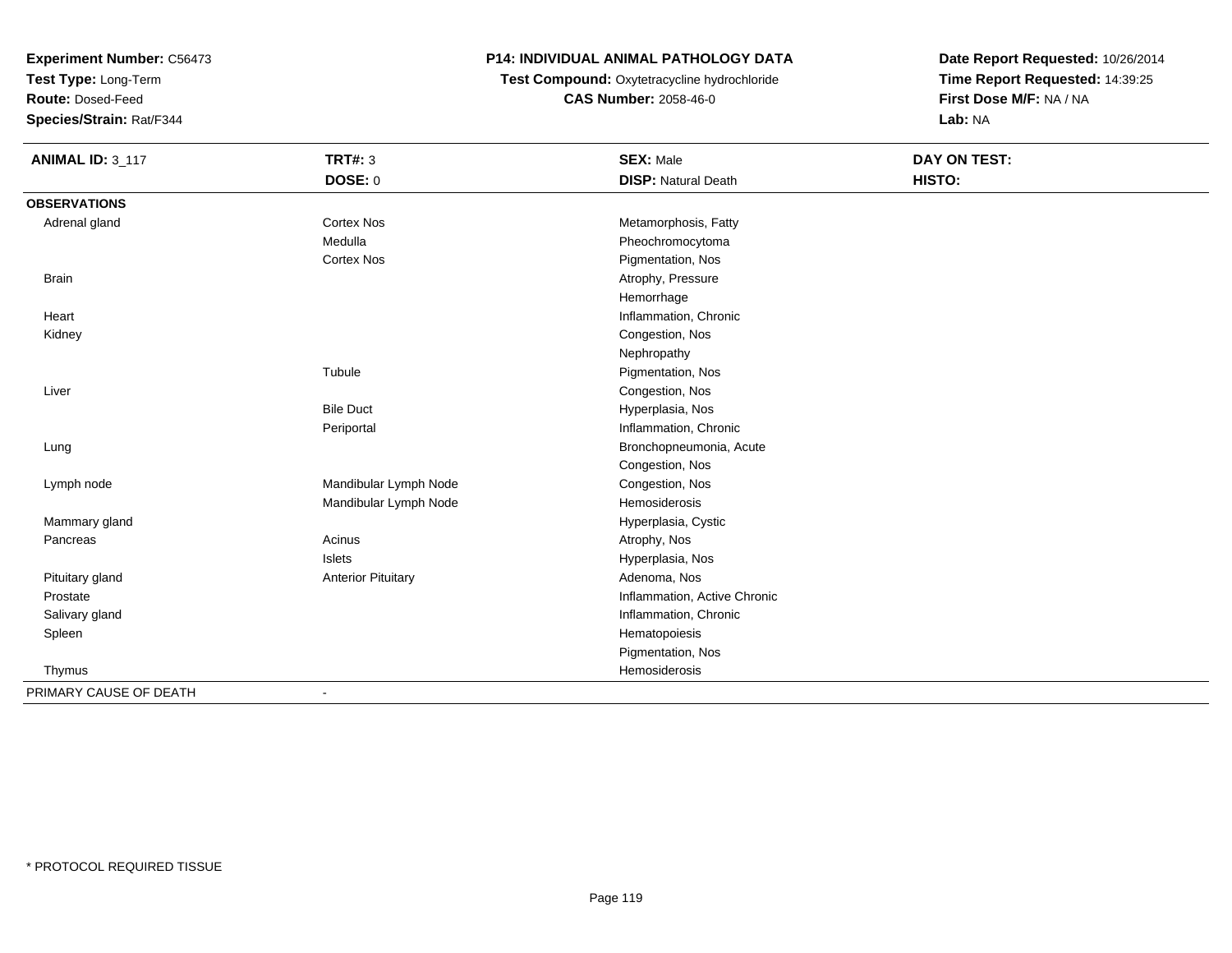**Test Type:** Long-Term

**Route:** Dosed-Feed

**Species/Strain:** Rat/F344

# **P14: INDIVIDUAL ANIMAL PATHOLOGY DATA**

# **Test Compound:** Oxytetracycline hydrochloride**CAS Number:** 2058-46-0

| <b>ANIMAL ID: 3_118</b> | <b>TRT#: 3</b>            | <b>SEX: Male</b>                | <b>DAY ON TEST:</b> |  |
|-------------------------|---------------------------|---------------------------------|---------------------|--|
|                         | DOSE: 0                   | <b>DISP: Terminal Sacrifice</b> | HISTO:              |  |
| <b>OBSERVATIONS</b>     |                           |                                 |                     |  |
| Adrenal gland           | <b>Cortex Nos</b>         | Pigmentation, Nos               |                     |  |
| Heart                   |                           | Inflammation, Chronic           |                     |  |
| Kidney                  | Tubule                    | Mineralization                  |                     |  |
|                         |                           | Nephropathy                     |                     |  |
|                         | Tubule                    | Pigmentation, Nos               |                     |  |
| Liver                   |                           | Focal Cellular Change           |                     |  |
|                         | <b>Bile Duct</b>          | Hyperplasia, Nos                |                     |  |
|                         | Periportal                | Inflammation, Chronic           |                     |  |
| Mammary gland           |                           | Hyperplasia, Cystic             |                     |  |
| Pancreas                | Acinus                    | Atrophy, Nos                    |                     |  |
| Pituitary gland         | <b>Anterior Pituitary</b> | Hyperplasia, Nos                |                     |  |
| Salivary gland          |                           | Inflammation, Chronic           |                     |  |
| Spleen                  |                           | Fibrosis                        |                     |  |
|                         |                           | Hematopoiesis                   |                     |  |
|                         |                           | Pigmentation, Nos               |                     |  |
| Stomach                 | Glandular Stomach         | Degeneration, Cystic            |                     |  |
| <b>Testis</b>           | Tubule                    | Degeneration, Nos               |                     |  |
|                         |                           | Hyperplasia, Interstitial Cell  |                     |  |
|                         |                           | Interstitial-Cell Tumor         |                     |  |
|                         | Tubule                    | Mineralization                  |                     |  |
|                         | Tubule                    | Oligospermia                    |                     |  |
| Thymus                  |                           | Cyst, Embryonal Duct            |                     |  |
| Thyroid                 |                           | C-Cell Adenoma                  |                     |  |
|                         |                           | Hyperplasia, C Cell             |                     |  |
| PRIMARY CAUSE OF DEATH  |                           |                                 |                     |  |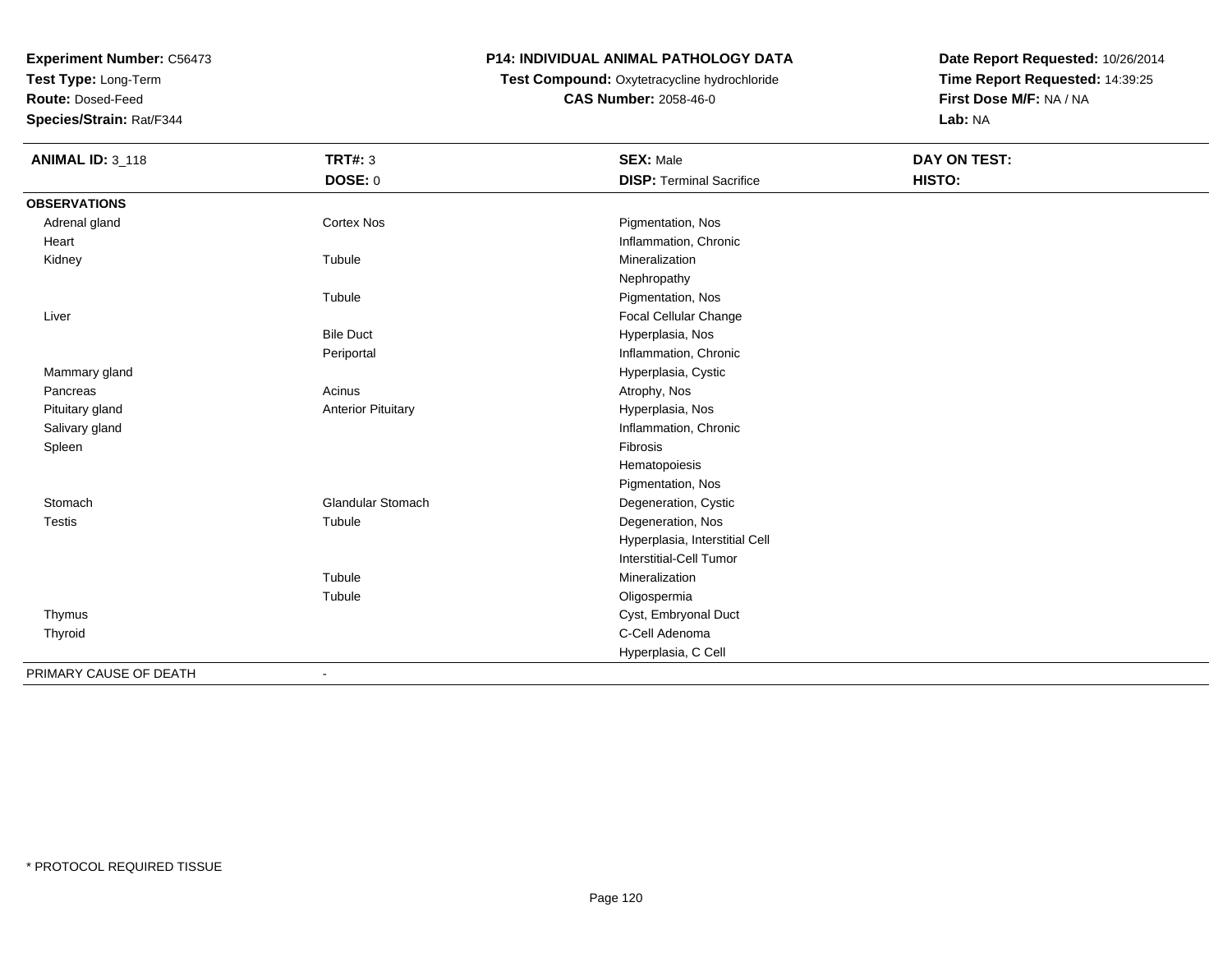**Test Type:** Long-Term

**Route:** Dosed-Feed

**Species/Strain:** Rat/F344

## **P14: INDIVIDUAL ANIMAL PATHOLOGY DATA**

# **Test Compound:** Oxytetracycline hydrochloride**CAS Number:** 2058-46-0

| <b>ANIMAL ID: 3_119</b> | <b>TRT#: 3</b>            | <b>SEX: Male</b>               | DAY ON TEST: |  |
|-------------------------|---------------------------|--------------------------------|--------------|--|
|                         | <b>DOSE: 0</b>            | <b>DISP: Natural Death</b>     | HISTO:       |  |
| <b>OBSERVATIONS</b>     |                           |                                |              |  |
| Adrenal gland           | Cortex Nos                | Pigmentation, Nos              |              |  |
| Brain                   |                           | Hemorrhage                     |              |  |
| Heart                   |                           | Inflammation, Chronic          |              |  |
| Kidney                  | Tubule                    | Mineralization                 |              |  |
|                         |                           | Nephropathy                    |              |  |
|                         | Tubule                    | Pigmentation, Nos              |              |  |
| Liver                   | <b>Bile Duct</b>          | Hyperplasia, Nos               |              |  |
|                         | Periportal                | Inflammation, Chronic          |              |  |
|                         |                           | Metamorphosis, Fatty           |              |  |
|                         |                           | Necrosis, Nos                  |              |  |
| Pancreas                | Acinus                    | Atrophy, Nos                   |              |  |
| Pituitary gland         | <b>Anterior Pituitary</b> | Adenoma, Nos                   |              |  |
| Spleen                  |                           | Pigmentation, Nos              |              |  |
| Testis                  |                           | Hyperplasia, Interstitial Cell |              |  |
|                         |                           | <b>Interstitial-Cell Tumor</b> |              |  |
| Thymus                  |                           | Cyst, Embryonal Duct           |              |  |
| Unspecified             | Multiple Organs Nos       | Leukemia, Mononuclear Cell     |              |  |
| PRIMARY CAUSE OF DEATH  | $\overline{\phantom{a}}$  |                                |              |  |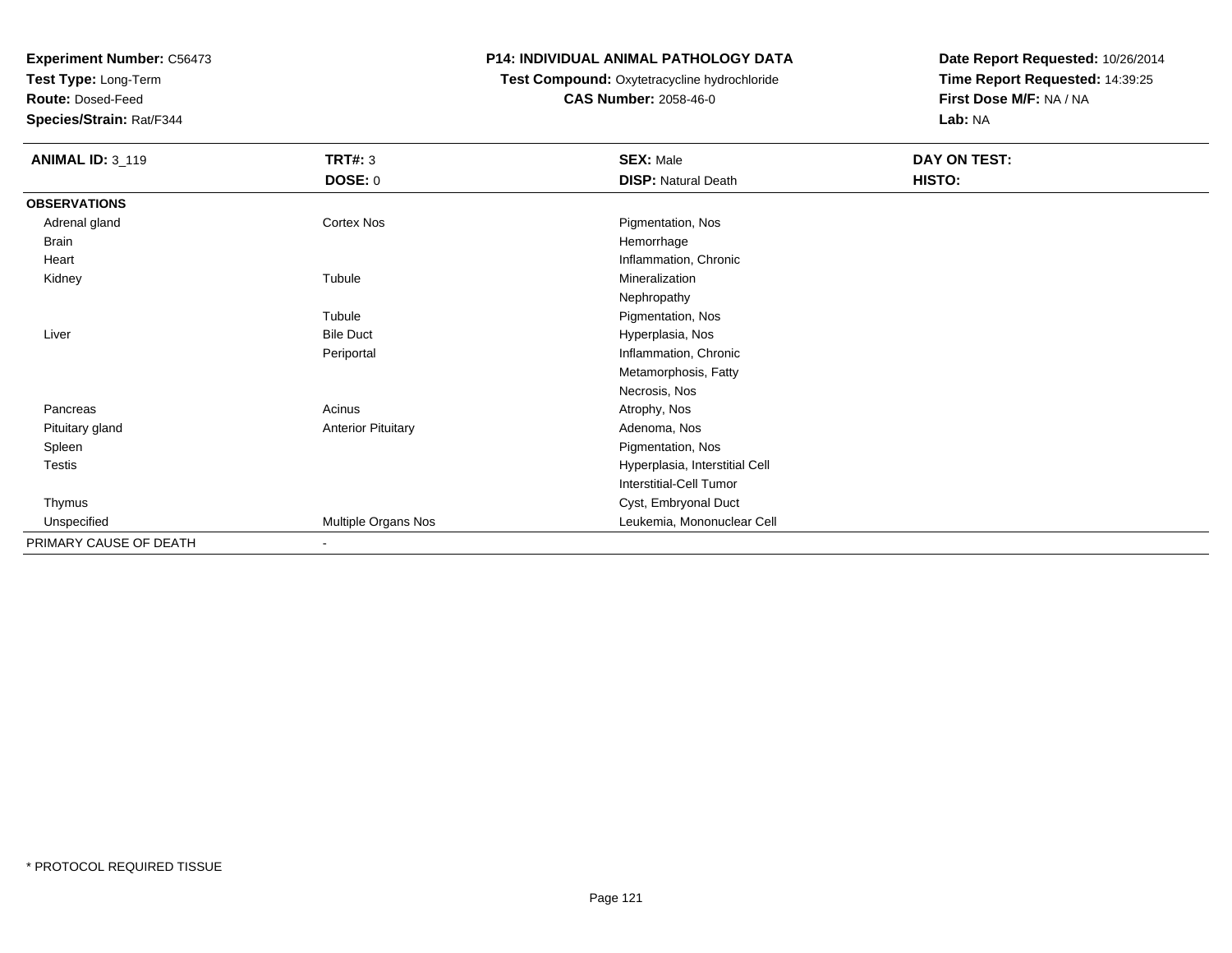**Test Type:** Long-Term

**Route:** Dosed-Feed

**Species/Strain:** Rat/F344

# **P14: INDIVIDUAL ANIMAL PATHOLOGY DATA**

 **Test Compound:** Oxytetracycline hydrochloride**CAS Number:** 2058-46-0

| <b>ANIMAL ID: 3_120</b> | <b>TRT#: 3</b>      | <b>SEX: Male</b>                | <b>DAY ON TEST:</b> |  |
|-------------------------|---------------------|---------------------------------|---------------------|--|
|                         | <b>DOSE: 0</b>      | <b>DISP: Terminal Sacrifice</b> | HISTO:              |  |
| <b>OBSERVATIONS</b>     |                     |                                 |                     |  |
| Adrenal gland           | Cortex Nos          | Hyperplasia, Nos                |                     |  |
|                         | Cortex Nos          | Pigmentation, Nos               |                     |  |
| Heart                   |                     | Inflammation, Chronic           |                     |  |
| Kidney                  | Tubule              | Mineralization                  |                     |  |
|                         |                     | Nephropathy                     |                     |  |
|                         | Tubule              | Pigmentation, Nos               |                     |  |
| Liver                   | <b>Bile Duct</b>    | Hyperplasia, Nos                |                     |  |
|                         | Periportal          | Inflammation, Chronic           |                     |  |
|                         |                     | Necrosis, Nos                   |                     |  |
|                         |                     | Neoplastic Nodule               |                     |  |
| Lung                    |                     | Bronchopneumonia, Chronic       |                     |  |
|                         |                     | Hemorrhage                      |                     |  |
|                         |                     | Metaplasia, Osseous             |                     |  |
| Mammary gland           |                     | Hyperplasia, Cystic             |                     |  |
| Pancreas                | Acinus              | Atrophy, Nos                    |                     |  |
| Skin                    | Scrotum             | Hyperkeratosis                  |                     |  |
| Spleen                  |                     | Hematopoiesis                   |                     |  |
| <b>Testis</b>           | Tubule              | Degeneration, Nos               |                     |  |
|                         |                     | Hyperplasia, Interstitial Cell  |                     |  |
|                         |                     | Interstitial-Cell Tumor         |                     |  |
|                         | Tubule              | Mineralization                  |                     |  |
| Thymus                  |                     | Cyst, Embryonal Duct            |                     |  |
| Thyroid                 |                     | Hyperplasia, C Cell             |                     |  |
| Unspecified             | Multiple Organs Nos | Leukemia, Mononuclear Cell      |                     |  |
| PRIMARY CAUSE OF DEATH  | $\blacksquare$      |                                 |                     |  |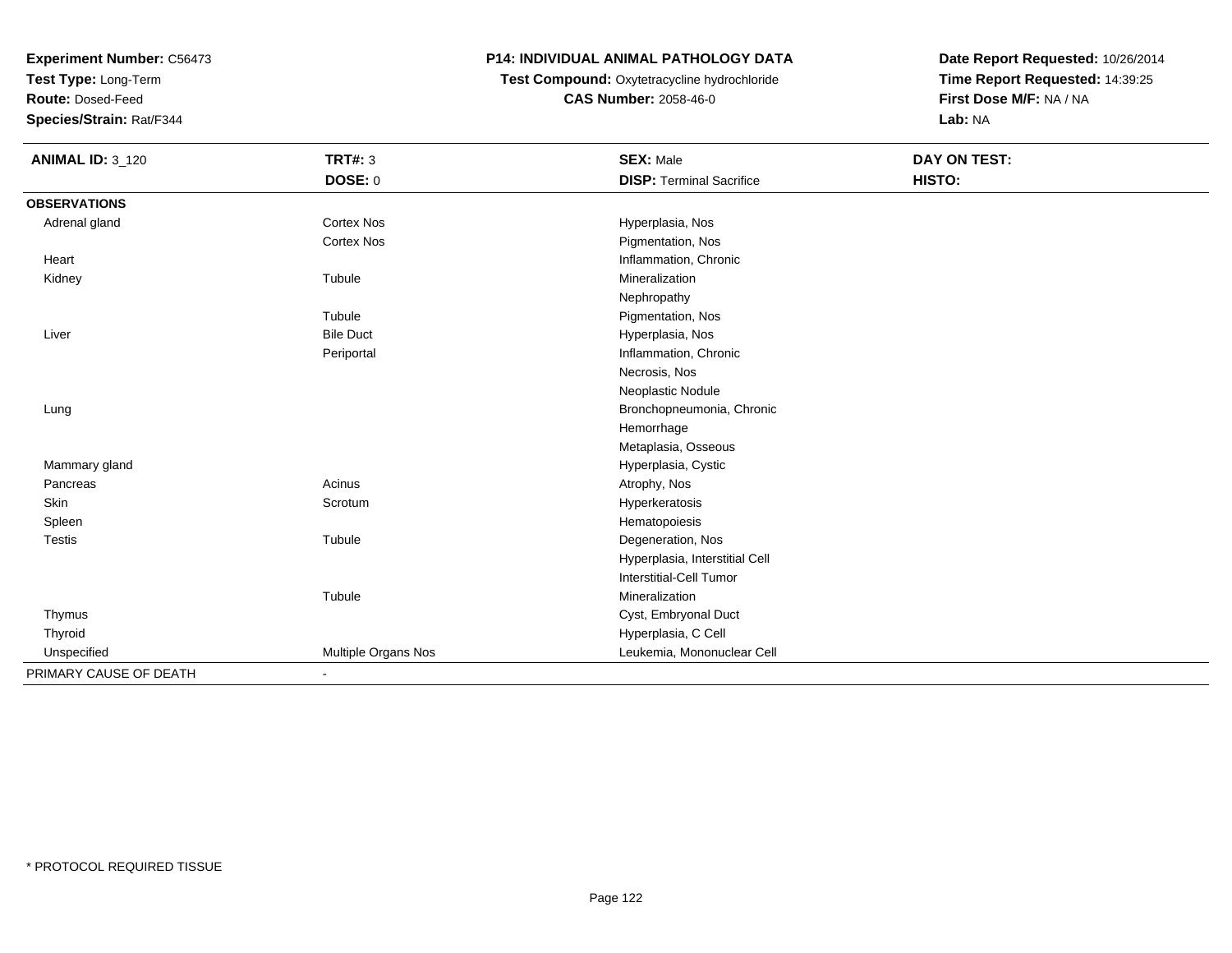**Test Type:** Long-Term

**Route:** Dosed-Feed

**Species/Strain:** Rat/F344

# **P14: INDIVIDUAL ANIMAL PATHOLOGY DATA**

 **Test Compound:** Oxytetracycline hydrochloride**CAS Number:** 2058-46-0

| <b>ANIMAL ID: 3_121</b> | <b>TRT#: 3</b>              | <b>SEX: Male</b>                | DAY ON TEST: |  |
|-------------------------|-----------------------------|---------------------------------|--------------|--|
|                         | DOSE: 0                     | <b>DISP: Terminal Sacrifice</b> | HISTO:       |  |
| <b>OBSERVATIONS</b>     |                             |                                 |              |  |
| Adrenal gland           | <b>Cortex Nos</b>           | Metamorphosis, Fatty            |              |  |
|                         | <b>Cortex Nos</b>           | Pigmentation, Nos               |              |  |
| <b>Blood vessel</b>     | <b>Pulmonary Artery Nos</b> | Mineralization                  |              |  |
| Heart                   |                             | Inflammation, Chronic           |              |  |
| Kidney                  | Tubule                      | Mineralization                  |              |  |
|                         |                             | Nephropathy                     |              |  |
|                         | Tubule                      | Pigmentation, Nos               |              |  |
| Liver                   |                             | Focal Cellular Change           |              |  |
|                         | <b>Bile Duct</b>            | Hyperplasia, Nos                |              |  |
|                         | Periportal                  | Inflammation, Chronic           |              |  |
| Lung                    |                             | Histiocytosis                   |              |  |
|                         |                             | Inflammation, Chronic           |              |  |
| Pancreas                | Islets                      | Islet-Cell Carcinoma            |              |  |
| Prostate                |                             | Inflammation, Active Chronic    |              |  |
| Salivary gland          |                             | <b>Cystic Ducts</b>             |              |  |
| Spleen                  |                             | Hematopoiesis                   |              |  |
|                         |                             | Pigmentation, Nos               |              |  |
| <b>Testis</b>           | Tubule                      | Degeneration, Nos               |              |  |
|                         |                             | Hyperplasia, Interstitial Cell  |              |  |
|                         |                             | <b>Interstitial-Cell Tumor</b>  |              |  |
|                         | Tubule                      | Mineralization                  |              |  |
| Thymus                  |                             | Cyst, Embryonal Duct            |              |  |
| Thyroid                 |                             | Hyperplasia, C Cell             |              |  |
|                         |                             | Hyperplasia, Follicular Cell    |              |  |
| PRIMARY CAUSE OF DEATH  |                             |                                 |              |  |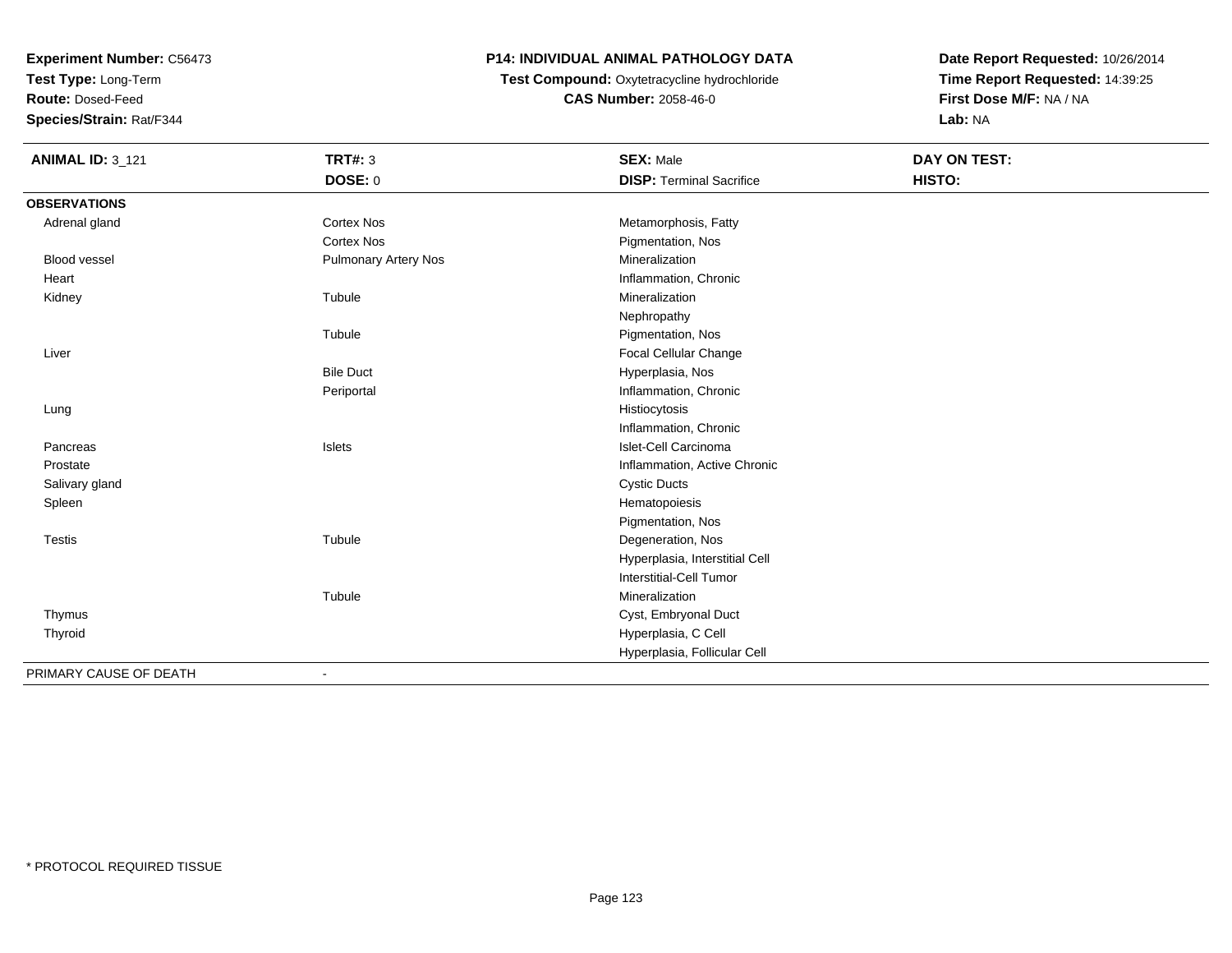**Test Type:** Long-Term

**Route:** Dosed-Feed

**Species/Strain:** Rat/F344

## **P14: INDIVIDUAL ANIMAL PATHOLOGY DATA**

 **Test Compound:** Oxytetracycline hydrochloride**CAS Number:** 2058-46-0

| <b>ANIMAL ID: 3_122</b> | <b>TRT#: 3</b>   | <b>SEX: Male</b>                | DAY ON TEST: |  |
|-------------------------|------------------|---------------------------------|--------------|--|
|                         | <b>DOSE: 0</b>   | <b>DISP: Terminal Sacrifice</b> | HISTO:       |  |
| <b>OBSERVATIONS</b>     |                  |                                 |              |  |
| Adrenal gland           | Cortex Nos       | Adenocarcinoma, Nos             |              |  |
|                         | Cortex Nos       | Pigmentation, Nos               |              |  |
| Heart                   |                  | Inflammation, Chronic           |              |  |
| Kidney                  | Pelvis           | Hemorrhage                      |              |  |
|                         | Tubule           | Mineralization                  |              |  |
|                         |                  | Nephropathy                     |              |  |
|                         | Tubule           | Pigmentation, Nos               |              |  |
| Liver                   | <b>Bile Duct</b> | Hyperplasia, Nos                |              |  |
|                         | Periportal       | Inflammation, Chronic           |              |  |
| Prostate                |                  | Inflammation, Active Chronic    |              |  |
| Salivary gland          |                  | Inflammation, Chronic           |              |  |
| Skin                    |                  | Squamous Cell Papilloma         |              |  |
| Spleen                  |                  | Hematopoiesis                   |              |  |
|                         |                  | Pigmentation, Nos               |              |  |
| Testis                  | Tubule           | Degeneration, Nos               |              |  |
|                         |                  | Hyperplasia, Interstitial Cell  |              |  |
|                         |                  | Interstitial-Cell Tumor         |              |  |
| Thyroid                 |                  | Hyperplasia, C Cell             |              |  |
| PRIMARY CAUSE OF DEATH  | $\blacksquare$   |                                 |              |  |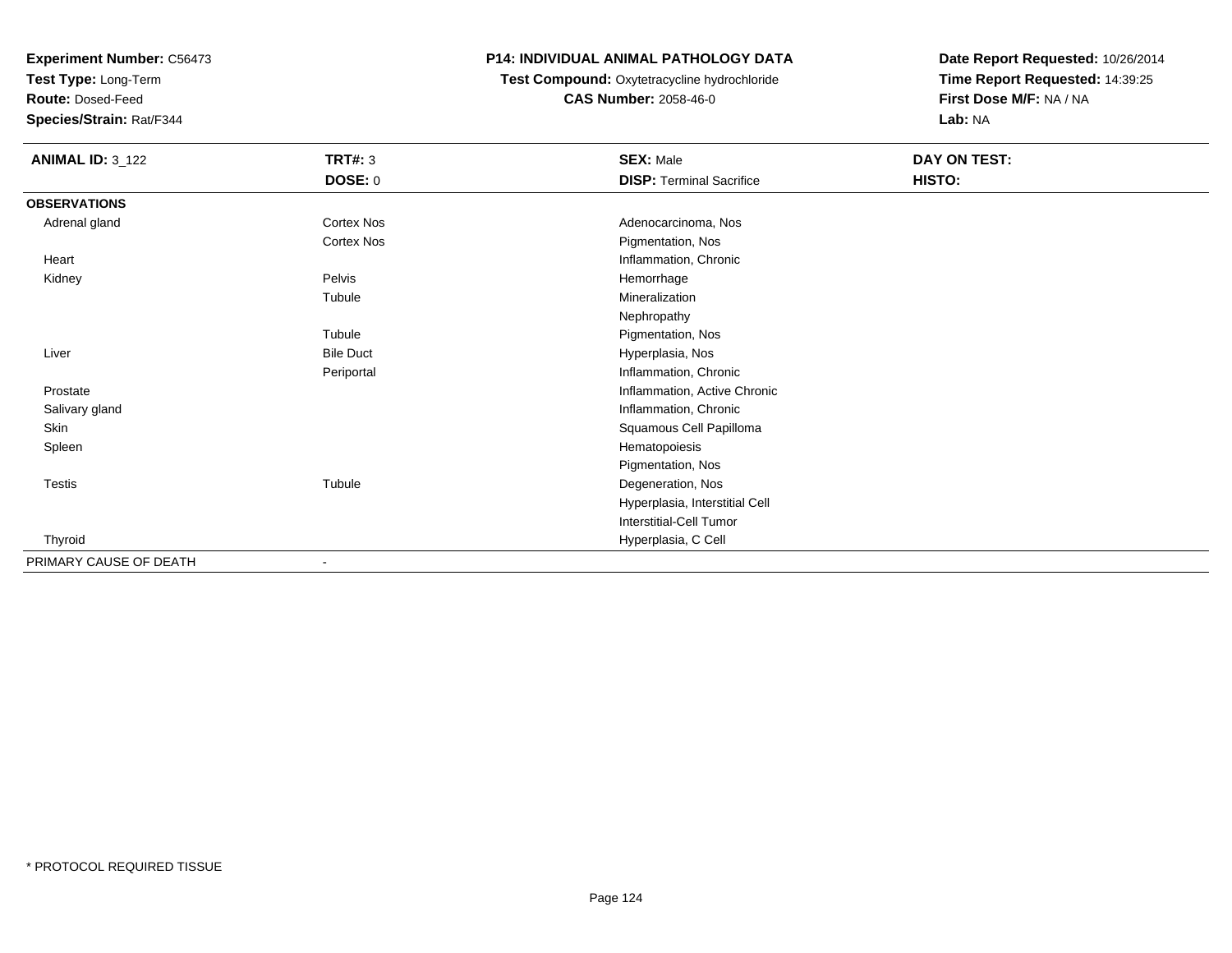**Test Type:** Long-Term

**Route:** Dosed-Feed

**Species/Strain:** Rat/F344

## **P14: INDIVIDUAL ANIMAL PATHOLOGY DATA**

**Test Compound:** Oxytetracycline hydrochloride**CAS Number:** 2058-46-0

**Date Report Requested:** 10/26/2014**Time Report Requested:** 14:39:25**First Dose M/F:** NA / NA**Lab:** NA

| <b>ANIMAL ID: 3_123</b> | <b>TRT#: 3</b>            | <b>SEX: Male</b>                | DAY ON TEST: |  |
|-------------------------|---------------------------|---------------------------------|--------------|--|
|                         | DOSE: 0                   | <b>DISP:</b> Moribund Sacrifice | HISTO:       |  |
| <b>OBSERVATIONS</b>     |                           |                                 |              |  |
| Adrenal gland           | <b>Cortex Nos</b>         | Metamorphosis, Fatty            |              |  |
|                         | Medulla                   | Pheochromocytoma, Malignant     |              |  |
|                         | Cortex Nos                | Pigmentation, Nos               |              |  |
| Heart                   |                           | Inflammation, Chronic           |              |  |
| Kidney                  | Cortex                    | Cyst, Nos                       |              |  |
|                         | Tubule                    | Mineralization                  |              |  |
|                         |                           | Nephropathy                     |              |  |
|                         | Tubule                    | Pigmentation, Nos               |              |  |
| Liver                   |                           | Focal Cellular Change           |              |  |
|                         | <b>Bile Duct</b>          | Hyperplasia, Nos                |              |  |
|                         | Periportal                | Inflammation, Chronic           |              |  |
| Lung                    |                           | Pheochromocytoma, Metastatic    |              |  |
|                         |                           | Pneumonia, Interstitial Chronic |              |  |
| Pancreas                | Acinus                    | Atrophy, Nos                    |              |  |
| Pituitary gland         | <b>Anterior Pituitary</b> | Cyst, Nos                       |              |  |
|                         | <b>Anterior Pituitary</b> | Hyperplasia, Nos                |              |  |
| Prostate                |                           | Inflammation, Suppurative       |              |  |
| Skin                    | Nose                      | Cyst, Epidermal Inclusion       |              |  |
| Spleen                  |                           | Hematopoiesis                   |              |  |
|                         |                           | Pigmentation, Nos               |              |  |
| Stomach                 | Glandular Stomach         | Degeneration, Cystic            |              |  |
| <b>Testis</b>           | Tubule                    | Degeneration, Nos               |              |  |
|                         |                           | Hyperplasia, Interstitial Cell  |              |  |
|                         |                           | Interstitial-Cell Tumor         |              |  |
|                         | Tubule                    | Mineralization                  |              |  |
| Thymus                  |                           | Cyst, Embryonal Duct            |              |  |
| Thyroid                 |                           | Cyst, Embryonal Duct            |              |  |
|                         |                           | Hyperplasia, C Cell             |              |  |
| PRIMARY CAUSE OF DEATH  |                           |                                 |              |  |

-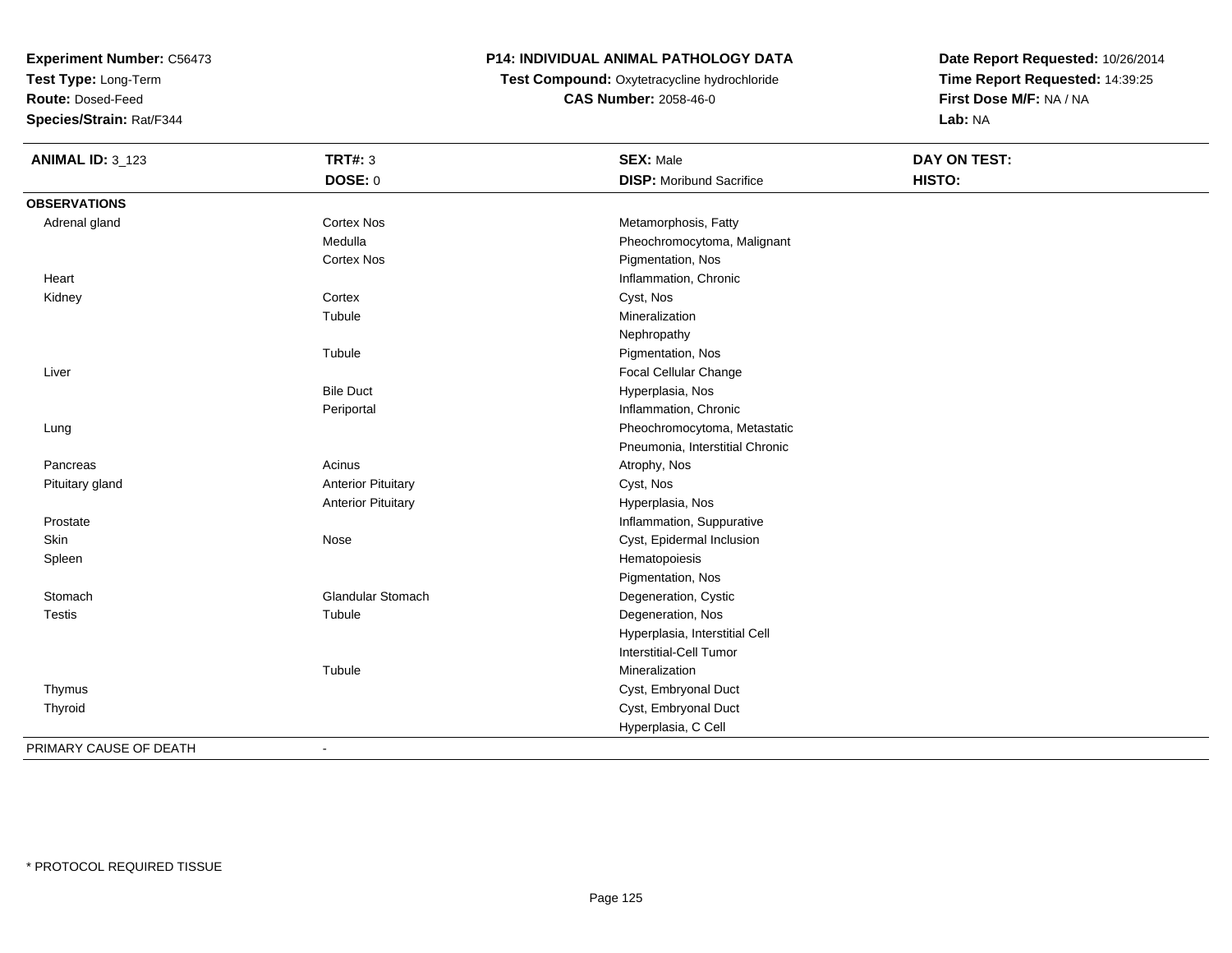**Test Type:** Long-Term

**Route:** Dosed-Feed

**Species/Strain:** Rat/F344

## **P14: INDIVIDUAL ANIMAL PATHOLOGY DATA**

 **Test Compound:** Oxytetracycline hydrochloride**CAS Number:** 2058-46-0

| <b>ANIMAL ID: 3_124</b> | <b>TRT#: 3</b>            | <b>SEX: Male</b>                | DAY ON TEST: |  |
|-------------------------|---------------------------|---------------------------------|--------------|--|
|                         | DOSE: 0                   | <b>DISP: Terminal Sacrifice</b> | HISTO:       |  |
| <b>OBSERVATIONS</b>     |                           |                                 |              |  |
| Adrenal gland           | Cortex Nos                | Pigmentation, Nos               |              |  |
| Heart                   |                           | Inflammation, Chronic           |              |  |
| Kidney                  | Tubule                    | Mineralization                  |              |  |
|                         |                           | Nephropathy                     |              |  |
|                         | Tubule                    | Pigmentation, Nos               |              |  |
| Liver                   |                           | Angiectasis                     |              |  |
|                         |                           | Cytoplasmic Change, Basophilic  |              |  |
|                         |                           | Focal Cellular Change           |              |  |
|                         | <b>Bile Duct</b>          | Hyperplasia, Nos                |              |  |
| Mammary gland           |                           | Hyperplasia, Cystic             |              |  |
| Pancreas                | Islets                    | Islet-Cell Adenoma              |              |  |
| Pituitary gland         | <b>Anterior Pituitary</b> | Adenoma, Nos                    |              |  |
|                         | <b>Anterior Pituitary</b> | Hyperplasia, Nos                |              |  |
| Spleen                  |                           | Pigmentation, Nos               |              |  |
| Stomach                 | <b>Glandular Stomach</b>  | Degeneration, Cystic            |              |  |
| <b>Testis</b>           | Tubule                    | Degeneration, Nos               |              |  |
|                         |                           | Hyperplasia, Interstitial Cell  |              |  |
|                         |                           | Interstitial-Cell Tumor         |              |  |
|                         | Tubule                    | Mineralization                  |              |  |
| Thyroid                 |                           | Hyperplasia, C Cell             |              |  |
| Unspecified             | Multiple Organs Nos       | Leukemia, Mononuclear Cell      |              |  |
| PRIMARY CAUSE OF DEATH  | ٠                         |                                 |              |  |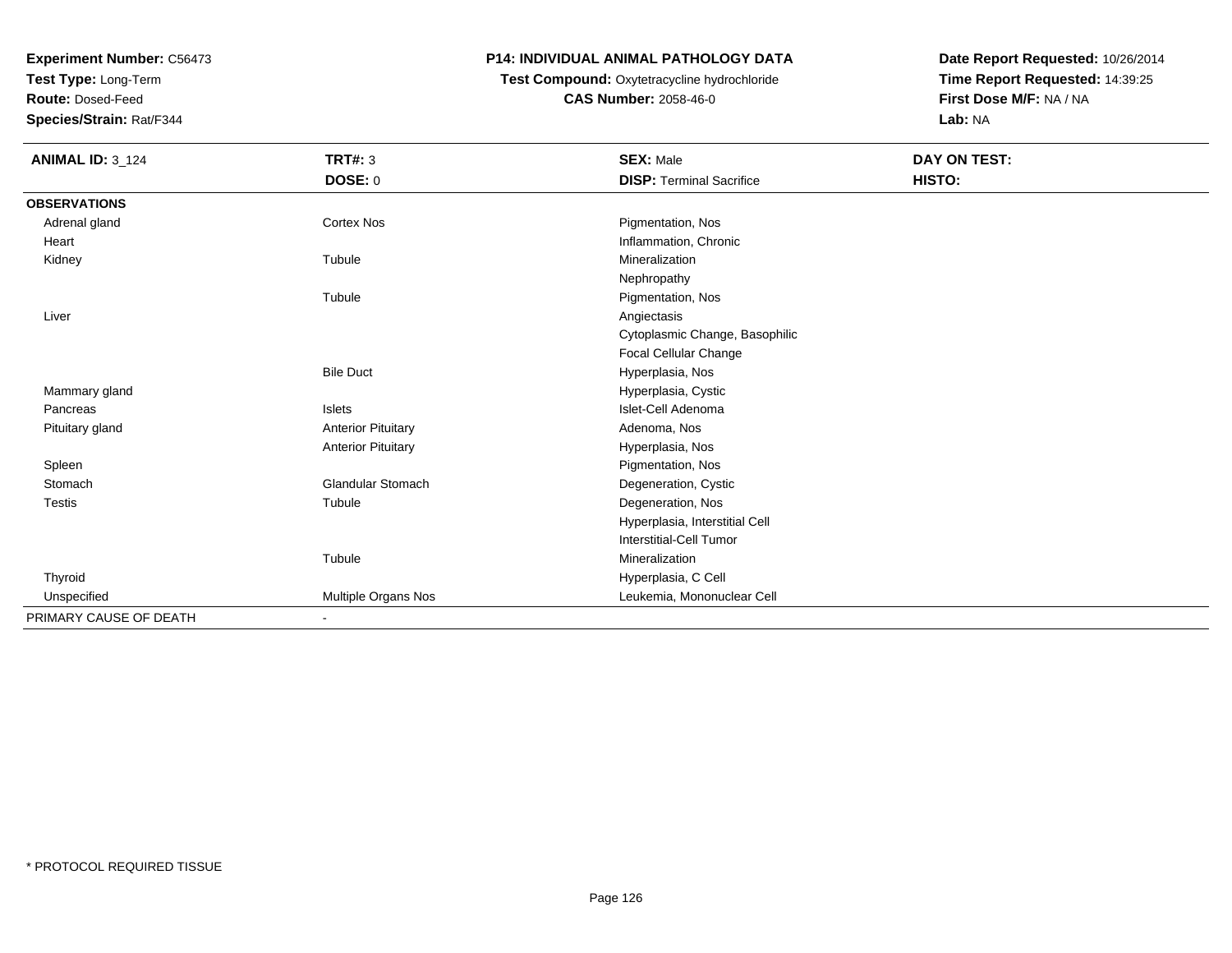**Test Type:** Long-Term

**Route:** Dosed-Feed

**Species/Strain:** Rat/F344

## **P14: INDIVIDUAL ANIMAL PATHOLOGY DATA**

 **Test Compound:** Oxytetracycline hydrochloride**CAS Number:** 2058-46-0

| <b>ANIMAL ID: 3_125</b> | <b>TRT#: 3</b>            | <b>SEX: Male</b>                | DAY ON TEST: |  |
|-------------------------|---------------------------|---------------------------------|--------------|--|
|                         | <b>DOSE: 0</b>            | <b>DISP: Terminal Sacrifice</b> | HISTO:       |  |
| <b>OBSERVATIONS</b>     |                           |                                 |              |  |
| Adrenal gland           | Cortex Nos                | Pigmentation, Nos               |              |  |
| Kidney                  | Tubule                    | Mineralization                  |              |  |
|                         |                           | Nephropathy                     |              |  |
|                         | Tubule                    | Pigmentation, Nos               |              |  |
| Liver                   |                           | Focal Cellular Change           |              |  |
|                         | <b>Bile Duct</b>          | Hyperplasia, Nos                |              |  |
|                         | Periportal                | Inflammation, Chronic           |              |  |
| Pancreas                | Acinus                    | Atrophy, Nos                    |              |  |
|                         | Islets                    | Hyperplasia, Nos                |              |  |
| Pituitary gland         | <b>Anterior Pituitary</b> | Adenoma, Nos                    |              |  |
|                         | <b>Anterior Pituitary</b> | Hyperplasia, Nos                |              |  |
| Spleen                  |                           | <b>Fibrosis</b>                 |              |  |
|                         |                           | Hematopoiesis                   |              |  |
|                         |                           | Pigmentation, Nos               |              |  |
| Stomach                 | <b>Glandular Stomach</b>  | Degeneration, Cystic            |              |  |
| <b>Testis</b>           | Tubule                    | Degeneration, Nos               |              |  |
|                         |                           | Hyperplasia, Interstitial Cell  |              |  |
|                         |                           | Interstitial-Cell Tumor         |              |  |
|                         | Tubule                    | Mineralization                  |              |  |
|                         | Scrotum Nos               | <b>Steatitis</b>                |              |  |
| Thyroid                 |                           | Hyperplasia, C Cell             |              |  |
| PRIMARY CAUSE OF DEATH  | $\overline{\phantom{a}}$  |                                 |              |  |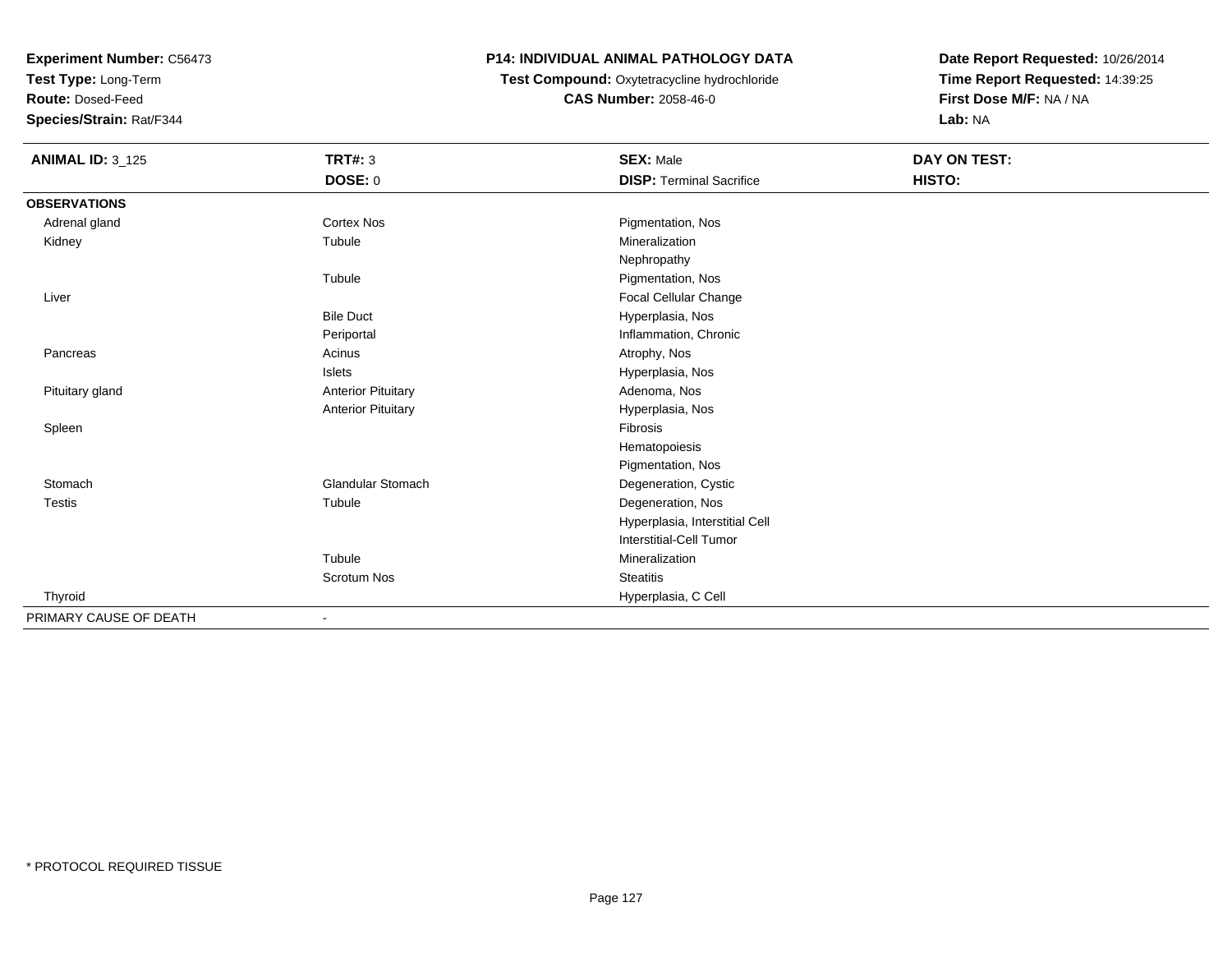**Test Type:** Long-Term

**Route:** Dosed-Feed

**Species/Strain:** Rat/F344

# **P14: INDIVIDUAL ANIMAL PATHOLOGY DATA**

**Test Compound:** Oxytetracycline hydrochloride**CAS Number:** 2058-46-0

| <b>ANIMAL ID: 3_126</b> | <b>TRT#: 3</b>            | <b>SEX: Male</b>                | <b>DAY ON TEST:</b> |  |
|-------------------------|---------------------------|---------------------------------|---------------------|--|
|                         | <b>DOSE: 0</b>            | <b>DISP: Terminal Sacrifice</b> | HISTO:              |  |
| <b>OBSERVATIONS</b>     |                           |                                 |                     |  |
| Adrenal gland           | Cortex Nos                | Metamorphosis, Fatty            |                     |  |
|                         | Medulla                   | Pheochromocytoma                |                     |  |
|                         | <b>Cortex Nos</b>         | Pigmentation, Nos               |                     |  |
| Heart                   |                           | Inflammation, Chronic           |                     |  |
| Kidney                  |                           | Nephropathy                     |                     |  |
|                         | Tubule                    | Pigmentation, Nos               |                     |  |
| Liver                   |                           | <b>Focal Cellular Change</b>    |                     |  |
|                         | <b>Bile Duct</b>          | Hyperplasia, Nos                |                     |  |
|                         | Periportal                | Inflammation, Chronic           |                     |  |
| Lung                    |                           | Hemorrhage                      |                     |  |
| Pituitary gland         | <b>Anterior Pituitary</b> | Adenoma, Nos                    |                     |  |
|                         | <b>Anterior Pituitary</b> | Hyperplasia, Nos                |                     |  |
| Spleen                  |                           | Hematopoiesis                   |                     |  |
| Stomach                 | <b>Glandular Stomach</b>  | Degeneration, Cystic            |                     |  |
| Testis                  | Tubule                    | Degeneration, Nos               |                     |  |
|                         |                           | Hyperplasia, Interstitial Cell  |                     |  |
|                         |                           | <b>Interstitial-Cell Tumor</b>  |                     |  |
| Thymus                  |                           | Cyst, Embryonal Duct            |                     |  |
| Thyroid                 |                           | Hyperplasia, C Cell             |                     |  |
|                         |                           | Hyperplasia, Follicular Cell    |                     |  |
|                         |                           | Pigmentation, Nos               |                     |  |
| Unspecified             | Multiple Organs Nos       | Leukemia, Mononuclear Cell      |                     |  |
| PRIMARY CAUSE OF DEATH  | ٠                         |                                 |                     |  |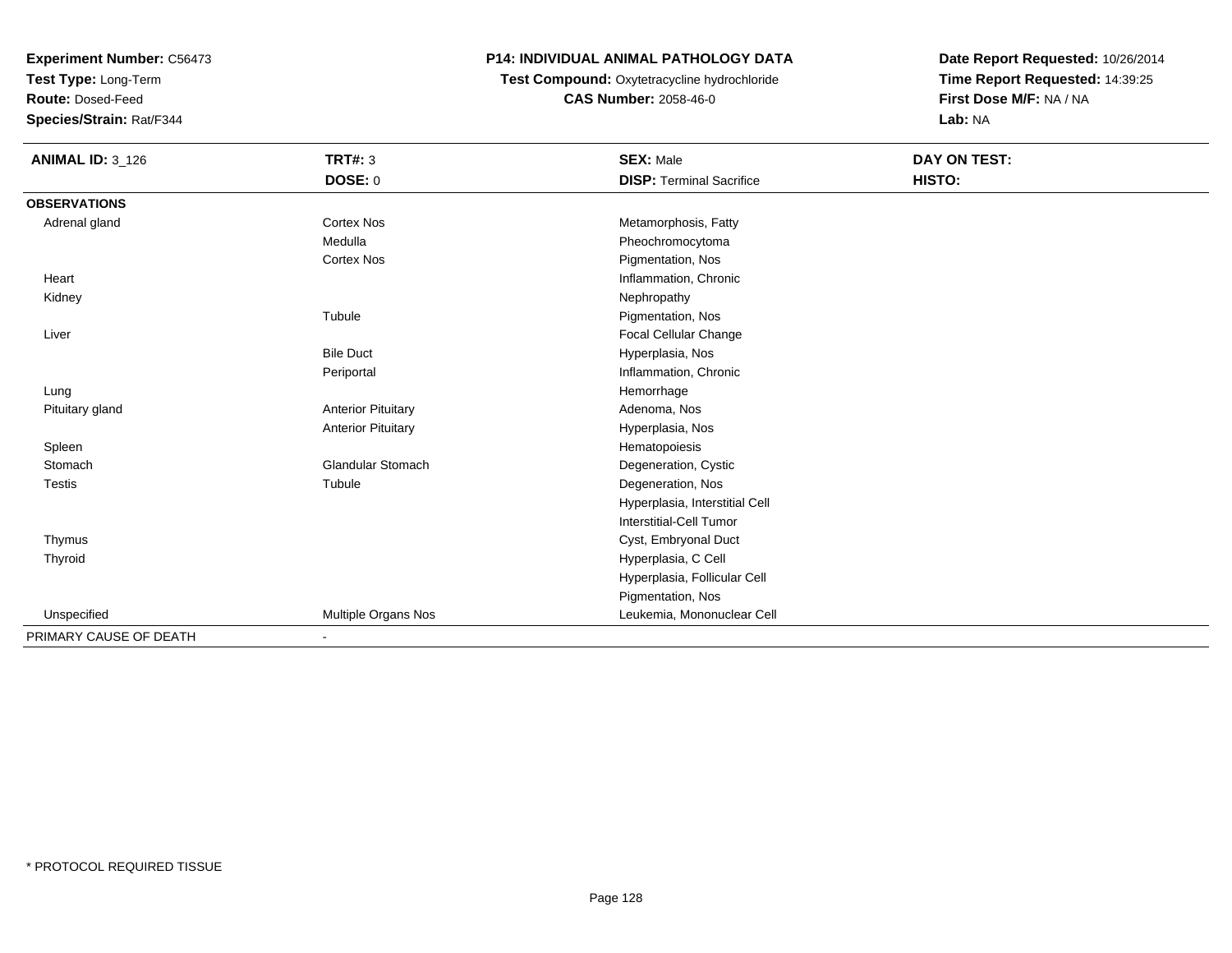**Test Type:** Long-Term

**Route:** Dosed-Feed

**Species/Strain:** Rat/F344

# **P14: INDIVIDUAL ANIMAL PATHOLOGY DATA**

**Test Compound:** Oxytetracycline hydrochloride**CAS Number:** 2058-46-0

| <b>ANIMAL ID: 3_127</b> | <b>TRT#: 3</b>            | <b>SEX: Male</b>                | DAY ON TEST:  |  |
|-------------------------|---------------------------|---------------------------------|---------------|--|
|                         | <b>DOSE: 0</b>            | <b>DISP:</b> Moribund Sacrifice | <b>HISTO:</b> |  |
| <b>OBSERVATIONS</b>     |                           |                                 |               |  |
| Adrenal gland           | <b>Cortex Nos</b>         | Metamorphosis, Fatty            |               |  |
| Heart                   |                           | Inflammation, Chronic           |               |  |
| Kidney                  | Cortex                    | Cyst, Nos                       |               |  |
|                         |                           | Nephropathy                     |               |  |
| Liver                   |                           | Focal Cellular Change           |               |  |
|                         | <b>Bile Duct</b>          | Hyperplasia, Nos                |               |  |
|                         | Periportal                | Inflammation, Chronic           |               |  |
| Lymph node              | Mesenteric Lymph Node     | Hemosiderosis                   |               |  |
| Pancreas                | Islets                    | Islet-Cell Carcinoma            |               |  |
| Pituitary gland         | <b>Anterior Pituitary</b> | Hyperplasia, Nos                |               |  |
| Prostate                |                           | Inflammation, Active Chronic    |               |  |
| Spleen                  |                           | Fibrosis                        |               |  |
|                         |                           | Hematopoiesis                   |               |  |
| Stomach                 | <b>Glandular Stomach</b>  | Degeneration, Cystic            |               |  |
| <b>Testis</b>           | Tubule                    | Degeneration, Nos               |               |  |
|                         |                           | Hyperplasia, Interstitial Cell  |               |  |
|                         |                           | Interstitial-Cell Tumor         |               |  |
|                         | Tubule                    | Mineralization                  |               |  |
| Thymus                  |                           | Cyst, Embryonal Duct            |               |  |
| Thyroid                 |                           | Hyperplasia, C Cell             |               |  |
| Unspecified             |                           | Fibroma                         |               |  |
|                         | Multiple Organs Nos       | Leukemia, Mononuclear Cell      |               |  |
|                         | Multiple Organs Nos       | Pigmentation, Nos               |               |  |
| PRIMARY CAUSE OF DEATH  | $\blacksquare$            |                                 |               |  |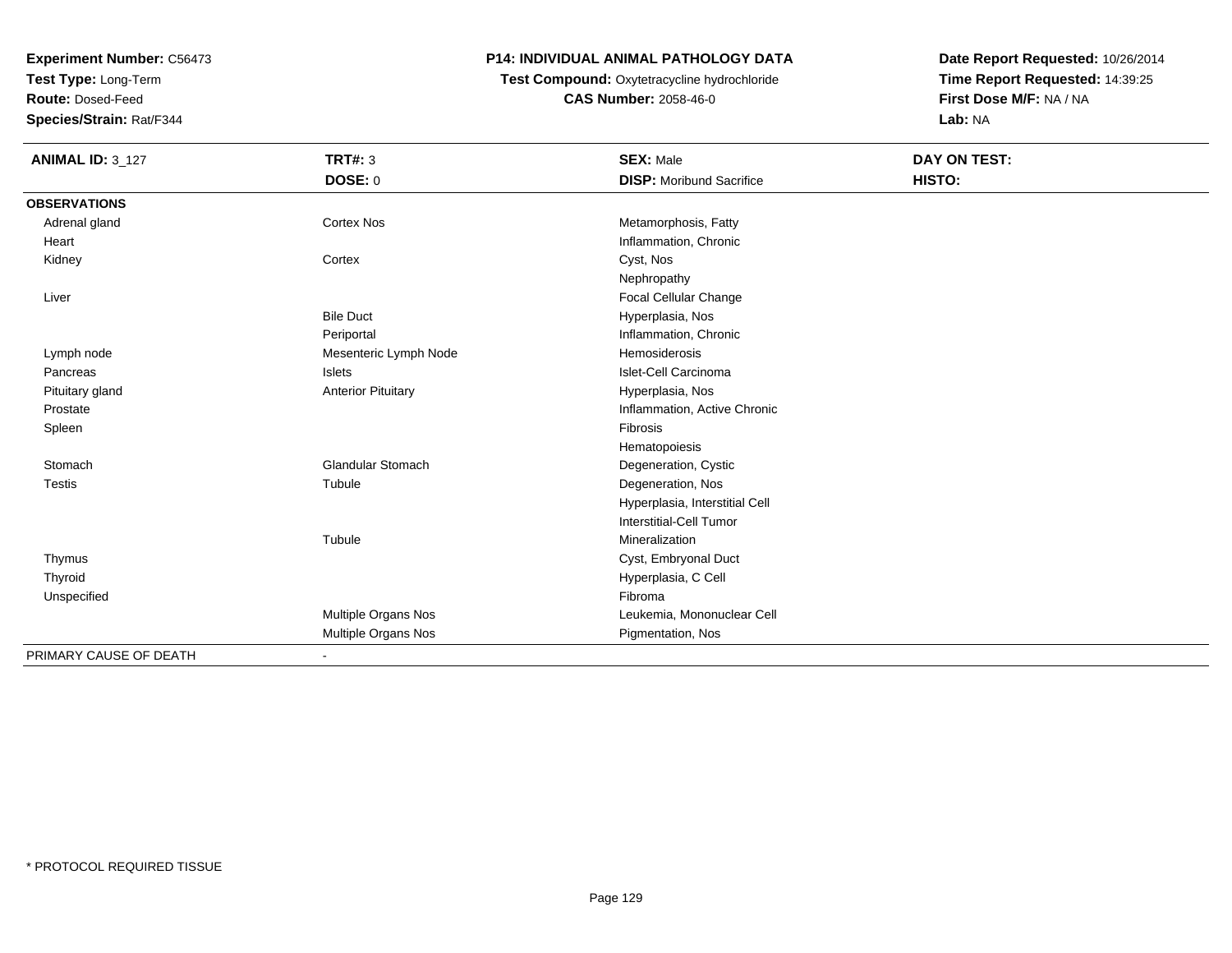**Test Type:** Long-Term

**Route:** Dosed-Feed

**Species/Strain:** Rat/F344

# **P14: INDIVIDUAL ANIMAL PATHOLOGY DATA**

 **Test Compound:** Oxytetracycline hydrochloride**CAS Number:** 2058-46-0

| <b>ANIMAL ID: 3_128</b> | <b>TRT#: 3</b>            | <b>SEX: Male</b>                | DAY ON TEST: |  |
|-------------------------|---------------------------|---------------------------------|--------------|--|
|                         | DOSE: 0                   | <b>DISP: Terminal Sacrifice</b> | HISTO:       |  |
| <b>OBSERVATIONS</b>     |                           |                                 |              |  |
| Adrenal gland           | <b>Cortex Nos</b>         | Metamorphosis, Fatty            |              |  |
| Heart                   |                           | Inflammation, Chronic           |              |  |
| Kidney                  | Tubule                    | Mineralization                  |              |  |
|                         |                           | Nephropathy                     |              |  |
| Liver                   |                           | Focal Cellular Change           |              |  |
|                         | <b>Bile Duct</b>          | Hyperplasia, Nos                |              |  |
|                         | Periportal                | Inflammation, Chronic           |              |  |
|                         |                           | Metamorphosis, Fatty            |              |  |
|                         |                           | Necrosis, Nos                   |              |  |
| Lung                    |                           | Histiocytosis                   |              |  |
|                         |                           | Pneumonia, Interstitial Chronic |              |  |
| Pituitary gland         | <b>Anterior Pituitary</b> | Adenoma, Nos                    |              |  |
|                         | <b>Anterior Pituitary</b> | Hyperplasia, Nos                |              |  |
| Prostate                |                           | Inflammation, Active Chronic    |              |  |
| Spleen                  |                           | Hematopoiesis                   |              |  |
| Stomach                 | <b>Glandular Stomach</b>  | Degeneration, Cystic            |              |  |
| <b>Testis</b>           | Tubule                    | Degeneration, Nos               |              |  |
|                         |                           | Hyperplasia, Interstitial Cell  |              |  |
|                         |                           | <b>Interstitial-Cell Tumor</b>  |              |  |
|                         | Tubule                    | Mineralization                  |              |  |
| Thymus                  |                           | Cyst, Embryonal Duct            |              |  |
| Thyroid                 |                           | <b>Cystic Follicles</b>         |              |  |
|                         |                           | Hyperplasia, C Cell             |              |  |
| Unspecified             | Multiple Organs Nos       | Pigmentation, Nos               |              |  |
| PRIMARY CAUSE OF DEATH  |                           |                                 |              |  |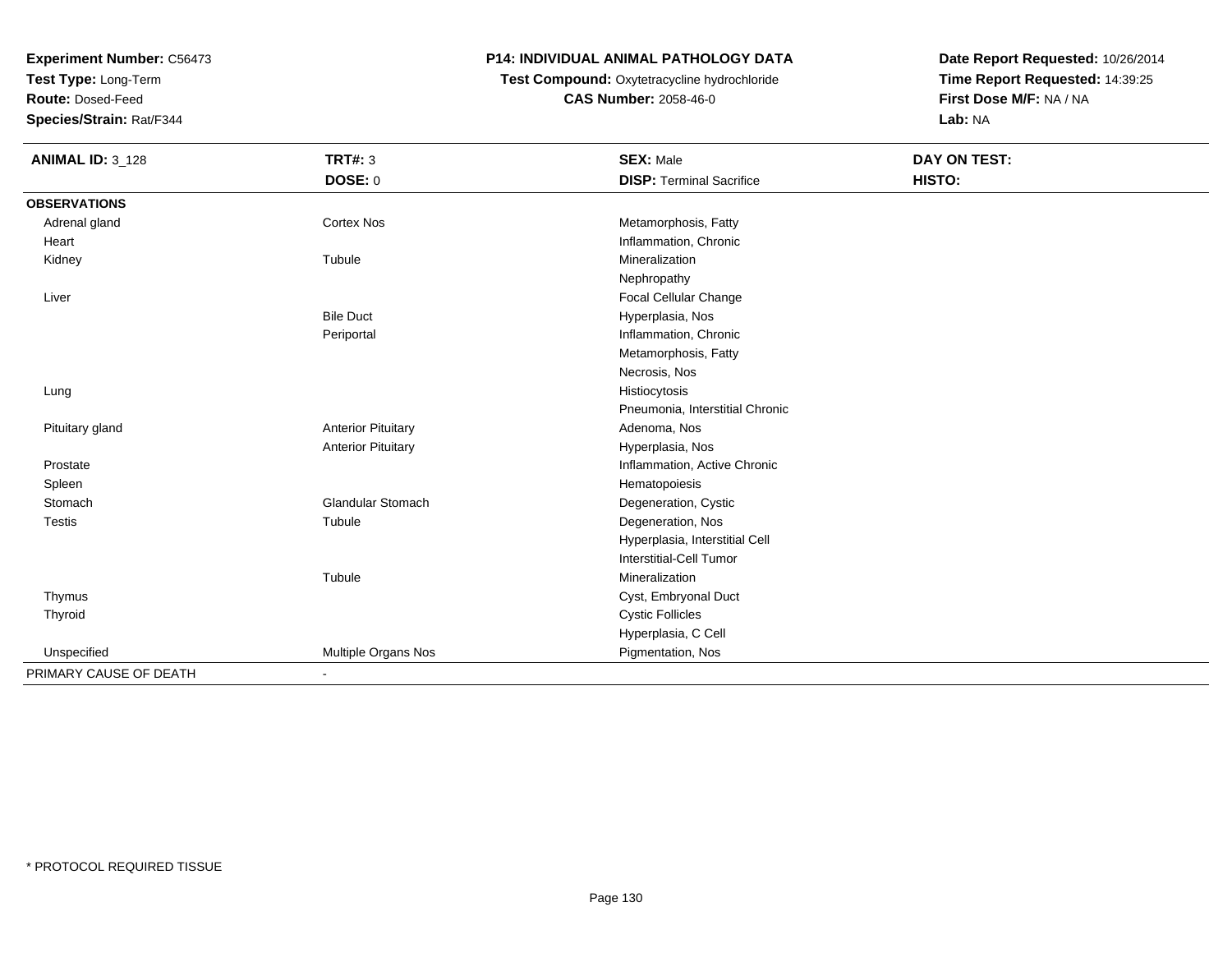**Test Type:** Long-Term

**Route:** Dosed-Feed

**Species/Strain:** Rat/F344

#### **P14: INDIVIDUAL ANIMAL PATHOLOGY DATA**

 **Test Compound:** Oxytetracycline hydrochloride**CAS Number:** 2058-46-0

| <b>ANIMAL ID: 3_129</b> | <b>TRT#: 3</b>            | <b>SEX: Male</b>                | DAY ON TEST: |  |
|-------------------------|---------------------------|---------------------------------|--------------|--|
|                         | <b>DOSE: 0</b>            | <b>DISP: Terminal Sacrifice</b> | HISTO:       |  |
| <b>OBSERVATIONS</b>     |                           |                                 |              |  |
| Adrenal gland           | Cortex Nos                | Pigmentation, Nos               |              |  |
| Epididymis              |                           | Inflammation, Acute             |              |  |
| Kidney                  | Tubule                    | Mineralization                  |              |  |
|                         |                           | Nephropathy                     |              |  |
|                         | Tubule                    | Pigmentation, Nos               |              |  |
| Liver                   |                           | Congenital Malformation, Nos    |              |  |
|                         |                           | Focal Cellular Change           |              |  |
|                         | <b>Bile Duct</b>          | Hyperplasia, Nos                |              |  |
| Pituitary gland         | <b>Anterior Pituitary</b> | Adenocarcinoma, Nos             |              |  |
| Prostate                |                           | Inflammation, Active Chronic    |              |  |
| Spleen                  |                           | Hematopoiesis                   |              |  |
|                         |                           | Pigmentation, Nos               |              |  |
| Stomach                 | <b>Glandular Stomach</b>  | Degeneration, Cystic            |              |  |
| Testis                  | Tubule                    | Degeneration, Nos               |              |  |
|                         |                           | Hyperplasia, Interstitial Cell  |              |  |
|                         |                           | Interstitial-Cell Tumor         |              |  |
|                         | Tubule                    | Mineralization                  |              |  |
| Thyroid                 |                           | Hyperplasia, C Cell             |              |  |
| Unspecified             | Multiple Organs Nos       | Inflammation, Chronic           |              |  |
| PRIMARY CAUSE OF DEATH  | ٠                         |                                 |              |  |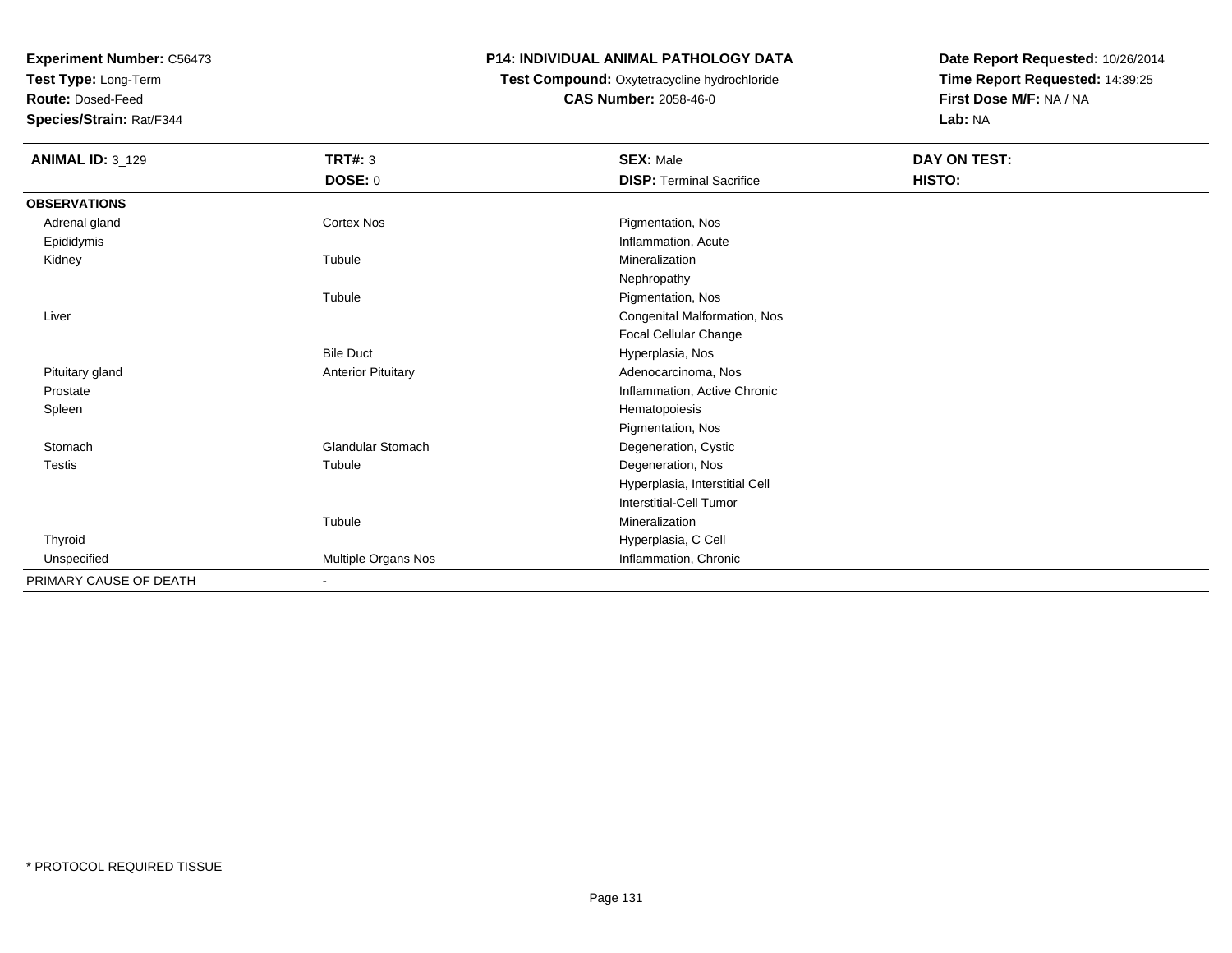**Test Type:** Long-Term

**Route:** Dosed-Feed

**Species/Strain:** Rat/F344

# **P14: INDIVIDUAL ANIMAL PATHOLOGY DATA**

 **Test Compound:** Oxytetracycline hydrochloride**CAS Number:** 2058-46-0

| <b>ANIMAL ID: 3_130</b> | <b>TRT#: 3</b>           | <b>SEX: Male</b>                | DAY ON TEST: |  |
|-------------------------|--------------------------|---------------------------------|--------------|--|
|                         | DOSE: 0                  | <b>DISP: Terminal Sacrifice</b> | HISTO:       |  |
| <b>OBSERVATIONS</b>     |                          |                                 |              |  |
| Adrenal gland           | <b>Cortex Nos</b>        | Hyperplasia, Nos                |              |  |
|                         | <b>Cortex Nos</b>        | Pigmentation, Nos               |              |  |
| Kidney                  | Tubule                   | Mineralization                  |              |  |
|                         |                          | Nephropathy                     |              |  |
|                         | Tubule                   | Pigmentation, Nos               |              |  |
| Liver                   |                          | Focal Cellular Change           |              |  |
|                         | <b>Bile Duct</b>         | Hyperplasia, Nos                |              |  |
|                         |                          | Inflammation, Acute             |              |  |
| Mammary gland           |                          | Hyperplasia, Cystic             |              |  |
| Pancreas                | Acinus                   | Atrophy, Nos                    |              |  |
| Spleen                  |                          | Hematopoiesis                   |              |  |
|                         |                          | Pigmentation, Nos               |              |  |
| Stomach                 | <b>Glandular Stomach</b> | Degeneration, Cystic            |              |  |
| <b>Testis</b>           | Tubule                   | Degeneration, Nos               |              |  |
|                         |                          | Hyperplasia, Interstitial Cell  |              |  |
|                         |                          | <b>Interstitial-Cell Tumor</b>  |              |  |
|                         | Tubule                   | Mineralization                  |              |  |
|                         | Tubule                   | Oligospermia                    |              |  |
| Thymus                  |                          | Cyst, Embryonal Duct            |              |  |
| Thyroid                 |                          | Hyperplasia, C Cell             |              |  |
| Unspecified             |                          | Fibroma                         |              |  |
|                         | Multiple Organs Nos      | Inflammation, Chronic           |              |  |
| PRIMARY CAUSE OF DEATH  | ٠                        |                                 |              |  |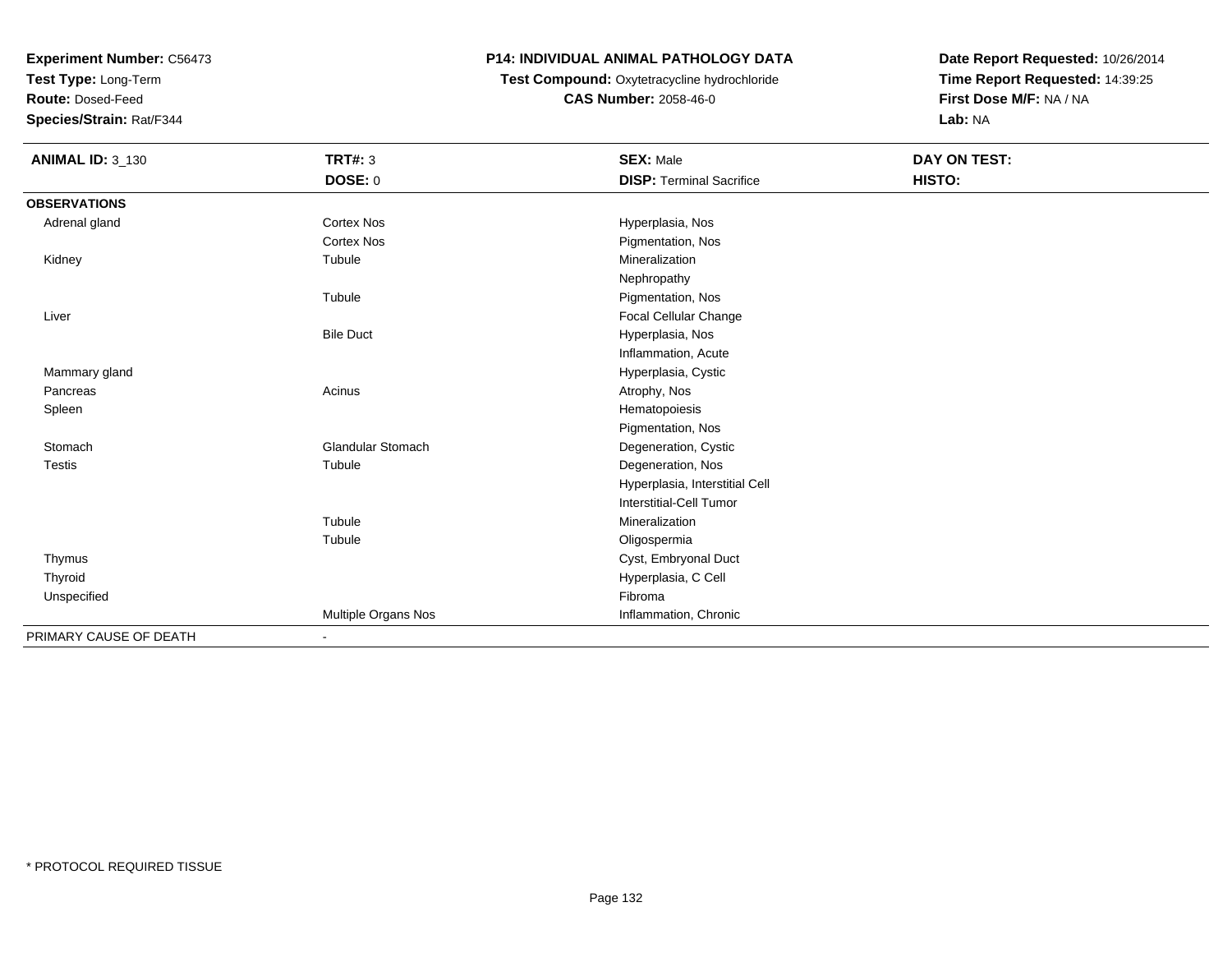**Test Type:** Long-Term

**Route:** Dosed-Feed

**Species/Strain:** Rat/F344

## **P14: INDIVIDUAL ANIMAL PATHOLOGY DATA**

**Test Compound:** Oxytetracycline hydrochloride**CAS Number:** 2058-46-0

| <b>ANIMAL ID: 3_131</b> | <b>TRT#: 3</b>            | <b>SEX: Male</b>                | <b>DAY ON TEST:</b> |
|-------------------------|---------------------------|---------------------------------|---------------------|
|                         | <b>DOSE: 0</b>            | <b>DISP: Terminal Sacrifice</b> | HISTO:              |
| <b>OBSERVATIONS</b>     |                           |                                 |                     |
| Adrenal gland           |                           | <b>Cortical Adenoma</b>         |                     |
|                         | <b>Cortex Nos</b>         | Hyperplasia, Nos                |                     |
|                         | <b>Cortex Nos</b>         | Metamorphosis, Fatty            |                     |
|                         | Medulla                   | Pheochromocytoma                |                     |
|                         | <b>Cortex Nos</b>         | Pigmentation, Nos               |                     |
| Heart                   |                           | Inflammation, Chronic           |                     |
|                         | Atrium                    | Mineralization                  |                     |
| Kidney                  | Tubule                    | Mineralization                  |                     |
|                         |                           | Nephropathy                     |                     |
|                         | Tubule                    | Pigmentation, Nos               |                     |
| Liver                   |                           | Focal Cellular Change           |                     |
|                         | <b>Bile Duct</b>          | Hyperplasia, Nos                |                     |
|                         | Periportal                | Inflammation, Chronic           |                     |
| Pancreas                | Islets                    | Islet-Cell Carcinoma            |                     |
| Pituitary gland         | <b>Anterior Pituitary</b> | Adenoma, Nos                    |                     |
|                         | <b>Anterior Pituitary</b> | Hyperplasia, Nos                |                     |
| Prostate                |                           | Inflammation, Active Chronic    |                     |
| Salivary gland          |                           | Atrophy, Nos                    |                     |
| Spleen                  |                           | Hematopoiesis                   |                     |
|                         |                           | Pigmentation, Nos               |                     |
| Stomach                 | <b>Glandular Stomach</b>  | Degeneration, Cystic            |                     |
| <b>Testis</b>           | Tubule                    | Degeneration, Nos               |                     |
|                         |                           | Hyperplasia, Interstitial Cell  |                     |
|                         |                           | <b>Interstitial-Cell Tumor</b>  |                     |
|                         | <b>Scrotum Nos</b>        | <b>Steatitis</b>                |                     |
| Unspecified             | Multiple Organs Nos       | Leukemia, Mononuclear Cell      |                     |
| PRIMARY CAUSE OF DEATH  | $\blacksquare$            |                                 |                     |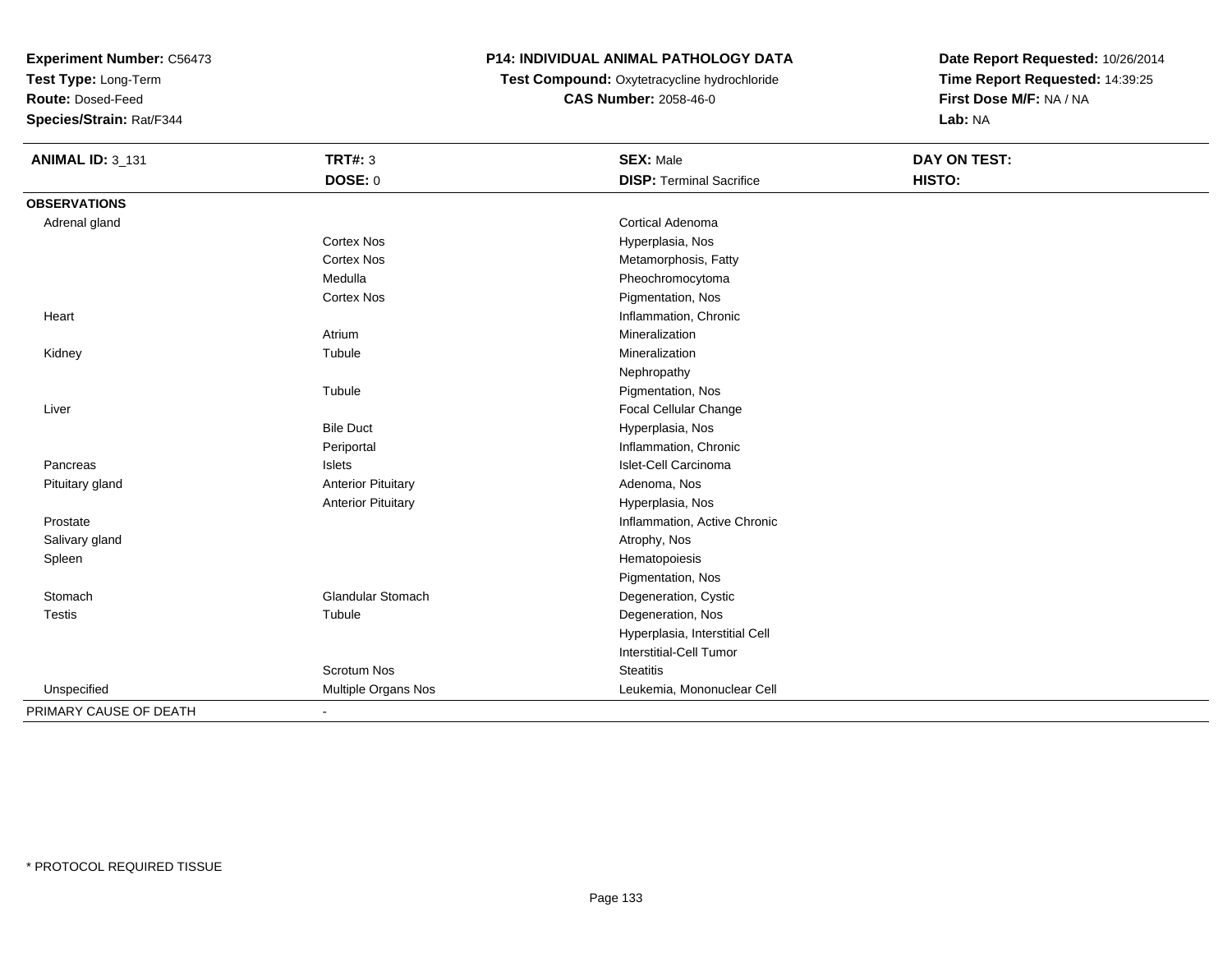**Test Type:** Long-Term

**Route:** Dosed-Feed

**Species/Strain:** Rat/F344

#### **P14: INDIVIDUAL ANIMAL PATHOLOGY DATA**

# **Test Compound:** Oxytetracycline hydrochloride**CAS Number:** 2058-46-0

| <b>ANIMAL ID: 3_132</b> | TRT#: 3<br><b>DOSE: 0</b> | <b>SEX: Male</b><br><b>DISP:</b> Moribund Sacrifice | DAY ON TEST:<br>HISTO: |
|-------------------------|---------------------------|-----------------------------------------------------|------------------------|
| <b>OBSERVATIONS</b>     |                           |                                                     |                        |
| Adrenal gland           | Cortex Nos                | Pigmentation, Nos                                   |                        |
| <b>Brain</b>            |                           | Atrophy, Pressure                                   |                        |
|                         |                           | Hydrocephalus, Internal                             |                        |
| Heart                   |                           | Inflammation, Chronic                               |                        |
| Kidney                  | Tubule                    | Mineralization                                      |                        |
|                         |                           | Nephropathy                                         |                        |
|                         | Tubule                    | Pigmentation, Nos                                   |                        |
| Liver                   |                           | Cytoplasmic Vacuolization                           |                        |
|                         | <b>Bile Duct</b>          | Hyperplasia, Nos                                    |                        |
|                         | Periportal                | Inflammation, Chronic                               |                        |
| Lung                    |                           | Congestion, Nos                                     |                        |
| Lymph node              | Mandibular Lymph Node     | Hemosiderosis                                       |                        |
| Mammary gland           |                           | Hyperplasia, Cystic                                 |                        |
| Pancreas                | Acinus                    | Atrophy, Nos                                        |                        |
| Pituitary gland         | <b>Anterior Pituitary</b> | Adenoma, Nos                                        |                        |
| Spleen                  |                           | Hematopoiesis                                       |                        |
|                         |                           | Pigmentation, Nos                                   |                        |
| Stomach                 | Glandular Stomach         | Degeneration, Cystic                                |                        |
| PRIMARY CAUSE OF DEATH  | ٠                         |                                                     |                        |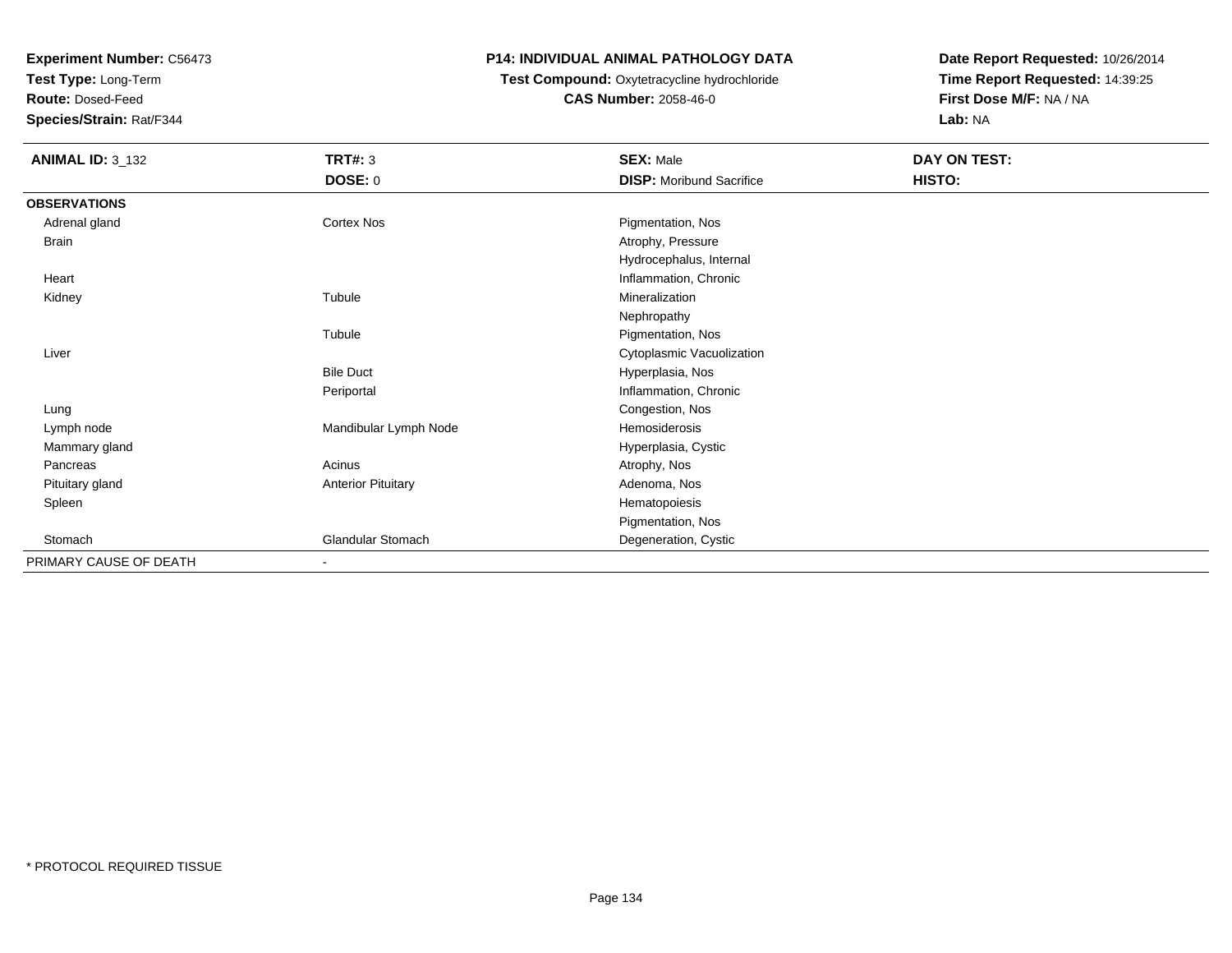**Test Type:** Long-Term

**Route:** Dosed-Feed

**Species/Strain:** Rat/F344

# **P14: INDIVIDUAL ANIMAL PATHOLOGY DATA**

 **Test Compound:** Oxytetracycline hydrochloride**CAS Number:** 2058-46-0

| <b>ANIMAL ID: 3_133</b> | <b>TRT#: 3</b>              | <b>SEX: Male</b>                | DAY ON TEST: |  |
|-------------------------|-----------------------------|---------------------------------|--------------|--|
|                         | DOSE: 0                     | <b>DISP:</b> Moribund Sacrifice | HISTO:       |  |
| <b>OBSERVATIONS</b>     |                             |                                 |              |  |
| Adrenal gland           | <b>Cortex Nos</b>           | Metamorphosis, Fatty            |              |  |
| <b>Blood vessel</b>     | <b>Pulmonary Artery Nos</b> | Mineralization                  |              |  |
| Brain                   |                             | Hemorrhage                      |              |  |
| Heart                   |                             | Inflammation, Chronic           |              |  |
| Kidney                  |                             | Nephropathy                     |              |  |
| Liver                   | <b>Bile Duct</b>            | Hyperplasia, Nos                |              |  |
|                         |                             | Metamorphosis, Fatty            |              |  |
| Pancreas                | Acinus                      | Atrophy, Nos                    |              |  |
| Pituitary gland         | <b>Anterior Pituitary</b>   | Hyperplasia, Nos                |              |  |
| Seminal vesicle         |                             | Inflammation, Active Chronic    |              |  |
| Spleen                  |                             | Hematopoiesis                   |              |  |
| <b>Testis</b>           | Tubule                      | Degeneration, Nos               |              |  |
|                         |                             | Hyperplasia, Interstitial Cell  |              |  |
|                         |                             | <b>Interstitial-Cell Tumor</b>  |              |  |
|                         | Tubule                      | Mineralization                  |              |  |
| Thymus                  |                             | Cyst, Embryonal Duct            |              |  |
| Thyroid                 |                             | <b>Cystic Follicles</b>         |              |  |
|                         |                             | Hyperplasia, Follicular Cell    |              |  |
| Unspecified             | Multiple Organs Nos         | Leukemia, Mononuclear Cell      |              |  |
|                         | Multiple Organs Nos         | Pigmentation, Nos               |              |  |
| PRIMARY CAUSE OF DEATH  |                             |                                 |              |  |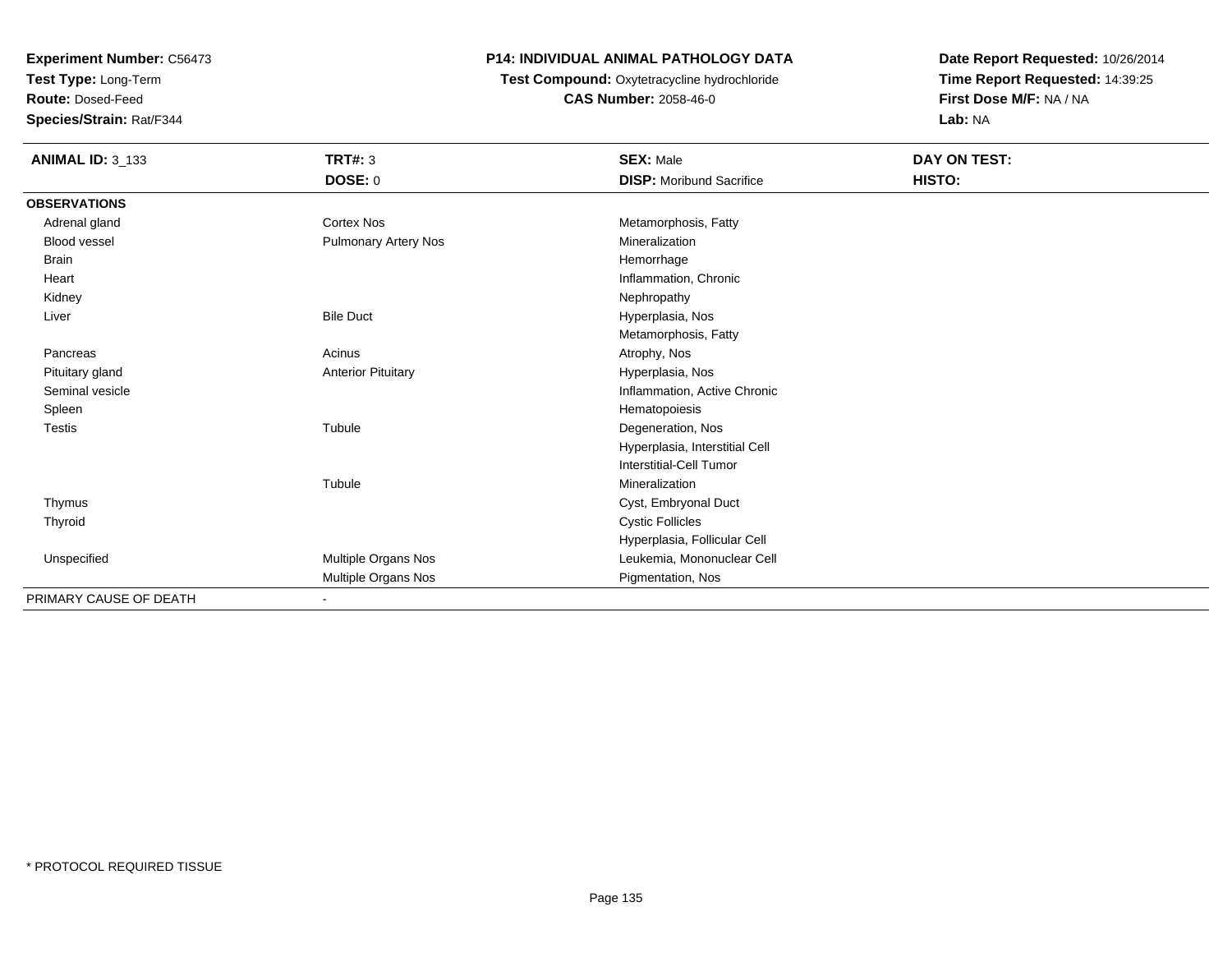**Test Type:** Long-Term

**Route:** Dosed-Feed

**Species/Strain:** Rat/F344

## **P14: INDIVIDUAL ANIMAL PATHOLOGY DATA**

 **Test Compound:** Oxytetracycline hydrochloride**CAS Number:** 2058-46-0

| <b>ANIMAL ID: 3_134</b> | <b>TRT#: 3</b>           | <b>SEX: Male</b>                | DAY ON TEST: |  |
|-------------------------|--------------------------|---------------------------------|--------------|--|
|                         | DOSE: 0                  | <b>DISP:</b> Moribund Sacrifice | HISTO:       |  |
| <b>OBSERVATIONS</b>     |                          |                                 |              |  |
| Adrenal gland           | <b>Cortex Nos</b>        | Metamorphosis, Fatty            |              |  |
|                         | <b>Cortex Nos</b>        | Pigmentation, Nos               |              |  |
| Brain                   |                          | Astrocytoma                     |              |  |
| Heart                   |                          | Inflammation, Chronic           |              |  |
| Kidney                  | Tubule                   | Mineralization                  |              |  |
|                         |                          | Nephropathy                     |              |  |
|                         | Tubule                   | Pigmentation, Nos               |              |  |
| Liver                   |                          | Hematopoiesis                   |              |  |
|                         | <b>Bile Duct</b>         | Hyperplasia, Nos                |              |  |
|                         | Periportal               | Inflammation, Chronic           |              |  |
|                         |                          | Metamorphosis, Fatty            |              |  |
| Lung                    |                          | Congestion, Nos                 |              |  |
| Lymph node              | Mesenteric Lymph Node    | Hemosiderosis                   |              |  |
| Pancreas                | Islets                   | Hyperplasia, Nos                |              |  |
| Prostate                |                          | Inflammation, Suppurative       |              |  |
| Spleen                  |                          | Hematopoiesis                   |              |  |
|                         |                          | Pigmentation, Nos               |              |  |
| Stomach                 | <b>Glandular Stomach</b> | Degeneration, Cystic            |              |  |
|                         | Forestomach              | Hyperkeratosis                  |              |  |
| <b>Testis</b>           |                          | Hyperplasia, Interstitial Cell  |              |  |
| Thyroid                 |                          | Hyperplasia, C Cell             |              |  |
| PRIMARY CAUSE OF DEATH  |                          |                                 |              |  |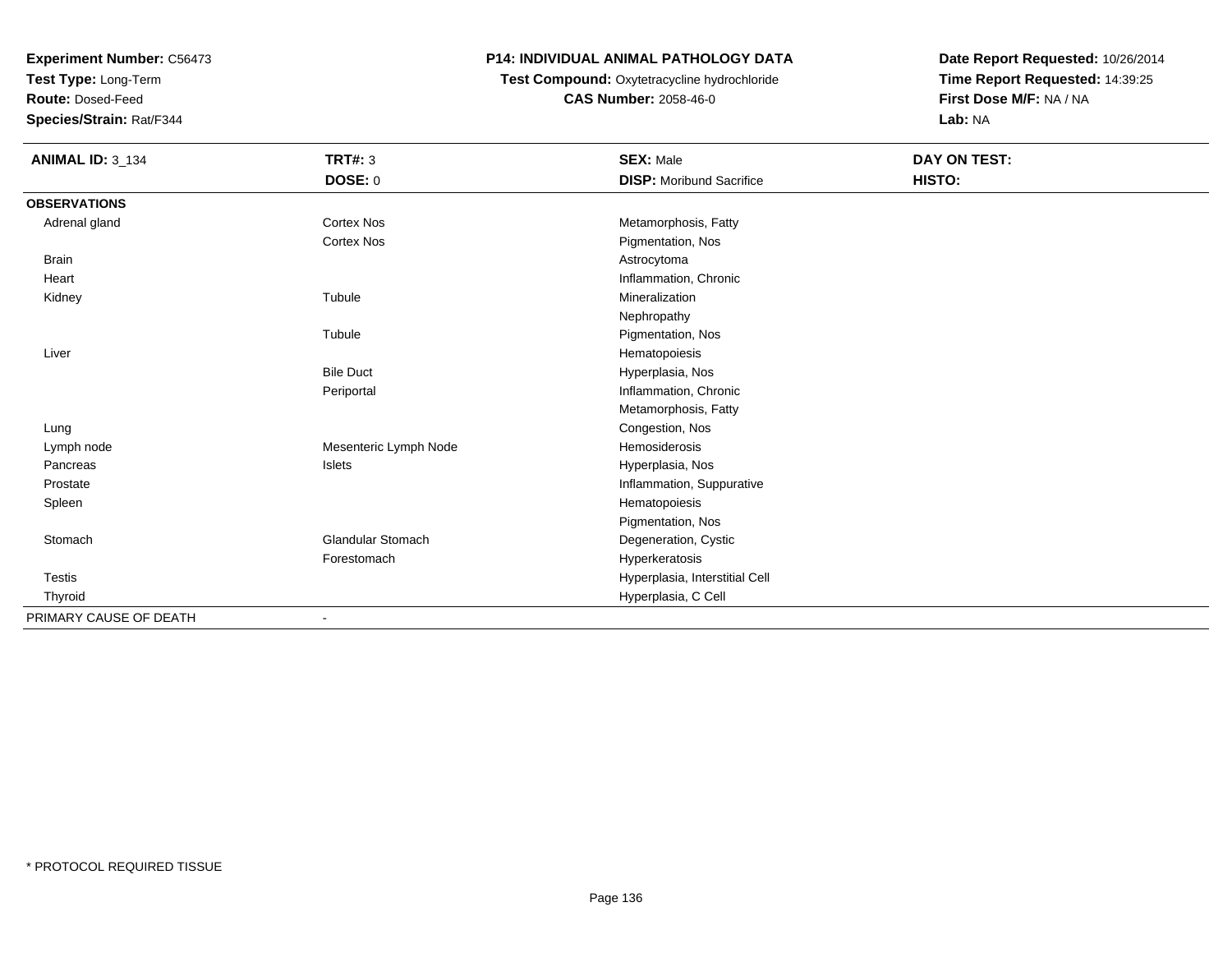**Test Type:** Long-Term

**Route:** Dosed-Feed

**Species/Strain:** Rat/F344

## **P14: INDIVIDUAL ANIMAL PATHOLOGY DATA**

 **Test Compound:** Oxytetracycline hydrochloride**CAS Number:** 2058-46-0

| <b>ANIMAL ID: 3_135</b> | <b>TRT#: 3</b>            | <b>SEX: Male</b>                | <b>DAY ON TEST:</b> |  |
|-------------------------|---------------------------|---------------------------------|---------------------|--|
|                         | <b>DOSE: 0</b>            | <b>DISP:</b> Moribund Sacrifice | HISTO:              |  |
| <b>OBSERVATIONS</b>     |                           |                                 |                     |  |
| Adrenal gland           | Medulla                   | Hyperplasia, Nos                |                     |  |
|                         | <b>Cortex Nos</b>         | Metamorphosis, Fatty            |                     |  |
|                         | Medulla                   | Pheochromocytoma                |                     |  |
| Heart                   |                           | Inflammation, Chronic           |                     |  |
| Kidney                  |                           | Nephropathy                     |                     |  |
| Liver                   | <b>Bile Duct</b>          | Hyperplasia, Nos                |                     |  |
|                         | Periportal                | Inflammation, Chronic           |                     |  |
|                         |                           | Neoplastic Nodule               |                     |  |
| Mammary gland           |                           | Hyperplasia, Cystic             |                     |  |
| Pituitary gland         | <b>Anterior Pituitary</b> | Hyperplasia, Nos                |                     |  |
| Prostate                |                           | Inflammation, Active Chronic    |                     |  |
| Salivary gland          |                           | Inflammation, Chronic           |                     |  |
| Spleen                  |                           | Fibrosis                        |                     |  |
| Stomach                 | <b>Glandular Stomach</b>  | Degeneration, Cystic            |                     |  |
| <b>Testis</b>           | Tubule                    | Degeneration, Nos               |                     |  |
|                         |                           | Hyperplasia, Interstitial Cell  |                     |  |
|                         |                           | <b>Interstitial-Cell Tumor</b>  |                     |  |
|                         | Tubule                    | Mineralization                  |                     |  |
| Thyroid                 |                           | Hyperplasia, C Cell             |                     |  |
| Unspecified             | Multiple Organs Nos       | Leukemia, Mononuclear Cell      |                     |  |
|                         | Multiple Organs Nos       | Pigmentation, Nos               |                     |  |
| PRIMARY CAUSE OF DEATH  |                           |                                 |                     |  |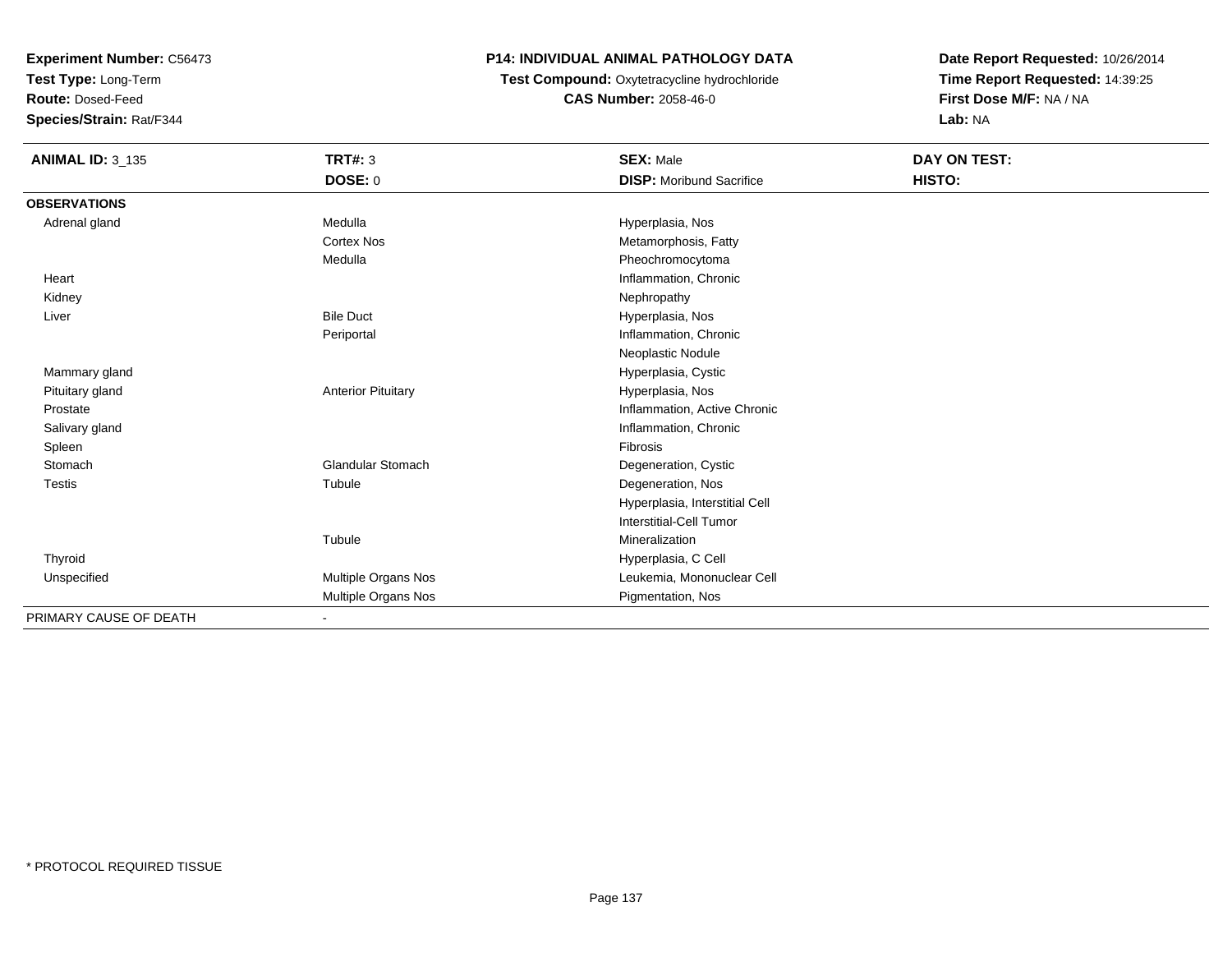**Test Type:** Long-Term

**Route:** Dosed-Feed

**Species/Strain:** Rat/F344

# **P14: INDIVIDUAL ANIMAL PATHOLOGY DATA**

# **Test Compound:** Oxytetracycline hydrochloride**CAS Number:** 2058-46-0

| <b>ANIMAL ID: 3_136</b> | <b>TRT#: 3</b><br>DOSE: 0 | <b>SEX: Male</b><br><b>DISP: Natural Death</b> | DAY ON TEST:<br>HISTO: |
|-------------------------|---------------------------|------------------------------------------------|------------------------|
| <b>OBSERVATIONS</b>     |                           |                                                |                        |
| Adrenal gland           | <b>Cortex Nos</b>         | Pigmentation, Nos                              |                        |
| Blood vessel            | Pulmonary Vein Nos        | Mineralization                                 |                        |
| <b>Brain</b>            |                           | Hemorrhage                                     |                        |
|                         |                           | Inflammation, Chronic                          |                        |
| Heart                   |                           | Inflammation, Chronic                          |                        |
| Kidney                  |                           | Nephropathy                                    |                        |
|                         | Tubule                    | Pigmentation, Nos                              |                        |
| Liver                   |                           | Focal Cellular Change                          |                        |
|                         | <b>Bile Duct</b>          | Hyperplasia, Nos                               |                        |
|                         |                           | Inflammation, Acute                            |                        |
|                         | Periportal                | Inflammation, Chronic                          |                        |
| Lung                    |                           | Congestion, Nos                                |                        |
| Preputial gland         |                           | Hemorrhage                                     |                        |
|                         |                           | Inflammation, Active Chronic                   |                        |
| Spleen                  |                           | Pigmentation, Nos                              |                        |
| Testis                  | Tubule                    | Degeneration, Nos                              |                        |
|                         |                           | Hyperplasia, Interstitial Cell                 |                        |
|                         |                           | <b>Interstitial-Cell Tumor</b>                 |                        |
|                         | Tubule                    | Mineralization                                 |                        |
| Thymus                  |                           | Congestion, Nos                                |                        |
| PRIMARY CAUSE OF DEATH  | $\blacksquare$            |                                                |                        |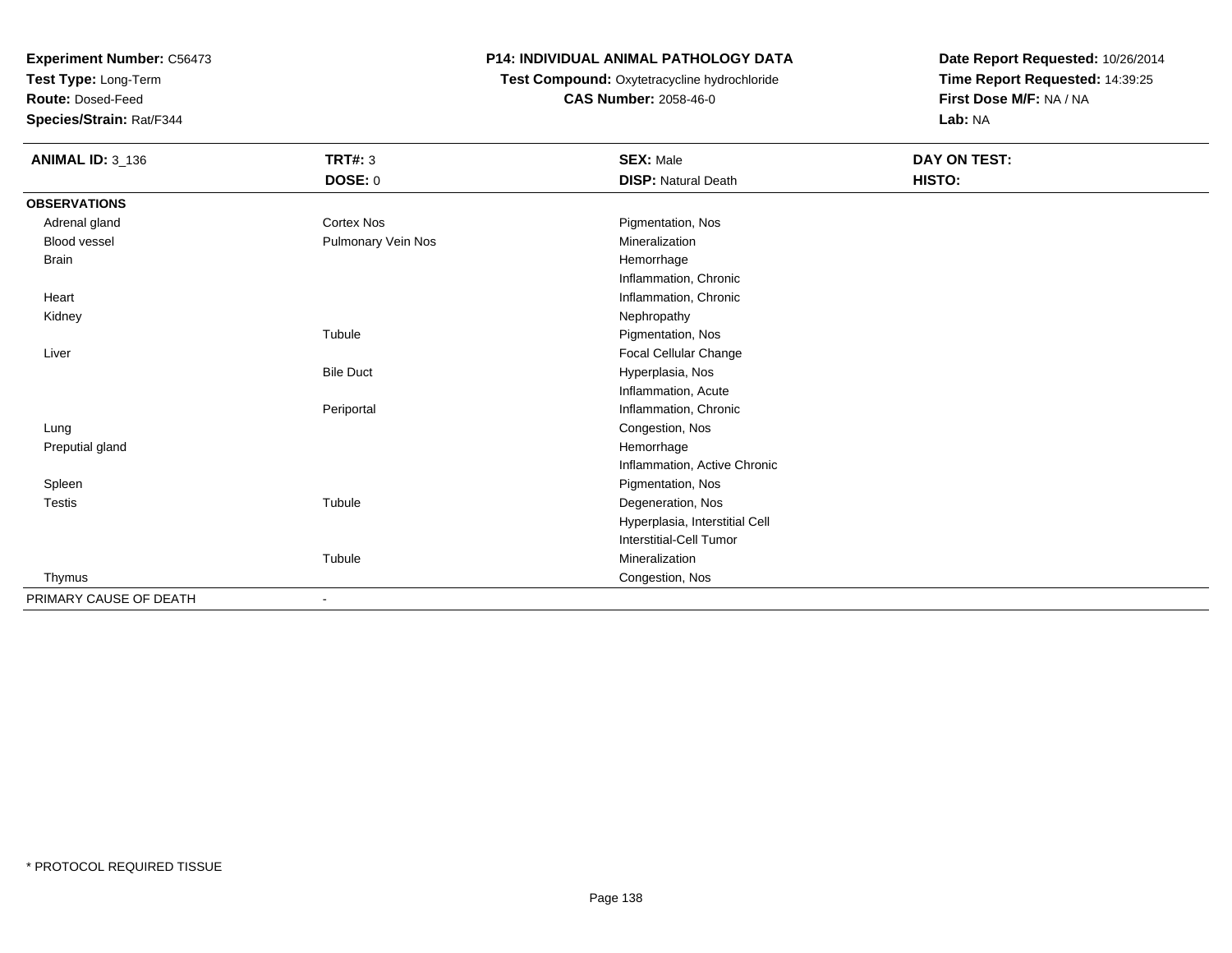**Test Type:** Long-Term

**Route:** Dosed-Feed

**Species/Strain:** Rat/F344

# **P14: INDIVIDUAL ANIMAL PATHOLOGY DATA**

 **Test Compound:** Oxytetracycline hydrochloride**CAS Number:** 2058-46-0

| <b>ANIMAL ID: 3_137</b> | <b>TRT#: 3</b>            | <b>SEX: Male</b>                | <b>DAY ON TEST:</b> |  |
|-------------------------|---------------------------|---------------------------------|---------------------|--|
|                         | DOSE: 0                   | <b>DISP: Terminal Sacrifice</b> | HISTO:              |  |
| <b>OBSERVATIONS</b>     |                           |                                 |                     |  |
| Adrenal gland           | Medulla                   | Hyperplasia, Nos                |                     |  |
|                         | <b>Cortex Nos</b>         | Pigmentation, Nos               |                     |  |
| Heart                   |                           | Inflammation, Chronic           |                     |  |
| Kidney                  |                           | Nephropathy                     |                     |  |
|                         | Tubule                    | Pigmentation, Nos               |                     |  |
| Liver                   |                           | Focal Cellular Change           |                     |  |
|                         | <b>Bile Duct</b>          | Hyperplasia, Nos                |                     |  |
|                         |                           | Hypertrophy, Focal              |                     |  |
|                         | Periportal                | Inflammation, Chronic           |                     |  |
|                         |                           | Neoplastic Nodule               |                     |  |
| Pituitary gland         | <b>Anterior Pituitary</b> | Cyst, Nos                       |                     |  |
|                         | Intermedia                | Cyst, Nos                       |                     |  |
|                         | <b>Anterior Pituitary</b> | Hyperplasia, Nos                |                     |  |
| Salivary gland          |                           | Inflammation, Chronic           |                     |  |
| Spleen                  |                           | Hematopoiesis                   |                     |  |
|                         |                           | Pigmentation, Nos               |                     |  |
| Stomach                 | <b>Glandular Stomach</b>  | Degeneration, Cystic            |                     |  |
| <b>Testis</b>           | Tubule                    | Degeneration, Nos               |                     |  |
|                         |                           | Hyperplasia, Interstitial Cell  |                     |  |
|                         |                           | <b>Interstitial-Cell Tumor</b>  |                     |  |
|                         | Tubule                    | Mineralization                  |                     |  |
| Thymus                  |                           | Cyst, Embryonal Duct            |                     |  |
| Thyroid                 |                           | Hyperplasia, C Cell             |                     |  |
|                         |                           | Hyperplasia, Follicular Cell    |                     |  |
| Unspecified             | Multiple Organs Nos       | Leukemia, Mononuclear Cell      |                     |  |
| PRIMARY CAUSE OF DEATH  | $\overline{\phantom{a}}$  |                                 |                     |  |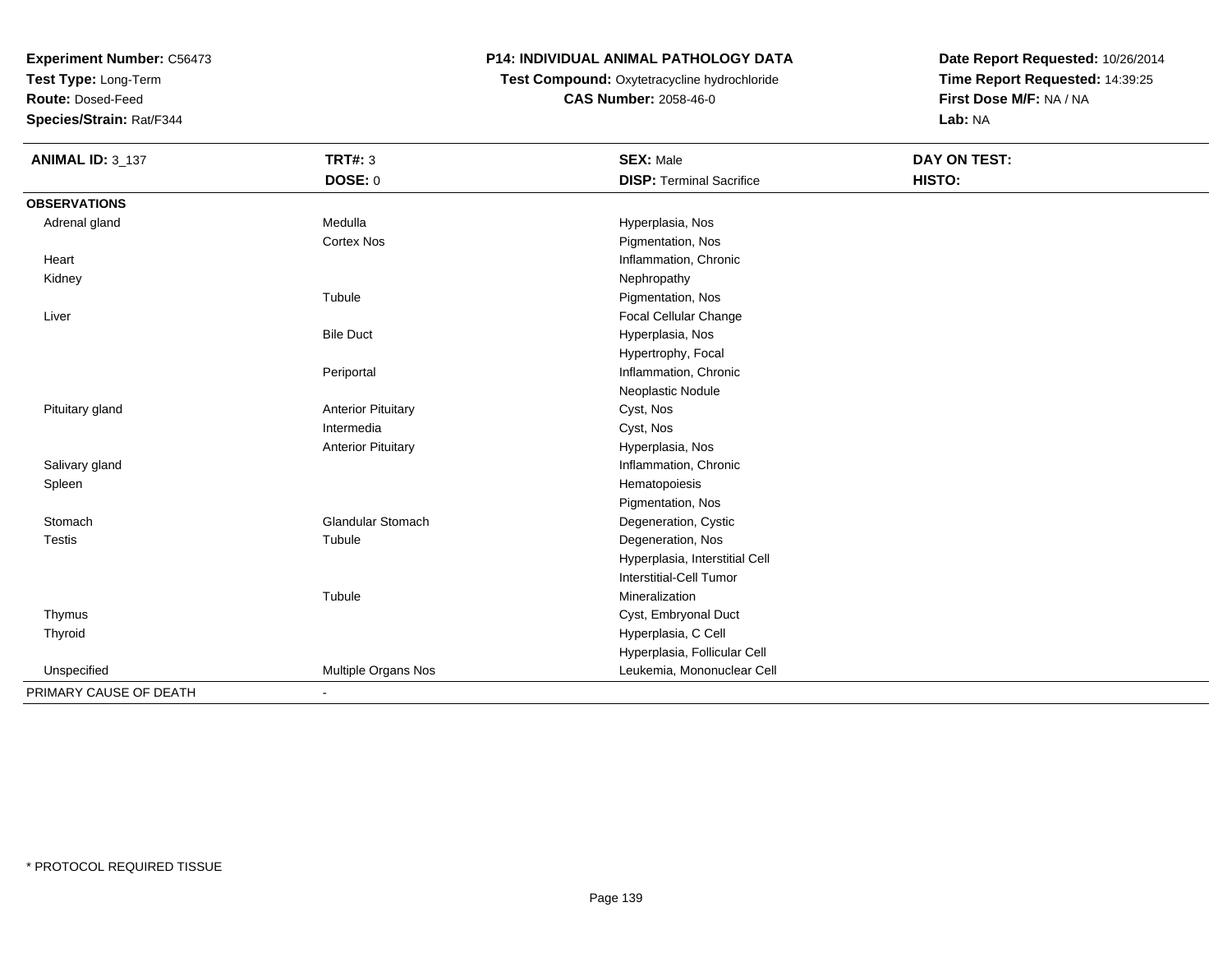**Test Type:** Long-Term

**Route:** Dosed-Feed

**Species/Strain:** Rat/F344

# **P14: INDIVIDUAL ANIMAL PATHOLOGY DATA**

 **Test Compound:** Oxytetracycline hydrochloride**CAS Number:** 2058-46-0

| <b>ANIMAL ID: 3_138</b> | <b>TRT#: 3</b>            | <b>SEX: Male</b>                | DAY ON TEST: |  |
|-------------------------|---------------------------|---------------------------------|--------------|--|
|                         | <b>DOSE: 0</b>            | <b>DISP: Terminal Sacrifice</b> | HISTO:       |  |
| <b>OBSERVATIONS</b>     |                           |                                 |              |  |
| Adrenal gland           | <b>Cortex Nos</b>         | Metamorphosis, Fatty            |              |  |
|                         | Medulla                   | Pheochromocytoma                |              |  |
|                         | <b>Cortex Nos</b>         | Pigmentation, Nos               |              |  |
| Heart                   |                           | Inflammation, Chronic           |              |  |
| Kidney                  | Tubule                    | Mineralization                  |              |  |
|                         |                           | Nephropathy                     |              |  |
|                         | Tubule                    | Pigmentation, Nos               |              |  |
| Liver                   |                           | Focal Cellular Change           |              |  |
|                         | <b>Bile Duct</b>          | Hyperplasia, Nos                |              |  |
|                         | Periportal                | Inflammation, Chronic           |              |  |
| Lung                    |                           | Pneumonia, Interstitial Chronic |              |  |
| Mammary gland           |                           | Hyperplasia, Cystic             |              |  |
| Pituitary gland         | <b>Anterior Pituitary</b> | Adenoma, Nos                    |              |  |
|                         | <b>Anterior Pituitary</b> | Hyperplasia, Nos                |              |  |
| Prostate                |                           | Inflammation, Active Chronic    |              |  |
| Spleen                  |                           | Hematopoiesis                   |              |  |
|                         |                           | Pigmentation, Nos               |              |  |
| Stomach                 | <b>Glandular Stomach</b>  | Degeneration, Cystic            |              |  |
| <b>Testis</b>           | Tubule                    | Degeneration, Nos               |              |  |
|                         |                           | Hyperplasia, Interstitial Cell  |              |  |
|                         |                           | Interstitial-Cell Tumor         |              |  |
|                         | Tubule                    | Mineralization                  |              |  |
| Thymus                  |                           | Cyst, Embryonal Duct            |              |  |
| Thyroid                 |                           | Hyperplasia, C Cell             |              |  |
| PRIMARY CAUSE OF DEATH  |                           |                                 |              |  |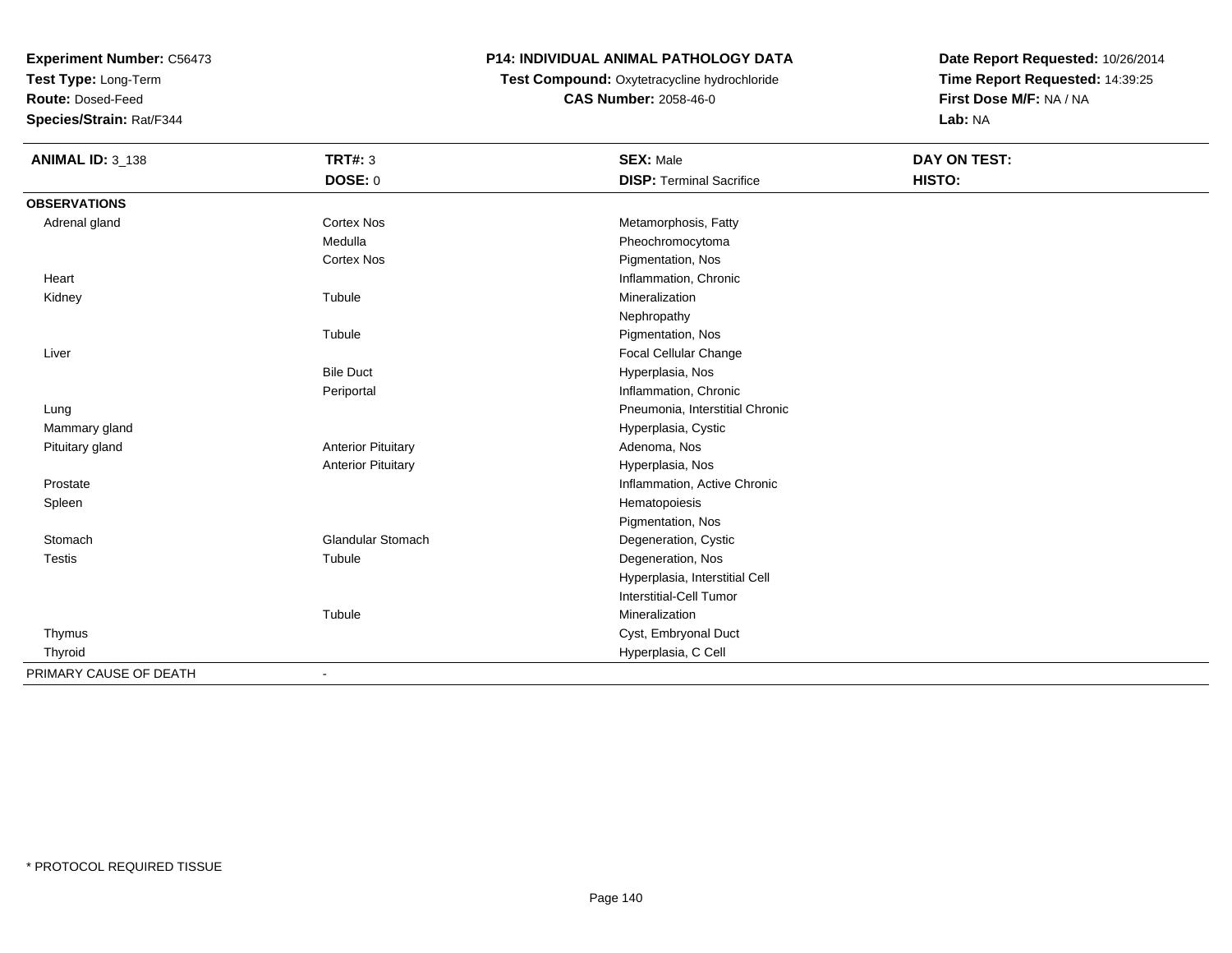**Experiment Number:** C56473**Test Type:** Long-Term**Route:** Dosed-Feed **Species/Strain:** Rat/F344**P14: INDIVIDUAL ANIMAL PATHOLOGY DATATest Compound:** Oxytetracycline hydrochloride**CAS Number:** 2058-46-0**Date Report Requested:** 10/26/2014**Time Report Requested:** 14:39:25**First Dose M/F:** NA / NA**Lab:** NA**ANIMAL ID:** 3\_139**9 SEX:** Male **DAY ON TEST: DAY ON TEST: DOSE:** 0**DISP:** Moribund Sacrifice **HISTO: OBSERVATIONS** Heart Inflammation, Chronic LiverBile Duct **Hyperplasia**, Nos d
and
the contract of the contract of the contract of the contract of the contract of the contract of the contract of the contract of the contract of the contract of the contract of the contract of the contract of the cont Preputial gland Prostate Inflammation, Active Chronic Spleen Pigmentation, Nos Testiss and the contract of the contract of the contract of the contract of the contract of the contract of the contract of the contract of the contract of the contract of the contract of the contract of the contract of the cont Degeneration, Nos Interstitial-Cell TumorTubuleTubule Mineralization<br>
Mineralization<br>
Multiple Organs Nos<br>
Channel Morton Leukemia, Mor UnspecifiedLeukemia, Mononuclear Cell PRIMARY CAUSE OF DEATH-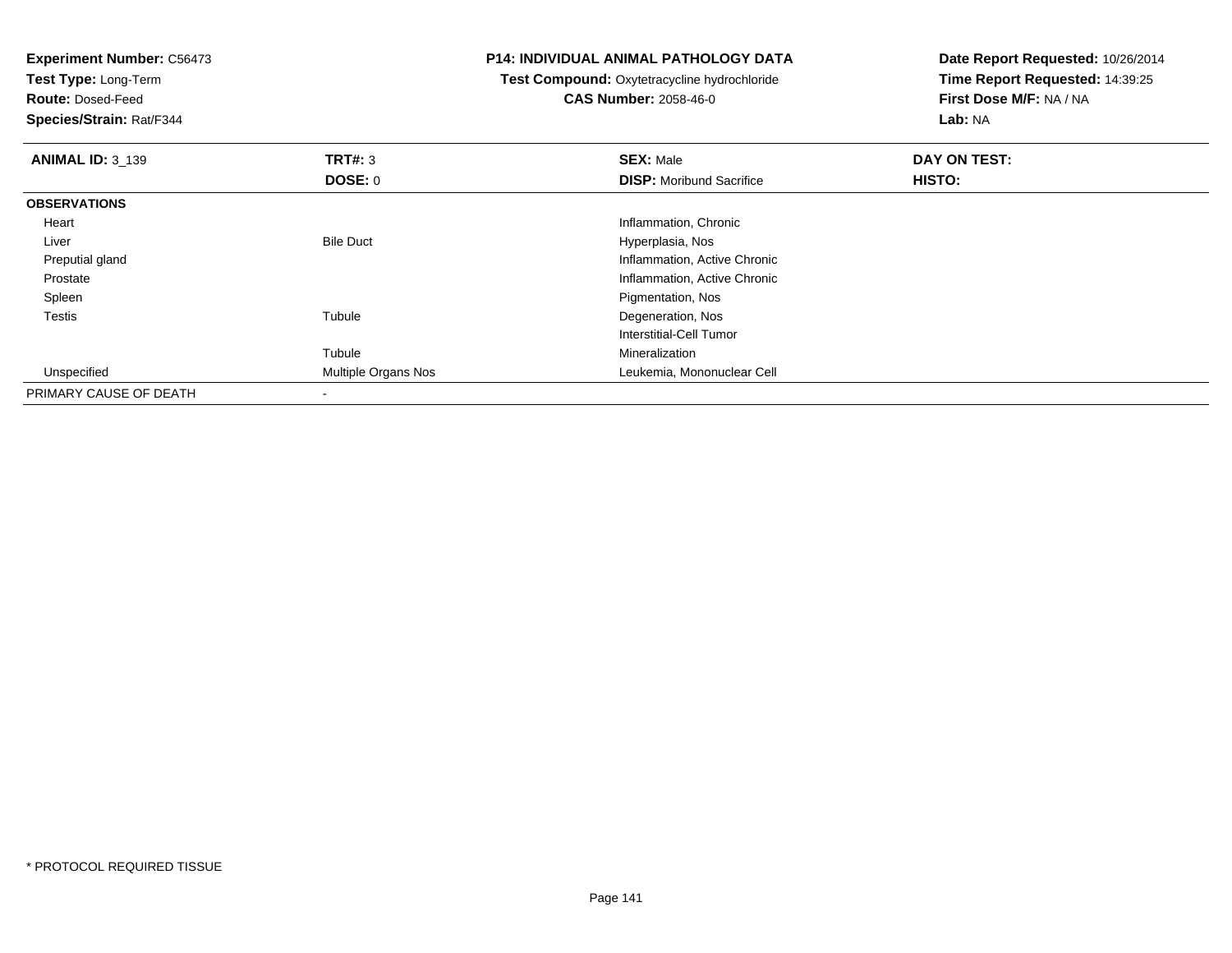**Test Type:** Long-Term

**Route:** Dosed-Feed

**Species/Strain:** Rat/F344

## **P14: INDIVIDUAL ANIMAL PATHOLOGY DATA**

# **Test Compound:** Oxytetracycline hydrochloride**CAS Number:** 2058-46-0

| <b>ANIMAL ID: 3_140</b> | <b>TRT#: 3</b>           | <b>SEX: Male</b>                | <b>DAY ON TEST:</b> |  |
|-------------------------|--------------------------|---------------------------------|---------------------|--|
|                         | DOSE: 0                  | <b>DISP: Terminal Sacrifice</b> | HISTO:              |  |
| <b>OBSERVATIONS</b>     |                          |                                 |                     |  |
| Adrenal gland           | Cortex Nos               | Hyperplasia, Nos                |                     |  |
|                         | Medulla                  | Pheochromocytoma                |                     |  |
|                         | <b>Cortex Nos</b>        | Pigmentation, Nos               |                     |  |
| Heart                   |                          | Inflammation, Chronic           |                     |  |
| Kidney                  | Tubule                   | Mineralization                  |                     |  |
|                         |                          | Nephropathy                     |                     |  |
|                         | Tubule                   | Pigmentation, Nos               |                     |  |
| Liver                   |                          | Focal Cellular Change           |                     |  |
|                         | <b>Bile Duct</b>         | Hyperplasia, Nos                |                     |  |
|                         | Periportal               | Inflammation, Chronic           |                     |  |
| Lung                    |                          | Alveolar/Bronchiolar Adenoma    |                     |  |
| Pancreas                | Acinus                   | Atrophy, Nos                    |                     |  |
| Spleen                  |                          | Hematopoiesis                   |                     |  |
|                         |                          | Pigmentation, Nos               |                     |  |
| Stomach                 | <b>Glandular Stomach</b> | Degeneration, Cystic            |                     |  |
| <b>Testis</b>           | Tubule                   | Degeneration, Nos               |                     |  |
|                         |                          | Interstitial-Cell Tumor         |                     |  |
|                         | Tubule                   | Mineralization                  |                     |  |
| Thymus                  |                          | Cyst, Embryonal Duct            |                     |  |
| Thyroid                 |                          | Hyperplasia, C Cell             |                     |  |
| Unspecified             | Multiple Organs Nos      | Leukemia, Mononuclear Cell      |                     |  |
| PRIMARY CAUSE OF DEATH  |                          |                                 |                     |  |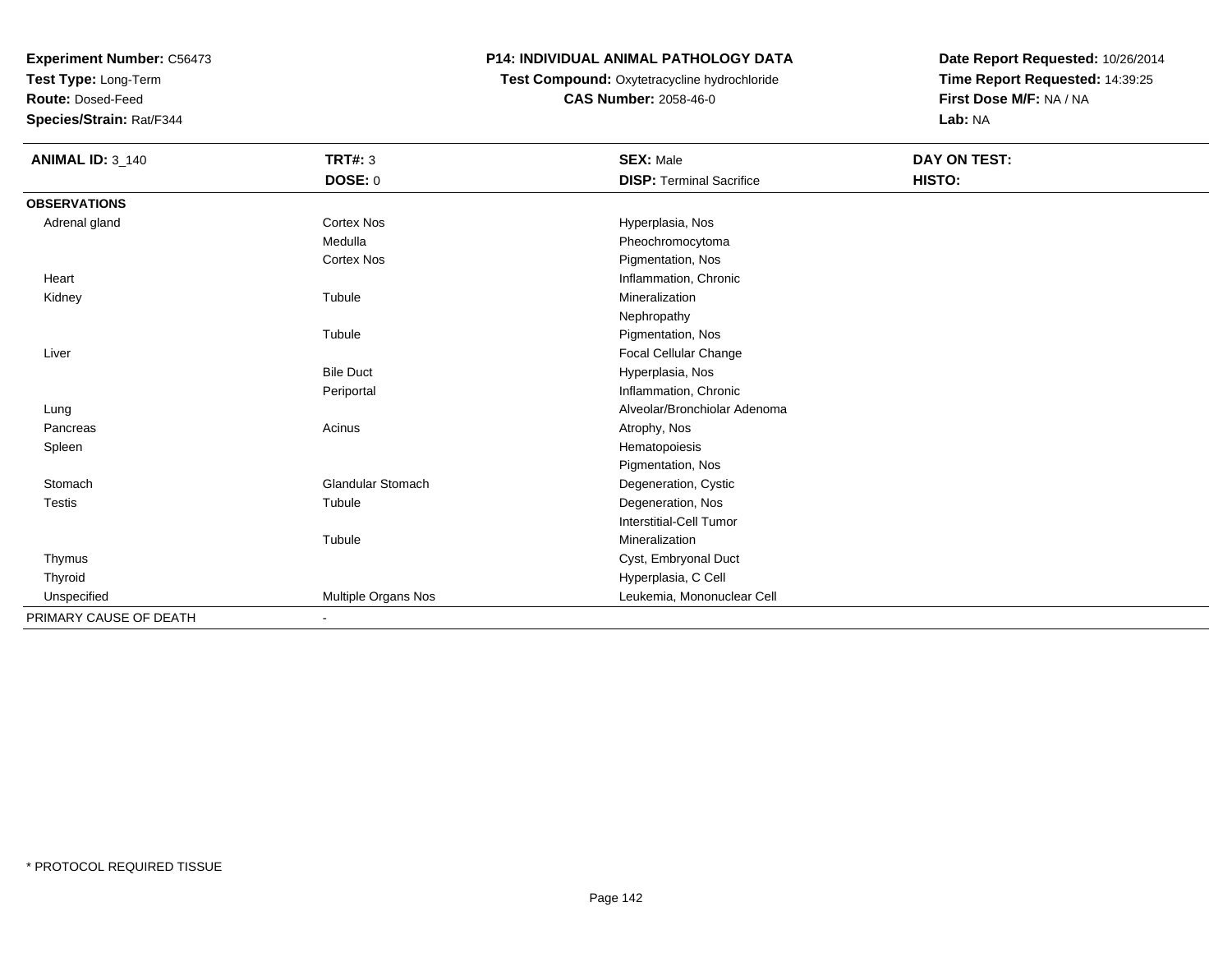**Test Type:** Long-Term

**Route:** Dosed-Feed

**Species/Strain:** Rat/F344

#### **P14: INDIVIDUAL ANIMAL PATHOLOGY DATA**

**Test Compound:** Oxytetracycline hydrochloride**CAS Number:** 2058-46-0

| <b>ANIMAL ID: 3_141</b> | <b>TRT#: 3</b>      | <b>SEX: Male</b>               | DAY ON TEST: |  |
|-------------------------|---------------------|--------------------------------|--------------|--|
|                         | <b>DOSE: 0</b>      | <b>DISP: Natural Death</b>     | HISTO:       |  |
| <b>OBSERVATIONS</b>     |                     |                                |              |  |
| Adrenal gland           | Cortex Nos          | Pigmentation, Nos              |              |  |
| Brain                   |                     | Hemorrhage                     |              |  |
| Kidney                  |                     | Nephropathy                    |              |  |
|                         | Tubule              | Pigmentation, Nos              |              |  |
| Liver                   | <b>Bile Duct</b>    | Hyperplasia, Nos               |              |  |
|                         | Periportal          | Inflammation, Chronic          |              |  |
| Pancreas                | Acinus              | Atrophy, Nos                   |              |  |
| Salivary gland          |                     | Atrophy, Nos                   |              |  |
| <b>Testis</b>           | Tubule              | Degeneration, Nos              |              |  |
|                         |                     | Hyperplasia, Interstitial Cell |              |  |
|                         |                     | Interstitial-Cell Tumor        |              |  |
|                         | Tubule              | Mineralization                 |              |  |
| Unspecified             | Multiple Organs Nos | Leukemia, Mononuclear Cell     |              |  |
| PRIMARY CAUSE OF DEATH  |                     |                                |              |  |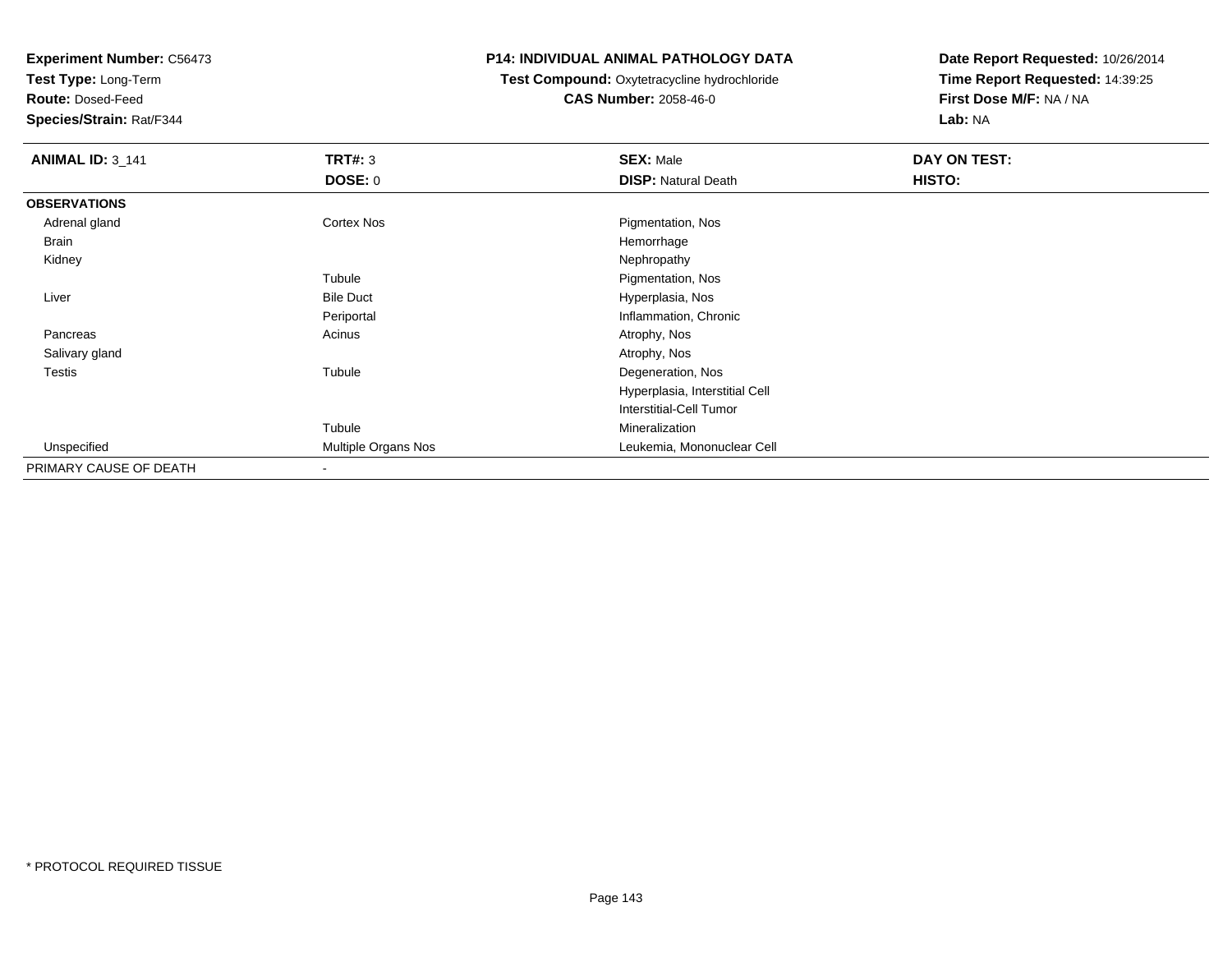**Test Type:** Long-Term

**Route:** Dosed-Feed

**Species/Strain:** Rat/F344

#### **P14: INDIVIDUAL ANIMAL PATHOLOGY DATA**

**Test Compound:** Oxytetracycline hydrochloride**CAS Number:** 2058-46-0

| <b>ANIMAL ID: 3_142</b> | <b>TRT#: 3</b>            | <b>SEX: Male</b>                | DAY ON TEST: |
|-------------------------|---------------------------|---------------------------------|--------------|
|                         | <b>DOSE: 0</b>            | <b>DISP: Terminal Sacrifice</b> | HISTO:       |
| <b>OBSERVATIONS</b>     |                           |                                 |              |
| Adrenal gland           | Cortex Nos                | Pigmentation, Nos               |              |
| Kidney                  | Tubule                    | Mineralization                  |              |
|                         |                           | Nephropathy                     |              |
|                         | Tubule                    | Pigmentation, Nos               |              |
| Liver                   |                           | Focal Cellular Change           |              |
|                         | <b>Bile Duct</b>          | Hyperplasia, Nos                |              |
| Mammary gland           |                           | Hyperplasia, Cystic             |              |
| Pancreas                | Acinus                    | Atrophy, Nos                    |              |
| Pituitary gland         | <b>Anterior Pituitary</b> | Adenoma, Nos                    |              |
|                         | <b>Anterior Pituitary</b> | Cyst, Nos                       |              |
| Salivary gland          |                           | Atrophy, Nos                    |              |
| Spleen                  |                           | Hematopoiesis                   |              |
|                         |                           | Pigmentation, Nos               |              |
| Stomach                 | <b>Glandular Stomach</b>  | Degeneration, Cystic            |              |
| Testis                  | Tubule                    | Degeneration, Nos               |              |
|                         |                           | <b>Interstitial-Cell Tumor</b>  |              |
| Unspecified             | Multiple Organs Nos       | Inflammation, Chronic           |              |
| PRIMARY CAUSE OF DEATH  | $\blacksquare$            |                                 |              |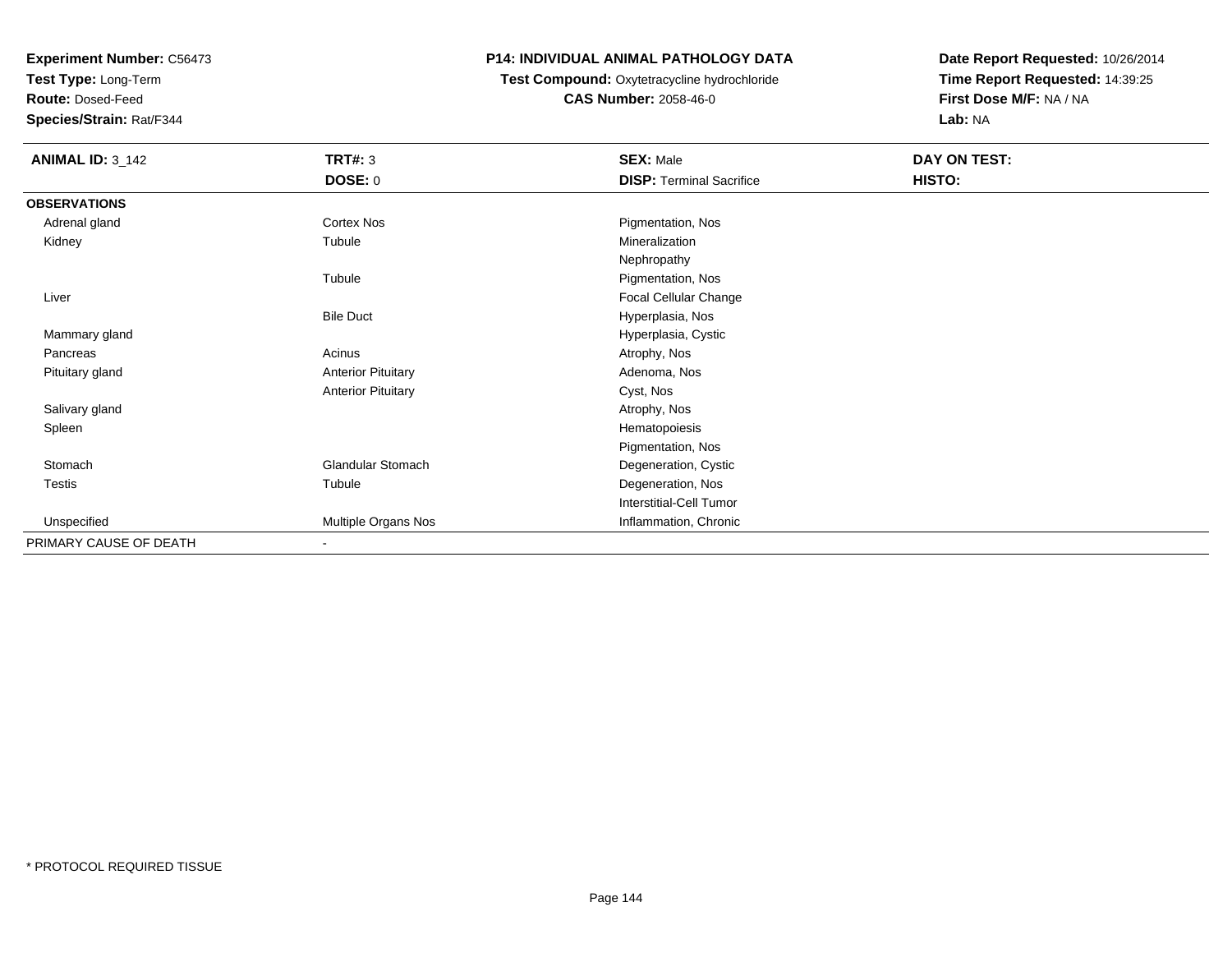**Test Type:** Long-Term

**Route:** Dosed-Feed

**Species/Strain:** Rat/F344

### **P14: INDIVIDUAL ANIMAL PATHOLOGY DATA**

 **Test Compound:** Oxytetracycline hydrochloride**CAS Number:** 2058-46-0

| <b>ANIMAL ID: 3_143</b> | <b>TRT#: 3</b>           | <b>SEX: Male</b>                | DAY ON TEST: |  |
|-------------------------|--------------------------|---------------------------------|--------------|--|
|                         | DOSE: 0                  | <b>DISP:</b> Moribund Sacrifice | HISTO:       |  |
| <b>OBSERVATIONS</b>     |                          |                                 |              |  |
| Adrenal gland           | <b>Cortex Nos</b>        | Metamorphosis, Fatty            |              |  |
|                         | <b>Cortex Nos</b>        | Pigmentation, Nos               |              |  |
| Heart                   |                          | Inflammation, Chronic           |              |  |
| Kidney                  | Pelvis                   | Hemorrhage                      |              |  |
|                         | Tubule                   | Mineralization                  |              |  |
|                         |                          | Nephropathy                     |              |  |
|                         | Tubule                   | Pigmentation, Nos               |              |  |
| Liver                   | <b>Bile Duct</b>         | Hyperplasia, Nos                |              |  |
|                         | Periportal               | Inflammation, Chronic           |              |  |
|                         |                          | Metamorphosis, Fatty            |              |  |
|                         |                          | Necrosis, Nos                   |              |  |
| Lymph node              | Mesenteric Lymph Node    | <b>Hemosiderosis</b>            |              |  |
| Mammary gland           |                          | Hyperplasia, Cystic             |              |  |
| Pancreas                | Acinus                   | Atrophy, Nos                    |              |  |
| Prostate                |                          | Inflammation, Active Chronic    |              |  |
| Spleen                  |                          | Hematopoiesis                   |              |  |
|                         |                          | Pigmentation, Nos               |              |  |
| Stomach                 | <b>Glandular Stomach</b> | Degeneration, Cystic            |              |  |
| <b>Testis</b>           | Tubule                   | Degeneration, Nos               |              |  |
|                         |                          | Hyperplasia, Interstitial Cell  |              |  |
|                         |                          | <b>Interstitial-Cell Tumor</b>  |              |  |
|                         | Tubule                   | Mineralization                  |              |  |
| Thymus                  |                          | Cyst, Embryonal Duct            |              |  |
| Thyroid                 |                          | Hyperplasia, C Cell             |              |  |
| Unspecified             | Multiple Organs Nos      | Leukemia, Mononuclear Cell      |              |  |
| PRIMARY CAUSE OF DEATH  | $\overline{\phantom{a}}$ |                                 |              |  |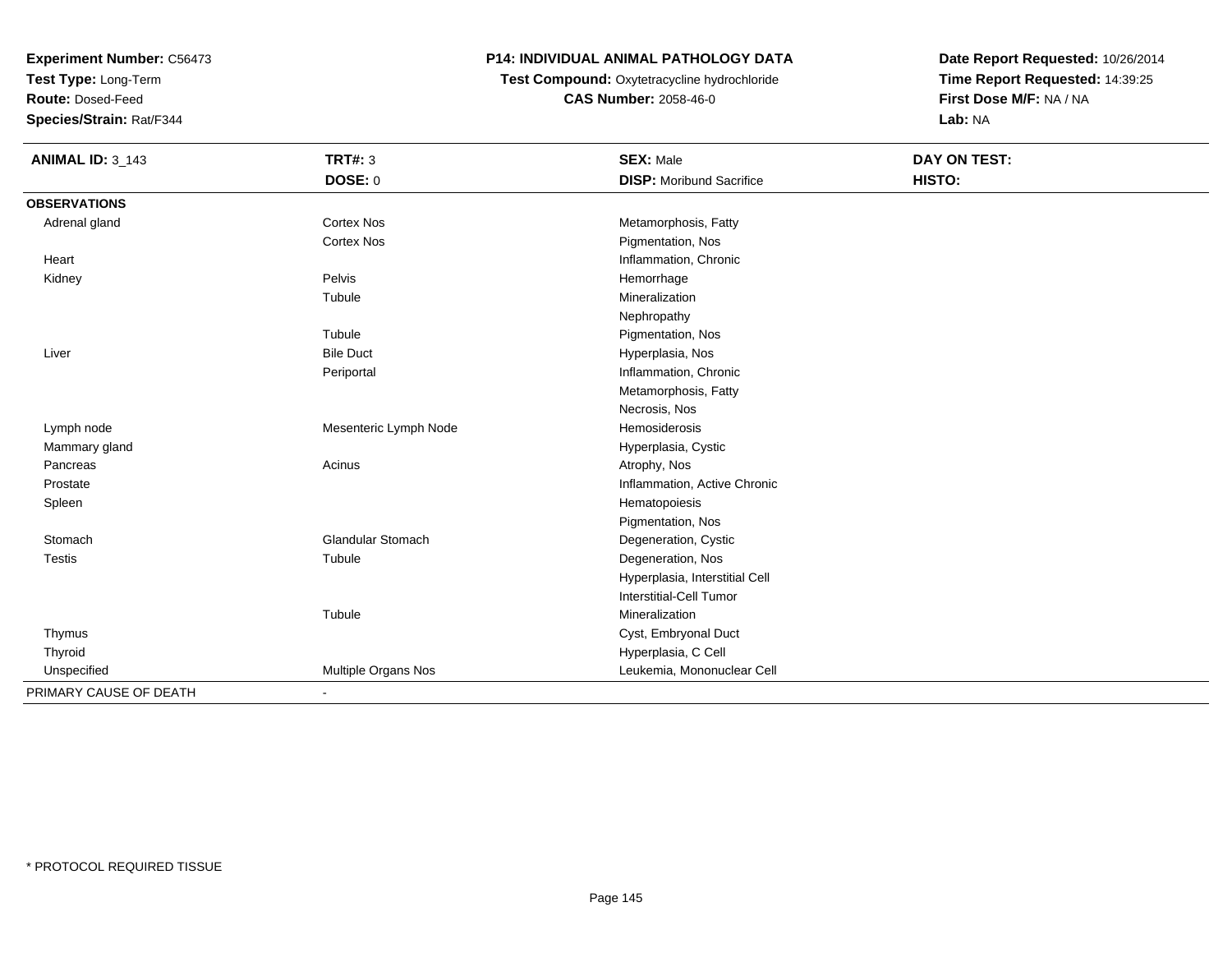**Test Type:** Long-Term

**Route:** Dosed-Feed

**Species/Strain:** Rat/F344

### **P14: INDIVIDUAL ANIMAL PATHOLOGY DATA**

 **Test Compound:** Oxytetracycline hydrochloride**CAS Number:** 2058-46-0

| <b>ANIMAL ID: 3_144</b> | <b>TRT#: 3</b>            | <b>SEX: Male</b>                | DAY ON TEST: |  |
|-------------------------|---------------------------|---------------------------------|--------------|--|
|                         | DOSE: 0                   | <b>DISP: Terminal Sacrifice</b> | HISTO:       |  |
| <b>OBSERVATIONS</b>     |                           |                                 |              |  |
| Adrenal gland           | Medulla                   | Pheochromocytoma                |              |  |
| Heart                   |                           | Inflammation, Chronic           |              |  |
| Kidney                  |                           | Nephropathy                     |              |  |
| Liver                   |                           | Focal Cellular Change           |              |  |
|                         |                           | Granuloma, Nos                  |              |  |
|                         | <b>Bile Duct</b>          | Hyperplasia, Nos                |              |  |
|                         | Periportal                | Inflammation, Chronic           |              |  |
| Mammary gland           |                           | Hyperplasia, Cystic             |              |  |
| Pituitary gland         | <b>Anterior Pituitary</b> | Adenoma, Nos                    |              |  |
| Prostate                |                           | Inflammation, Active Chronic    |              |  |
| Spleen                  |                           | Hematopoiesis                   |              |  |
| Stomach                 | <b>Glandular Stomach</b>  | Degeneration, Cystic            |              |  |
| Testis                  | Tubule                    | Degeneration, Nos               |              |  |
|                         |                           | Hyperplasia, Interstitial Cell  |              |  |
|                         |                           | <b>Interstitial-Cell Tumor</b>  |              |  |
|                         | Tubule                    | Mineralization                  |              |  |
| Thyroid                 |                           | <b>Cystic Follicles</b>         |              |  |
|                         |                           | Hyperplasia, C Cell             |              |  |
| Unspecified             | Multiple Organs Nos       | Pigmentation, Nos               |              |  |
| PRIMARY CAUSE OF DEATH  |                           |                                 |              |  |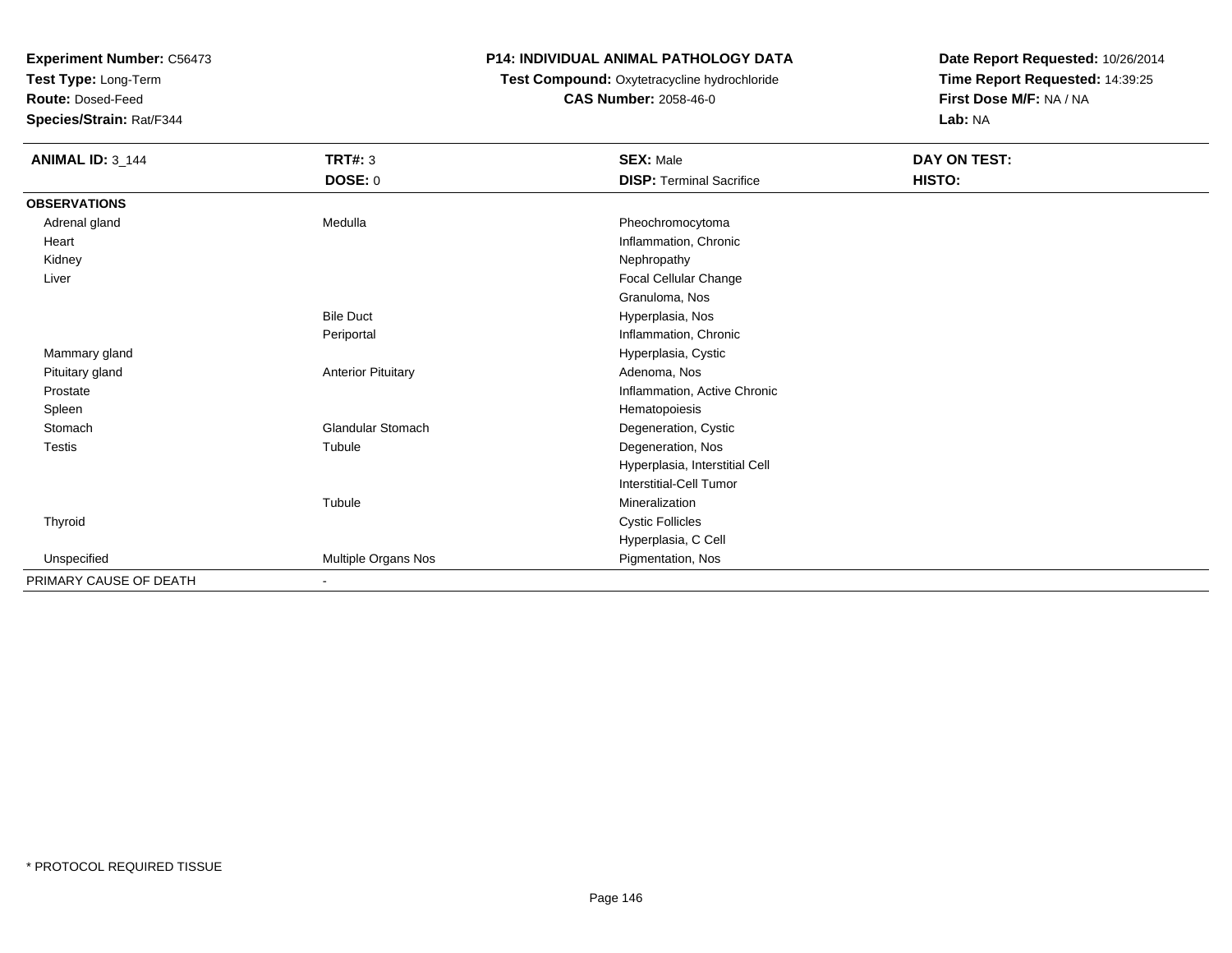**Test Type:** Long-Term

**Route:** Dosed-Feed

**Species/Strain:** Rat/F344

### **P14: INDIVIDUAL ANIMAL PATHOLOGY DATA**

**Test Compound:** Oxytetracycline hydrochloride**CAS Number:** 2058-46-0

| <b>ANIMAL ID: 3_145</b> | TRT#: 3                  | <b>SEX: Male</b>                | DAY ON TEST: |  |
|-------------------------|--------------------------|---------------------------------|--------------|--|
|                         | DOSE: 0                  | <b>DISP:</b> Moribund Sacrifice | HISTO:       |  |
| <b>OBSERVATIONS</b>     |                          |                                 |              |  |
| Adrenal gland           | Cortex Nos               | Metamorphosis, Fatty            |              |  |
|                         | <b>Cortex Nos</b>        | Pigmentation, Nos               |              |  |
| Heart                   |                          | Inflammation, Chronic           |              |  |
| Kidney                  |                          | Nephropathy                     |              |  |
|                         | Tubule                   | Pigmentation, Nos               |              |  |
| Liver                   | <b>Bile Duct</b>         | Hyperplasia, Nos                |              |  |
|                         | Periportal               | Inflammation, Chronic           |              |  |
|                         |                          | Necrosis, Nos                   |              |  |
| Pancreas                | Acinus                   | Atrophy, Nos                    |              |  |
| Pituitary gland         | Intermedia               | Cyst, Nos                       |              |  |
| Spleen                  |                          | Hematopoiesis                   |              |  |
|                         |                          | Pigmentation, Nos               |              |  |
| Stomach                 | <b>Glandular Stomach</b> | Degeneration, Cystic            |              |  |
| <b>Testis</b>           | Tubule                   | Degeneration, Nos               |              |  |
|                         |                          | Hyperplasia, Interstitial Cell  |              |  |
|                         |                          | Interstitial-Cell Tumor         |              |  |
|                         | Tubule                   | Mineralization                  |              |  |
| Thymus                  |                          | Cyst, Embryonal Duct            |              |  |
| Unspecified             | Multiple Organs Nos      | Leukemia, Mononuclear Cell      |              |  |
| PRIMARY CAUSE OF DEATH  | ٠                        |                                 |              |  |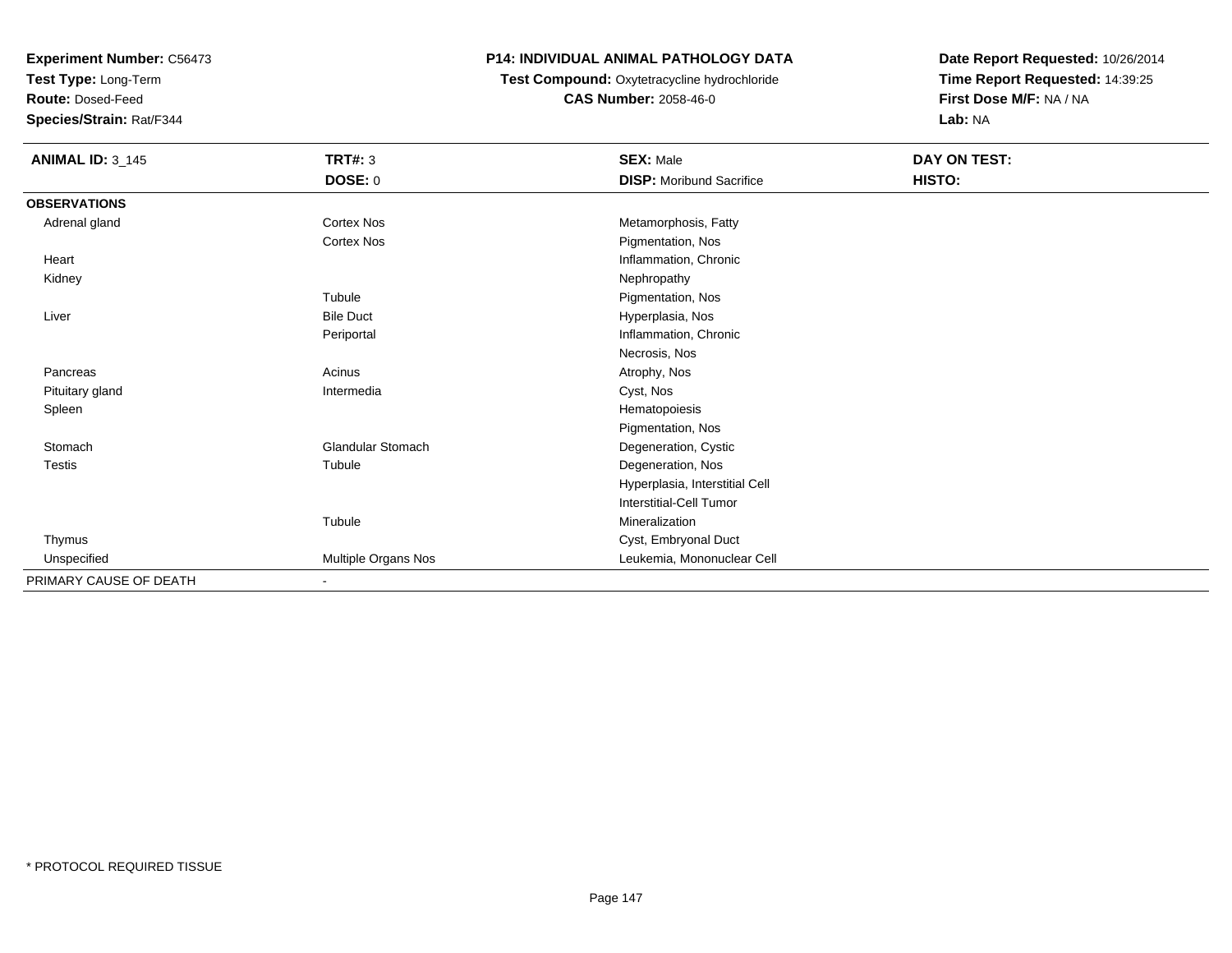**Test Type:** Long-Term

**Route:** Dosed-Feed

**Species/Strain:** Rat/F344

### **P14: INDIVIDUAL ANIMAL PATHOLOGY DATA**

## **Test Compound:** Oxytetracycline hydrochloride**CAS Number:** 2058-46-0

| <b>ANIMAL ID: 3_146</b> | <b>TRT#: 3</b>               | <b>SEX: Male</b>                | DAY ON TEST: |  |
|-------------------------|------------------------------|---------------------------------|--------------|--|
|                         | <b>DOSE: 0</b>               | <b>DISP:</b> Moribund Sacrifice | HISTO:       |  |
| <b>OBSERVATIONS</b>     |                              |                                 |              |  |
| Adrenal gland           | <b>Cortex Nos</b>            | Hyperplasia, Nos                |              |  |
|                         | Medulla                      | Pheochromocytoma                |              |  |
|                         | <b>Cortex Nos</b>            | Pigmentation, Nos               |              |  |
| Heart                   |                              | Inflammation, Chronic           |              |  |
| Kidney                  | Tubule                       | Mineralization                  |              |  |
|                         |                              | Nephropathy                     |              |  |
|                         | Tubule                       | Pigmentation, Nos               |              |  |
| Liver                   | <b>Bile Duct</b>             | Hyperplasia, Nos                |              |  |
|                         | Periportal                   | Inflammation, Chronic           |              |  |
|                         |                              | Metamorphosis, Fatty            |              |  |
|                         |                              | Necrosis, Nos                   |              |  |
|                         |                              | Neoplastic Nodule               |              |  |
| Pancreas                | Acinus                       | Atrophy, Nos                    |              |  |
| Pituitary gland         | <b>Anterior Pituitary</b>    | Adenoma, Nos                    |              |  |
| Seminal vesicle         |                              | Inflammation, Active Chronic    |              |  |
| Spleen                  |                              | Pigmentation, Nos               |              |  |
| Stomach                 | <b>Glandular Stomach</b>     | Degeneration, Cystic            |              |  |
| <b>Testis</b>           | Tubule                       | Degeneration, Nos               |              |  |
|                         |                              | Hyperplasia, Interstitial Cell  |              |  |
|                         |                              | <b>Interstitial-Cell Tumor</b>  |              |  |
|                         | Tubule                       | Mineralization                  |              |  |
| Thyroid                 |                              | Hyperplasia, C Cell             |              |  |
| Unspecified             | Multiple Organs Nos          | Leukemia, Mononuclear Cell      |              |  |
| PRIMARY CAUSE OF DEATH  | $\qquad \qquad \blacksquare$ |                                 |              |  |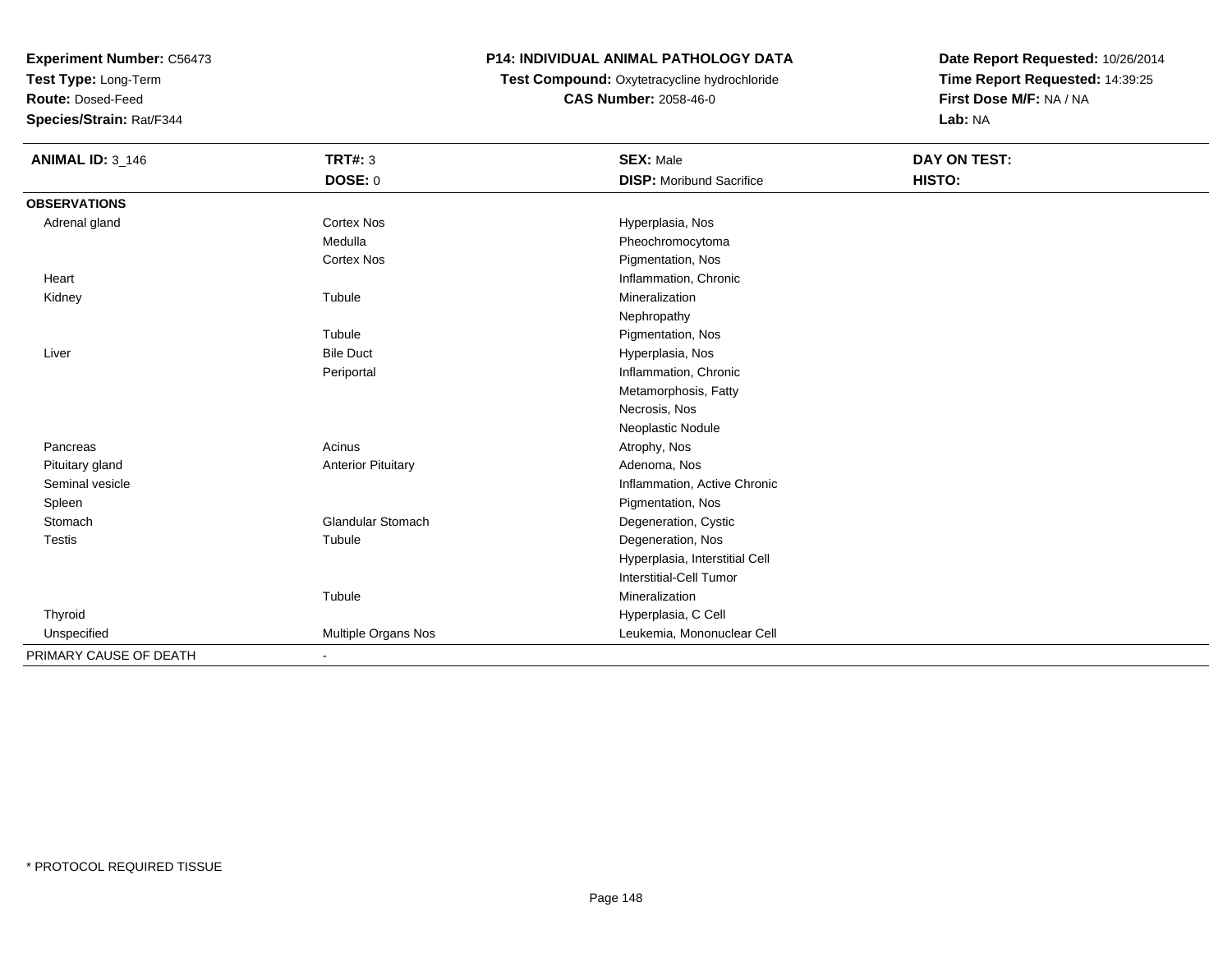**Test Type:** Long-Term

**Route:** Dosed-Feed

**Species/Strain:** Rat/F344

### **P14: INDIVIDUAL ANIMAL PATHOLOGY DATA**

**Test Compound:** Oxytetracycline hydrochloride**CAS Number:** 2058-46-0

| <b>ANIMAL ID: 3_147</b> | <b>TRT#: 3</b>               | <b>SEX: Male</b>                | <b>DAY ON TEST:</b> |  |
|-------------------------|------------------------------|---------------------------------|---------------------|--|
|                         | DOSE: 0                      | <b>DISP: Moribund Sacrifice</b> | HISTO:              |  |
| <b>OBSERVATIONS</b>     |                              |                                 |                     |  |
| Adrenal gland           |                              | Cortical Adenoma                |                     |  |
|                         | <b>Cortex Nos</b>            | Hyperplasia, Nos                |                     |  |
|                         | <b>Cortex Nos</b>            | Metamorphosis, Fatty            |                     |  |
|                         | <b>Cortex Nos</b>            | Pigmentation, Nos               |                     |  |
| Kidney                  | Cortex                       | Cyst, Nos                       |                     |  |
|                         |                              | Nephropathy                     |                     |  |
|                         | Tubule                       | Pigmentation, Nos               |                     |  |
| Liver                   |                              | <b>Focal Cellular Change</b>    |                     |  |
|                         | <b>Bile Duct</b>             | Hyperplasia, Nos                |                     |  |
|                         | Periportal                   | Inflammation, Chronic           |                     |  |
|                         |                              | Necrosis, Nos                   |                     |  |
| Pancreas                | Acinus                       | Atrophy, Nos                    |                     |  |
| Prostate                |                              | Inflammation, Active Chronic    |                     |  |
| Stomach                 | <b>Glandular Stomach</b>     | Degeneration, Cystic            |                     |  |
|                         | Glandular Stomach            | Mineralization                  |                     |  |
| <b>Testis</b>           | Tubule                       | Degeneration, Nos               |                     |  |
|                         |                              | Hyperplasia, Interstitial Cell  |                     |  |
|                         |                              | Interstitial-Cell Tumor         |                     |  |
|                         | Tubule                       | Mineralization                  |                     |  |
| Thyroid                 |                              | C-Cell Carcinoma                |                     |  |
|                         |                              | Hyperplasia, C Cell             |                     |  |
| Unspecified             | Multiple Organs Nos          | Leukemia, Mononuclear Cell      |                     |  |
| PRIMARY CAUSE OF DEATH  | $\qquad \qquad \blacksquare$ |                                 |                     |  |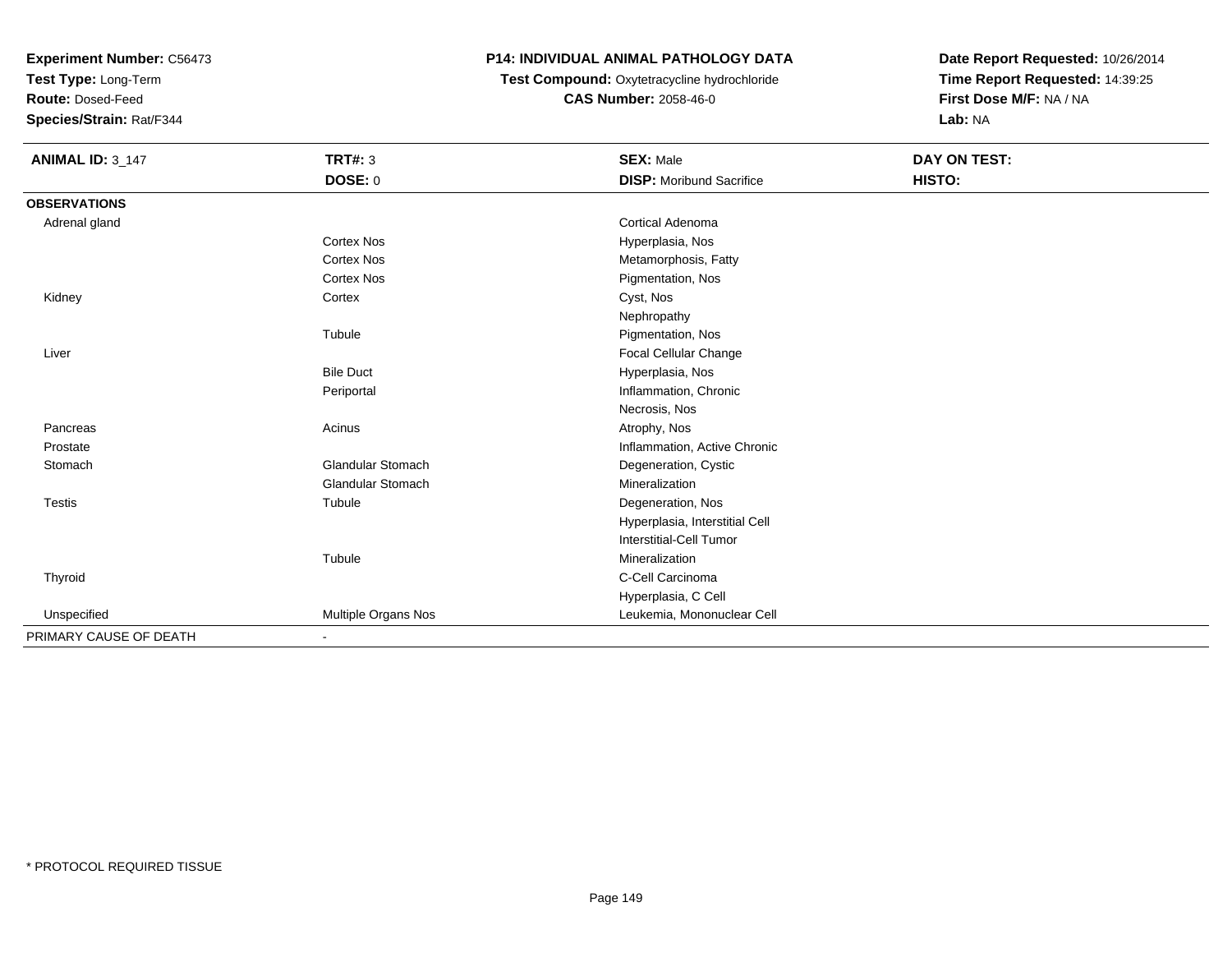**Test Type:** Long-Term

**Route:** Dosed-Feed

**Species/Strain:** Rat/F344

### **P14: INDIVIDUAL ANIMAL PATHOLOGY DATA**

 **Test Compound:** Oxytetracycline hydrochloride**CAS Number:** 2058-46-0

| <b>ANIMAL ID: 3_148</b> | <b>TRT#: 3</b>      | <b>SEX: Male</b>                | DAY ON TEST: |  |
|-------------------------|---------------------|---------------------------------|--------------|--|
|                         | <b>DOSE: 0</b>      | <b>DISP: Terminal Sacrifice</b> | HISTO:       |  |
| <b>OBSERVATIONS</b>     |                     |                                 |              |  |
| Adrenal gland           | Cortex Nos          | Hyperplasia, Nos                |              |  |
|                         | Medulla             | Hyperplasia, Nos                |              |  |
|                         | Cortex Nos          | Pigmentation, Nos               |              |  |
| Kidney                  | Tubule              | Mineralization                  |              |  |
|                         |                     | Nephropathy                     |              |  |
|                         | Tubule              | Pigmentation, Nos               |              |  |
| Liver                   |                     | Focal Cellular Change           |              |  |
|                         | <b>Bile Duct</b>    | Hyperplasia, Nos                |              |  |
|                         |                     | Neoplastic Nodule               |              |  |
| Mammary gland           |                     | Hyperplasia, Cystic             |              |  |
| Spleen                  |                     | Hematopoiesis                   |              |  |
|                         |                     | Pigmentation, Nos               |              |  |
| Stomach                 | Glandular Stomach   | Degeneration, Cystic            |              |  |
| <b>Testis</b>           | Tubule              | Degeneration, Nos               |              |  |
|                         |                     | Hyperplasia, Interstitial Cell  |              |  |
|                         |                     | Interstitial-Cell Tumor         |              |  |
|                         | Tubule              | Mineralization                  |              |  |
| Thyroid                 |                     | Hyperplasia, C Cell             |              |  |
| Unspecified             | Multiple Organs Nos | Inflammation, Chronic           |              |  |
| PRIMARY CAUSE OF DEATH  | ٠                   |                                 |              |  |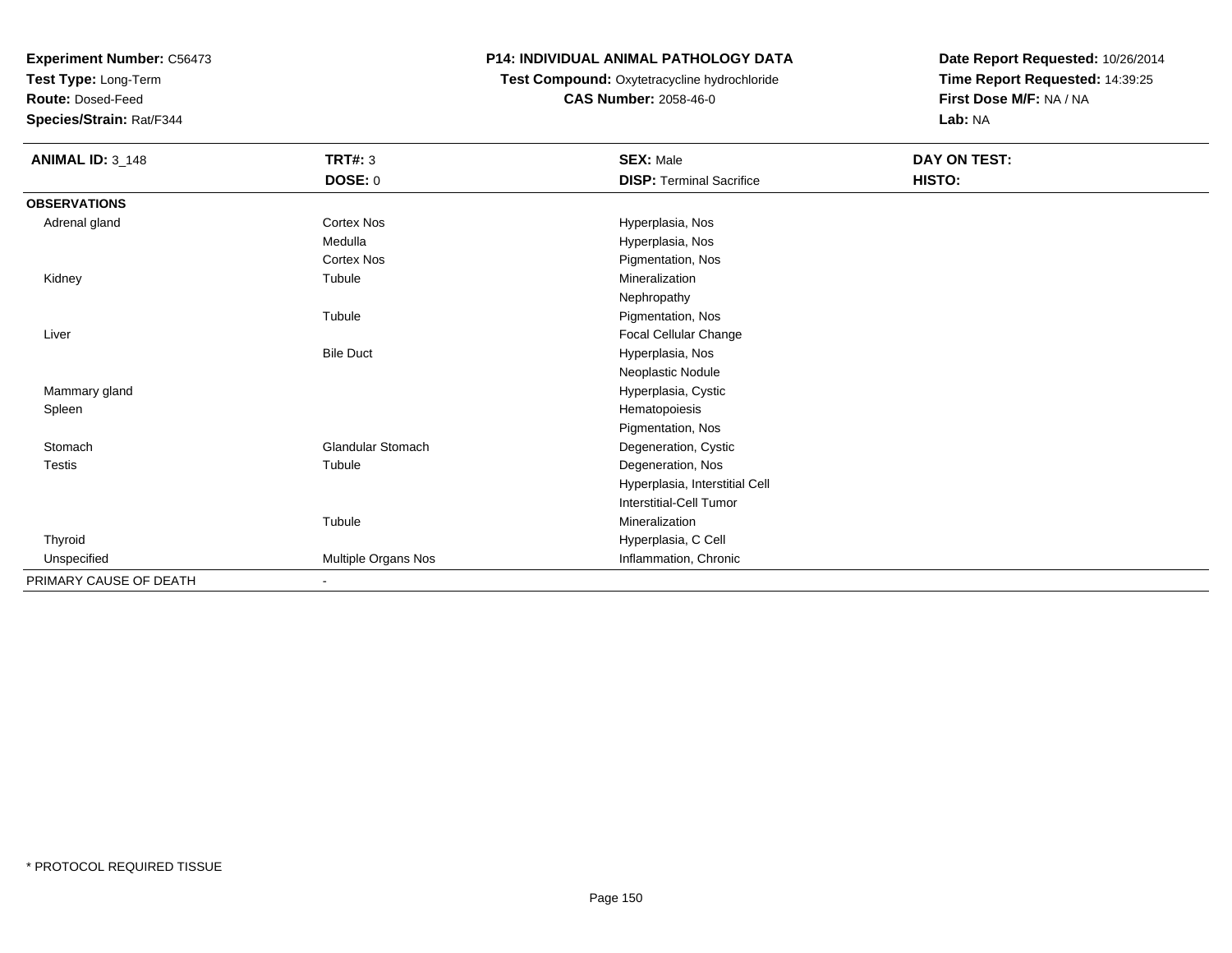**Test Type:** Long-Term

**Route:** Dosed-Feed

**Species/Strain:** Rat/F344

### **P14: INDIVIDUAL ANIMAL PATHOLOGY DATA**

 **Test Compound:** Oxytetracycline hydrochloride**CAS Number:** 2058-46-0

| <b>ANIMAL ID: 3_149</b> | <b>TRT#: 3</b>            | <b>SEX: Male</b>                | DAY ON TEST: |  |
|-------------------------|---------------------------|---------------------------------|--------------|--|
|                         | <b>DOSE: 0</b>            | <b>DISP: Terminal Sacrifice</b> | HISTO:       |  |
| <b>OBSERVATIONS</b>     |                           |                                 |              |  |
| Adrenal gland           | Cortex Nos                | Metamorphosis, Fatty            |              |  |
|                         | Cortex Nos                | Pigmentation, Nos               |              |  |
| Eye                     |                           | Cataract                        |              |  |
|                         |                           | Retinopathy                     |              |  |
| Heart                   |                           | Inflammation, Chronic           |              |  |
|                         | Atrium                    | Thrombus, Organized             |              |  |
| <b>Intestine Small</b>  | <b>Mesentery Nos</b>      | <b>Steatitis</b>                |              |  |
| Kidney                  |                           | Nephropathy                     |              |  |
|                         | Tubule                    | Pigmentation, Nos               |              |  |
| Liver                   |                           | <b>Focal Cellular Change</b>    |              |  |
|                         | <b>Bile Duct</b>          | Hyperplasia, Nos                |              |  |
|                         | Periportal                | Inflammation, Chronic           |              |  |
| Pancreas                | Acinus                    | Atrophy, Nos                    |              |  |
| Pituitary gland         | <b>Anterior Pituitary</b> | Hyperplasia, Nos                |              |  |
| Salivary gland          |                           | Inflammation, Chronic           |              |  |
| Spleen                  |                           | Hematopoiesis                   |              |  |
|                         |                           | Pigmentation, Nos               |              |  |
| <b>Testis</b>           | Tubule                    | Degeneration, Nos               |              |  |
|                         |                           | Hyperplasia, Interstitial Cell  |              |  |
|                         |                           | Interstitial-Cell Tumor         |              |  |
|                         | Tubule                    | Mineralization                  |              |  |
| Thyroid                 |                           | Hyperplasia, C Cell             |              |  |
| Unspecified             | Multiple Organs Nos       | Leukemia, Mononuclear Cell      |              |  |
| PRIMARY CAUSE OF DEATH  | ٠                         |                                 |              |  |